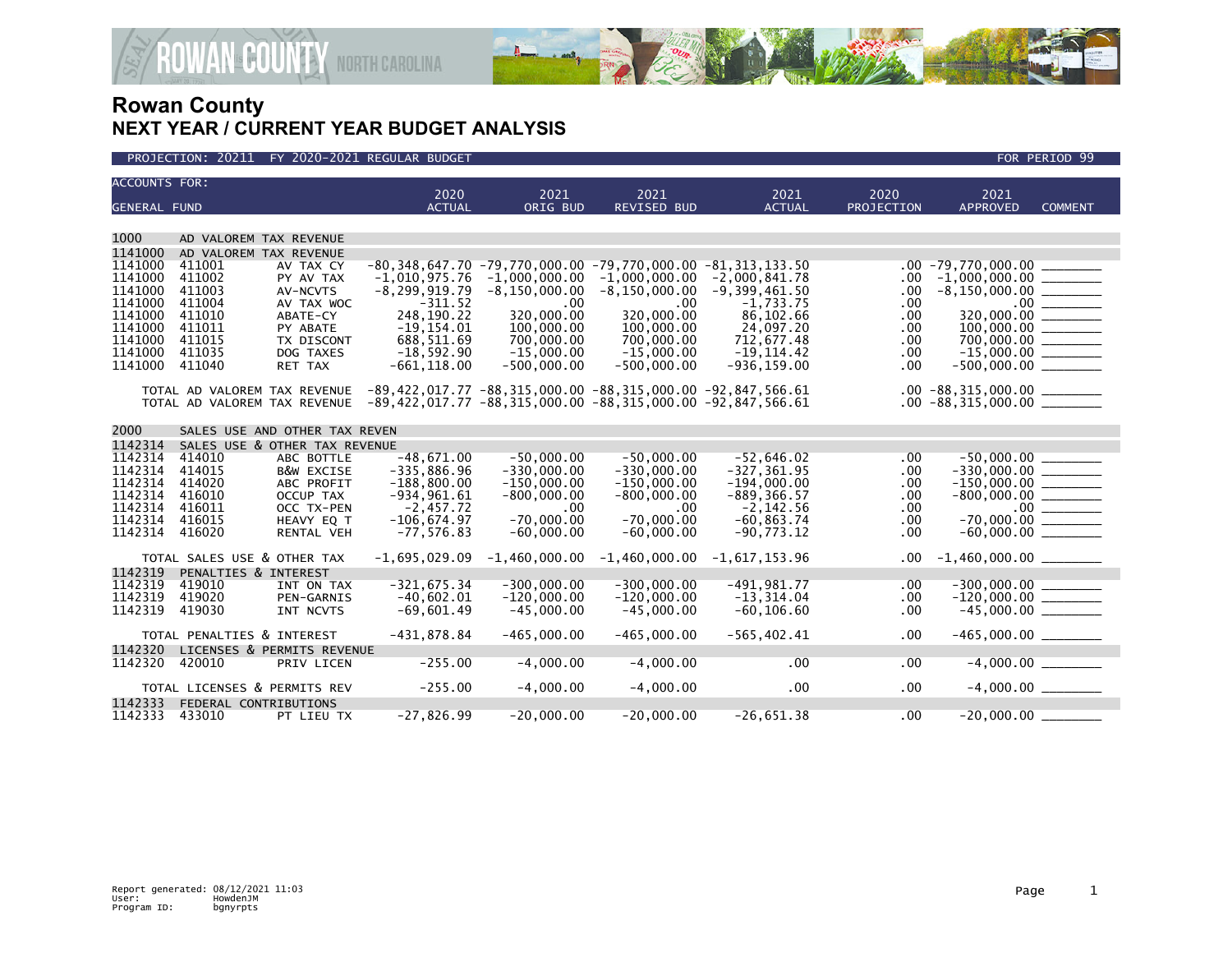

| <b>ACCOUNTS FOR:</b>                                                                 |                                                                                   |                                                                                                        | 2020                                                                                                            | 2021                                                                                                          | 2021                                                                                                                                                                                   | 2021                                                                                                            | 2020                                                | 2021                                                                                                                             |  |
|--------------------------------------------------------------------------------------|-----------------------------------------------------------------------------------|--------------------------------------------------------------------------------------------------------|-----------------------------------------------------------------------------------------------------------------|---------------------------------------------------------------------------------------------------------------|----------------------------------------------------------------------------------------------------------------------------------------------------------------------------------------|-----------------------------------------------------------------------------------------------------------------|-----------------------------------------------------|----------------------------------------------------------------------------------------------------------------------------------|--|
| <b>GENERAL FUND</b>                                                                  |                                                                                   |                                                                                                        | <b>ACTUAL</b>                                                                                                   | ORIG BUD                                                                                                      | <b>REVISED BUD</b>                                                                                                                                                                     | <b>ACTUAL</b>                                                                                                   | PROJECTION                                          | <b>APPROVED</b><br><b>COMMENT</b>                                                                                                |  |
|                                                                                      | TOTAL FEDERAL CONTRIBUTIONS                                                       |                                                                                                        | $-27,826.99$                                                                                                    | $-20,000.00$                                                                                                  | $-20,000.00$                                                                                                                                                                           | $-26,651.38$                                                                                                    | $.00 \,$                                            | $-20,000.00$ ________                                                                                                            |  |
| 1142335<br>1142335<br>1142335<br>1142335<br>1142335<br>1142335<br>1142335<br>1142335 | SALES TAXES<br>435501<br>435502<br>435503<br>435504<br>435505<br>435506<br>435507 | <b>ICENT SAL</b><br><b>HLD HARMLE</b><br>UN-ART 40<br>RE-ART 40<br>UN-ART 42<br>RE-ART 42<br>UN-ART 44 | 3,206,263.11<br>$-5, 291, 430.74$<br>$-1,888,626.46$<br>$-2, 142, 949.48$<br>$-3,777,252.93$<br>$-2,747,445.01$ | 2,850,000.00<br>$-4, 550, 000.00$<br>$-1,650,000.00$<br>$-1,600,000.00$<br>$-3.300.000.00$<br>$-2,300,000.00$ | $-12,091,211.74$ $-10,100,000.00$ $-10,100,000.00$ $-11,026,637.16$<br>2,850,000.00<br>$-4, 550, 000.00$<br>$-2, 150, 000.00$<br>$-1,600,000.00$<br>$-4.300.000.00$<br>$-2,300,000.00$ | 2,691,146.12<br>$-4, 944, 929.95$<br>$-1,789,780.78$<br>$-1,822,122.94$<br>$-3,579,561.58$<br>$-2, 364, 249.11$ | .00<br>.00.<br>.00.<br>.00.<br>$.00 \,$<br>$.00 \,$ | $2,850,000.00$ ________<br>$-4,550,000.00$ _________<br>$-1,600,000.00$ _________<br>$-3.300.000.00$<br>$-2,300,000.00$ ________ |  |
| 1142335                                                                              | 435508                                                                            | UN-ART 46                                                                                              | $-3,798,468.41$                                                                                                 | $-3.150.000.00$                                                                                               | $-3, 150, 000.00$                                                                                                                                                                      | $-3,501,371.24$                                                                                                 | $.00 \,$                                            |                                                                                                                                  |  |
|                                                                                      | TOTAL SALES TAXES                                                                 |                                                                                                        |                                                                                                                 |                                                                                                               | $-28, 531, 121.66 -23, 800, 000.00 -25, 300, 000.00 -26, 337, 506.64$                                                                                                                  |                                                                                                                 |                                                     | $.00 -23,800,000.00$ ________                                                                                                    |  |
| 1142338<br>1142338<br>1142338                                                        | LOCAL GOVNT CONTRIBUTIONS<br>438070<br>438080                                     | LGC-SALISB<br>N/R-GAAP                                                                                 | $-50,000.00$<br>50,000.00                                                                                       | $-50,000.00$<br>$.00 \,$                                                                                      | $-50,000.00$<br>$.00 \,$                                                                                                                                                               | $-50,000.00$<br>50,000.00                                                                                       | .00<br>$.00 \,$                                     |                                                                                                                                  |  |
|                                                                                      | TOTAL LOCAL GOVNT CONTRIBUTI<br>TOTAL SALES USE AND OTHER TA                      |                                                                                                        | $.00 \,$<br>$-30,686,111.58 -25,799,000.00 -27,299,000.00 -28,546,714.39$                                       | $-50,000.00$                                                                                                  | $-50,000.00$                                                                                                                                                                           | $.00 \,$                                                                                                        |                                                     |                                                                                                                                  |  |
| 3000                                                                                 | OTHER GENERAL REVENUE                                                             |                                                                                                        |                                                                                                                 |                                                                                                               |                                                                                                                                                                                        |                                                                                                                 |                                                     |                                                                                                                                  |  |
| 1143335<br>1143335                                                                   | FEE REVENUES<br>453026                                                            | CABLE FRAN                                                                                             | $-330,018.94$                                                                                                   | $-340,000.00$                                                                                                 | $-340,000.00$                                                                                                                                                                          | $-245, 394.82$                                                                                                  | .00                                                 | $-340,000.00$ ________                                                                                                           |  |
|                                                                                      | TOTAL FEE REVENUES                                                                |                                                                                                        | $-330,018.94$                                                                                                   | $-340,000.00$                                                                                                 | $-340,000.00$                                                                                                                                                                          | $-245, 394.82$                                                                                                  | .00                                                 | $-340,000.00$ ________                                                                                                           |  |
| 1143361<br>1143361                                                                   | INTEREST INCOME<br>461010                                                         | INT-GEN FD                                                                                             | $-1, 531, 360.13$                                                                                               | $-900,000.00$                                                                                                 | $-900,000.00$                                                                                                                                                                          | $-156, 383.90$                                                                                                  | .00                                                 | $-900,000.00$ ________                                                                                                           |  |
|                                                                                      | TOTAL INTEREST INCOME                                                             |                                                                                                        | $-1, 531, 360.13$                                                                                               | $-900,000.00$                                                                                                 | $-900,000.00$                                                                                                                                                                          | $-156, 383.90$                                                                                                  | .00                                                 | $-900,000.00$ ________                                                                                                           |  |
| 1143363<br>1143363<br>1143363<br>1143363                                             | <b>RENT REVENUE</b><br>462010<br>462020<br>462995                                 | AG BLDG RT<br>CEL TOW RT<br>OTHER RNT                                                                  | $-18, 348.00$<br>$-13,687.92$<br>$-18,801.00$                                                                   | $-18, 300.00$<br>$-13,600.00$<br>$-22,800.00$                                                                 | $-18, 300.00$<br>$-13,600.00$<br>$-22,800.00$                                                                                                                                          | $-18,348.00$<br>$-13,897.65$<br>$-22, 125.00$                                                                   | .00<br>.00.<br>.00                                  | $-22,800.00$ ________                                                                                                            |  |
|                                                                                      | TOTAL RENT REVENUE                                                                |                                                                                                        | $-50,836.92$                                                                                                    | $-54,700.00$                                                                                                  | $-54,700.00$                                                                                                                                                                           | $-54, 370.65$                                                                                                   | .00                                                 | $-54,700.00$ _________                                                                                                           |  |
| 1143389<br>1143389                                                                   | <b>OTHER REVENUE</b><br>489995                                                    | MISC RECPT                                                                                             | $-138,871.39$                                                                                                   | $-130,000.00$                                                                                                 | $-130,000.00$                                                                                                                                                                          | $-122,800.00$                                                                                                   | .00                                                 | $-130,000.00$ _________                                                                                                          |  |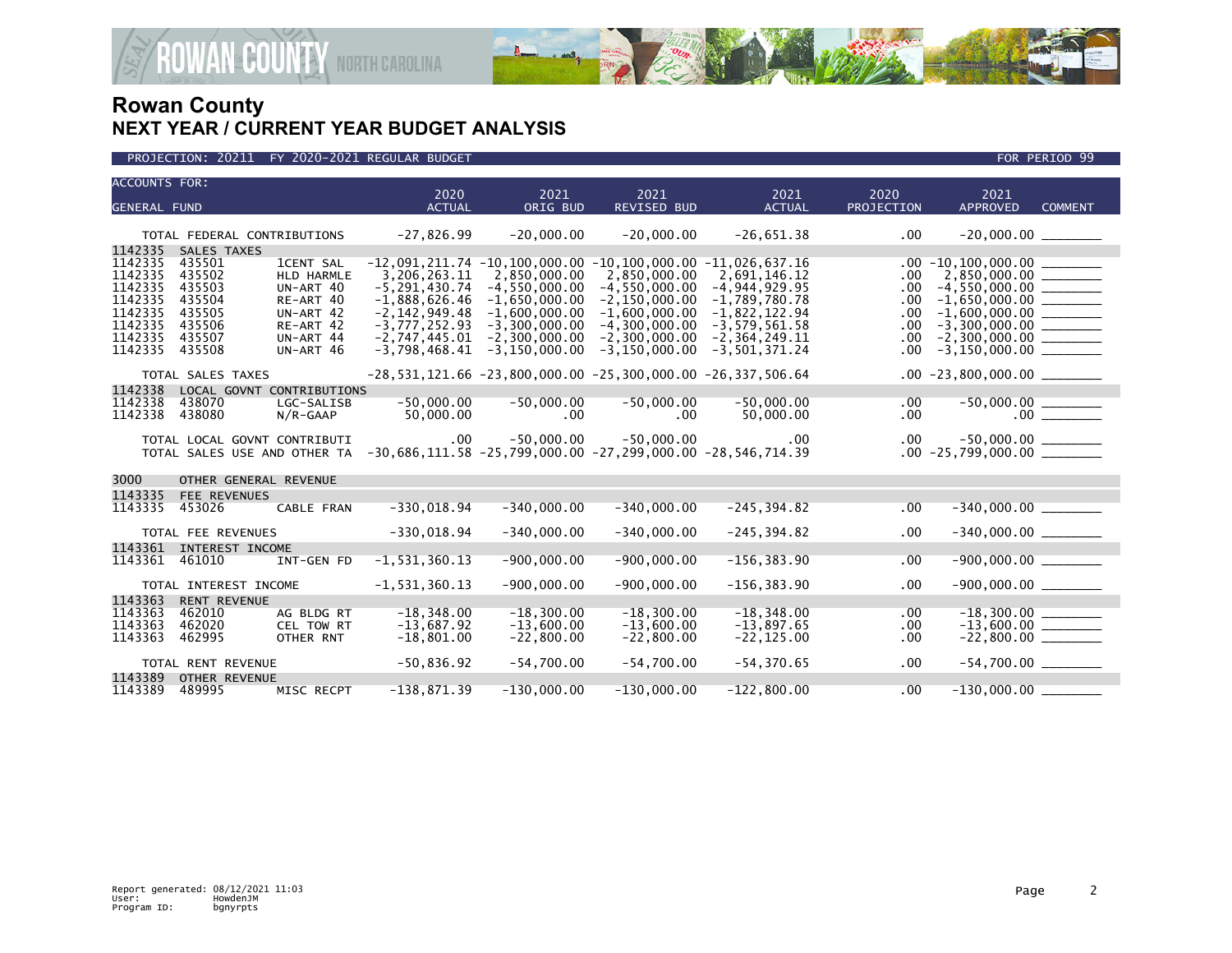

| <b>ACCOUNTS FOR:</b> |                          |                                                             | 2020                               | 2021            | 2021                                                                                   | 2021          | 2020                 | 2021                                             |
|----------------------|--------------------------|-------------------------------------------------------------|------------------------------------|-----------------|----------------------------------------------------------------------------------------|---------------|----------------------|--------------------------------------------------|
| <b>GENERAL FUND</b>  |                          |                                                             | <b>ACTUAL</b>                      | ORIG BUD        | <b>REVISED BUD</b>                                                                     | <b>ACTUAL</b> | PROJECTION           | APPROVED<br><b>COMMENT</b>                       |
| 1143390              | TOTAL OTHER REVENUE      | OTHER FINANCING SOURCES                                     | $-138,871.39$                      | $-130,000.00$   | $-130,000.00$                                                                          | $-122,800.00$ | $.00 \,$             | $-130,000.00$ _________                          |
| 1143390              | 490010                   | OFS-INST P                                                  | $-1,600,000.00$                    | $-900,000.00$   | $-900,000.00$                                                                          | $-900,000.00$ | .00.                 |                                                  |
| 1143390              | 490020                   | OFS-LN PRO                                                  | $-19,220.00$                       | $.00 \,$        | $.00 \,$                                                                               | $.00 \times$  | $.00 \,$             |                                                  |
| 1143390              | 492030                   | PROP SALE                                                   | $.00 \,$                           | .00             | $.00 \,$                                                                               | $-52,774.64$  | .00                  | $.00$ _______                                    |
| 1143390              | 495000                   | APPFB-UNR                                                   | $.00 \,$                           | $-5,887,752.00$ | $-9,538,225.00$                                                                        | $.00 \times$  | $.00 \,$             | $-5,887,752.00$                                  |
|                      |                          | TOTAL OTHER FINANCING SOURCE<br>TOTAL OTHER GENERAL REVENUE | $-1,619,220.00$<br>$-3,670,307.38$ |                 | $-6,787,752.00$ $-10,438,225.00$<br>$-8, 212, 452.00 -11, 862, 925.00 -1, 531, 724.01$ | -952,774.64   | $.00 \,$<br>$.00 \,$ | -6,787,752.00 ________<br>-8,212,452.00 ________ |
| 4110                 | GOVERNING BODY           |                                                             |                                    |                 |                                                                                        |               |                      |                                                  |
| 1154110<br>1154110   | GOVERNING BODY<br>510005 | SAL-REG                                                     | 216,724.57                         | 219,994.00      | 219,994.00                                                                             | 218,092.46    | .00                  |                                                  |
| 1154110              | 510020<br>520005         | SA-PR DIEM                                                  | 71,827.04                          | 72,349.00       | 72,349.00                                                                              | 71,566.23     | .00                  | 219,994.00<br>72,349.00                          |
| 1154110              | 520010                   | <b>HLTH INSUR</b>                                           | 70,637.00                          | 69,720.00       | 85,720.00                                                                              | 76,758.50     | .00                  | 69,720.00                                        |
| 1154110              |                          | MEDI TAX                                                    | 4,181.91                           | 4,360.00        | 4,360.00                                                                               | 4,192.82      | .00                  |                                                  |
| 1154110              | 520015                   | RETIREMENT                                                  | 19,646.02                          | 22,462.00       | 22,462.00                                                                              | 22,396.88     | .00                  |                                                  |
| 1154110              | 520020                   | SS TAX                                                      | 17,262.86                          | 17,903.00       | 17,903.00                                                                              | 17, 183. 27   | .00                  |                                                  |
| 1154110              | 520025                   | WKER COMP                                                   | 736.02                             | 748.00          | 748.00                                                                                 | 738.67        | .00                  |                                                  |
| 1154110              | 520030                   | 401K CONTR                                                  | 6,501.72                           | 6,601.00        | 6.601.00                                                                               | 6,542.39      | .00.                 |                                                  |
| 1154110              | 541000                   | <b>COMMUN</b>                                               | 665.22                             | 760.00          | 760.00                                                                                 | 662.68        | .00                  | 600.00                                           |
| 1154110              | 550007                   | COST P COP                                                  | 586.07                             | 600.00          | 600.00                                                                                 | 1,088.30      | .00                  |                                                  |
| 1154110              | 553005                   | <b>TELEPHONE</b>                                            | 907.04                             | 2,965.00        | 2,965.00                                                                               | 1,348.57      | .00.                 |                                                  |
| 1154110              | 557000                   | POSTAGE                                                     | .00                                | 300.00          | 300.00                                                                                 | .00           | .00                  |                                                  |
| 1154110              | 558000                   | <b>TRAVEL</b>                                               | 19,019.94                          | 18,000.00       | 18,000.00                                                                              | 17,466.92     | .00                  | $18,000.00$ ________                             |
| 1154110              | 559000                   | TRAINING                                                    | 1,197.22                           | 1,000.00        | 1,000.00                                                                               | 770.00        | .00.                 |                                                  |
| 1154110              | 561000                   | P-CARD                                                      | .00                                | 1,500.00        | 1,500.00                                                                               | .00           | .00                  |                                                  |
| 1154110              | 561095                   | OTH SM EQP                                                  | 118.08                             | 500.00          | 500.00                                                                                 | 43.76         | .00                  |                                                  |
| 1154110              | 564050                   | DUES&SUBS                                                   | 16.00                              | 300.00          | 300.00                                                                                 | 79.00         | .00                  |                                                  |
|                      | TOTAL GOVERNING BODY     |                                                             | 430.026.71                         | 440.062.00      | 456.062.00                                                                             | 438,930.45    | .00                  | 440,062.00 ________                              |
|                      | TOTAL GOVERNING BODY     |                                                             | 430,026.71                         | 440,062.00      | 456,062.00                                                                             | 438,930.45    | .00                  |                                                  |
| 4112                 |                          | GENERAL GOVERNMENT                                          |                                    |                 |                                                                                        |               |                      |                                                  |
| 1144112              |                          | GENERAL GOVERNMENT REVENUE                                  |                                    |                 |                                                                                        |               |                      |                                                  |
| 1144112              | 431300                   | DIS REIMB                                                   | $-6,064.43$                        | .00             | .00                                                                                    | .00           | .00                  | .00                                              |
| 1144112              | 438075                   | CONTTDA                                                     | .00                                | $-70,000.00$    | $-70,000.00$                                                                           | .00           | .00.                 |                                                  |
| 1144112              | 464060                   | WBLIBDON                                                    | $-1,882.50$                        | $.00 \times$    | $.00 \,$                                                                               | .00           | $.00 \times$         | $.00 \,$                                         |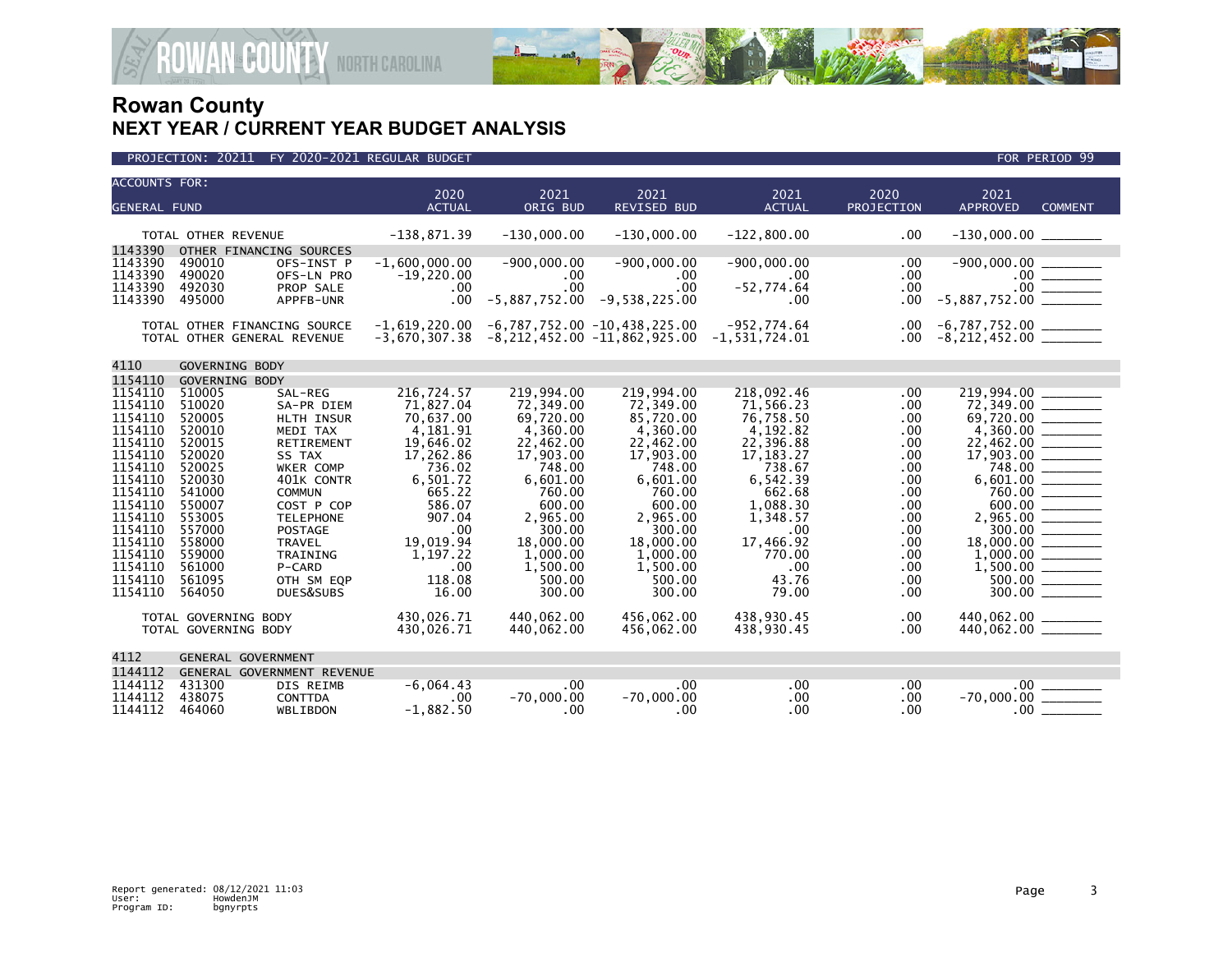

| <b>ACCOUNTS FOR:</b><br>2020<br>2021<br>2021<br>2020<br>2021<br>2021<br>ORIG BUD<br>REVISED BUD<br><b>ACTUAL</b><br>PROJECTION<br><b>APPROVED</b><br><b>ACTUAL</b><br><b>COMMENT</b><br><b>GENERAL FUND</b><br>.00<br>$-129,871.00$<br>$-129,871.00$<br>.00<br>1144112 489995<br>.00.<br>MISC RECPT<br>$-7,946.93$<br>$-199,871.00$<br>$-199,871.00$<br>$.00 \,$<br>TOTAL GENERAL GOVERNMENT REV<br>.00.<br>1144402<br>DJJDP PROGRAM REVENUES<br>$-375, 552.00$<br>$-454,891.00$<br>$-446, 143.00$<br>$-413,591.00$ _________<br>1144402<br>$-413,591.00$<br>.00<br>434018<br>DJJDP REV<br>$-375, 552.00$<br>$-413,591.00$<br>$-454,891.00$<br>$.00 \,$<br>$-413,591.00$ ________<br>$-446, 143.00$<br>TOTAL DJJDP PROGRAM REVENUES<br>1154112<br>GENERAL GOVERNMENT EXPENSES<br>1154112<br>510908<br>30,000,00<br>18,612.45<br>32.100.00<br>32,032.67<br>.00<br>UNEMP COMP<br>1154112<br>520005<br>$882,249.00$<br>$20,000.00$<br>$85,000.00$<br>$100,000.00$<br>$20,000.00$<br>$4,200.00$<br>HLTH INSUR<br>.00<br>882,249.00<br>53,664.00<br>.00<br>$.00 \,$<br>1154112<br>532010<br>35, 133.07<br>.00<br>20,000.00<br>20,000.00<br><b>ATTORNEY</b><br>.00.<br>1154112<br>532015<br>87,760.00<br>85,000,00<br>83.300.00<br>79.610.00<br>AUDITING<br>.00<br>1154112<br>187,997.38<br>532017<br>CONSULTING<br>100,000.00<br>207,000.00<br>121,594.50<br>.00.<br>1154112<br>533001<br>22,785.72<br>$.00 \,$<br>20,000.00<br>13,700.00<br>.00.<br>CONTR SERV<br>1154112<br>4,200.00<br>544020<br>RENT-L&B<br>4.200.00<br>4.200.00<br>4.200.00<br>.00.<br>1154112<br>8,522.03<br>553005<br>11,000.00<br>11,000.00<br>4,629.41<br><b>TELEPHONE</b><br>.00.<br>1154112<br>$7,000.00$<br>$600.00$<br>2,000.00<br>8,500.00<br>7,000.00<br>7,000.00<br>554000<br>ADVERTISNG<br>5,531.99<br>6,266.15<br>.00.<br>1154112<br>555000<br>844.36<br>600.00<br>600.00<br>.00<br>PRINTING<br>.00.<br>1154112<br>.00<br>561000<br>.00<br>2,000.00<br>2,000.00<br>.00<br>P-CARD<br>1154112<br>5.703.31<br>4,809.19<br>561005<br>8,500.00<br>8,500.00<br>.00<br>OFFICE SUP<br>$\begin{array}{r} 65,000.00 \ \underline{\hspace{1cm}} \rule{2.5cm}{0.06cm} \rule{2.5cm}{0.06cm} \rule{2.5cm}{0.06cm} \rule{2.5cm}{0.06cm} \rule{2.5cm}{0.06cm} \rule{2.5cm}{0.06cm} \rule{2.5cm}{0.06cm} \rule{2.5cm}{0.06cm} \rule{2.5cm}{0.06cm} \rule{2.5cm}{0.06cm} \rule{2.5cm}{0.06cm} \rule{2.5cm}{0.06cm} \rule{2.5cm}{0.06cm} \rule{2.5cm}{0.0$<br>1154112<br>61,166.59<br>564050<br>65,000.00<br>65,000.00<br>61,962.95<br>.00<br>DUES&SUBS<br>1154112<br>573019<br>676,049.15<br>301,000.00<br>119,285.42<br>.00<br>$C/A-WR$ EMS<br>$.00 \,$<br>1154112<br>573021<br>824,544.42<br>54,203.00<br>1,298.00<br>.00.<br>C/AWBLIBRA<br>$.00 \,$<br>1154112<br>573022<br>132,525.80<br>.00<br>$.00 \,$<br>$\begin{array}{c c} .00 & \overline{\hspace{1.5cm}} \\ \hline \rule{0cm}{0.15cm} 00 & \overline{\hspace{1.5cm}} \end{array}$<br>ELLISPRKKI<br>$.00 \,$<br>$.00 \,$<br>1154112<br>50,233.96<br>1.020.154.00<br>573023<br>.00<br>949, 272.94<br>$.00 \,$<br><b>DNPRKCONSE</b><br>1154112<br>575044<br>19,148.36<br>80,852.00<br>.00<br>$.00 \,$<br>$C/A$ -LIBPAR<br>.00<br>$6,000.00$<br>$700.00$<br>$2,500.00$<br>1154112<br>5,338.78<br>6,000.00<br>5,013.30<br>582007<br>6,000.00<br>$.00 \,$<br>UNTD WAY<br>1154112<br>97.74<br>582008<br>283.50<br>700.00<br>700.00<br>EMPL RETMN<br>.00.<br>1154112<br>1,987.95<br>2,500.00<br>1,271.52<br>582009<br>2,500.00<br>.00.<br>MTGS FOOD |         |        |            |          |           |           |           |     |  |
|-------------------------------------------------------------------------------------------------------------------------------------------------------------------------------------------------------------------------------------------------------------------------------------------------------------------------------------------------------------------------------------------------------------------------------------------------------------------------------------------------------------------------------------------------------------------------------------------------------------------------------------------------------------------------------------------------------------------------------------------------------------------------------------------------------------------------------------------------------------------------------------------------------------------------------------------------------------------------------------------------------------------------------------------------------------------------------------------------------------------------------------------------------------------------------------------------------------------------------------------------------------------------------------------------------------------------------------------------------------------------------------------------------------------------------------------------------------------------------------------------------------------------------------------------------------------------------------------------------------------------------------------------------------------------------------------------------------------------------------------------------------------------------------------------------------------------------------------------------------------------------------------------------------------------------------------------------------------------------------------------------------------------------------------------------------------------------------------------------------------------------------------------------------------------------------------------------------------------------------------------------------------------------------------------------------------------------------------------------------------------------------------------------------------------------------------------------------------------------------------------------------------------------------------------------------------------------------------------------------------------------------------------------------------------------------------------------------------------------------------------------------------------------------------------------------------------------------------------------------------------------------------------------------------------------------------------------------------------------------------------------------------------------------------------------------------------------------------------------------------------------------------------------------------------------------------------------------------------------------------------------------------------------------------------------------------------------------------------------------------------------------------------------------------------------------------------------------------|---------|--------|------------|----------|-----------|-----------|-----------|-----|--|
|                                                                                                                                                                                                                                                                                                                                                                                                                                                                                                                                                                                                                                                                                                                                                                                                                                                                                                                                                                                                                                                                                                                                                                                                                                                                                                                                                                                                                                                                                                                                                                                                                                                                                                                                                                                                                                                                                                                                                                                                                                                                                                                                                                                                                                                                                                                                                                                                                                                                                                                                                                                                                                                                                                                                                                                                                                                                                                                                                                                                                                                                                                                                                                                                                                                                                                                                                                                                                                                                   |         |        |            |          |           |           |           |     |  |
|                                                                                                                                                                                                                                                                                                                                                                                                                                                                                                                                                                                                                                                                                                                                                                                                                                                                                                                                                                                                                                                                                                                                                                                                                                                                                                                                                                                                                                                                                                                                                                                                                                                                                                                                                                                                                                                                                                                                                                                                                                                                                                                                                                                                                                                                                                                                                                                                                                                                                                                                                                                                                                                                                                                                                                                                                                                                                                                                                                                                                                                                                                                                                                                                                                                                                                                                                                                                                                                                   |         |        |            |          |           |           |           |     |  |
|                                                                                                                                                                                                                                                                                                                                                                                                                                                                                                                                                                                                                                                                                                                                                                                                                                                                                                                                                                                                                                                                                                                                                                                                                                                                                                                                                                                                                                                                                                                                                                                                                                                                                                                                                                                                                                                                                                                                                                                                                                                                                                                                                                                                                                                                                                                                                                                                                                                                                                                                                                                                                                                                                                                                                                                                                                                                                                                                                                                                                                                                                                                                                                                                                                                                                                                                                                                                                                                                   |         |        |            |          |           |           |           |     |  |
|                                                                                                                                                                                                                                                                                                                                                                                                                                                                                                                                                                                                                                                                                                                                                                                                                                                                                                                                                                                                                                                                                                                                                                                                                                                                                                                                                                                                                                                                                                                                                                                                                                                                                                                                                                                                                                                                                                                                                                                                                                                                                                                                                                                                                                                                                                                                                                                                                                                                                                                                                                                                                                                                                                                                                                                                                                                                                                                                                                                                                                                                                                                                                                                                                                                                                                                                                                                                                                                                   |         |        |            |          |           |           |           |     |  |
|                                                                                                                                                                                                                                                                                                                                                                                                                                                                                                                                                                                                                                                                                                                                                                                                                                                                                                                                                                                                                                                                                                                                                                                                                                                                                                                                                                                                                                                                                                                                                                                                                                                                                                                                                                                                                                                                                                                                                                                                                                                                                                                                                                                                                                                                                                                                                                                                                                                                                                                                                                                                                                                                                                                                                                                                                                                                                                                                                                                                                                                                                                                                                                                                                                                                                                                                                                                                                                                                   |         |        |            |          |           |           |           |     |  |
|                                                                                                                                                                                                                                                                                                                                                                                                                                                                                                                                                                                                                                                                                                                                                                                                                                                                                                                                                                                                                                                                                                                                                                                                                                                                                                                                                                                                                                                                                                                                                                                                                                                                                                                                                                                                                                                                                                                                                                                                                                                                                                                                                                                                                                                                                                                                                                                                                                                                                                                                                                                                                                                                                                                                                                                                                                                                                                                                                                                                                                                                                                                                                                                                                                                                                                                                                                                                                                                                   |         |        |            |          |           |           |           |     |  |
|                                                                                                                                                                                                                                                                                                                                                                                                                                                                                                                                                                                                                                                                                                                                                                                                                                                                                                                                                                                                                                                                                                                                                                                                                                                                                                                                                                                                                                                                                                                                                                                                                                                                                                                                                                                                                                                                                                                                                                                                                                                                                                                                                                                                                                                                                                                                                                                                                                                                                                                                                                                                                                                                                                                                                                                                                                                                                                                                                                                                                                                                                                                                                                                                                                                                                                                                                                                                                                                                   |         |        |            |          |           |           |           |     |  |
|                                                                                                                                                                                                                                                                                                                                                                                                                                                                                                                                                                                                                                                                                                                                                                                                                                                                                                                                                                                                                                                                                                                                                                                                                                                                                                                                                                                                                                                                                                                                                                                                                                                                                                                                                                                                                                                                                                                                                                                                                                                                                                                                                                                                                                                                                                                                                                                                                                                                                                                                                                                                                                                                                                                                                                                                                                                                                                                                                                                                                                                                                                                                                                                                                                                                                                                                                                                                                                                                   |         |        |            |          |           |           |           |     |  |
|                                                                                                                                                                                                                                                                                                                                                                                                                                                                                                                                                                                                                                                                                                                                                                                                                                                                                                                                                                                                                                                                                                                                                                                                                                                                                                                                                                                                                                                                                                                                                                                                                                                                                                                                                                                                                                                                                                                                                                                                                                                                                                                                                                                                                                                                                                                                                                                                                                                                                                                                                                                                                                                                                                                                                                                                                                                                                                                                                                                                                                                                                                                                                                                                                                                                                                                                                                                                                                                                   |         |        |            |          |           |           |           |     |  |
|                                                                                                                                                                                                                                                                                                                                                                                                                                                                                                                                                                                                                                                                                                                                                                                                                                                                                                                                                                                                                                                                                                                                                                                                                                                                                                                                                                                                                                                                                                                                                                                                                                                                                                                                                                                                                                                                                                                                                                                                                                                                                                                                                                                                                                                                                                                                                                                                                                                                                                                                                                                                                                                                                                                                                                                                                                                                                                                                                                                                                                                                                                                                                                                                                                                                                                                                                                                                                                                                   |         |        |            |          |           |           |           |     |  |
|                                                                                                                                                                                                                                                                                                                                                                                                                                                                                                                                                                                                                                                                                                                                                                                                                                                                                                                                                                                                                                                                                                                                                                                                                                                                                                                                                                                                                                                                                                                                                                                                                                                                                                                                                                                                                                                                                                                                                                                                                                                                                                                                                                                                                                                                                                                                                                                                                                                                                                                                                                                                                                                                                                                                                                                                                                                                                                                                                                                                                                                                                                                                                                                                                                                                                                                                                                                                                                                                   |         |        |            |          |           |           |           |     |  |
|                                                                                                                                                                                                                                                                                                                                                                                                                                                                                                                                                                                                                                                                                                                                                                                                                                                                                                                                                                                                                                                                                                                                                                                                                                                                                                                                                                                                                                                                                                                                                                                                                                                                                                                                                                                                                                                                                                                                                                                                                                                                                                                                                                                                                                                                                                                                                                                                                                                                                                                                                                                                                                                                                                                                                                                                                                                                                                                                                                                                                                                                                                                                                                                                                                                                                                                                                                                                                                                                   |         |        |            |          |           |           |           |     |  |
|                                                                                                                                                                                                                                                                                                                                                                                                                                                                                                                                                                                                                                                                                                                                                                                                                                                                                                                                                                                                                                                                                                                                                                                                                                                                                                                                                                                                                                                                                                                                                                                                                                                                                                                                                                                                                                                                                                                                                                                                                                                                                                                                                                                                                                                                                                                                                                                                                                                                                                                                                                                                                                                                                                                                                                                                                                                                                                                                                                                                                                                                                                                                                                                                                                                                                                                                                                                                                                                                   |         |        |            |          |           |           |           |     |  |
|                                                                                                                                                                                                                                                                                                                                                                                                                                                                                                                                                                                                                                                                                                                                                                                                                                                                                                                                                                                                                                                                                                                                                                                                                                                                                                                                                                                                                                                                                                                                                                                                                                                                                                                                                                                                                                                                                                                                                                                                                                                                                                                                                                                                                                                                                                                                                                                                                                                                                                                                                                                                                                                                                                                                                                                                                                                                                                                                                                                                                                                                                                                                                                                                                                                                                                                                                                                                                                                                   |         |        |            |          |           |           |           |     |  |
|                                                                                                                                                                                                                                                                                                                                                                                                                                                                                                                                                                                                                                                                                                                                                                                                                                                                                                                                                                                                                                                                                                                                                                                                                                                                                                                                                                                                                                                                                                                                                                                                                                                                                                                                                                                                                                                                                                                                                                                                                                                                                                                                                                                                                                                                                                                                                                                                                                                                                                                                                                                                                                                                                                                                                                                                                                                                                                                                                                                                                                                                                                                                                                                                                                                                                                                                                                                                                                                                   |         |        |            |          |           |           |           |     |  |
|                                                                                                                                                                                                                                                                                                                                                                                                                                                                                                                                                                                                                                                                                                                                                                                                                                                                                                                                                                                                                                                                                                                                                                                                                                                                                                                                                                                                                                                                                                                                                                                                                                                                                                                                                                                                                                                                                                                                                                                                                                                                                                                                                                                                                                                                                                                                                                                                                                                                                                                                                                                                                                                                                                                                                                                                                                                                                                                                                                                                                                                                                                                                                                                                                                                                                                                                                                                                                                                                   |         |        |            |          |           |           |           |     |  |
|                                                                                                                                                                                                                                                                                                                                                                                                                                                                                                                                                                                                                                                                                                                                                                                                                                                                                                                                                                                                                                                                                                                                                                                                                                                                                                                                                                                                                                                                                                                                                                                                                                                                                                                                                                                                                                                                                                                                                                                                                                                                                                                                                                                                                                                                                                                                                                                                                                                                                                                                                                                                                                                                                                                                                                                                                                                                                                                                                                                                                                                                                                                                                                                                                                                                                                                                                                                                                                                                   |         |        |            |          |           |           |           |     |  |
|                                                                                                                                                                                                                                                                                                                                                                                                                                                                                                                                                                                                                                                                                                                                                                                                                                                                                                                                                                                                                                                                                                                                                                                                                                                                                                                                                                                                                                                                                                                                                                                                                                                                                                                                                                                                                                                                                                                                                                                                                                                                                                                                                                                                                                                                                                                                                                                                                                                                                                                                                                                                                                                                                                                                                                                                                                                                                                                                                                                                                                                                                                                                                                                                                                                                                                                                                                                                                                                                   |         |        |            |          |           |           |           |     |  |
|                                                                                                                                                                                                                                                                                                                                                                                                                                                                                                                                                                                                                                                                                                                                                                                                                                                                                                                                                                                                                                                                                                                                                                                                                                                                                                                                                                                                                                                                                                                                                                                                                                                                                                                                                                                                                                                                                                                                                                                                                                                                                                                                                                                                                                                                                                                                                                                                                                                                                                                                                                                                                                                                                                                                                                                                                                                                                                                                                                                                                                                                                                                                                                                                                                                                                                                                                                                                                                                                   |         |        |            |          |           |           |           |     |  |
|                                                                                                                                                                                                                                                                                                                                                                                                                                                                                                                                                                                                                                                                                                                                                                                                                                                                                                                                                                                                                                                                                                                                                                                                                                                                                                                                                                                                                                                                                                                                                                                                                                                                                                                                                                                                                                                                                                                                                                                                                                                                                                                                                                                                                                                                                                                                                                                                                                                                                                                                                                                                                                                                                                                                                                                                                                                                                                                                                                                                                                                                                                                                                                                                                                                                                                                                                                                                                                                                   |         |        |            |          |           |           |           |     |  |
|                                                                                                                                                                                                                                                                                                                                                                                                                                                                                                                                                                                                                                                                                                                                                                                                                                                                                                                                                                                                                                                                                                                                                                                                                                                                                                                                                                                                                                                                                                                                                                                                                                                                                                                                                                                                                                                                                                                                                                                                                                                                                                                                                                                                                                                                                                                                                                                                                                                                                                                                                                                                                                                                                                                                                                                                                                                                                                                                                                                                                                                                                                                                                                                                                                                                                                                                                                                                                                                                   |         |        |            |          |           |           |           |     |  |
|                                                                                                                                                                                                                                                                                                                                                                                                                                                                                                                                                                                                                                                                                                                                                                                                                                                                                                                                                                                                                                                                                                                                                                                                                                                                                                                                                                                                                                                                                                                                                                                                                                                                                                                                                                                                                                                                                                                                                                                                                                                                                                                                                                                                                                                                                                                                                                                                                                                                                                                                                                                                                                                                                                                                                                                                                                                                                                                                                                                                                                                                                                                                                                                                                                                                                                                                                                                                                                                                   |         |        |            |          |           |           |           |     |  |
|                                                                                                                                                                                                                                                                                                                                                                                                                                                                                                                                                                                                                                                                                                                                                                                                                                                                                                                                                                                                                                                                                                                                                                                                                                                                                                                                                                                                                                                                                                                                                                                                                                                                                                                                                                                                                                                                                                                                                                                                                                                                                                                                                                                                                                                                                                                                                                                                                                                                                                                                                                                                                                                                                                                                                                                                                                                                                                                                                                                                                                                                                                                                                                                                                                                                                                                                                                                                                                                                   |         |        |            |          |           |           |           |     |  |
|                                                                                                                                                                                                                                                                                                                                                                                                                                                                                                                                                                                                                                                                                                                                                                                                                                                                                                                                                                                                                                                                                                                                                                                                                                                                                                                                                                                                                                                                                                                                                                                                                                                                                                                                                                                                                                                                                                                                                                                                                                                                                                                                                                                                                                                                                                                                                                                                                                                                                                                                                                                                                                                                                                                                                                                                                                                                                                                                                                                                                                                                                                                                                                                                                                                                                                                                                                                                                                                                   |         |        |            |          |           |           |           |     |  |
|                                                                                                                                                                                                                                                                                                                                                                                                                                                                                                                                                                                                                                                                                                                                                                                                                                                                                                                                                                                                                                                                                                                                                                                                                                                                                                                                                                                                                                                                                                                                                                                                                                                                                                                                                                                                                                                                                                                                                                                                                                                                                                                                                                                                                                                                                                                                                                                                                                                                                                                                                                                                                                                                                                                                                                                                                                                                                                                                                                                                                                                                                                                                                                                                                                                                                                                                                                                                                                                                   |         |        |            |          |           |           |           |     |  |
|                                                                                                                                                                                                                                                                                                                                                                                                                                                                                                                                                                                                                                                                                                                                                                                                                                                                                                                                                                                                                                                                                                                                                                                                                                                                                                                                                                                                                                                                                                                                                                                                                                                                                                                                                                                                                                                                                                                                                                                                                                                                                                                                                                                                                                                                                                                                                                                                                                                                                                                                                                                                                                                                                                                                                                                                                                                                                                                                                                                                                                                                                                                                                                                                                                                                                                                                                                                                                                                                   |         |        |            |          |           |           |           |     |  |
|                                                                                                                                                                                                                                                                                                                                                                                                                                                                                                                                                                                                                                                                                                                                                                                                                                                                                                                                                                                                                                                                                                                                                                                                                                                                                                                                                                                                                                                                                                                                                                                                                                                                                                                                                                                                                                                                                                                                                                                                                                                                                                                                                                                                                                                                                                                                                                                                                                                                                                                                                                                                                                                                                                                                                                                                                                                                                                                                                                                                                                                                                                                                                                                                                                                                                                                                                                                                                                                                   |         |        |            |          |           |           |           |     |  |
|                                                                                                                                                                                                                                                                                                                                                                                                                                                                                                                                                                                                                                                                                                                                                                                                                                                                                                                                                                                                                                                                                                                                                                                                                                                                                                                                                                                                                                                                                                                                                                                                                                                                                                                                                                                                                                                                                                                                                                                                                                                                                                                                                                                                                                                                                                                                                                                                                                                                                                                                                                                                                                                                                                                                                                                                                                                                                                                                                                                                                                                                                                                                                                                                                                                                                                                                                                                                                                                                   |         |        |            |          |           |           |           |     |  |
|                                                                                                                                                                                                                                                                                                                                                                                                                                                                                                                                                                                                                                                                                                                                                                                                                                                                                                                                                                                                                                                                                                                                                                                                                                                                                                                                                                                                                                                                                                                                                                                                                                                                                                                                                                                                                                                                                                                                                                                                                                                                                                                                                                                                                                                                                                                                                                                                                                                                                                                                                                                                                                                                                                                                                                                                                                                                                                                                                                                                                                                                                                                                                                                                                                                                                                                                                                                                                                                                   |         |        |            |          |           |           |           |     |  |
|                                                                                                                                                                                                                                                                                                                                                                                                                                                                                                                                                                                                                                                                                                                                                                                                                                                                                                                                                                                                                                                                                                                                                                                                                                                                                                                                                                                                                                                                                                                                                                                                                                                                                                                                                                                                                                                                                                                                                                                                                                                                                                                                                                                                                                                                                                                                                                                                                                                                                                                                                                                                                                                                                                                                                                                                                                                                                                                                                                                                                                                                                                                                                                                                                                                                                                                                                                                                                                                                   |         |        |            |          |           |           |           |     |  |
|                                                                                                                                                                                                                                                                                                                                                                                                                                                                                                                                                                                                                                                                                                                                                                                                                                                                                                                                                                                                                                                                                                                                                                                                                                                                                                                                                                                                                                                                                                                                                                                                                                                                                                                                                                                                                                                                                                                                                                                                                                                                                                                                                                                                                                                                                                                                                                                                                                                                                                                                                                                                                                                                                                                                                                                                                                                                                                                                                                                                                                                                                                                                                                                                                                                                                                                                                                                                                                                                   | 1154112 | 582014 | EMP REC PG | 9,768.00 | 12,000.00 | 12,000.00 | 10,451.00 | .00 |  |
| 1154112<br>582025<br>57,288.40<br>DISASTRELI<br>$.00 \,$<br>.00.<br>$.00 \,$<br>.00.                                                                                                                                                                                                                                                                                                                                                                                                                                                                                                                                                                                                                                                                                                                                                                                                                                                                                                                                                                                                                                                                                                                                                                                                                                                                                                                                                                                                                                                                                                                                                                                                                                                                                                                                                                                                                                                                                                                                                                                                                                                                                                                                                                                                                                                                                                                                                                                                                                                                                                                                                                                                                                                                                                                                                                                                                                                                                                                                                                                                                                                                                                                                                                                                                                                                                                                                                                              |         |        |            |          |           |           |           |     |  |
| $12,000.00$<br>$00$<br>$00$<br>$00$<br>$00$<br>$00$<br>$00$<br>$00$<br>$00$<br>$00$<br>$00$<br>$00$<br>$00$<br>$00$<br>$00$<br>$00$<br>$00$<br>$00$<br>$00$<br>$00$<br>1154112<br>$.00 \times$<br>.00<br>$.00 \,$<br>583110<br>30,708.08<br>.00<br>TDARAILWLK                                                                                                                                                                                                                                                                                                                                                                                                                                                                                                                                                                                                                                                                                                                                                                                                                                                                                                                                                                                                                                                                                                                                                                                                                                                                                                                                                                                                                                                                                                                                                                                                                                                                                                                                                                                                                                                                                                                                                                                                                                                                                                                                                                                                                                                                                                                                                                                                                                                                                                                                                                                                                                                                                                                                                                                                                                                                                                                                                                                                                                                                                                                                                                                                     |         |        |            |          |           |           |           |     |  |
| 1154112<br>583113<br>100,000.00<br>100,000,00<br>100,000,00<br>100,000,00<br>INVESTCHIL<br>.00.                                                                                                                                                                                                                                                                                                                                                                                                                                                                                                                                                                                                                                                                                                                                                                                                                                                                                                                                                                                                                                                                                                                                                                                                                                                                                                                                                                                                                                                                                                                                                                                                                                                                                                                                                                                                                                                                                                                                                                                                                                                                                                                                                                                                                                                                                                                                                                                                                                                                                                                                                                                                                                                                                                                                                                                                                                                                                                                                                                                                                                                                                                                                                                                                                                                                                                                                                                   |         |        |            |          |           |           |           |     |  |
| 1154112<br>583114<br>4,120.00<br>200,000.00<br>371,226.00<br>16,880.00<br>$.00 \,$<br><b>WOODFLPRK</b><br>1154112                                                                                                                                                                                                                                                                                                                                                                                                                                                                                                                                                                                                                                                                                                                                                                                                                                                                                                                                                                                                                                                                                                                                                                                                                                                                                                                                                                                                                                                                                                                                                                                                                                                                                                                                                                                                                                                                                                                                                                                                                                                                                                                                                                                                                                                                                                                                                                                                                                                                                                                                                                                                                                                                                                                                                                                                                                                                                                                                                                                                                                                                                                                                                                                                                                                                                                                                                 |         |        |            |          |           |           |           |     |  |
| 50,000.00<br>583117<br>50,000.00<br>50,000.00<br>.00<br>.00<br>RURALBRBND                                                                                                                                                                                                                                                                                                                                                                                                                                                                                                                                                                                                                                                                                                                                                                                                                                                                                                                                                                                                                                                                                                                                                                                                                                                                                                                                                                                                                                                                                                                                                                                                                                                                                                                                                                                                                                                                                                                                                                                                                                                                                                                                                                                                                                                                                                                                                                                                                                                                                                                                                                                                                                                                                                                                                                                                                                                                                                                                                                                                                                                                                                                                                                                                                                                                                                                                                                                         |         |        |            |          |           |           |           |     |  |
| 1154112<br>584001<br>1,889,994.88<br>1.965.000.00<br>1,952,520.00<br>912, 476. 15<br>.00<br>LOC INCENT                                                                                                                                                                                                                                                                                                                                                                                                                                                                                                                                                                                                                                                                                                                                                                                                                                                                                                                                                                                                                                                                                                                                                                                                                                                                                                                                                                                                                                                                                                                                                                                                                                                                                                                                                                                                                                                                                                                                                                                                                                                                                                                                                                                                                                                                                                                                                                                                                                                                                                                                                                                                                                                                                                                                                                                                                                                                                                                                                                                                                                                                                                                                                                                                                                                                                                                                                            |         |        |            |          |           |           |           |     |  |
| $1,965,000.00$<br>12,000.00<br>1154112<br>2,604.17<br>12,000.00<br>12,000.00<br>590000<br>1,195.00<br>OTH SERVIC<br>.00.<br>1154112<br>590049<br>5,000.00<br>5,000.00                                                                                                                                                                                                                                                                                                                                                                                                                                                                                                                                                                                                                                                                                                                                                                                                                                                                                                                                                                                                                                                                                                                                                                                                                                                                                                                                                                                                                                                                                                                                                                                                                                                                                                                                                                                                                                                                                                                                                                                                                                                                                                                                                                                                                                                                                                                                                                                                                                                                                                                                                                                                                                                                                                                                                                                                                                                                                                                                                                                                                                                                                                                                                                                                                                                                                             |         |        |            |          |           |           |           |     |  |
| 3,082.20<br>COD OF ORD<br>6,781.34<br>.00<br>1154112<br>590050<br>$-189.004.00$                                                                                                                                                                                                                                                                                                                                                                                                                                                                                                                                                                                                                                                                                                                                                                                                                                                                                                                                                                                                                                                                                                                                                                                                                                                                                                                                                                                                                                                                                                                                                                                                                                                                                                                                                                                                                                                                                                                                                                                                                                                                                                                                                                                                                                                                                                                                                                                                                                                                                                                                                                                                                                                                                                                                                                                                                                                                                                                                                                                                                                                                                                                                                                                                                                                                                                                                                                                   |         |        |            |          |           |           |           |     |  |
| $-180,952.00$<br>$-79,896.00$<br>$-180, 952.00$<br>$-180,952.00$<br>$-180,952.00$<br>.00<br>LF-INDIRCT<br>1154112<br>$-79,896.00$<br>590070<br>$-68, 468.00$<br>$-79,896.00$<br>$-79,896.00$<br>$.00 \,$<br>ARP INDRCT                                                                                                                                                                                                                                                                                                                                                                                                                                                                                                                                                                                                                                                                                                                                                                                                                                                                                                                                                                                                                                                                                                                                                                                                                                                                                                                                                                                                                                                                                                                                                                                                                                                                                                                                                                                                                                                                                                                                                                                                                                                                                                                                                                                                                                                                                                                                                                                                                                                                                                                                                                                                                                                                                                                                                                                                                                                                                                                                                                                                                                                                                                                                                                                                                                            |         |        |            |          |           |           |           |     |  |
| 1154112<br>590075<br>RM INDIRCT<br>$-11,546.00$<br>$-9,305.00$<br>$-9,305.00$<br>$-9,305.00$<br>.00.                                                                                                                                                                                                                                                                                                                                                                                                                                                                                                                                                                                                                                                                                                                                                                                                                                                                                                                                                                                                                                                                                                                                                                                                                                                                                                                                                                                                                                                                                                                                                                                                                                                                                                                                                                                                                                                                                                                                                                                                                                                                                                                                                                                                                                                                                                                                                                                                                                                                                                                                                                                                                                                                                                                                                                                                                                                                                                                                                                                                                                                                                                                                                                                                                                                                                                                                                              |         |        |            |          |           |           |           |     |  |
| 1154112<br>.00<br>595203<br>2,828.50<br>.00.<br>.00.<br><b>TRF TO 203</b><br>$.00 \,$                                                                                                                                                                                                                                                                                                                                                                                                                                                                                                                                                                                                                                                                                                                                                                                                                                                                                                                                                                                                                                                                                                                                                                                                                                                                                                                                                                                                                                                                                                                                                                                                                                                                                                                                                                                                                                                                                                                                                                                                                                                                                                                                                                                                                                                                                                                                                                                                                                                                                                                                                                                                                                                                                                                                                                                                                                                                                                                                                                                                                                                                                                                                                                                                                                                                                                                                                                             |         |        |            |          |           |           |           |     |  |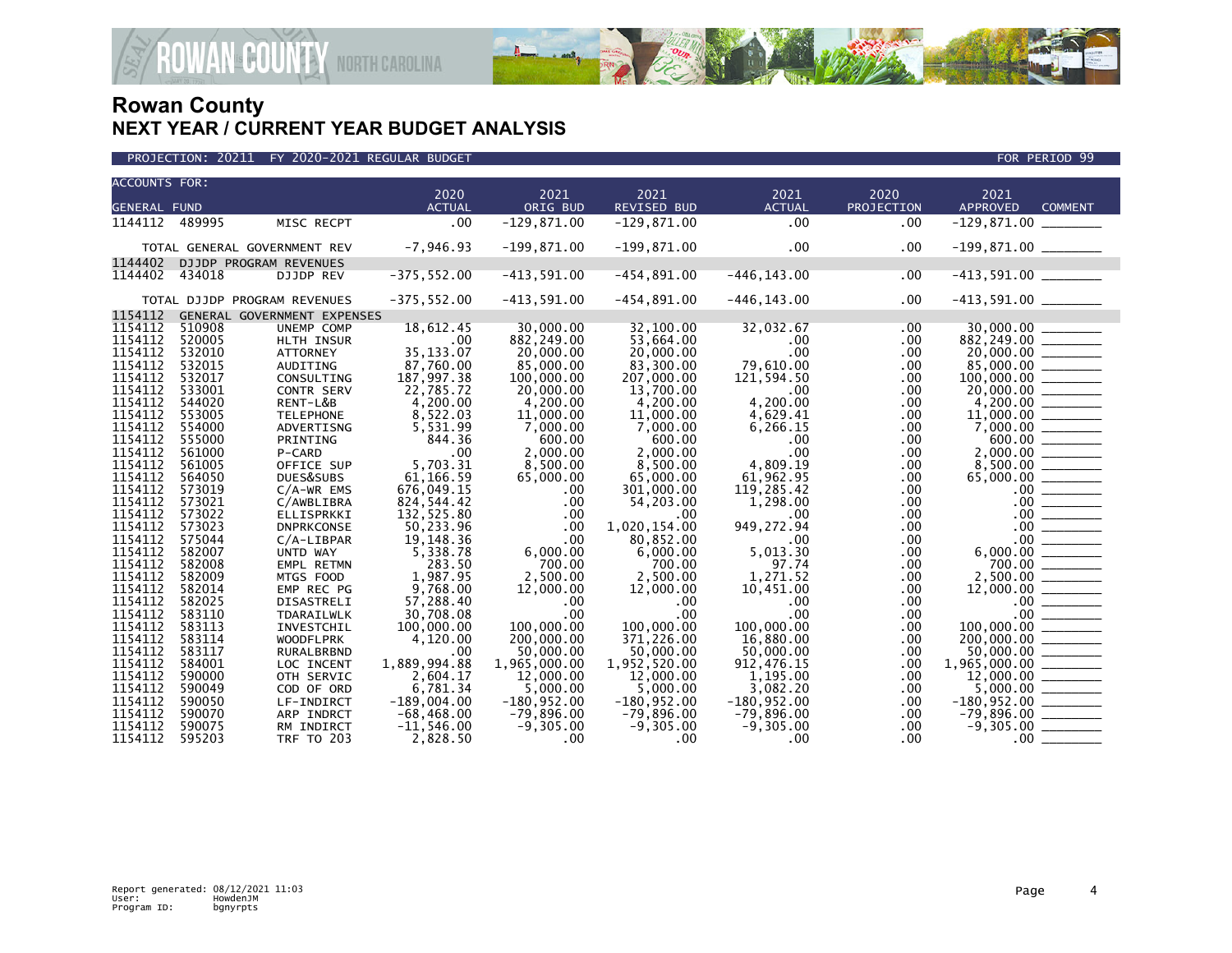

### PROJECTION: 20211 FY 2020-2021 REGULAR BUDGET FOR PERIOD 99

**ROWAN-COUNTY NORTH CAROLINA** 

| <b>ACCOUNTS FOR:</b> |                              |                             | 2020           | 2021               | 2021               | 2021               | 2020       | 2021                                         |
|----------------------|------------------------------|-----------------------------|----------------|--------------------|--------------------|--------------------|------------|----------------------------------------------|
| <b>GENERAL FUND</b>  |                              |                             | <b>ACTUAL</b>  | ORIG BUD           | <b>REVISED BUD</b> | <b>ACTUAL</b>      | PROJECTION | <b>APPROVED</b><br><b>COMMENT</b>            |
| 1154112              | 595317                       | <b>TRF TO 317</b>           | 1,299,820.00   | 1.440.160.00       | 1.440.160.00       | 1.440.160.00       | .00        | 1,440,160.00                                 |
| 1154112              | 595501                       | <b>TRF TO 501</b>           | 480,000.00     | 480,000.00         | 480,000.00         | 480,000.00         | .00        | 480,000.00 _______                           |
| 1154112              | 595603                       | <b>TRF TO 603</b>           | 328,781.00     | 200,000.00         | 200,000.00         | 200,000.00         | .00        | 200,000.00 ________                          |
| 1154112              | 599000                       | <b>CONTGNCY</b>             | .00            | 18,500.00          | 14,000.00          | $.00 \,$           | .00        |                                              |
|                      | TOTAL GENERAL GOVERNMENT EXP |                             | 6,092,045.19   | 5,457,256.00       | 6,340,226.00       | 4, 335, 435. 14    | .00        |                                              |
| 1154402              |                              | DJJDP PROGRAM EXPENDITURES  |                |                    |                    |                    |            |                                              |
| 1154402              | 532023                       | DJJDP EXP                   | 375,552.00     | 413,591.00         | 454,891.00         | 446,143.00         | .00        | 413,591.00 _______                           |
|                      | TOTAL DJJDP PROGRAM EXPENDIT |                             | 375,552.00     | 413,591.00         | 454,891.00         | 446,143.00         | .00        |                                              |
|                      | TOTAL GENERAL GOVERNMENT     |                             | 6,084,098.26   | 5, 257, 385.00     | 6,140,355.00       | 4, 335, 435. 14    | .00        |                                              |
| 4120                 | <b>COUNTY MANAGER</b>        |                             |                |                    |                    |                    |            |                                              |
| 1154120              | COUNTY MANAGER               |                             |                |                    |                    |                    |            |                                              |
| 1154120              | 510005                       | SAL-REG                     | 326,037.18     | 335,592.00         | 335,592.00         | 326, 336.11        | .00        | 335,592.00                                   |
| 1154120              | 520005                       | HLTH INSUR                  | 34, 147. 21    | 36,852.00          | 38,852.00          | 37,943.27          | .00        | 36,852.00 _______                            |
| 1154120              | 520008                       | RETIRE HI                   | 4,980.00       | 9.960.00           | $.00 \,$           | $.00 \,$           | .00        |                                              |
| 1154120              | 520010                       | MEDI TAX                    | 4,604.36       | 4,929.00           | 4,929.00           | 4,603.51           | .00        |                                              |
| 1154120              | 520015                       | RETIREMENT                  | 29, 145. 18    | 35,545.00          | 35,545.00          | 33,964.63          | .00        | 35,545.00 _______                            |
| 1154120              | 520020                       | SS TAX                      | 18,935.53      | 19,895.00          | 19,895.00          | 18,362.07          | .00        |                                              |
| 1154120              | 520025                       | WKER COMP                   | 830.70         | 886.00             | 886.00             | 838.16             | .00        |                                              |
| 1154120              | 520030                       | 401K CONTR                  | 9,748.44       | 10,445.00          | 10,445.00          | 9,982.12           | .00        |                                              |
| 1154120              | 550007                       | COST P COP                  | 976.52         | 1,300.00           | 1,300.00           | 1,021.73           | .00        |                                              |
| 1154120<br>1154120   | 553005<br>557000             | <b>TELEPHONE</b><br>POSTAGE | .00<br>381.65  | 1,450.00<br>700.00 | 1,600.00<br>350.00 | 1,554.90<br>335.96 | .00<br>.00 | 700.00                                       |
| 1154120              | 558000                       | <b>TRAVEL</b>               | 1,900.26       | 3,000.00           | .00                | .00                | .00        | 3,000.00 _______                             |
| 1154120              | 558005                       | TRAVEL-CM                   | 6,046.17       | 9,000.00           | 9.000.00           | 6.023.10           | .00        |                                              |
| 1154120              | 559000                       | TRAINING                    | 9,673.56       | 1,000.00           | 12.150.00          | 11,803.10          | .00        |                                              |
| 1154120              | 561000                       | P-CARD                      | .00            | 900.00             | 900.00             | .00                | .00        |                                              |
| 1154120              | 561095                       | OTH SM EQP                  | 776.67         | 500.00             | .00                | $.00 \,$           | .00        | $\frac{900.00}{500.00} \ \frac{\ \ }{ \ \ }$ |
| 1154120              | 564050                       | DUES&SUBS                   | 1,501.52       | 2,000.00           | 2,000.00           | 1,508.08           | .00        |                                              |
|                      | TOTAL COUNTY MANAGER         |                             | 449,684.95     | 473,954.00         | 473,444.00         | 454,276.74         | .00        | 473,954.00 ________                          |
| TOTAL COUNTY MANAGER |                              |                             | 449,684.95     | 473,954.00         | 473,444.00         | 454,276.74         | .00        |                                              |
| 4124                 | WEST END PLAZA               |                             |                |                    |                    |                    |            |                                              |
| 1144124              | WEST END PLAZA REVENUES      |                             |                |                    |                    |                    |            |                                              |
| 1144124              | 462995                       | OTHER RNT                   | $-489, 439.36$ | $-370,000.00$      | $-370,000.00$      | $-407, 409.48$     | .00        | $-370,000.00$                                |
| 1144124              | 489995                       | MISC RECPT                  | $-69.00$       | $.00 \,$           | $.00 \,$           | $-8,000.00$        | .00        |                                              |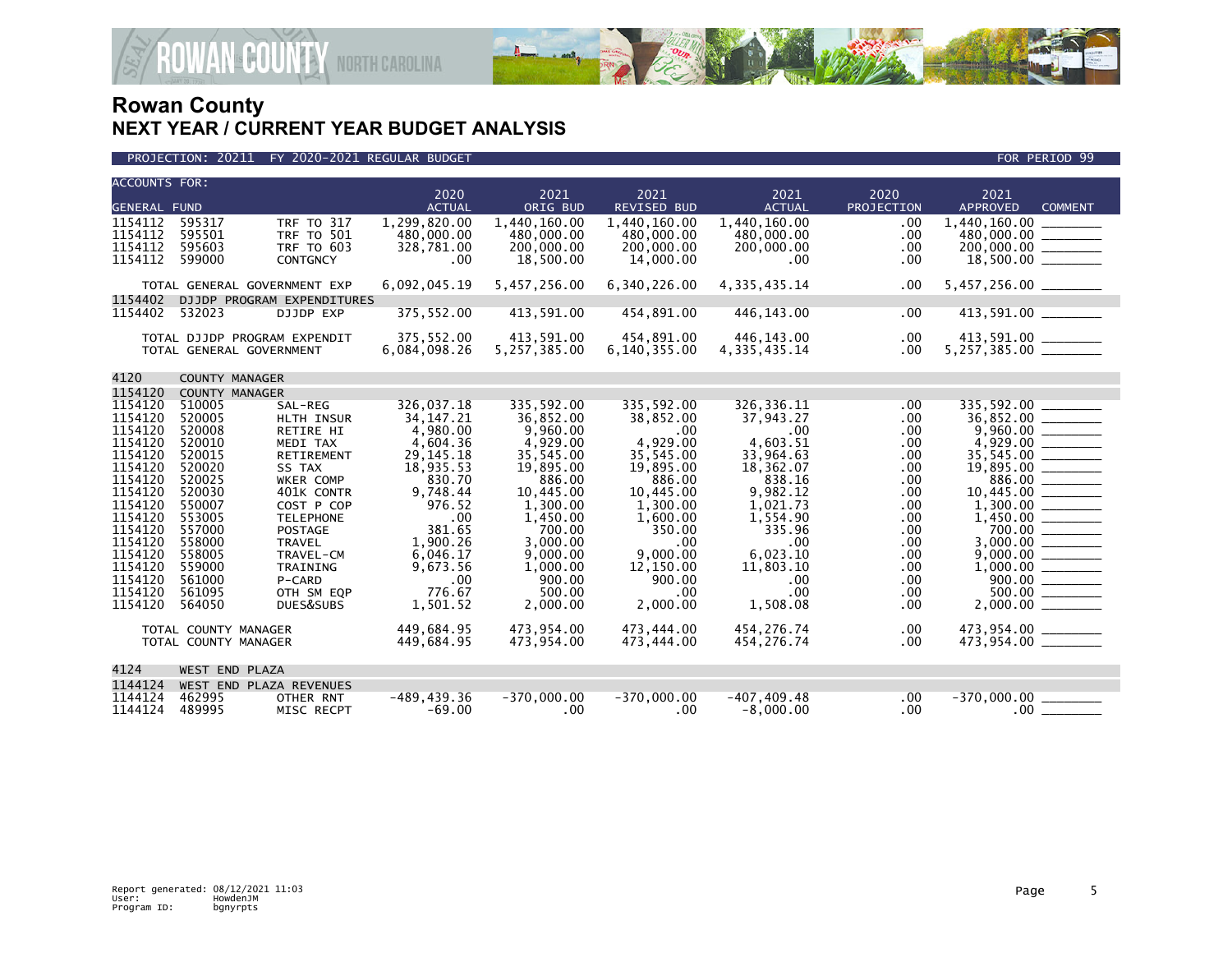



| <b>ACCOUNTS FOR:</b> |                      |                               |                           |                       |                         |                          |            |                                   |  |
|----------------------|----------------------|-------------------------------|---------------------------|-----------------------|-------------------------|--------------------------|------------|-----------------------------------|--|
|                      |                      |                               | 2020                      | 2021                  | 2021                    | 2021                     | 2020       | 2021                              |  |
| <b>GENERAL FUND</b>  |                      |                               | <b>ACTUAL</b>             | ORIG BUD              | <b>REVISED BUD</b>      | <b>ACTUAL</b>            | PROJECTION | <b>APPROVED</b><br><b>COMMENT</b> |  |
|                      |                      | TOTAL WEST END PLAZA REVENUE  | $-489, 508.36$            | $-370,000.00$         | $-370,000.00$           | $-415, 409.48$           | .00        |                                   |  |
| 1154124<br>1154124   | 510005               | WEST END PLAZA EXPENDITURES   |                           | 160.280.00            |                         |                          |            |                                   |  |
| 1154124              | 510015               | SAL-REG<br>SAL-PT             | 160, 343. 33<br>12,950.46 | 15,500.00             | 160,280.00<br>15,500.00 | 162, 237.78<br>14,423.99 | .00<br>.00 | 160,280.00<br>15,500.00           |  |
| 1154124              | 520005               | HLTH INSUR                    | 49,210.00                 | 49,800.00             | 55,800.00               | 54,827.50                | .00        | 49,800.00                         |  |
| 1154124              | 520010               | MEDI TAX                      | 2,324.23                  | 2,549.00              | 2,549.00                | 2,324.37                 | .00        | 2,549.00                          |  |
| 1154124              | 520015               | RETIREMENT                    | 14,535.09                 | 16,368.00             | 16,368.00               | 16,661.89                | .00        |                                   |  |
| 1154124              | 520020               | SS TAX                        | 9,937.92                  | 10,898.00             | 10,898.00               | 9,939.27                 | .00        | 10,898.00                         |  |
| 1154124              | 520025               | WKER COMP                     | 3,999.45                  | 4,395.00              | 4,395.00                | 4,077.88                 | .00        | 4,395.00                          |  |
| 1154124              | 520030               | 401K CONTR                    | 4,548.74                  | 4,811.00              | 4,811.00                | 4,703.76                 | .00        | 4,811.00                          |  |
| 1154124              | 533063               | SNOW REMOV                    | .00                       | 1,500.00              | .00 <sub>1</sub>        | .00                      | .00        | 1.500.00                          |  |
| 1154124              | 534030               | TECH-S&M                      | 8,894.69                  | 14,000.00             | 14,000,00               | 9,164.74                 | .00        | 14,000,00                         |  |
| 1154124              | 541040               | US-WATER                      | 4,542.14                  | 7,000.00              | 7,000.00                | 4,349.03                 | .00        | 7,000.00                          |  |
| 1154124              | 541041               | <b>STRM FEE</b>               | 23,040.00                 | 25,000.00             | 25,000.00               | 21,542.40                | .00        | 25,000.00                         |  |
| 1154124<br>1154124   | 542020<br>543005     | <b>GRND MAINT</b><br>R&M-BLDG | 4,915.00<br>15,608.25     | 5,400.00<br>23,000.00 | 5,400.00<br>26,500.00   | 2,604.00                 | .00        | 5,400.00<br>23,000.00             |  |
| 1154124              | 543015               | R&M-EQUIP                     | 120.55                    | 1.000.00              | 1.000.00                | 25,615.01<br>712.05      | .00<br>.00 | 1,000.00                          |  |
| 1154124              | 543020               | R&M-VEHIC                     | 109.59                    | 300.00                | 300.00                  | 142.99                   | .00        | 300.00                            |  |
| 1154124              | 543051               | R&M-PRKLOT                    | 9,901.00                  | 10,000.00             | 10,000.00               | 9,816.00                 | .00        | 10,000.00                         |  |
| 1154124              | 553005               | <b>TELEPHONE</b>              | 2,541.05                  | 2,725.00              | 2,725.00                | 2,665.49                 | .00        | 2,725.00                          |  |
| 1154124              | 555000               | PRINTING                      | 52.47                     | 300.00                | 300.00                  | 119.76                   | .00        | 300.00                            |  |
| 1154124              | 556000               | <b>UNIFORMS</b>               | 797.42                    | 1,000.00              | 500.00                  | 459.48                   | .00        |                                   |  |
| 1154124              | 557000               | POSTAGE                       | 45.25                     | 100.00                | 100.00                  | .00                      | .00        |                                   |  |
| 1154124              | 558000               | TRAVEL                        | 161.11                    | 200.00                | 200.00                  | .00                      | .00        | 200.00                            |  |
| 1154124              | 559000               | TRAINING                      | .00                       | 100.00                | 100.00                  | .00                      | .00        | 100.00                            |  |
| 1154124              | 561000               | P-CARD                        | .00                       | 1,700.00              | 1.700.00                | .00                      | .00        | 1.700.00                          |  |
| 1154124              | 561005               | OFFICE SUP                    | 492.18                    | 500.00                | 500.00                  | 260.76                   | .00        | 500.00                            |  |
| 1154124              | 561012               | SUPLY CONC                    | 994.50                    | 1,000.00              | 1,000.00                | 352.80                   | .00        | 1,000.00                          |  |
| 1154124              | 561030               | JANT'L-SUP                    | 4,000.00                  | 4,000.00              | 4,000.00                | 3,970.73                 | .00        | 4,000.00                          |  |
| 1154124<br>1154124   | 561040<br>561085     | MAINT SUPP                    | 4,712.65                  | 7,000.00              | 5,500.00<br>400.00      | 5,079.73<br>34.97        | .00        | 7,000.00<br>400.00                |  |
| 1154124              | 561095               | VEHICLE SU<br>OTH SM EQP      | .00<br>889.20             | 400.00<br>$.00 \,$    | .00                     | .00                      | .00<br>.00 | .00 <sub>1</sub>                  |  |
| 1154124              | 562005               | <b>ELECTRICTY</b>             | 79,453.31                 | 105,000.00            | 104,300.00              | 79,124.34                | .00        | 105,000.00                        |  |
| 1154124              | 562020               | FUEL&LUBIC                    | 390.32                    | 650.00                | 1,150.00                | 849.09                   | .00        | 650.00                            |  |
| 1154124              | 562025               | NATRAL GAS                    | 1.861.11                  | 3,500.00              | 3,500.00                | 3,341.76                 | .00        | 3.500.00                          |  |
| 1154124              | 575000               | $C/A$ -EQUIP                  | 13,800.00                 | 14,000.00             | 14,000.00               | .00                      | .00        |                                   |  |
| 1154124              | 576030               | F/A-F&EQUI                    | 1,949.12                  | $.00 \,$              | .00                     | .00                      | .00        | $.00 \,$                          |  |
| 1154124              | 590002               | BNK-CC FEE                    | 14.16                     | $.00 \,$              | 200.00                  | 147.67                   | .00.       | .00 <sub>1</sub>                  |  |
|                      |                      | TOTAL WEST END PLAZA EXPENDI  | 437, 134. 29              | 493,976.00            | 499,976.00              | 439,549.24               | .00        | 493,976.00 _______                |  |
|                      | TOTAL WEST END PLAZA |                               | $-52, 374.07$             | 123,976.00            | 129,976.00              | 24,139.76                | .00        |                                   |  |
| 4125                 | <b>FINANCE</b>       |                               |                           |                       |                         |                          |            |                                   |  |
| 1154125              |                      | <b>FINANCE EXPENDITURES</b>   |                           |                       |                         |                          |            |                                   |  |
| 1154125              | 510005               | SAL-REG                       | 690, 547.23               | 725,008.00            | 725,008.00              | 676,485.61               | .00        | 725,008.00                        |  |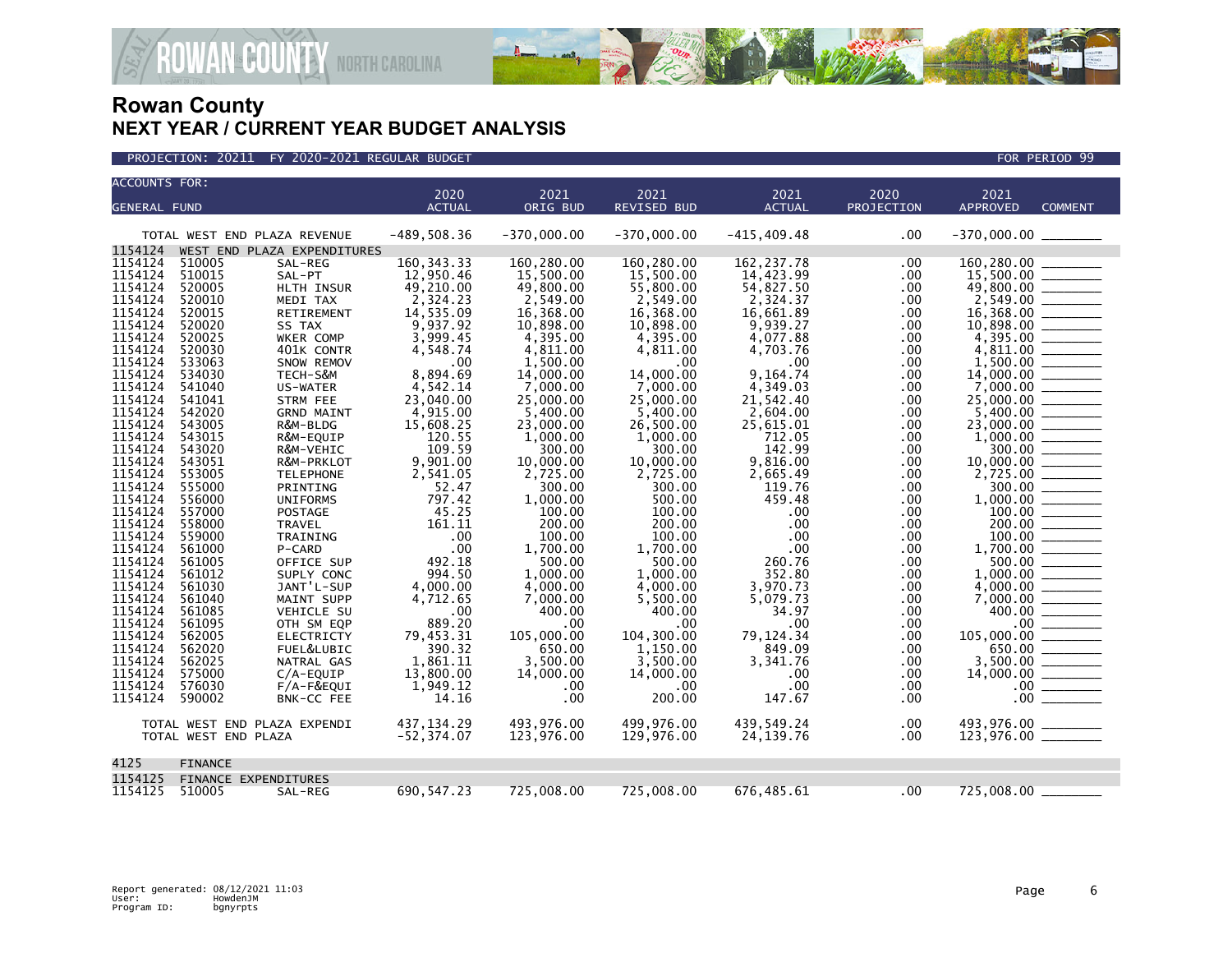



| <b>ACCOUNTS FOR:</b> |                               |                   |               |              |                    |               |            |                                                                                                                                                                                                                 |
|----------------------|-------------------------------|-------------------|---------------|--------------|--------------------|---------------|------------|-----------------------------------------------------------------------------------------------------------------------------------------------------------------------------------------------------------------|
|                      |                               |                   | 2020          | 2021         | 2021               | 2021          | 2020       | 2021                                                                                                                                                                                                            |
| <b>GENERAL FUND</b>  |                               |                   | <b>ACTUAL</b> | ORIG BUD     | <b>REVISED BUD</b> | <b>ACTUAL</b> | PROJECTION | <b>APPROVED</b><br><b>COMMENT</b>                                                                                                                                                                               |
| 1154125              | 510005 20002 SAL-REG          |                   | 21,601.18     | .00          | .00                | 21, 152.47    | .00        | $.00 \,$                                                                                                                                                                                                        |
| 1154125              | 520005                        | HLTH INSUR        | 109,487.33    | 108,066.00   | 112,066.00         | 111, 172.06   | .00        | 108,066.00<br>$108,066.00$<br>$10,091.00$<br>$74,027.00$<br>$1000$<br>$1000$<br>$1000$<br>$1000$<br>$1000$<br>$1000$<br>$1000$                                                                                  |
| 1154125              | 520008                        | RETIRE HI         | .00           | .00          | 8,190.00           | 8,190.00      | .00        |                                                                                                                                                                                                                 |
| 1154125              | 520010                        | MEDI TAX          | 9,839.89      | 10,091.00    | 10,091.00          | 9,685.30      | .00.       |                                                                                                                                                                                                                 |
| 1154125              | 520015                        | RETIREMENT        | 64,554.69     | 74,027.00    | 74,027.00          | 71,568.24     | .00        |                                                                                                                                                                                                                 |
| 1154125              | 520020                        | SS TAX            | 41,976.66     | 42,968.00    | 42,968.00          | 40,811.94     | .00        | $42,968.00$ $1,815.00$                                                                                                                                                                                          |
| 1154125              | 520025                        | WKER COMP         | 1,784.92      | 1,815.00     | 1,815.00           | 1,748.90      | .00        |                                                                                                                                                                                                                 |
| 1154125              | 520030                        | 401K CONTR        | 21,363.79     | 21,756.00    | 21,756.00          | 20,928.65     | .00        | 21,756.00<br>.00<br>.00<br>.00<br>.17,000.00<br>.1,500.00                                                                                                                                                       |
| 1154125              | 520040                        | COVID-BENE        | $-6,930.42$   | .00          | .00                | $-6,755.78$   | .00        |                                                                                                                                                                                                                 |
| 1154125              | 520040 20002 COVID-BENE       |                   | 6,930.42      | .00          | .00                | 6,755.78      | .00        |                                                                                                                                                                                                                 |
| 1154125              | 533000                        | OT PROF SE        | 10,499.98     | 17,000.00    | 47,000.00          | 15,827.27     | .00        |                                                                                                                                                                                                                 |
| 1154125              | 534030                        | TECH-S&M          | 1,404.00      | 1.500.00     | 1.500.00           | $.00 \times$  | .00        |                                                                                                                                                                                                                 |
| 1154125              | 544045                        | RNT-POS MT        | 2,473.09      | 3,200.00     | 3,820.00           | 3,818.51      | .00        |                                                                                                                                                                                                                 |
| 1154125              | 550007                        | COST P COP        | 4,885.30      | 5,000.00     | 5,000.00           | 3.209.49      | .00        |                                                                                                                                                                                                                 |
| 1154125              | 553005                        | <b>TELEPHONE</b>  | 1,605.78      | 3,450.00     | 5,250.00           | 4.745.22      | .00.       |                                                                                                                                                                                                                 |
| 1154125              | 555000                        | PRINTING          | 4,654.83      | 5.000.00     | 5,000.00           | 3.241.82      | $.00 \,$   |                                                                                                                                                                                                                 |
| 1154125              | 557000                        | <b>POSTAGE</b>    | 10,385.46     | 11,000.00    | 11,000.00          | 7,988.59      | .00.       |                                                                                                                                                                                                                 |
| 1154125              | 558000                        | TRAVEL            | 824.36        | 6,500.00     | 3,255.00           | .00           | .00        |                                                                                                                                                                                                                 |
| 1154125              | 559000                        | TRAINING          | 4,829.00      | 8,000.00     | 8,000.00           | 3,524.00      | .00        |                                                                                                                                                                                                                 |
| 1154125              | 561000                        | P-CARD            | .00           | 5,000.00     | 5,000.00           | .00           | .00        |                                                                                                                                                                                                                 |
| 1154125              | 561005                        | OFFICE SUP        | 9,283.29      | 7,000.00     | 9,500.00           | 9,262.51      | .00        |                                                                                                                                                                                                                 |
| 1154125              | 561095                        | OTH SM EQP        | 1,681.32      | 1,500.00     | 4,000.00           | 1,883.35      | .00.       |                                                                                                                                                                                                                 |
| 1154125              | 564010                        | <b>BOOKS</b>      | 159.00        | 600.00       | 600.00             | 16.65         | .00        |                                                                                                                                                                                                                 |
| 1154125              | 564050                        | DUES&SUBS         | 2,737.00      | 3,000.00     | 3,000.00           | 2,202.00      | .00        |                                                                                                                                                                                                                 |
| 1154125              | 575030                        | $C/A$ -SOFTWA     | 6,751.58      | .00          | .00.               | .00           | .00        |                                                                                                                                                                                                                 |
| 1154125              | 576030                        | F/A-F&EQUI        | 2,235.10      | 2,500.00     | 2,500.00           | .00           | .00        |                                                                                                                                                                                                                 |
| 1154125              | 582008                        | EMPL RETMN        | .00           | .00          | 125.00             | 84.00         | .00        |                                                                                                                                                                                                                 |
| 1154125              | 582009                        | MTG FOOD          | 89.00         | 400.00       | 400.00             | 137.43        | .00        |                                                                                                                                                                                                                 |
| 1154125              | 590010                        | <b>BANK FEES</b>  | 37,210.80     | 38,000.00    | 38,000.00          | 34,945.66     | $.00 \,$   | $\begin{array}{r} 8,000.00 \ \hline 5,000.00 \ \hline 7,000.00 \ \hline 1,500.00 \ \hline 1,500.00 \ \hline 600.00 \ \hline 3,000.00 \ \hline 2,500.00 \ \hline 400.00 \ \hline 38,000.00 \ \hline \end{array}$ |
|                      | TOTAL FINANCE EXPENDITURES    |                   | 1,062,864.58  | 1,102,381.00 | 1,148,871.00       | 1,052,629.67  | .00        | 1,102,381.00 ________                                                                                                                                                                                           |
| 1154126              | AMBULANCE BILLING/COLLECTIONS |                   |               |              |                    |               |            |                                                                                                                                                                                                                 |
| 1154126              | 510005                        | SAL-REG           | 33,282.98     | 33,924.00    | 33,924.00          | 30,790.19     | .00.       | $33,924.00$<br>7,470.00                                                                                                                                                                                         |
| 1154126              | 520005                        | HLTH INSUR        | 7,568.27      | 7,470.00     | 8,470.00           | 7,788.82      | .00        |                                                                                                                                                                                                                 |
| 1154126              | 520010                        | MEDI TAX          | 391.43        | 421.00       | 421.00             | 375.11        | .00        |                                                                                                                                                                                                                 |
| 1154126              | 520015                        | RETIREMENT        | 3,017.30      | 3,464.00     | 3,464.00           | 3,152.51      | .00        |                                                                                                                                                                                                                 |
| 1154126              | 520020                        | SS TAX            | 1,673.44      | 1,796.00     | 1,796.00           | 1,603.63      | .00        |                                                                                                                                                                                                                 |
| 1154126              | 520025                        | WKER COMP         | 83.33         | 86.00        | 86.00              | 77.18         | .00        | $7,421.00$<br>$3,464.00$<br>$1,796.00$<br>$86.00$<br>$1,019.00$<br>$300.00$<br>$280,000.00$                                                                                                                     |
| 1154126              | 520030                        | 401K CONTR        | 998.55        | 1,019.00     | 1,019.00           | 923.70        | .00        |                                                                                                                                                                                                                 |
| 1154126              | 533000                        | OT PROF SE        | 60.00         | 300.00       | 300.00             | 80.00         | .00        |                                                                                                                                                                                                                 |
| 1154126              | 533001                        | <b>CONTR SERV</b> | 270,725.42    | 280,000.00   | 275,925.00         | 285,613.93    | .00        |                                                                                                                                                                                                                 |
| 1154126              | 534030                        | TECH-S&M          | 1,560.00      | 2,000.00     | 2,000.00           | 1,560.00      | .00        | $2,000.00$ $\overline{\phantom{0}}$                                                                                                                                                                             |
| 1154126              | 550007                        | COST P COP        | .00           | 700.00       | 700.00             | 3.30          | .00.       |                                                                                                                                                                                                                 |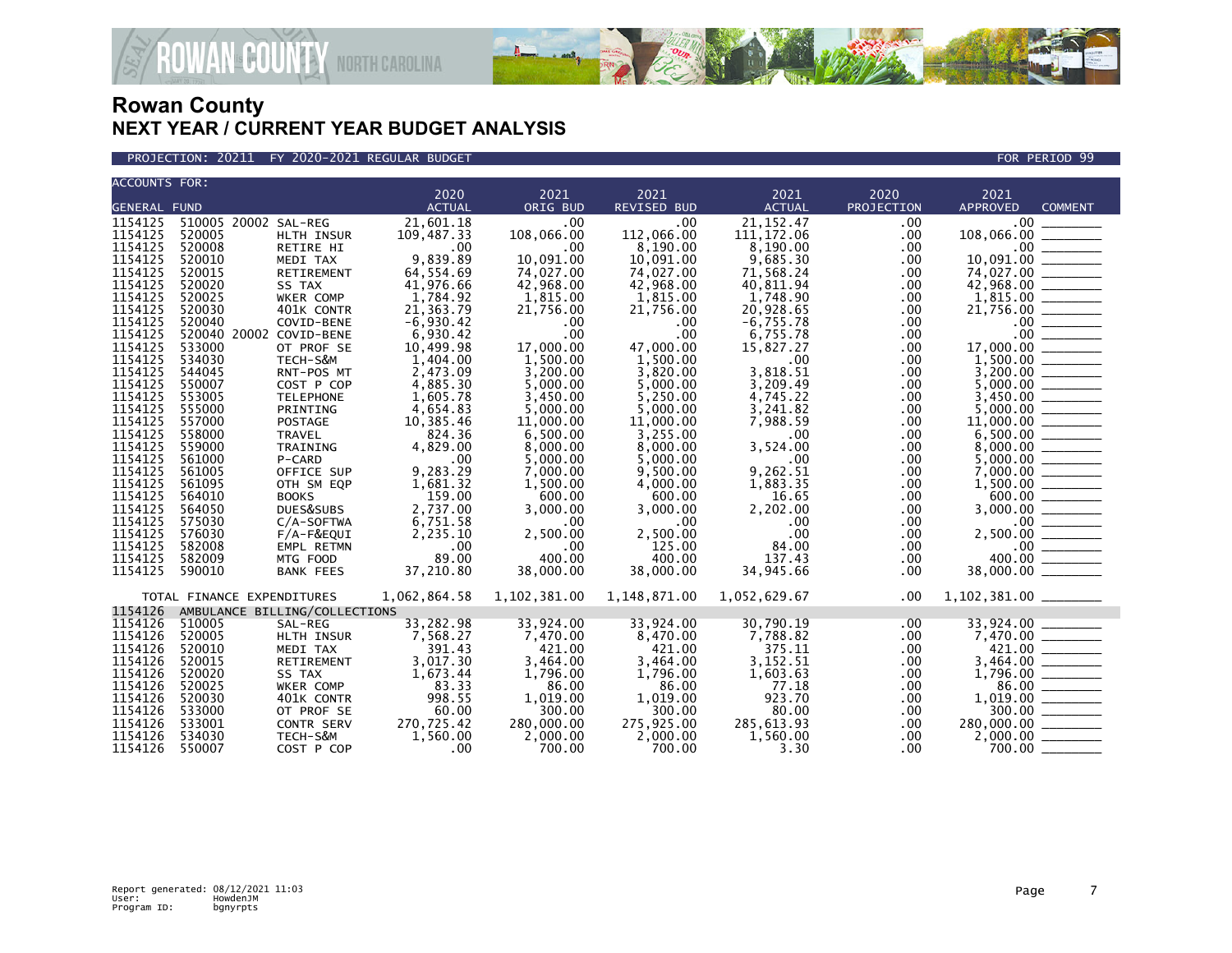



| <b>ACCOUNTS FOR:</b> |                              |                           |                     |                     |                     |                     |             |                                                                                                                                                                                                                                                                                                                                                |
|----------------------|------------------------------|---------------------------|---------------------|---------------------|---------------------|---------------------|-------------|------------------------------------------------------------------------------------------------------------------------------------------------------------------------------------------------------------------------------------------------------------------------------------------------------------------------------------------------|
|                      |                              |                           | 2020                | 2021                | 2021                | 2021                | 2020        | 2021                                                                                                                                                                                                                                                                                                                                           |
| <b>GENERAL FUND</b>  |                              |                           | <b>ACTUAL</b>       | ORIG BUD            | <b>REVISED BUD</b>  | <b>ACTUAL</b>       | PROJECTION  | <b>APPROVED</b><br><b>COMMENT</b>                                                                                                                                                                                                                                                                                                              |
| 1154126              | 557000                       | <b>POSTAGE</b>            | 109.40              | 300.00              | 300.00              | 145.64              | .00         | 300.00                                                                                                                                                                                                                                                                                                                                         |
| 1154126<br>1154126   | 558000<br>559000             | <b>TRAVEL</b><br>TRAINING | .00<br>.00          | 1,000.00<br>500.00  | 1,000.00<br>500.00  | .00<br>.00          | .00<br>.00  |                                                                                                                                                                                                                                                                                                                                                |
| 1154126              | 561005                       | OFFICE SUP                | 351.63              | 600.00              | 600.00              | 460.28              | .00.        |                                                                                                                                                                                                                                                                                                                                                |
| 1154126              | 561095                       | OTH SM EQP                | .00                 | 500.00              | 500.00              | .00                 | .00         | $\frac{600.00}{500.00}$                                                                                                                                                                                                                                                                                                                        |
|                      |                              |                           |                     |                     |                     |                     |             |                                                                                                                                                                                                                                                                                                                                                |
|                      | TOTAL AMBULANCE BILLING/COLL |                           | 319,821.75          | 334,080.00          | 331,005.00          | 332,574.29          | .00         |                                                                                                                                                                                                                                                                                                                                                |
|                      | TOTAL FINANCE                |                           | 1,382,686.33        | 1,436,461.00        | 1,479,876.00        | 1,385,203.96        | .00         | $334,080.00$ _________<br>1,436,461.00 ________                                                                                                                                                                                                                                                                                                |
|                      |                              |                           |                     |                     |                     |                     |             |                                                                                                                                                                                                                                                                                                                                                |
| 4131                 | HUMAN RESOURCES              |                           |                     |                     |                     |                     |             |                                                                                                                                                                                                                                                                                                                                                |
| 1154131              | HUMAN RESOURCES              |                           |                     |                     |                     |                     |             |                                                                                                                                                                                                                                                                                                                                                |
| 1154131              | 510005                       | SAL-REG                   | 331,697.74          | 356,001.00          | 356,001.00          | 351, 154.41         | .00         | 356,001.00 _____                                                                                                                                                                                                                                                                                                                               |
| 1154131              | 510005 20002 SAL-REG         |                           | 17,945.23           | .00                 | .00                 | 18,817.47           | .00.        | $9,000.00$<br>$59,760.00$                                                                                                                                                                                                                                                                                                                      |
| 1154131              | 510015                       | SAL-PT                    | 11,448.11           | 9,000.00            | 9,000.00            | 8,642.45            | .00         |                                                                                                                                                                                                                                                                                                                                                |
| 1154131              | 520005                       | HLTH INSUR                | 60,546.00           | 59,760.00           | 68,760.00           | 65,793.00           | .00.        |                                                                                                                                                                                                                                                                                                                                                |
| 1154131              | 520008                       | RETIRE HI                 | 9,960.00            | 9,960.00            | 10,920.00           | 10,920.00           | .00         |                                                                                                                                                                                                                                                                                                                                                |
| 1154131              | 520010                       | MEDI TAX                  | 5,100.59            | 5,175.00            | 5,175.00            | 5.310.37            | .00         |                                                                                                                                                                                                                                                                                                                                                |
| 1154131<br>1154131   | 520015                       | <b>RETIREMENT</b>         | 31,694.11           | 36, 351.00          | 36,351.00           | 38,009.19           | .00         |                                                                                                                                                                                                                                                                                                                                                |
| 1154131              | 520020<br>520025             | SS TAX<br>WKER COMP       | 21,809.56<br>914.61 | 22,058.00<br>944.00 | 22,058.00<br>944.00 | 22,618.02<br>955.04 | .00.<br>.00 |                                                                                                                                                                                                                                                                                                                                                |
| 1154131              | 520030                       | 401K CONTR                | 10,489.03           | 10,683.00           | 10,683.00           | 11,098.85           | .00         |                                                                                                                                                                                                                                                                                                                                                |
| 1154131              | 520040                       | COVID-BENE                | $-5,641.11$         | .00                 | .00                 | $-7,003.31$         | .00         |                                                                                                                                                                                                                                                                                                                                                |
| 1154131              | 520040 20002 COVID-BENE      |                           | 5,641.11            | .00                 | .00                 | 7,003.31            | .00         | $\begin{array}{r} 10,683.00 \overline{\hspace{1cm}} \overline{\qquad \qquad } \\ 10,683.00 \overline{\hspace{1cm}} \overline{\qquad \qquad } \\ 00 \overline{\hspace{1cm}} \overline{\qquad \qquad } \\ 16,000.00 \overline{\hspace{1cm}} \overline{\qquad \qquad } \\ 1,200.00 \overline{\hspace{1cm}} \overline{\qquad \qquad } \end{array}$ |
| 1154131              | 532018                       | EM ASST PG                | 14,592.00           | 16,000.00           | 16,000.00           | 14,592.00           | .00         |                                                                                                                                                                                                                                                                                                                                                |
| 1154131              | 532022                       | <b>INTERPRETR</b>         | .00                 | 1.200.00            | 1,200.00            | 956.65              | .00         |                                                                                                                                                                                                                                                                                                                                                |
| 1154131              | 532040                       | PHYS FEES                 | 11,724.00           | 15,000.00           | 10,000.00           | 2,242.00            | .00         | $15,000.00$<br>$5,000.00$<br>$13,000.00$<br>$2,600.00$<br>$2,550.00$<br>$2,550.00$                                                                                                                                                                                                                                                             |
| 1154131              | 533000                       | OT PROF SE                | 3,490.76            | 5.000.00            | 7.000.00            | 6,198.52            | .00         |                                                                                                                                                                                                                                                                                                                                                |
| 1154131              | 533001                       | <b>CONTR SERV</b>         | 12,835.53           | 13,000.00           | 17.500.00           | 14,663.75           | .00         |                                                                                                                                                                                                                                                                                                                                                |
| 1154131              | 550007                       | COST P COP                | 1,643.54            | 2,600.00            | 2,600.00            | 585.92              | .00         |                                                                                                                                                                                                                                                                                                                                                |
| 1154131              | 553005                       | <b>TELEPHONE</b>          | 469.86              | 2,550.00            | 2,550.00            | 1,511.01            | .00         |                                                                                                                                                                                                                                                                                                                                                |
| 1154131<br>1154131   | 554000<br>555000             | ADVERTISNG<br>PRINTING    | 306.42<br>45.89     | 400.00<br>300.00    | 400.00<br>300.00    | 324.11<br>114.59    | .00<br>.00  | $\frac{400.00}{300.00}$                                                                                                                                                                                                                                                                                                                        |
| 1154131              | 557000                       | <b>POSTAGE</b>            | 485.85              | 1.200.00            | 1.200.00            | 280.66              | .00         |                                                                                                                                                                                                                                                                                                                                                |
| 1154131              | 558000                       | <b>TRAVEL</b>             | 903.46              | 2,000.00            | 2,000.00            | $.00 \times$        | .00         | $1,200.00$<br>$2,000.00$<br>$4,000.00$                                                                                                                                                                                                                                                                                                         |
| 1154131              | 559000                       | TRAINING                  | 2,009.12            | 4,000.00            | 5,000.00            | 3,598.00            | .00         |                                                                                                                                                                                                                                                                                                                                                |
| 1154131              | 561000                       | P-CARD                    | .00                 | 600.00              | 600.00              | .00                 | .00         |                                                                                                                                                                                                                                                                                                                                                |
| 1154131              | 561005                       | OFFICE SUP                | 1,571.75            | 2,700.00            | 2.700.00            | 1,610.05            | .00         | $600.00$<br>2,700.00                                                                                                                                                                                                                                                                                                                           |
| 1154131              | 561022                       | COPIER SUP                | 907.78              | 1,500.00            | 1,500.00            | 527.88              | .00         |                                                                                                                                                                                                                                                                                                                                                |
| 1154131              | 561095                       | OTH SM EQP                | 2,710.79            | 750.00              | 750.00              | 688.16              | .00         |                                                                                                                                                                                                                                                                                                                                                |
| 1154131              | 564050                       | DUES&SUBS                 | 344.00              | 1,000.00            | 1,000.00            | 344.00              | .00.        |                                                                                                                                                                                                                                                                                                                                                |
| 1154131              | 576030                       | F/A-F&EQUI                | .00                 | .00                 | 7,573.00            | 6,621.80            | .00         |                                                                                                                                                                                                                                                                                                                                                |
| 1154131              | 582002                       | EMP APP PG                | 25, 139. 28         | 25,000.00           | 20.427.00           | 16,823.25           | .00         | 25,000.00 __                                                                                                                                                                                                                                                                                                                                   |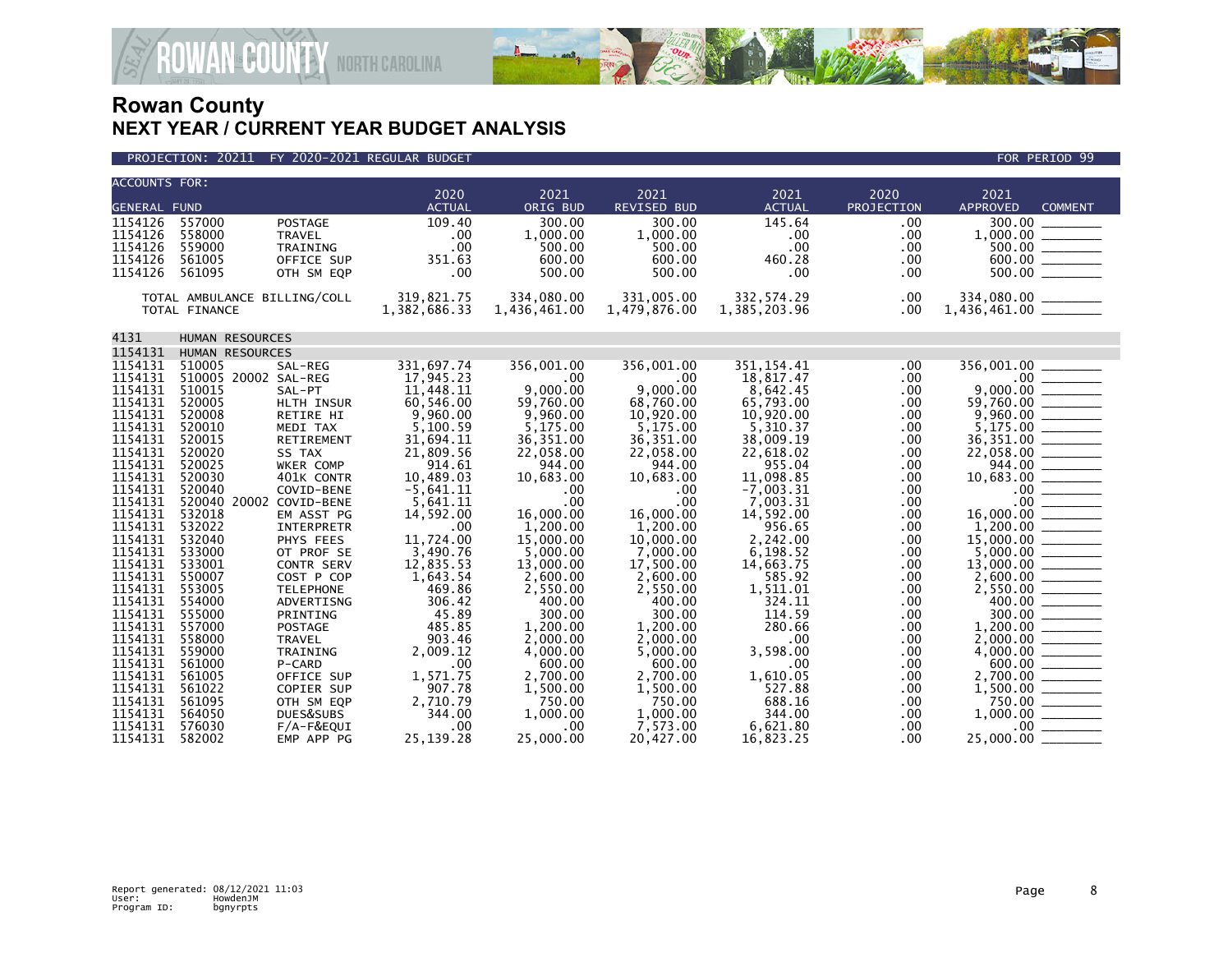

| <b>ACCOUNTS FOR:</b> |                               |                   |                       |                  |                     |                       |                    |                                                                                                                                                                                                   |
|----------------------|-------------------------------|-------------------|-----------------------|------------------|---------------------|-----------------------|--------------------|---------------------------------------------------------------------------------------------------------------------------------------------------------------------------------------------------|
| <b>GENERAL FUND</b>  |                               |                   | 2020<br><b>ACTUAL</b> | 2021<br>ORIG BUD | 2021<br>REVISED BUD | 2021<br><b>ACTUAL</b> | 2020<br>PROJECTION | 2021<br><b>APPROVED</b><br><b>COMMENT</b>                                                                                                                                                         |
| 1154131              | 582009                        | MTG FOOD          | 145.20                | 500.00           | 500.00              | .00                   | .00                | 500.00                                                                                                                                                                                            |
| 1154131              | 583067                        | <b>WELLNS PRG</b> | 1,716.00              | 13,000.00        | 13,000.00           | 6,427.50              | .00                |                                                                                                                                                                                                   |
|                      |                               |                   |                       |                  |                     |                       |                    |                                                                                                                                                                                                   |
|                      | TOTAL HUMAN RESOURCES         |                   | 582,646.21            | 618,232.00       | 633,692.00          | 611,428.65            | .00                |                                                                                                                                                                                                   |
|                      | TOTAL HUMAN RESOURCES         |                   | 582,646.21            | 618,232.00       | 633,692.00          | 611,428.65            | .00                |                                                                                                                                                                                                   |
|                      |                               |                   |                       |                  |                     |                       |                    |                                                                                                                                                                                                   |
| 4134                 | FACILITIES MANAGEMENT         |                   |                       |                  |                     |                       |                    |                                                                                                                                                                                                   |
| 1146250              | FAIRGROUNDS REVENUE           |                   |                       |                  |                     |                       |                    |                                                                                                                                                                                                   |
| 1146250              | 462030                        | RNT-FAIRGD        | $-11,924.66$          | .00              | $.00 \times$        | .00                   | .00                | .00                                                                                                                                                                                               |
|                      |                               |                   |                       |                  |                     |                       |                    |                                                                                                                                                                                                   |
|                      | TOTAL FAIRGROUNDS REVENUE     |                   | $-11,924.66$          | $.00 \,$         | .00                 | .00                   | .00                | .00                                                                                                                                                                                               |
| 1154134              | FACILITIES MANAGEMENT EXPENSE |                   |                       |                  |                     |                       |                    |                                                                                                                                                                                                   |
| 1154134              | 510005                        | SAL-REG           | 672,818.53            | 726,992.00       | 711,992.00          | 684, 814.24           | .00.               | 726,992.00                                                                                                                                                                                        |
| 1154134              | 510005 20002 SAL-REG          |                   | 2,205.87              | .00              | 1.807.00            | 8,631.94              | .00.               |                                                                                                                                                                                                   |
| 1154134              | 510010                        | SAL-OT            | .00                   | .00              | 5,000.00            | 3,912.89              | .00                |                                                                                                                                                                                                   |
| 1154134              | 520005                        | HLTH INSUR        | 186,092.41            | 199,200.00       | 207,200.00          | 205,032.14            | .00                | $\frac{1}{00}$ $\frac{1}{00}$<br>199,200.00                                                                                                                                                       |
| 1154134              | 520008                        | RETIRE HI         | .00                   | 9,960.00         | .00                 | .00                   | .00                |                                                                                                                                                                                                   |
| 1154134              | 520010                        | MEDI TAX          | 9,229.54              | 10,052.00        | 10.052.00           | 9.469.49              | .00                |                                                                                                                                                                                                   |
| 1154134              | 520015                        | RETIREMENT        | 61,199.69             | 74,234.00        | 74,234.00           | 71,595.36             | .00                | 74,234.00                                                                                                                                                                                         |
| 1154134              | 520020                        | SS TAX            | 39,305.40             | 42,955.00        | 42,955.00           | 39,798.69             | .00                | 42,955.00                                                                                                                                                                                         |
| 1154134              | 520025                        | WKER COMP         | 16,571.59             | 17,806.00        | 17,806.00           | 17, 136.98            | .00                | $17,806.00$ _________                                                                                                                                                                             |
| 1154134              | 520030                        | 401K CONTR        | 17,024.64             | 21,822.00        | 21,822.00           | 18,699.95             | .00                |                                                                                                                                                                                                   |
| 1154134              | 520040                        | COVID-BENE        | $-1, 275.68$          | .00              | .00                 | $-4,503.68$           | .00                |                                                                                                                                                                                                   |
| 1154134              | 520040 20002 COVID-BENE       |                   | 1,275.68              | .00              | $-1, 168.00$        | 4,503.68              | .00                | $80,000.00$ $0.00$ $0.00$ $0.00$ $0.00$ $0.00$ $0.00$ $0.00$ $0.00$ $0.00$ $0.00$ $0.00$ $0.00$ $0.00$ $0.00$ $0.00$ $0.00$ $0.00$ $0.00$ $0.00$ $0.00$ $0.00$ $0.00$ $0.00$ $0.00$ $0.00$ $0.00$ |
| 1154134              | 533001                        | CONTR SERV        | 90,460.98             | 80,000.00        | 80,000,00           | 79.452.84             | .00                |                                                                                                                                                                                                   |
| 1154134              | 533013                        | CLEANING          | 22,060.00             | .00              | 15,000.00           | 7,200.00              | .00                |                                                                                                                                                                                                   |
| 1154134              | 533063                        | SNOW REMOV        | .00                   | 3,000.00         | 3,000.00            | .00                   | .00                |                                                                                                                                                                                                   |
| 1154134              | 534030                        | TECH-S&M          | 72,199.92             | 78,000.00        | 78,880.00           | 78,879.21             | .00                |                                                                                                                                                                                                   |
| 1154134              | 541040                        | US-WATER          | 22,322.11             | 26,000.00        | 26,000.00           | 16,842.10             | .00                |                                                                                                                                                                                                   |
| 1154134              | 541042                        | US-STRM WT        | 8,400.00              | 9,000.00         | 9,000.00            | 7,854.00              | .00                |                                                                                                                                                                                                   |
| 1154134              | 543005                        | R&M-BLDG          | 382, 511.48           | 410,000.00       | 393,440.00          | 349.398.50            | .00                | 410,000.00 _______                                                                                                                                                                                |
| 1154134              | 543015                        | R&M-EQUIP         | 6,677.07              | 4,000.00         | 4,000.00            | 3,993.38              | .00                |                                                                                                                                                                                                   |
| 1154134              | 543020                        | R&M-VEHIC         | 4,357.13              | 5.000.00         | 4,300.00            | 4,296.77              | .00                |                                                                                                                                                                                                   |
| 1154134              | 544010                        | <b>EQUIP RNTL</b> | 5,315.21              | 3.000.00         | 5.000.00            | 4.553.97              | .00                |                                                                                                                                                                                                   |
| 1154134              | 550007                        | COST P COP        | 342.14                | 450.00           | 450.00              | 243.02                | .00                | 450.00                                                                                                                                                                                            |
| 1154134              | 553005                        | <b>TELEPHONE</b>  | 9,695.28              | 11,325.00        | 11,325.00           | 5,704.06              | .00                |                                                                                                                                                                                                   |
| 1154134              | 554000                        | ADVERTISNG        | 770.73                | 1.000.00         | 1.000.00            | 778.98                | .00                |                                                                                                                                                                                                   |
| 1154134              | 556000                        | <b>UNIFORMS</b>   | 5,673.27              | 5,000.00         | 6,100.00            | 6,011.48              | .00                |                                                                                                                                                                                                   |
| 1154134              | 557000                        | POSTAGE           | 85.85                 | 100.00           | 100.00              | 71.53                 | .00                | 100.00                                                                                                                                                                                            |
| 1154134              | 558000                        | <b>TRAVEL</b>     | 5,400.00              | 3,400.00         | 2,600.00            | 2,510.10              | .00                | 3,400.00                                                                                                                                                                                          |
| 1154134              | 559000                        | TRAINING          | 173.71                | 500.00           | 200.00              | 150.00                | $.00 \,$           | 500.00                                                                                                                                                                                            |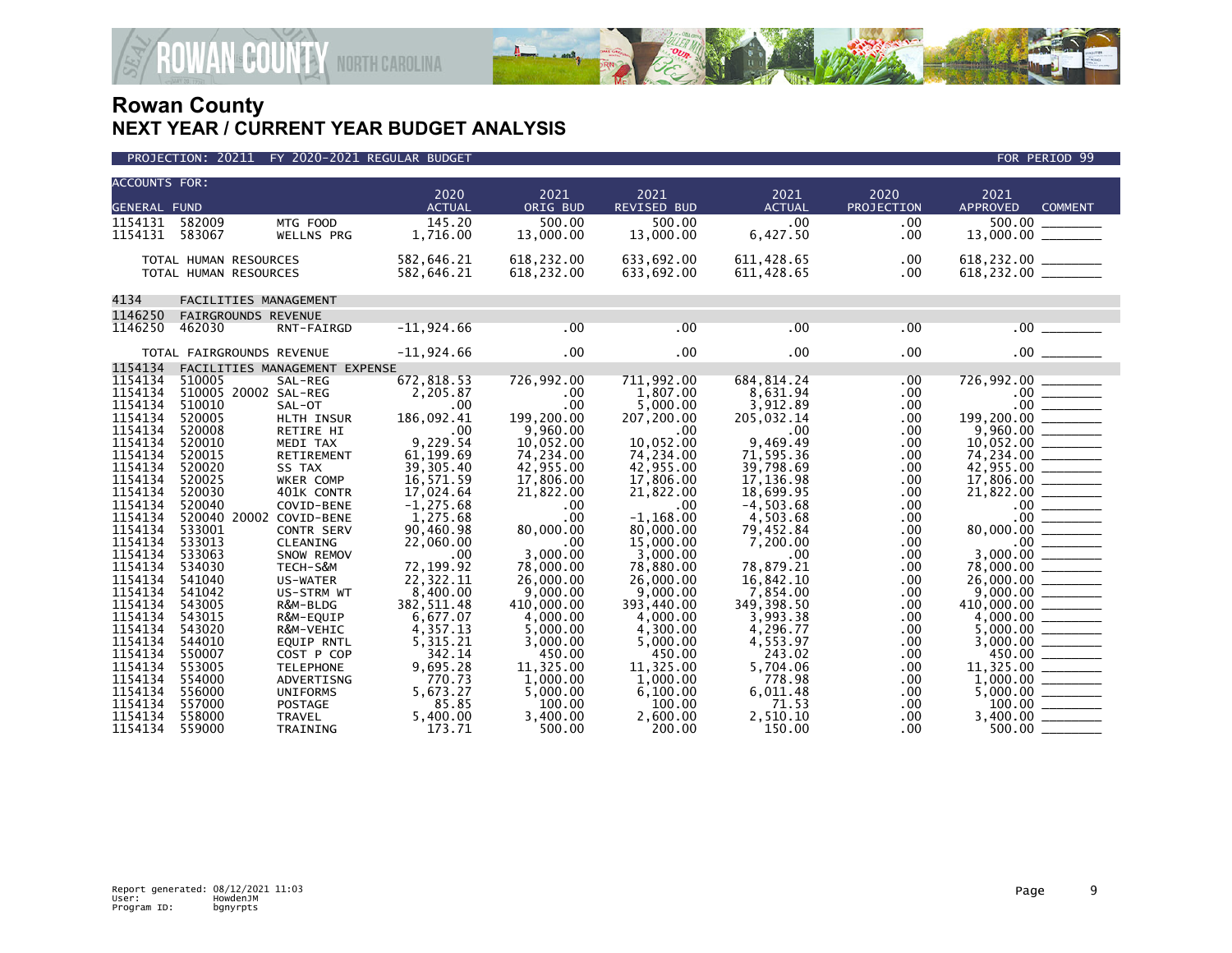

AN<sup>&</sup> COUNTY NORTH CAROLINA

| <b>ACCOUNTS FOR:</b> |                  |                               |                    |                        |                        |                     |            |                                   |
|----------------------|------------------|-------------------------------|--------------------|------------------------|------------------------|---------------------|------------|-----------------------------------|
|                      |                  |                               | 2020               | 2021                   | 2021                   | 2021                | 2020       | 2021                              |
| <b>GENERAL FUND</b>  |                  |                               | <b>ACTUAL</b>      | ORIG BUD               | <b>REVISED BUD</b>     | <b>ACTUAL</b>       | PROJECTION | <b>APPROVED</b><br><b>COMMENT</b> |
| 1154134              | 561000           | P-CARD                        | .00                | 24,900.00              | 24,900.00              | .00                 | .00        | 24,900.00                         |
| 1154134              | 561005           | OFFICE SUP                    | 994.86             | 800.00                 | 800.00                 | 1,295.55            | .00        | 800.00                            |
| 1154134              | 561030           | JANT'L-SUP                    | 236,000.00         | 215,000.00             | 215,000.00             | 201,987.88          | .00        | 215,000.00                        |
| 1154134              | 561040           | MAINT SUPP                    | 19,472.94          | 17,000.00              | 17,000.00              | 15,198.57           | .00        |                                   |
| 1154134              | 561080           | SIGNAGE                       | 13,948.04          | 14,000.00              | 14,000.00              | 12,033.58           | .00        | 14,000.00                         |
| 1154134              | 561085           | <b>VEHICLE SU</b>             | 1.439.89           | 1,800,00               | 3.900.00               | 3.815.28            | .00        |                                   |
| 1154134              | 561095           | OTH SM EQP                    | 15,725.21          | 15,000.00              | 22,675.00              | 20,386.77           | .00        |                                   |
| 1154134<br>1154134   | 562005           | <b>ELECTRICTY</b>             | 157,423.67         | 200,000.00<br>1,000.00 | 200,000.00<br>1,000.00 | 119,548.75<br>26.05 | .00        | 200,000.00 _______                |
| 1154134              | 562010<br>562020 | <b>HEAT OIL</b><br>FUEL&LUBIC | .00<br>21,050.33   | 25,000.00              | 25,000.00              | 22,974.95           | .00<br>.00 |                                   |
| 1154134              | 562025           | NATRAL GAS                    | 21,190.89          | 32,000.00              | 32,000.00              | 25,804.63           |            |                                   |
| 1154134              | 564050           | DUES&SUBS                     | 393.00             | 500.00                 | 500.00                 | 394.79              | .00<br>.00 | $500.00$                          |
| 1154134              | 573000           | $C/A-BLDG$                    | 322,856.00         | .00                    | .00.                   | .00                 | .00        |                                   |
| 1154134              | 574000           | $C/A$ -OTH IM                 | 18,336.00          | .00                    | .00                    | .00                 | .00        |                                   |
| 1154134              | 575035           | C/A-VECHL                     | .00                | 51,000.00              | 106,000.00             | 97.979.44           | .00        |                                   |
| 1154134              | 575090           | $C/A$ -FU&EQP                 | 211,039.10         | .00                    | 310,000.00             | 204,738.00          | .00        |                                   |
| 1154134              | 576030           | $F/A-F\&EQUI$                 | 3.051.70           | 2,000.00               | 48,605.00              | 33,506.17           | .00        |                                   |
| 1154134              | 576900           | $F/A$ -OTHER                  | 1,279.00           | .00                    | .00.                   | .00.                | .00        | 2,000.00                          |
|                      |                  |                               |                    |                        |                        |                     |            |                                   |
|                      |                  | TOTAL FACILITIES MANAGEMENT   | 2.685.093.18       | 2,342,796.00           | 2,753,475.00           | 2,386,722.03        | .00        | 2,342,796.00 _______              |
|                      |                  | TOTAL FACILITIES MANAGEMENT   | 2,673,168.52       | 2,342,796.00           | 2,753,475.00           | 2,386,722.03        | .00        | 2,342,796.00 _______              |
|                      |                  |                               |                    |                        |                        |                     |            |                                   |
| 4135                 |                  | COURT FACILITIES              |                    |                        |                        |                     |            |                                   |
| 1144135              |                  | COURT FACILITIES REVENUE      |                    |                        |                        |                     |            |                                   |
| 1144135              | 453032           | CLK CRT FE                    | $-175,508.06$      | $-165,000.00$          | $-165,000.00$          | $-341,060.38$       | .00        | $-165,000.00$                     |
| 1144135              | 453038           | CT FAC FEE                    | $-154, 345.28$     | $-150,000.00$          | $-150,000.00$          | $-144, 572.16$      | .00        | $-150,000.00$ ________            |
| 1144135              | 453040           | CT OFF FEE                    | $-32,032.82$       | $-32,000.00$           | $-32.000.00$           | $-29, 292.28$       | .00        |                                   |
|                      |                  |                               |                    |                        |                        |                     |            |                                   |
|                      |                  | TOTAL COURT FACILITIES REVEN  | $-361,886.16$      | $-347,000.00$          | $-347,000.00$          | $-514, 924.82$      | .00        | $-347,000.00$ ________            |
| 1154135              |                  | COURT FACILITIES EXPENDITURES |                    |                        |                        |                     |            |                                   |
| 1154135              | 510005           | SAL-REG                       | 30,410.01          | 31.218.00              | 31.218.00              | 30.889.68           | $.00 \,$   | 31.218.00                         |
| 1154135              | 510020           | SA-PR DIEM                    | 708.00             | 1,000.00               | 1,000.00               | 708.00              | .00.       |                                   |
| 1154135              | 520005           | HLTH INSUR                    | 10,091.00          | 9,960.00               | 11,960.00              | 10,965.50           | .00.       |                                   |
| 1154135<br>1154135   | 520010           | MEDI TAX                      | 434.42             | 443.00                 | 443.00                 | 439.59              | .00        |                                   |
| 1154135              | 520015<br>520020 | RETIREMENT                    | 2,755.51           | 3,188.00               | 3,188.00               | 3,172.37            | .00.       | 3,188.00<br>$\frac{1}{2}$         |
| 1154135              | 520025           | SS TAX<br>WKER COMP           | 1,857.15<br>701.46 | 1,893.00<br>719.00     | 1,893.00<br>719.00     | 1,879.95<br>713.88  | .00<br>.00 | 719.00                            |
| 1154135              | 520030           | 401K CONTR                    | 911.87             | 937.00                 | 937.00                 | 926.74              | .00        |                                   |
| 1154135              | 533001           | <b>CONTR SERV</b>             | 128,487.05         | 155,000.00             | 155,000.00             | 157,762.37          | .00        | 155,000.00                        |
| 1154135              | 533013           | CLEANING                      | 12,350.00          | $.00 \,$               | .00.                   | .00                 | .00        | $.00 \,$                          |
| 1154135              | 541040           | US-WATER                      | 31,992.15          | 37,000.00              | 37,000.00              | 27,811.57           | .00        | 37,000.00                         |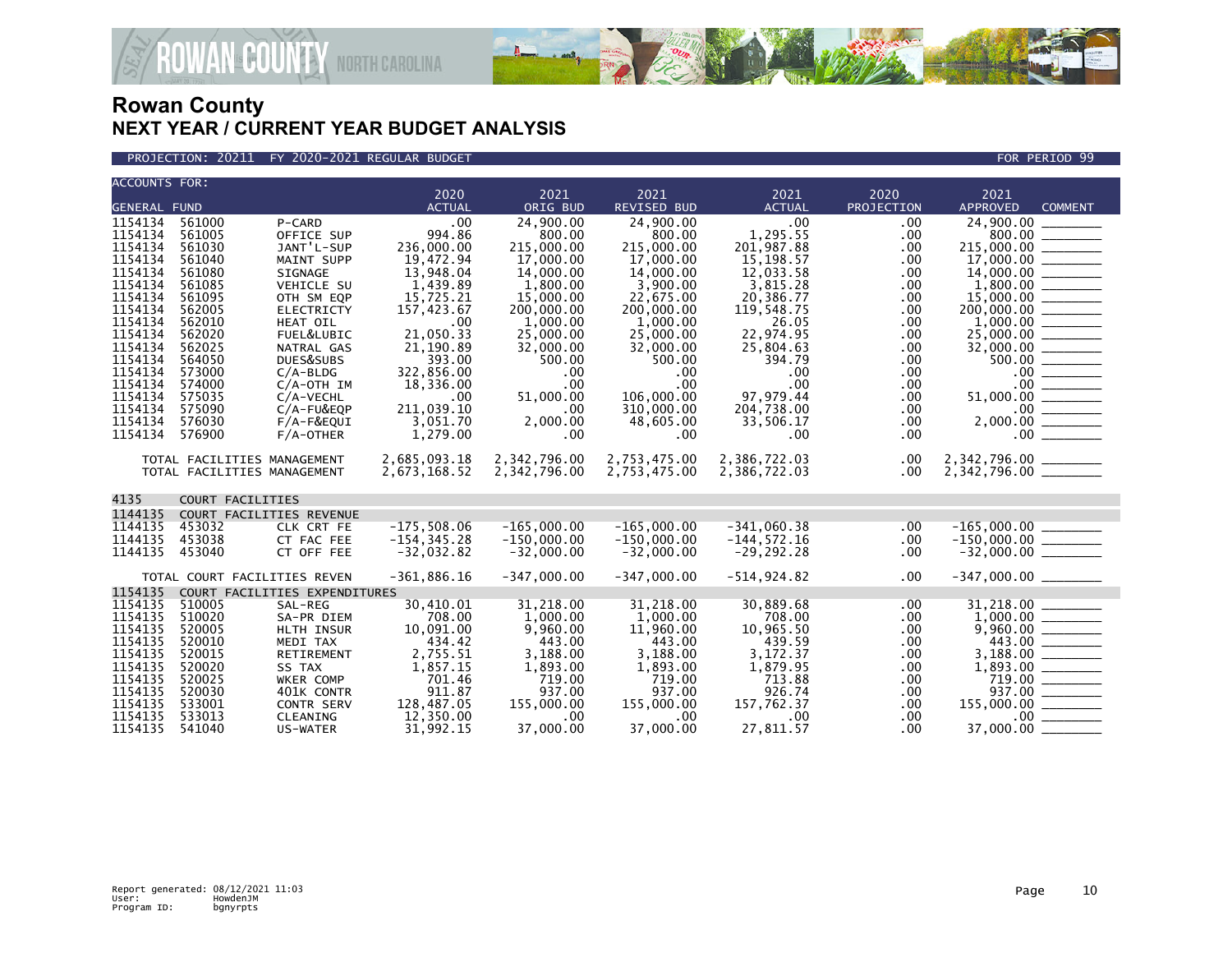

VAN<sup>&</sup>GOUNTY NORTH CAROLINA

| <b>ACCOUNTS FOR:</b>                                                                                                                        |                                                                                                                                |                                                                                                                                                                                                         | 2020                                                                                                                                               | 2021                                                                                                                                                    | 2021                                                                                                                                                            | 2021                                                                                                                                                 | 2020                                                                                        | 2021                                                                                                        |
|---------------------------------------------------------------------------------------------------------------------------------------------|--------------------------------------------------------------------------------------------------------------------------------|---------------------------------------------------------------------------------------------------------------------------------------------------------------------------------------------------------|----------------------------------------------------------------------------------------------------------------------------------------------------|---------------------------------------------------------------------------------------------------------------------------------------------------------|-----------------------------------------------------------------------------------------------------------------------------------------------------------------|------------------------------------------------------------------------------------------------------------------------------------------------------|---------------------------------------------------------------------------------------------|-------------------------------------------------------------------------------------------------------------|
| <b>GENERAL FUND</b>                                                                                                                         |                                                                                                                                |                                                                                                                                                                                                         | <b>ACTUAL</b>                                                                                                                                      | ORIG BUD                                                                                                                                                | <b>REVISED BUD</b>                                                                                                                                              | <b>ACTUAL</b>                                                                                                                                        | PROJECTION                                                                                  | <b>APPROVED</b><br><b>COMMENT</b>                                                                           |
| 1154135<br>1154135<br>1154135<br>1154135<br>1154135<br>1154135<br>1154135<br>1154135<br>1154135<br>1154135<br>1154135<br>1154135<br>1154135 | 542020<br>543005<br>544020<br>553005<br>554000<br>556000<br>561005<br>561030<br>561095<br>562005<br>562025<br>573000<br>576030 | <b>GRND MAINT</b><br>R&M-BLDG<br>RENT-L&B<br><b>TELEPHONE</b><br>ADVERTISNG<br><b>UNIFORMS</b><br>OFFICE SUP<br>JANT'L-SUP<br>OTH SM EQP<br><b>ELECTRICTY</b><br>NATRAL GAS<br>$C/A-BLDG$<br>F/A-F&EQUI | 3,950.00<br>80, 185.42<br>97,854.00<br>1,263.96<br>.00<br>.00<br>618.49<br>12,981.43<br>6,461.04<br>61,637.85<br>9,698.58<br>89,274.00<br>3,149.53 | 2,000.00<br>80,000.00<br>98,000.00<br>2,100.00<br>1,000.00<br>300.00<br>1,100.00<br>14,000.00<br>10,600.00<br>85,000.00<br>23,000.00<br>.00<br>5,000.00 | 2.000.00<br>80,000.00<br>103,500.00<br>2,100.00<br>1.000.00<br>300.00<br>1.100.00<br>14,000.00<br>10,600.00<br>82,200.00<br>23,000.00<br>$.00 \ \,$<br>5,000.00 | 669.90<br>28,746.27<br>103,354.00<br>1,019.50<br>$.00 \,$<br>268.04<br>522.84<br>13.069.08<br>10,548.03<br>47,061.68<br>12,958.57<br>.00<br>4,532.90 | .00<br>.00<br>.00<br>.00.<br>.00<br>.00<br>.00.<br>.00.<br>.00<br>.00<br>.00<br>.00<br>.00. | 2,000.00<br>$\begin{array}{r} 85,000.00 \\ 23,000.00 \\ 23,000.00 \\ \hline 5,000.00 \\ \hline \end{array}$ |
|                                                                                                                                             | TOTAL COURT FACILITIES EXPEN<br>TOTAL COURT FACILITIES                                                                         |                                                                                                                                                                                                         | 587,772.92<br>225,886.76                                                                                                                           | 563,458.00<br>216,458.00                                                                                                                                | 568,158.00<br>221,158.00                                                                                                                                        | 458,020.46<br>$-56,904.36$                                                                                                                           | .00.<br>.00.                                                                                | 563,458.00 ______<br>216,458.00 ______                                                                      |
| 4136                                                                                                                                        | GARAGE                                                                                                                         |                                                                                                                                                                                                         |                                                                                                                                                    |                                                                                                                                                         |                                                                                                                                                                 |                                                                                                                                                      |                                                                                             |                                                                                                             |
| 1154136<br>1154136                                                                                                                          | GARAGE EXPENDITURES<br>533001<br>TOTAL GARAGE EXPENDITURES<br>TOTAL GARAGE                                                     | <b>CONTR SERV</b>                                                                                                                                                                                       | 59,249.04<br>59,249.04<br>59,249.04                                                                                                                | 55,000.00<br>55,000.00<br>55,000.00                                                                                                                     | 58,000.00<br>58,000.00<br>58,000.00                                                                                                                             | 55,679.32<br>55,679.32<br>55,679.32                                                                                                                  | .00<br>.00<br>.00.                                                                          |                                                                                                             |
|                                                                                                                                             |                                                                                                                                |                                                                                                                                                                                                         |                                                                                                                                                    |                                                                                                                                                         |                                                                                                                                                                 |                                                                                                                                                      |                                                                                             |                                                                                                             |
| 4140                                                                                                                                        | TAX ADMINISTRATION                                                                                                             |                                                                                                                                                                                                         |                                                                                                                                                    |                                                                                                                                                         |                                                                                                                                                                 |                                                                                                                                                      |                                                                                             |                                                                                                             |
| 1144140<br>1144140                                                                                                                          | COUNTY ASSESSOR REVENUE<br>425011                                                                                              | MAP SALES                                                                                                                                                                                               | $-82.25$                                                                                                                                           | $-450.00$                                                                                                                                               | $-450.00$                                                                                                                                                       | $-37.20$                                                                                                                                             | .00                                                                                         |                                                                                                             |
|                                                                                                                                             | TOTAL COUNTY ASSESSOR REVENU                                                                                                   |                                                                                                                                                                                                         | $-82.25$                                                                                                                                           | $-450.00$                                                                                                                                               | $-450.00$                                                                                                                                                       | $-37.20$                                                                                                                                             | .00                                                                                         |                                                                                                             |
| 1154140<br>1154140<br>1154140<br>1154140<br>1154140<br>1154140<br>1154140<br>1154140<br>1154140<br>1154140                                  | 510005<br>510005 20002 SAL-REG<br>510015<br>520005<br>520008<br>520010<br>520015<br>520020<br>520025                           | COUNTY ASSESSOR EXPENDITURES<br>SAL-REG<br>SAL-PT<br>HLTH INSUR<br>RETIRE HI<br>MEDI TAX<br>RETIREMENT<br>SS TAX<br><b>WKER COMP</b>                                                                    | 676, 154. 19<br>328.05<br>16,473.94<br>140, 124.85<br>9,960.00<br>9,503.25<br>61,366.42<br>40,602.72<br>4.296.37                                   | 728,166.00<br>.00<br>20,000.00<br>149,400.00<br>9,360.00<br>10,516.00<br>74,352.00<br>44,835.00<br>5,237.00                                             | 728,166.00<br>275.00<br>20,000.00<br>154,400.00<br>10,920.00<br>10.516.00<br>74,352.00<br>44,835.00<br>5.237.00                                                 | 666,287.21<br>861.75<br>20,076.95<br>152,813.74<br>10,920.00<br>9.377.01<br>68,544.24<br>39,919.82<br>4.292.84                                       | .00<br>.00.<br>.00.<br>.00<br>.00<br>.00.<br>.00<br>.00.<br>.00                             | 728,166.00<br>$9,360.00$<br>10,516.00<br>74,352.00<br>5,237.00                                              |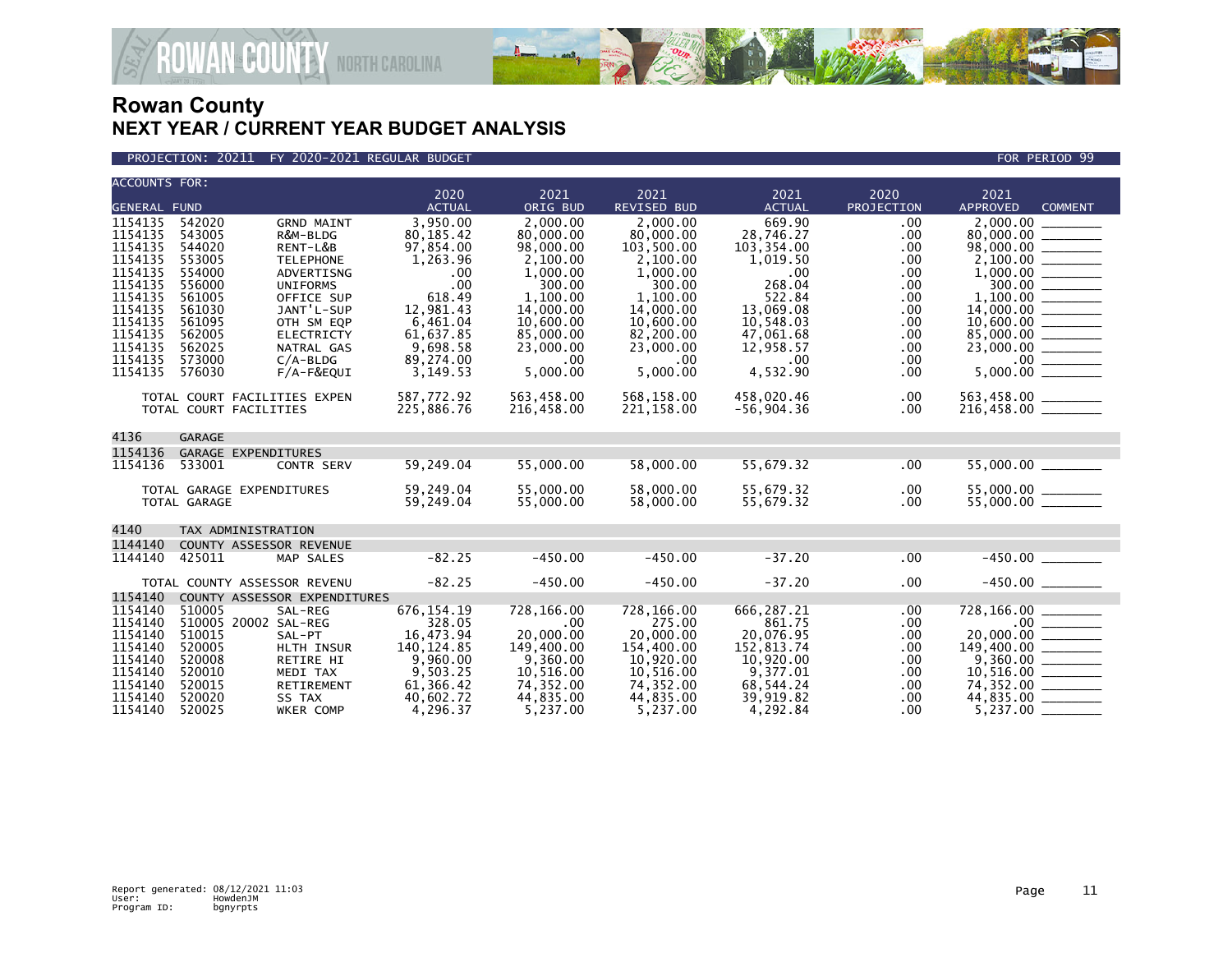

### PROJECTION: 20211 FY 2020-2021 REGULAR BUDGET FOR PERIOD 99

**ROWAN COUNTY NORTH CAROLINA** 

| <b>ACCOUNTS FOR:</b> |                                                          | 2020                  | 2021                   | 2021                   | 2021                  | 2020       | 2021                                                                                                                                                                                                                                                                                                                                                                                                                                                                                                |
|----------------------|----------------------------------------------------------|-----------------------|------------------------|------------------------|-----------------------|------------|-----------------------------------------------------------------------------------------------------------------------------------------------------------------------------------------------------------------------------------------------------------------------------------------------------------------------------------------------------------------------------------------------------------------------------------------------------------------------------------------------------|
| <b>GENERAL FUND</b>  |                                                          | <b>ACTUAL</b>         | ORIG BUD               | <b>REVISED BUD</b>     | <b>ACTUAL</b>         | PROJECTION | APPROVED<br><b>COMMENT</b>                                                                                                                                                                                                                                                                                                                                                                                                                                                                          |
| 1154140              | 401K CONTR<br>520030                                     | 19,705.65             | 21,853.00              | 21,853.00              | 19,242.69             | .00        | 21,853.00                                                                                                                                                                                                                                                                                                                                                                                                                                                                                           |
| 1154140              | 520040<br>COVID-BENE                                     | $-152.80$             | .00                    | .00                    | $-346.74$             | .00        |                                                                                                                                                                                                                                                                                                                                                                                                                                                                                                     |
| 1154140              | 520040 20002 COVID-BENE                                  | 152.80                | .00                    | 139.00                 | 346.74                | .00        | .00 <sub>1</sub><br>$\frac{1}{2} \left( \frac{1}{2} \right) \left( \frac{1}{2} \right) \left( \frac{1}{2} \right) \left( \frac{1}{2} \right) \left( \frac{1}{2} \right) \left( \frac{1}{2} \right) \left( \frac{1}{2} \right) \left( \frac{1}{2} \right) \left( \frac{1}{2} \right) \left( \frac{1}{2} \right) \left( \frac{1}{2} \right) \left( \frac{1}{2} \right) \left( \frac{1}{2} \right) \left( \frac{1}{2} \right) \left( \frac{1}{2} \right) \left( \frac{1}{2} \right) \left( \frac$      |
| 1154140              | 532014<br>AUDIT-DISC                                     | 65,800.00             | 70,000.00              | 70,000.00              | 60,600.00             | .00        | <u> Elizabeth I</u><br>70,000.00                                                                                                                                                                                                                                                                                                                                                                                                                                                                    |
| 1154140              | 533000<br>OT PROF SE                                     | 29,840.81             | 15,000,00              | 14,500.00              | 830.00                | .00        |                                                                                                                                                                                                                                                                                                                                                                                                                                                                                                     |
| 1154140              | 533001<br><b>CONTR SERV</b>                              | .00                   | 13,000.00              | 13,000.00              | .00                   | .00        |                                                                                                                                                                                                                                                                                                                                                                                                                                                                                                     |
| 1154140              | 534007<br>BOAT&MOTOR                                     | 3,519.95              | 4,500.00               | 4,500.00               | 3,646.95              | .00        |                                                                                                                                                                                                                                                                                                                                                                                                                                                                                                     |
| 1154140              | 534030<br>TECH-S&M                                       | 96,631.39             | 87,000.00              | 87,000.00              | 78,356.70             | .00        |                                                                                                                                                                                                                                                                                                                                                                                                                                                                                                     |
| 1154140              | 550007<br>COST P COP                                     | 890.06                | 3,000.00               | 3.000.00               | 2,328.02              | $.00 \,$   |                                                                                                                                                                                                                                                                                                                                                                                                                                                                                                     |
| 1154140              | 553005<br><b>TELEPHONE</b>                               | 3,792.45              | 5,150.00               | 5,650.00               | 5.794.40              | .00        |                                                                                                                                                                                                                                                                                                                                                                                                                                                                                                     |
| 1154140<br>1154140   | 554000<br>ADVERTISNG<br>555000<br>PRINTING               | 2,010.53<br>11,874.51 | 3,000.00<br>25,000.00  | 3,000.00<br>25,000.00  | 2.999.98<br>24,739.23 | .00<br>.00 |                                                                                                                                                                                                                                                                                                                                                                                                                                                                                                     |
| 1154140              | 556000<br><b>UNIFORMS</b>                                | 727.87                | 1,500.00               | 1,500.00               | 528.35                | .00        |                                                                                                                                                                                                                                                                                                                                                                                                                                                                                                     |
| 1154140              | 557000<br>POSTAGE                                        | 15,354.61             | 15,000.00              | 15,000.00              | 14,087.63             | .00        |                                                                                                                                                                                                                                                                                                                                                                                                                                                                                                     |
| 1154140              | 558000<br><b>TRAVEL</b>                                  | 2,742.89              | 5,000.00               | 5,000.00               | 1,791.67              | .00        | $5,000.00$ $\frac{\phantom{0}}{\phantom{0}}$                                                                                                                                                                                                                                                                                                                                                                                                                                                        |
| 1154140              | 559000<br>TRAINING                                       | 2,299.00              | 3,000.00               | 3,000.00               | 2,360.70              | .00        |                                                                                                                                                                                                                                                                                                                                                                                                                                                                                                     |
| 1154140              | 561000<br>P-CARD                                         | .00                   | 1,800.00               | 1,800.00               | $.00 \,$              | $.00 \,$   |                                                                                                                                                                                                                                                                                                                                                                                                                                                                                                     |
| 1154140              | 561005<br>OFFICE SUP                                     | 4,459.65              | 4,500.00               | 4,500.00               | 4,281.10              | $.00 \,$   | $4,500.00$ $\frac{1}{\sqrt{1.500}}$                                                                                                                                                                                                                                                                                                                                                                                                                                                                 |
| 1154140              | 561095<br>OTH SM EQP                                     | 2,344.19              | 500.00                 | 500.00                 | 308.70                | $.00 \,$   | $500.00$ $\overline{\phantom{2500}}$                                                                                                                                                                                                                                                                                                                                                                                                                                                                |
| 1154140              | 564010<br><b>BOOKS</b>                                   | 282.25                | 1,500.00               | 1,500.00               | 550.64                | $.00 \,$   | 1,500.00<br>$\begin{tabular}{ccccc} \multicolumn{2}{c }{\textbf{1} & \textbf{2} & \textbf{3} & \textbf{4} & \textbf{5} & \textbf{5} & \textbf{6} & \textbf{7} & \textbf{8} & \textbf{8} & \textbf{9} & \textbf{10} & \textbf{10} & \textbf{10} & \textbf{10} & \textbf{10} & \textbf{10} & \textbf{10} & \textbf{10} & \textbf{10} & \textbf{10} & \textbf{10} & \textbf{10} & \textbf{10} & \textbf{10} & \textbf{10} & \textbf{$                                                                  |
| 1154140              | 564050<br>DUES&SUBS                                      | 741.71                | 2,000.00               | 2,000.00               | 1,704.24              | $.00 \,$   |                                                                                                                                                                                                                                                                                                                                                                                                                                                                                                     |
| 1154140              | 590008<br>SALES&USE                                      | 5.38                  | 50.00                  | 50.00                  | 2.44                  | $.00 \,$   |                                                                                                                                                                                                                                                                                                                                                                                                                                                                                                     |
|                      | TOTAL COUNTY ASSESSOR EXPEND                             | 1,221,832.69          | 1,324,219.00           | 1,331,193.00           | 1, 197, 247, 00       | $.00 \,$   |                                                                                                                                                                                                                                                                                                                                                                                                                                                                                                     |
| 1154141              | REVALUATION EXPENDITURES                                 |                       |                        |                        |                       |            |                                                                                                                                                                                                                                                                                                                                                                                                                                                                                                     |
| 1154141              | 510005<br>SAL-REG                                        | 152,635.95            | 214,468.00             | 214,468.00             | 204, 394.83           | .00        | 214,468.00                                                                                                                                                                                                                                                                                                                                                                                                                                                                                          |
| 1154141              | 520005<br>HLTH INSUR                                     | 32,257.41             | 39,840.00              | 44,840.00              | 43,791.76             | .00        | 39,840.00 ______                                                                                                                                                                                                                                                                                                                                                                                                                                                                                    |
| 1154141              | 520010<br>MEDI TAX                                       | 2,095.94              | 3,036.00               | 3,036.00               | 2,820.04              | $.00 \,$   |                                                                                                                                                                                                                                                                                                                                                                                                                                                                                                     |
| 1154141              | 520015<br>RETIREMENT                                     | 13,862.72             | 21,900.00              | 21,900.00              | 21,006.69             | .00        |                                                                                                                                                                                                                                                                                                                                                                                                                                                                                                     |
| 1154141              | 520020<br>SS TAX                                         | 8,961.88              | 12,975.00              | 12,975.00              | 12,057.27             | .00        |                                                                                                                                                                                                                                                                                                                                                                                                                                                                                                     |
| 1154141              | 520025<br>WKER COMP                                      | 1,026.60              | 1,516.00               | 1,516.00               | 1,439.60              | .00        |                                                                                                                                                                                                                                                                                                                                                                                                                                                                                                     |
| 1154141<br>1154141   | 520030<br>401K CONTR<br>533000<br>OT PROF SE             | 4,578.64<br>5,341.60  | 6,436.00<br>100,000.00 | 6,436.00<br>100,000.00 | 6,137.32<br>50.00     | .00<br>.00 |                                                                                                                                                                                                                                                                                                                                                                                                                                                                                                     |
| 1154141              | 550007<br>COST P COP                                     | 6,432.31              | 7.000.00               | 7.000.00               | 4,035.71              | .00        |                                                                                                                                                                                                                                                                                                                                                                                                                                                                                                     |
| 1154141              | 554000<br>ADVERTISNG                                     | .00                   | 1,000.00               | 1,000.00               | $.00 \,$              | .00        |                                                                                                                                                                                                                                                                                                                                                                                                                                                                                                     |
| 1154141              | 555000<br>PRINTING                                       | .00                   | 1,000.00               | 1,000.00               | 818.00                | .00        |                                                                                                                                                                                                                                                                                                                                                                                                                                                                                                     |
| 1154141              | 557000<br>POSTAGE                                        | .00                   | 1,000.00               | 1,000.00               | .00                   | .00        |                                                                                                                                                                                                                                                                                                                                                                                                                                                                                                     |
| 1154141              | 558000<br><b>TRAVEL</b>                                  | 20,854.89             | 20,000.00              | 20,000.00              | 18,901.12             | $.00 \,$   | 20,000.00<br>$\begin{array}{cccccccccc} \multicolumn{2}{c}{} & \multicolumn{2}{c}{} & \multicolumn{2}{c}{} & \multicolumn{2}{c}{} & \multicolumn{2}{c}{} & \multicolumn{2}{c}{} & \multicolumn{2}{c}{} & \multicolumn{2}{c}{} & \multicolumn{2}{c}{} & \multicolumn{2}{c}{} & \multicolumn{2}{c}{} & \multicolumn{2}{c}{} & \multicolumn{2}{c}{} & \multicolumn{2}{c}{} & \multicolumn{2}{c}{} & \multicolumn{2}{c}{} & \multicolumn{2}{c}{} & \multicolumn{2}{c}{} & \multicolumn{2}{c}{} & \mult$ |
| 1154141              | 559000<br>TRAINING                                       | 2,586.25              | 3,000.00               | 3,000.00               | 2,128.89              | .00        | 3,000.00                                                                                                                                                                                                                                                                                                                                                                                                                                                                                            |
| 1154141              | 561005<br>OFFICE SUP                                     | 2,209.81              | 5.000.00               | 5.000.00               | 4,476.84              | .00        |                                                                                                                                                                                                                                                                                                                                                                                                                                                                                                     |
| 1154141              | 561089<br>SOFTWARE L                                     | .00                   | 5,000.00               | 5,000.00               | $.00 \,$              | .00        | 5,000.00                                                                                                                                                                                                                                                                                                                                                                                                                                                                                            |
| 1154141              | 564050<br>DUES&SUBS                                      | 1.185.20              | 5.000.00               | 5.000.00               | 2.263.90              | .00        | 5.000.00                                                                                                                                                                                                                                                                                                                                                                                                                                                                                            |
|                      |                                                          | 254,029.20            | 448,171.00             | 453,171.00             | 324, 321.97           | $.00 \,$   | 448,171.00 _______                                                                                                                                                                                                                                                                                                                                                                                                                                                                                  |
|                      | TOTAL REVALUATION EXPENDITUR<br>TOTAL TAX ADMINISTRATION | 1,475,779.64          | 1,771,940.00           | 1,783,914.00           | 1,521,531.77          | $.00 \,$   |                                                                                                                                                                                                                                                                                                                                                                                                                                                                                                     |
|                      |                                                          |                       |                        |                        |                       |            |                                                                                                                                                                                                                                                                                                                                                                                                                                                                                                     |

- 4150 TAX COLLECTIONS
- 1144150 TAX COLLECTOR REVENUE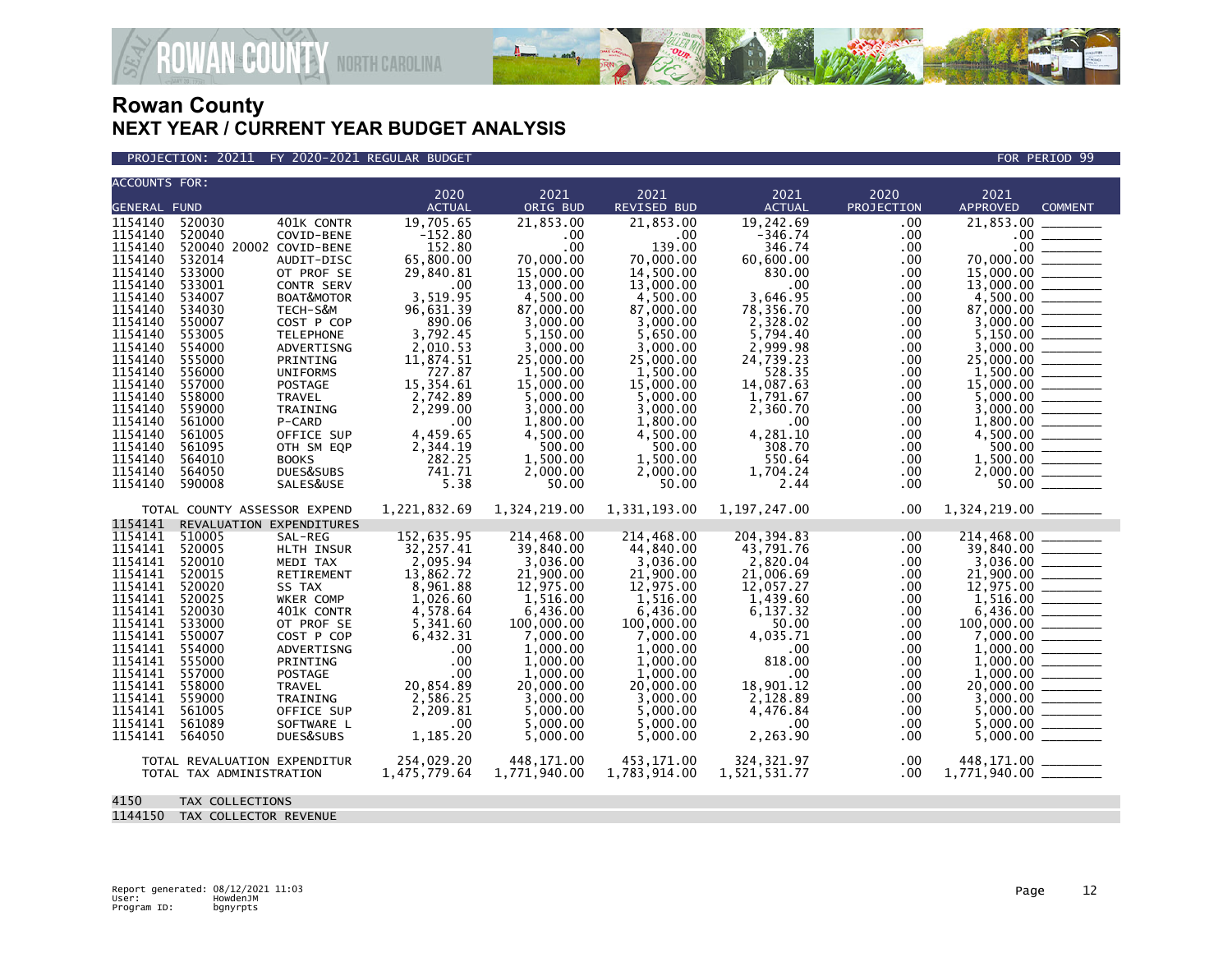

PROJECTION: 20211 FY 2020-2021 REGULAR BUDGET FOR PERIOD 99

**ROWAN-COUNTY NORTH CAROLINA** 

| <b>ACCOUNTS FOR:</b> |                             |                            | 2020                   | 2021                   | 2021                   | 2021                     | 2020       | 2021                                                                                                                                                                                                                                                                                                                                                                                           |                                                                                                                                                                                                                                                                                                                                                                                                                                                                                                         |
|----------------------|-----------------------------|----------------------------|------------------------|------------------------|------------------------|--------------------------|------------|------------------------------------------------------------------------------------------------------------------------------------------------------------------------------------------------------------------------------------------------------------------------------------------------------------------------------------------------------------------------------------------------|---------------------------------------------------------------------------------------------------------------------------------------------------------------------------------------------------------------------------------------------------------------------------------------------------------------------------------------------------------------------------------------------------------------------------------------------------------------------------------------------------------|
| <b>GENERAL FUND</b>  |                             |                            | <b>ACTUAL</b>          | ORIG BUD               | <b>REVISED BUD</b>     | <b>ACTUAL</b>            | PROJECTION | APPROVED                                                                                                                                                                                                                                                                                                                                                                                       | <b>COMMENT</b>                                                                                                                                                                                                                                                                                                                                                                                                                                                                                          |
| 1144150              | 453805                      | TC-CH GR                   | $-28,045.85$           | $-28,000.00$           | $-28,000.00$           | $-20, 132.30$            | .00        | $-28,000.00$                                                                                                                                                                                                                                                                                                                                                                                   |                                                                                                                                                                                                                                                                                                                                                                                                                                                                                                         |
| 1144150              | 453815                      | TC-GR QUAR                 | $-20, 224.08$          | $-20,000.00$           | $-20,000.00$           | $-11,748.14$             | .00        | $-20,000.00$                                                                                                                                                                                                                                                                                                                                                                                   |                                                                                                                                                                                                                                                                                                                                                                                                                                                                                                         |
| 1144150              | 453825                      | TC-CLEVELD                 | $-6,654.18$            | $-6,000.00$            | $-6,000.00$            | $-5,358.62$              | .00        |                                                                                                                                                                                                                                                                                                                                                                                                |                                                                                                                                                                                                                                                                                                                                                                                                                                                                                                         |
| 1144150              | 453830                      | TC-E SPENC                 | $-10,689.86$           | $-10,000.00$           | $-10,000.00$           | $-7,461.76$              | .00        |                                                                                                                                                                                                                                                                                                                                                                                                |                                                                                                                                                                                                                                                                                                                                                                                                                                                                                                         |
| 1144150              | 453835                      | TC-FAITH                   | $-6, 159.21$           | $-5,500.00$            | $-5,500.00$            | $-3, 172.21$             | .00        |                                                                                                                                                                                                                                                                                                                                                                                                |                                                                                                                                                                                                                                                                                                                                                                                                                                                                                                         |
| 1144150              | 453840                      | TC-KANNAPO                 | $-65,093.56$           | $-60,000.00$           | $-60,000.00$           | $-47,529.45$             | .00        |                                                                                                                                                                                                                                                                                                                                                                                                |                                                                                                                                                                                                                                                                                                                                                                                                                                                                                                         |
| 1144150              | 453842                      | TC-LANDIS                  | $-31,864.04$           | $-25,000.00$           | $-25,000.00$           | $-22,664.24$             | .00        |                                                                                                                                                                                                                                                                                                                                                                                                |                                                                                                                                                                                                                                                                                                                                                                                                                                                                                                         |
| 1144150              | 453845                      | TC-ROCKWEL                 | $-14, 306.87$          | $-14,000.00$           | $-14,000.00$           | $-9,317.00$              | .00        | $-14,000.00$                                                                                                                                                                                                                                                                                                                                                                                   |                                                                                                                                                                                                                                                                                                                                                                                                                                                                                                         |
| 1144150              | 453850                      | TC-SALISBU                 | $-216, 175.34$         | $-210,000.00$          | $-210,000.00$          | $-235, 372.65$           | .00        | $-210,000.00$ ________                                                                                                                                                                                                                                                                                                                                                                         |                                                                                                                                                                                                                                                                                                                                                                                                                                                                                                         |
| 1144150              | 453855                      | TC-SPENCER                 | $-21,368.96$           | $-20,000.00$           | $-20,000.00$           | $-16,790.12$             | .00        |                                                                                                                                                                                                                                                                                                                                                                                                |                                                                                                                                                                                                                                                                                                                                                                                                                                                                                                         |
| 1144150              | 453860                      | TC-FIREDIS                 | $-23,851.85$           | $-21,000.00$           | $-21,000.00$           | $-26, 151.14$            | .00        | $-21,000.00$ ________                                                                                                                                                                                                                                                                                                                                                                          |                                                                                                                                                                                                                                                                                                                                                                                                                                                                                                         |
|                      | TOTAL TAX COLLECTOR REVENUE |                            | $-444, 433.80$         | $-419,500.00$          | $-419,500.00$          | $-405,697.63$            | .00        | $-419,500.00$ ________                                                                                                                                                                                                                                                                                                                                                                         |                                                                                                                                                                                                                                                                                                                                                                                                                                                                                                         |
| 1154150              |                             | TAX COLLECTOR EXPENDITURES |                        |                        |                        |                          |            |                                                                                                                                                                                                                                                                                                                                                                                                |                                                                                                                                                                                                                                                                                                                                                                                                                                                                                                         |
| 1154150              | 510005                      | SAL-REG                    | 370,776.88             | 402,613.00             | 402,563.00             | 389, 113.98              | .00.       |                                                                                                                                                                                                                                                                                                                                                                                                |                                                                                                                                                                                                                                                                                                                                                                                                                                                                                                         |
| 1154150              | 510005 20002 SAL-REG        |                            | 836.24                 | .00                    | 280.00                 | 555.84                   | .00.       |                                                                                                                                                                                                                                                                                                                                                                                                |                                                                                                                                                                                                                                                                                                                                                                                                                                                                                                         |
| 1154150              | 510010                      | SAL-OT                     | 500.34                 | .00                    | 50.00                  | 31.50                    | .00        |                                                                                                                                                                                                                                                                                                                                                                                                | $\frac{100}{00}$                                                                                                                                                                                                                                                                                                                                                                                                                                                                                        |
| 1154150              | 510015                      | SAL-PT                     | 15,303.44              | 15,000.00              | 15,000.00              | 14,551.19                | .00        |                                                                                                                                                                                                                                                                                                                                                                                                |                                                                                                                                                                                                                                                                                                                                                                                                                                                                                                         |
| 1154150              | 520005                      | HLTH INSUR                 | 87,499.00              | 79,680.00              | 98,680.00              | 97,451.85                | .00        |                                                                                                                                                                                                                                                                                                                                                                                                |                                                                                                                                                                                                                                                                                                                                                                                                                                                                                                         |
| 1154150              | 520010                      | MEDI TAX                   | 5,402.98               | 6,095.00               | 6,095.00               | 5,657.79                 | .00        | $6,095.00$ ________                                                                                                                                                                                                                                                                                                                                                                            |                                                                                                                                                                                                                                                                                                                                                                                                                                                                                                         |
| 1154150<br>1154150   | 520015<br>520020            | RETIREMENT                 | 33,643.75<br>23,067.49 | 41,170.00<br>25,931.00 | 41,170.00<br>25,931.00 | 40,007.88<br>24, 191. 72 | .00        | 41,170.00<br>25,931.00                                                                                                                                                                                                                                                                                                                                                                         | $\frac{1}{2}$                                                                                                                                                                                                                                                                                                                                                                                                                                                                                           |
| 1154150              | 520025                      | SS TAX<br>WKER COMP        |                        |                        |                        |                          | .00        | 2,753.00                                                                                                                                                                                                                                                                                                                                                                                       | $\frac{1}{1}$                                                                                                                                                                                                                                                                                                                                                                                                                                                                                           |
| 1154150              | 520030                      | 401K CONTR                 | 1,627.06<br>10,459.46  | 2,753.00<br>12,102.00  | 2,753.00<br>12,102.00  | 2,357.96<br>11, 127.86   | .00<br>.00 | 12,102.00                                                                                                                                                                                                                                                                                                                                                                                      |                                                                                                                                                                                                                                                                                                                                                                                                                                                                                                         |
| 1154150              | 520040                      | COVID-BENE                 | $-248.82$              | .00                    | $.00 \,$               | $-116.04$                | .00        | .00 <sub>1</sub>                                                                                                                                                                                                                                                                                                                                                                               | $\begin{array}{cccccccccc} \multicolumn{2}{c}{} & \multicolumn{2}{c}{} & \multicolumn{2}{c}{} & \multicolumn{2}{c}{} & \multicolumn{2}{c}{} & \multicolumn{2}{c}{} & \multicolumn{2}{c}{} & \multicolumn{2}{c}{} & \multicolumn{2}{c}{} & \multicolumn{2}{c}{} & \multicolumn{2}{c}{} & \multicolumn{2}{c}{} & \multicolumn{2}{c}{} & \multicolumn{2}{c}{} & \multicolumn{2}{c}{} & \multicolumn{2}{c}{} & \multicolumn{2}{c}{} & \multicolumn{2}{c}{} & \multicolumn{2}{c}{} & \mult$<br>$\frac{1}{1}$ |
| 1154150              | 520040 20002 COVID-BENE     |                            | 248.82                 | $.00 \times$           | 14.00                  | 116.04                   | .00        |                                                                                                                                                                                                                                                                                                                                                                                                |                                                                                                                                                                                                                                                                                                                                                                                                                                                                                                         |
| 1154150              | 532010                      | <b>ATTORNEY</b>            | 30.00                  | 10,000.00              | 10,000.00              | 1,510.00                 | .00        | $\begin{array}{r} .00  \hline .00  \hline .00  \hline .00  \hline .00  \hline .00  \hline .00  \hline .00  \hline .00  \hline .00  \hline .00  \hline .00  \hline .00  \hline .00  \hline .00  \hline .00  \hline .00  \hline .00  \hline .00  \hline .00  \hline .00  \hline .00  \hline .00  \hline .00  \hline .00  \hline .00  \hline .00  \hline .00  \hline .00  \hline .00  \hline .00$ |                                                                                                                                                                                                                                                                                                                                                                                                                                                                                                         |
| 1154150              | 532021                      | LOCKBOX SV                 | 26, 185. 58            | 27,000.00              | 27,000.00              | 25,676.39                | .00        |                                                                                                                                                                                                                                                                                                                                                                                                |                                                                                                                                                                                                                                                                                                                                                                                                                                                                                                         |
| 1154150              | 532025                      | NCVTS RC                   | 307,461.14             | 320,000.00             | 320,000.00             | 336,439.31               | .00        | 320,000.00                                                                                                                                                                                                                                                                                                                                                                                     |                                                                                                                                                                                                                                                                                                                                                                                                                                                                                                         |
| 1154150              | 532026                      | NCVTS MU                   | 148,734.86             | 150,000.00             | 150,000.00             | 161, 153.59              | .00        |                                                                                                                                                                                                                                                                                                                                                                                                |                                                                                                                                                                                                                                                                                                                                                                                                                                                                                                         |
| 1154150              | 533001                      | <b>CONTR SERV</b>          | .00                    | 3,200.00               | 3,000.00               | 2,214.35                 | .00        |                                                                                                                                                                                                                                                                                                                                                                                                |                                                                                                                                                                                                                                                                                                                                                                                                                                                                                                         |
| 1154150              | 534000                      | <b>TECH SERV</b>           | 3,172.35               | .00                    | .00                    | .00                      | .00        |                                                                                                                                                                                                                                                                                                                                                                                                |                                                                                                                                                                                                                                                                                                                                                                                                                                                                                                         |
| 1154150              | 534030                      | TECH-S&M                   | 66,756.22              | 75,000.00              | 91,200.00              | 91,090.44                | .00        | $75,000.00$ $\overline{\hspace{1cm}}$<br>3,000.00                                                                                                                                                                                                                                                                                                                                              |                                                                                                                                                                                                                                                                                                                                                                                                                                                                                                         |
| 1154150              | 550007                      | COST P COP                 | 2,434.62               | 3.000.00               | 3,000.00               | 1,554.82                 | .00        |                                                                                                                                                                                                                                                                                                                                                                                                |                                                                                                                                                                                                                                                                                                                                                                                                                                                                                                         |
| 1154150              | 553005                      | <b>TELEPHONE</b>           | 1,382.88               | 3,175.00               | 3,175.00               | 793.13                   | .00        | 3,175.00                                                                                                                                                                                                                                                                                                                                                                                       |                                                                                                                                                                                                                                                                                                                                                                                                                                                                                                         |
| 1154150              | 554000                      | ADVERTISNG                 | 16,190.38              | 13,000.00              | 13,000.00              | 14, 136. 10              | .00        | 13,000.00                                                                                                                                                                                                                                                                                                                                                                                      |                                                                                                                                                                                                                                                                                                                                                                                                                                                                                                         |
| 1154150              | 555000                      | PRINTING                   | 33,653.92              | 42,000.00              | 42,000.00              | 32,786.62                | .00        |                                                                                                                                                                                                                                                                                                                                                                                                |                                                                                                                                                                                                                                                                                                                                                                                                                                                                                                         |
| 1154150              | 557000                      | POSTAGE                    | 57,621.66              | 90,000.00              | 74,000.00              | 61, 358.35               | .00        |                                                                                                                                                                                                                                                                                                                                                                                                |                                                                                                                                                                                                                                                                                                                                                                                                                                                                                                         |
| 1154150              | 558000                      | <b>TRAVEL</b>              | 3,417.64               | 3,000.00               | 3.000.00               | 1,044.54                 | .00        |                                                                                                                                                                                                                                                                                                                                                                                                |                                                                                                                                                                                                                                                                                                                                                                                                                                                                                                         |
| 1154150              | 559000                      | <b>TRAINING</b>            | 1,487.00               | 2,000.00               | 2,000.00               | 1,730.00                 | .00        | 2,000.00                                                                                                                                                                                                                                                                                                                                                                                       |                                                                                                                                                                                                                                                                                                                                                                                                                                                                                                         |
| 1154150              | 561000                      | P-CARD                     | .00                    | 1,200.00               | 1,200.00               | $.00 \,$                 | .00        | 1,200.00                                                                                                                                                                                                                                                                                                                                                                                       | $\begin{tabular}{ll} \multicolumn{2}{c} {\textbf{1}} & \multicolumn{2}{c} {\textbf{1}} & \multicolumn{2}{c} {\textbf{1}} \\ \multicolumn{2}{c} {\textbf{1}} & \multicolumn{2}{c} {\textbf{1}} & \multicolumn{2}{c} {\textbf{1}} \\ \multicolumn{2}{c} {\textbf{1}} & \multicolumn{2}{c} {\textbf{1}} & \multicolumn{2}{c} {\textbf{1}} \\ \multicolumn{2}{c} {\textbf{1}} & \multicolumn{2}{c} {\textbf{1}} & \multicolumn{2}{c} {\textbf{1}} \\ \multicolumn{2}{c} {\textbf{1}} & \multicolumn$        |
| 1154150              | 561005                      | OFFICE SUP                 | 8,266.54               | 6,000.00               | 6,000.00               | 5.658.78                 | .00        | 6,000.00                                                                                                                                                                                                                                                                                                                                                                                       |                                                                                                                                                                                                                                                                                                                                                                                                                                                                                                         |
| 1154150              | 561095                      | OTH SM EQP                 | 3,548.53               | 1,000.00               | 2,935.00               | 2,079.56                 | .00        | 1,000.00                                                                                                                                                                                                                                                                                                                                                                                       |                                                                                                                                                                                                                                                                                                                                                                                                                                                                                                         |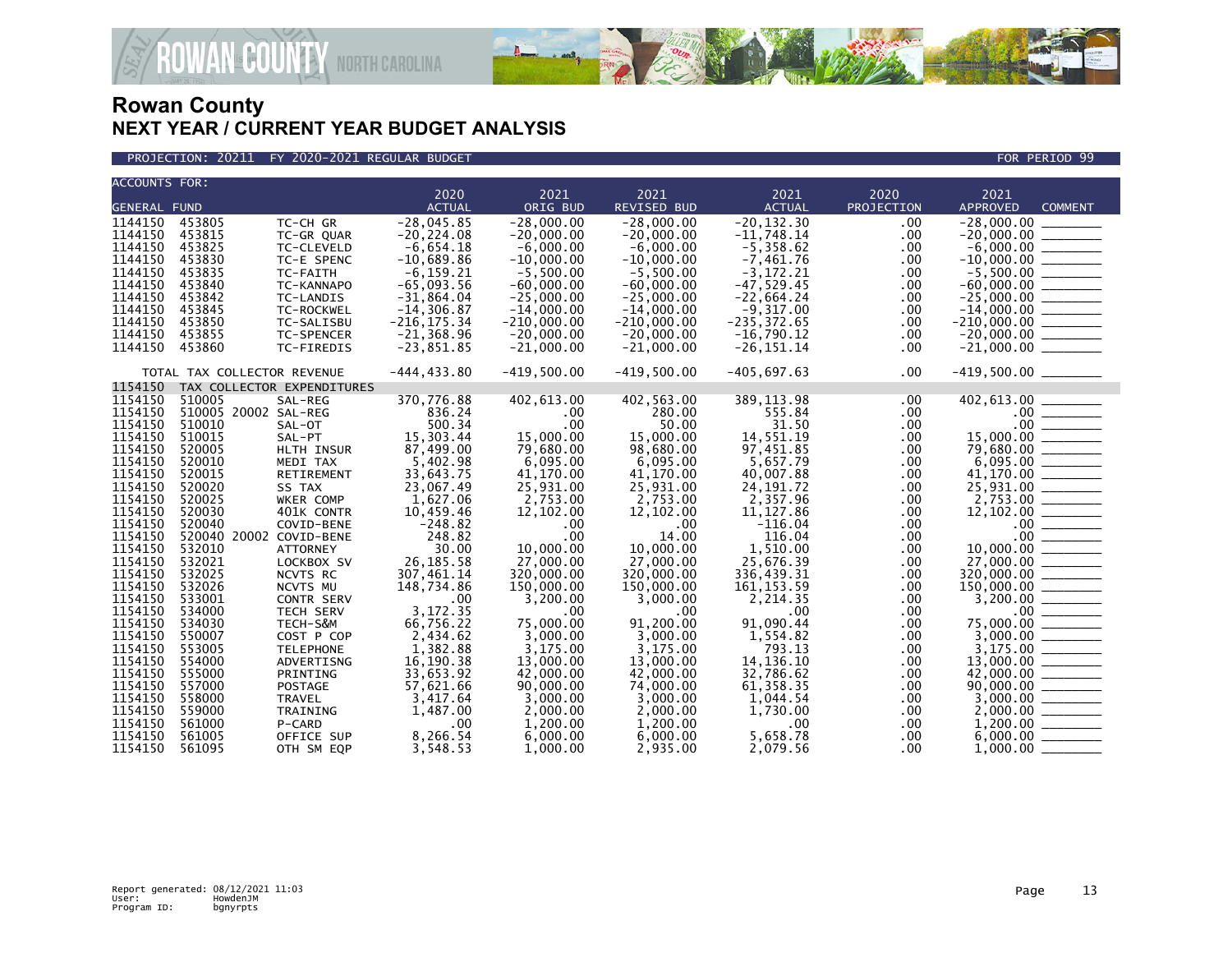



| ACCOUNTS FOR:       |                              |                              |               |              |                |                  |            |                                                                                                                        |
|---------------------|------------------------------|------------------------------|---------------|--------------|----------------|------------------|------------|------------------------------------------------------------------------------------------------------------------------|
|                     |                              |                              | 2020          | 2021         | 2021           | 2021             | 2020       | 2021                                                                                                                   |
| <b>GENERAL FUND</b> |                              |                              | <b>ACTUAL</b> | ORIG BUD     | REVISED BUD    | <b>ACTUAL</b>    | PROJECTION | <b>APPROVED</b><br><b>COMMENT</b>                                                                                      |
| 1154150             | 564010                       | <b>BOOKS</b>                 | 61.00         | 400.00       | 400.00         | 27.56            | .00        |                                                                                                                        |
| 1154150             | 564050                       | DUES&SUBS                    | 494.00        | 500.00       | 500.00         | 344.00           | .00        | $2,000.00$<br>$-00$<br>$-00$<br>$-00$<br>$-00$<br>$-00$<br>$-00$<br>$-00$<br>$-00$<br>$-00$<br>$-00$<br>$-00$          |
| 1154150             | 574000                       | $C/A$ -OTH IM                | .00           | 2,000.00     | 5,895.00       | $.00 \,$         | .00        |                                                                                                                        |
| 1154150             | 575010                       | C/A-TECHNO                   | 53,667.00     | .00          | 125,104.00     | .00              | $.00 \,$   |                                                                                                                        |
| 1154150             | 576030                       | $F/A-F\&EQUI$                | 4,259.01      | .00          | $.00 \times$   | $.00 \,$         | $.00 \,$   |                                                                                                                        |
| 1154150             | 582009                       | MTG FOOD                     | 489.28        | 600.00       | 600.00         | 120.00           | $.00 \,$   |                                                                                                                        |
| 1154150             | 590002                       | BNK-CC FEE                   | 2.18          | 1,000.00     | 1,000.00       | 699.69           | .00.       |                                                                                                                        |
|                     |                              |                              |               |              |                |                  |            |                                                                                                                        |
|                     | TOTAL TAX COLLECTOR EXPENDIT |                              | 1,288,432.43  | 1,339,419.00 | 1,489,647.00   | 1,325,464.80     | .00        |                                                                                                                        |
|                     | TOTAL TAX COLLECTIONS        |                              | 843,998.63    | 919,919.00   | 1,070,147.00   | 919,767.17       | $.00 \,$   |                                                                                                                        |
|                     |                              |                              |               |              |                |                  |            |                                                                                                                        |
| 4160                | <b>INFORMATION SYSTEMS</b>   |                              |               |              |                |                  |            |                                                                                                                        |
| 1144160             |                              | INFORMATION SYSTEMS REVENUE  |               |              |                |                  |            |                                                                                                                        |
| 1144160             | 434170                       | PEG GRANT                    | $-27, 352.60$ | $.00 \cdot$  | .00            | $-19,914.66$     | .00        |                                                                                                                        |
| 1144160             | 441002                       | DP REIMB D                   | .00           | $-96,884.00$ | $-96,884.00$   | $.00 \,$         | $.00 \,$   |                                                                                                                        |
| 1144160             | 495010                       | APP FB-RES                   | .00           | .00          | $-57,647.00$   | .00 <sub>1</sub> | .00        |                                                                                                                        |
|                     |                              |                              |               |              |                |                  |            |                                                                                                                        |
|                     | TOTAL INFORMATION SYSTEMS RE |                              | $-27, 352.60$ | $-96,884.00$ | $-154, 531.00$ | $-19,914.66$     | .00        |                                                                                                                        |
| 1154160             |                              | INFORMATION SYSTEMS EXPENSES |               |              |                |                  |            |                                                                                                                        |
| 1154160             | 510005                       | SAL-REG                      | 883, 567.38   | 882,498.00   | 882,498.00     | 874,715.35       | .00        | 882,498.00                                                                                                             |
| 1154160             | 510005 20002 SAL-REG         |                              | .00           | .00          | 400.00         | 13,515.60        | .00.       | $146,412.00$ $146,412.00$ $19,920.00$ $12,252.00$ $90,109.00$ $52,368.00$ $52,368.00$                                  |
| 1154160             | 520005                       | HLTH INSUR                   | 149.601.08    | 146.412.00   | 163,412.00     | 160.601.35       | .00        |                                                                                                                        |
| 1154160             | 520008                       | RETIRE HI                    | 19,920.00     | 19,920.00    | 21,840.00      | 21,840.00        | .00        |                                                                                                                        |
| 1154160             | 520010                       | MEDI TAX                     | 12,063.72     | 12,252.00    | 12,252.00      | 11,935.81        | .00        |                                                                                                                        |
| 1154160             | 520015                       | RETIREMENT                   | 80,085.47     | 90,109.00    | 90,109.00      | 91,236.08        | .00        |                                                                                                                        |
| 1154160             | 520020                       | SS TAX                       | 51, 557.11    | 52,368.00    | 52,368.00      | 50,967.51        | .00        |                                                                                                                        |
| 1154160             | 520025                       | WKER COMP                    | 2,212.52      | 2,214.00     | 2,214.00       | 2,224.27         | .00        |                                                                                                                        |
| 1154160             | 520030                       | 401K CONTR                   | 26,506.64     | 26,483.00    | 26,483.00      | 26,646.50        | .00        | $2,214.00$<br>$2,6,483.00$<br>$-0.00$<br>$-0.00$<br>$-0.00$<br>$-0.00$<br>$-0.000$<br>$-0.000$<br>$-0.000$<br>$-0.000$ |
| 1154160             | 520040                       | COVID-BENE                   | .00           | .00          | .00            | $-4,884.73$      | .00        |                                                                                                                        |
| 1154160             | 520040 20002 COVID-BENE      |                              | .00           | .00          | 203.00         | 4,884.73         | .00        |                                                                                                                        |
| 1154160             | 534030                       | TECH-S&M                     | 733, 134. 26  | 895,842.00   | 1.040.535.00   | 1,020,493.34     | .00        |                                                                                                                        |
| 1154160             | 550007                       | COST P COP                   | 632.09        | 600.00       | 10,600.00      | 11,077.68        | .00        |                                                                                                                        |
| 1154160             | 553004                       | TELSYS MGT                   | 5,998.79      | 4,000.00     | 4,000.00       | 2,956.35         | .00        |                                                                                                                        |
| 1154160             | 553005                       | <b>TELEPHONE</b>             | 218,098.76    | 236,124.00   | 270,974.00     | 272,861.78       | .00        |                                                                                                                        |
| 1154160             | 557000                       | <b>POSTAGE</b>               | 14.65         | 100.00       | 100.00         | 23.53            | .00        |                                                                                                                        |
| 1154160             | 558000                       | TRAVEL                       | 11,263.30     | 7,000.00     | 3,000.00       | 2,133.01         | .00        | $236,124.00$<br>$236,124.00$<br>$100.00$<br>$7,000.00$                                                                 |
| 1154160             | 559000                       | TRAINING                     | 6,178.97      | 8,000.00     | 10.500.00      | 8.735.94         | .00        |                                                                                                                        |
| 1154160             | 561000                       | P-CARD                       | .00           | 9,700.00     | 9,700.00       | $.00 \,$         | .00        |                                                                                                                        |
| 1154160             | 561005                       | OFFICE SUP                   | 5,647.44      | 6,500.00     | 6,500.00       | 6,078.19         | .00.       | $8,000.00$<br>9,700.00<br>6,500.00                                                                                     |
| 1154160             | 561042                       | MAPPING SU                   | 900.00        | .00          | .00.           | $.00 \,$         | .00        |                                                                                                                        |
| 1154160             | 561068                       | SECURITY S                   | 5.224.69      | 4.000.00     | 4,000.00       | 2,996.00         | .00        |                                                                                                                        |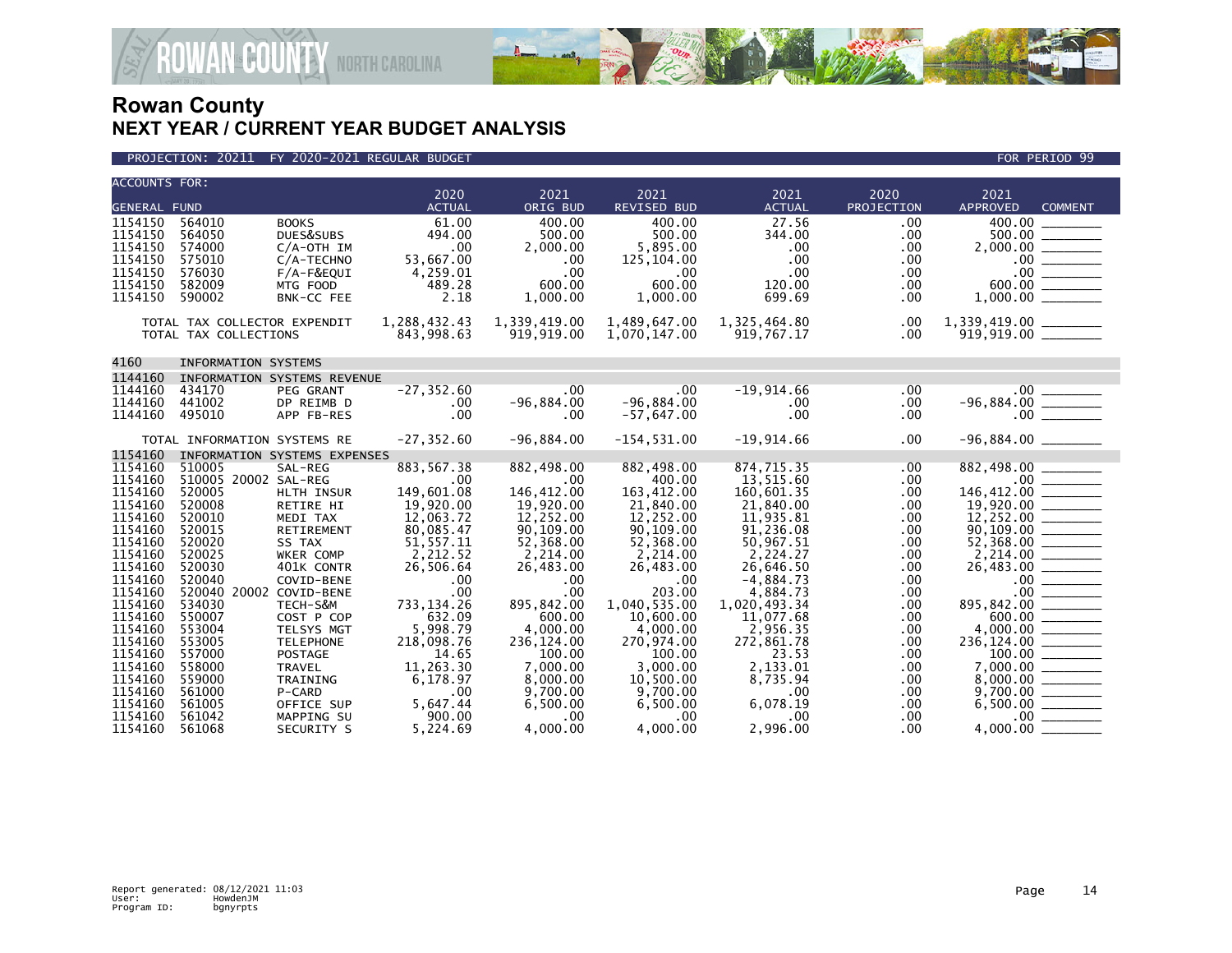

### PROJECTION: 20211 FY 2020-2021 REGULAR BUDGET FOR PERIOD 99

**ROWAN-COUNTY NORTH CAROLINA** 

| <b>ACCOUNTS FOR:</b> |                               |                             |                         |                         |                            |                         |                    |                                                                                                                                          |
|----------------------|-------------------------------|-----------------------------|-------------------------|-------------------------|----------------------------|-------------------------|--------------------|------------------------------------------------------------------------------------------------------------------------------------------|
| <b>GENERAL FUND</b>  |                               |                             | 2020<br><b>ACTUAL</b>   | 2021<br>ORIG BUD        | 2021<br><b>REVISED BUD</b> | 2021<br><b>ACTUAL</b>   | 2020<br>PROJECTION | 2021<br><b>APPROVED</b><br><b>COMMENT</b>                                                                                                |
|                      |                               |                             |                         |                         |                            |                         |                    |                                                                                                                                          |
| 1154160<br>1154160   | 561089<br>561095              | SOFTWARE L                  | 144,059.49<br>45,290.41 | 140,000.00<br>42,000.00 | 140,000.00                 | 139,907.93<br>40,806.32 | .00<br>.00         |                                                                                                                                          |
| 1154160              | 564050                        | OTH SM EQP<br>DUES&SUBS     | 160.00                  | .00                     | 42,000.00<br>.00           | $.00 \,$                | .00                |                                                                                                                                          |
| 1154160              | 575010                        | C/A-TECHNO                  | 73,498.71               | 7,500.00                | .00                        | $.00 \,$                | .00                |                                                                                                                                          |
| 1154160              | 576020                        | $F/A-DP$ EQU                | 28,984.23               | 40,000.00               | 58,000.00                  | 41,244.70               | .00                |                                                                                                                                          |
| 1154160              | 576920                        | NONFA-TECH                  | 209,838.18              | 130,000.00              | 122,000.00                 | 112,052.59              | .00                |                                                                                                                                          |
| 1154160              | 582009                        | MTG FOOD                    | 325.80                  | 600.00                  | 600.00                     | 265.78                  | .00                | $7,500.00$<br>$7,500.00$<br>$40,000.00$<br>$130,000.00$<br>$600.00$                                                                      |
| 1154160              | 585075                        | PEG EXPEND                  | 13,247.00               | .00                     | 57,647.00                  | $.00 \,$                | .00                | .00                                                                                                                                      |
|                      | TOTAL INFORMATION SYSTEMS EX  |                             | 2,728,010.69            | 2,764,222.00            | 3,031,935.00               | 2,915,315.61            | .00                |                                                                                                                                          |
|                      | TOTAL INFORMATION SYSTEMS     |                             | 2,700,658.09            | 2,667,338.00            | 2,877,404.00               | 2,895,400.95            | .00                | 2,764,222.00 _________<br>2,667,338.00 _________                                                                                         |
|                      |                               |                             |                         |                         |                            |                         |                    |                                                                                                                                          |
| 4170                 | <b>BOARD OF ELECTIONS</b>     |                             |                         |                         |                            |                         |                    |                                                                                                                                          |
| 1144170              |                               | BOARD OF ELECTIONS REVENUE  |                         |                         |                            |                         |                    |                                                                                                                                          |
| 1144170              | 425003                        | AB&MAP SAL                  | $-49.45$                | $-20.00$                | $-20.00$                   | $-30.55$                | $.00 \ \,$         | $-20.00$<br>$-00$<br>$-40.00$<br>$-00$<br>$-$                                                                                            |
| 1144170              | 425006                        | MUNI ELECT                  | $-49,370.13$            | .00                     | .00                        | .00                     | $.00 \,$           |                                                                                                                                          |
| 1144170              | 453052                        | <b>FILING FEE</b>           | $-1,520.50$             | $-40.00$                | $-40.00$                   | $-35.00$                | .00                |                                                                                                                                          |
| 1144170              | 489995                        | MISC RECPT                  | .00                     | .00                     | $.00 \,$                   | $-997.70$               | .00                |                                                                                                                                          |
|                      | TOTAL BOARD OF ELECTIONS REV  |                             | $-50,940.08$            | $-60.00$                | $-60.00$                   | $-1,063.25$             | .00                |                                                                                                                                          |
| 1154170              |                               | BOARD OF ELECTIONS EXPENSES |                         |                         |                            |                         |                    |                                                                                                                                          |
| 1154170              | 510005                        | SAL-REG                     | 171,087.99              | 204, 572.00             | 223,072.00                 | 225,533.85              | .00                | 204,572.00                                                                                                                               |
| 1154170              | 510005 20002 SAL-REG          |                             | .00                     | .00                     | 464.00                     | 463.37                  | .00                | $204,372.00$<br>$-80,000.00$<br>$-80,600.00$<br>$-8,158.00$<br>$-49,800.00$<br>$-49,800.00$                                              |
| 1154170              | 510010                        | SAL-OT                      | 21,704.00               | 48,000.00               | 37,000.00                  | 36, 117.69              | .00                |                                                                                                                                          |
| 1154170<br>1154170   | 510015<br>510015 20012 SAL-PT | SAL-PT                      | 75,973.76<br>.00        | 80,600.00<br>.00        | 80,600.00<br>40,000.00     | 75,888.38<br>31,511.30  | .00<br>.00         |                                                                                                                                          |
| 1154170              | 510020                        | SA-PR DIEM                  | 8,888.67                | 8,158.00                | 8,158.00                   | 8,161.09                | .00                |                                                                                                                                          |
| 1154170              | 520005                        | HLTH INSUR                  | 36,123.00               | 49,800.00               | 52,800.00                  | 52, 335.17              | .00                |                                                                                                                                          |
| 1154170              | 520008                        | RETIRE HI                   | 9,130.00                | 9,960.00                | 10,920.00                  | 10,920.00               | .00                |                                                                                                                                          |
| 1154170              | 520010                        | MEDI TAX                    | 3,968.42                | 5,230.00                | 5,230.00                   | 4,953.14                | .00                | $\frac{9,960.00}{5,230.00}$                                                                                                              |
| 1154170              | 520010 20012 MEDI TAX         |                             | .00                     | .00                     | 580.00                     | 456.91                  | .00                |                                                                                                                                          |
| 1154170              | 520015                        | RETIREMENT                  | 16,047.58               | 26,479.00               | 26,479.00                  | 23,816.35               | .00                |                                                                                                                                          |
| 1154170              | 520020                        | SS TAX                      | 16,964.18               | 22,289.00               | 22,289.00                  | 20,949.59               | .00                |                                                                                                                                          |
| 1154170              | 520020 20012 SS TAX           |                             | .00                     | .00                     | 3,480.00                   | 1,953.73                | .00                |                                                                                                                                          |
| 1154170              | 520025                        | WKER COMP                   | 697.78                  | 4,203.00                | 4,203.00                   | 889.95                  | .00                |                                                                                                                                          |
| 1154170              | 520025 20012 WKER COMP        |                             | .00                     | .00                     | 920.00                     | 78.77                   | .00                | $26,479.00$<br>$22,289.00$<br>$-4,203.00$<br>$7,999.00$<br>$-00$<br>$-00$<br>$-00$<br>$-00$<br>$-00$<br>$-00$<br>$-00$<br>$-00$<br>$-00$ |
| 1154170<br>1154170   | 520030<br>520040              | 401K CONTR<br>COVID-BENE    | 5,178.48<br>.00         | 7,999.00<br>.00         | 7,999.00<br>$.00 \,$       | 5.861.61<br>$-70.89$    | .00<br>.00         |                                                                                                                                          |
| 1154170              | 520040 20002 COVID-BENE       |                             | .00                     | .00                     | 71.00                      | 70.89                   | .00                |                                                                                                                                          |
| 1154170              | 533001                        | CONTR SERV                  | 77,931.48               | 47,000.00               | 39,500.00                  | 17,250.98               | .00                | 47,000.00                                                                                                                                |
| 1154170              | 534030                        | TECH-S&M                    | 37,926.05               | 42,950.00               | 42,950.00                  | 39,007.52               | .00                | $42,950.00$ $-$                                                                                                                          |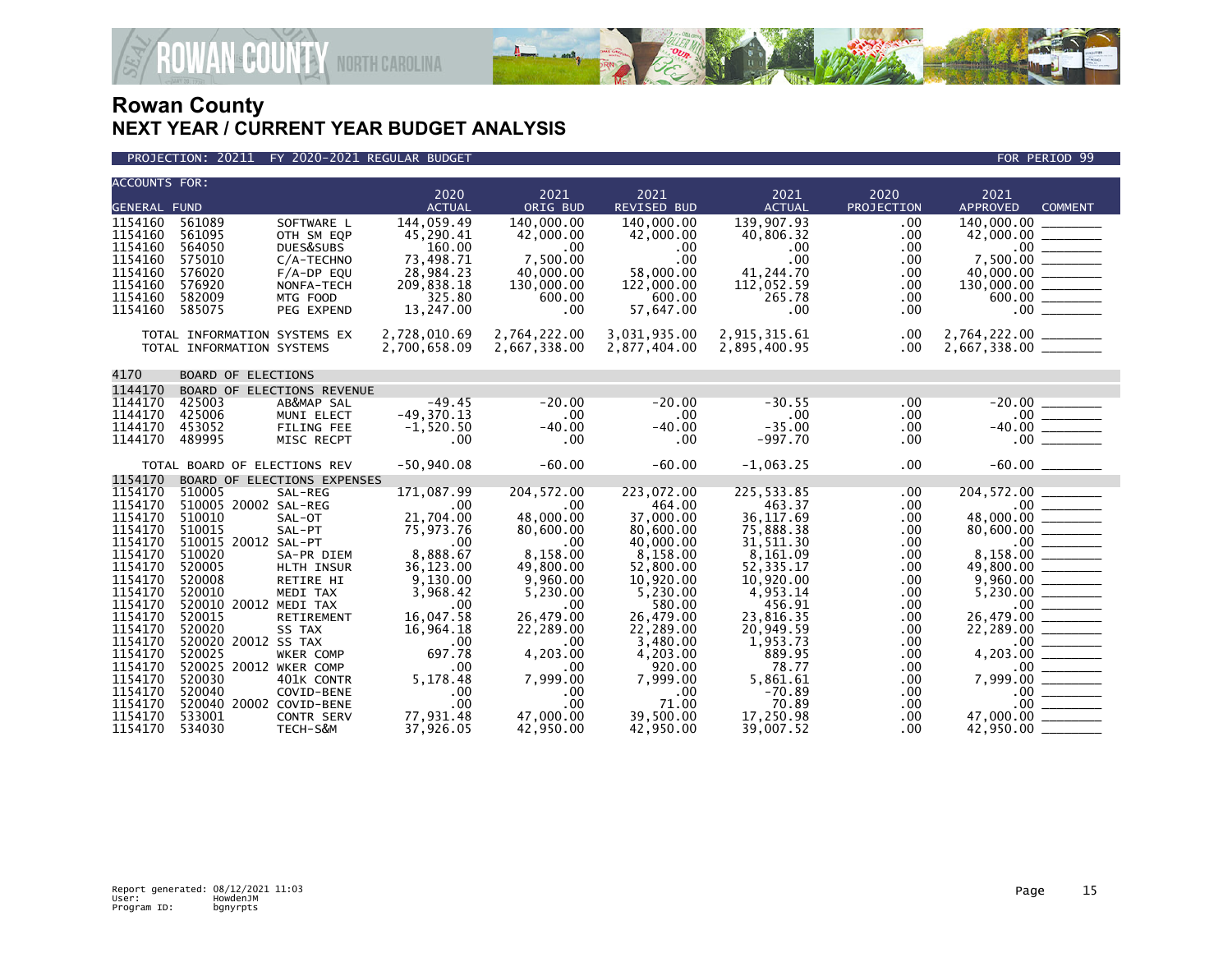

### PROJECTION: 20211 FY 2020-2021 REGULAR BUDGET FOR PERIOD 99

**ROWAN-COUNTY NORTH CAROLINA** 

| <b>ACCOUNTS FOR:</b> |                              |                             |                        |                        |                            |                        |                    |                                              |  |
|----------------------|------------------------------|-----------------------------|------------------------|------------------------|----------------------------|------------------------|--------------------|----------------------------------------------|--|
| <b>GENERAL FUND</b>  |                              |                             | 2020<br><b>ACTUAL</b>  | 2021<br>ORIG BUD       | 2021<br><b>REVISED BUD</b> | 2021<br><b>ACTUAL</b>  | 2020<br>PROJECTION | 2021<br><b>APPROVED</b><br><b>COMMENT</b>    |  |
| 1154170              | 534045                       | <b>PREC WKERS</b>           | 50.304.67              | 42,000,00              | 42,000,00                  | 33.792.27              | .00                | 42,000,00                                    |  |
| 1154170              | 534045 20012 PREC WKERS      |                             | .00                    | .00                    | 20,000.00                  | $.00 \,$               | .00                | $.00 \,$                                     |  |
| 1154170              | 543015                       | R&M-EQUIP                   | 977.81                 | 500.00                 | 500.00                     | 11.26                  | .00.               | 500.00                                       |  |
| 1154170              | 544010                       | RENT-EQUIP                  | 675.96                 | 1,126.00               | 1,126.00                   | 1,055.65               | .00                |                                              |  |
| 1154170              | 544020                       | RENT-L&B                    | 705.00                 | 750.00                 | 750.00                     | 610.00                 | .00.               | 750.00                                       |  |
| 1154170              | 544045                       | RNT-POS MT                  | 4,803.91               | 4.500.00               | 4.534.00                   | 4,262.44               | .00.               |                                              |  |
| 1154170              | 550007                       | COST P COP                  | 2,668.72               | 2,700.00               | 3,700.00                   | 3,778.40               | .00                |                                              |  |
| 1154170              | 553005                       | <b>TELEPHONE</b>            | 1,637.96               | 3,794.00               | 3,794.00                   | 2,461.93               | .00.               |                                              |  |
| 1154170              | 554000                       | ADVERTISNG                  | 8,216.51               | 2,000.00               | 2.000.00                   | 953.72                 | .00.               |                                              |  |
| 1154170              | 555000                       | PRINTING                    | 41,466.32              | 56,500.00              | 55,500.00                  | 30,497.09              | .00                |                                              |  |
| 1154170              | 557000                       | <b>POSTAGE</b>              | 9,223.20               | 28,000.00              | 28,000.00                  | 20, 214. 15            | .00.               |                                              |  |
| 1154170              | 558000                       | TRAVEL                      | 7,798.42               | 7,000.00               | 6,966.00                   | 3,405.07               | .00.               |                                              |  |
| 1154170              | 559000                       | TRAINING                    | 2,418.00               | 6,000.00               | 3,000.00                   | 2,251.00               | .00                |                                              |  |
| 1154170              | 561000                       | P-CARD                      | .00                    | 1,200.00               | 1,200.00                   | .00                    | .00.               |                                              |  |
| 1154170<br>1154170   | 561005<br>561095             | OFFICE SUP<br>OTH SM EQP    | 6,947.76<br>98,089.02  | 6,000.00<br>2,500.00   | 9,000.00<br>27,500.00      | 8,199.84<br>2,290.37   | .00.<br>.00        |                                              |  |
| 1154170              | 564050                       | DUES&SUBS                   | 400.00                 | 600.00                 | 600.00                     | 290.00                 | .00.               | $2,500.00$ ________                          |  |
| 1154170              | 582008                       | EMPL RET                    | 107.74                 | .00                    | .00                        | $.00 \,$               | .00.               |                                              |  |
|                      |                              |                             |                        |                        |                            |                        |                    |                                              |  |
|                      | TOTAL BOARD OF ELECTIONS EXP |                             | 718,062.39             | 722,410.00             | 816,885.00                 | 670,222.59             | .00                |                                              |  |
|                      | TOTAL BOARD OF ELECTIONS     |                             | 667, 122.31            | 722,350.00             | 816,825.00                 | 669, 159.34            | .00.               | $722,410.00$ $722,350.00$ $100$              |  |
|                      |                              |                             |                        |                        |                            |                        |                    |                                              |  |
| 4180                 | REGISTER OF DEEDS            |                             |                        |                        |                            |                        |                    |                                              |  |
| 1144180              |                              | REGISTER OF DEEDS REVENUE   |                        |                        |                            |                        |                    |                                              |  |
| 1144180              | 425000                       | ROD.                        | $-643, 577.93$         | $-600.000.00$          | $-600.000.00$              | $-807, 124.25$         | .00                |                                              |  |
| 1144180              | 425001                       | VRAS-REV                    | $-3,659.00$            | $-3,200.00$            | $-3.200.00$                | $-4,309.00$            | .00.               | $-600,000.00$<br>$-3,200.00$<br>$-40,000.00$ |  |
| 1144180              | 425032                       | PSSPRT FEE                  | $-46, 235.00$          | $-40.000.00$           | $-40.000.00$               | $-45,828.00$           | .00                |                                              |  |
|                      | TOTAL REGISTER OF DEEDS REVE |                             | $-693,471.93$          | $-643, 200.00$         | $-643, 200.00$             | $-857, 261.25$         | .00.               |                                              |  |
| 1144181              |                              | ROD AUTOMATION FUND REVENUE |                        |                        |                            |                        |                    |                                              |  |
| 1144181              | 425002                       | AUTO ENH/P                  | $-69, 413.67$          | $-62,500.00$           | $-62,500.00$               | $-87, 867.95$          | .00.               | $-62,500.00$ _________                       |  |
| 1144181              | 495010                       | FB APP RES                  | .00                    | $-54,500.00$           | $-130,667.00$              | .00                    | .00.               | $-54,500.00$ ________                        |  |
|                      |                              |                             |                        |                        |                            |                        |                    |                                              |  |
|                      | TOTAL ROD AUTOMATION FUND RE |                             | $-69, 413.67$          | $-117,000.00$          | $-193, 167.00$             | $-87, 867.95$          | .00                | $-117,000.00$ ________                       |  |
| 1154180              |                              | REGISTER OF DEEDS EXPENSES  |                        |                        |                            |                        |                    |                                              |  |
| 1154180              | 510005                       | SAL-REG                     | 341, 357.07            | 352,611.00             | 352,611.00                 | 349,046.09             | .00                | 352,611.00                                   |  |
| 1154180              | 510005 20002 SAL-REG         |                             | 116.54                 | .00                    | $.00 \,$                   | 80.06                  | .00.               |                                              |  |
| 1154180              | 510010                       | SAL-OT                      | .00                    | 1.200.00               | 1.200.00                   | $.00 \times$           | .00                |                                              |  |
| 1154180<br>1154180   | 510015<br>520005             | SAL-PT                      | 46,666.43<br>79.068.00 | 52,000.00<br>79.680.00 | 52,000.00<br>88.680.00     | 51,328.74<br>87.724.00 | .00                |                                              |  |
|                      |                              | HLTH INSUR                  |                        |                        |                            |                        | .00.               | 79,680.00                                    |  |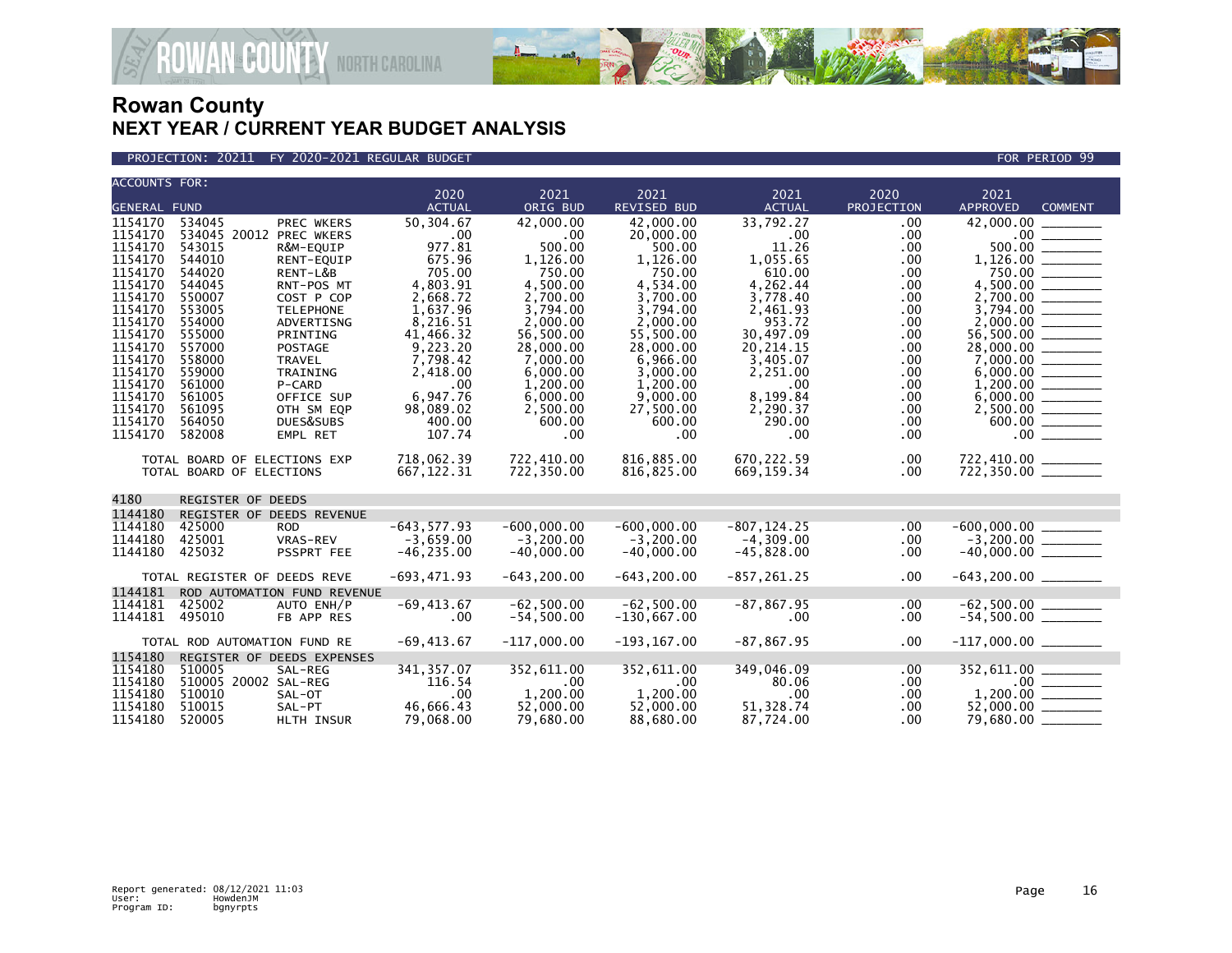

PROJECTION: 20211 FY 2020-2021 REGULAR BUDGET FOR PERIOD 99

**ROWAN COUNTY NORTH CAROLINA** 

| <b>ACCOUNTS FOR:</b> |                              |                         |                   |               |                  |                             |            |                                                                                                                                                                                                                                                                                                                                                                                                                                                                                                     |  |  |
|----------------------|------------------------------|-------------------------|-------------------|---------------|------------------|-----------------------------|------------|-----------------------------------------------------------------------------------------------------------------------------------------------------------------------------------------------------------------------------------------------------------------------------------------------------------------------------------------------------------------------------------------------------------------------------------------------------------------------------------------------------|--|--|
|                      |                              |                         | 2020              | 2021          | 2021             | 2021                        | 2020       | 2021                                                                                                                                                                                                                                                                                                                                                                                                                                                                                                |  |  |
| <b>GENERAL FUND</b>  |                              |                         | <b>ACTUAL</b>     | ORIG BUD      | REVISED BUD      | <b>ACTUAL</b>               | PROJECTION | APPROVED<br><b>COMMENT</b>                                                                                                                                                                                                                                                                                                                                                                                                                                                                          |  |  |
| 1154180              | 520010                       | MEDI TAX                | 5.441.03          | 5.740.00      | 5.740.00         | 5.554.11                    | .00        | 5.740.00                                                                                                                                                                                                                                                                                                                                                                                                                                                                                            |  |  |
| 1154180              | 520015                       | <b>RETIREMENT</b>       | 30,957.13         | 36,115.00     | 36.115.00        | 35,848.37                   | .00        | 36,115.00                                                                                                                                                                                                                                                                                                                                                                                                                                                                                           |  |  |
| 1154180              | 520016                       | RETIRE-ROD              | 12,462.63         | 12,000.00     | 15,500.00        | 15,719.04                   | .00        | 12,000.00                                                                                                                                                                                                                                                                                                                                                                                                                                                                                           |  |  |
| 1154180              | 520020                       | SS TAX                  | 23,258.21         | 24,405.00     | 24,405.00        | 23,744.34                   | .00        |                                                                                                                                                                                                                                                                                                                                                                                                                                                                                                     |  |  |
| 1154180              | 520025                       | WKER COMP               | 972.50            | 1,116.00      | 1,116.00         | 1,003.72                    | .00        |                                                                                                                                                                                                                                                                                                                                                                                                                                                                                                     |  |  |
| 1154180              | 520030                       | 401K CONTR              | 7,428.05          | 8,202.00      | 8,202.00         | 8,071.80                    | .00        |                                                                                                                                                                                                                                                                                                                                                                                                                                                                                                     |  |  |
| 1154180              | 520040                       | COVID-BENE              | $-60.76$          | .00           | $.00 \,$         | $-5.30$                     | $.00 \,$   |                                                                                                                                                                                                                                                                                                                                                                                                                                                                                                     |  |  |
| 1154180              | 520040 20002 COVID-BENE      |                         | 60.76             | .00           | .00              | 5.30                        | .00        |                                                                                                                                                                                                                                                                                                                                                                                                                                                                                                     |  |  |
| 1154180              | 534030                       | TECH-S&M                | 22,950.00         | 29,000,00     | 29,000,00        | 27,540.00                   | .00.       | $\begin{array}{cccccccccc} \multicolumn{2}{c}{} & \multicolumn{2}{c}{} & \multicolumn{2}{c}{} & \multicolumn{2}{c}{} & \multicolumn{2}{c}{} & \multicolumn{2}{c}{} & \multicolumn{2}{c}{} & \multicolumn{2}{c}{} & \multicolumn{2}{c}{} & \multicolumn{2}{c}{} & \multicolumn{2}{c}{} & \multicolumn{2}{c}{} & \multicolumn{2}{c}{} & \multicolumn{2}{c}{} & \multicolumn{2}{c}{} & \multicolumn{2}{c}{} & \multicolumn{2}{c}{} & \multicolumn{2}{c}{} & \multicolumn{2}{c}{} & \mult$<br>29,000,00 |  |  |
| 1154180              | 543010                       | R&M-BINDER              | 748.83            | 1,000.00      | 1,000.00         | 915.46                      | .00.       |                                                                                                                                                                                                                                                                                                                                                                                                                                                                                                     |  |  |
| 1154180              | 543015                       | R&M-EQUIP               | .00               | 1,000.00      | $.00 \,$         | .00                         | .00        |                                                                                                                                                                                                                                                                                                                                                                                                                                                                                                     |  |  |
| 1154180              | 543055                       | R&M-PHONE               | .00               | 200.00        | 200.00           | .00                         | .00        | 200.00                                                                                                                                                                                                                                                                                                                                                                                                                                                                                              |  |  |
| 1154180              | 550007                       | COST P COP              | 1,822.32          | 2,500.00      | 2,500.00         | 2,083.11                    | .00        |                                                                                                                                                                                                                                                                                                                                                                                                                                                                                                     |  |  |
| 1154180              | 553005                       | <b>TELEPHONE</b>        | 2,088.05          | 2,800.00      | 2,800.00         | 2,137.39                    | .00        |                                                                                                                                                                                                                                                                                                                                                                                                                                                                                                     |  |  |
| 1154180              | 554000                       | ADVERTISNG              | 456.19            | 1,000.00      | 1,000.00         | 741.86                      | $.00 \,$   |                                                                                                                                                                                                                                                                                                                                                                                                                                                                                                     |  |  |
| 1154180              | 555000                       | PRINTING                | 3,870.04          | 4,000.00      | 4,000.00         | 1,844.66                    | $.00 \,$   |                                                                                                                                                                                                                                                                                                                                                                                                                                                                                                     |  |  |
| 1154180              | 556000                       | <b>UNIFORMS</b>         | 592.58            | 600.00        | 600.00           | 593.12                      | $.00 \,$   | 600.00 _______                                                                                                                                                                                                                                                                                                                                                                                                                                                                                      |  |  |
| 1154180              | 557000                       | POSTAGE                 | 3,918.10          | 4,000.00      | 4,000.00         | 2,550.53                    | .00.       | 4,000.00 _______                                                                                                                                                                                                                                                                                                                                                                                                                                                                                    |  |  |
| 1154180              | 558000                       | TRAVEL                  | 500.88            | 1,000.00      | 1,000.00         | 947.80                      | $.00 \,$   |                                                                                                                                                                                                                                                                                                                                                                                                                                                                                                     |  |  |
| 1154180              | 559000                       | <b>TRAINING</b>         | 250.00            | 500.00        | 500.00           | 350.00                      | .00        |                                                                                                                                                                                                                                                                                                                                                                                                                                                                                                     |  |  |
| 1154180              | 561000                       | P-CARD                  | .00               | 900.00        | 900.00           | .00                         | .00.       |                                                                                                                                                                                                                                                                                                                                                                                                                                                                                                     |  |  |
| 1154180              | 561005                       | OFFICE SUP              | 5,954.58          | 5,000.00      | 5,000.00         | 4,953.31                    | $.00 \,$   |                                                                                                                                                                                                                                                                                                                                                                                                                                                                                                     |  |  |
| 1154180              | 561095                       |                         | 839.59            | 500.00        | 500.00           | 500.00                      |            |                                                                                                                                                                                                                                                                                                                                                                                                                                                                                                     |  |  |
| 1154180              | 564050                       | OTH SM EQP<br>DUES&SUBS | 733.42            |               |                  | 730.88                      | .00.       | 500.00                                                                                                                                                                                                                                                                                                                                                                                                                                                                                              |  |  |
| 1154180              | 574000                       |                         |                   | 1,000.00      | 1,000.00         |                             | .00.       |                                                                                                                                                                                                                                                                                                                                                                                                                                                                                                     |  |  |
|                      |                              | $C/A$ -OTH IM           | 11,093.46         | $.00 \,$      | $.00 \,$         | $.00 \,$                    | $.00 \,$   |                                                                                                                                                                                                                                                                                                                                                                                                                                                                                                     |  |  |
| 1154180              | 590052                       | VRAS EXP                | 3,649.00          | 3,000.00      | 4,000.00         | 3,334.00                    | .00        |                                                                                                                                                                                                                                                                                                                                                                                                                                                                                                     |  |  |
|                      | TOTAL REGISTER OF DEEDS EXPE |                         | 607, 194.63       | 631.069.00    | 643.569.00       | 627, 342.39                 | .00        |                                                                                                                                                                                                                                                                                                                                                                                                                                                                                                     |  |  |
| 1154181              | ROD AUTOMATION FUND EXPENSES |                         |                   |               |                  |                             |            |                                                                                                                                                                                                                                                                                                                                                                                                                                                                                                     |  |  |
| 1154181              | 533001                       | <b>CONTR SERV</b>       | 39,968.00         | 40,000.00     | 90,000.00        | 63,585.00                   | .00        |                                                                                                                                                                                                                                                                                                                                                                                                                                                                                                     |  |  |
| 1154181              | 534030                       | TECH-S&M                | 4,590.00          | .00           | .00 <sub>1</sub> | $.00 \,$                    | $.00 \,$   |                                                                                                                                                                                                                                                                                                                                                                                                                                                                                                     |  |  |
| 1154181              | 561005                       | OFFICE SUP              | 5,441.16          | 6,000.00      | 16,000.00        | 3,478.82                    | $.00 \,$   | $6,000.00$ $\frac{\phantom{0}}{\phantom{0}}$                                                                                                                                                                                                                                                                                                                                                                                                                                                        |  |  |
| 1154181              | 561095                       | OTH SM EQP              | 1,851.46          | .00           | $.00 \,$         | .00 <sub>1</sub>            | $.00 \,$   |                                                                                                                                                                                                                                                                                                                                                                                                                                                                                                     |  |  |
| 1154181              | 564060                       | MICROFILM               | 1,911.00          | 6,000.00      | 22, 167.00       | 9,021.47                    | .00        |                                                                                                                                                                                                                                                                                                                                                                                                                                                                                                     |  |  |
| 1154181              | 575000                       | C/A-EQUIP               | .00               | 35,000.00     | 35,000.00        | .00                         | .00        |                                                                                                                                                                                                                                                                                                                                                                                                                                                                                                     |  |  |
| 1154181              | 576030                       | F/A-F&EOUI              | 8,827.48          | 30,000.00     | 28,000.00        | 5,802.50                    | .00        | $30,000.00$ _________                                                                                                                                                                                                                                                                                                                                                                                                                                                                               |  |  |
|                      | TOTAL ROD AUTOMATION FUND EX |                         | 62,589.10         | 117,000.00    | 191, 167.00      | 81,887.79                   | $.00 \,$   |                                                                                                                                                                                                                                                                                                                                                                                                                                                                                                     |  |  |
|                      | TOTAL REGISTER OF DEEDS      |                         | $-93, 101.87$     | $-12, 131.00$ | $-1,631.00$      | $-235,899.02$               | $.00 \,$   |                                                                                                                                                                                                                                                                                                                                                                                                                                                                                                     |  |  |
| 4250                 | INSPECTIONS                  |                         |                   |               |                  |                             |            |                                                                                                                                                                                                                                                                                                                                                                                                                                                                                                     |  |  |
| 1144250              | INSPECTIONS REVENUE          |                         |                   |               |                  |                             |            |                                                                                                                                                                                                                                                                                                                                                                                                                                                                                                     |  |  |
| 1144250              | 420001                       | <b>BLDG PERM</b>        | $-1, 324, 247.69$ | $-997,011.00$ |                  | $-997,011.00 -1,324,346.50$ | $.00 \,$   | $-997,011.00$ $\_$                                                                                                                                                                                                                                                                                                                                                                                                                                                                                  |  |  |
|                      |                              |                         |                   |               |                  |                             |            |                                                                                                                                                                                                                                                                                                                                                                                                                                                                                                     |  |  |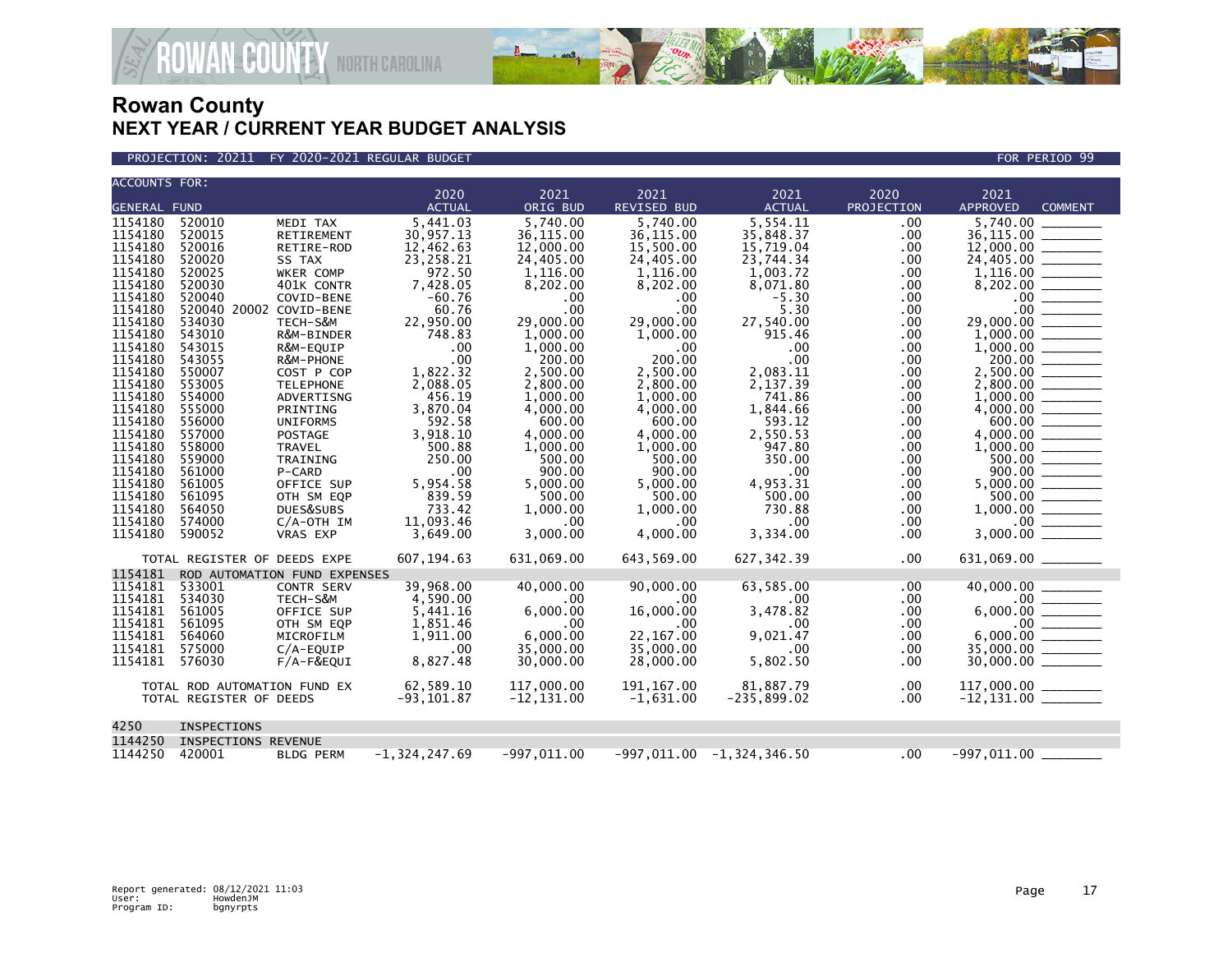

| <b>ACCOUNTS FOR:</b> |                              |                               |                          |                    |                      |                       |                    |                                                                                                                                                                                                                                                                                                                                                                                                                                                                                                              |  |  |
|----------------------|------------------------------|-------------------------------|--------------------------|--------------------|----------------------|-----------------------|--------------------|--------------------------------------------------------------------------------------------------------------------------------------------------------------------------------------------------------------------------------------------------------------------------------------------------------------------------------------------------------------------------------------------------------------------------------------------------------------------------------------------------------------|--|--|
|                      |                              |                               | 2020<br><b>ACTUAL</b>    | 2021<br>ORIG BUD   | 2021<br>REVISED BUD  | 2021<br><b>ACTUAL</b> | 2020<br>PROJECTION | 2021<br><b>APPROVED</b><br><b>COMMENT</b>                                                                                                                                                                                                                                                                                                                                                                                                                                                                    |  |  |
| <b>GENERAL FUND</b>  |                              |                               |                          |                    |                      |                       |                    |                                                                                                                                                                                                                                                                                                                                                                                                                                                                                                              |  |  |
| 1144250              | 420015                       | <b>BUILD FEES</b>             | $-1.049.38$              | $-1.000.00$        | $-1.000.00$          | $-5.590.54$           | .00                | $-1,000.00$                                                                                                                                                                                                                                                                                                                                                                                                                                                                                                  |  |  |
| 1144250              | 420020                       | <b>BUILD REMB</b>             | $-1,084.14$              | $-1,000.00$        | $-1,000.00$          | $-3, 295.62$          | .00                |                                                                                                                                                                                                                                                                                                                                                                                                                                                                                                              |  |  |
|                      | TOTAL INSPECTIONS REVENUE    |                               | $-1, 326, 381.21$        | $-999,011.00$      | $-999,011.00$        | $-1, 333, 232.66$     | .00                |                                                                                                                                                                                                                                                                                                                                                                                                                                                                                                              |  |  |
| 1154250              | INSPECTIONS EXPENDITURES     |                               |                          |                    |                      |                       |                    |                                                                                                                                                                                                                                                                                                                                                                                                                                                                                                              |  |  |
| 1154250              | 510005                       | SAL-REG                       | 588,006.93               | 613, 173.00        | 599, 523.00          | 592,763.21            | .00                |                                                                                                                                                                                                                                                                                                                                                                                                                                                                                                              |  |  |
| 1154250              | 510005 20002 SAL-REG         |                               | 1,824.03                 | .00                | .00.                 | 134.74                | .00                |                                                                                                                                                                                                                                                                                                                                                                                                                                                                                                              |  |  |
| 1154250              | 510010                       | SAL-OT                        | 12,140.42                | .00                | 13,650.00            | 13,606.43             | .00                | $.00 \,$<br>$\begin{array}{cccccccccc} \multicolumn{2}{c}{} & \multicolumn{2}{c}{} & \multicolumn{2}{c}{} & \multicolumn{2}{c}{} & \multicolumn{2}{c}{} & \multicolumn{2}{c}{} & \multicolumn{2}{c}{} & \multicolumn{2}{c}{} & \multicolumn{2}{c}{} & \multicolumn{2}{c}{} & \multicolumn{2}{c}{} & \multicolumn{2}{c}{} & \multicolumn{2}{c}{} & \multicolumn{2}{c}{} & \multicolumn{2}{c}{} & \multicolumn{2}{c}{} & \multicolumn{2}{c}{} & \multicolumn{2}{c}{} & \multicolumn{2}{c}{} & \mult$           |  |  |
| 1154250              | 510015                       | SAL-PT                        | $.00 \,$                 | 1,000.00           | 1,000.00             | .00                   | .00                | 1,000.00<br>$\begin{tabular}{ll} \multicolumn{2}{c} {\textbf{1}} & \multicolumn{2}{c} {\textbf{1}} & \multicolumn{2}{c} {\textbf{1}} \\ \multicolumn{2}{c} {\textbf{1}} & \multicolumn{2}{c} {\textbf{1}} & \multicolumn{2}{c} {\textbf{1}} \\ \multicolumn{2}{c} {\textbf{1}} & \multicolumn{2}{c} {\textbf{1}} & \multicolumn{2}{c} {\textbf{1}} \\ \multicolumn{2}{c} {\textbf{1}} & \multicolumn{2}{c} {\textbf{1}} & \multicolumn{2}{c} {\textbf{1}} \\ \multicolumn{2}{c} {\textbf{1}} & \multicolumn$ |  |  |
| 1154250              | 520005                       | HLTH INSUR                    | 109,756.00               | 110,058.00         | 120,058.00           | 118,800.50            | .00                | 110,058.00                                                                                                                                                                                                                                                                                                                                                                                                                                                                                                   |  |  |
| 1154250              | 520010                       | MEDI TAX                      | 8,272.62                 | 8,467.00           | 8,467.00             | 8,330.58              | .00                | 8,467.00                                                                                                                                                                                                                                                                                                                                                                                                                                                                                                     |  |  |
| 1154250              | 520015                       | RETIREMENT                    | 54, 564.85               | 62,610.00          | 62,610.00            | 62,285.35             | .00                | 62,610.00                                                                                                                                                                                                                                                                                                                                                                                                                                                                                                    |  |  |
| 1154250              | 520020                       | SS TAX                        | 35,262.50                | 36,176.00          | 36,176.00            | 35, 347.28            | .00                | 36,176.00                                                                                                                                                                                                                                                                                                                                                                                                                                                                                                    |  |  |
| 1154250              | 520025                       | WKER COMP                     | 4,327.42                 | 4,414.00           | 4,414.00             | 4,325.51              | .00                |                                                                                                                                                                                                                                                                                                                                                                                                                                                                                                              |  |  |
| 1154250              | 520030                       | 401K CONTR                    | 18,059.08                | 18,401.00          | 18,401.00            | 17,522.21             | .00                | 18,401.00                                                                                                                                                                                                                                                                                                                                                                                                                                                                                                    |  |  |
| 1154250              | 520040                       | COVID-BENE                    | $-17.71$                 | $.00 \times$       | .00                  | $-51.90$              | .00                |                                                                                                                                                                                                                                                                                                                                                                                                                                                                                                              |  |  |
| 1154250              | 520040 20002 COVID-BENE      |                               | 17.71                    | $.00 \,$           | .00 <sub>1</sub>     | 51.90                 | .00                | $.00 \,$<br>$\mathcal{L}^{\text{max}}$ and $\mathcal{L}^{\text{max}}$                                                                                                                                                                                                                                                                                                                                                                                                                                        |  |  |
| 1154250              | 533000                       | OT PROF SE                    | $.00 \,$                 | 2,000.00           | 2,000.00             | .00                   | .00                |                                                                                                                                                                                                                                                                                                                                                                                                                                                                                                              |  |  |
| 1154250              | 543015                       | R&M-EQUIP                     | .00                      | 100.00             | 100.00               | .00                   | .00                | 100.00                                                                                                                                                                                                                                                                                                                                                                                                                                                                                                       |  |  |
| 1154250              | 543020                       | R&M-VEHIC                     | 3,440.46                 | 3,000.00           | 3,000.00             | 2,051.08              | .00                | 3.000.00                                                                                                                                                                                                                                                                                                                                                                                                                                                                                                     |  |  |
| 1154250              | 550007                       | COST P COP                    | 716.45                   | 1,500.00           | 1.500.00             | 715.95                | .00                | 1,500.00                                                                                                                                                                                                                                                                                                                                                                                                                                                                                                     |  |  |
| 1154250              | 553005                       | <b>TELEPHONE</b>              | 9.451.14                 | 10,075.00          | 10,075.00            | 8,355.59              | .00                | 10,075.00                                                                                                                                                                                                                                                                                                                                                                                                                                                                                                    |  |  |
| 1154250              | 556000                       | <b>UNIFORMS</b>               | 2,174.83                 | 1,400.00           | 1,400.00             | 1,218.92              | .00                | 1,400.00                                                                                                                                                                                                                                                                                                                                                                                                                                                                                                     |  |  |
| 1154250              | 557000                       | POSTAGE                       | .00                      | 400.00             | 400.00               | .00                   | .00                | 400.00<br>$\begin{tabular}{ccccc} \multicolumn{2}{c }{\textbf{1} & \textbf{2} & \textbf{3} & \textbf{4} & \textbf{5} & \textbf{5} & \textbf{6} & \textbf{6} & \textbf{7} & \textbf{8} & \textbf{8} & \textbf{9} & \textbf{10} & \textbf{10} & \textbf{10} & \textbf{10} & \textbf{10} & \textbf{10} & \textbf{10} & \textbf{10} & \textbf{10} & \textbf{10} & \textbf{10} & \textbf{10} & \textbf{10} & \textbf{10} & \textbf{1$                                                                             |  |  |
| 1154250              | 558000                       | <b>TRAVEL</b>                 | 2,043.32                 | 2,000.00           | 800.00               | .00                   | .00                | 2,000.00<br>$\overline{\phantom{a}}$                                                                                                                                                                                                                                                                                                                                                                                                                                                                         |  |  |
| 1154250              | 559000                       | TRAINING                      | 2,150.00                 | 2,500.00           | 3,700.00             | 3.065.00              | .00                | 2,500.00                                                                                                                                                                                                                                                                                                                                                                                                                                                                                                     |  |  |
| 1154250<br>1154250   | 561000<br>561005             | P-CARD                        | $.00 \times$<br>1.600.61 | 1,300.00           | 1,300.00             | .00<br>1.746.49       | .00                |                                                                                                                                                                                                                                                                                                                                                                                                                                                                                                              |  |  |
| 1154250              | 561095                       | OFFICE SUP<br>OTH SM EQP      | 877.07                   | 1,750.00<br>500.00 | 1,750.00<br>2,500.00 | 1,398.71              | .00<br>.00         | 1,750.00                                                                                                                                                                                                                                                                                                                                                                                                                                                                                                     |  |  |
| 1154250              | 562020                       | FUEL&LUBIC                    | 13,053.60                | 14,000.00          | 14,000.00            | 14, 126. 13           | .00                | 14,000.00                                                                                                                                                                                                                                                                                                                                                                                                                                                                                                    |  |  |
| 1154250              | 564010                       | <b>BOOKS</b>                  | 2,019.71                 | 5,980.00           | 3,980.00             | 238.50                | .00                |                                                                                                                                                                                                                                                                                                                                                                                                                                                                                                              |  |  |
| 1154250              | 564050                       | DUES&SUBS                     | 502.00                   | 1,500.00           | 1,500.00             | 495.00                | .00                | 1,500.00                                                                                                                                                                                                                                                                                                                                                                                                                                                                                                     |  |  |
| 1154250              | 590002                       | BNK-CC FEE                    | 24,727.90                | 40,000.00          | 40,000.00            | 30,622.95             | .00                | 40,000.00                                                                                                                                                                                                                                                                                                                                                                                                                                                                                                    |  |  |
|                      |                              |                               |                          |                    |                      |                       |                    |                                                                                                                                                                                                                                                                                                                                                                                                                                                                                                              |  |  |
|                      | TOTAL INSPECTIONS EXPENDITUR |                               | 894,970.94               | 942,304.00         | 952,304.00           | 917, 150. 13          | .00                | 942,304.00 ________                                                                                                                                                                                                                                                                                                                                                                                                                                                                                          |  |  |
|                      | TOTAL INSPECTIONS            |                               | $-431, 410.27$           | $-56,707.00$       | $-46,707.00$         | $-416,082.53$         | .00                | $-56,707.00$ _________                                                                                                                                                                                                                                                                                                                                                                                                                                                                                       |  |  |
|                      |                              |                               |                          |                    |                      |                       |                    |                                                                                                                                                                                                                                                                                                                                                                                                                                                                                                              |  |  |
| 4260                 | MEDICAL EXAMINER             |                               |                          |                    |                      |                       |                    |                                                                                                                                                                                                                                                                                                                                                                                                                                                                                                              |  |  |
| 1154260              |                              | MEDICAL EXAMINER EXPENDITURES |                          |                    |                      |                       |                    |                                                                                                                                                                                                                                                                                                                                                                                                                                                                                                              |  |  |
| 1154260              | 532031                       | MED EXAMER                    | 132,350.00               | 190,000.00         | 190,000.00           | 137,650.00            | .00                |                                                                                                                                                                                                                                                                                                                                                                                                                                                                                                              |  |  |
|                      | TOTAL MEDICAL EXAMINER EXPEN |                               | 132,350.00               | 190,000.00         | 190,000.00           | 137,650.00            | .00                | 190,000.00 ________                                                                                                                                                                                                                                                                                                                                                                                                                                                                                          |  |  |
|                      | TOTAL MEDICAL EXAMINER       |                               | 132,350.00               | 190,000.00         | 190,000.00           | 137,650.00            | .00                | $190,000.00$ ________                                                                                                                                                                                                                                                                                                                                                                                                                                                                                        |  |  |
|                      |                              |                               |                          |                    |                      |                       |                    |                                                                                                                                                                                                                                                                                                                                                                                                                                                                                                              |  |  |
| 4330                 | EMERGENCY SERVICES           |                               |                          |                    |                      |                       |                    |                                                                                                                                                                                                                                                                                                                                                                                                                                                                                                              |  |  |
| 1144330              | ES ADMINSTRATION REVENUE     |                               |                          |                    |                      |                       |                    |                                                                                                                                                                                                                                                                                                                                                                                                                                                                                                              |  |  |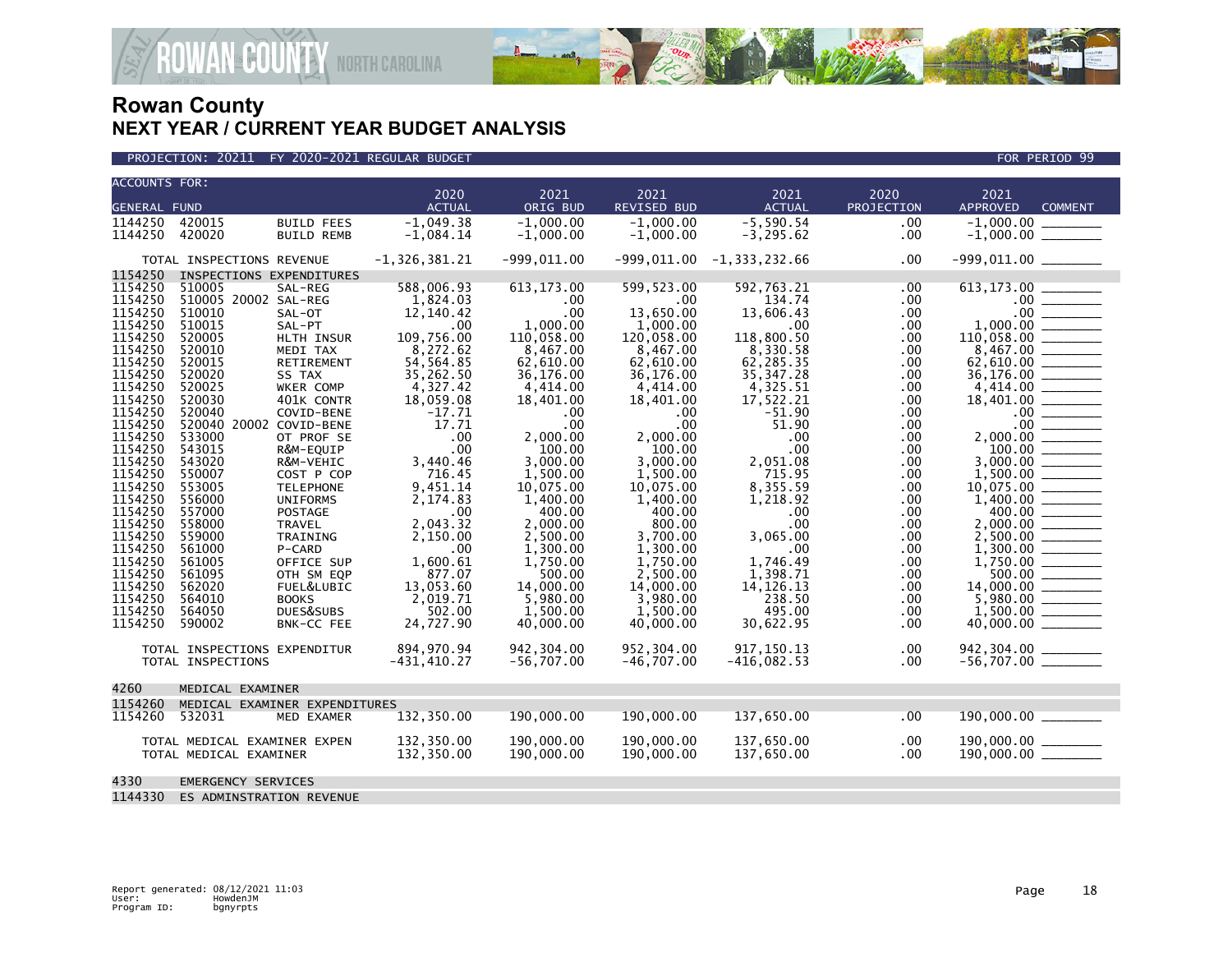

| <b>ACCOUNTS FOR:</b> |                              |                       | 2020                        | 2021                     | 2021                                                            | 2021                     | 2020       | 2021                                                                                                                                                                                                                                                                                                                                       |                      |
|----------------------|------------------------------|-----------------------|-----------------------------|--------------------------|-----------------------------------------------------------------|--------------------------|------------|--------------------------------------------------------------------------------------------------------------------------------------------------------------------------------------------------------------------------------------------------------------------------------------------------------------------------------------------|----------------------|
| <b>GENERAL FUND</b>  |                              |                       | <b>ACTUAL</b>               | ORIG BUD                 | <b>REVISED BUD</b>                                              | <b>ACTUAL</b>            | PROJECTION | <b>APPROVED</b>                                                                                                                                                                                                                                                                                                                            | <b>COMMENT</b>       |
| 1144330              | 434000 43338 ST GOV GRT      |                       | $-892.33$                   | .00                      | .00                                                             | .00                      | .00        | $.00 \cdot$                                                                                                                                                                                                                                                                                                                                |                      |
| 1144330              | 434000 43339 ST GOV GRT      |                       | $-10,000.00$                | .00                      | .00                                                             | .00                      | .00        | $.00 \,$                                                                                                                                                                                                                                                                                                                                   | $\frac{1}{1}$        |
| 1144330              | 434000 43341 ST GOV GRT      |                       | .00                         | .00                      | $-1.000.00$                                                     | $-892.33$                | .00        |                                                                                                                                                                                                                                                                                                                                            |                      |
| 1144330              | 434000 43342 ST GOV GRT      |                       | .00                         | .00.                     | $-4,000.00$                                                     | .00                      | .00        |                                                                                                                                                                                                                                                                                                                                            |                      |
| 1144330              | 434073                       | EM ST GRT             | $-53, 279.03$               | $-50,000.00$             | $-50,000.00$                                                    | $-53,752.80$             | .00        |                                                                                                                                                                                                                                                                                                                                            |                      |
| 1144330              | 434085 43337 HOMEGR          |                       | $-464.44$                   | .00.                     | .00                                                             | $.00 \,$                 | .00.       |                                                                                                                                                                                                                                                                                                                                            | $\frac{00}{00}$      |
| 1144330              | 495010                       | APP FB-RES            | .00                         | .00 <sub>1</sub>         | $-36,792.00$                                                    | $.00 \times$             | .00        | $.00 \,$                                                                                                                                                                                                                                                                                                                                   |                      |
|                      | TOTAL ES ADMINSTRATION REVEN |                       | $-64,635.80$                | $-50,000.00$             | $-91,792.00$                                                    | $-54,645.13$             | .00        |                                                                                                                                                                                                                                                                                                                                            |                      |
| 1144332              | FIRE DIVISION REVENUES       |                       |                             |                          |                                                                 |                          |            |                                                                                                                                                                                                                                                                                                                                            |                      |
| 1144332              | 420020                       | <b>BUILD REIM</b>     | $-366.48$                   | .00                      | $.00 \,$                                                        | $-1, 113.84$             | .00        |                                                                                                                                                                                                                                                                                                                                            |                      |
| 1144332              | 495010                       | APP FB-RES            | .00                         | .00 <sub>1</sub>         | $-143.00$                                                       | $.00 \,$                 | .00        |                                                                                                                                                                                                                                                                                                                                            |                      |
|                      | TOTAL FIRE DIVISION REVENUES |                       | $-366.48$                   | $.00 \,$                 | $-143.00$                                                       | $-1, 113.84$             | .00        |                                                                                                                                                                                                                                                                                                                                            | .00                  |
| 1144371              | EMS DIVISION REVENUE         |                       |                             |                          |                                                                 |                          |            |                                                                                                                                                                                                                                                                                                                                            |                      |
| 1144371              | 431017                       | MEDI MAXIM            | $-200, 810.00$              | $-380,000.00$            | $-380,000.00$                                                   | $-467,742.00$            | .00        |                                                                                                                                                                                                                                                                                                                                            |                      |
| 1144371              | 453101                       | AMBUL FEES            | $-5,024,945.49$             | $-4,800,000.00$          | $-4,800,000.00$                                                 | $-4, 933, 218.67$        | .00        | $-4,800,000.00$ _________                                                                                                                                                                                                                                                                                                                  |                      |
| 1144371              | 453102                       | AF-GARNISH            | $-278.95$                   | .00                      | .00                                                             | $-171.89$                | .00        |                                                                                                                                                                                                                                                                                                                                            |                      |
| 1144371              | 453103                       | AF-CAID NA            | 856,980.43                  | 940,000.00               | 940,000.00                                                      | 693, 146. 11             | .00        |                                                                                                                                                                                                                                                                                                                                            |                      |
| 1144371              | 453104                       | AF-CARE NA            | 405,120.71                  | 450,000.00               | 450,000.00                                                      | 280,457.56               | .00        |                                                                                                                                                                                                                                                                                                                                            |                      |
| 1144371              | 453105                       | AF-MISC NA            | 451,075.40                  | 460,000.00               | 460,000.00                                                      | 406,572.62               | .00        |                                                                                                                                                                                                                                                                                                                                            |                      |
| 1144371              | 453110                       | RESCUE SQD            | $-78, 335.71$               | $-10,000.00$             | $-10,000.00$                                                    | $-9,321.34$              | .00        | $-10,000.00$<br>1,800.00                                                                                                                                                                                                                                                                                                                   |                      |
| 1144371              | 453111                       | RS-CAID NA            | 12,842.60                   | 1,800.00                 | 1,800.00                                                        | 447.72                   | .00        |                                                                                                                                                                                                                                                                                                                                            |                      |
| 1144371              | 453112                       | RS-CARE NA            | 4,550.46                    | 1,000.00                 | 1,000.00                                                        | 89.96                    | .00        |                                                                                                                                                                                                                                                                                                                                            |                      |
| 1144371              | 453113                       | RS-MISC NA            | 8,018.35                    | 1.100.00                 | 1.100.00                                                        | 304.27                   | .00        |                                                                                                                                                                                                                                                                                                                                            |                      |
| 1144371              | 453120                       | ABUL C-OFF            | $-44,828.75$                | $-30,000.00$             | $-30,000.00$                                                    | $-29,947.88$             | .00.       |                                                                                                                                                                                                                                                                                                                                            |                      |
| 1144371              | 464900                       | MISC DONAT            | $-490.00$                   | .00.                     | .00                                                             | $.00 \,$<br>.00          | .00        |                                                                                                                                                                                                                                                                                                                                            |                      |
| 1144371              | 495010                       | APP FB-RES            | .00                         | .00                      | $-211.00$                                                       |                          | .00        | $.00 \,$                                                                                                                                                                                                                                                                                                                                   |                      |
|                      | TOTAL EMS DIVISION REVENUE   |                       |                             |                          | $-3,611,100.95$ $-3,366,100.00$ $-3,366,311.00$ $-4,059,383.54$ |                          | $.00 \,$   |                                                                                                                                                                                                                                                                                                                                            |                      |
| 1154210              | TELECOMMUNICATIONS EXPENSES  |                       |                             |                          |                                                                 |                          |            |                                                                                                                                                                                                                                                                                                                                            |                      |
| 1154210              | 510005                       | SAL-REG               | 1,236,684.64                | 1,330,446.00             | 1,330,446.00                                                    | 1,210,392.90             | .00        |                                                                                                                                                                                                                                                                                                                                            |                      |
| 1154210              | 510005 20002 SAL-REG         |                       | 1,611.28                    | .00                      | 850.00                                                          | 27,407.92                | .00        |                                                                                                                                                                                                                                                                                                                                            |                      |
| 1154210              | 510010                       | SAL-OT                | 138,832.39                  | 165,400.00               | 165,400.00                                                      | 133,980.06               | .00        | 165,400.00 ______                                                                                                                                                                                                                                                                                                                          |                      |
| 1154210<br>1154210   | 510015<br>520005             | SAL-PT<br>HLTH INSUR  | 113, 211, 22<br>342, 108.11 | 108,500.00<br>353,580.00 | 108,500.00<br>385,580.00                                        | 111,365.39<br>380,675.73 | .00<br>.00 | $\overline{108,500.00}$ $\overline{108,500.00}$ $\overline{2000}$ $\overline{2000}$ $\overline{2000}$ $\overline{2000}$ $\overline{2000}$ $\overline{2000}$ $\overline{2000}$ $\overline{2000}$ $\overline{2000}$ $\overline{2000}$ $\overline{2000}$ $\overline{2000}$ $\overline{2000}$ $\overline{2000}$ $\overline{2000}$ $\overline{$ |                      |
| 1154210              | 520008                       |                       | 2,490.00                    | 9,960.00                 | .00                                                             | $.00 \,$                 | .00        |                                                                                                                                                                                                                                                                                                                                            |                      |
| 1154210              | 520010                       | RETIRE HI<br>MEDI TAX | 20,257.08                   | 22,470.00                | 22.470.00                                                       | 19.983.19                | .00        |                                                                                                                                                                                                                                                                                                                                            | $9,960.00$ _________ |
| 1154210              | 520015                       | RETIREMENT            | 124,616.88                  | 150,858.00               | 150,858.00                                                      | 140,698.64               | .00        | $150,858.00$ ________                                                                                                                                                                                                                                                                                                                      |                      |
| 1154210              | 520020                       | SS TAX                | 86,508.66                   | 94,510.00                | 94,510.00                                                       | 83,935.79                | .00        | 94,510.00 ________                                                                                                                                                                                                                                                                                                                         |                      |
| 1154210              | 520025                       | WKER COMP             | 3,728.82                    | 5,135.00                 | 5,135.00                                                        | 3,879.77                 | .00        |                                                                                                                                                                                                                                                                                                                                            |                      |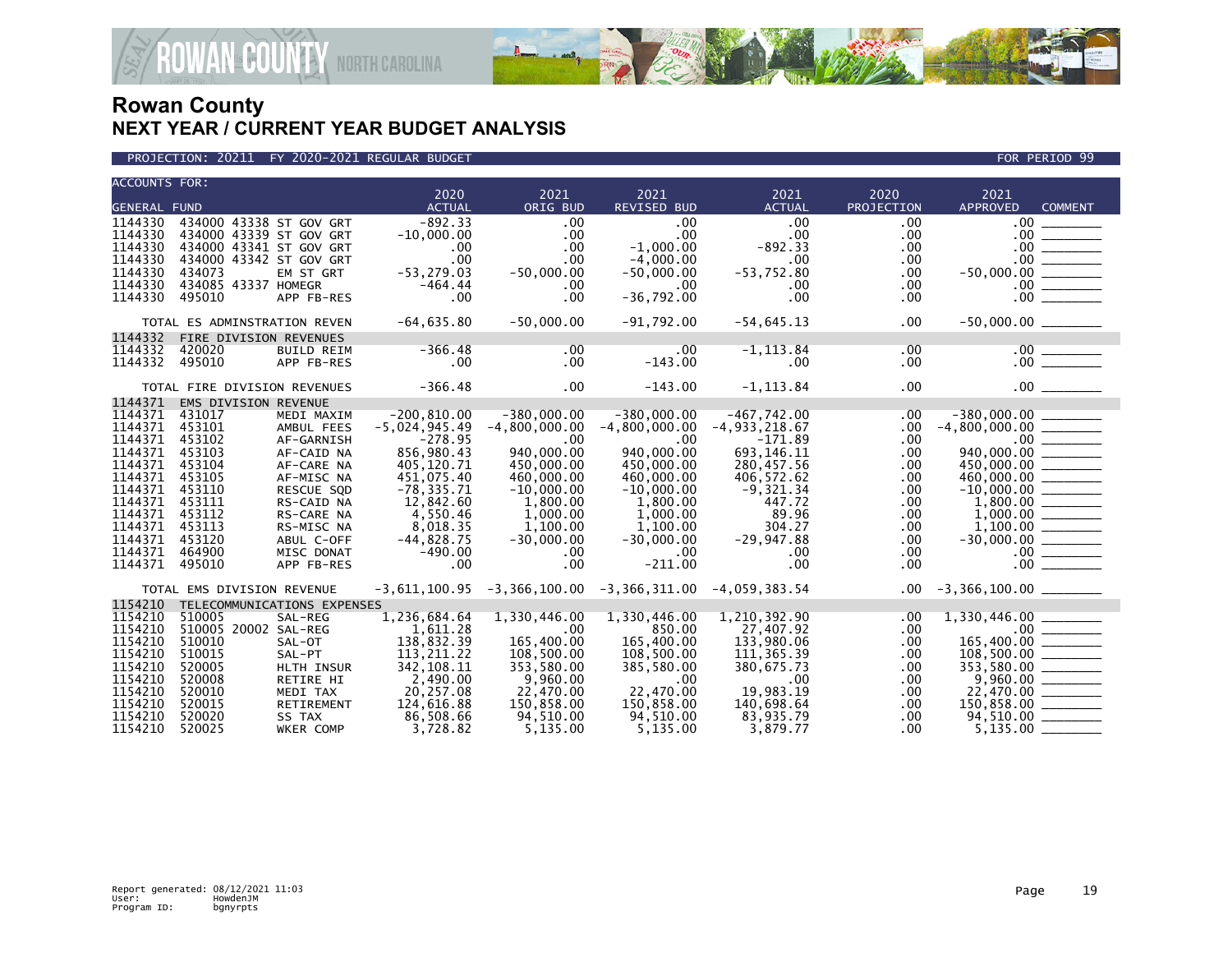

**JAN<sup>&</sup>COUNTY** NORTH CAROLINA

| ACCOUNTS FOR:       |                                |               |              |              |               |             |                            |
|---------------------|--------------------------------|---------------|--------------|--------------|---------------|-------------|----------------------------|
|                     |                                | 2020          | 2021         | 2021         | 2021          | 2020        | 2021                       |
| <b>GENERAL FUND</b> |                                | <b>ACTUAL</b> | ORIG BUD     | REVISED BUD  | <b>ACTUAL</b> | PROJECTION  | APPROVED<br><b>COMMENT</b> |
| 1154210             | 520030<br>401K CONTR           | 34,630.92     | 44,932.00    | 44,932.00    | 37,495.61     | .00.        | 44,932.00                  |
| 1154210             | 520040<br>COVID-BENE           | $-792.73$     | $.00 \times$ | .00          | $-12, 120.15$ | .00         | .00                        |
| 1154210             | 520040 20002 COVID-BENE        | 792.73        | .00          | 464.00       | 12,120.15     | .00         | .00                        |
| 1154210             | 534030<br>TECH-S&M             | 251,232.09    | 255,055.00   | 252,355.00   | 210,714.28    | .00         | 255,055.00                 |
| 1154210             | 534070<br>TECH-RADIO           | 166,920.00    | 180,960.00   | 180,960.00   | 179,880.00    | .00         | 180,960.00                 |
| 1154210             | 541040<br>US-WATER             | 871.12        | 1,200.00     | 1,200.00     | 769.00        | .00.        | 1,200.00                   |
| 1154210             | 543015<br>R&M-EQUIP            | 882.00        | 1,000.00     | 18,500.00    | 5,623.87      | .00         | 1,000.00                   |
| 1154210             | 543020<br>R&M-VEHIC            | .00           | 2,000.00     | 2,000.00     | 554.90        | .00         | 2,000.00                   |
| 1154210             | 543023<br>R&M-RADIOS           | 35,816.74     | 30,000.00    | 60,000.00    | 56,183.00     | .00         | 30,000.00                  |
| 1154210             | 543055<br>R&M-PHONE            | 469.00        | 1,000.00     | 1,000.00     | .00           | .00.        | 1,000.00                   |
| 1154210             | 544035                         | 4,407.99      | 5,000.00     | 4,650.00     | 3,586.94      |             | 5,000.00                   |
| 1154210             | <b>RENT-PAGER</b><br>544055    | 43, 194.67    | 44,923.00    | 47,623.00    |               | .00         | 44,923.00                  |
| 1154210             | <b>RENT-TOWER</b><br>550007    |               |              |              | 45,219.39     | .00.        |                            |
|                     | COST P COP                     | 1,407.55      | 1,200.00     | 1,200.00     | 1,371.85      | .00         | 1,200.00                   |
| 1154210             | 553005<br><b>TELEPHONE</b>     | 10,516.99     | 14,200.00    | 14,200.00    | 7,939.33      | .00         | 14,200.00                  |
| 1154210             | 555000<br>PRINTING             | .00           | 200.00       | 200.00       | $.00 \times$  | .00.        | 200.00                     |
| 1154210             | 556000<br><b>UNIFORMS</b>      | 10,776.38     | 9,000.00     | 9,000.00     | 7,457.35      | .00.        | 9,000.00                   |
| 1154210             | 557000<br>POSTAGE              | 68.76         | 200.00       | 200.00       | 21.98         | .00         | 200.00                     |
| 1154210             | 558000<br><b>TRAVEL</b>        | 1,561.81      | 2,160.00     | 1,160.00     | .00           | .00.        | 2.160.00                   |
| 1154210             | 559000<br>TRAINING             | 1,086.30      | 2,000.00     | 2,000.00     | 1,701.50      | .00.        | 2,000.00                   |
| 1154210             | 561000<br>P-CARD               | .00           | 2,200.00     | 2,200.00     | .00           | .00         | 2,200.00                   |
| 1154210             | 561005<br>OFFICE SUP           | 3,373.67      | 4,000.00     | 4,000.00     | 3,979.60      | .00         | 4,000.00                   |
| 1154210             | 561015<br>EDU SUPPLY           | 500.00        | 500.00       | 500.00       | 487.71        | .00         | 500.00                     |
| 1154210             | 561085<br><b>VEHICLE SU</b>    | 658.14        | 700.00       | 700.00       | 53.93         | .00         | 700.00                     |
| 1154210             | 561095<br>OTH SM EQP           | 4,480.22      | 1,000.00     | 3,450.00     | 2,135.00      | .00.        | 1,000.00                   |
| 1154210             | 562005<br>ELECTRICTY           | 31,736.98     | 40,000.00    | 38,900.00    | 23,323.38     | .00.        | 40,000.00                  |
| 1154210             | 562006<br>ELE-TOW SI           | 4,556.93      | 5,400.00     | 5,400.00     | 4,674.61      | .00         | 5.400.00                   |
| 1154210             | 562020<br>FUEL&LUBIC           | 1,665.06      | 3,500.00     | 3,500.00     | 861.58        | .00         | 3,500.00                   |
| 1154210             | 564010<br><b>BOOKS</b>         | .00.          | 200.00       | 200.00       | $.00 \,$      | .00         | 200.00                     |
| 1154210             | 564050<br>DUES&SUBS            | 1,616.00      | 3,000.00     | 3.000.00     | 1,287.00      | .00.        | 3.000.00                   |
| 1154210             | 575000<br>$C/A$ -EQUIP         | 22,370.00     | $.00 \times$ | $.00 \cdot$  | $.00 \times$  | .00         | .00                        |
| 1154210             | 582009<br>MTG FOOD             | 1,186.96      | 1,500.00     | 1,500.00     | 451.08        | .00.        | 1,500.00                   |
|                     |                                |               |              |              |               |             |                            |
|                     | TOTAL TELECOMMUNICATIONS EXP   | 2,706,035.36  | 2,897,889.00 | 2,968,743.00 | 2,708,092.28  | .00         | 2,897,889.00 _______       |
| 1154211             | TELCOMM NC 911 SAL REIMB EXP   |               |              |              |               |             |                            |
| 1154211             | 510005<br>SAL-REG              | 21, 156. 17   | 20,264.00    | 20,264.00    | 20,058.49     | .00         | 20,264.00                  |
| 1154211             | 520005<br>HLTH INSUR           | 5,346.66      | 4,980.00     | 5,980.00     | 5,482.77      | .00         | 4,980.00                   |
| 1154211             | 520010<br>MEDI TAX             | 293.30        | 287.00       | 287.00       | 275.93        | .00.        | 287.00                     |
| 1154211             | 520015<br>RETIREMENT           | 1,916.66      | 2,069.00     | 2,069.00     | 2,060.12      | .00.        |                            |
| 1154211             | 520020<br>SS TAX               | 1,253.57      | 1,226.00     | 1,226.00     | 1,179.93      | .00.        | 1,226.00                   |
| 1154211             | 520025<br>WKER COMP            | 53.31         | 51.00        | 51.00        | 50.47         | .00         | 51.00                      |
| 1154211             | 520030<br>401K CONTR           | 634.51        | 608.00       | 608.00       | 601.70        | .00.        | 608.00                     |
| 1154211             | 533001<br><b>CONTR SERV</b>    | $-54,803.25$  | .00          | .00          | .00           | .00.        | $.00 \,$                   |
|                     |                                |               |              |              |               |             |                            |
|                     | TOTAL TELCOMM NC 911 SAL REI   | $-24, 149.07$ | 29,485.00    | 30,485.00    | 29,709.41     | $.00 \cdot$ | 29,485.00 _______          |
| 1154330             | ES ADMINISTRATION EXPENDITURES |               |              |              |               |             |                            |
| 1154330             | 510005<br>SAL-REG              | 206,740.31    | 262,706.00   | 262,706.00   | 223,624.40    | .00         | 262,706.00                 |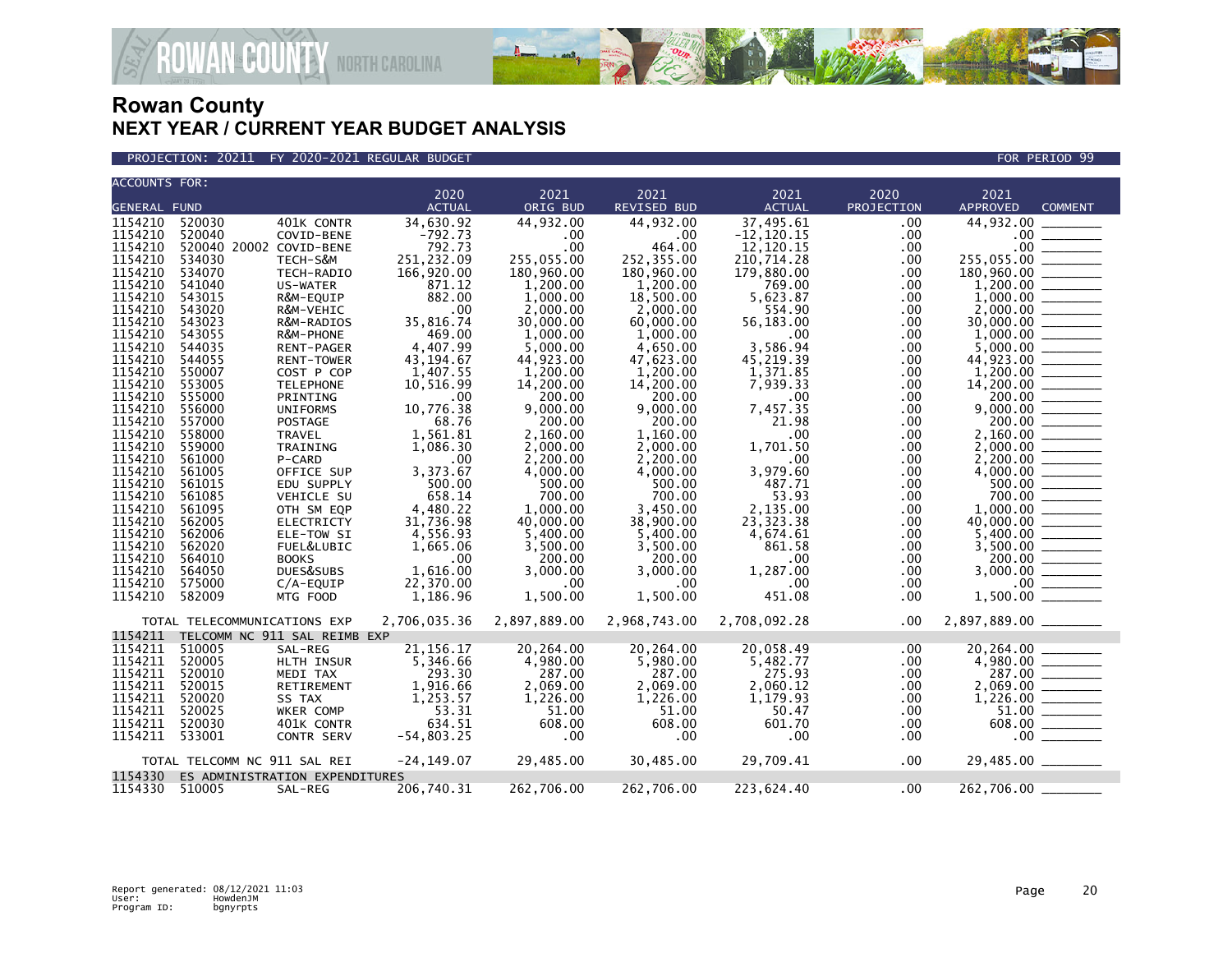

PROJECTION: 20211 FY 2020-2021 REGULAR BUDGET FOR PERIOD 99

**ROWAN-COUNTY NORTH CAROLINA** 

|                     | <b>ACCOUNTS FOR:</b>         |                  |               |              |                    |               |            |                                   |  |  |  |
|---------------------|------------------------------|------------------|---------------|--------------|--------------------|---------------|------------|-----------------------------------|--|--|--|
|                     |                              |                  | 2020          | 2021         | 2021               | 2021          | 2020       | 2021                              |  |  |  |
| <b>GENERAL FUND</b> |                              |                  | <b>ACTUAL</b> | ORIG BUD     | <b>REVISED BUD</b> | <b>ACTUAL</b> | PROJECTION | <b>APPROVED</b><br><b>COMMENT</b> |  |  |  |
| 1154330             | 510005 20002 SAL-REG         |                  | 55,675.95     | .00          | 1,549.00           | 10.642.41     | .00.       | .00 <sub>1</sub>                  |  |  |  |
| 1154330             | 520005                       | HLTH INSUR       | 40,329.53     | 39,840.00    | 41,840.00          | 40,677.00     | .00        | 39,840.00                         |  |  |  |
| 1154330             | 520008                       | RETIRE HI        | 9,960.00      | 9,960.00     | 10,920.00          | 10,920.00     | .00        | 9,960.00                          |  |  |  |
| 1154330             | 520010                       | MEDI TAX         | 3,499.71      | 3,567.00     | 3,567.00           | 3,111.24      | .00        | 3,567.00                          |  |  |  |
| 1154330             | 520015                       | RETIREMENT       | 23,795.18     | 26,825.00    | 26,825.00          | 23,970.12     | .00        | 26,825.00                         |  |  |  |
| 1154330             | 520018                       | RET-EMS          | 650.00        | .00          | 720.00             | 720.00        | .00.       | $.00 \,$                          |  |  |  |
| 1154330             | 520020                       | SS TAX           | 14,964.71     | 15,247.00    | 15,247.00          | 13,303.07     | .00.       | 15,247.00                         |  |  |  |
| 1154330             | 520025                       | <b>WKER COMP</b> | 2.478.36      | 1.863.00     | 3.163.00           | 3.217.33      | .00.       | 1.863.00                          |  |  |  |
| 1154330             | 520030                       | 401K CONTR       | 7,872.33      | 7,883.00     | 7.883.00           | 6,997.41      | .00        | 7,883.00                          |  |  |  |
| 1154330             | 520040                       | COVID-BENE       | $-19, 190.88$ | .00          | $.00 \times$       | $-4.114.65$   | .00        | $.00 \,$                          |  |  |  |
| 1154330             | 520040 20002 COVID-BENE      |                  | 19,190.88     | .00          | 586.00             | 4.114.65      | .00        | .00                               |  |  |  |
| 1154330             | 534030                       | TECH-S&M         | 56,013.35     | 55,165.00    | 55,165.00          | 54,736.50     | .00.       | 55,165.00                         |  |  |  |
| 1154330             | 543005                       | R&M-BLDG         | 394.21        | 500.00       | 500.00             | 442.05        | .00.       | 500.00                            |  |  |  |
| 1154330             | 543015                       | R&M-EQUIP        | 237.03        | 500.00       | 500.00             | .00           | .00        | 500.00                            |  |  |  |
| 1154330             | 543020                       | R&M-VEHIC        | 61,887.33     | 53,000.00    | 49,500.00          | 43,871.69     | .00.       | 53,000.00                         |  |  |  |
| 1154330             | 543055                       | R&M-PHONE        | .00           | 800.00       | 800.00             | .00           | .00        | 800.00                            |  |  |  |
| 1154330             | 550007                       | COST P COP       | 1,763.71      | 2.005.00     | 2.005.00           | 2.101.81      | .00.       | 2.005.00                          |  |  |  |
| 1154330             | 553005                       | <b>TELEPHONE</b> | 23,431.91     | 28,300.00    | 28,300.00          | 28,300.00     | .00.       | 28,300.00                         |  |  |  |
| 1154330             | 555000                       | PRINTING         | 773.09        | 1,300.00     | 1,300.00           | 461.64        | .00        | 1,300.00                          |  |  |  |
| 1154330             | 556000                       | <b>UNIFORMS</b>  | 53,077.18     | 35,000.00    | 46,500.00          | 46,453.92     | .00        | 35,000.00                         |  |  |  |
| 1154330             | 557000                       | <b>POSTAGE</b>   | 94.81         | 600.00       | 600.00             | 227.66        | .00        | 600.00                            |  |  |  |
| 1154330             | 558000                       | <b>TRAVEL</b>    | 1,163.35      | 1,500.00     | 1,500.00           | .00           | .00.       | 1,500.00                          |  |  |  |
| 1154330             | 559000                       | TRAINING         | 4,574.49      | 500.00       | 500.00             | 387.50        |            | 500.00                            |  |  |  |
| 1154330             |                              |                  |               |              |                    | .00           | .00        |                                   |  |  |  |
| 1154330             | 561000                       | P-CARD           | .00           | 34,000.00    | 34,000.00          |               | .00.       | 34,000.00                         |  |  |  |
|                     | 561005                       | OFFICE SUP       | 1,394.19      | 1,500.00     | 1,500.00           | 1,355.87      | .00.       | 1,500.00                          |  |  |  |
| 1154330             | 561015                       | EDU SUPPLY       | 301.12        | .00          | $.00 \times$       | .00           | .00        | .00 <sub>1</sub>                  |  |  |  |
| 1154330             | 561085                       | VEHICLE SU       | 7,647.99      | 5,000.00     | 5.000.00           | 4,719.38      | .00.       | 5,000.00                          |  |  |  |
| 1154330             | 561090                       | OTH SUPPL        | 2,074.00      | 500.00       | 500.00             | 321.32        | .00.       | 500.00                            |  |  |  |
| 1154330             | 561095                       | OTH SM EQP       | 4,100.00      | 1,000.00     | 1,000.00           | 745.44        | .00        | 1,000.00                          |  |  |  |
| 1154330             | 564050                       | DUES&SUBS        | 3,883.98      | 16,500.00    | 14,480.00          | 2,570.99      | .00.       | 16,500.00                         |  |  |  |
| 1154330             | 582008                       | EMPL RETMN       | .00           | 500.00       | 500.00             | .00           | .00        | 500.00                            |  |  |  |
| 1154330             | 582009                       | MTGS FOOD        | 1,495.15      | 1,000.00     | 1.000.00           | 132.59        | .00        | 1,000.00                          |  |  |  |
| 1154330             | 585000                       | <b>GRANT EXP</b> | .00           | 15,000.00    | 39,097.00          | .00           | .00        | 15,000.00                         |  |  |  |
| 1154330             | 585000 43337 GRANT EXP       |                  | 464.44        | .00          | .00                | .00           | .00        | $.00 \,$                          |  |  |  |
| 1154330             | 585000 43340 GRANT EXP       |                  | .00           | .00          | 29,217.00          | .00           | .00.       | .00 <sub>1</sub>                  |  |  |  |
| 1154330             | 585074 43338 LEPC GRNT       |                  | 892.33        | .00          | .00                | .00           | .00        | $.00 \,$                          |  |  |  |
| 1154330             | 585074 43339 LEPC GRNT       |                  | 10,000.00     | .00          | .00                | .00           | .00        | .00 <sub>1</sub>                  |  |  |  |
| 1154330             | 585074 43341 LEPC GRNT       |                  | .00           | .00          | 1,000.00           | 892.33        | .00        | .00                               |  |  |  |
| 1154330             | 585074 43342 LEPC GRNT       |                  | .00           | $.00 \times$ | 4,000.00           | .00           | .00        | .00                               |  |  |  |
|                     | TOTAL ES ADMINISTRATION EXPE |                  | 601,629.74    | 622,061.00   | 693,470.00         | 524,903.67    | .00.       | 622,061.00 _____                  |  |  |  |
| 1154331             | HAZMAT TEAM EXPENDITURE      |                  |               |              |                    |               |            |                                   |  |  |  |
| 1154331 532040      |                              | PHYS FEES        | .00           | 5,600.00     | 5,600.00           | .00           | $.00 \,$   | 5,600.00                          |  |  |  |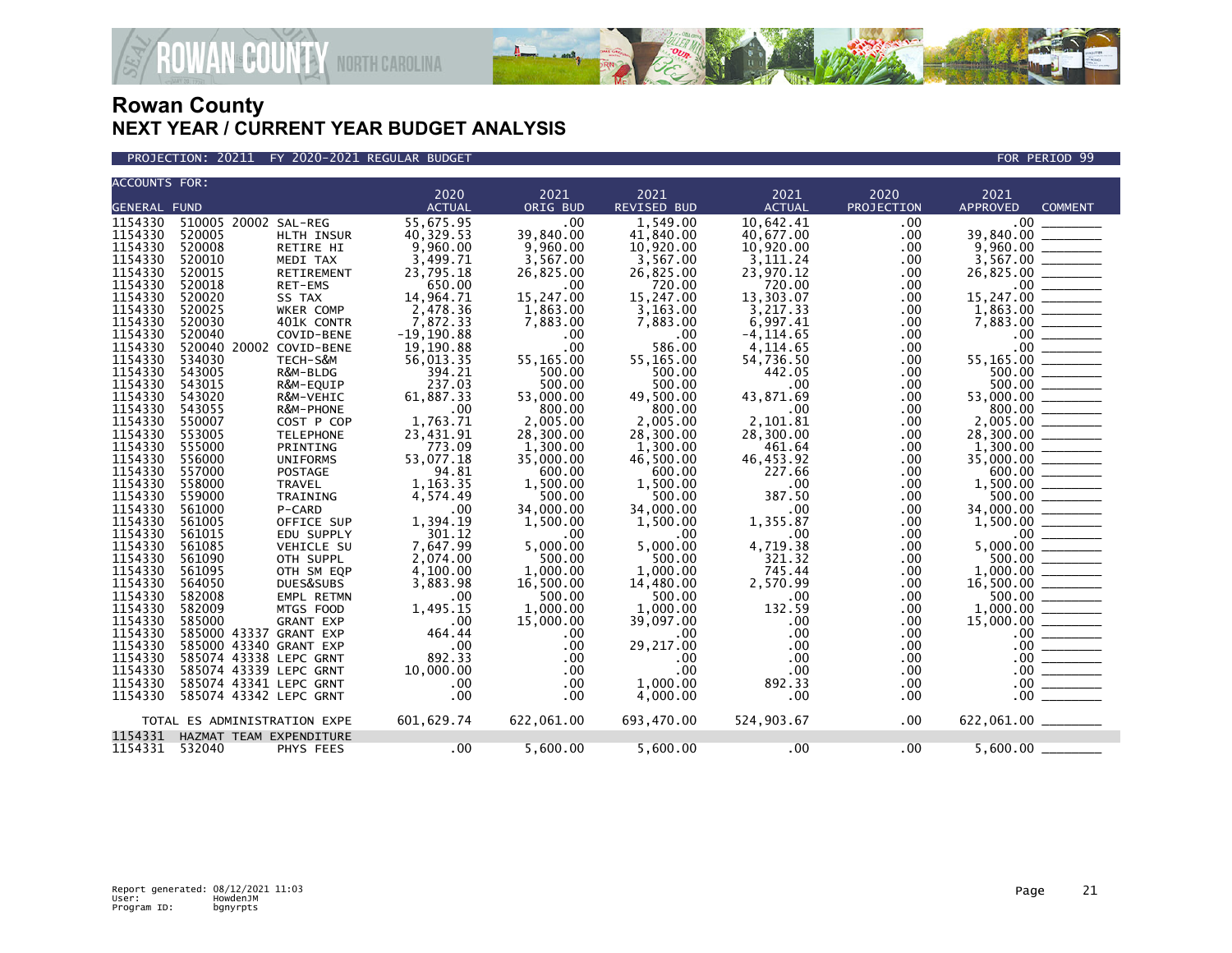

| ACCOUNTS FOR:                                                                                                      |                              |                            |                       |                  |                            |                       |                    |                         |                                                           |
|--------------------------------------------------------------------------------------------------------------------|------------------------------|----------------------------|-----------------------|------------------|----------------------------|-----------------------|--------------------|-------------------------|-----------------------------------------------------------|
| <b>GENERAL FUND</b>                                                                                                |                              |                            | 2020<br><b>ACTUAL</b> | 2021<br>ORIG BUD | 2021<br><b>REVISED BUD</b> | 2021<br><b>ACTUAL</b> | 2020<br>PROJECTION | 2021<br><b>APPROVED</b> |                                                           |
|                                                                                                                    |                              |                            |                       |                  |                            |                       |                    |                         | <b>COMMENT</b>                                            |
| 1154331                                                                                                            | 533030                       | HAZMAT CON                 | 49,036.61             | 48,000.00        | 48,000.00                  | 37,743.08             | .00                | 48,000.00               |                                                           |
| 1154331                                                                                                            | 543020                       | R&M-VEHIC                  | 1,474.90              | 500.00           | 500.00                     | 479.03                | .00                | 500.00                  |                                                           |
| 1154331                                                                                                            | 556000                       | <b>UNIFORMS</b>            | 1,113.30              | 500.00           | .00                        | .00                   | .00                |                         |                                                           |
| 1154331                                                                                                            | 558000                       | <b>TRAVEL</b>              | .00                   | 1,000.00         | .00                        | .00                   | .00                |                         |                                                           |
| 1154331                                                                                                            | 559000                       | TRAINING                   | .00                   | 300.00           | $.00 \,$                   | .00                   | .00                |                         |                                                           |
| 1154331                                                                                                            | 561015                       | EDU SUPPLY                 | .00                   | 250.00           | $.00 \,$                   | .00                   | .00                | 250.00                  |                                                           |
| 1154331                                                                                                            | 561095                       | OTH SM EQP                 | 2,369.69              | 500.00           | 2,550.00                   | 500.00                | $.00 \,$           | 500.00                  |                                                           |
| 1154331                                                                                                            | 562020                       | FUEL&LUBIC                 | 417.02                | 400.00           | 400.00                     | 83.73                 | .00                | 400.00                  |                                                           |
| 1154331                                                                                                            | 576900                       | $F/A$ -OTHER               | .00                   | 1,000.00         | 1,000.00                   | .00                   | .00                | 1,000.00                |                                                           |
|                                                                                                                    | TOTAL HAZMAT TEAM EXPENDITUR |                            | 54,411.52             | 58,050.00        | 58,050.00                  | 38,805.84             | .00                | 58,050.00 _______       |                                                           |
| 1154332                                                                                                            |                              | FIRE DIVISION EXPENDITURES |                       |                  |                            |                       |                    |                         |                                                           |
| 1154332                                                                                                            | 510005                       | SAL-REG                    | 128,921.48            | 149,199.00       | 149,199.00                 | 143,025.40            | .00                | 149,199.00 ______       |                                                           |
| 1154332                                                                                                            | 510005 20002 SAL-REG         |                            | 20,297.45             | $.00 \,$         | $.00 \,$                   | 5,916.35              | $.00 \,$           |                         |                                                           |
| 1154332                                                                                                            | 510010                       | SAL-OT                     | 971.57                | .00              | .00                        | .00 <sub>1</sub>      | .00                | $.00 \,$                |                                                           |
| 1154332                                                                                                            | 510015                       | SAL-PT                     | 34,698.54             | 22,500.00        | 34,500.00                  | 31,885.48             | .00.               | 22,500.00               |                                                           |
| 1154332                                                                                                            | 520005                       | HLTH INSUR                 | 29,858.00             | 29,880.00        | 33,880.00                  | 32,896.50             | .00                | 29,880.00               |                                                           |
| 1154332                                                                                                            | 520010                       | MEDI TAX                   | 2,519.46              | 2,543.00         | 2,543.00                   | 2,482.68              | .00                | 2,543.00                |                                                           |
| 1154332                                                                                                            | 520015                       | RETIREMENT                 | 13,524.75             | 15,233.00        | 15,233.00                  | 15,299.30             | .00                |                         |                                                           |
| 1154332                                                                                                            | 520020                       | SS TAX                     | 10,772.60             | 10,833.00        | 10,833.00                  | 10,516.74             | .00                | 10,833.00               | $\overline{\phantom{a}}$                                  |
| 1154332                                                                                                            | 520025                       | WKER COMP                  | 4,638.00              | 4,631.00         | 4,631.00                   | 4,525.91              | .00                | 4,631.00                |                                                           |
| 1154332                                                                                                            | 520030                       | 401K CONTR                 | 4,476.21              | 4,478.00         | 4,478.00                   | 4.468.34              | .00                | 4,478.00                |                                                           |
| 1154332                                                                                                            | 520040                       | COVID-BENE                 | $-8, 114.73$          | $.00 \,$         | $.00 \times$               | $-2,550.54$           | .00                | $.00 \,$                |                                                           |
| 1154332                                                                                                            | 520040 20002 COVID-BENE      |                            | 8,114.73              | .00              | 2,000.00                   | 2,550.54              | .00                | .00                     | <u>a sering</u>                                           |
| 1154332                                                                                                            | 543015                       | R&M-EQUIP                  | 1,002.00              | 1,000.00         | 1,000.00                   | .00                   | .00                | 1,000.00                |                                                           |
| 1154332                                                                                                            | 543017                       | R&M-MASS U                 | 3,074.56              | 3,150.00         | 3,150.00                   | 2,099.99              | .00                | 3,150.00                |                                                           |
| 1154332                                                                                                            | 558000                       | <b>TRAVEL</b>              | 2,323.39              | 2,000.00         | 1,000.00                   | 414.79                | .00                | 2,000.00                |                                                           |
| 1154332                                                                                                            | 559000                       | TRAINING                   | 1,195.15              | 1,250.00         | 500.00                     | 40.00                 | .00.               | 1,250.00                |                                                           |
| 1154332                                                                                                            | 561015                       | EDU SUPPLY                 | 240.69                | 1,300.00         | 300.00                     | 300.00                | .00                |                         |                                                           |
| 1154332                                                                                                            | 561060                       | PHOTO SUPP                 | 29.97                 | 250.00           | 250.00                     | 249.96                | .00                | 250.00                  | $\frac{1}{1}$                                             |
| 1154332                                                                                                            | 561090                       | OTH SUPPL                  | 414.61                | 500.00           | 26.00                      | 25.77                 | .00.               | 500.00                  | $\mathcal{L}^{\text{max}}$ and $\mathcal{L}^{\text{max}}$ |
| 1154332                                                                                                            | 561095                       | OTH SM EQP                 | 3,135.21              | 2,250.00         | 5,674.00                   | 4,112.60              | .00                |                         |                                                           |
| 1154332                                                                                                            | 562020                       | FUEL&LUBIC                 | 1,438.75              | 5,000.00         | 5,000.00                   | 734.08                | .00                |                         |                                                           |
| 1154332                                                                                                            | 564010                       | <b>BOOKS</b>               | 416.02                | 500.00           | 300.00                     | 166.19                | .00                | 500.00                  |                                                           |
| 1154332                                                                                                            | 564050                       | DUES&SUBS                  | 2.064.79              | 2,000.00         | 2,000.00                   | 1,992.88              | .00                | 2,000.00                |                                                           |
| 1154332                                                                                                            | 583041                       | <b>DONATIONS</b>           | .00                   | .00.             | 143.00                     | .00                   | .00                | .00                     |                                                           |
| 1154332                                                                                                            | 591000                       | APPROPRIAT                 | 112,500.00            | 115,400.00       | 115,400.00                 | 112,500.00            | .00                | 115,400.00              |                                                           |
| 378, 513.20<br>373,897.00<br>392,040.00<br>373,652.96<br>.00<br>373,897.00 _______<br>TOTAL FIRE DIVISION EXPENDIT |                              |                            |                       |                  |                            |                       |                    |                         |                                                           |
| 1154371                                                                                                            |                              | EMS DIVISION EXPENDITURES  |                       |                  |                            |                       |                    |                         |                                                           |
| 1154371                                                                                                            | 510005                       | SAL-REG                    | 3,053,530.87          | 3,430,930.00     | 3,193,930.00               | 3,027,519.29          | .00                | 3,430,930.00            |                                                           |
| 1154371                                                                                                            | 510005 20002 SAL-REG         |                            | 60,103.34             | $.00 \,$         | 86,264.00                  | 130,331.66            | .00                | $.00 \,$                |                                                           |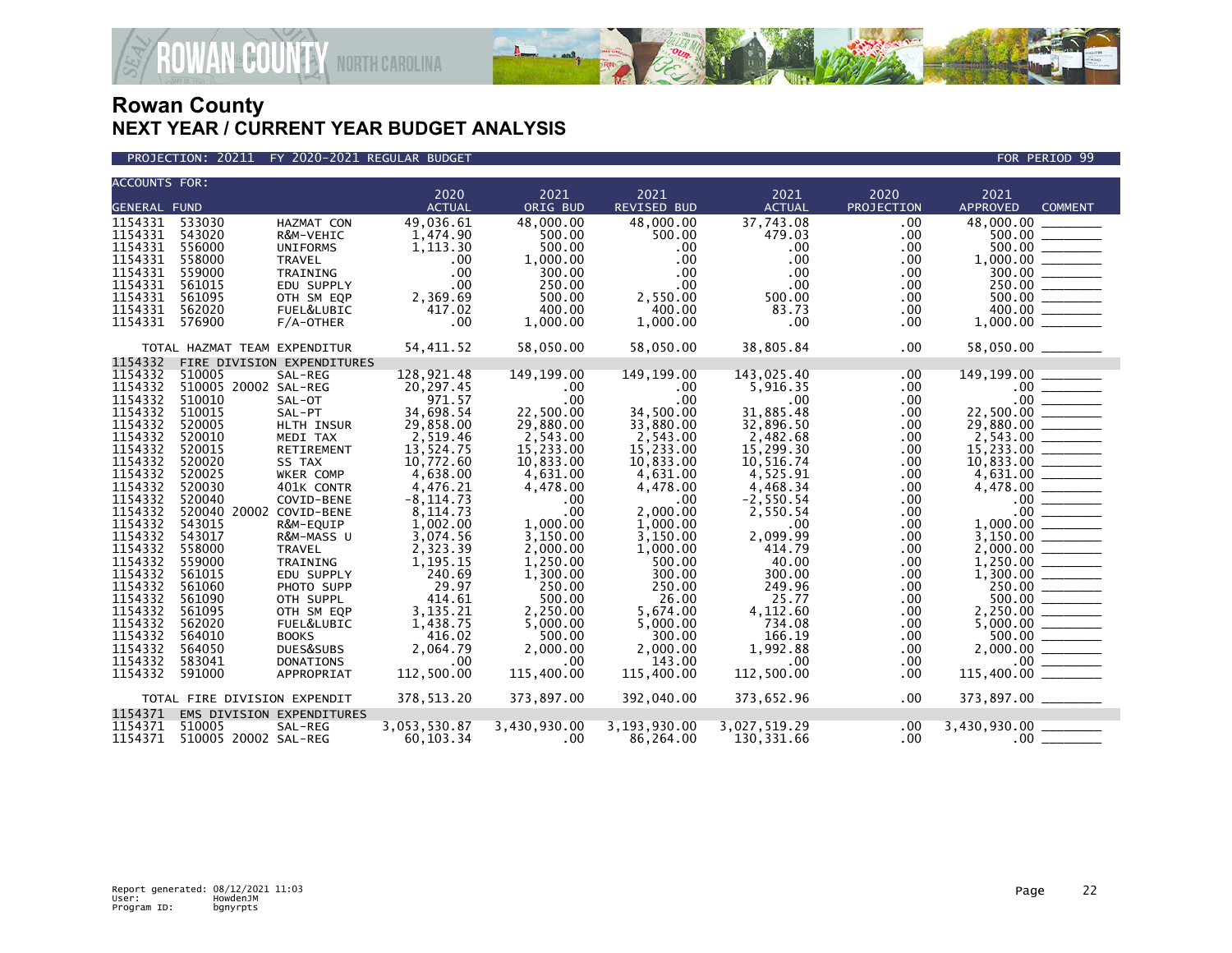



| 2020<br>2021<br>2021<br>2021<br>2020<br>2021<br><b>ACTUAL</b><br><b>GENERAL FUND</b><br><b>ACTUAL</b><br>ORIG BUD<br><b>REVISED BUD</b><br>PROJECTION<br><b>APPROVED</b><br>691,202.99<br>1154371<br>510010<br>554,794.25<br>520,288.00<br>695,288.00<br>520,288.00<br>SAL-OT<br>.00<br>1154371<br>510010 20002 SAL-OT<br>6,028.28<br>.00<br>.00<br>.00<br>.00<br>368,467.34<br>1154371<br>510015<br>351.496.00<br>401.496.00<br>414.489.56<br>.00<br>SAL-PT<br>1154371<br>520005<br>HLTH INSUR<br>760,947.47<br>826,680.00<br>828,475.00<br>804, 378.28<br>.00.<br>1154371<br>520005 20002 HLTH INSUR<br>21,405.00<br>.00<br>.00<br>.00<br>22,356.72 | <b>COMMENT</b>                                                                                                                                                                                                                                                                                                                                                                                                                                        |
|-------------------------------------------------------------------------------------------------------------------------------------------------------------------------------------------------------------------------------------------------------------------------------------------------------------------------------------------------------------------------------------------------------------------------------------------------------------------------------------------------------------------------------------------------------------------------------------------------------------------------------------------------------|-------------------------------------------------------------------------------------------------------------------------------------------------------------------------------------------------------------------------------------------------------------------------------------------------------------------------------------------------------------------------------------------------------------------------------------------------------|
|                                                                                                                                                                                                                                                                                                                                                                                                                                                                                                                                                                                                                                                       | $351,496.00$<br>$351,496.00$<br>$826,680.00$<br>$19,920.00$<br>$60,191.00$<br>$394,874.00$<br>$255,107.00$<br>$108,432.00$                                                                                                                                                                                                                                                                                                                            |
|                                                                                                                                                                                                                                                                                                                                                                                                                                                                                                                                                                                                                                                       |                                                                                                                                                                                                                                                                                                                                                                                                                                                       |
|                                                                                                                                                                                                                                                                                                                                                                                                                                                                                                                                                                                                                                                       |                                                                                                                                                                                                                                                                                                                                                                                                                                                       |
|                                                                                                                                                                                                                                                                                                                                                                                                                                                                                                                                                                                                                                                       |                                                                                                                                                                                                                                                                                                                                                                                                                                                       |
|                                                                                                                                                                                                                                                                                                                                                                                                                                                                                                                                                                                                                                                       |                                                                                                                                                                                                                                                                                                                                                                                                                                                       |
|                                                                                                                                                                                                                                                                                                                                                                                                                                                                                                                                                                                                                                                       |                                                                                                                                                                                                                                                                                                                                                                                                                                                       |
|                                                                                                                                                                                                                                                                                                                                                                                                                                                                                                                                                                                                                                                       |                                                                                                                                                                                                                                                                                                                                                                                                                                                       |
| 19.920.00<br>19.920.00<br>1154371<br>21,840.00<br>21,840.00<br>520008<br>RETIRE HI<br>.00                                                                                                                                                                                                                                                                                                                                                                                                                                                                                                                                                             |                                                                                                                                                                                                                                                                                                                                                                                                                                                       |
| 1154371<br>520010<br>55,283.91<br>60,191.00<br>60,191.00<br>57,150.07<br>.00<br>MEDI TAX                                                                                                                                                                                                                                                                                                                                                                                                                                                                                                                                                              |                                                                                                                                                                                                                                                                                                                                                                                                                                                       |
| 1154371<br>520010 20002 MEDI TAX<br>810.00<br>1,586.89<br>.00<br>.00<br>.00                                                                                                                                                                                                                                                                                                                                                                                                                                                                                                                                                                           |                                                                                                                                                                                                                                                                                                                                                                                                                                                       |
| 1154371<br>331,479.06<br>394,874.00<br>394,874.00<br>520015<br>380,209.43<br>.00<br>RETIREMENT                                                                                                                                                                                                                                                                                                                                                                                                                                                                                                                                                        |                                                                                                                                                                                                                                                                                                                                                                                                                                                       |
| 1154371<br>520015 20002 RETIREMENT<br>.00<br>.00<br>5,650.00<br>11.609.19<br>.00                                                                                                                                                                                                                                                                                                                                                                                                                                                                                                                                                                      |                                                                                                                                                                                                                                                                                                                                                                                                                                                       |
| 1154371<br>520020<br>235,506.45<br>255,107.00<br>255,107.00<br>242,434.02<br>SS TAX<br>.00                                                                                                                                                                                                                                                                                                                                                                                                                                                                                                                                                            |                                                                                                                                                                                                                                                                                                                                                                                                                                                       |
| 1154371<br>520020 20002 SS TAX<br>3,430.00<br>.00<br>.00<br>6.785.25<br>$.00 \,$                                                                                                                                                                                                                                                                                                                                                                                                                                                                                                                                                                      |                                                                                                                                                                                                                                                                                                                                                                                                                                                       |
| 1154371<br>101,001.11<br>520025<br>108,432.00<br>108,432.00<br>103,762.87<br>.00<br>WKER COMP                                                                                                                                                                                                                                                                                                                                                                                                                                                                                                                                                         |                                                                                                                                                                                                                                                                                                                                                                                                                                                       |
| 1154371<br>520025 20002 WKER COMP<br>.00<br>1,280.00<br>2,839.19<br>.00<br>.00                                                                                                                                                                                                                                                                                                                                                                                                                                                                                                                                                                        |                                                                                                                                                                                                                                                                                                                                                                                                                                                       |
| 1154371<br>520030<br>101,775.00<br>118, 104.00<br>401K CONTR<br>118,104.00<br>118,104.00<br>99,966.85<br>.00                                                                                                                                                                                                                                                                                                                                                                                                                                                                                                                                          |                                                                                                                                                                                                                                                                                                                                                                                                                                                       |
| 1154371<br>520030 20002 401K CONTR<br>1,660.00<br>.00<br>.00<br>.00<br>3,404.24                                                                                                                                                                                                                                                                                                                                                                                                                                                                                                                                                                       |                                                                                                                                                                                                                                                                                                                                                                                                                                                       |
| 1154371<br>$-19.850.98$<br>520040<br>.00<br>$-9.711.77$<br>.00.<br>COVID-BENE<br>.00                                                                                                                                                                                                                                                                                                                                                                                                                                                                                                                                                                  |                                                                                                                                                                                                                                                                                                                                                                                                                                                       |
| 1154371<br>520040 20002 COVID-BENE<br>19,850.98<br>.00<br>10,239.00<br>9,711.77<br>$.00 \,$                                                                                                                                                                                                                                                                                                                                                                                                                                                                                                                                                           |                                                                                                                                                                                                                                                                                                                                                                                                                                                       |
| 1154371<br>532032<br>16,764.00<br>16,764.00<br>16,764.00<br>16,763.00<br>$.00 \,$<br>MED DIRECT                                                                                                                                                                                                                                                                                                                                                                                                                                                                                                                                                       |                                                                                                                                                                                                                                                                                                                                                                                                                                                       |
| 1154371<br>532040<br>200.00<br>PHYS FEES<br>.00<br>200.00<br>.00<br>.00                                                                                                                                                                                                                                                                                                                                                                                                                                                                                                                                                                               |                                                                                                                                                                                                                                                                                                                                                                                                                                                       |
| 15,591.00<br>14,000.00<br>.00<br>1154371<br>533000<br>14,000.00<br>OT PROF SE<br>$.00 \,$                                                                                                                                                                                                                                                                                                                                                                                                                                                                                                                                                             |                                                                                                                                                                                                                                                                                                                                                                                                                                                       |
| 1154371 533001<br>39,579.49<br>500.00<br>17,275.00<br>15,431.68<br>.00<br><b>CONTR SERV</b>                                                                                                                                                                                                                                                                                                                                                                                                                                                                                                                                                           | $118,104.00$<br>$100,432.00$<br>$100,00$<br>$00$<br>$16,764.00$<br>$200.00$<br>$14,000.00$<br>$500.00$                                                                                                                                                                                                                                                                                                                                                |
| 1154371<br>804.00<br>900.00<br>533010<br>900.00<br>816.00<br>.00 <sub>1</sub><br>CONTR COLL                                                                                                                                                                                                                                                                                                                                                                                                                                                                                                                                                           |                                                                                                                                                                                                                                                                                                                                                                                                                                                       |
| 1154371<br>4,220.55<br>9.000.00<br>8,323.91<br>534030<br>3,540.00<br>TECH-S&M<br>$.00 \,$                                                                                                                                                                                                                                                                                                                                                                                                                                                                                                                                                             | 3,540.00 _______                                                                                                                                                                                                                                                                                                                                                                                                                                      |
| 1154371<br>541040<br>1,916.90<br>2,600.00<br>US-WATER<br>2,600.00<br>2,682.22<br>$.00 \,$                                                                                                                                                                                                                                                                                                                                                                                                                                                                                                                                                             |                                                                                                                                                                                                                                                                                                                                                                                                                                                       |
| 1154371<br>48.00<br>100.00<br>100.00<br>44.88<br>541042<br>US-STRM WT<br>$.00 \,$                                                                                                                                                                                                                                                                                                                                                                                                                                                                                                                                                                     | $\begin{array}{r} 2,000.00 \ \hline 10,000.00 \ \hline 9,000.00 \ \hline 112,764.00 \ \hline 7,200.00 \ \hline 200.00 \ \hline \end{array}$                                                                                                                                                                                                                                                                                                           |
| 1154371<br>543005<br>1,846.94<br>10,000.00<br>10.000.00<br>800.03<br>R&M-BLDG<br>.00                                                                                                                                                                                                                                                                                                                                                                                                                                                                                                                                                                  |                                                                                                                                                                                                                                                                                                                                                                                                                                                       |
| 21,293.29<br>1154371<br>543015<br>9,000.00<br>8,981.79<br>R&M-EQUIP<br>19,000.00<br>$.00 \,$                                                                                                                                                                                                                                                                                                                                                                                                                                                                                                                                                          |                                                                                                                                                                                                                                                                                                                                                                                                                                                       |
| 1154371<br>75,790.49<br>45,740.70<br>544010<br><b>EQUIP RNTL</b><br>112,764.00<br>45,742.00<br>.00                                                                                                                                                                                                                                                                                                                                                                                                                                                                                                                                                    |                                                                                                                                                                                                                                                                                                                                                                                                                                                       |
| 1154371<br>544020<br>8,100.00<br>8,100.00<br>RENT-L&B<br>7,200.00<br>8,100.00<br>$.00 \,$                                                                                                                                                                                                                                                                                                                                                                                                                                                                                                                                                             |                                                                                                                                                                                                                                                                                                                                                                                                                                                       |
| 1154371<br>34.75<br>550015<br>LAUN/DRYCL<br>200.00<br>200.00<br>143.84<br>$.00 \,$                                                                                                                                                                                                                                                                                                                                                                                                                                                                                                                                                                    |                                                                                                                                                                                                                                                                                                                                                                                                                                                       |
| 1154371<br>5,768.91<br>558000<br><b>TRAVEL</b><br>4,000.00<br>.00.<br>.00<br>.00                                                                                                                                                                                                                                                                                                                                                                                                                                                                                                                                                                      |                                                                                                                                                                                                                                                                                                                                                                                                                                                       |
| 1154371<br>11,928.21<br>6,000.00<br>5.029.68<br>559000<br>6,000.00<br>$.00 \,$<br>TRAINING                                                                                                                                                                                                                                                                                                                                                                                                                                                                                                                                                            |                                                                                                                                                                                                                                                                                                                                                                                                                                                       |
| 1154371<br>151,881.24<br>150,000.00<br>149,963.41<br>561045<br>150,000.00<br>MEDICAL SU<br>.00                                                                                                                                                                                                                                                                                                                                                                                                                                                                                                                                                        |                                                                                                                                                                                                                                                                                                                                                                                                                                                       |
| 1154371<br>9.998.48<br>561085<br>10.850.00<br>10,000.00<br>10,000,00<br><b>VEHICLE SU</b><br>$.00 \,$                                                                                                                                                                                                                                                                                                                                                                                                                                                                                                                                                 | $\begin{array}{r} 200.00 \ \hline 4,000.00 \ \hline 6,000.00 \ \hline 150,000.00 \ \hline 10,000.00 \ \hline 1,000.00 \ \hline 14,300.00 \ \hline 30,000.00 \ \hline 30,000.00 \ \hline \end{array}$                                                                                                                                                                                                                                                  |
| 1154371<br>561090<br>2,566.86<br>1,000.00<br>1,000.00<br>904.66<br>OTH SUPPL<br>.00.                                                                                                                                                                                                                                                                                                                                                                                                                                                                                                                                                                  |                                                                                                                                                                                                                                                                                                                                                                                                                                                       |
| 1154371<br>19,996.91<br>561095<br>34,509.42<br>14,300.00<br>22,300.00<br>$.00 \,$<br>OTH SM EQP                                                                                                                                                                                                                                                                                                                                                                                                                                                                                                                                                       |                                                                                                                                                                                                                                                                                                                                                                                                                                                       |
| 1154371<br>21,917.18<br>30,000.00<br>562005<br>30,000,00<br>24,854.02<br><b>ELECTRICTY</b><br>.00                                                                                                                                                                                                                                                                                                                                                                                                                                                                                                                                                     |                                                                                                                                                                                                                                                                                                                                                                                                                                                       |
| 1154371<br>562020<br>109,126.69<br>130,000.00<br>105,000.00<br>128,591.11<br>.00<br>FUEL&LUBIC                                                                                                                                                                                                                                                                                                                                                                                                                                                                                                                                                        |                                                                                                                                                                                                                                                                                                                                                                                                                                                       |
| 1154371<br>562025<br>871.02<br>2,200.00<br>2,200.00<br>1,433.60<br>$.00 \,$<br>NATRAL GAS                                                                                                                                                                                                                                                                                                                                                                                                                                                                                                                                                             | $\frac{105,000.00}{2,200.00}$                                                                                                                                                                                                                                                                                                                                                                                                                         |
| 1154371<br>562030<br>3,718.75<br>6,000.00<br>6,000.00<br>4,421.33<br>6,000.00<br>PROPANE GA<br>.00                                                                                                                                                                                                                                                                                                                                                                                                                                                                                                                                                    | $\begin{tabular}{ccccc} \multicolumn{2}{c }{\textbf{1} & \multicolumn{2}{c }{\textbf{2} & \multicolumn{2}{c }{\textbf{3} & \multicolumn{2}{c }{\textbf{4} & \multicolumn{2}{c }{\textbf{5} & \multicolumn{2}{c }{\textbf{6} & \multicolumn{2}{c }{\textbf{6} & \multicolumn{2}{c }{\textbf{6} & \multicolumn{2}{c }{\textbf{6} & \multicolumn{2}{c }{\textbf{6} & \multicolumn{2}{c }{\textbf{6} & \multicolumn{2}{c }{\textbf{6} & \multicolumn{2}{$ |
| 362.52<br>430.00<br>1154371<br>564050<br>DUES&SUBS<br>900.00<br>900.00<br>900.00<br>$.00 \,$                                                                                                                                                                                                                                                                                                                                                                                                                                                                                                                                                          |                                                                                                                                                                                                                                                                                                                                                                                                                                                       |
| 78,000.00<br>1154371<br>565000<br>81,100.00<br>78,000.00<br>76,603.58<br>81,058.27<br>MEDICATION<br>.00                                                                                                                                                                                                                                                                                                                                                                                                                                                                                                                                               |                                                                                                                                                                                                                                                                                                                                                                                                                                                       |
| 1154371<br>446,450.00<br>575035<br>C/A-VECHL<br>452,243.81<br>471,450.00<br>12.064.86<br>$.00 \,$<br>471,450.00                                                                                                                                                                                                                                                                                                                                                                                                                                                                                                                                       |                                                                                                                                                                                                                                                                                                                                                                                                                                                       |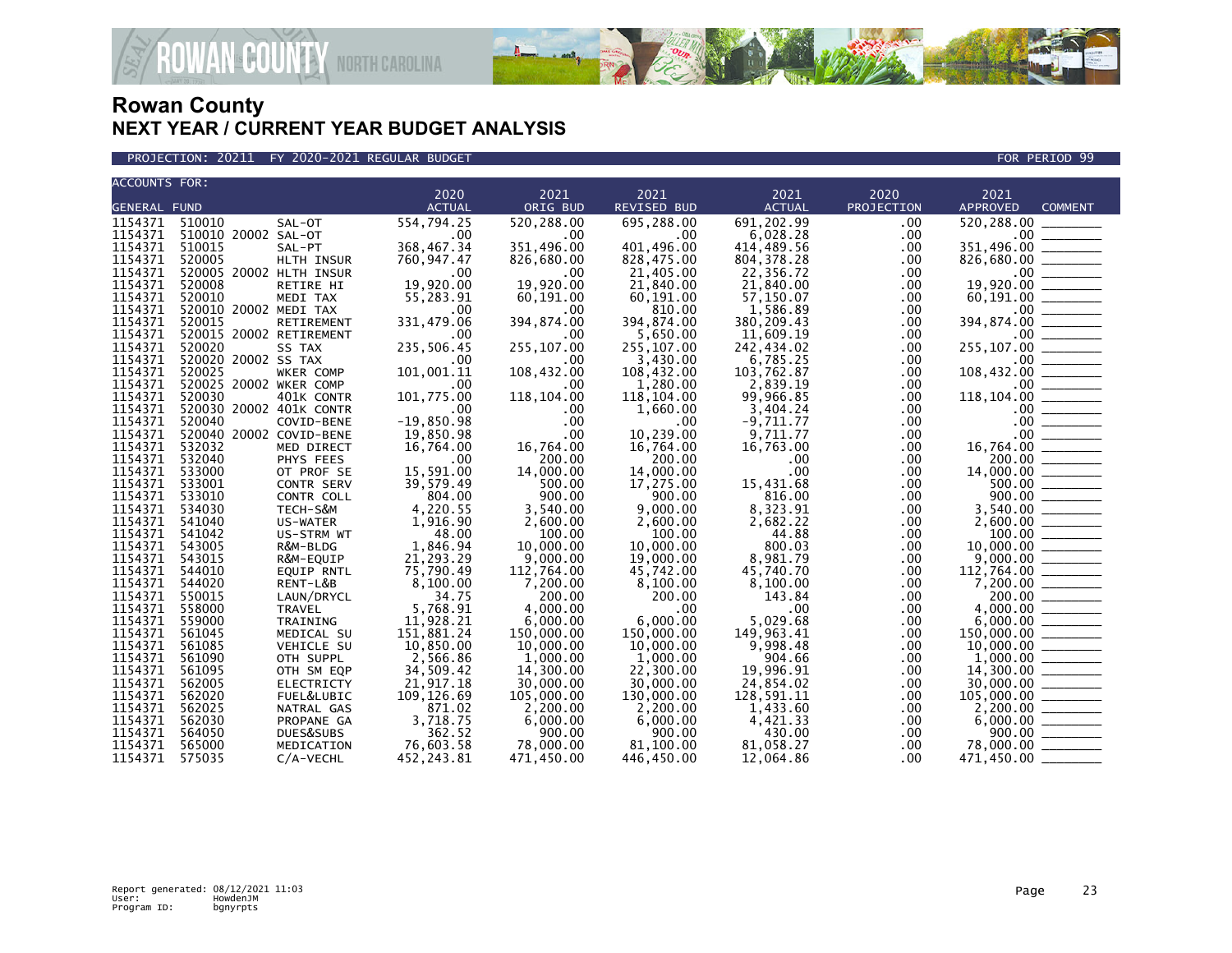

### PROJECTION: 20211 FY 2020-2021 REGULAR BUDGET FOR PERIOD 99

**ROWAN-COUNTY NORTH CAROLINA** 

| <b>ACCOUNTS FOR:</b>               |                                   |                                 | 2020<br><b>ACTUAL</b>         | 2021<br>ORIG BUD              | 2021<br><b>REVISED BUD</b>    | 2021<br><b>ACTUAL</b>          | 2020<br>PROJECTION | 2021<br><b>APPROVED</b>                                                                                                                                                                                                                                                                                                                                                                                                                  |
|------------------------------------|-----------------------------------|---------------------------------|-------------------------------|-------------------------------|-------------------------------|--------------------------------|--------------------|------------------------------------------------------------------------------------------------------------------------------------------------------------------------------------------------------------------------------------------------------------------------------------------------------------------------------------------------------------------------------------------------------------------------------------------|
| <b>GENERAL FUND</b><br>1154371     |                                   |                                 |                               | .00                           |                               |                                |                    | <b>COMMENT</b>                                                                                                                                                                                                                                                                                                                                                                                                                           |
| 1154371                            | 575090<br>576030                  | C/A-FU&EQP<br>$F/A-F&EOUT$      | 26,997.50<br>7.003.00         | 3.000.00                      | 68,636.00                     | 68,635.66                      | .00                | .00 <sub>1</sub><br>3.000.00                                                                                                                                                                                                                                                                                                                                                                                                             |
| 1154371                            | 583001                            | DONAT EXP                       | 278.86                        | .00.                          | 3,000.00<br>211.00            | .00<br>.00                     | .00<br>.00         | $.00 \,$                                                                                                                                                                                                                                                                                                                                                                                                                                 |
| 1154371                            | 584002                            | 1ST RES FA                      | 3,409.99                      | 3,410.00                      | 3,410.00                      | 3,393.76                       | .00                | 3.410.00                                                                                                                                                                                                                                                                                                                                                                                                                                 |
| 1154371                            | 591000                            | APPROPRIAT                      | 40,320.00                     | 40,320.00                     | 40,320.00                     | 40,320.00                      | .00                | 40,320.00                                                                                                                                                                                                                                                                                                                                                                                                                                |
|                                    |                                   |                                 |                               |                               |                               |                                |                    |                                                                                                                                                                                                                                                                                                                                                                                                                                          |
|                                    | TOTAL EMS DIVISION EXPENDITU      |                                 | 6,789,155.75                  | 7,189,370.00                  | 7,353,883.00                  | 6,686,818.58                   | .00                | 7,189,370.00 _______                                                                                                                                                                                                                                                                                                                                                                                                                     |
|                                    | TOTAL EMERGENCY SERVICES          |                                 | 6,829,493.27                  | 7,754,652.00                  | 8,038,425.00                  | 6,246,840.23                   | .00                |                                                                                                                                                                                                                                                                                                                                                                                                                                          |
| 4400                               | SHERIFF'S OFFICE                  |                                 |                               |                               |                               |                                |                    |                                                                                                                                                                                                                                                                                                                                                                                                                                          |
| 1144410                            | SHERIFF ADMIN REVENUE             |                                 |                               |                               |                               |                                |                    |                                                                                                                                                                                                                                                                                                                                                                                                                                          |
| 1144410                            | 420003                            | CONCEAL WP                      | $-216.265.00$                 | $-220.000.00$                 | $-350.000.00$                 | $-371.210.00$                  | .00                | $-220.000.00$                                                                                                                                                                                                                                                                                                                                                                                                                            |
| 1144410                            | 420004                            | PISTOL PER                      | $-34, 355.00$                 | $-23,000.00$                  | $-50,000.00$                  | $-43,695.00$                   | .00                |                                                                                                                                                                                                                                                                                                                                                                                                                                          |
| 1144410                            | 425020                            | DEP ESC SV                      | $-7, 177.00$                  | $-4,000.00$                   | $-5,910.00$                   | $-5,910.00$                    | .00                |                                                                                                                                                                                                                                                                                                                                                                                                                                          |
| 1144410                            | 442002                            | CALENDAR                        | $-6,000.00$                   | $-6,000.00$                   | $-6,000.00$                   | $-4,800.00$                    | .00                |                                                                                                                                                                                                                                                                                                                                                                                                                                          |
| 1144410                            | 442003                            | COM REL DE                      | .00                           | .00                           | .00                           | $-120.00$                      | .00                | $.00 \,$                                                                                                                                                                                                                                                                                                                                                                                                                                 |
| 1144410<br>1144410                 | 442004<br>442005                  | GREAT-DARE<br><b>RCCC-SECUR</b> | .00<br>$-72,526.88$           | $-3,500.00$<br>$-72,035.00$   | $-3,500.00$<br>$-72,035.00$   | $.00 \,$<br>$-74.265.54$       | .00<br>.00         | $-3,500.00$                                                                                                                                                                                                                                                                                                                                                                                                                              |
| 1144410                            | 442006                            | SCH RES RE                      | $-324,991.00$                 | $-328, 925.00$                | $-340,609.00$                 | $-340,608.96$                  | .00                | $-72,035.00$<br>$-328, 925.00$                                                                                                                                                                                                                                                                                                                                                                                                           |
| 1144410                            | 451001                            | CRT SEIZUR                      | $-2,510.00$                   | .00                           | .00                           | .00                            | .00                |                                                                                                                                                                                                                                                                                                                                                                                                                                          |
| 1144410                            | 464002                            | PUB SAF DN                      | .00                           | $.00 \times$                  | $-20,600.00$                  | $-20,620.00$                   | .00                |                                                                                                                                                                                                                                                                                                                                                                                                                                          |
| 1144410                            | 489995                            | MISC RECPT                      | $-6, 559.97$                  | .00                           | $-1.408.00$                   | $-28, 176.50$                  | .00                | $\begin{array}{c c} .00 & \overline{\hspace{1.5cm}} \\ \hline \rule{0cm}{0.5cm} & 00 & \overline{\hspace{1.5cm}} \\ \hline \rule{0cm}{0.5cm} & 00 & \overline{\hspace{1.5cm}} \\ \hline \rule{0cm}{0.5cm} & 00 & \overline{\hspace{1.5cm}} \\ \hline \rule{0cm}{0.5cm} & 00 & \overline{\hspace{1.5cm}} \\ \hline \rule{0cm}{0.5cm} & 00 & \overline{\hspace{1.5cm}} \\ \hline \rule{0cm}{0.5cm} & 00 & \overline{\hspace{1.5cm}} \\ \h$ |
| 1144410                            | 495010                            | APP FB-RES                      | .00                           | .00                           | $-6,629.00$                   | $.00 \,$                       | .00                | .00 <sub>1</sub>                                                                                                                                                                                                                                                                                                                                                                                                                         |
|                                    | TOTAL SHERIFF ADMIN REVENUE       |                                 | $-670, 384.85$                | $-657, 460.00$                | $-856,691.00$                 | $-889, 406.00$                 | .00                |                                                                                                                                                                                                                                                                                                                                                                                                                                          |
|                                    | 11444105 SHERIFF LOCAL REVENUE    |                                 |                               |                               |                               |                                |                    |                                                                                                                                                                                                                                                                                                                                                                                                                                          |
| 11444105 453034                    |                                   | COM TRAN F                      | $-574.05$                     | $-1.000.00$                   | $-1,000.00$                   | $-330.00$                      | .00                |                                                                                                                                                                                                                                                                                                                                                                                                                                          |
| 11444105 453047                    |                                   | <b>EVID STORA</b>               | $-1,605.00$                   | $-500.00$                     | $-500.00$                     | $-17, 256.73$                  | .00                |                                                                                                                                                                                                                                                                                                                                                                                                                                          |
| 11444105 453084<br>11444105 453085 |                                   | SHERIFF FE<br>FINGERPRIN        | $-94, 214.06$<br>$-22.650.00$ | $-100,000.00$<br>$-20,000.00$ | $-100,000.00$<br>$-28.000.00$ | $-80, 207.05$<br>$-32, 155.00$ | .00<br>$.00 \,$    | $-100,000.00$ ________                                                                                                                                                                                                                                                                                                                                                                                                                   |
|                                    |                                   |                                 |                               |                               |                               |                                |                    |                                                                                                                                                                                                                                                                                                                                                                                                                                          |
|                                    | TOTAL SHERIFF LOCAL REVENUE       |                                 | $-119,043.11$                 | $-121.500.00$                 | $-129.500.00$                 | $-129.948.78$                  | .00                |                                                                                                                                                                                                                                                                                                                                                                                                                                          |
|                                    | 11444106 SHERIFF RESTRICT REVENUE |                                 |                               |                               |                               |                                |                    |                                                                                                                                                                                                                                                                                                                                                                                                                                          |
| 11444106 464002                    |                                   | PUB SAF DN                      | $-6, 325.00$                  | .00                           | $-2, 200.00$                  | $-2, 170.00$                   | .00.               | $.00$ $\_$                                                                                                                                                                                                                                                                                                                                                                                                                               |
| 11444106 464003                    |                                   | EXPLOR CON                      | $-500.00$                     | .00                           | $.00 \,$                      | .00.                           | .00                | .00                                                                                                                                                                                                                                                                                                                                                                                                                                      |
|                                    | TOTAL SHERIFF RESTRICT REVEN      |                                 | $-6,825.00$                   | $.00 \,$                      | $-2, 200.00$                  | $-2, 170.00$                   | .00                |                                                                                                                                                                                                                                                                                                                                                                                                                                          |
| 1144412                            | ALCOA GRANT REVENUE               |                                 |                               |                               |                               |                                |                    |                                                                                                                                                                                                                                                                                                                                                                                                                                          |
| 1144412                            | 442007                            | <b>SECUR REIM</b>               | $-15,000.00$                  | $-15,000.00$                  | $-15,000.00$                  | $-15,000.00$                   | .00                |                                                                                                                                                                                                                                                                                                                                                                                                                                          |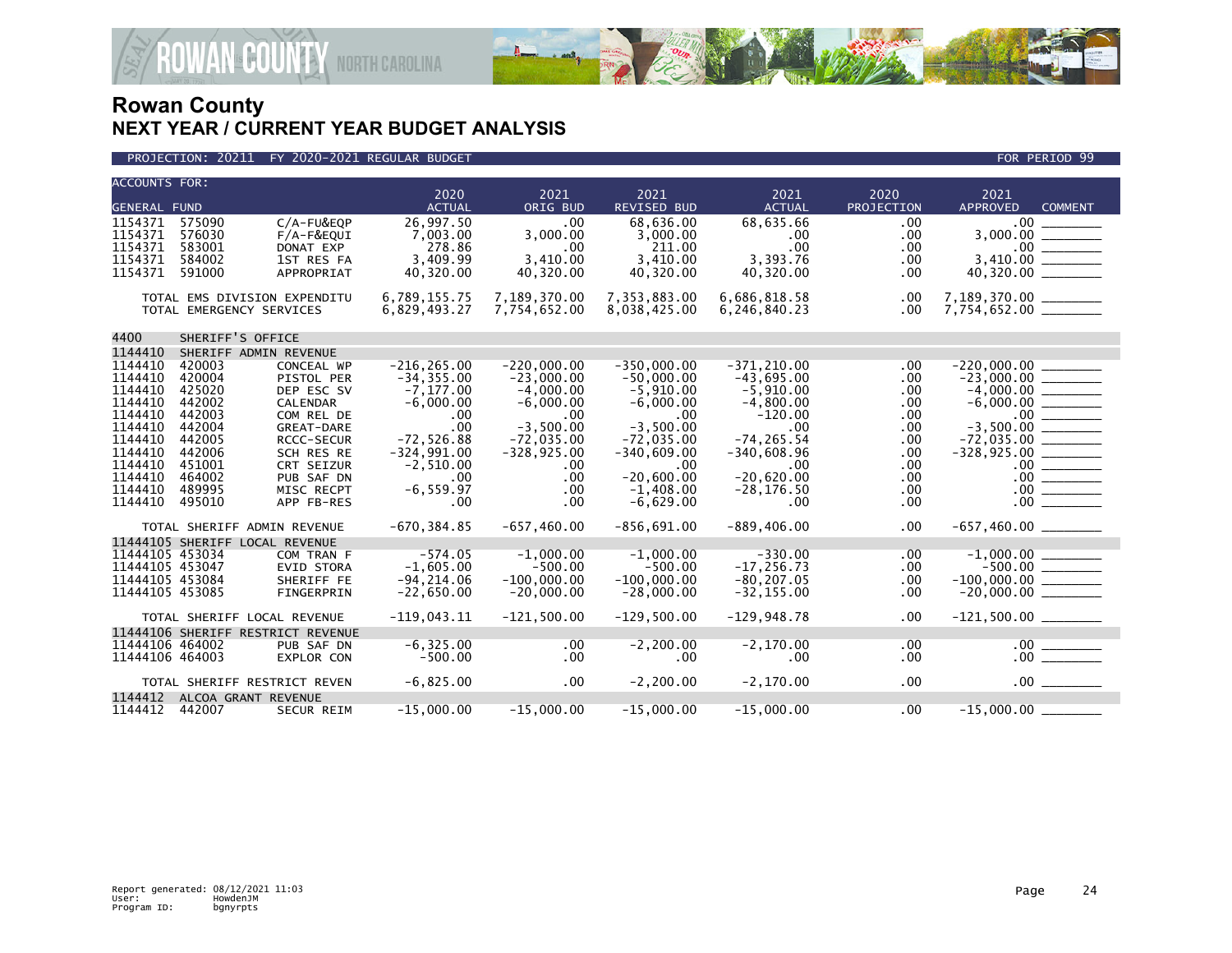

| PROJECTION: 20211 FY 2020-2021 REGULAR BUDGET. |  |  |
|------------------------------------------------|--|--|
|------------------------------------------------|--|--|

| <b>ACCOUNTS FOR:</b> |        |                                   | 2020           | 2021          | 2021               | 2021            | 2020       | 2021                              |
|----------------------|--------|-----------------------------------|----------------|---------------|--------------------|-----------------|------------|-----------------------------------|
| GENERAL FUND         |        |                                   | <b>ACTUAL</b>  | ORIG BUD      | <b>REVISED BUD</b> | <b>ACTUAL</b>   | PROJECTION | <b>APPROVED</b><br><b>COMMENT</b> |
| 1144412              | 495010 | APP FB-RES                        | .00            | .00           | $-19,662.00$       | .00             | .00        | $.00 \,$                          |
|                      |        | TOTAL ALCOA GRANT REVENUE         | $-15,000.00$   | $-15,000.00$  | $-34,662.00$       | $-15,000.00$    | $.00 \,$   | $-15,000.00$ ________             |
| 1144413              |        | DSS REIMBURSEMENT REV             |                |               |                    |                 |            |                                   |
| 1144413              | 442012 | IV-D CHSUP                        | $-244, 262.76$ | $-246,703.00$ | $-246,703.00$      | $-241, 371.35$  | .00        |                                   |
|                      |        | TOTAL DSS REIMBURSEMENT REV       | $-244, 262.76$ | $-246,703.00$ | $-246,703.00$      | $-241, 371, 35$ | .00        |                                   |
| 1144416              |        | ASSET FORTFEITURE REVENUE         |                |               |                    |                 |            |                                   |
| 1144416              | 461000 | INT REV                           | $-1, 306.63$   | $.00 \,$      | .00                | $-1,640.49$     | $.00 \,$   |                                   |
| 1144416              | 495010 | APP FB-RES                        | $.00 \,$       | $.00 \,$      | $-174,579.00$      | .00             | $.00 \,$   |                                   |
|                      |        | TOTAL ASSET FORTFEITURE REVE      | $-1,306.63$    | $.00 \,$      | $-174, 579.00$     | $-1,640.49$     | $.00 \,$   |                                   |
|                      |        | 11444162 ASSET FORT FEDERAL FUNDS |                |               |                    |                 |            |                                   |
| 11444162 432003      |        | <b>FED FORFEI</b>                 | $-50,426.77$   | $-5,000.00$   | $-5,000.00$        | $-4,656.07$     | .00        |                                   |
| 11444162 489030      |        | INS SETMNT                        | .00.           | .00           | .00                | $-1, 343.55$    | .00        |                                   |
|                      |        | TOTAL ASSET FORT FEDERAL FUN      | $-50, 426.77$  | $-5,000.00$   | $-5,000.00$        | $-5,999.62$     | $.00 \,$   |                                   |
|                      |        | 11444165 ASSET FORT STATE FUNDS   |                |               |                    |                 |            |                                   |
| 11444165 435033      |        | ST FORFEIT                        | $-60, 369.24$  | $-35,000.00$  | $-61,726.00$       | $-83,525.78$    | .00        | $-35,000.00$                      |
|                      |        | TOTAL ASSET FORT STATE FUNDS      | $-60, 369.24$  | $-35,000.00$  | $-61,726.00$       | $-83,525.78$    | .00        |                                   |
| 1144417              |        | LLEBG-EQUIP REVENUE               |                |               |                    |                 |            |                                   |
| 1144417              | 431018 | <b>JUST ASST</b>                  | $-14,893.61$   | $.00 \,$      | $.00 \,$           | $.00 \,$        | $.00 \,$   | .00                               |
|                      |        | TOTAL LLEBG-EQUIP REVENUE         | $-14,893.61$   | $.00 \,$      | $.00 \times$       | $.00 \,$        | $.00 \,$   | $.00$ $\qquad \qquad$             |
| 1144419              |        | OTHER SO GRANTS REVENUE           |                |               |                    |                 |            |                                   |
| 1144419              | 431006 | JNT OPS RV                        | $-1, 217.71$   | $.00 \,$      | $.00 \,$           | $.00 \,$        | .00        | $\frac{00}{00}$                   |
| 1144419              | 431007 | JOINT FBI                         | $-17, 249.86$  | .00           | .00                | $-6,742.20$     | .00        |                                   |
| 1144419              | 431021 | <b>SCAAP GRNT</b>                 | $-29,160.00$   | $.00 \,$      | .00                | .00             | .00        | .00                               |
| 1144419              | 495010 | APP FB-RES                        | .00            | .00           | $-52, 390.00$      | .00             | .00        | .00                               |
|                      |        | TOTAL OTHER SO GRANTS REVENU      | $-47,627.57$   | $.00 \times$  | $-52, 390.00$      | $-6,742.20$     | .00        | .00                               |
| 1144420              |        | DETENTION CTR REVENUE             |                |               |                    |                 |            |                                   |
| 1144420              | 432002 | <b>SS REWARD</b>                  | $-30, 202.16$  | $-16,000.00$  | $-16,000.00$       | $-431, 156.68$  | .00.       |                                   |
| 1144420              | 434015 | DWI-LIC RE                        | $-5,682.01$    | $-7,000.00$   | $-7,000.00$        | $-6, 406.53$    | .00        |                                   |
| 1144420              | 435010 | ST PRIS FE                        | $-471, 463.30$ | $-400,000.00$ | $-400,000.00$      | $-244, 400.00$  | .00        | $-400,000.00$ _________           |
| 1144420              | 442008 | <b>INMATE HSG</b>                 | $-7.200.00$    | $-10.000.00$  | $-10,000.00$       | $-1.800.00$     | .00        | $-10,000.00$                      |

FOR PERIOD 99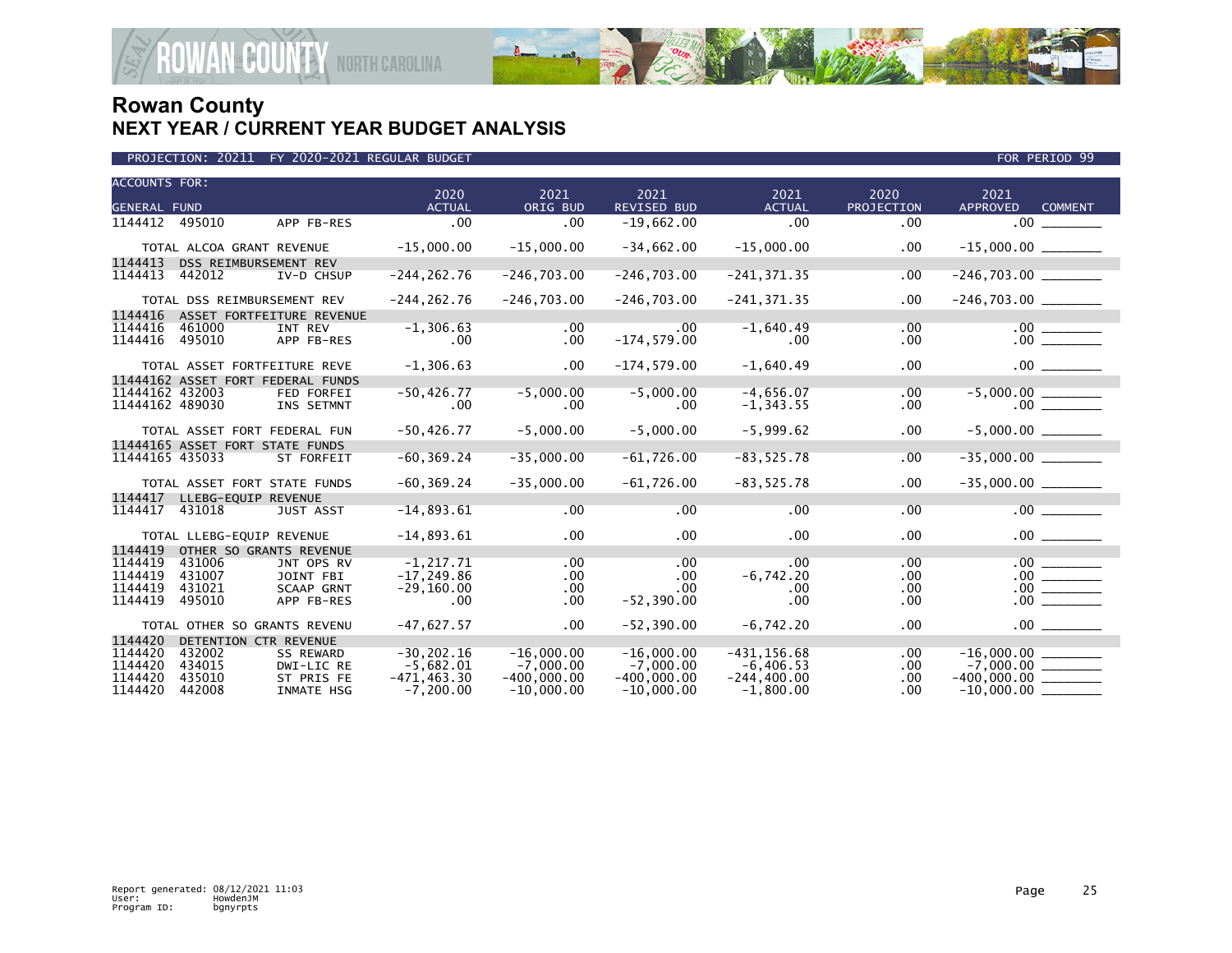

| <b>ACCOUNTS FOR:</b> |                             |                            |                          |                          |                            |                          |                    |                                                                                                                                                                                                                                                                                                                                                                                                                                                                                                     |
|----------------------|-----------------------------|----------------------------|--------------------------|--------------------------|----------------------------|--------------------------|--------------------|-----------------------------------------------------------------------------------------------------------------------------------------------------------------------------------------------------------------------------------------------------------------------------------------------------------------------------------------------------------------------------------------------------------------------------------------------------------------------------------------------------|
| <b>GENERAL FUND</b>  |                             |                            | 2020<br><b>ACTUAL</b>    | 2021<br>ORIG BUD         | 2021<br><b>REVISED BUD</b> | 2021<br><b>ACTUAL</b>    | 2020<br>PROJECTION | 2021<br><b>APPROVED</b><br><b>COMMENT</b>                                                                                                                                                                                                                                                                                                                                                                                                                                                           |
| 1144420              | 489995                      | MISC RECPT                 | $-881.68$                | $-500.00$                | $-500.00$                  | $-298.50$                | .00                | $-500.00$                                                                                                                                                                                                                                                                                                                                                                                                                                                                                           |
|                      |                             |                            |                          |                          |                            |                          |                    |                                                                                                                                                                                                                                                                                                                                                                                                                                                                                                     |
|                      | TOTAL DETENTION CTR REVENUE |                            | $-515, 429.15$           | $-433,500.00$            | $-433,500.00$              | $-684,061.71$            | .00                |                                                                                                                                                                                                                                                                                                                                                                                                                                                                                                     |
| 1144422              | INMATE FUNDS REVENUE        |                            |                          |                          |                            |                          |                    |                                                                                                                                                                                                                                                                                                                                                                                                                                                                                                     |
| 1144422              | 425005                      | INMATE CON                 | $-378,611.71$            | $-330,000.00$            | $-330,000.00$              | $-415,762.53$            | .00                |                                                                                                                                                                                                                                                                                                                                                                                                                                                                                                     |
| 1144422              | 442010                      | INDIG S RE                 | $-5,817.79$              | $-4,000.00$              | $-4,000.00$                | $-4, 171.51$             | .00                |                                                                                                                                                                                                                                                                                                                                                                                                                                                                                                     |
| 1144422              | 442011                      | PHONE REV                  | $-131,752.41$            | $-65,000.00$             | $-65,000.00$               | $-105, 385.50$           | .00                |                                                                                                                                                                                                                                                                                                                                                                                                                                                                                                     |
| 1144422              | 453083                      | <b>PHONETEES</b>           | $-237, 142.97$           | $-200,000.00$            | $-200,000.00$              | $-228,916.04$            | .00                | $-65,000.00$<br>$-200,000.00$                                                                                                                                                                                                                                                                                                                                                                                                                                                                       |
| 1144422              | 453086                      | KIOSK FEES                 | $-40, 422.40$            | $-30,000.00$             | $-30,000.00$               | -51,869.42               | .00                | $-30,000.00$ ________                                                                                                                                                                                                                                                                                                                                                                                                                                                                               |
|                      |                             |                            |                          |                          |                            |                          |                    |                                                                                                                                                                                                                                                                                                                                                                                                                                                                                                     |
|                      | TOTAL INMATE FUNDS REVENUE  |                            | $-793,747.28$            | $-629,000.00$            | $-629,000.00$              | $-806, 105.00$           | .00                | $-629,000.00$ ________                                                                                                                                                                                                                                                                                                                                                                                                                                                                              |
| 1144430              | COURTHOUSE SECTY REV        |                            |                          |                          |                            |                          |                    |                                                                                                                                                                                                                                                                                                                                                                                                                                                                                                     |
| 1144430              | 425004                      | ID CARD SL                 | $-330.00$                | $-300.00$                | $-300.00$                  | $-180.00$                | .00                |                                                                                                                                                                                                                                                                                                                                                                                                                                                                                                     |
|                      |                             |                            |                          |                          |                            |                          |                    |                                                                                                                                                                                                                                                                                                                                                                                                                                                                                                     |
|                      | TOTAL COURTHOUSE SECTY REV  |                            | $-330.00$                | $-300.00$                | $-300.00$                  | $-180.00$                | .00                | $-300.00$                                                                                                                                                                                                                                                                                                                                                                                                                                                                                           |
| 1154410              |                             | SHERIFF ADMIN EXPENDITURES |                          |                          |                            |                          |                    |                                                                                                                                                                                                                                                                                                                                                                                                                                                                                                     |
| 1154410              | 510005                      | SAL-REG                    | 5,939,756.75             | 6,020,552.00             | 6,020,552.00               | 5,971,906.30             | .00                |                                                                                                                                                                                                                                                                                                                                                                                                                                                                                                     |
| 1154410              | 510005 20002 SAL-REG        |                            | 4,768.43                 | $.00 \,$                 | 3,776.00                   | 28,292.41                | .00                |                                                                                                                                                                                                                                                                                                                                                                                                                                                                                                     |
| 1154410              | 510010                      | SAL-OT                     | 21,018.19                | 25,000.00                | 25,000.00                  | 20,190.87                | .00                | $25,000.00$<br>125,000.00                                                                                                                                                                                                                                                                                                                                                                                                                                                                           |
| 1154410              | 510015                      | SAL-PT                     | 142,623.58               | 125,000.00               | 185,750.00                 | 140,441.72               | .00                |                                                                                                                                                                                                                                                                                                                                                                                                                                                                                                     |
| 1154410              | 510025                      | SAL-LEO SP                 | 230, 392.44              | 250,946.00               | 280,946.00                 | 279, 381.35              | .00                | 250,946.00 ______                                                                                                                                                                                                                                                                                                                                                                                                                                                                                   |
| 1154410              | 520005                      | HLTH INSUR                 | 1,184,550.73             | 1,185,240.00             | 1,294,240.00               | 1,285,313.62             | .00                |                                                                                                                                                                                                                                                                                                                                                                                                                                                                                                     |
| 1154410<br>1154410   | 520008                      | RETIRE HI                  | 108,730.00               | 105,960.00               | 121,940.00                 | 121,030.00               | .00                |                                                                                                                                                                                                                                                                                                                                                                                                                                                                                                     |
|                      | 520010                      | MEDI TAX                   | 88,462.56                | 90,723.00                | 90,723.00                  | 89,685.59                | .00                |                                                                                                                                                                                                                                                                                                                                                                                                                                                                                                     |
| 1154410<br>1154410   | 520015<br>520017            | RETIREMENT                 | 577,292.06<br>6,704.11   | 650.720.00<br>15,000,00  | 650,720.00                 | 653.896.71<br>20.900.55  | .00                | 650,720.00 ______                                                                                                                                                                                                                                                                                                                                                                                                                                                                                   |
| 1154410              | 520020                      | RETIR-SHER                 |                          |                          | 21,000.00                  |                          | .00                |                                                                                                                                                                                                                                                                                                                                                                                                                                                                                                     |
| 1154410              | 520025                      | SS TAX<br>WKER COMP        | 377,904.85<br>135,008.65 | 385,787.00<br>139,230.00 | 385,787.00<br>139,230.00   | 380,971.32<br>135,850.57 | .00                | 385,787.00 _______                                                                                                                                                                                                                                                                                                                                                                                                                                                                                  |
| 1154410              | 520030                      | 401K CONTR                 | 291,253.57               | 296,224.00               | 296,224.00                 | 294,716.28               | .00<br>.00         | 296, 224.00                                                                                                                                                                                                                                                                                                                                                                                                                                                                                         |
| 1154410              | 520040                      | COVID-BENE                 | $-2,228.62$              | .00.                     | .00                        | $-13,933.10$             | .00                |                                                                                                                                                                                                                                                                                                                                                                                                                                                                                                     |
| 1154410              | 520040 20002 COVID-BENE     |                            | 2,228.62                 | .00                      | 1,797.00                   | 13,933.10                | .00                | $\begin{array}{c c} .00 & \hline \hline \hline \hline 00 & 0 \end{array}$                                                                                                                                                                                                                                                                                                                                                                                                                           |
| 1154410              | 532010                      | <b>ATTORNEY</b>            | 25,597.00                | 25,597.00                | 25,597.00                  | 25,597.00                | .00                | 25,597.00<br>$\begin{array}{cccccccccc} \multicolumn{2}{c}{} & \multicolumn{2}{c}{} & \multicolumn{2}{c}{} & \multicolumn{2}{c}{} & \multicolumn{2}{c}{} & \multicolumn{2}{c}{} & \multicolumn{2}{c}{} & \multicolumn{2}{c}{} & \multicolumn{2}{c}{} & \multicolumn{2}{c}{} & \multicolumn{2}{c}{} & \multicolumn{2}{c}{} & \multicolumn{2}{c}{} & \multicolumn{2}{c}{} & \multicolumn{2}{c}{} & \multicolumn{2}{c}{} & \multicolumn{2}{c}{} & \multicolumn{2}{c}{} & \multicolumn{2}{c}{} & \mult$ |
| 1154410              | 532040                      | PHYS FEES                  | 6.963.00                 | 6.000.00                 | 7,500.00                   | 5.593.00                 | .00                |                                                                                                                                                                                                                                                                                                                                                                                                                                                                                                     |
| 1154410              | 533001                      | <b>CONTR SERV</b>          | 41,071.00                | 3.000.00                 | 3.000.00                   | 3,000.00                 | .00                |                                                                                                                                                                                                                                                                                                                                                                                                                                                                                                     |
| 1154410              | 533045                      | PRE-EMP EX                 | .00                      | 500.00                   | 500.00                     | .00                      | .00                | 500.00<br>$\begin{array}{cccccccccc} \multicolumn{2}{c}{} & \multicolumn{2}{c}{} & \multicolumn{2}{c}{} & \multicolumn{2}{c}{} & \multicolumn{2}{c}{} & \multicolumn{2}{c}{} & \multicolumn{2}{c}{} & \multicolumn{2}{c}{} & \multicolumn{2}{c}{} & \multicolumn{2}{c}{} & \multicolumn{2}{c}{} & \multicolumn{2}{c}{} & \multicolumn{2}{c}{} & \multicolumn{2}{c}{} & \multicolumn{2}{c}{} & \multicolumn{2}{c}{} & \multicolumn{2}{c}{} & \multicolumn{2}{c}{} & \multicolumn{2}{c}{} & \mult$    |
| 1154410              | 534030                      | TECH-S&M                   | 53,150.09                | 54, 319.00               | 54, 319.00                 | 51,734.21                | .00                | 54, 319.00                                                                                                                                                                                                                                                                                                                                                                                                                                                                                          |
| 1154410              | 541040                      | US-WATER                   | 24,516.37                | 30,000,00                | 30,000,00                  | 21,244.20                | .00                |                                                                                                                                                                                                                                                                                                                                                                                                                                                                                                     |
| 1154410              | 543015                      | R&M-EQUIP                  | 3,047.09                 | 5,000.00                 | 5,000.00                   | 2,180.98                 | .00                |                                                                                                                                                                                                                                                                                                                                                                                                                                                                                                     |
| 1154410              | 543020                      | R&M-VEHIC                  | 68,717.41                | 74,000.00                | 74,000.00                  | 63,853.06                | .00                |                                                                                                                                                                                                                                                                                                                                                                                                                                                                                                     |
| 1154410              | 544010                      | <b>EQUIP RNTL</b>          | 21,420.00                | 22,980.00                | 22,980.00                  | 21,533.70                | .00                | 22,980.00                                                                                                                                                                                                                                                                                                                                                                                                                                                                                           |
| 1154410              | 544045                      | RNT-POS MT                 | 2.169.72                 | 2,208.00                 | 2.208.00                   | 2.208.00                 | .00                | 2.208.00                                                                                                                                                                                                                                                                                                                                                                                                                                                                                            |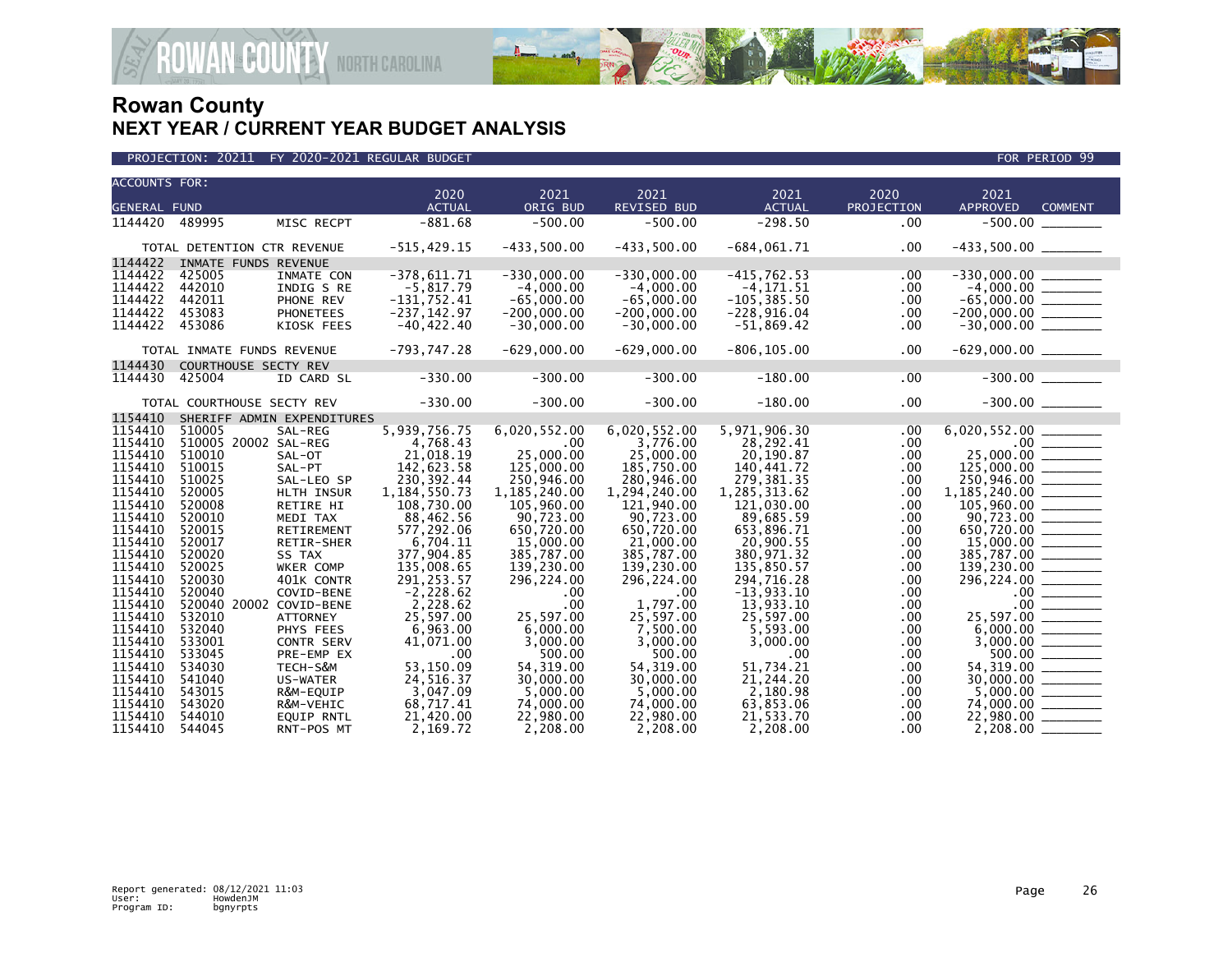

PROJECTION: 20211 FY 2020-2021 REGULAR BUDGET FOR PERIOD 99

**ROWAN COUNTY NORTH CAROLINA** 

| <b>ACCOUNTS FOR:</b> |                              |                   |                       |                      |                                                                 |                       |            |                                                          |                |
|----------------------|------------------------------|-------------------|-----------------------|----------------------|-----------------------------------------------------------------|-----------------------|------------|----------------------------------------------------------|----------------|
| <b>GENERAL FUND</b>  |                              |                   | 2020<br><b>ACTUAL</b> | 2021<br>ORIG BUD     | 2021<br><b>REVISED BUD</b>                                      | 2021<br><b>ACTUAL</b> | 2020       | 2021<br>APPROVED                                         | <b>COMMENT</b> |
|                      |                              |                   |                       |                      |                                                                 |                       | PROJECTION |                                                          |                |
| 1154410              | 544900                       | <b>RENT-OTHER</b> | 6,000.00              | .00                  | .00                                                             | .00                   | .00.       | .00 <sub>1</sub>                                         |                |
| 1154410              | 550007                       | COST P COP        | 12,975.90             | 15,500.00            | 15.500.00                                                       | 11, 154.66            | .00        | 15,500.00                                                |                |
| 1154410              | 550010                       | <b>INFORMERS</b>  | 65,589.97             | 55,000,00            | 55,000.00                                                       | 54,999.98             | .00        | 55,000.00                                                |                |
| 1154410              | 553005                       | <b>TELEPHONE</b>  | 99,747.32             | 112,000.00           | 112,000.00                                                      | 91, 393. 19           | .00        | 112,000.00                                               |                |
| 1154410              | 555000                       | PRINTING          | 2,285.65              | 3,000.00             | 2,000.00                                                        | 2,000.00              | .00        | 3,000.00                                                 |                |
| 1154410              | 556000                       | <b>UNIFORMS</b>   | 63,774.48             | 65,000.00            | 65,000.00                                                       | 42,486.65             | .00        | 65,000.00                                                |                |
| 1154410              | 556010                       | CLOTHING          | 1,500.00              | 1,000.00             | 1,000.00                                                        | 1,000.00              | .00        | 1,000.00                                                 |                |
| 1154410              | 556020                       | SPEC DEPUT        | 120.41                | 1,000.00             | 1,000.00                                                        | 110.72                | .00        | 1.000.00                                                 |                |
| 1154410              | 557000                       | <b>POSTAGE</b>    | 5,863.91              | 8,500.00             | 8.500.00                                                        | 6.900.36              | .00        | 8.500.00                                                 |                |
| 1154410              | 558000                       | <b>TRAVEL</b>     | 9,932.41              | 11,000.00            | 10,500.00                                                       | 7,606.58              | .00        | 11,000.00                                                |                |
| 1154410              | 559000                       | TRAINING          | 21,524.76             | 12,323.00            | 18,323.00                                                       | 12.803.34             | .00        | 12,323.00                                                |                |
| 1154410              | 561000                       | P-CARD            | .00                   | 23,600.00            | 23,600.00                                                       | .00                   | .00        | 23,600.00                                                |                |
| 1154410              | 561005                       | OFFICE SUP        | 14,481.67             | 17,500.00            | 17,500.00                                                       | 14,389.55             | .00        | 17,500.00                                                |                |
| 1154410              | 561010                       | ANIMAL&VET        | 11,578.69             | 9.500.00             | 10,958.00                                                       | 6,809.76              | .00        | 9,500.00                                                 |                |
| 1154410              | 561020                       | EVIDSUPPLY        | 1,694.59              | 3,500.00             | 3,000.00                                                        | 2,897.09              | .00        | 3,500.00                                                 |                |
| 1154410              | 561035                       | LAW ENF SU        | 33,765.81             | 45,000.00            | 55,234.00                                                       | 42,712.29             | .00        | 45,000.00                                                |                |
| 1154410              | 561060                       | PHOTO SUPP        | 3,000.00              | 3,500.00             | 3,000.00                                                        | 3,000.00              | .00        | 3,500.00                                                 |                |
| 1154410              | 561085                       | VEHICLE SU        | 37,990.24             | 37,000.00            | 56,594.00                                                       | 39,776.65             | .00.       | 37,000.00                                                |                |
| 1154410              | 561087                       | STREET SUP        | 962.09                | 1,000.00             | 1,000.00                                                        | 974.92                | .00        | 1,000.00                                                 |                |
| 1154410              | 561095                       | OTH SM EQP        | 41,934.01             | 67,992.00            | 75,058.00                                                       | 53,404.00             | .00        | 67,992.00                                                |                |
| 1154410              | 561095 44101 OTH SM EQP      |                   | 543.94                | .00                  | 65.00                                                           | 65.00                 | .00.       | .00.                                                     |                |
| 1154410              | 562005                       | <b>ELECTRICTY</b> | 49, 144. 23           | 65,000.00            | 65,000.00                                                       | 39,264.51             | .00        | 65,000.00                                                |                |
| 1154410              | 562020                       | FUEL&LUBIC        | 277.744.02            | 300,000,00           | 300,000,00                                                      | 301,090.69            | .00        | 300,000.00                                               |                |
| 1154410              | 564050                       | DUES&SUBS         | 2,805.30              | 5,830.00             | 5,830.00                                                        | 5,299.52              | .00        | 5,830.00                                                 |                |
| 1154410              | 565000                       | MEDICATION        | 446.10                | 1,500.00             | 1,500.00                                                        | 70.00                 | .00        | 1,500.00                                                 |                |
| 1154410              | 575035                       | $C/A-VECHL$       | 577,308.02            | 526,169.00           | 565,360.00                                                      | 419.990.79            | .00        | 526,169.00                                               |                |
| 1154410              | 575036                       | $C/A-VEH$ EQ      | 169,501.14            | 116,832.00           | 118,831.00                                                      | 113,328.11            | .00        | 116,832.00                                               |                |
| 1154410              | 575037                       | $C/A$ -INSTAL     | 38, 163. 54           | 38,000.00            | 45,036.00                                                       | 34, 303. 16           | .00        | 38,000.00                                                |                |
| 1154410              | 575090                       |                   | 27,755.00             |                      | .00                                                             | .00                   |            | .00                                                      |                |
| 1154410              | 576900                       | $C/A$ -FU&EQP     | 159,276.44            | .00                  | 133,392.00                                                      |                       | .00<br>.00 | 133,392.00                                               |                |
| 1154410              |                              | F/A-OTHER         | .00                   | 133,392.00<br>875.00 | 875.00                                                          | 129,262.00<br>379.91  |            | 875.00                                                   |                |
|                      | 582008                       | EMPL RETMN        |                       |                      |                                                                 |                       | .00        |                                                          |                |
| 1154410              | 582009                       | MTNG FOOD         | 4,180.82              | 1,000.00             | 25,936.00                                                       | 196.94                | .00        | 1,000.00                                                 |                |
| 1154410              | 582015                       | CALENDAR          | 4,442.52              | 6,000.00             | 6,000.00                                                        | 3,522.60              | .00.       | 6,000.00                                                 |                |
| 1154410              | 582032                       | EXPLOR EXP        | 941.30                | .00                  | 365.00                                                          | .00                   | .00        | $.00 \,$                                                 |                |
| 1154410              | 582071                       | <b>INFOSYSTEM</b> | .00                   | 2,000.00             | 2.000.00                                                        | .00                   | .00        | 2.000.00                                                 |                |
| 1154410              | 583017                       | <b>GREAT</b>      | 969.02                | 6,500.00             | 6,500.00                                                        | 2,634.32              | .00        | 6,500.00                                                 | $\frac{1}{1}$  |
| 1154410              | 583089                       | SD XMAS CA        | 6,378.25              | $.00 \,$             | 4,013.00                                                        | 1,527.96              | .00        | $.00 \,$                                                 |                |
| 1154410              | 590028                       | <b>EVID STORA</b> | .00                   | 500.00               | 500.00                                                          | .00                   | .00        | 500.00                                                   |                |
| 1154410              | 590053                       | CONCEAL WP        | 117,790.00            | 121,000.00           | 217,250.00                                                      | 181,180.00            | .00        | 121,000.00                                               |                |
| 1154410              | 594000                       | EDU APPROP        | 49,058.50             | 50,000.00            | 50,000.00                                                       | 4,053.55              | .00        | 50,000.00                                                |                |
|                      | TOTAL SHERIFF ADMIN EXPENDIT |                   |                       |                      | 11, 276, 287.65 11, 381, 499.00 11, 826, 009.00 11, 250, 110.24 |                       |            | $.00 \quad 11,381,499.00 \quad \underline{\hspace{2cm}}$ |                |
| 1154412              | ALCOA GRANT EXPENSES         |                   |                       |                      |                                                                 |                       |            |                                                          |                |
| 1154412              | 510015                       | SAL-PT            | 8,031.36              | 10,000.00            | 10,000.00                                                       | 9,561.75              | .00        | $10,000.00$ $\_$                                         |                |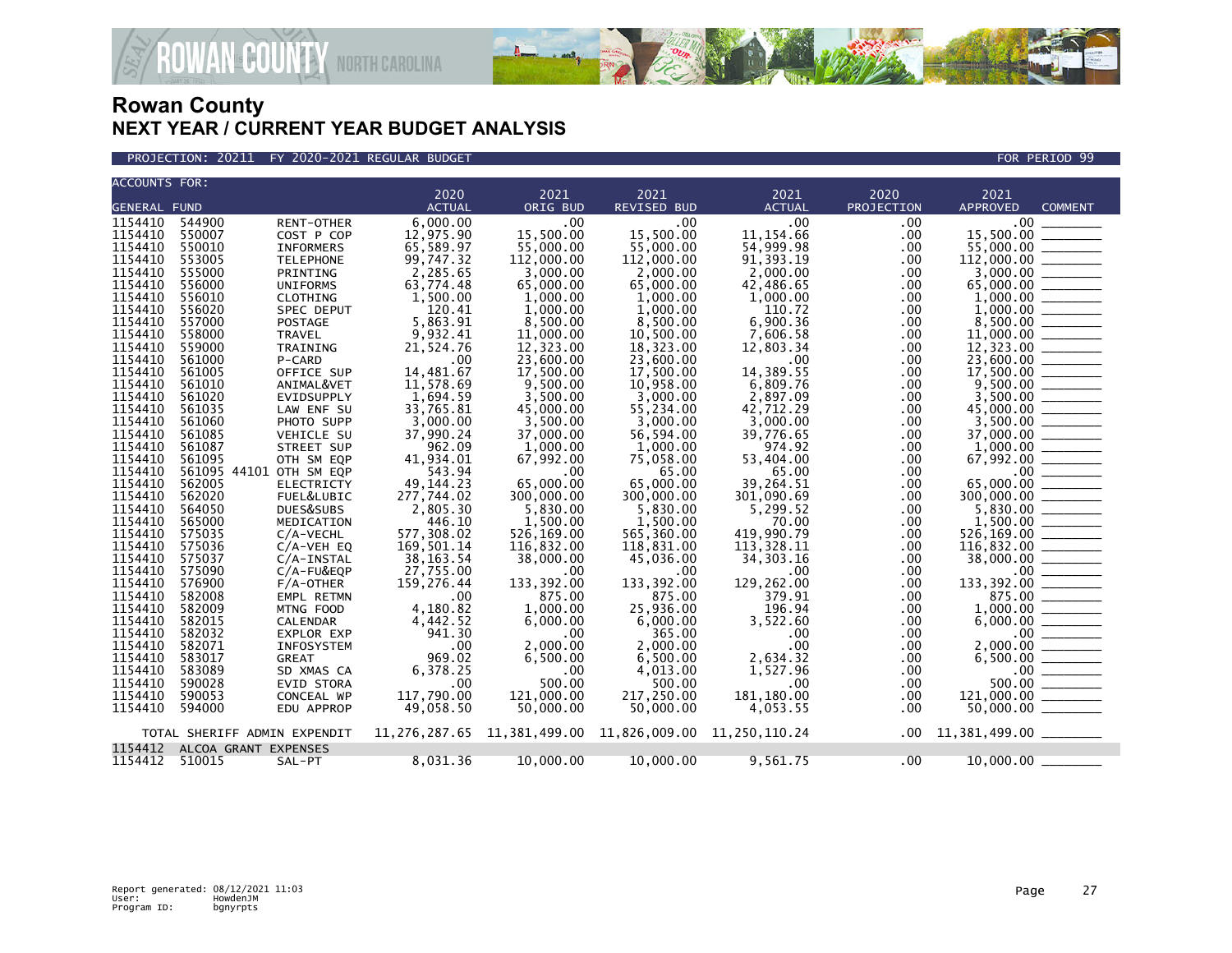

PROJECTION: 20211 FY 2020-2021 REGULAR BUDGET FOR PERIOD 99

**ROWAN COUNTY NORTH CAROLINA** 

| <b>ACCOUNTS FOR:</b> |                                   |                           | 2020          | 2021       | 2021        | 2021          | 2020              | 2021                                             |  |
|----------------------|-----------------------------------|---------------------------|---------------|------------|-------------|---------------|-------------------|--------------------------------------------------|--|
| <b>GENERAL FUND</b>  |                                   |                           | <b>ACTUAL</b> | ORIG BUD   | REVISED BUD | <b>ACTUAL</b> | <b>PROJECTION</b> | <b>APPROVED</b><br><b>COMMENT</b>                |  |
| 1154412              | 520010                            | MEDI TAX                  | 116.47        | 150.00     | 150.00      | 138.64        | .00               | 150.00                                           |  |
| 1154412              | 520020                            | SS TAX                    | 497.93        | 650.00     | 650.00      | 592.81        | .00               | 650.00 ________                                  |  |
| 1154412              | 520025                            | WKER COMP                 | 184.75        | 300.00     | 300.00      | 219.96        | .00               |                                                  |  |
| 1154412              | 543012                            | R&M-BOATS                 | 2,369.79      | 1,000.00   | 1,000.00    | 683.36        | .00.              |                                                  |  |
| 1154412              | 561090                            | OTH SUPPL                 | 999.79        | 400.00     | 20,062.00   | .00           | .00               | 400.00 ______                                    |  |
| 1154412              | 562020                            | FUEL&LUBIC                | 155.37        | 2,500.00   | 2,500.00    | 69.96         | .00               |                                                  |  |
|                      |                                   |                           |               |            |             |               |                   |                                                  |  |
|                      | TOTAL ALCOA GRANT EXPENSES        |                           | 12,355.46     | 15,000.00  | 34,662.00   | 11,266.48     | .00               |                                                  |  |
| 1154413              | DSS REIMBURSEMENT EXP             |                           |               |            |             |               |                   |                                                  |  |
| 1154413              | 510005                            | SAL-REG                   | 92,998.67     | 93,256.00  | 93,256.00   | 93,302.07     | .00               | 93,256.00                                        |  |
| 1154413              | 520005                            | <b>HLTH INSUR</b>         | 20,182.00     | 19,920.00  | 22,920.00   | 21,931.00     | .00.              |                                                  |  |
| 1154413              | 520010                            | MEDI TAX                  | 1,306.95      | 1,308.00   | 1,308.00    | 1,309.18      | .00               |                                                  |  |
| 1154413              | 520015                            | RETIREMENT                | 8,827.98      | 9,828.00   | 9,828.00    | 10, 107. 26   | .00               |                                                  |  |
| 1154413              | 520020                            | SS TAX                    | 5,588.34      | 5,588.00   | 5,588.00    | 5,531.68      | .00.              |                                                  |  |
| 1154413              | 520025                            | WKER COMP                 | 2,141.32      | 2,146.00   | 2,146.00    | 2,148.49      | .00.              |                                                  |  |
| 1154413              | 520030                            | 401K CONTR                | 4,526.49      | 4,534.00   | 4,534.00    | 4,636.02      | .00               |                                                  |  |
| 1154413              | 556000                            | <b>UNIFORMS</b>           | 3,000.00      | 3,000.00   | 3,000.00    | .00           | .00               |                                                  |  |
| 1154413              | 561095                            | OTH SM EOP                | 3, 175. 14    | 6,000.00   | 6,000.00    | 2,447.06      | .00               |                                                  |  |
|                      | TOTAL DSS REIMBURSEMENT EXP       |                           | 141,746.89    | 145,580.00 | 148,580.00  | 141,412.76    | $.00 \,$          | 145,580.00 _______                               |  |
| 1154416              |                                   | ASSET FORTFEITURE EXPENSE |               |            |             |               |                   |                                                  |  |
| 1154416              | 534030                            | TECH-S&M                  | 575.00        | $.00 \,$   | 31,726.00   | 13,600.27     | .00               |                                                  |  |
| 1154416              | 543020                            | R&M-VEHIC                 | .00           | .00        | 10,000.00   | 125.00        | $.00 \,$          |                                                  |  |
| 1154416              | 553005                            | <b>TELEPHONE</b>          | 5,346.40      | 5,000.00   | 8,000.00    | 6,361.07      | .00               |                                                  |  |
| 1154416              | 561095                            | OTH SM EQP                | 957.98        | 2,500.00   | 22,500.00   | 12,627.13     | .00.              |                                                  |  |
| 1154416              | 561910                            | OTH ST SUP                | 9,677.67      | 10,000.00  | 26,426.00   | 15,382.99     | $.00 \,$          |                                                  |  |
|                      | TOTAL ASSET FORTFEITURE EXPE      |                           | 16,557.05     | 17,500.00  | 98,652.00   | 48,096.46     | .00               |                                                  |  |
|                      | 11544162 ASSET FORT FEDERAL EXP   |                           |               |            |             |               |                   |                                                  |  |
| 11544162 558026      |                                   | TRAV-FED                  | 1,536.25      | .00        | 3.000.00    | $.00 \,$      | .00               | .00                                              |  |
| 11544162 559026      |                                   | TRAIN-FED                 | .00           | $.00 \,$   | 3,000.00    | .00           | .00               | $.00$ $\hspace{0.0cm}\underline{\hspace{0.0cm}}$ |  |
| 11544162 561099      |                                   | WEAPON-FED                | .00           | .00        | 8.000.00    | $.00 \,$      | .00               | $\frac{00}{00}$                                  |  |
| 11544162 575005      |                                   | CA-FOR-FED                | .00           | .00        | 7,000.00    | .00           | .00               |                                                  |  |
| 11544162 576006      |                                   | FA-FORT-ST                | 5,285.80      | .00        | 20,000.00   | .00           | .00               |                                                  |  |
| 11544162 582013      |                                   | DRUG ED-FE                | 3,169.83      | 2,500.00   | 14,653.00   | 4,493.25      | .00.              | $2,500.00$ ________                              |  |
| 11544162 582018      |                                   | AT FOR-FED                | .00           | .00        | 20,000.00   | .00           | .00.              | $.00$ $\qquad$                                   |  |
|                      | TOTAL ASSET FORT FEDERAL EXP      |                           | 9,991.88      | 2,500.00   | 75,653.00   | 4,493.25      | $.00 \,$          |                                                  |  |
|                      | 11544165 ASSET FORF STATE EXPENSE |                           |               |            |             |               |                   |                                                  |  |
| 11544165 558065      |                                   | TRAV-STATE                | 727.49        | 4,500.00   | 4,500.00    | 4,422.12      | .00               | 4,500.00                                         |  |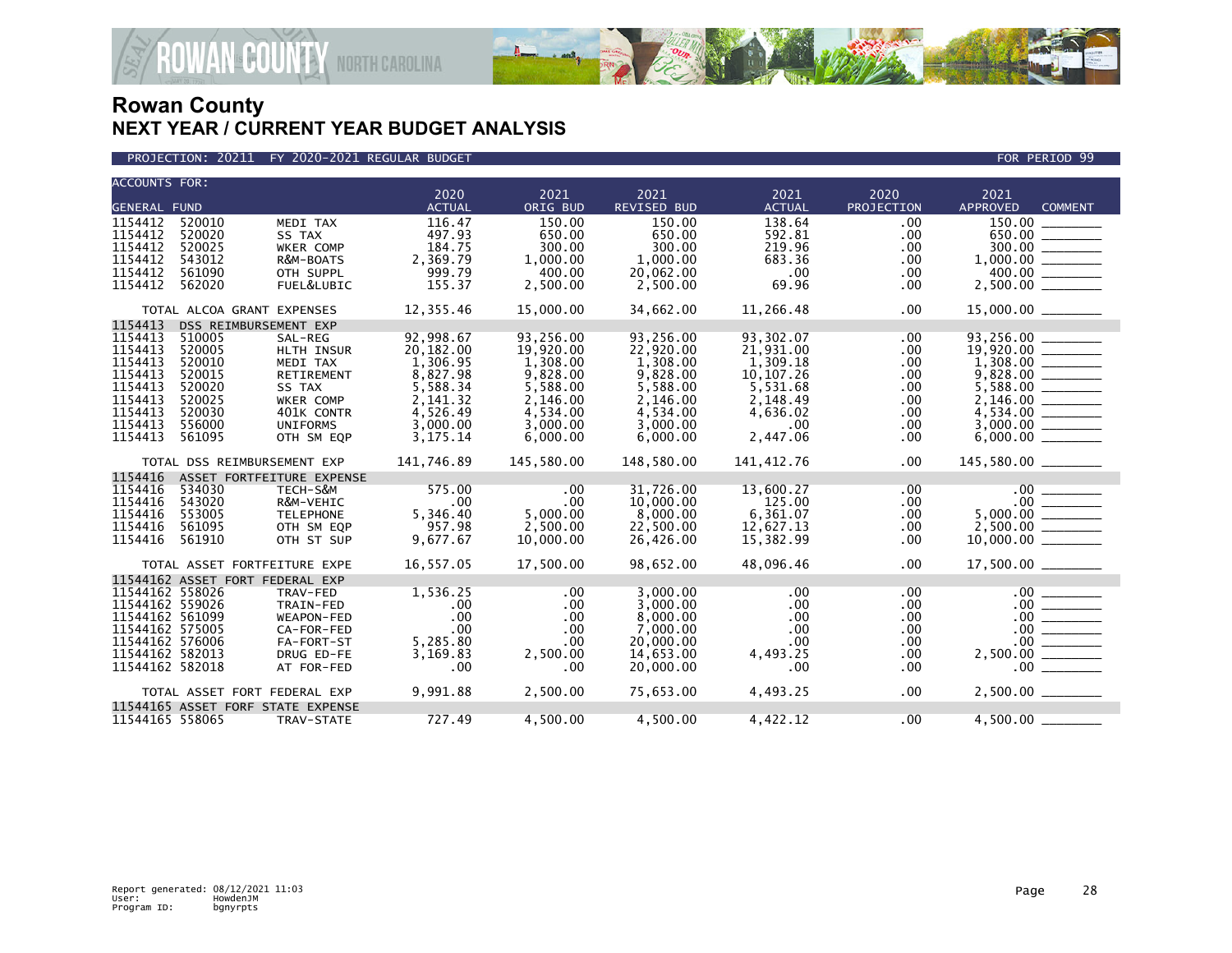

| <b>ACCOUNTS FOR:</b> |                              |              |               |              |              |               |            |                                                                                                          |
|----------------------|------------------------------|--------------|---------------|--------------|--------------|---------------|------------|----------------------------------------------------------------------------------------------------------|
|                      |                              |              | 2020          | 2021         | 2021         | 2021          | 2020       | 2021                                                                                                     |
| <b>GENERAL FUND</b>  |                              |              | <b>ACTUAL</b> | ORIG BUD     | REVISED BUD  | <b>ACTUAL</b> | PROJECTION | <b>APPROVED</b><br><b>COMMENT</b>                                                                        |
| 11544165 559050      |                              | TRAIN-ST     | 500.00        | 4.500.00     | 4.500.00     | 2.400.00      | .00        | 4,500.00 _____                                                                                           |
| 11544165 561098      |                              | WEAPONS-ST   | 4,851.25      | 5.000.00     | 11,000.00    | 1,022.22      | .00        |                                                                                                          |
| 11544165 575085      |                              | CA-FORT-ST   | 9,500.00      | .00          | 10,000.00    | 8,709.00      | .00        |                                                                                                          |
| 11544165 576005      |                              | FA-FOR-FED   | 4,704.80      | .00          | 18,000.00    | 4,721.29      | .00        |                                                                                                          |
| 11544165 582019      |                              | AT FOR-ST    | .00           | 6,000.00     | 19,000.00    | 1,705.81      | .00        | $\begin{array}{r} 5,000.00 \ \hline 0.00 \ \hline 0.00 \ \hline 0.00 \ \hline 0.00 \ \hline \end{array}$ |
|                      | TOTAL ASSET FORF STATE EXPEN |              | 20,283.54     | 20,000.00    | 67,000.00    | 22,980.44     | .00        | $20,000.00$ ________                                                                                     |
| 1154417              | LLEBG-EQUIP EXPENSES         |              |               |              |              |               |            |                                                                                                          |
| 1154417              | 561095                       | OTH SM EQP   | 1,733.61      | .00          | $.00 \,$     | $.00 \,$      | $.00 \,$   |                                                                                                          |
| 1154417              | 576900                       | $F/A$ -OTHER | 13,160.00     | $.00 \,$     | $.00 \,$     | $.00 \,$      | $.00 \,$   |                                                                                                          |
|                      |                              |              |               |              |              |               |            |                                                                                                          |
|                      | TOTAL LLEBG-EQUIP EXPENSES   |              | 14,893.61     | $.00 \,$     | .00          | .00           | $.00 \,$   |                                                                                                          |
| 1154419              | OTHER SO GRANTS EXPENSES     |              |               |              |              |               |            |                                                                                                          |
| 1154419              | 534030                       | TECH-S&M     | 4,552.50      | .00          | 4,000.00     | 384.81        | .00        |                                                                                                          |
| 1154419              | 561095                       | OTH SM EQP   | .00           | $.00 \,$     | 18,004.00    | 12,302.26     | $.00 \,$   |                                                                                                          |
| 1154419              | 576040                       | FA-FED GRT   | 4,671.70      | .00          | $.00 \times$ | $.00 \,$      | .00        |                                                                                                          |
| 1154419              | 576900                       | $F/A$ -OTHER | .00           | .00          | 10,000.00    | 3,999.99      | .00        |                                                                                                          |
| 1154419              | 582024                       | KATRINIA     | .00           | $.00 \,$     | 20,386.00    | $.00 \,$      | $.00 \,$   |                                                                                                          |
| 1154419              | 582070                       | JNT OPS EX   | .00           | .00          | .00          | 1,875.00      | .00        |                                                                                                          |
|                      | TOTAL OTHER SO GRANTS EXPENS |              | 9,224.20      | $.00 \,$     | 52,390.00    | 18,562.06     | .00        |                                                                                                          |
| 1154420              | DETENTION CTR EXPENSE        |              |               |              |              |               |            |                                                                                                          |
| 1154420              | 510005                       | SAL-REG      | 3,222,969.13  | 3,350,031.00 | 3,350,031.00 | 3,206,955.71  | .00        | 3,350,031.00 ______                                                                                      |
| 1154420              | 510005 20002 SAL-REG         |              | 9,785.00      | .00          | 3,196.00     | 21,419.27     | .00        | $\frac{50,400.00}{90,000.00}$                                                                            |
| 1154420              | 510010                       | SAL-OT       | 45,328.22     | 50.400.00    | 50,400.00    | 1,461.35      | .00        |                                                                                                          |
| 1154420              | 510015                       | SAL-PT       | 65,688.31     | 90,000.00    | 90,000.00    | 61,385.15     | .00.       |                                                                                                          |
| 1154420              | 520005                       | HLTH INSUR   | 707,360.51    | 737,040.00   | 776,040.00   | 764,516.11    | .00        |                                                                                                          |
| 1154420              | 520008                       | RETIRE HI    | 7.470.00      | 9,960.00     | 1,630.00     | $.00 \,$      | .00        |                                                                                                          |
| 1154420              | 520010                       | MEDI TAX     | 46,105.21     | 48,990.00    | 48,990.00    | 45,014.70     | .00        |                                                                                                          |
| 1154420              | 520015                       | RETIREMENT   | 299,504.36    | 349,950.00   | 349,950.00   | 333,637.58    | .00        |                                                                                                          |
| 1154420              | 520020                       | SS TAX       | 196.451.97    | 207.733.00   | 207.733.00   | 190.352.16    | .00        |                                                                                                          |
| 1154420              | 520025                       | WKER COMP    | 76,088.04     | 81,041.00    | 81,041.00    | 74,986.95     | .00        |                                                                                                          |
| 1154420              | 520030                       | 401K CONTR   | 88,773.01     | 109,120.00   | 109,120.00   | 94,057.62     | .00.       |                                                                                                          |
| 1154420              | 520040                       | COVID-BENE   | $-3,964.91$   | .00          | .00          | $-10, 223.48$ | .00        |                                                                                                          |
| 1154420              | 520040 20002 COVID-BENE      |              | 3,964.91      | .00          | 1,456.00     | 10,223.48     | .00        |                                                                                                          |
| 1154420              | 532028                       | PSYCH ASST   | 22,650.00     | 67,437.00    | 67,437.00    | 67,338.25     | .00        | $\begin{array}{r} 201,041.00 \\ 81,041.00 \\ 109,120.00 \\ 00 \\ \hline \end{array}$                     |
| 1154420              | 533039                       | INMATE HTH   | 771,736.34    | 816,800.00   | 816,800.00   | 821,062.97    | .00        | 816,800.00<br>533,445.00<br>262,000.00                                                                   |
| 1154420              | 533041                       | FOOD SERV    | 452, 103.55   | 533,445.00   | 533,445.00   | 475,057.00    | .00        |                                                                                                          |
| 1154420              | 534025                       | MED/SAFEK    | 394,474.79    | 262,000.00   | 262,000.00   | 296,590.31    | .00.       |                                                                                                          |
| 1154420              | 534030                       | TECH-S&M     | 53,922.00     | 60,172.00    | 60,172.00    | 53,952.96     | .00        |                                                                                                          |
| 1154420              | 541040                       | US-WATER     | 101,792.26    | 115,000.00   | 115,000.00   | 84,432.65     | .00        | 115,000.00                                                                                               |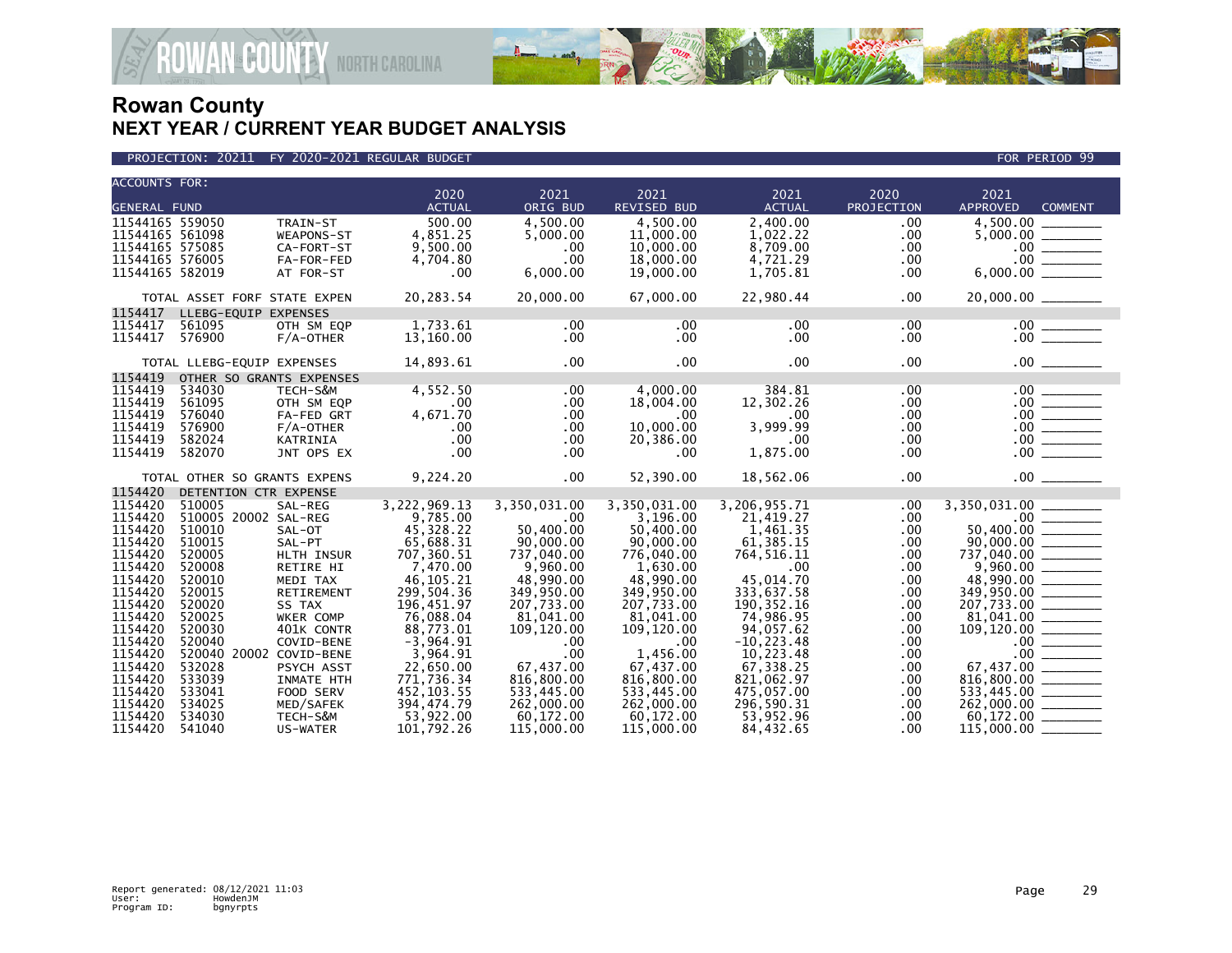

PROJECTION: 20211 FY 2020-2021 REGULAR BUDGET FOR PERIOD 99

**ROWAN COUNTY NORTH CAROLINA** 

| <b>ACCOUNTS FOR:</b> |                  |                             | 2020                | 2021                | 2021                | 2021                | 2020       | 2021                                 |
|----------------------|------------------|-----------------------------|---------------------|---------------------|---------------------|---------------------|------------|--------------------------------------|
| <b>GENERAL FUND</b>  |                  |                             | <b>ACTUAL</b>       | ORIG BUD            | <b>REVISED BUD</b>  | <b>ACTUAL</b>       | PROJECTION | <b>APPROVED</b><br><b>COMMENT</b>    |
| 1154420              | 543015           | R&M-EOUIP                   | 25,301.88           | 25,000,00           | 25,000.00           | 18,019.47           | .00.       | 25,000.00                            |
| 1154420              | 550007           | COST P COP                  | 5,599.04            | 6,450.00            | 6,450.00            | 5,317.61            | .00        | 6,450.00                             |
| 1154420              | 550015           | LAUN/DRYCL                  | .00                 | 300.00              | 300.00              | 59.00               | .00        | 300.00                               |
| 1154420              | 553005           | <b>TELEPHONE</b>            | 3,564.00            | 6,500.00            | 6,500.00            | 5,722.09            | .00        |                                      |
| 1154420              | 555000           | PRINTING                    | 648.91              | 1,000.00            | 1,000.00            | 110.72              | .00        |                                      |
| 1154420              | 556000           | <b>UNIFORMS</b>             | 23,761.42           | 29,800.00           | 29,800.00           | 14,750.11           | .00        | 29,800.00 _______                    |
| 1154420              | 556015           | INMATE CLO                  | .00                 | 5,000.00            | 5,000.00            | 666.00              | .00        |                                      |
| 1154420              | 557000           | <b>POSTAGE</b>              | 300.00              | 300.00              | 300.00              | 248.14              | .00        |                                      |
| 1154420              | 558000           | <b>TRAVEL</b>               | 1,986.54            | 2,500.00            | 2,500.00            | 524.71              | .00        |                                      |
| 1154420              | 558055           | PRIS TRANS                  | 1,805.92            | 2,000.00            | 2,000.00            | 1,779.34            | .00        |                                      |
| 1154420              | 559000           | TRAINING                    | 2,477.45            | 4,800.00            | 4,800.00            | 3,959.80            | .00        |                                      |
| 1154420              | 561000           | P-CARD                      | .00                 | 4,000.00            | 4,000.00            | .00                 | .00        |                                      |
| 1154420              | 561005           | OFFICE SUP                  | 6,847.71            | 8,500.00            | 8,500.00            | 8,011.43            | .00        |                                      |
| 1154420              | 561011           | BEDDIG&LIN                  | 17,615.62           | 18,000.00           | 18,000,00           | 17.169.36           | .00.       |                                      |
| 1154420              | 561020           | FRINGPRTNG                  | .00                 | 650.00              | 650.00              | .00                 | .00        | $\frac{650.00}{23,000.00}$           |
| 1154420              | 561030           | JANT'L-SUP                  | 21,534.51           | 23,000.00           | 23,000.00           | 19,260.47           | .00        |                                      |
| 1154420              | 561033           | KITCH SUPP                  | 4,172.61            | 4,500.00            | 4,500.00            | 1,795.76            | .00        |                                      |
| 1154420              | 561035           | LAW ENF SU                  | 18,485.10           | 18,000.00           | 18,000.00           | 16,472.92           | .00        |                                      |
| 1154420              | 561040           | MAIN-SUPP                   | 7,324.00            | 7,324.00            | 7,324.00            | 7,324.00            | .00        |                                      |
| 1154420              | 561045           | MEDICAL SU                  | 8,020.00            | 9.000.00            | 9,000.00            | 9.000.00            | .00        |                                      |
| 1154420              | 561060           | PHOTO SUPP                  | .00                 | 500.00              | 500.00              | 407.29              | .00        | 500.00                               |
| 1154420              | 561087           | STREET SUP                  | 1,596.21            | 1,500.00            | 1,500.00            | 235.69              | .00        |                                      |
| 1154420              | 561090           | OTH SUPPL                   | .00                 | 5,000.00            | 5,000.00            | 3,461.95            | .00        |                                      |
| 1154420<br>1154420   | 561095           | OTH SM EQP                  | 19,492.80           | 9,510.00            | 9.510.00            | 6,599.63            | .00        | 9.510.00<br>$\overline{\phantom{a}}$ |
|                      | 562005           | <b>ELECTRICTY</b>           | 145,685.44          | 190,000.00          | 190,000.00          | 112,772.57          | .00        | $190,000.00$ ________                |
| 1154420<br>1154420   | 562025<br>564050 | NATRAL GAS                  | 59,214.27<br>210.00 | 75,000.00<br>650.00 | 75,000.00<br>650.00 | 61,693.10<br>105.00 | .00        | 75,000.00 ______                     |
| 1154420              | 575090           | DUES&SUBS<br>C/A-FU&EQP     | 79,587.00           | 78,200.00           | 103,700.00          | 99,680.20           | .00<br>.00 | $650.00$<br>$78,200.00$ ________     |
| 1154420              | 576900           | $F/A$ -OTHER                | 11, 176.67          | 22,000.00           | 22,000.00           | 15,643.55           | .00        |                                      |
| 1154420              | 584004           | <b>JUV DENT</b>             | 39,772.00           | 50,000.00           | 50,000.00           | 13,542.00           | .00        |                                      |
|                      |                  |                             |                     |                     |                     |                     |            |                                      |
|                      |                  | TOTAL DETENTION CTR EXPENSE | 7,068,381.80        | 7,498,103.00        | 7,558,925.00        | 7,036,552.65        | .00        | 7,498,103.00 ______                  |
| 1154422              |                  | INMATE FUNDS EXPENSES       |                     |                     |                     |                     |            |                                      |
| 1154422              | 556015           | INMATE CLO                  | 11,304.96           | 15,000,00           | 15,000,00           | 14, 127.04          | .00        | $15,000.00$ ________                 |
| 1154422              | 561012           | CONCES-SUP                  | 294,799.51          | 280,000.00          | 280,000.00          | 338,713.11          | .00        |                                      |
| 1154422              | 561090           | OTH SUPPL                   | 17,364.58           | 36,000,00           | 36,000,00           | 15,334.60           | .00        | $280,000.00$<br>36,000.00            |
| 1154422              | 590054           | BANK/KIOSK                  | 21,311.00           | 24,000.00           | 24,000.00           | 18,928.50           | .00        | 24,000.00                            |
| 1154422              | 590065           | <b>PHONEFEES</b>            | 237, 142.97         | 200,000.00          | 200,000.00          | 228,916.04          | .00.       |                                      |
|                      |                  | TOTAL INMATE FUNDS EXPENSES | 581,923.02          | 555,000.00          | 555.000.00          | 616,019.29          | .00        | 555,000.00 ________                  |
| 1154430              |                  | COURTHOUSE SECTY EXP        |                     |                     |                     |                     |            |                                      |
| 1154430              | 510005           | SAL-REG                     | 189, 197.45         | 186,057.00          | 186,057.00          | 165,463.94          | $.00 \,$   | 186,057.00                           |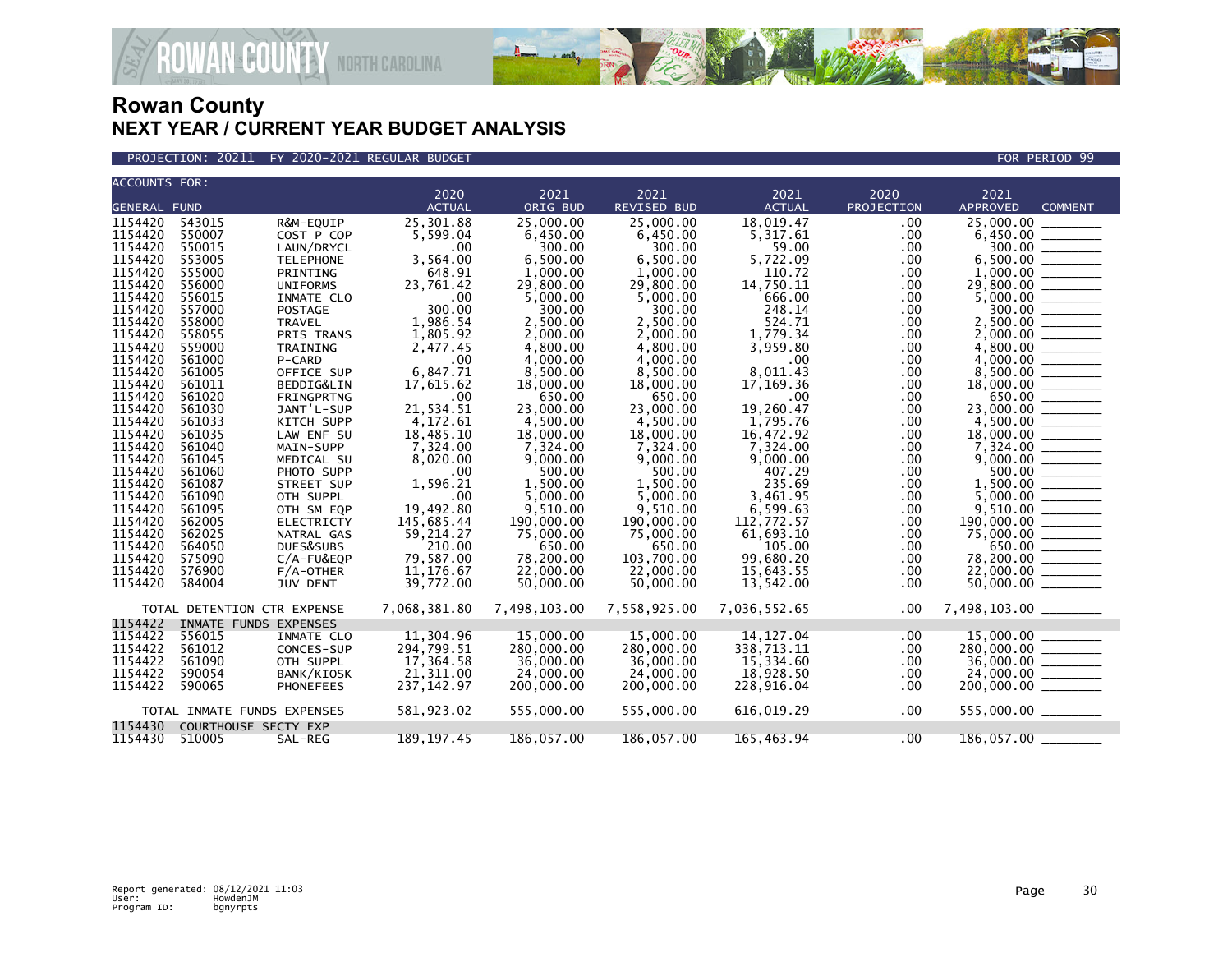

**AN<sup>&</sup>COUNTY** NORTH CAROLINA

| <b>ACCOUNTS FOR:</b> |                              |                         |                       |                             |                            |                         |                    |                         |                          |
|----------------------|------------------------------|-------------------------|-----------------------|-----------------------------|----------------------------|-------------------------|--------------------|-------------------------|--------------------------|
| <b>GENERAL FUND</b>  |                              |                         | 2020<br><b>ACTUAL</b> | 2021<br>ORIG BUD            | 2021<br><b>REVISED BUD</b> | 2021<br><b>ACTUAL</b>   | 2020<br>PROJECTION | 2021<br><b>APPROVED</b> | <b>COMMENT</b>           |
|                      |                              |                         |                       |                             |                            |                         |                    |                         |                          |
| 1154430<br>1154430   | 510005 20002 SAL-REG         |                         | .00                   | .00                         | .00                        | 22,760.41               | .00                | .00 <sub>1</sub>        |                          |
| 1154430              | 510010<br>510015             | SAL-OT                  | .00<br>137,691.66     | .00<br>177,000.00           | 2,000.00<br>177,000.00     | 1,435.12                | .00<br>.00         | .00<br>177,000.00       |                          |
| 1154430              | 520005                       | SAL-PT<br>HLTH INSUR    |                       |                             | 44,840.00                  | 126,514.88<br>43,690.71 | .00                | 39,840.00               |                          |
| 1154430              | 520010                       |                         | 41,572.81             | 39,840.00                   | 5,499.00                   |                         |                    | 5,499.00                |                          |
| 1154430              | 520015                       | MEDI TAX<br>RETIREMENT  | 4,525.48<br>18,450.94 | 5,499.00<br>20,169.00       | 20,169.00                  | 4,317.81<br>20,771.13   | .00<br>.00         | 20,169.00               |                          |
| 1154430              | 520020                       | SS TAX                  | 19,326.30             | 21,678.00                   | 21,678.00                  | 18,291.11               | .00                | 21,678.00               |                          |
| 1154430              | 520025                       | <b>WKER COMP</b>        | 7,521.87              | 9.280.00                    | 9.280.00                   | 7.297.99                | .00                | 9.280.00                |                          |
| 1154430              | 520030                       | 401K CONTR              | 9,460.01              | 9,304.00                    | 9,304.00                   | 9,533.67                | .00                |                         |                          |
| 1154430              | 520040                       | COVID-BENE              | .00                   | .00                         | .00                        | $-4,306.47$             | .00                |                         | 00                       |
| 1154430              | 520040 20002 COVID-BENE      |                         | .00                   | .00                         | .00                        | 4,306.47                | .00                | .00                     |                          |
| 1154430              | 543015                       | R&M-EOUIP               | 456.63                | 3,400.00                    | 3,400.00                   | 3.400.00                | .00                | 3.400.00                |                          |
| 1154430              | 553005                       | <b>TELEPHONE</b>        | 1,263.96              | 2,050.00                    | 2,050.00                   | 2,050.00                | .00.               |                         |                          |
| 1154430              | 556000                       | <b>UNIFORMS</b>         | 5,000.00              | 5,000.00                    | 5,000.00                   | 4,796.47                | .00                |                         |                          |
| 1154430              | 558000                       | <b>TRAVEL</b>           | 96.88                 | 300.00                      | 300.00                     | 126.00                  | .00                | 300.00                  | $\frac{1}{1}$            |
| 1154430              | 559000                       | TRAINING                | 500.00                | 500.00                      | 500.00                     | 500.00                  | .00                | 500.00                  |                          |
| 1154430              | 561010                       | ANIMAL&VET              | 817.66                | 2,000.00                    | 2,000.00                   | 1.772.41                | .00                |                         |                          |
| 1154430              | 561035                       | LAW ENF SU              | 4,711.95              | 7,500.00                    | 7,500.00                   | 6,120.81                | .00                | 7,500.00                |                          |
| 1154430              | 576030                       | $F/A-F&EQUI$            | 3,900.00              | .00                         | .00                        | .00                     | .00                | $.00 \cdot$             |                          |
|                      | TOTAL COURTHOUSE SECTY EXP   |                         | 444,493.60            | 489,577.00                  | 496,577.00                 | 438,842.46              | $.00 \,$           |                         |                          |
|                      | TOTAL SHERIFF'S OFFICE       |                         | 17,056,492.73         | 17,981,296.00 18,287,197.00 |                            | 16,722,185.16           | $.00 \,$           |                         |                          |
| 4425                 | PRE-TRIAL SERVICES           |                         |                       |                             |                            |                         |                    |                         |                          |
|                      |                              |                         |                       |                             |                            |                         |                    |                         |                          |
| 1144425              | PRE-TRIAL SERV REVENUE       |                         |                       |                             |                            |                         |                    |                         |                          |
| 1144425              | 453023                       | BND-PTRIAL              | $-4, 305.02$          | $-6,000.00$                 | $-6,000.00$                | $-5, 120.00$            | .00                |                         |                          |
|                      | TOTAL PRE-TRIAL SERV REVENUE |                         | $-4, 305.02$          | $-6,000.00$                 | $-6,000.00$                | $-5, 120.00$            | .00.               |                         |                          |
| 1154425              | PRE-TRIAL SERV EXPENSE       |                         |                       |                             |                            |                         |                    |                         |                          |
| 1154425              | 510005                       | SAL-REG                 | 27,328.06             | 27,442.00                   | 32,722.00                  | 32,495.29               | .00                | 27,442.00               |                          |
| 1154425              | 520005                       | <b>HLTH INSUR</b>       | 10,091.00             | 9.960.00                    | 11,920.00                  | 10,965.50               | .00                |                         |                          |
| 1154425              | 520010                       | MEDI TAX                | 391.71                | 393.00                      | 473.00                     | 469.65                  | .00                | 393.00                  | $\overline{\phantom{a}}$ |
| 1154425              | 520015                       | RETIREMENT              | 2,480.04              | 2,802.00                    | 3,342.00                   | 3,360.96                | .00                | 2,802.00                |                          |
| 1154425              | 520020                       | SS TAX                  | 1,674.87              | 1,677.00                    | 2,007.00                   | 2,008.19                | .00                |                         |                          |
| 1154425<br>1154425   | 520025<br>520030             | WKER COMP<br>401K CONTR | 219.34<br>820.74      | 220.00<br>824.00            | 350.00<br>984.00           | 262.47<br>981.63        | .00<br>.00         | 824.00                  | 220.00 _________         |
| 1154425              | 550005                       | BND/PTRIAL              | 23,795.00             | 25,000.00                   | 25,000.00                  | 22,937.50               | .00                | $25,000.00$ _________   |                          |
| 1154425              | 550007                       | COST P COP              | 232.56                | 300.00                      | 300.00                     | 108.07                  | .00                | 300.00                  |                          |
| 1154425              | 553005                       | <b>TELEPHONE</b>        | 1,151.94              | 1,750.00                    | 1,750.00                   | 1,168.85                | .00.               | 1,750.00 _______        |                          |
| 1154425              | 557000                       | <b>POSTAGE</b>          | .00                   | 100.00                      | 100.00                     | .00                     | .00                | 100.00                  |                          |
| 1154425              | 561005                       | OFFICE SUP              | .00                   | 250.00                      | 250.00                     | 44.99                   | .00                | 250.00                  |                          |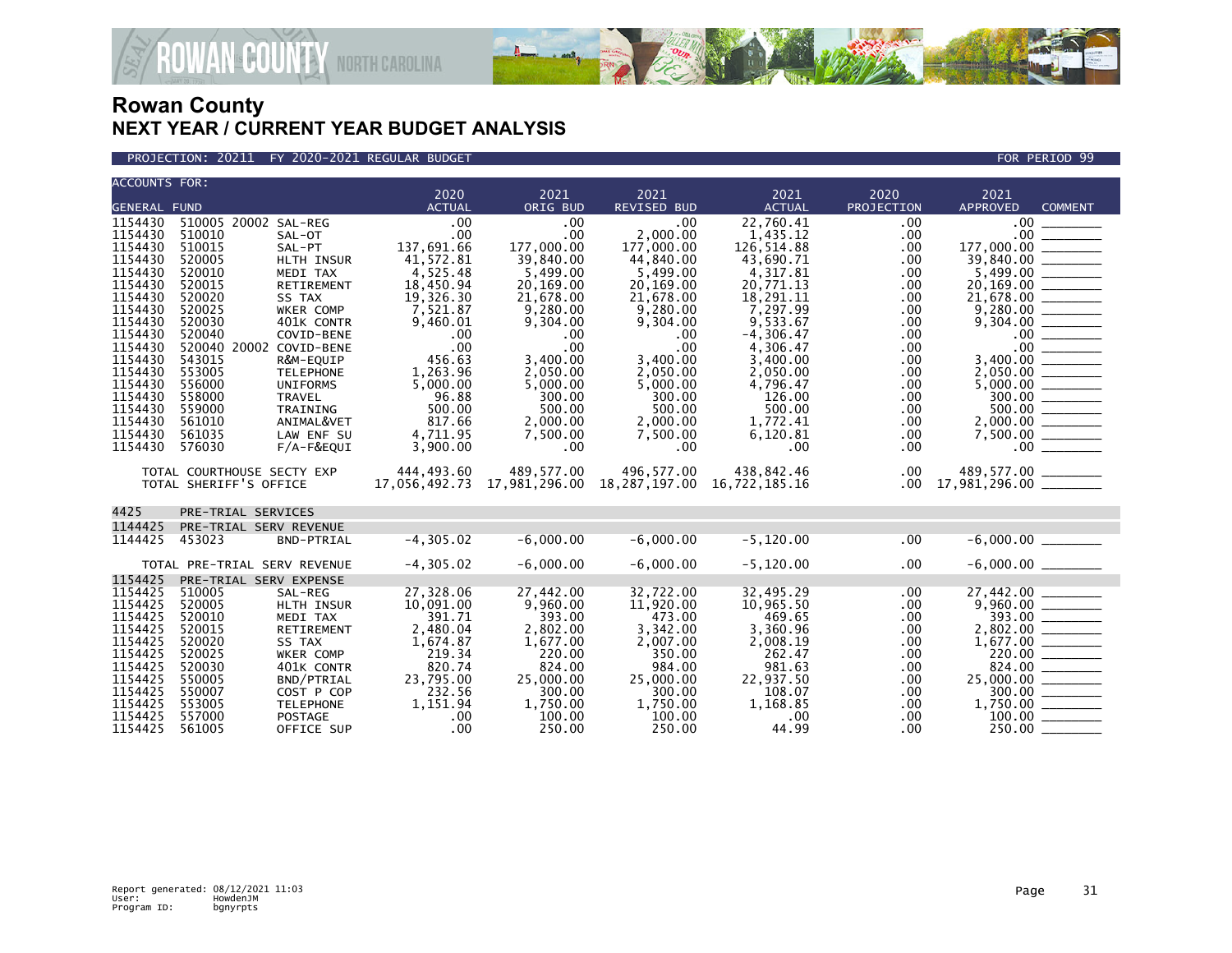

|                                                                                                                                             | PROJECTION: 20211 FY 2020-2021 REGULAR BUDGET                                                                                                                                                                                                                                                                                                            |                                                                                                                                                                                       |                                                                                                                                                                  |                                                                                                                                                                                         |                                                                                                                             |                                                                                  | FOR PERIOD 99                                                      |
|---------------------------------------------------------------------------------------------------------------------------------------------|----------------------------------------------------------------------------------------------------------------------------------------------------------------------------------------------------------------------------------------------------------------------------------------------------------------------------------------------------------|---------------------------------------------------------------------------------------------------------------------------------------------------------------------------------------|------------------------------------------------------------------------------------------------------------------------------------------------------------------|-----------------------------------------------------------------------------------------------------------------------------------------------------------------------------------------|-----------------------------------------------------------------------------------------------------------------------------|----------------------------------------------------------------------------------|--------------------------------------------------------------------|
| <b>ACCOUNTS FOR:</b>                                                                                                                        |                                                                                                                                                                                                                                                                                                                                                          | 2020                                                                                                                                                                                  | 2021                                                                                                                                                             | 2021                                                                                                                                                                                    | 2021                                                                                                                        | 2020                                                                             | 2021                                                               |
| <b>GENERAL FUND</b>                                                                                                                         |                                                                                                                                                                                                                                                                                                                                                          | <b>ACTUAL</b>                                                                                                                                                                         | ORIG BUD                                                                                                                                                         | REVISED BUD                                                                                                                                                                             | <b>ACTUAL</b>                                                                                                               | PROJECTION                                                                       | <b>APPROVED</b><br><b>COMMENT</b>                                  |
| 1154425                                                                                                                                     | 561095<br>OTH SM EQP                                                                                                                                                                                                                                                                                                                                     | .00                                                                                                                                                                                   | 200.00                                                                                                                                                           | 200.00                                                                                                                                                                                  | .00                                                                                                                         | .00                                                                              | 200.00 _________                                                   |
|                                                                                                                                             | TOTAL PRE-TRIAL SERV EXPENSE<br>TOTAL PRE-TRIAL SERVICES                                                                                                                                                                                                                                                                                                 | 68,185.26<br>63,880.24                                                                                                                                                                | 70,918.00<br>64,918.00                                                                                                                                           | 79,398.00<br>73,398.00                                                                                                                                                                  | 74,803.10<br>69,683.10                                                                                                      | .00<br>.00                                                                       |                                                                    |
| 4500                                                                                                                                        | ROWAN AREA TRANSIT                                                                                                                                                                                                                                                                                                                                       |                                                                                                                                                                                       |                                                                                                                                                                  |                                                                                                                                                                                         |                                                                                                                             |                                                                                  |                                                                    |
| 1144520                                                                                                                                     | ROWAN AREA TRANSIT REVENUES                                                                                                                                                                                                                                                                                                                              |                                                                                                                                                                                       |                                                                                                                                                                  |                                                                                                                                                                                         |                                                                                                                             |                                                                                  |                                                                    |
| 1144520<br>1144520<br>1144520<br>1144520<br>1144520<br>1144520<br>1144520                                                                   | 434119<br>CTP CAP GT<br>434120<br>CTP ADM GT<br>434224 64520 RGP TRANSP<br>434225 64520 E&D TRANSP<br>453087<br>RGP FARES<br>453091<br>RTS PASS<br>461025<br>INT-E&D TP                                                                                                                                                                                  | $-266, 913.00$<br>$-170.053.00$<br>$-100, 248.00$<br>$-121, 324.00$<br>$-2,416.00$<br>$-4,054.00$<br>$-50.00$                                                                         | $-172, 147.00$<br>$-205,649.00$<br>$-100, 247.00$<br>$-121, 324.00$<br>$-5,500.00$<br>$-3,600.00$<br>$-50.00$                                                    | $-172, 147.00$<br>$-205,649.00$<br>$-100, 247.00$<br>$-121, 324.00$<br>$-5,500.00$<br>$-3,600.00$<br>$-50.00$                                                                           | $.00\,$<br>$-93, 194.00$<br>.00<br>.00<br>$-1,062.00$<br>$-1,220.00$<br>$.00 \times$                                        | .00<br>.00<br>.00<br>.00<br>.00<br>.00<br>.00                                    |                                                                    |
|                                                                                                                                             | TOTAL ROWAN AREA TRANSIT REV                                                                                                                                                                                                                                                                                                                             | $-665,058.00$                                                                                                                                                                         | $-608, 517.00$                                                                                                                                                   | $-608, 517.00$                                                                                                                                                                          | $-95,476.00$                                                                                                                | .00                                                                              | $-608, 517.00$ _________                                           |
| 1144521<br>1144521<br>1144521<br>1144521<br>1144521<br>1144521<br>1144521<br>1144521<br>1144521<br>1144521<br>1144521<br>1144521<br>1144521 | ROWAN AREA TRAN GRANT REV<br>425109 64527 RTS CON TP<br>425109 64529 RTS CON TP<br>431001 64527 FED GRANT<br>431001 64528 FED GRANT<br>431023 64529 DOT E&D GT<br>434121 64528 EMPL TRANS<br>438025 64528 LGC-KANNAP<br>438040 64528 LGC-CH GR<br>438045 64528 LGC-LANDIS<br>438070 64528 LGC-SALISB<br>453091 64528 RTS PASS<br>495000 64527 APP FB-UNR | $-27, 250.84$<br>$-35, 283.10$<br>$-109,003.44$<br>$-80,000.00$<br>$-35, 283.00$<br>$-37,924.00$<br>$-15,400.00$<br>$-7,500.00$<br>$-10,800.00$<br>$-15,400.00$<br>$-8,381.00$<br>.00 | $-26,000.00$<br>.00.<br>$-104,000.00$<br>$-80,000.00$<br>.00<br>$-37,925.00$<br>$-10,700.00$<br>$-7,500.00$<br>$-7,500.00$<br>$-10,700.00$<br>.00<br>$-5,675.00$ | $-26, 328.00$<br>$-62,500.00$<br>$-105.309.00$<br>$-80,000.00$<br>$-62,500.00$<br>$-37,925.00$<br>$-10,700.00$<br>$-7,500.00$<br>$-7,500.00$<br>$-10,700.00$<br>$.00 \,$<br>$-5.675.00$ | $-11,865.92$<br>$.00 \,$<br>$-47, 463.67$<br>.00<br>.00<br>$.00 \,$<br>.00<br>.00<br>.00<br>$.00 \,$<br>$-5, 261.00$<br>.00 | .00<br>.00<br>.00<br>.00<br>.00<br>.00<br>.00<br>.00<br>.00<br>.00<br>.00<br>.00 | $-80,000.00$ ________<br>$-37,925.00$                              |
|                                                                                                                                             | TOTAL ROWAN AREA TRAN GRANT                                                                                                                                                                                                                                                                                                                              | $-382, 225.38$                                                                                                                                                                        | $-290,000.00$                                                                                                                                                    | $-416,637.00$                                                                                                                                                                           | $-64, 590.59$                                                                                                               | .00                                                                              | $-290,000.00$ ________                                             |
| 1144522<br>1144522                                                                                                                          | MEDICAID TRANS REVENUES<br>425008<br>MEDI TRANS                                                                                                                                                                                                                                                                                                          | $-342, 563.29$                                                                                                                                                                        | $-500,000.00$                                                                                                                                                    | $-500,000.00$                                                                                                                                                                           | $-281,062.29$                                                                                                               | .00                                                                              | $-500,000.00$ ________                                             |
|                                                                                                                                             | TOTAL MEDICAID TRANS REVENUE                                                                                                                                                                                                                                                                                                                             | $-342, 563.29$                                                                                                                                                                        | $-500,000.00$                                                                                                                                                    | $-500,000.00$                                                                                                                                                                           | $-281,062.29$                                                                                                               | .00.                                                                             | $-500,000.00$ ________                                             |
| 1144526<br>1144526<br>1144526<br>1144526                                                                                                    | CONTRACTED TRANS REVENUES<br>425110 64526 SAL CON TP<br>425111<br>OTH CON TP<br>453091 64526 RTS PASS                                                                                                                                                                                                                                                    | $-148,786.62$<br>$-118, 266.13$<br>$-10,683.00$                                                                                                                                       | $-250,000.00$<br>$-260,000.00$<br>$.00 \,$                                                                                                                       | $-250,000.00$<br>$-260,000.00$<br>$.00 \ \,$                                                                                                                                            | -14,722.36<br>$-122,733.90$<br>$-30.00$                                                                                     | $.00 \,$<br>.00.<br>.00.                                                         | $-250,000.00$ _________<br>$-260,000.00$ ________<br>.00 _________ |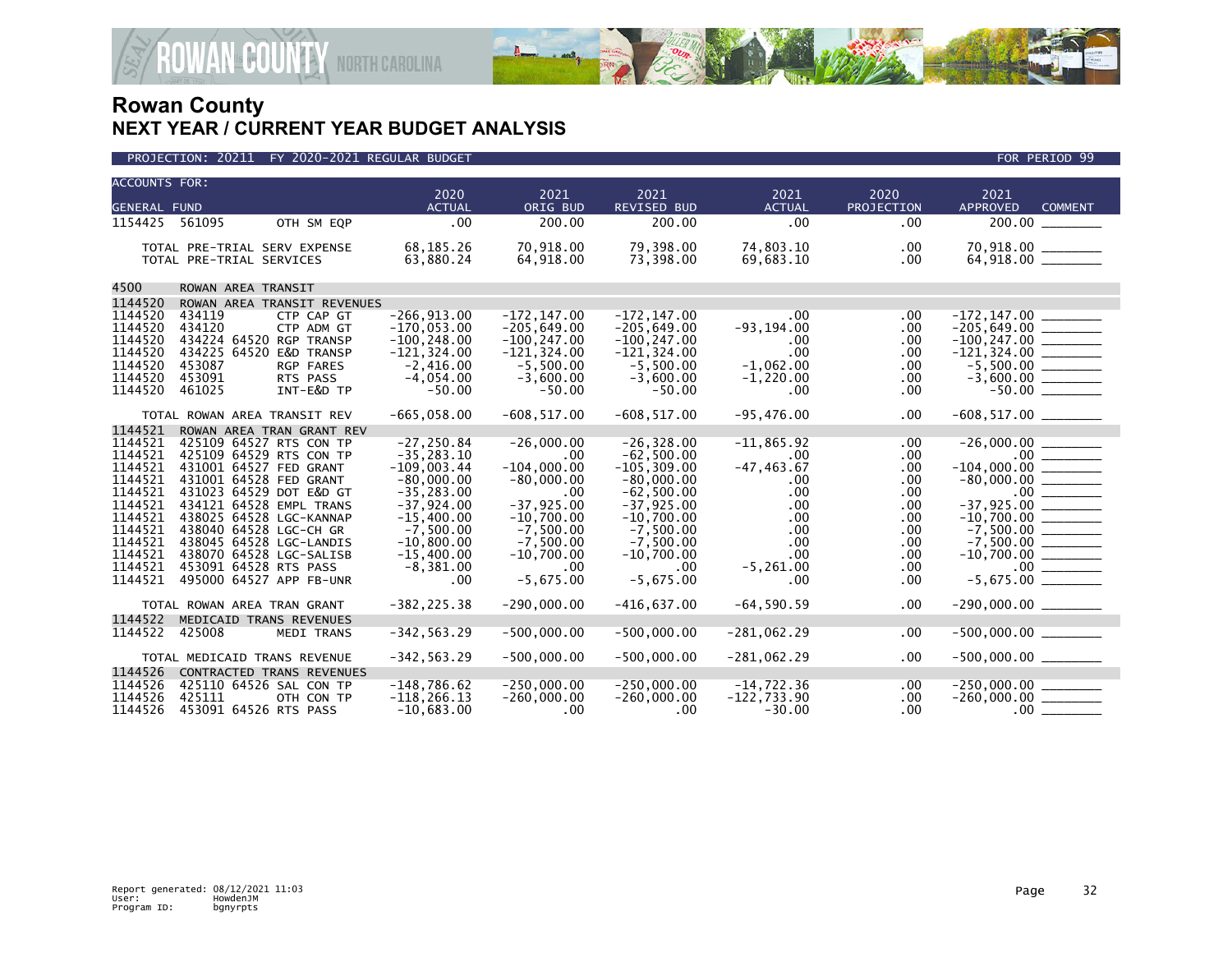



| <b>ACCOUNTS FOR:</b> |        |                              |               |               |                    |                       |                    |                         |  |
|----------------------|--------|------------------------------|---------------|---------------|--------------------|-----------------------|--------------------|-------------------------|--|
|                      |        |                              | 2020          | 2021          | 2021               | 2021<br><b>ACTUAL</b> | 2020<br>PROJECTION | 2021<br><b>APPROVED</b> |  |
| <b>GENERAL FUND</b>  |        |                              | <b>ACTUAL</b> | ORIG BUD      | <b>REVISED BUD</b> |                       |                    | <b>COMMENT</b>          |  |
|                      |        | TOTAL CONTRACTED TRANS REVEN | $-277,735.75$ | $-510,000.00$ | $-510,000.00$      | $-137, 486.26$        | .00                | $-510,000.00$ ________  |  |
| 1154520              |        | ROWAN AREA TRANSIT EXPENSES  |               |               |                    |                       |                    |                         |  |
| 1154520              | 510005 | SAL-REG                      | 101,963.68    | 132,792.00    | 132,792.00         | 122,771.92            | .00                | 132,792.00              |  |
| 1154520              | 520005 | HLTH INSUR                   | 17,910.40     | 13,944.00     | 25,944.00          | 24,952.20             | .00                | $13,944.00$ _______     |  |
| 1154520              | 520010 | MEDI TAX                     | 1,418.90      | 1,926.00      | 1,926.00           | 1,675.38              | .00                |                         |  |
| 1154520              | 520015 | RETIREMENT                   | 9,049.68      | 13,558.00     | 13,558.00          | 12,610.65             | .00                | 13,558.00               |  |
| 1154520              | 520020 | SS TAX                       | 6,067.08      | 8,233.00      | 8,233.00           | 7,163.41              | .00                | 8,233.00                |  |
| 1154520              | 520025 | WKER COMP                    | 1,042.98      | 1,581.00      | 1,581.00           | 1,495.41              | .00                | 1,581.00                |  |
| 1154520              | 520030 | 401K CONTR                   | 2,118.49      | 3,986.00      | 3,986.00           | 2,623.34              | .00                | 3,986.00                |  |
| 1154520              | 532000 | PROF SERV                    | 22,454.88     | 30,188.00     | 30,188.00          | 22,800.00             | .00                | 30,188.00               |  |
| 1154520              | 533007 | CONTR LAWN                   | 2,400.00      | 2,800.00      | 2,800.00           | 2,800.00              | .00                | 2,800.00                |  |
| 1154520              | 533008 | <b>CONTR TRSH</b>            | 216.00        | 500.00        | 500.00             | 216.00                | .00                | 500.00                  |  |
| 1154520              | 533013 | CLEANING                     | 790.00        | $.00 \,$      | $.00 \,$           | .00                   | .00                | $.00 \,$                |  |
| 1154520              | 534030 | TECH-S&M                     | 1,166.19      | 1,300.00      | 1,300.00           | 331.50                | .00                | 1,300.00                |  |
| 1154520              | 541040 | US-WATER                     | 1,050.13      | 1,000.00      | 1,000.00           | 402.52                | .00                | 1,000.00                |  |
| 1154520              | 543005 | R&M-BLDG                     | .00           | 400.00        | 675.00             | 661.50                | .00                | 400.00                  |  |
| 1154520              | 544004 | RNT-COMM E                   | 4.200.00      | 5.000.00      | 5.000.00           | 4,200.00              | .00                | 5,000.00                |  |
| 1154520              | 544020 | RENT-L&B                     | 4,200.00      | 8,400.00      | 6,400.00           | 4,200.00              | .00                | 8,400.00                |  |
| 1154520              | 550007 | COST P COP                   | 651.74        | 2,000.00      | 2,000.00           | 1,461.20              | .00                | 2,000.00                |  |
| 1154520              | 552000 | <b>INSURANCE</b>             | 19,200.00     | 19,200.00     | 19,200.00          | .00                   | .00                | 19,200.00               |  |
| 1154520              | 553005 | <b>TELEPHONE</b>             | 2,616.71      | 3,700.00      | 3,700.00           | 1,895.33              | .00                | 3,700.00                |  |
| 1154520              | 554000 | ADVERTISNG                   | 2,521.13      | 6,400.00      | 6,125.00           | 2,418.56              | .00                | 6,400.00                |  |
| 1154520              | 555000 | PRINTING                     | 146.89        | 1,000.00      | 3,000.00           | 2,641.00              | .00                | 1,000.00                |  |
| 1154520              | 556000 | <b>UNIFORMS</b>              | 723.59        | 1,000.00      | 1,000.00           | 499.45                | .00                | 1,000.00                |  |
| 1154520              | 557000 | POSTAGE                      | 612.85        | 1,000.00      | 1,000.00           | 87.42                 | .00                | 1,000.00                |  |
| 1154520              | 558000 | <b>TRAVEL</b>                | 857.42        | 3,000.00      | 1,575.00           | 305.75                | .00.               | 3,000.00                |  |
| 1154520              | 559000 | TRAINING                     | .00           | 1,100.00      | 3,100.00           | 1,853.22              | .00                | 1,100.00                |  |
| 1154520              | 561000 | P-CARD                       | .00           | 1,100.00      | 1,100.00           | .00                   | .00                |                         |  |
| 1154520              | 561005 | OFFICE SUP                   | 847.59        | 3,000.00      | 3,000.00           | 2,698.42              | .00                | 3,000.00                |  |
| 1154520              | 561030 | JANT'L-SUP                   | 721.51        | 2,000.00      | 1,000.00           | 279.95                | .00                | 2,000.00                |  |
| 1154520              | 562005 | <b>ELECTRICTY</b>            | 4,987.60      | 5,000.00      | 5,000.00           | 3,606.17              | .00                | 5,000.00                |  |
| 1154520              | 562025 | NATRAL GAS                   | 1,273.68      | 2,200.00      | 2,200.00           | 1,533.68              | .00                | 2,200.00                |  |
| 1154520              | 564050 | DUES&SUBS                    | 600.00        | 1,000.00      | 1,425.00           | 1,025.00              | .00                | 1,000.00                |  |
| 1154520              | 575035 | $C/A$ -VECHL                 | 305,507.00    | 196,993.00    | 196,993.00         | 162.00                | .00                |                         |  |
| 1154520              |        | 584005 64520 E&D TRANSP      | 121,374.00    | 121, 374, 00  | 121.374.00         | .00                   | .00                | 121.374.00              |  |
| 1154520              |        | 585005 64520 RGP TRANSP      | 111,387.00    | 111,387.00    | 111,387.00         | $.00 \,$              | .00                | 111,387.00              |  |
|                      |        | TOTAL ROWAN AREA TRANSIT EXP | 750,077.12    | 708,062.00    | 720,062.00         | 229,370.98            | .00                |                         |  |
| 1154521              |        | ROWAN AREA TRAN GRANT EXP    |               |               |                    |                       |                    |                         |  |
| 1154521              |        | 533001 64528 CONTR SERV      | 214,429.19    | 160,000.00    | 160,000.00         | $.00 \,$              | .00                | 160,000.00              |  |
| 1154521              |        | 584005 64527 E&D TRANSP      | 143, 145. 31  | 130,000.00    | 131,637.00         | 59,329.59             | .00                |                         |  |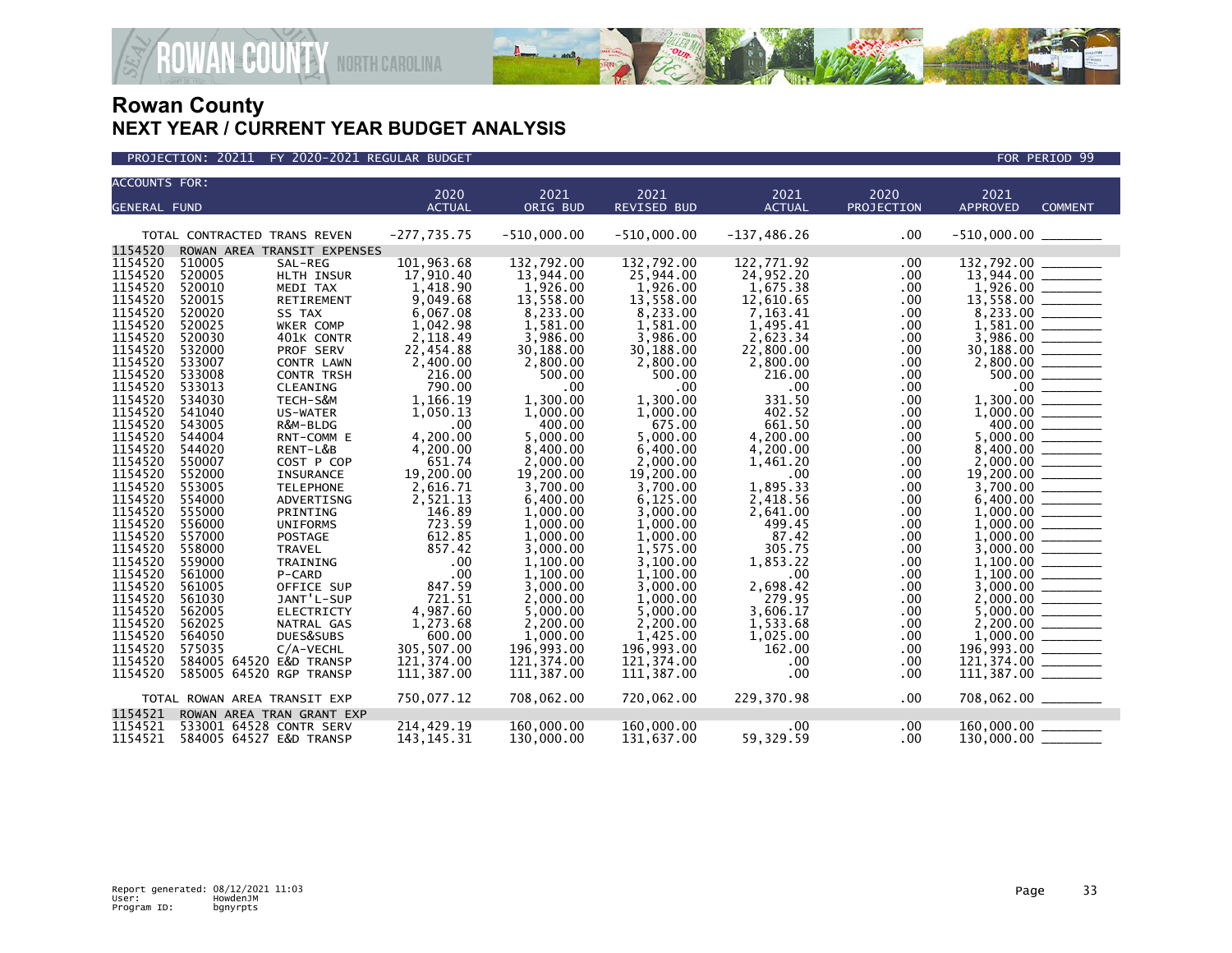

| PROJECTION: 20211 FY 2020-2021 REGULAR BUDGET | FOR PERIOD 99 |
|-----------------------------------------------|---------------|

| <b>ACCOUNTS FOR:</b> |                                    | 2020          | 2021              | 2021               | 2021          | 2020       | 2021                              |
|----------------------|------------------------------------|---------------|-------------------|--------------------|---------------|------------|-----------------------------------|
| <b>GENERAL FUND</b>  |                                    | <b>ACTUAL</b> | ORIG BUD          | <b>REVISED BUD</b> | <b>ACTUAL</b> | PROJECTION | <b>APPROVED</b><br><b>COMMENT</b> |
|                      |                                    |               |                   |                    |               |            |                                   |
|                      | 1154521  584005  64529  E&D TRANSP | 77,671.03     | .00               | 125,000.00         | $.00 \,$      | .00        | .00 <sub>1</sub>                  |
|                      |                                    |               |                   |                    |               |            |                                   |
|                      | TOTAL ROWAN AREA TRAN GRANT        | 435, 245. 53  | 290,000.00        | 416,637.00         | 59,329.59     | .00        | 290,000.00 _______                |
| 1154522              | MEDICAID TRANS EXPENDITURES        |               |                   |                    |               |            |                                   |
| 1154522              | 558045<br>TRAV-VOLUN               | 342,299.03    | 500,000.00        | 500,000.00         | 100,576.94    | .00        | $500,000.00$ ________             |
|                      |                                    |               |                   |                    |               |            |                                   |
|                      | TOTAL MEDICAID TRANS EXPENDI       | 342,299.03    | 500,000.00        | 500,000.00         | 100,576.94    | .00        | $500,000.00$ ________             |
| 1154526              | CONTRACTED TRANS EXPENSES          |               |                   |                    |               |            |                                   |
| 1154526              | 533001<br><b>CONTR SERV</b>        | 121.636.85    | 260,000.00        | 260,000,00         | 20,228.82     | .00.       | 260,000.00                        |
| 1154526              | 533001 64526 CONTR SERV            | 166,349.50    | 250,000.00        | 250,000.00         | 14,752.36     | .00        | $250,000.00$ _______              |
|                      |                                    |               |                   |                    |               |            |                                   |
|                      | TOTAL CONTRACTED TRANS EXPEN       | 287,986.35    | 510,000.00        | 510,000.00         | 34,981.18     | .00        | 510,000.00 ______                 |
| 1154529              | RTS - OPERATION EXPENSES           |               |                   |                    |               |            |                                   |
| 1154529              | 510005<br>SAL-REG                  | .00           | 578,146.00        | 578.146.00         | 444.357.21    | .00        | 578,146.00                        |
| 1154529              | 510015<br>SAL-PT                   | .00           | 75,184.00         | 75,184.00          | 46,871.93     | .00        |                                   |
| 1154529              | 520005                             |               |                   |                    | 174,447.00    |            |                                   |
| 1154529              | HLTH INSUR                         | .00           | 249,000.00        | 249,000.00         |               | .00        |                                   |
| 1154529              | 520010<br>MEDI TAX                 | .00           | 9,474.00          | 9,474.00           | 6,757.15      | .00        |                                   |
|                      | 520015<br>RETIREMENT               | .00           | 59,029.00         | 59,029.00          | 45,681.05     | .00        |                                   |
| 1154529              | 520020<br>SS TAX                   | .00           | 40,506.00         | 40.506.00          | 28,755.08     | .00        |                                   |
| 1154529              | 520025<br>WKER COMP                | .00           | 29,400,00         | 29,400.00          | 17,967.57     | .00        |                                   |
| 1154529              | 520030<br>401K CONTR               | $.00 \,$      | 17,344.00         | 17,344.00          | 3,625.27      | .00        |                                   |
| 1154529              | 533000<br>OT PROF SE               | .00           | 11,000.00         | 11,000.00          | $.00 \,$      | .00        | 11,000.00                         |
| 1154529              | 534030<br>TECH-S&M                 | $.00 \,$      | 2,100.00          | 2,100.00           | .00           | .00        |                                   |
| 1154529              | 543020<br>R&M-VEHIC                | .00           | 84,000.00         | 84,000.00          | 55,871.88     | .00        | 84,000.00                         |
| 1154529              | 552000<br>INSURANCE                | $.00 \,$      | 20,000.00         | 20,000.00          | .00           | .00        |                                   |
| 1154529              | 553005<br><b>TELEPHONE</b>         | .00           | 1,000.00          | 1,000.00           | .00           | .00        |                                   |
| 1154529              | 556000<br><b>UNIFORMS</b>          | $.00 \,$      | 4,600.00          | 4,600.00           | 2,904.21      | .00        |                                   |
| 1154529              | 557000<br><b>POSTAGE</b>           | .00           | 300.00            | 300.00             | .00           | .00        | $300.00$ ________                 |
| 1154529              | 558000<br><b>TRAVEL</b>            | .00.          | 2,000.00          | 2,000.00           | .00           | .00        | 2,000,00                          |
| 1154529              | 559000<br>TRAINING                 | $.00 \,$      | 7,000.00          | 7,000.00           | 105.00        | .00.       |                                   |
| 1154529              | 561005<br>OFFICE SUP               | .00           | 6,000.00          | 6,000.00           | 83.82         | .00        |                                   |
| 1154529              | 561030<br>JANT'L-SUP               | .00           | 400.00            | 400.00             | 388.00        | .00        | 400.00 _______                    |
| 1154529              | 561085<br>VEHICLE SU               | .00           | 12,000.00         | 12,000.00          | 9,070.86      | .00        | 12,000.00 _______                 |
| 1154529              | 561095<br>OTH SM EQP               | .00           | 4,500.00          | 4,500.00           | 2,243.71      | .00        |                                   |
| 1154529              | 562020<br>FUEL&LUBIC               | .00           | 131,250.00        | 131,250.00         | 85,279.06     | .00        | $131,250.00$ _______              |
| 1154529              | 575010<br>C/A-TECHNO               | $.00 \,$      | .00               | 88,000.00          | 48,710.00     | .00        | 00                                |
| 1154529              | 598000<br><b>RESERVE</b>           | $.00 \,$      | $-1, 149, 570.00$ | $-1, 149, 570.00$  | $.00 \,$      | .00        | $-1, 149, 570.00$ ________        |
|                      |                                    |               |                   |                    |               |            |                                   |
|                      | TOTAL RTS - OPERATION EXPENS       | $.00 \,$      | 194,663.00        | 282,663.00         | 973,118.80    | .00        | 194,663.00 ________               |
|                      | TOTAL ROWAN AREA TRANSIT           | 148,025.61    | 294,208.00        | 394,208.00         | 818,762.35    | .00        |                                   |
|                      |                                    |               |                   |                    |               |            |                                   |
| 4805                 | DIV OF ECONOMIC DEVELOPMENT        |               |                   |                    |               |            |                                   |
| 1144805              | ECONOMIC DEVELOPMENT REV           |               |                   |                    |               |            |                                   |
| 1144805              | 434016<br>INCENTIVE                | .00           | $-401,650.00$     | $-501,650.00$      | $-216,650.00$ | .00        | $-401,650.00$                     |
|                      |                                    |               |                   |                    |               |            |                                   |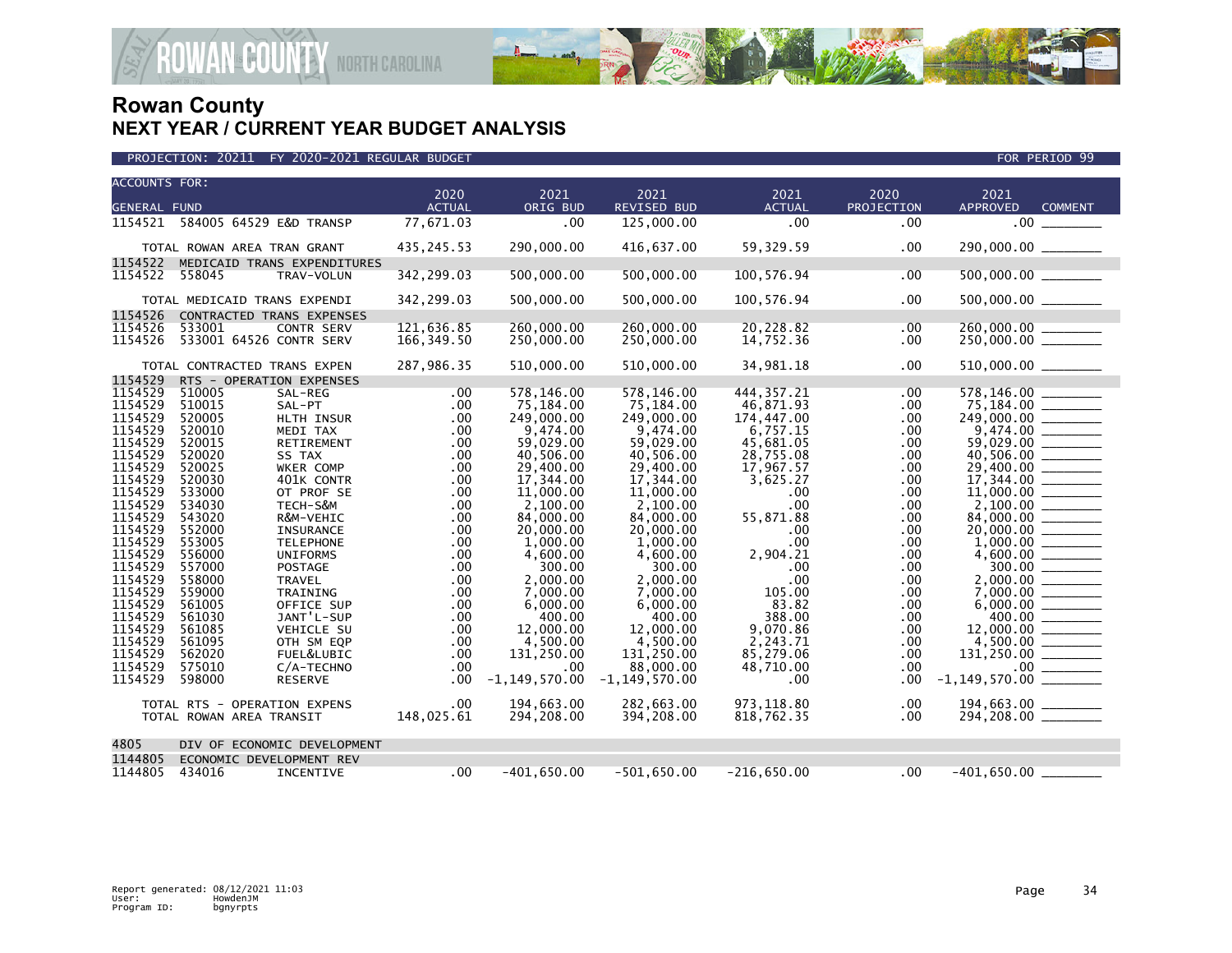

| <b>ACCOUNTS FOR:</b> |                               |                               | 2020             | 2021                    | 2021                    | 2021                   | 2020       | 2021                                           |  |
|----------------------|-------------------------------|-------------------------------|------------------|-------------------------|-------------------------|------------------------|------------|------------------------------------------------|--|
| <b>GENERAL FUND</b>  |                               |                               | <b>ACTUAL</b>    | ORIG BUD                | <b>REVISED BUD</b>      | <b>ACTUAL</b>          | PROJECTION | <b>APPROVED</b><br><b>COMMENT</b>              |  |
| 1144805              | 434020                        | CDBGGRANT                     | $-1,500,000.00$  | $-600.000.00$           | $-600.000.00$           | .00                    | .00        | $-600.000.00$                                  |  |
| 1144805              | 495010                        | APP FB-RES                    | .00              | $-160, 400.00$          | $-160, 400.00$          | .00                    | .00        |                                                |  |
|                      | TOTAL ECONOMIC DEVELOPMENT R  |                               | $-1,500,000.00$  | $-1, 162, 050.00$       | $-1, 262, 050.00$       | $-216,650.00$          | .00        | $-1,162,050.00$ ________                       |  |
| 1154805              |                               | ECONONIC DEVELOPMENT EXP      |                  |                         |                         |                        |            |                                                |  |
| 1154805              | 583000                        | PROG ACTIV                    | 10,044.86        | 1,015,000.00            | 905,954.00              | 5,425.08               | .00        |                                                |  |
| 1154805<br>1154805   | 583111<br>585002              | MRKT/BRND<br>ST-PUB ACC       | 50,000.00<br>.00 | 50,000.00<br>401.650.00 | 50,000.00<br>501,650.00 | 50,000.00<br>50,000,00 | .00<br>.00 | $401,650.00$ ________                          |  |
| 1154805              | 590029                        | CDBG-CHEWY                    | 1,541,168.85     | 695,000.00              | 663,000.00              | 182,908.09             | .00        | 695,000.00 _______                             |  |
| 1154805              | 591014                        | CHAR REGL                     | 42,193.20        | 42,400.00               | 42,400.00               | 42,378.60              | .00        |                                                |  |
| 1154805              | 591017                        | ECODEV COM                    | 158,000.00       | 158,000.00              | 158,000.00              | 158,000.00             | .00        | $158,000.00$ _______                           |  |
| 1154805              | 591021                        | JOBS IN RC                    | .00              | 100,000.00              | 100,000.00              | 100,000.00             | .00        |                                                |  |
|                      | TOTAL ECONONIC DEVELOPMENT E  |                               | 1,801,406.91     | 2,462,050.00            | 2,421,004.00            | 588.711.77             | .00        |                                                |  |
|                      | TOTAL DIV OF ECONOMIC DEVELO  |                               | 301.406.91       | 1,300,000.00            | 1,158,954.00            | 372.061.77             | .00        | 2,462,050.00 ________<br>1,300,000.00 ________ |  |
| 4810                 | TOURISM DEVELOPMENT AUTHORITY |                               |                  |                         |                         |                        |            |                                                |  |
| 1154810              |                               | TOURISM DEVELOPMENT AUTHORITY |                  |                         |                         |                        |            |                                                |  |
| 1154810              | 583044                        | OCC TAX RE                    | 925, 344.69      | 792,000.00              | 792,000.00              | 880,469.65             | .00        | 792,000.00                                     |  |
|                      | TOTAL TOURISM DEVELOPMENT AU  |                               | 925, 344.69      | 792,000.00              | 792,000.00              | 880,469.65             | .00        | 792,000.00<br>792,000.00                       |  |
|                      | TOTAL TOURISM DEVELOPMENT AU  |                               | 925, 344.69      | 792,000.00              | 792,000.00              | 880,469.65             | .00        |                                                |  |
| 4820                 | INDUSTRIAL PARK               |                               |                  |                         |                         |                        |            |                                                |  |
| 1144820              |                               | INDUSTRIAL PARK REVENUE       |                  |                         |                         |                        |            |                                                |  |
| 1144820              | 462035                        | RENT-NCQMA                    | $-18,401.76$     | $-18,400.00$            | $-18,400.00$            | $-18,401.76$           | .00        | $-18,400.00$                                   |  |
|                      | TOTAL INDUSTRIAL PARK REVENU  |                               | $-18,401.76$     | $-18,400.00$            | $-18,400.00$            | $-18,401.76$           | .00        | $-18,400.00$ _______                           |  |
| 1154820              |                               | INDUSTRIAL PARK EXPEDITURE    |                  |                         |                         |                        |            |                                                |  |
| 1154820              | 541040                        | US-WATER                      | 221.40           | 2,400.00                | 2,400.00                | 202.95                 | .00        | $2,400.00$<br>16,000.00                        |  |
| 1154820              | 562005                        | ELECTRICTY                    | 11,747.12        | 16,000.00               | 16,000.00               | 8,893.65               | .00        |                                                |  |
|                      | TOTAL INDUSTRIAL PARK EXPEDI  |                               | 11.968.52        | 18,400.00               | 18,400.00               | 9.096.60               | .00        |                                                |  |
|                      | TOTAL INDUSTRIAL PARK         |                               | $-6, 433.24$     | $.00 \,$                | .00                     | $-9,305.16$            | .00        |                                                |  |
| 4830                 | PLANNING                      |                               |                  |                         |                         |                        |            |                                                |  |
| 1144830              | PLANNING REVENUE              |                               |                  |                         |                         |                        |            |                                                |  |
| 1144830              | 425011                        | MAP SALES                     | $-37.00$         | $-25.00$                | $-25.00$                | $-80.00$               | .00        |                                                |  |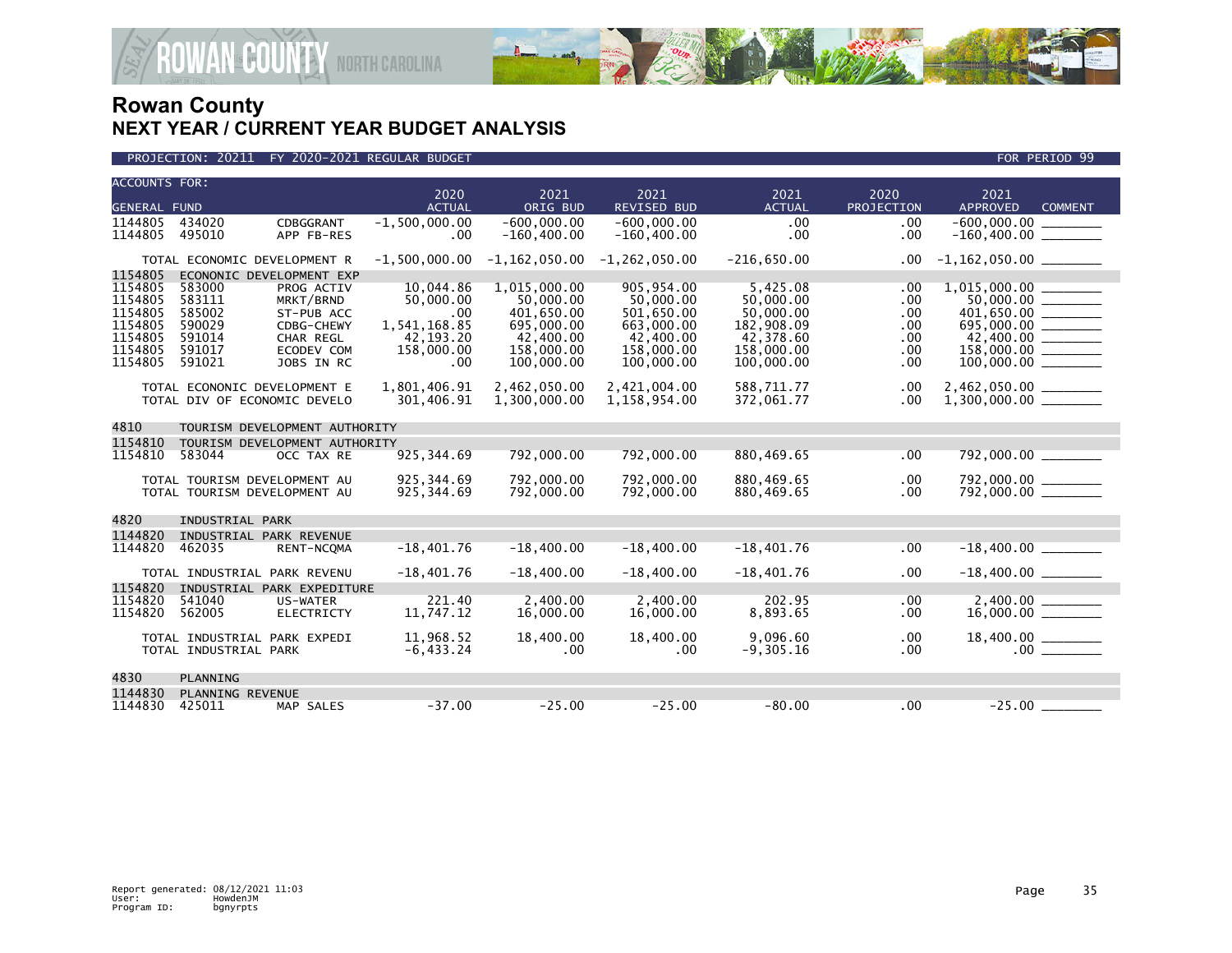



| <b>ACCOUNTS FOR:</b> |                         |                       |               |                 |                    |               |            |                                                                                                                                                                                                    |
|----------------------|-------------------------|-----------------------|---------------|-----------------|--------------------|---------------|------------|----------------------------------------------------------------------------------------------------------------------------------------------------------------------------------------------------|
|                      |                         |                       | 2020          | 2021            | 2021               | 2021          | 2020       | 2021                                                                                                                                                                                               |
| <b>GENERAL FUND</b>  |                         |                       | <b>ACTUAL</b> | <b>ORIG BUD</b> | <b>REVISED BUD</b> | <b>ACTUAL</b> | PROJECTION | <b>APPROVED</b><br><b>COMMENT</b>                                                                                                                                                                  |
| 1144830              | 425012                  | ORD COPY S            | .00           | .00             | $.00 \times$       | $-1.61$       | .00        | .00 <sub>1</sub>                                                                                                                                                                                   |
| 1144830              | 425040                  | RD SGN SAL            | .00           | $-75.00$        | $-75.00$           | .00           | $.00 \,$   | $-75.00$                                                                                                                                                                                           |
| 1144830              | 453029                  | CELL TOW F            | .00           | $-6,000.00$     | $-6,000.00$        | $-1,000.00$   | $.00 \,$   |                                                                                                                                                                                                    |
| 1144830              | 453077                  | PEN&INT               | .00           | .00             | .00                | $-75.00$      | .00        |                                                                                                                                                                                                    |
| 1144830              | 453081                  | PLAN'G FEE            | $-5,880.00$   | $-3,000.00$     | $-3,000.00$        | $-6,690.00$   | .00        |                                                                                                                                                                                                    |
| 1144830              | 453082                  | REZONE-VAR            | $-2, 240.00$  | $-2,000.00$     | $-2,000.00$        | $-4, 100.00$  | .00        |                                                                                                                                                                                                    |
| 1144830              | 453088                  | SUBDIV REV            | $-3,360.00$   | $-3,000.00$     | $-3,000.00$        | $-8,460.00$   | .00        |                                                                                                                                                                                                    |
| 1144830              | 495010                  | APP FB-RES            | .00           | $-2,500.00$     | $-34,531.00$       | $.00 \,$      | .00        | $-6,000.00$<br>$-6,000.00$<br>$-3,000.00$<br>$-2,000.00$<br>$-3,000.00$<br>$-3,000.00$<br>$-2,500.00$                                                                                              |
|                      | TOTAL PLANNING REVENUE  |                       | $-11, 517.00$ | $-16,600.00$    | $-48,631.00$       | $-20, 406.61$ | .00        | $-16,600.00$ ________                                                                                                                                                                              |
| 1154830              | PLANNING                |                       |               |                 |                    |               |            |                                                                                                                                                                                                    |
| 1154830              | 510005                  | SAL-REG               | 312,257.31    | 420, 185.00     | 420, 185.00        | 372,933.00    | $.00 \,$   | 420,185.00                                                                                                                                                                                         |
| 1154830              | 510005 20002 SAL-REG    |                       | 42.76         | $.00 \,$        | 1,091.00           | 1,448.30      | $.00 \,$   |                                                                                                                                                                                                    |
| 1154830              | 520005                  | HLTH INSUR            | 55,435.00     | 70,218.00       | 64,388.00          | 63,634.56     | $.00 \,$   |                                                                                                                                                                                                    |
| 1154830              | 520010                  | MEDI TAX              | 4,363.90      | 5,954.00        | 5,954.00           | 5,106.52      | $.00 \,$   | $70,218.00$<br>$70,218.00$<br>$5,954.00$<br>$41,987.00$<br>$25,445.00$                                                                                                                             |
| 1154830              | 520015                  | RETIREMENT            | 28,298.42     | 41,987.00       | 41,987.00          | 38,451.27     | $.00 \,$   |                                                                                                                                                                                                    |
| 1154830              | 520020                  | SS TAX                | 18,654.13     | 25,445.00       | 25,445.00          | 21,642.67     | .00        |                                                                                                                                                                                                    |
| 1154830              | 520025                  | WKER COMP             | 2,191.78      | 4,107.00        | 4,107.00           | 2,771.44      | .00        |                                                                                                                                                                                                    |
| 1154830              | 520030                  | 401K CONTR            | 8,831.03      | 12,610.00       | 12,610.00          | 10,242.85     | $.00 \,$   |                                                                                                                                                                                                    |
| 1154830              | 520040                  | COVID-BENE            | $-13.83$      | .00             | .00                | $-441.66$     | .00.       |                                                                                                                                                                                                    |
| 1154830              | 520040 20002 COVID-BENE |                       | 13.83         | .00             | 311.00             | 441.66        | .00        | $\begin{array}{r} 23,445.00 \ \hline 4,107.00 \ \hline 12,610.00 \ \hline 0.00 \ \hline 0.00 \ \hline 0.00 \ \hline 0.00 \ \hline 300.00 \ \hline 2,800.00 \ \hline 1,500.00 \ \hline \end{array}$ |
| 1154830              | 532017                  | CONSULTING            | .00           | 6,000.00        | 26,000.00          | 6,900.00      | $.00 \,$   |                                                                                                                                                                                                    |
| 1154830              | 533021                  | FORUM EXP             | 182.83        | 200.00          | 200.00             | .00           | $.00 \,$   |                                                                                                                                                                                                    |
| 1154830              | 543015                  | R&M-EQUIP             | .00           | 300.00          | 300.00             | .00           | $.00 \,$   |                                                                                                                                                                                                    |
| 1154830              | 543020                  | R&M-VEHIC             | 65.54         | 2,800.00        | 2,800.00           | 447.68        | .00.       |                                                                                                                                                                                                    |
| 1154830              | 550007                  | COST P COP            | 1,293.63      | 1,500.00        | 1,500.00           | 1,005.71      | $.00 \,$   |                                                                                                                                                                                                    |
| 1154830              | 553005                  | <b>TELEPHONE</b>      | 2,779.76      | 5,000.00        | 5,000.00           | 3,901.19      | $.00 \,$   |                                                                                                                                                                                                    |
| 1154830              | 554000                  | ADVERTISNG            | 3,252.48      | 3,000.00        | 5,000.00           | 4,005.02      | $.00 \,$   |                                                                                                                                                                                                    |
| 1154830              | 555000                  | PRINTING              | 334.71        | 500.00          | 500.00             | 122.65        | .00        |                                                                                                                                                                                                    |
| 1154830              | 556000                  | <b>UNIFORMS</b>       | .00           | 200.00          | 200.00             | 197.15        | .00        |                                                                                                                                                                                                    |
| 1154830              | 557000                  | POSTAGE               | 1,130.55      | 1,500.00        | 2,100.00           | 2,194.97      | $.00 \,$   | $200.00$<br>1,500.00                                                                                                                                                                               |
| 1154830              | 558000                  | TRAVEL                | 1,309.18      | 3,800.00        | 1,200.00           | $.00 \,$      | $.00 \,$   |                                                                                                                                                                                                    |
| 1154830              | 559000                  | TRAINING              | 1,424.00      | 2,500.00        | 2,500.00           | 756.50        | $.00 \,$   |                                                                                                                                                                                                    |
| 1154830              | 561000                  | P-CARD                | .00           | 1,000.00        | 1,000.00           | $.00 \,$      | $.00 \,$   |                                                                                                                                                                                                    |
| 1154830              | 561005                  | OFFICE SUP            | 2,073.21      | 2,500.00        | 2,500.00           | 2,482.64      | .00        |                                                                                                                                                                                                    |
| 1154830              | 561095                  | OTH SM EQP            | 645.56        | 500.00          | 500.00             | 81.98         | .00        |                                                                                                                                                                                                    |
| 1154830              | 562020                  | <b>FUEL&amp;LUBIC</b> | 967.54        | 3,150.00        | 3.150.00           | 1.539.37      | .00        |                                                                                                                                                                                                    |
| 1154830              | 564050                  | DUES&SUBS             | 1,249.00      | 2,000.00        | 2,000.00           | 1,060.00      | .00.       |                                                                                                                                                                                                    |
| 1154830              | 582000                  | SPEC PROJ             | 2,409.73      | 500.00          | 500.00             | $.00 \,$      | .00.       |                                                                                                                                                                                                    |
| 1154830              | 582005                  | SP-MFG REM            | 5,100.00      | 35,000.00       | 31,700.00          | 10,811.60     | $.00 \,$   |                                                                                                                                                                                                    |
| 1154830              | 582008                  | EMPL RET              | .00           | 300.00          | 300.00             | 64.73         | .00.       | $\begin{array}{r} 2,500.00 \ \hline 2,500.00 \ \hline 500.00 \ \hline 3,150.00 \ \hline 2,000.00 \ \hline 5500.00 \ \hline 5500.00 \ \hline 35,000.00 \ \hline 300.00 \ \hline \end{array}$        |
| 1154830              | 582011                  | DEMO EXP              | 4,738.08      | 6,000.00        | 9,300.00           | 9,254.92      | $.00 \,$   |                                                                                                                                                                                                    |
| 1154830              | 590002                  | BNK-CC FEE            | 197.40        | 300.00          | 300.00             | 183.71        | .00.       | $300.00$ _                                                                                                                                                                                         |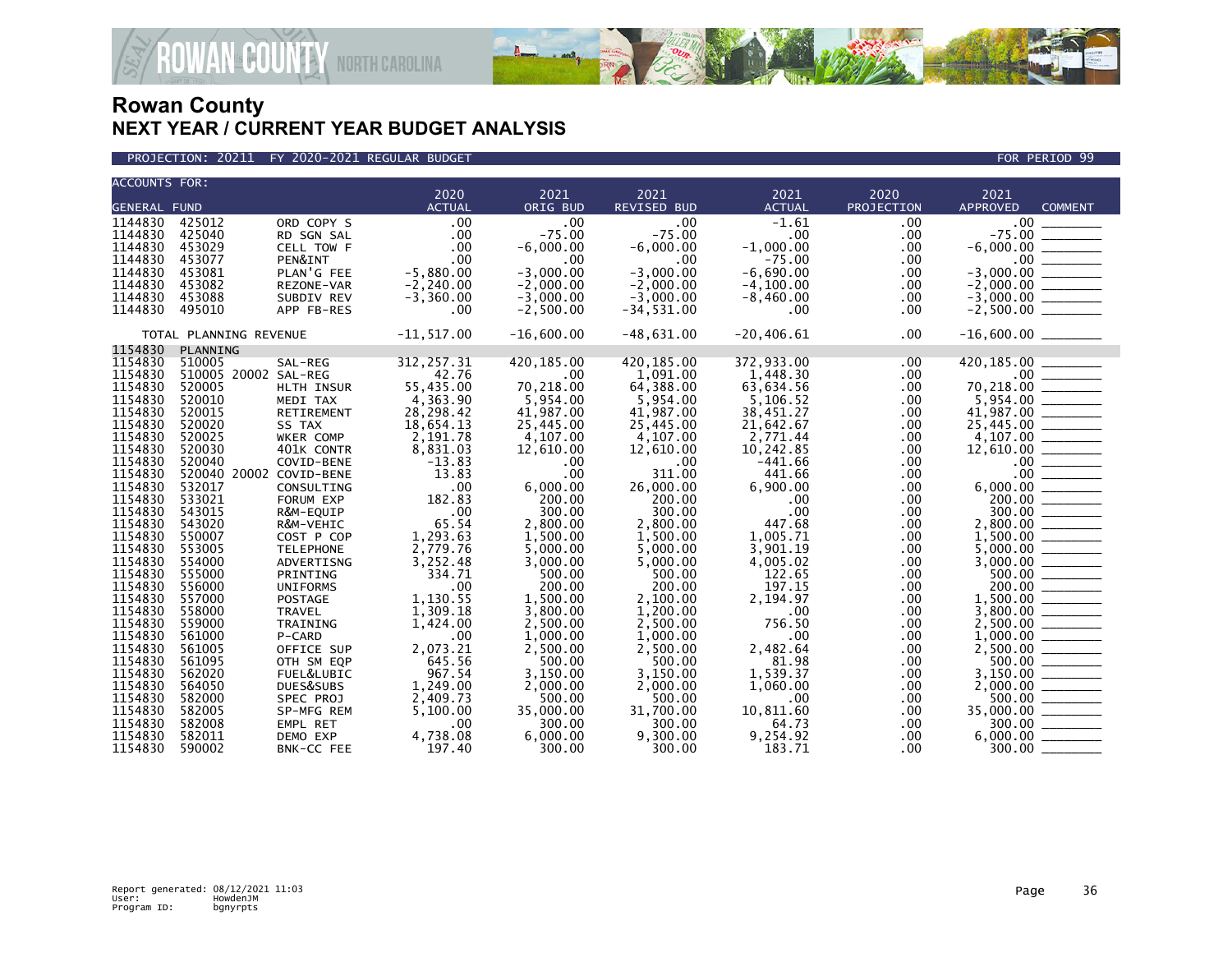

| PROJECTION: 20211 FY 2020-2021 REGULAR BUDGET | FOR PERIOD 99 |
|-----------------------------------------------|---------------|

| <b>ACCOUNTS FOR:</b><br><b>GENERAL FUND</b> |                              |                         | 2020<br><b>ACTUAL</b>  | 2021<br>ORIG BUD            | 2021<br>REVISED BUD                                                                                             | 2021<br><b>ACTUAL</b>        | 2020<br>PROJECTION | 2021<br>APPROVED<br><b>COMMENT</b>              |
|---------------------------------------------|------------------------------|-------------------------|------------------------|-----------------------------|-----------------------------------------------------------------------------------------------------------------|------------------------------|--------------------|-------------------------------------------------|
| 1154830                                     | 590008                       | SALES&USE               | .00                    | 25.00                       | 25.00                                                                                                           | .11                          | $.00 \,$           |                                                 |
| 1154830 591103                              |                              | HISTLANDCO              | .00                    | 500.00                      | 32,531.00                                                                                                       | $.00 \,$                     | .00                |                                                 |
|                                             |                              |                         |                        |                             |                                                                                                                 |                              |                    |                                                 |
|                                             | TOTAL PLANNING               |                         | 459,227.53 659,581.00  |                             |                                                                                                                 | 707, 184.00 561, 240.54      | $.00 \times$       | 659,581.00 _______                              |
|                                             | 1154835 GIS MAPPING EXPENSES |                         |                        |                             |                                                                                                                 |                              |                    |                                                 |
| 1154835 550007                              |                              | COST P COP              | 763.73                 | .00                         | .00                                                                                                             | .00                          | $.00 \,$           | .00                                             |
|                                             | TOTAL GIS MAPPING EXPENSES   |                         |                        |                             | $.00 \,$                                                                                                        | .00                          | $.00 \,$           |                                                 |
|                                             | TOTAL PLANNING               |                         | 763.73<br>448,474.26   | .00<br>642,981.00<br>642.98 | 658,553.00                                                                                                      | 540,833.93                   | $.00 \,$           |                                                 |
|                                             |                              |                         |                        |                             |                                                                                                                 |                              |                    |                                                 |
| 4950                                        | COOPERATIVE EXTENSION        |                         |                        |                             |                                                                                                                 |                              |                    |                                                 |
| 1144955                                     | CE-OTHER PROG REVENUES       |                         |                        |                             |                                                                                                                 |                              |                    |                                                 |
| 1144955                                     | 433101 30002 GRTSPRVT        |                         | $-5,000.00$            | .00                         | .00                                                                                                             | .00                          | .00                |                                                 |
| 1144955                                     | 433101 30003 GRTSPRVT        |                         | $-768.00$              | .00                         | $.00 \,$                                                                                                        | .00                          | .00.               | $-1,500.00$ $\overline{\hspace{1.5cm}1.500.00}$ |
| 1144955                                     | 449001                       | EXT GEN RE              | $-12,965.65$           | $-1,500.00$                 | $.00 \,$                                                                                                        | $-9,370.45$                  | $.00 \,$           |                                                 |
| 1144955                                     | 449002                       | HORT REV                | $-4, 379.37$           | $.00 \cdot$                 | $.00 \cdot$                                                                                                     | $-690.00$                    | .00                |                                                 |
| 1144955<br>1144955                          | 449003<br>449005             | 4-H GEN RE              | $-13,636.59$           | $-5,000.00$<br>$.00 \cdot$  | $\label{eq:2} \frac{1}{2} \int_{0}^{2\pi} \frac{1}{2} \, \mathrm{d} \phi \, \mathrm{d} \phi$<br>5,000.00<br>.00 | $-15,816.00$<br>$-122.43$    | $.00 \,$           |                                                 |
| 1144955                                     | 449006                       | FOOD REV<br>LIVESTOCK   | $-660.87$<br>$-887.62$ | $.00 \,$                    | $-11,774.00$                                                                                                    | $-11,774.88$                 | $.00 \,$<br>.00    |                                                 |
| 1144955                                     | 453089                       | <b>FCS REV</b>          | $-1,935.87$            | .00                         | $.00 \,$                                                                                                        | $-730.00$                    | $.00 \,$           |                                                 |
| 1144955                                     | 495000                       | APP FB-UNR              | $-100.00$              | $.00 \,$                    | $.00 \,$                                                                                                        | $.00 \,$                     | $.00 \,$           |                                                 |
| 1144955                                     | 495010                       | APP FB-RES              | $\sim$ .00             | $.00 \,$                    | $-65, 170.00$                                                                                                   | .00                          | .00                |                                                 |
|                                             |                              |                         |                        |                             |                                                                                                                 |                              |                    |                                                 |
|                                             | TOTAL CE-OTHER PROG REVENUES |                         |                        | $-40,333.97$ $-6,500.00$    |                                                                                                                 | $-71,944.00$ $-38,503.76$    | $.00 \,$           |                                                 |
| 1154950                                     | COOPERATIVE EXT EXPENSES     |                         |                        |                             |                                                                                                                 |                              |                    |                                                 |
| 1154950                                     | 532022                       | INTERPRETR              | .00                    | 250.00                      | 250.00                                                                                                          | $\sim$ 00 $\,$               | .00                |                                                 |
| 1154950                                     | 533001                       | CONTR SERV              | 246,736.70             | 248,134.00                  | 248,134.00                                                                                                      | 242,466.86                   | $.00 \,$           | $248,134.00$<br>500.00                          |
| 1154950                                     | 543015                       | R&M-EQUIP               | $\frac{00}{00}$        | 500.00                      | 500.00                                                                                                          | 60.00                        | .00                |                                                 |
| 1154950<br>1154950                          | 543020<br>544045             | R&M-VEHIC<br>RNT-POS MT | 1,050.00               | 250.00<br>1,400.00          | 250.00<br>1,400.00                                                                                              | 69.79<br>420.00              | .00<br>.00         |                                                 |
| 1154950                                     | 550007                       | COST P COP              | 2,835.05               | 4,000.00                    | 4,000.00                                                                                                        | 1,106.85                     | $.00 \,$           |                                                 |
| 1154950                                     | 553005                       | <b>TELEPHONE</b>        | 663.60                 | 2,100.00                    | 2,100.00                                                                                                        | 1,295.15                     | $.00 \,$           | $\frac{4,000.00}{2,100.00}$                     |
| 1154950                                     | 555000                       | PRINTING                | 172.34                 | 500.00                      | 500.00                                                                                                          | .00                          | .00                | $\frac{500.00}{\frac{1}{200}}$                  |
| 1154950                                     | 558000                       | TRAVEL                  | 2,888.46               | 2,000.00                    | 2,000.00                                                                                                        | 15.68                        | $.00 \,$           | 2,000.00 ________                               |
| 1154950                                     | 559000                       | TRAINING                | 1,617.00               | 2,000.00                    | 2,000.00                                                                                                        | 251.00                       | .00.               |                                                 |
| 1154950                                     | 561000                       | P-CARD                  | .00                    | 2,300.00                    | 2,300.00                                                                                                        | $.00 \,$                     | .00                |                                                 |
| 1154950                                     | 561005                       | OFFICE SUP              | 4,291.66               | 3,500.00                    | 3,500.00                                                                                                        | 1,931.75                     | .00                |                                                 |
| 1154950                                     | 561015                       | EDU SUPPLY              | .00                    | 400.00                      | 400.00                                                                                                          | 38.95                        | .00                |                                                 |
| 1154950                                     | 561095                       | OTH SM EQP              | 1,464.87               | 500.00                      | 500.00                                                                                                          | $\overline{\phantom{0}}$ .00 | .00.               |                                                 |
| 1154950                                     | 562020                       | FUEL&LUBIC              | 192.09                 | 500.00                      | 500.00                                                                                                          | 170.13                       | .00.               | 500.00                                          |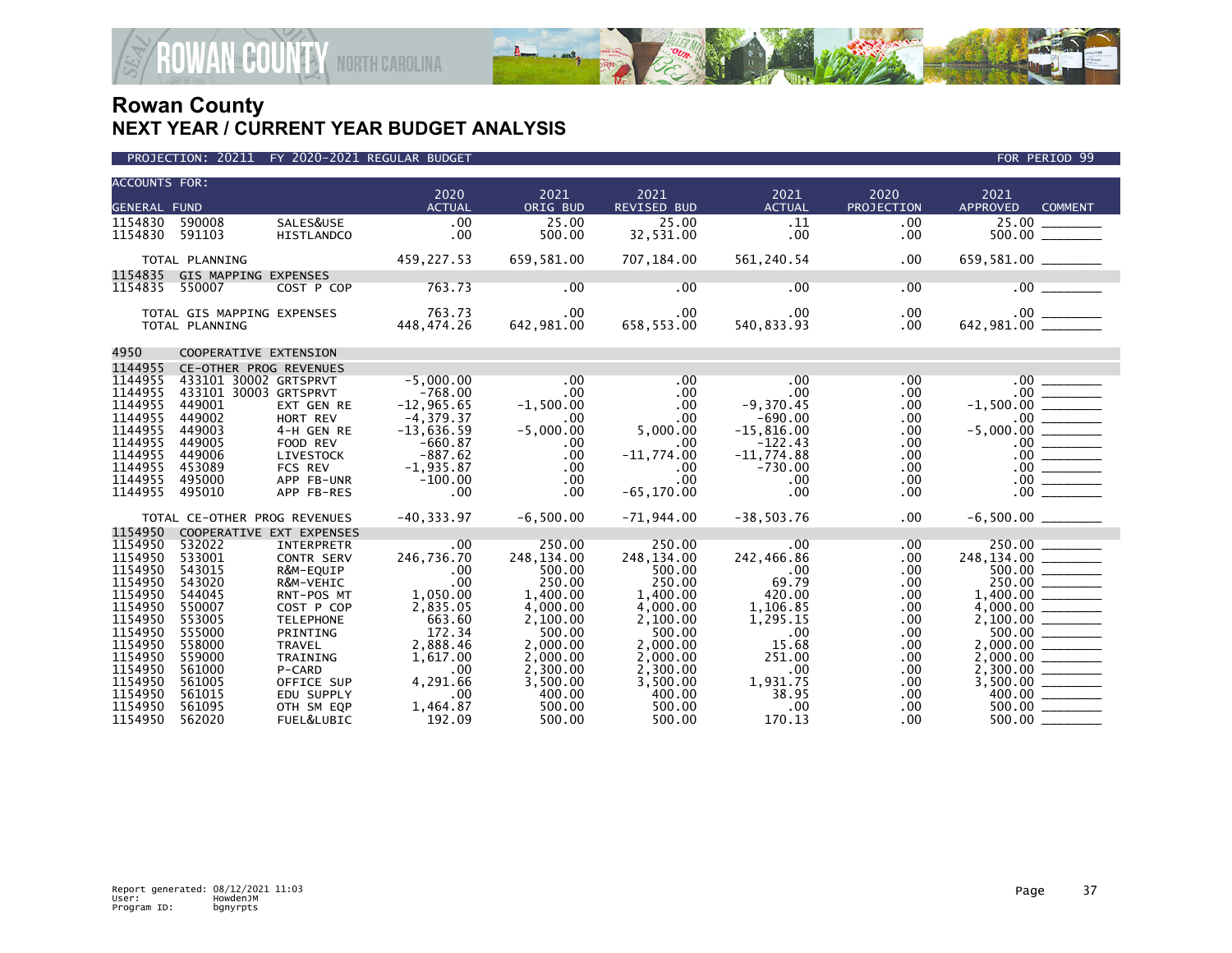

| <b>ACCOUNTS FOR:</b> |                              |                              |                       |                  |                            |                       |                    |                                           |
|----------------------|------------------------------|------------------------------|-----------------------|------------------|----------------------------|-----------------------|--------------------|-------------------------------------------|
| <b>GENERAL FUND</b>  |                              |                              | 2020<br><b>ACTUAL</b> | 2021<br>ORIG BUD | 2021<br><b>REVISED BUD</b> | 2021<br><b>ACTUAL</b> | 2020<br>PROJECTION | 2021<br><b>APPROVED</b><br><b>COMMENT</b> |
| 1154950              | 564050                       | DUES&SUBS                    | 1,299.77              | 1,400.00         | 1,400.00                   | 854.58                | .00                | 1,400.00                                  |
| 1154950              | 576030                       | F/A-F&EQUI                   | 4,412.42              | $.00 \,$         | $.00 \,$                   | .00                   | .00                |                                           |
|                      |                              |                              |                       |                  |                            |                       |                    |                                           |
|                      | TOTAL COOPERATIVE EXT EXPENS |                              | 267,623.96            | 269,734.00       | 269,734.00                 | 248,620.74            | .00                | 269,734.00 ________                       |
| 1154955              |                              | CE-OTHER PROGRAM EXPENSES    |                       |                  |                            |                       |                    |                                           |
| 1154955              | 583005                       | ADVIS BOAR                   | .00.                  | $.00 \,$         | 64.00                      | .00                   | $.00 \,$           | $.00$ $\qquad \qquad$                     |
| 1154955              | 583033                       | FCS EXP                      | 734.35                | $.00 \,$         | 5,661.00                   | 266.43                | $.00 \,$           | 00                                        |
| 1154955              | 583073                       | 4-H GEN RE                   | 14,499.69             | 5,000.00         | 27,277.00                  | 7,112.56              | .00                |                                           |
| 1154955<br>1154955   | 583079<br>583081             | EXT GEN RE<br>HORT REV       | 8,436.54<br>3,133.90  | 1,500.00<br>.00  | 17,349.00<br>5,863.00      | 12,064.08<br>767.38   | .00<br>.00         |                                           |
| 1154955              | 583082                       | LIVESTOCK                    | 1,086.11              | $.00 \,$         | 14,033.00                  | 6,218.87              | .00                |                                           |
| 1154955              | 583106                       | FOOD EXP                     | 502.99                | .00              | 1,091.00                   | 37.10                 | .00                |                                           |
| 1154955              | 585000 30001 GRANT EXP       |                              | 1,500.00              | $.00 \,$         | $.00 \ \,$                 | $.00 \,$              | .00                |                                           |
| 1154955              | 585000 30002 GRANT EXP       |                              | 4,443.00              | $.00 \,$         | 557.00                     | .00                   | .00.               |                                           |
| 1154955              | 585000 30003 GRANT EXP       |                              | 718.73                | $.00 \,$         | 49.00                      | .00                   | .00                | 00                                        |
|                      |                              |                              |                       |                  |                            |                       |                    |                                           |
|                      | TOTAL CE-OTHER PROGRAM EXPEN |                              | 35,055.31             | 6,500.00         | 71,944.00                  | 26,466.42             | $.00 \,$           | 6,500.00 _______                          |
|                      | TOTAL COOPERATIVE EXTENSION  |                              | 262,345.30            | 269,734.00       | 269,734.00                 | 236,583.40            | $.00 \,$           | 269,734.00 _______                        |
| 5010                 |                              | SOIL & WATER CONSERVATION    |                       |                  |                            |                       |                    |                                           |
| 1145010              |                              | SOIL & WATER CONSER REVENUE  |                       |                  |                            |                       |                    |                                           |
| 1145010              | 434027                       | S&W GRANT                    | $-24.886.00$          | $-24,886.00$     | $-24.886.00$               | $-24,531.00$          | $.00 \,$           |                                           |
| 1145010              | 434028                       | SOIL CONSE                   | $-3.600.00$           | $-3,600.00$      | $-3.600.00$                | $-3.600.00$           | $.00 \,$           | $-24,886.00$<br>$-3,600.00$               |
| 1145010              | 464900                       | MISC DONAT                   | $-1.500.00$           | $.00 \,$         | $.00 \,$                   | $-1,750.00$           | .00.               |                                           |
| 1145010              | 495010                       | APP FB-RES                   | $.00 \,$              | $.00 \,$         | $-1,775.00$                | .00.                  | $.00 \,$           |                                           |
|                      | TOTAL SOIL & WATER CONSER RE |                              | $-29,986.00$          | $-28,486.00$     | $-30, 261.00$              | $-29,881.00$          | .00.               |                                           |
| 1155010              |                              | SOIL & WATER CONSER EXPENSES |                       |                  |                            |                       |                    |                                           |
| 1155010              | 510005                       | SAL-REG                      | 81,048.94             | 82,381.00        | 82,381.00                  | 81,429.80             | .00.               | 82,381.00                                 |
| 1155010              | 520005                       | HLTH INSUR                   | 20,182.00             | 19,920.00        | 22,920.00                  | 21,931.00             | .00                |                                           |
| 1155010              | 520010                       | MEDI TAX                     | 1,163.10              | 1,181.00         | 1,181.00                   | 1,168.16              | .00                |                                           |
| 1155010              | 520015                       | RETIREMENT                   | 7,808.85              | 8,883.00         | 8,883.00                   | 8,842.84              | .00                |                                           |
| 1155010              | 520020                       | SS TAX                       | 4,972.91              | 5,047.00         | 5,047.00                   | 4,994.40              | .00                |                                           |
| 1155010              | 520025                       | WKER COMP                    | 462.58                | 471.00           | 471.00                     | 466.31                | .00                | 471.00                                    |
| 1155010<br>1155010   | 520030<br>533060             | 401K CONTR                   | 2,431.22              | 2,472.00         | 2,472.00                   | 2,446.77              | $.00 \,$           |                                           |
| 1155010              | 543015                       | CLERICAL<br>R&M-EQUIP        | .00<br>301.27         | 200.00<br>200.00 | 200.00<br>200.00           | .00<br>79.82          | .00<br>.00.        | 200.00<br>200.00                          |
| 1155010              | 550007                       | COST P COP                   | 401.40                | 400.00           | 400.00                     | 348.76                | .00.               | 400.00                                    |
| 1155010              | 553005                       | <b>TELEPHONE</b>             | 160.14                | 1,400.00         | 1,400.00                   | 685.98                | .00                |                                           |
| 1155010              | 557000                       | <b>POSTAGE</b>               | 97.00                 | 100.00           | 100.00                     | 49.89                 | $.00 \,$           | 100.00                                    |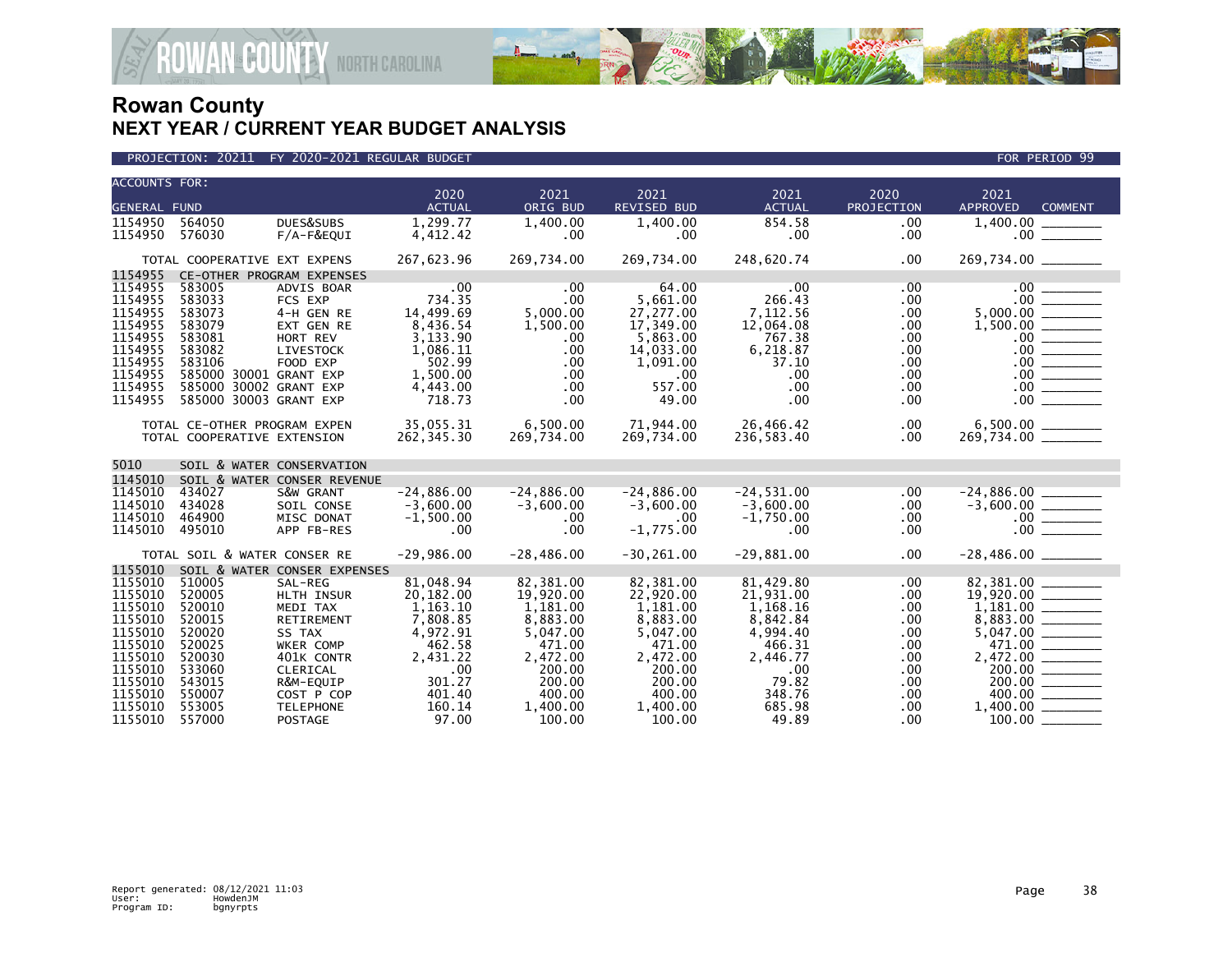

#### PROJECTION: 20211 FY 2020-2021 REGULAR BUDGET FOR PERIOD 99

| <b>ACCOUNTS FOR:</b> |        |                              |                |              |              |                 |            |                                      |
|----------------------|--------|------------------------------|----------------|--------------|--------------|-----------------|------------|--------------------------------------|
|                      |        |                              | 2020           | 2021         | 2021         | 2021            | 2020       | 2021                                 |
| <b>GENERAL FUND</b>  |        |                              | <b>ACTUAL</b>  | ORIG BUD     | REVISED BUD  | <b>ACTUAL</b>   | PROJECTION | APPROVED<br><b>COMMENT</b>           |
| 1155010              | 558000 | <b>TRAVEL</b>                | 1,872.01       | 1,900.00     | 1,900.00     | 857.55          | .00        | 1,900.00                             |
| 1155010              | 559000 | TRAINING                     | 1,234.11       | 600.00       | 600.00       | 405.00          | .00        | 600.00                               |
| 1155010              | 561005 | OFFICE SUP                   | 557.67         | 300.00       | 300.00       | 244.06          | .00        |                                      |
| 1155010              | 564050 | DUES&SUBS                    | 1,364.00       | 1.500.00     | 1,500.00     | 875.00          | .00        |                                      |
| 1155010              | 583001 | DONAT EXP                    | 765.36         | .00          | 1,775.00     | 895.17          | .00        |                                      |
| 1155010              | 583016 | EDU PROJ                     | 5,009.16       | 3,500.00     | 3,500.00     | 3,355.98        | .00        | 3,500.00                             |
|                      |        | TOTAL SOIL & WATER CONSER EX | 129,831.72     | 130,455.00   | 135,230.00   | 129,076.49      | .00        | 130,455.00 _________                 |
|                      |        | TOTAL SOIL & WATER CONSERVAT | 99,845.72      | 101,969.00   | 104,969.00   | 99,195.49       | .00        | $101,969.00$ _______                 |
|                      |        |                              |                |              |              |                 |            |                                      |
| 5090                 |        | SPECIAL APPROPRIATIONS-ED    |                |              |              |                 |            |                                      |
| 1155090              |        | SPECIAL APPROP EXPENSES      |                |              |              |                 |            |                                      |
| 1155090              | 591003 | CAB/RO MPO                   | 15,665.58      | 15,703.00    | 21,360.00    | 18,746.50       | .00        | 15,703.00                            |
| 1155090              | 591005 | 3RD CRK WS                   | 5,534.00       | 5,534.00     | 5,534.00     | 5,534.00        | .00        |                                      |
| 1155090              | 591006 | ROW RES SQ                   | 398,000.00     | 398,000,00   | 398,000,00   | 398,000,00      | .00        | 398,000.00                           |
| 1155090              | 591007 | ARMY AV FL                   | 2,000.00       | 2,000.00     | 2,000.00     | 2,000.00        | .00        |                                      |
| 1155090              | 591008 | SAL/RO HRC                   | 5,000.00       | 5,000.00     | 5,000.00     | 5,000.00        | .00        | 5,000.00                             |
| 1155090              | 591009 | PREVENT CA                   | 10,000.00      | 10,000.00    | 10,000.00    | 10,000.00       | .00        | 10,000.00                            |
| 1155090              | 591010 | <b>NCTRAN MUS</b>            | 30,000.00      | 30,000.00    | 30,000.00    | 30,000.00       | .00        | 30,000.00                            |
| 1155090              | 591011 | ROW MUSEUM                   | 18,000.00      | 18,000.00    | 18,000.00    | 18,000.00       | .00        |                                      |
| 1155090              | 591012 | ROW ARTS C                   | 34,692.00      | 34,692.00    | 34,692.00    | 34,692.00       | .00        |                                      |
| 1155090              | 591015 | <b>FORESTRY S</b>            | 56,000.00      | 56,000,00    | 56,000,00    | 54,389.60       | .00        |                                      |
| 1155090              | 591016 | YP ASSOC                     | 5,000.00       | 5,000.00     | 5,000.00     | 5,000.00        | .00        |                                      |
| 1155090              | 591017 | ECODEV COM                   | 416,403.00     | 416,403.00   | 416,403.00   | 416,403.00      | .00        | 416,403.00                           |
| 1155090              | 591018 | CHMBR COMM                   | 2,600.00       | 2,600.00     | 2,600.00     | 2,600.00        | .00        |                                      |
| 1155090              | 591020 | RO VOC OPP                   | 66,532.00      | 66,532.00    | 66,532.00    | 66,532.00       | .00        | 66,532.00 _______                    |
| 1155090              | 591026 | FOOD 4 THO                   | 5,000.00       | 5,000.00     | 5,000.00     | 5,000.00        | .00        | 5,000.00                             |
| 1155090              | 591036 | COMM SCHLS                   | 1,400.00       | 1,400.00     | 1,400.00     | 1,400.00        | .00        |                                      |
| 1155090              | 591061 | RVPK-BULLH                   | 17,500.00      | 10,000.00    | 10,000.00    | 10,000.00       | .00        |                                      |
| 1155090              | 591097 | COMM FOUND                   | 10,000,00      | .00          | .00          | .00             | .00        |                                      |
| 1155090              | 591098 | UNITED WAY                   | 3,000.00       | 3.000.00     | 3,000.00     | 3,000.00        | .00        | 3,000.00                             |
| 1155090              | 591100 | SAV GRACE                    | 3,500.00       | 3,500.00     | 3,500.00     | 3,500.00        | .00        | 3,500.00<br>$\overline{\phantom{a}}$ |
| 1155090              | 591101 | CCOG                         | 2,000.00       | 2,000.00     | 2,000.00     | 2,000.00        | .00        | 2,000.00                             |
| 1155090              | 591102 | CRIME STOP                   | .00            | 1,500.00     | 1,500.00     | 1,500.00        | .00        |                                      |
| 1155090              | 591106 | LITTLELEAG                   | 10,000.00      | .00          | 5,000.00     | 5,000.00        | .00        |                                      |
| 1155090              | 591115 | CRSBY SCH                    | 5.500.00       | 5.500.00     | 5.500.00     | 5.500.00        | .00        | 5.500.00                             |
| 1155090              | 591116 | FAM FIRST                    | 8,000.00       | 8,000.00     | 8,000.00     | 8,000.00        | .00        | 8,000.00                             |
|                      |        | TOTAL SPECIAL APPROP EXPENSE | 1, 131, 326.58 | 1,105,364.00 | 1,116,021.00 | 1, 111, 797. 10 | .00        |                                      |
|                      |        | TOTAL SPECIAL APPROPRIATIONS | 1, 131, 326.58 | 1,105,364.00 | 1,116,021.00 | 1, 111, 797. 10 | .00        |                                      |
|                      |        |                              |                |              |              |                 |            |                                      |
| 5100                 |        | HEALTH DEPARTMENT            |                |              |              |                 |            |                                      |
| 1145110              |        | HEALTH ADMIN REVENUES        |                |              |              |                 |            |                                      |
| 1145110              | 434038 | ST AID HD                    | $-66,033.00$   | $-66,033.00$ | $-66,033.00$ | $-66,033.00$    | .00        | $-66,033.00$                         |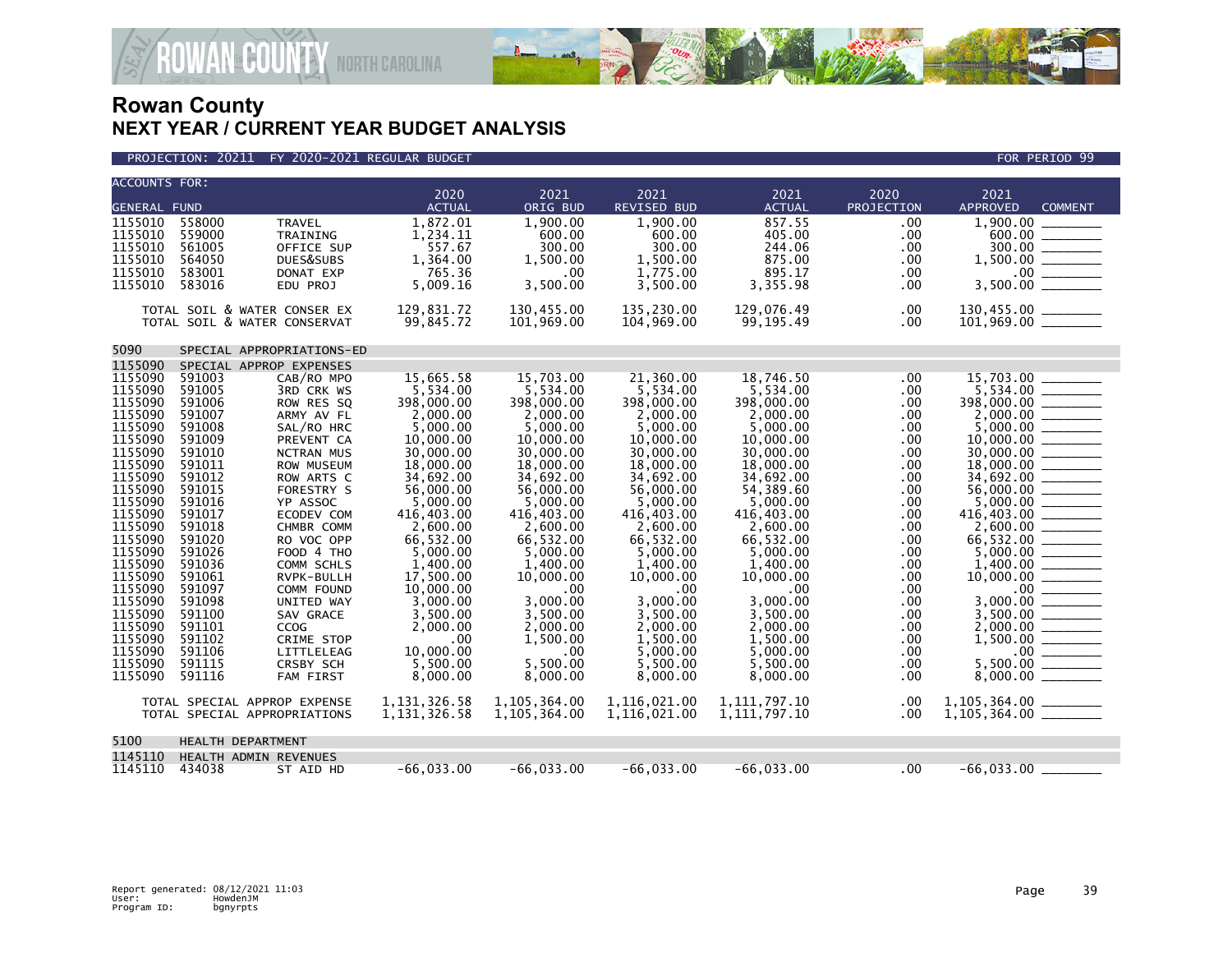

| PROJECTION: 20211                                               | FY 2020-2021 REGULAR BUDGET  |                             |                             |                             |                             |                      | FOR PERIOD 99                                 |  |
|-----------------------------------------------------------------|------------------------------|-----------------------------|-----------------------------|-----------------------------|-----------------------------|----------------------|-----------------------------------------------|--|
| <b>ACCOUNTS FOR:</b><br><b>GENERAL FUND</b>                     |                              | 2020<br><b>ACTUAL</b>       | 2021<br>ORIG BUD            | 2021<br>REVISED BUD         | 2021<br><b>ACTUAL</b>       | 2020<br>PROJECTION   | 2021<br><b>APPROVED</b><br><b>COMMENT</b>     |  |
| 1145110<br>489995                                               | MISC RECPT                   | $-10.50$                    | .00                         | .00                         | .00                         | $.00 \,$             | $.00$ $\qquad \qquad$                         |  |
| TOTAL HEALTH ADMIN REVENUES<br>1145185                          | ENVIRONMENTAL HEALTH REVENUE | $-66,043.50$                | $-66,033.00$                | $-66,033.00$                | $-66,033.00$                | .00                  |                                               |  |
| 1145185<br>411900                                               | OVER/SHORT                   | 100.00                      | .00                         | .00                         | .00                         | .00                  | $.00$ $\qquad$                                |  |
| TOTAL ENVIRONMENTAL HEALTH R                                    |                              | 100.00                      | $.00 \times$                | $.00 \times$                | .00                         | .00                  | $.00$ $\qquad \qquad$                         |  |
| 11451853 ENVIRONMENTAL HLTH STATE REV                           |                              |                             |                             |                             |                             |                      |                                               |  |
| 11451853 434030<br>11451853 434038                              | ENV HLTH G<br>ST AID HD      | $-14,558.00$<br>$-8,765.00$ | $-13,444.00$<br>$-8,765.00$ | $-13,444.00$<br>$-8,765.00$ | $-13,899.80$<br>$-8,765.00$ | $.00 \,$<br>$.00 \,$ | $-13,444.00$ _________<br>-8,765.00 _________ |  |
| TOTAL ENVIRONMENTAL HLTH STA                                    |                              | $-23, 323.00$               | $-22, 209.00$               | $-22, 209.00$               | $-22,664.80$                | $.00 \,$             |                                               |  |
| 11451855 ENVIRONMENTAL HLTH LOCAL REV                           |                              |                             |                             |                             |                             |                      |                                               |  |
| 11451855 453044                                                 | ENV HLTH F                   | $-221,017.50$               | $-175,000.00$               | $-175,000.00$               | $-267, 280.00$              | .00                  |                                               |  |
| TOTAL ENVIRONMENTAL HLTH LOC<br>1145205<br><b>BCCCP REVENUE</b> |                              | $-221,017.50$               | $-175,000.00$               | $-175,000.00$               | $-267, 280.00$              | .00.                 |                                               |  |
| 1145205                                                         |                              | $-12,675.00$                | $-16, 250.00$               | $-16, 250.00$               | $-9, 125.00$                | .00                  |                                               |  |
| 434014                                                          | <b>BCCCP GRNT</b>            |                             |                             |                             |                             |                      | $-16, 250.00$                                 |  |
| TOTAL BCCCP REVENUE                                             |                              | $-12,675.00$                | $-16, 250.00$               | $-16, 250.00$               | $-9, 125.00$                | .00                  |                                               |  |
| 11452101 CHILD HEALTH FEDERAL REVENUE                           |                              |                             |                             |                             |                             |                      |                                               |  |
| 11452101 431086                                                 | TXIX-CHHLT                   | $-129, 843.01$              | $-69,000.00$                | $-69,000.00$                | $-32,629.39$                | .00                  | $-69,000.00$                                  |  |
| TOTAL CHILD HEALTH FEDERAL R                                    |                              | $-129,843.01$               | $-69,000.00$                | $-69,000.00$                | $-32,629.39$                | .00                  | $-69,000.00$ _________                        |  |
| 11452103 CHILD HEALTH STATE REVENUE                             |                              |                             |                             |                             |                             |                      |                                               |  |
| 11452103 434031                                                 | CH HLTH GT                   | $-15,600.11$                | $-15,915.00$                | $-15,915.00$                | $-8,749.59$                 | .00                  |                                               |  |
| 11452103 434033                                                 | SS HLTH BG                   | $-14, 305.35$               | $-10,000.00$                | $-10,000.00$                | $-21, 542.57$               | .00.                 | $-10,000.00$ ________                         |  |
| TOTAL CHILD HEALTH STATE REV                                    |                              | $-29,905.46$                | $-25,915.00$                | $-25,915.00$                | $-30, 292.16$               | $.00 \,$             | $-25,915.00$ ________                         |  |
| 11452105 CHILD HEALTH LOCAL REVEUE                              |                              |                             |                             |                             |                             |                      |                                               |  |
| 11452105 453005                                                 | INS CLDHLH                   | $-732.95$                   | $-300.00$                   | $-300.00$                   | $-934.95$                   | $.00 \,$             |                                               |  |
| 11452105 453030                                                 | CH HLTH F                    | $-2, 218.75$                | $-2,300.00$                 | $-2,300.00$                 | $-2,754.03$                 | .00.                 |                                               |  |
| TOTAL CHILD HEALTH LOCAL REV                                    |                              | $-2,951.70$                 | $-2,600.00$                 | $-2,600.00$                 | $-3,688.98$                 | $.00 \,$             | $-2,600.00$ _________                         |  |
| 11452106 CHILD HLTH RSTRCT REVENUE                              |                              |                             |                             |                             |                             |                      |                                               |  |
| 11452106 495010                                                 | APP FB-RES                   | .00 <sub>1</sub>            | $-30,000.00$                | $-30,000.00$                | .00                         | .00                  | $-30,000.00$                                  |  |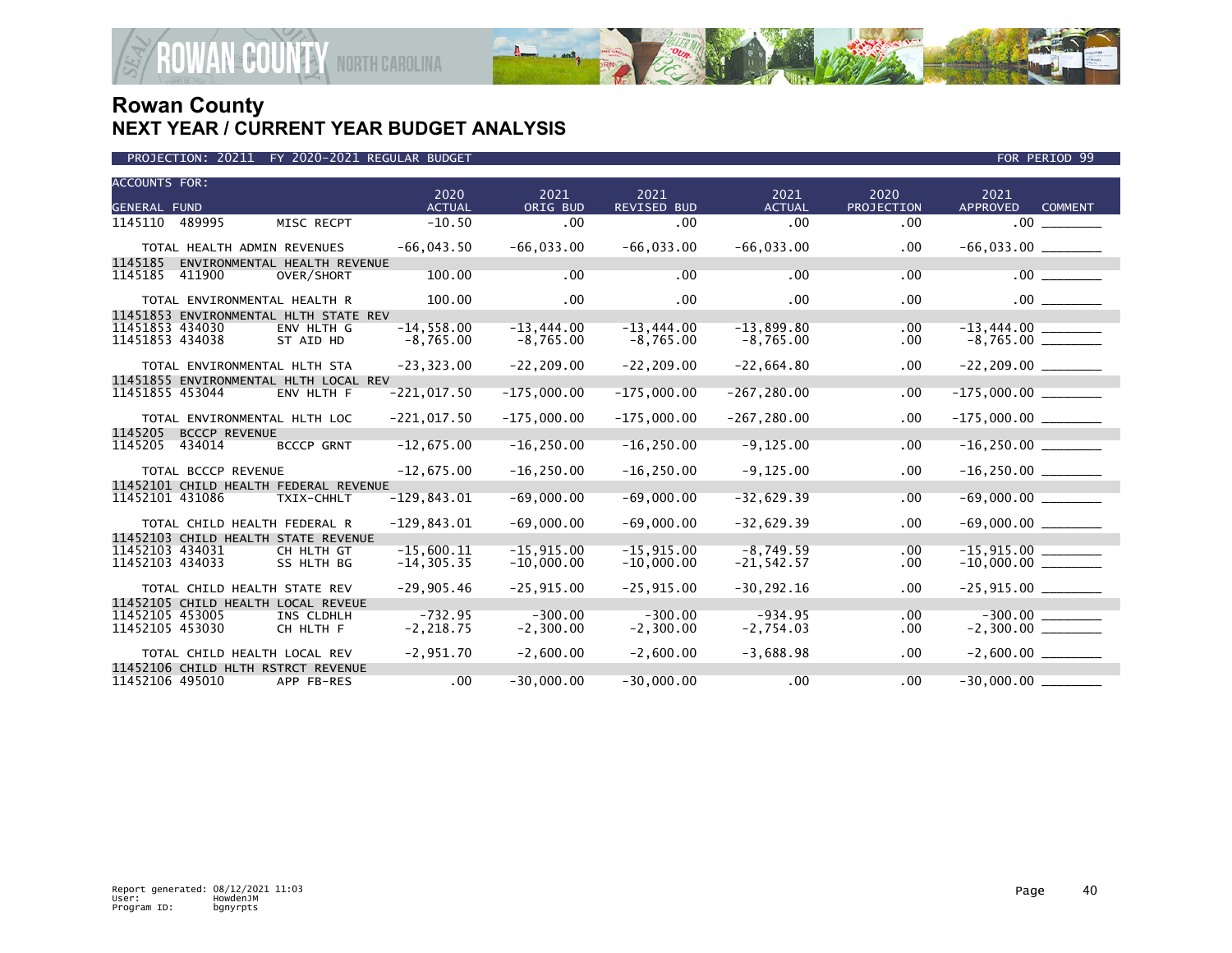

| <b>ACCOUNTS FOR:</b><br><b>GENERAL FUND</b>                                                             | 2020<br><b>ACTUAL</b>  | 2021<br>ORIG BUD      | 2021<br>REVISED BUD  | 2021<br><b>ACTUAL</b> | 2020<br>PROJECTION | 2021<br><b>APPROVED</b><br><b>COMMENT</b> |  |
|---------------------------------------------------------------------------------------------------------|------------------------|-----------------------|----------------------|-----------------------|--------------------|-------------------------------------------|--|
| TOTAL CHILD HLTH RSTRCT REVE                                                                            | $.00 \,$               | $-30,000.00$          | $-30,000.00$         | $.00 \,$              | .00                |                                           |  |
| 11452151 CHILD CARE 4 FEDERAL REVENUE<br>11452151 431088<br>CH SERV CO                                  | $-302, 396.40$         | $-304,000.00$         | $-304,000.00$        | $-305, 419.68$        | .00                | $-304,000.00$ ________                    |  |
| TOTAL CHILD CARE 4 FEDERAL R                                                                            | $-302, 396.40$         | $-304,000.00$         | $-304,000.00$        | $-305, 419.68$        | .00.               | $-304,000.00$ _________                   |  |
| 11452153 CHILD CARE 4 STATE REVENUE<br>11452153 434034<br>CH SERV CO                                    | $-22,770.00$           | $-22,770.00$          | $-22,770.00$         | $-22,770.00$          | .00                |                                           |  |
| TOTAL CHILD CARE 4 STATE REV                                                                            | $-22,770.00$           | $-22,770.00$          | $-22,770.00$         | $-22,770.00$          | .00.               |                                           |  |
| 11452159 CHILD CARE 4 APPROP FUND BAL<br>11452159 431088<br>CH SERV CO<br>11452159 495010<br>APP FB-RES | $-307, 475.00$<br>.00. | .00<br>$-126, 509.00$ | .00<br>$-433,984.00$ | .00<br>.00            | .00<br>$.00 \,$    | $.00\,$                                   |  |
| TOTAL CHILD CARE 4 APPROP FU                                                                            | $-307, 475.00$         | $-126, 509.00$        | $-433,984.00$        | .00                   | .00                |                                           |  |
| 11452233 BIOTERRORISM STATE REVENUE<br>11452233 434029<br>PREP/RESP                                     | $-42,560.88$           | $-50,996.00$          | $-50,996.00$         | $-15,703.18$          | .00.               | $-50,996.00$                              |  |
| TOTAL BIOTERRORISM STATE REV                                                                            | $-42,560.88$           | $-50,996.00$          | $-50,996.00$         | $-15,703.18$          | .00.               |                                           |  |
| 11452253 COMM DISEASE STATE REVENUE<br>11452253 434035<br>CD/TB GRNT                                    | $-11,271.00$           | $-11,271.00$          | $-11, 271.00$        | $-11,271.00$          | .00                |                                           |  |
| TOTAL COMM DISEASE STATE REV                                                                            | $-11, 271.00$          | $-11, 271.00$         | $-11, 271.00$        | $-11, 271.00$         | .00.               | $-11,271.00$ ________                     |  |
| 1145227<br>NAPSACC GRANT REVENUE<br>464099 52420 LOC GRANTS<br>1145227                                  | $-5,000.00$            | .00                   | .00                  | .00                   | .00                | .00 <sub>1</sub>                          |  |
| TOTAL NAPSACC GRANT REVENUE                                                                             | $-5,000.00$            | .00                   | .00                  | .00                   | .00                |                                           |  |
| 11452273 NAPSACC REVENUE<br>11452273 434036<br>SS CH CONS                                               | $-80,613.73$           | $-70, 469.00$         | $-70, 469.00$        | $-67,006.61$          | .00                | $-70,469.00$                              |  |
| TOTAL NAPSACC REVENUE                                                                                   | $-80,613.73$           | $-70, 469.00$         | $-70, 469.00$        | $-67,006.61$          | .00.               |                                           |  |
| 11452281 DENTAL CLINIC FEDRL REVENUE<br>11452281 431027<br>TXIX-DENTL                                   | $-697, 399.98$         | $-425, 599.00$        | $-425, 599.00$       | $-539, 240.74$        | .00                | $-425,599.00$                             |  |
| TOTAL DENTAL CLINIC FEDRL RE                                                                            | $-697, 399.98$         | $-425,599.00$         | $-425, 599.00$       | $-539, 240.74$        | .00.               | $-425,599.00$ _________                   |  |
| 11452285 DENTAL CLINIC LOCAL REVENUE<br>11452285 453004<br>INS DENTAL                                   | $-13,378.40$           | $-8.000.00$           | $-8.000.00$          | $-16.319.74$          | $.00 \,$           | $-8,000.00$                               |  |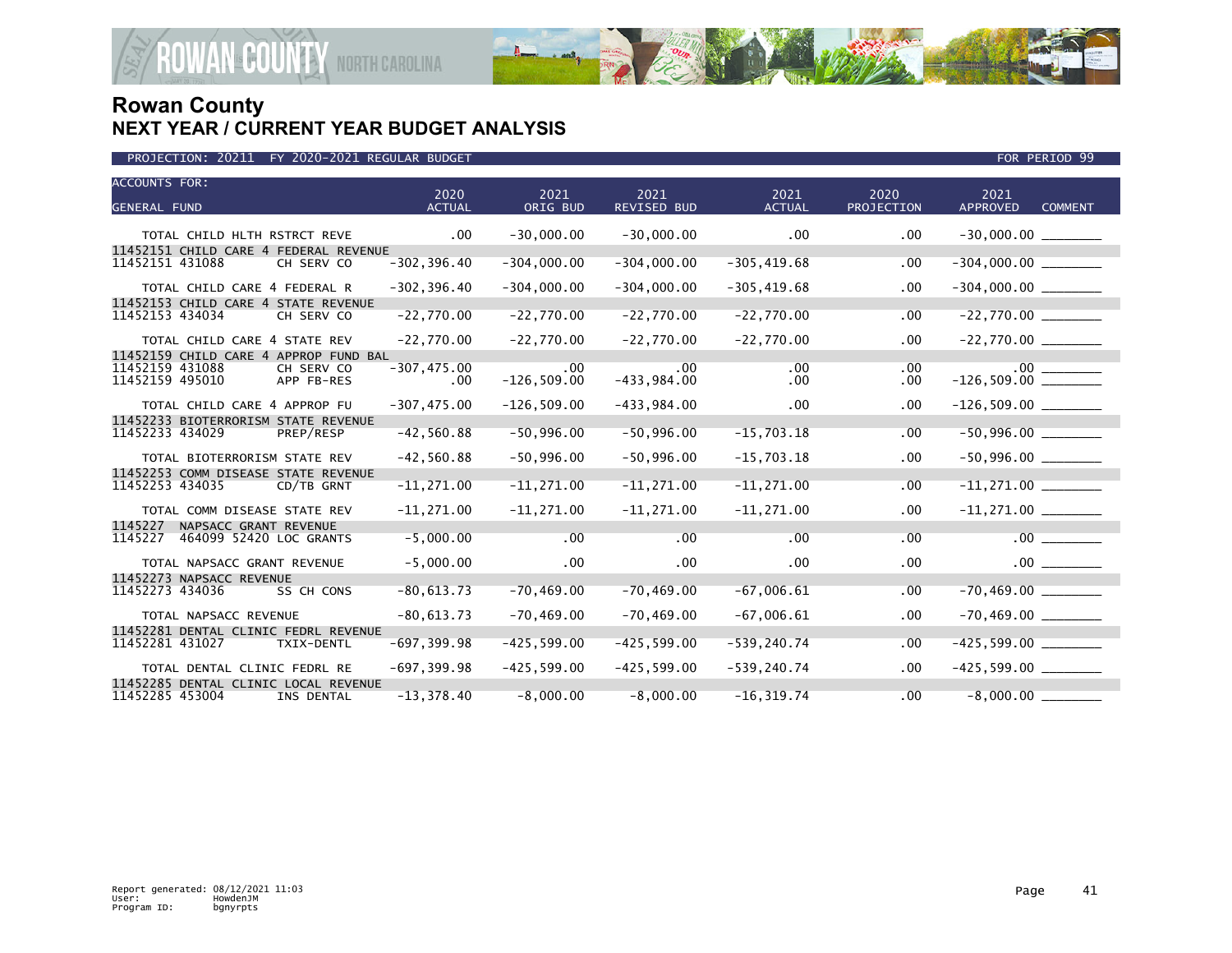

| <b>ACCOUNTS FOR:</b>                   |                           | 2020           | 2021           | 2021               | 2021           | 2020              | 2021                                          |  |
|----------------------------------------|---------------------------|----------------|----------------|--------------------|----------------|-------------------|-----------------------------------------------|--|
| <b>GENERAL FUND</b>                    |                           | <b>ACTUAL</b>  | ORIG BUD       | <b>REVISED BUD</b> | <b>ACTUAL</b>  | <b>PROJECTION</b> | <b>APPROVED</b><br><b>COMMENT</b>             |  |
| 11452285 453043                        | DENTAL FEE                | $-29, 256.60$  | $-8,000.00$    | $-8,000.00$        | $-16,960.02$   | .00               | $-8,000.00$                                   |  |
| 11452285 453097                        | HLTH CH IN                | $-106.00$      | $.00 \,$       | .00                | $.00 \,$       | .00               |                                               |  |
|                                        |                           |                |                |                    |                |                   |                                               |  |
| TOTAL DENTAL CLINIC LOCAL RE           |                           | $-42,741.00$   | $-16,000.00$   | $-16,000.00$       | $-33, 279.76$  | .00               |                                               |  |
| 11452286 DENTAL CLINIC RSTRCT REVENUE  |                           |                |                |                    |                |                   |                                               |  |
| 11452286 434017 52428 RULHLTH CC       |                           | $-61,076.83$   | $.00 \,$       | $-66,000.00$       | $-54,695.30$   | $.00 \,$          |                                               |  |
| 11452286 464099 52411 LOC GRANTS       |                           | $-5,000.00$    | $.00 \,$       | .00                | $.00 \,$       | .00.              |                                               |  |
| 11452286 495010                        | APP FB-RES                | $.00 \,$       | $.00 \,$       | $-5,000.00$        | .00            | .00               | $.00$ $\qquad$                                |  |
|                                        |                           |                |                |                    |                |                   |                                               |  |
| TOTAL DENTAL CLINIC RSTRCT R           |                           | $-66,076.83$   | $.00 \,$       | $-71,000.00$       | $-54,695.30$   | .00               |                                               |  |
| 11452289 DENTAL CLINIC APPROP FUND BAL |                           |                |                |                    |                |                   |                                               |  |
| 11452289 495010                        | APP FB-RES                | $.00 \,$       | $-70,000.00$   | $-538, 817.00$     | .00            | .00               | $-70,000.00$                                  |  |
|                                        |                           |                |                |                    |                |                   |                                               |  |
| TOTAL DENTAL CLINIC APPROP F           |                           | $.00 \times$   | $-70,000.00$   | $-538, 817.00$     | .00            | .00               |                                               |  |
| 11452301 FAMILY PLNG FEDERAL REVENUE   |                           |                |                |                    |                |                   |                                               |  |
| 11452301 431028                        | <b>TANF</b>               | $-21, 127.00$  | $-21, 127.00$  | $-21, 127.00$      | $-21, 127.00$  | .00               |                                               |  |
| 11452301 431029                        | TXIX-FP FE                | $-196, 253.62$ | $-150,000.00$  | $-150,000.00$      | $-131,447.21$  | .00.              | $-150,000.00$ ________                        |  |
| 11452301 431130                        | XVIII FEES                | $-253.64$      | $-200.00$      | $-200.00$          | .00.           | .00               |                                               |  |
|                                        |                           |                |                |                    |                |                   |                                               |  |
| TOTAL FAMILY PLNG FEDERAL RE           |                           | $-217,634.26$  | $-171, 327.00$ | $-171, 327.00$     | $-152, 574.21$ | .00.              |                                               |  |
| 11452303 FAMILY PLANNING STATE REVENUE |                           |                |                |                    |                |                   |                                               |  |
| 11452303 434037                        | FAM PLANNG                | $-193.145.44$  | $-196,614.00$  | $-196,614.00$      | $-168, 615.45$ | .00               |                                               |  |
| 11452303 434038                        | ST AID HD                 | $-6,877.00$    | $-13,754.00$   | $-13,754.00$       | $-9,904.03$    | $.00 \,$          | $-196,614.00$ ________<br>-13,754.00 ________ |  |
|                                        |                           |                |                |                    |                |                   |                                               |  |
| TOTAL FAMILY PLANNING STATE            |                           | $-200,022.44$  | $-210, 368.00$ | $-210, 368.00$     | $-178, 519.48$ | .00.              |                                               |  |
| 11452305 FAMILY PLNG LOCAL REVENUE     |                           |                |                |                    |                |                   |                                               |  |
| 11452305 453001                        | INS FAM PL                | $-5, 165.03$   | $-5,000.00$    | $-5,000.00$        | $-4,816.01$    | .00               |                                               |  |
| 11452305 453050                        | FAM PL FEE                | $-8,844.92$    | $-9,500.00$    | $-9,500.00$        | $-12,870.49$   | $.00 \,$          | $-5,000.00$<br>$-9,500.00$                    |  |
|                                        |                           |                |                |                    |                |                   |                                               |  |
| TOTAL FAMILY PLNG LOCAL REVE           |                           | $-14,009.95$   | $-14,500.00$   | $-14,500.00$       | $-17,686.50$   | $.00 \,$          | $-14,500.00$ ________                         |  |
| 11452309 FAMILY PLNG FUND BALANCE      |                           |                |                |                    |                |                   |                                               |  |
| 11452309 495010                        | APP FB-RES                | .00            | $-70,000.00$   | $-70,000.00$       | .00            | .00               | $-70,000.00$ _________                        |  |
|                                        |                           |                |                |                    |                |                   |                                               |  |
| TOTAL FAMILY PLNG FUND BALAN           |                           | $.00 \times$   | $-70,000.00$   | $-70,000.00$       | $.00 \,$       | .00               |                                               |  |
| 1145240                                |                           |                |                |                    |                |                   |                                               |  |
|                                        | HEALTH PROMOTION REVENUES |                |                |                    | $-33,915.67$   |                   |                                               |  |
| 464099 52429 LOC GRANTS<br>1145240     |                           | $-17, 179.52$  | $-127, 200.00$ | $-160, 963.00$     |                | .00               |                                               |  |
| TOTAL HEALTH PROMOTION REVEN           |                           | $-17, 179.52$  | $-127, 200.00$ | $-160, 963.00$     | $-33,915.67$   | .00               |                                               |  |
|                                        |                           |                |                |                    |                |                   |                                               |  |
| 11452403 HEALTH PROM STATE REVENUE     |                           |                |                |                    |                |                   |                                               |  |
| 11452403 434038                        | ST AID HD                 | $-20, 195.00$  | $-20, 195.00$  | $-20, 195.00$      | $-17.167.97$   | .00               | $-20, 195.00$                                 |  |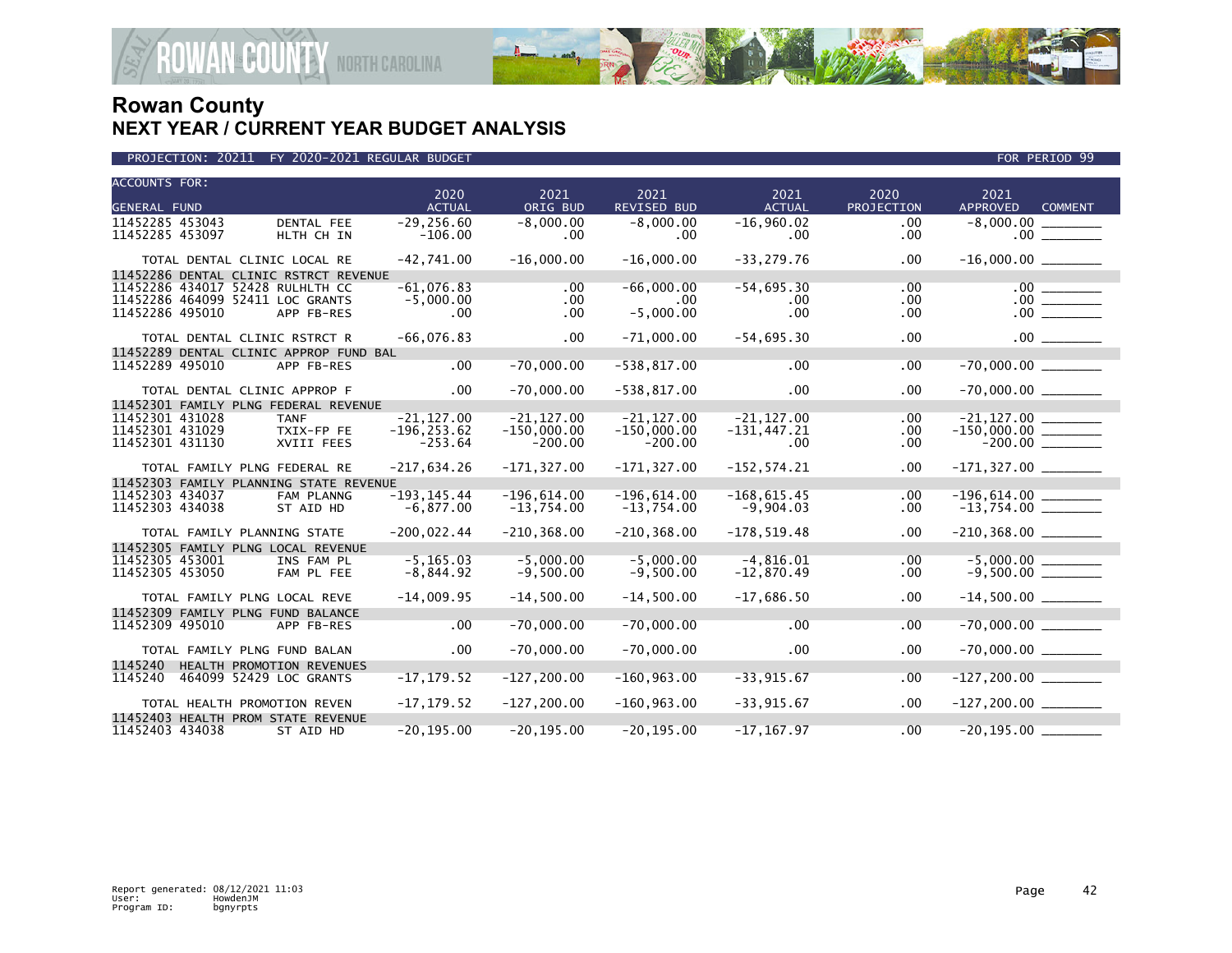

| <b>ACCOUNTS FOR:</b>                                         |                                |                                |               |                                |              |                            |  |
|--------------------------------------------------------------|--------------------------------|--------------------------------|---------------|--------------------------------|--------------|----------------------------|--|
|                                                              | 2020                           | 2021                           | 2021          | 2021                           | 2020         | 2021                       |  |
| <b>GENERAL FUND</b>                                          | <b>ACTUAL</b>                  | ORIG BUD                       | REVISED BUD   | <b>ACTUAL</b>                  | PROJECTION   | APPROVED<br><b>COMMENT</b> |  |
| 11452403 434040<br>HLTHY COMM                                | $-34, 127.70$                  | $-34, 354.00$                  | $-34, 354.00$ | $-34, 354.00$                  | .00          | $-34,354.00$ ________      |  |
| 11452403 434043 52422 SNFI-NURFD                             | $-100,000.00$                  | $-100,000.00$                  | $-100,000.00$ | $-100,000.00$                  | .00.         |                            |  |
| TOTAL HEALTH PROM STATE REVE                                 | $-154, 322.70$                 | $-154, 549.00$                 | $-154.549.00$ | $-151,521.97$                  | $.00 \times$ | $-154, 549.00$ _________   |  |
|                                                              |                                |                                |               |                                |              |                            |  |
| 11452451 HIV-STD FEDERAL REVENUE                             |                                |                                |               |                                |              |                            |  |
| 11452451 431030<br>TXIX-STD                                  | $-34, 221.48$                  | $-15.000.00$                   | $-15,000.00$  | $-16, 577.59$                  | $.00 \,$     |                            |  |
| 11452451 431130<br>XVIII FEES                                | $-301.21$                      | $-500.00$                      | $-500.00$     | $-61.88$                       | .00.         |                            |  |
| TOTAL HIV-STD FEDERAL REVENU                                 | $-34,522.69$                   | $-15,500.00$                   | $-15,500.00$  | $-16,639.47$                   | $.00 \,$     | $-15,500.00$ _________     |  |
|                                                              |                                |                                |               |                                |              |                            |  |
| 11452453 HIV-STD STATE REVENUE                               | $-12.500.00$                   | $-12.500.00$                   | $-12.500.00$  | $-10.000.00$                   |              |                            |  |
| 11452453 434045<br>AIDS CNTRL                                |                                |                                |               |                                | .00          |                            |  |
| 11452453 434078<br><b>STD MEDS</b>                           | $-864.78$                      | $-4,081.00$                    | $-4,081.00$   | $-696.08$                      | .00          | $-4,081.00$ $-100.00$      |  |
| 11452453 434081<br>STD PREV                                  | $-42.00$                       | $-100.00$                      | $-100.00$     | $-58.00$                       | $.00 \,$     |                            |  |
| TOTAL HIV-STD STATE REVENUE                                  | $-13,406.78$                   | $-16,681.00$                   | $-16,681.00$  | $-10,754.08$                   | $.00 \,$     |                            |  |
|                                                              |                                |                                |               |                                |              |                            |  |
| 11452455 HIV-STD LOCAL REVENUE                               | $-2,090.67$                    | $-1,800.00$                    | $-1,800.00$   | $-1, 189.36$                   | .00          | $-1,800.00$                |  |
| 11452455 453012<br>HIV/STD FE                                |                                |                                |               |                                |              |                            |  |
| TOTAL HIV-STD LOCAL REVENUE                                  | $-2,090.67$                    | $-1.800.00$                    | $-1,800.00$   | $-1, 189.36$                   | $.00 \,$     |                            |  |
|                                                              |                                |                                |               |                                |              |                            |  |
| 11452501 IMMUNIZATION FEDERAL REVENUE                        |                                |                                | .00           | $-179.22$                      |              |                            |  |
| 11452501 431031<br>MCARE-F/PN                                | .00                            | .00                            |               |                                | .00          |                            |  |
| 11452501 431032<br>TXIX-IMMUN                                | $-23,537.67$                   | $-22.000.00$                   | $-22.000.00$  | $-10, 167.19$                  | $.00 \,$     | $-22,000.00$<br>$-800.00$  |  |
| 11452501 431132<br>XVIII FEES                                | $-552.86$                      | $-800.00$                      | $-800.00$     | $-117.17$                      | .00          |                            |  |
| TOTAL IMMUNIZATION FEDERAL R                                 | $-24,090.53$                   | $-22,800.00$                   | $-22.800.00$  | $-10, 463.58$                  | $.00 \,$     | $-22,800.00$ _________     |  |
|                                                              |                                |                                |               |                                |              |                            |  |
| 11452503 IMMUNIZATION STATE REVENUE                          |                                |                                | $-12.146.00$  |                                |              | $-12, 146.00$              |  |
| 11452503 434032<br>ST AID HD<br>11452503 434046<br>IMMUN ACT | $-12, 146.00$<br>$-35, 368.00$ | $-12, 146.00$<br>$-35, 368.00$ | $-35.368.00$  | $-12, 146.00$<br>$-35, 368.00$ | .00          | $-35,368.00$ ________      |  |
| 11452503 453006                                              |                                |                                |               |                                | .00          |                            |  |
| INS IMMUN                                                    | $-14,627.86$                   | $-15,000.00$                   | $-15,000.00$  | $-6,966.37$                    | .00          | $-15,000.00$ ________      |  |
| TOTAL IMMUNIZATION STATE REV                                 | $-62, 141.86$                  | $-62, 514.00$                  | $-62, 514.00$ | $-54, 480.37$                  | $.00 \,$     |                            |  |
|                                                              |                                |                                |               |                                |              |                            |  |
| 11452504 IMMUNIZATION GENERAL REVENUE                        |                                | $-150.00$                      |               |                                |              |                            |  |
| 11452504 425014<br>FLU SHOTS                                 | $.00 \,$                       |                                | $-150.00$     | .00                            | $.00 \,$     |                            |  |
| TOTAL IMMUNIZATION GENERAL R                                 | $.00 \,$                       | $-150.00$                      | $-150.00$     | .00 <sub>1</sub>               | $.00 \,$     |                            |  |
|                                                              |                                |                                |               |                                |              |                            |  |
| 11452505 IMMUNIZATION LOCAL REVENUE                          |                                |                                |               |                                | .00          |                            |  |
| 11452505 453009<br>ADULT IMMU                                | $-7, 952.31$                   | $-7.000.00$                    | $-7.000.00$   | $-4.277.11$                    |              | $-7.000.00$                |  |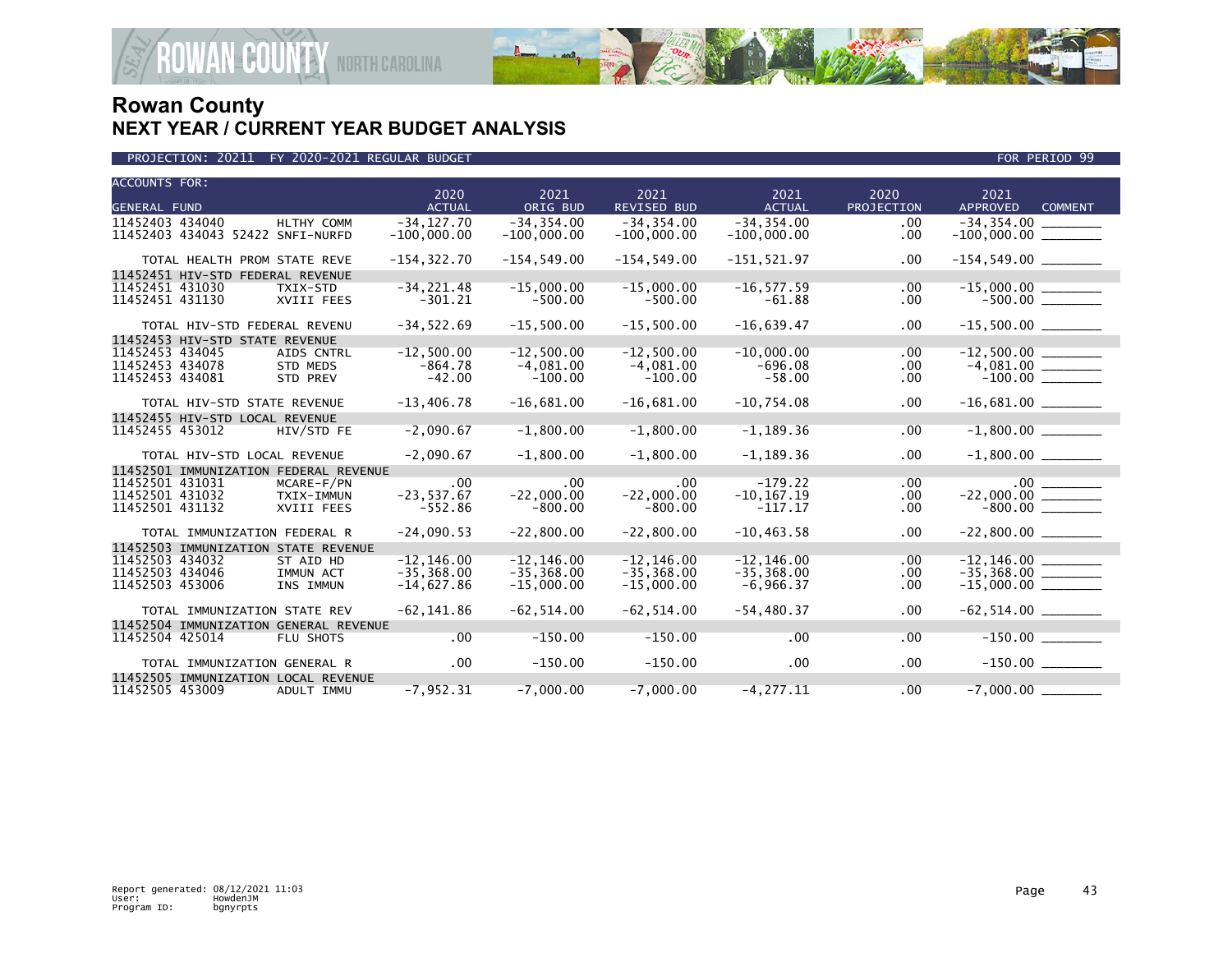

| <b>ACCOUNTS FOR:</b>                     | 2020           | 2021           | 2021               | 2021          | 2020       | 2021                              |  |
|------------------------------------------|----------------|----------------|--------------------|---------------|------------|-----------------------------------|--|
| <b>GENERAL FUND</b>                      | <b>ACTUAL</b>  | ORIG BUD       | <b>REVISED BUD</b> | <b>ACTUAL</b> | PROJECTION | <b>APPROVED</b><br><b>COMMENT</b> |  |
| TOTAL IMMUNIZATION LOCAL REV             | $-7,952.31$    | $-7,000.00$    | $-7,000.00$        | $-4, 277.11$  | $.00 \,$   |                                   |  |
| 11452509 IMMUNIZATION FUND BALANCE       |                |                |                    |               |            |                                   |  |
| 11452509 495010<br>APP FB-RES            | .00            | $-60,000.00$   | $-60,000.00$       | .00           | .00        |                                   |  |
| TOTAL IMMUNIZATION FUND BALA             | $.00 \,$       | $-60,000.00$   | $-60,000.00$       | .00.          | $.00 \,$   | $-60,000.00$ ________             |  |
| 11452551 MATERNAL HLTH FDRL REVENUE      |                |                |                    |               |            |                                   |  |
| 11452551 431034<br>TXIX-MAT H            | $-223,016.88$  | $-120,000.00$  | $-120,000.00$      | $-113,758.21$ | .00        |                                   |  |
| TOTAL MATERNAL HLTH FDRL REV             | $-223,016.88$  | $-120,000.00$  | $-120,000.00$      | $-113,758.21$ | $.00 \,$   | $-120,000.00$ _________           |  |
| 11452553 MATERNAL HLTH STATE REVENUE     |                |                |                    |               |            |                                   |  |
| 11452553 434032<br>ST AID HD             | $-20,980.00$   | $-20,980.00$   | $-20,980.00$       | $-20,980.00$  | .00        |                                   |  |
| 11452553 434033<br>SS HLTH BG            | $-69, 194.65$  | $-63,000.00$   | $-63,000.00$       | $-48, 252.99$ | $.00 \,$   |                                   |  |
| 11452553 434047<br>MATHLTH GT            | $-33,831.00$   | $-33,831.00$   | $-33,831.00$       | $-33,831.00$  | .00.       | $-63,000.00$<br>$-33,831.00$      |  |
| TOTAL MATERNAL HLTH STATE RE             | $-124,005.65$  | $-117,811.00$  | $-117,811.00$      | $-103,063.99$ | $.00 \,$   | $-117,811.00$ ________            |  |
| 11452555 MATERNAL HLTH LOCAL REVENUE     |                |                |                    |               |            |                                   |  |
| 11452555 453003<br>INS MATHLT            | 18.40          | .00            | .00                | .00           | .00        |                                   |  |
| 11452555 453078<br>PRENATAL F            | $-19,405.44$   | $-20,000.00$   | $-20,000.00$       | $-21, 255.62$ | $.00 \,$   | $-20,000.00$                      |  |
| TOTAL MATERNAL HLTH LOCAL RE             | $-19,387.04$   | $-20,000.00$   | $-20,000.00$       | $-21, 255.62$ | $.00 \,$   | $-20,000.00$ ________             |  |
| 11452559 MATERNAL HLTH FUND BAL RESTR    |                |                |                    |               |            |                                   |  |
| 11452559 495010<br>APP FB-RES            | $.00 \,$       | $-60,000.00$   | $-60,000.00$       | .00           | .00        |                                   |  |
| TOTAL MATERNAL HLTH FUND BAL             | $.00 \,$       | $-60,000.00$   | $-60,000.00$       | $.00 \times$  | .00.       |                                   |  |
| 11452561 PREGNANCY CARE FEDERAL REV      |                |                |                    |               |            |                                   |  |
| 11452561 431033<br>TXIX-MAT C            | $-343, 440.32$ | $-350,000.00$  | $-350,000.00$      | $-398,064.80$ | $.00 \,$   | $-350,000.00$ ________            |  |
| TOTAL PREGNANCY CARE FEDERAL             | $-343, 440.32$ | $-350,000.00$  | $-350,000.00$      | $-398,064.80$ | $.00 \,$   | $-350,000.00$ ________            |  |
| 11452569 PREGNANCY CARE FUND BALANCE     |                |                |                    |               |            |                                   |  |
| 11452569 495010<br>APP FB-RES            | $.00 \,$       | $-13, 186.00$  | $-13, 186.00$      | .00           | $.00 \,$   |                                   |  |
| TOTAL PREGNANCY CARE FUND BA             | $.00 \,$       | $-13, 186.00$  | $-13, 186.00$      | $.00 \times$  | $.00 \,$   | $-13,186.00$ ________             |  |
| 11452601 WIC FEDERAL REVENUE             |                |                |                    |               |            |                                   |  |
| 11452601 431035<br><b>WIC GRANT</b>      | .00            | $-502, 902.00$ | $-503,940.00$      | .00           | .00        | $-502,902.00$                     |  |
| 11452601 431035 5260<br><b>WIC GRANT</b> | $-12, 392.14$  | .00            | $.00 \,$           | $-9,987.40$   | $.00 \,$   |                                   |  |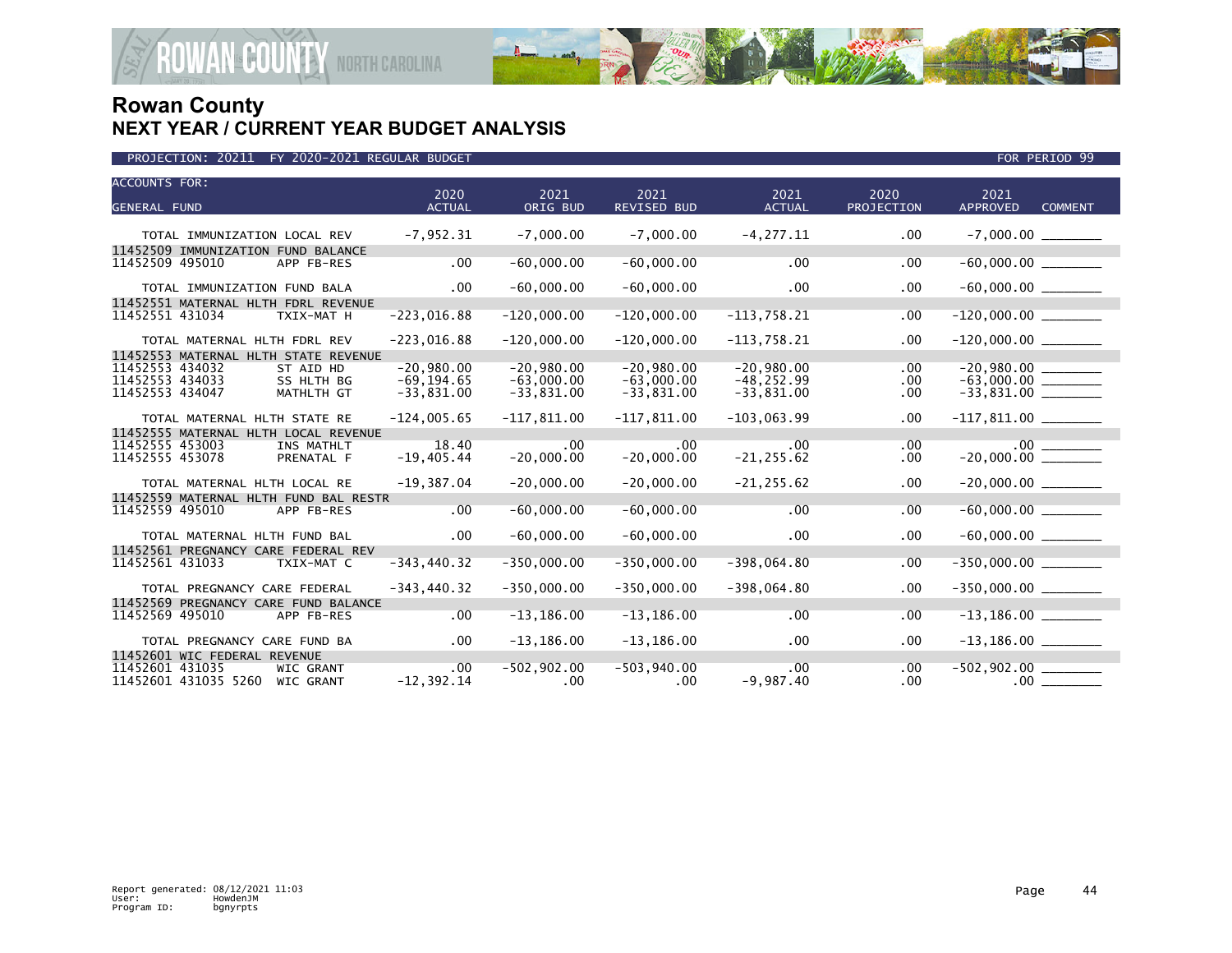

| <b>ACCOUNTS FOR:</b>                                              | 2020          | 2021           | 2021               | 2021           | 2020       | 2021                                          |
|-------------------------------------------------------------------|---------------|----------------|--------------------|----------------|------------|-----------------------------------------------|
| <b>GENERAL FUND</b>                                               | <b>ACTUAL</b> | ORIG BUD       | <b>REVISED BUD</b> | <b>ACTUAL</b>  | PROJECTION | <b>APPROVED</b><br><b>COMMENT</b>             |
| 11452601 431035 5261<br><b>WIC GRANT</b>                          | $-331.987.00$ | .00            | $-12,012.00$       | $-350.649.95$  | .00        | .00 <sub>1</sub>                              |
| 11452601 431035 5262<br>WIC GRANT                                 | $-99,987.26$  | .00.           | .00                | $-86,476.18$   | .00        | $.00 \,$<br><u>and the state of the state</u> |
| 11452601 431035 5263<br><b>WIC GRANT</b>                          | $-23, 319.81$ | .00            | .00                | $-19,893.55$   | .00        | $.00 \,$                                      |
| 11452601 431035 5264<br>WIC GRANT                                 | $-20,908.34$  | .00.           | .00                | $-17,797.03$   | .00        | $.00 \cdot$                                   |
| TOTAL WIC FEDERAL REVENUE                                         | $-488,594.55$ | $-502, 902.00$ | $-515, 952.00$     | $-484, 804.11$ | .00        |                                               |
| 11452651 ADULT HLTH FEDERAL REV                                   |               |                |                    |                |            |                                               |
| 11452651 431036<br>TXIX-PRIM                                      | $-127,962.98$ | $-70.000.00$   | $-70.000.00$       | $-230.559.51$  | .00        |                                               |
| 11452651 431136<br>XVIII FEES                                     | $-1,630.97$   | $-2, 200.00$   | $-2, 200.00$       | $-269.38$      | .00        | $-2,200.00$ _________                         |
| TOTAL ADULT HLTH FEDERAL REV                                      | $-129,593.95$ | $-72, 200.00$  | $-72, 200.00$      | $-230,828.89$  | .00        |                                               |
| 11452655 ADULT HLTH LOCAL REVENUE                                 |               |                |                    |                |            |                                               |
| 11452655 445001<br>PRI CAR FE                                     | $-41, 118.95$ | $-35,000.00$   | $-35,000.00$       | $-29, 186.86$  | .00        | $-35,000.00$ $-$                              |
| 11452655 453002<br>INS PRIMCR                                     | $-3, 565.11$  | $-1,000.00$    | $-1,000.00$        | $-1,911.38$    | .00        | -35,000.00<br>-1,000.00 _______               |
| TOTAL ADULT HLTH LOCAL REVEN                                      | $-44,684.06$  | $-36,000.00$   | $-36,000.00$       | $-31,098.24$   | .00        |                                               |
| 11452659 ADULT HLTH APPROP FUND BAL                               |               |                |                    |                |            |                                               |
| 11452659 495010<br>APP FB-RES                                     | .00           | $-100,000.00$  | $-100,000.00$      | .00            | .00        |                                               |
| TOTAL ADULT HLTH APPROP FUND                                      | .00           | $-100,000.00$  | $-100,000.00$      | .00            | .00        |                                               |
| 1145270<br>PORT PROGRAM REVENUE                                   |               |                |                    |                |            |                                               |
| 1145270<br>453099<br><b>PORTGRNT</b>                              | $.00 \,$      | $.00 \,$       | $.00 \,$           | $-67.76$       | .00        |                                               |
| 1145270<br>495010<br>APP FB-RES                                   | $.00 \,$      | $-80,068.00$   | $-94, 219.00$      | .00            | .00        |                                               |
| TOTAL PORT PROGRAM REVENUE                                        | $.00 \,$      | $-80,068.00$   | $-94, 219.00$      | $-67.76$       | .00        |                                               |
| 11452751 TB PROG FEDERAL REVENUE                                  |               |                |                    |                |            |                                               |
| 11452751 431089<br>TXIX FE-TB                                     | $-5,786.42$   | $-5,000.00$    | $-5,000.00$        | $-1,755.24$    | .00        |                                               |
|                                                                   |               |                |                    |                |            |                                               |
| TOTAL TB PROG FEDERAL REVENU                                      | $-5,786.42$   | $-5,000.00$    | $-5,000.00$        | $-1,755.24$    | .00        | $-5,000.00$ _________                         |
| 11452753 TB PROG STATE REVENUE                                    |               |                |                    |                |            |                                               |
| 11452753 434035<br>CD/TB GRNT                                     | $-18,460.00$  | $-18,510.00$   | $-18,510.00$       | $-14, 123.46$  | .00        |                                               |
| TOTAL TB PROG STATE REVENUE                                       | $-18,460.00$  | $-18,510.00$   | $-18,510.00$       | $-14, 123.46$  | .00        | $-18,510.00$ ________                         |
| 11452755 TB PROG LOCAL REVENUE                                    |               |                |                    |                |            |                                               |
| 11452755 453090<br>TB FEES                                        | $-2,433.00$   | $-3.200.00$    | $-3.200.00$        | $-4, 447.85$   | .00        | $-3,200.00$                                   |
|                                                                   |               |                |                    |                |            |                                               |
| TOTAL TB PROG LOCAL REVENUE                                       | $-2,433.00$   | $-3, 200.00$   | $-3,200.00$        | $-4,447.85$    | .00        | $-3,200.00$                                   |
| 11452759 TB PROG APPROP FUND BAL<br>11452759 495010<br>APP FB-RES | .00           | $-30,000.00$   | $-30,000.00$       | .00            | .00        | $-30,000.00$                                  |
|                                                                   |               |                |                    |                |            |                                               |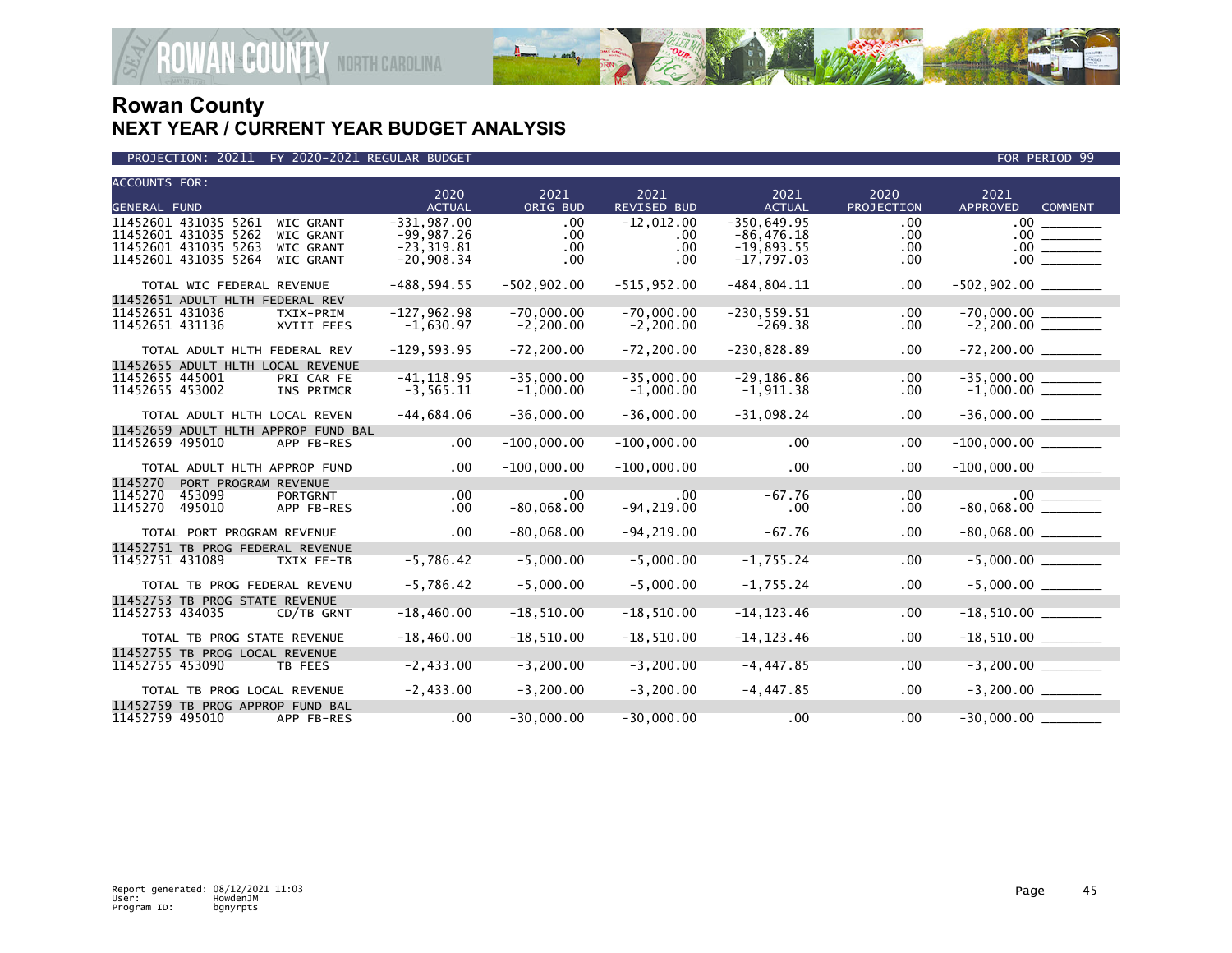

| <b>ACCOUNTS FOR:</b> |                                   |                   |                  |                  |                       |                     |            |                                                                           |                                       |
|----------------------|-----------------------------------|-------------------|------------------|------------------|-----------------------|---------------------|------------|---------------------------------------------------------------------------|---------------------------------------|
|                      |                                   |                   | 2020             | 2021             | 2021                  | 2021                | 2020       | 2021                                                                      |                                       |
| <b>GENERAL FUND</b>  |                                   |                   | <b>ACTUAL</b>    | ORIG BUD         | REVISED BUD           | <b>ACTUAL</b>       | PROJECTION | <b>APPROVED</b>                                                           | <b>COMMENT</b>                        |
|                      | TOTAL TB PROG APPROP FUND BA      |                   | .00              | $-30,000.00$     | $-30,000.00$          | .00                 | .00        |                                                                           |                                       |
| 1155110              | HEALTH ADMIN EXPENDITURES         |                   |                  |                  |                       |                     |            |                                                                           |                                       |
| 1155110              | 510001                            | SAL-CLEAR         | .00              | .00              | .00                   | $-2,950.15$         | .00        | .00                                                                       |                                       |
| 1155110              | 510005                            | SAL-REG           | 178, 335.73      | 278,406.00       | 278,406.00            | 158,927.23          | .00        | 278,406.00                                                                |                                       |
| 1155110              | 510005 20002 SAL-REG              |                   | 69,529.03        | .00              | 225,030.00            | 216,650.99          | .00        |                                                                           |                                       |
| 1155110              | 510015                            | SAL-PT            | 13,516.80        | 13,000.00        | 13,000.00             | 14,282.61           | .00        |                                                                           |                                       |
| 1155110              | 510020                            | SA-PR DIEM        | 804.06           | 1,600.00         | 1,700.00              | 1,698.27            | .00        |                                                                           |                                       |
| 1155110              | 520005                            | HLTH INSUR        | 42,976.95        | 49,095.00        | 70,095.00             | 41,022.97           | .00        | 49,095.00                                                                 |                                       |
| 1155110              | 520005 20002 HLTH INSUR           |                   | .00              | .00              | 10,040.00             | 9,766.28            | .00        |                                                                           | $\frac{00}{00}$                       |
| 1155110              | 520008                            | RETIRE HI         | 49,800.00        | 49,800.00        | 49,800.00             | 47,320.00           | .00        | 49,800.00                                                                 |                                       |
| 1155110              | 520010                            | MEDI TAX          | 3,449.80         | 3,875.00         | 3,875.00              | 3.118.90            | .00        | 3,875.00                                                                  |                                       |
| 1155110<br>1155110   | 520010 20002 MEDI TAX<br>520015   |                   | .00<br>20,946.07 | .00<br>28,417.00 | 670.00<br>28,417.00   | 634.97<br>21,024.58 | .00        | $.00 \,$<br>28,417.00                                                     |                                       |
| 1155110              |                                   | RETIREMENT        |                  |                  |                       | 4.595.94            | .00        | .00 <sub>1</sub>                                                          |                                       |
| 1155110              | 520015 20002 RETIREMENT<br>520020 | SS TAX            | .00<br>14,747.40 | .00<br>16,593.00 | 4.843.00<br>16,593.00 | 13,332.83           | .00<br>.00 | 16,593.00                                                                 |                                       |
| 1155110              | 520020 20002 SS TAX               |                   | .00              | .00              | 2,930.00              | 2,694.60            | .00        |                                                                           | $\frac{1}{2}$                         |
| 1155110              | 520025                            | WKER COMP         | 5,021.37         | 5,669.00         | 5,669.00              | 4,195.53            | .00        | 5,669.00                                                                  | $\frac{1}{00}$ $\frac{1}{\sqrt{100}}$ |
| 1155110              | 520025 20002 WKER COMP            |                   | .00              | .00              | 1,400.00              | 1,057.07            | .00        |                                                                           |                                       |
| 1155110              | 520030                            | 401K CONTR        | 6,949.24         | 8,339.00         | 8,339.00              | 6,069.65            | .00        |                                                                           |                                       |
| 1155110              | 520040                            | COVID-BENE        | $-19, 343.46$    | .00              | .00.                  | $-17,918.93$        | .00        | $8,339.00$<br>$8,339.00$<br>$0.00$<br>$0.00$<br>$2,000.00$<br>$49,000.00$ |                                       |
| 1155110              | 520040 20002 COVID-BENE           |                   | 25,581.25        | .00              | 45,000.00             | 65,025.48           | .00        |                                                                           |                                       |
| 1155110              | 533001                            | CONTR SERV        | 5,145.00         | 2,000.00         | 2,000.00              | 325.00              | .00        |                                                                           |                                       |
| 1155110              | 534030                            | TECH-S&M          | 33,817.44        | 49,000.00        | 49,000.00             | 47,243.04           | .00        | 49,000.00                                                                 |                                       |
| 1155110              | 541040                            | US-WATER          | 49.78            | 4,000.00         | 4,000.00              | 2,853.44            | .00        |                                                                           |                                       |
| 1155110              | 541042                            | US-STRM WT        | 1,589.52         | 1,000.00         | 1,000.00              | 1,618.67            | .00.       |                                                                           |                                       |
| 1155110              | 544020                            | RENT-L&B          | 4,640.00         | 5.500.00         | 5,500.00              | 5,415.00            | .00        |                                                                           |                                       |
| 1155110              | 544045                            | RNT-POS MT        | 715.68           | 1,000.00         | 1,000.00              | 690.24              | .00        | 1,000.00                                                                  |                                       |
| 1155110              | 550007                            | COST P COP        | 590.04           | 600.00           | 600.00                | 2,962.23            | .00        |                                                                           |                                       |
| 1155110              | 553005                            | <b>TELEPHONE</b>  | 3,043.64         | 10,900.00        | 10,900.00             | 12,082.02           | .00.       |                                                                           |                                       |
| 1155110              | 555000                            | PRINTING          | 142.00           | 300.00           | 300.00                | 278.50              | .00.       |                                                                           | $300.00$ ________                     |
| 1155110              | 555000 20018 PRINTING             |                   | .00              | .00              | 2,000.00              | 1,970.72            | .00        |                                                                           |                                       |
| 1155110              | 556000                            | <b>UNIFORMS</b>   | 547.16           | 560.00           | 560.00                | .00                 | .00.       | 560.00                                                                    |                                       |
| 1155110              | 557000                            | POSTAGE           | 1,018.88         | 1,500.00         | 1,500.00              | 1,124.15            | .00.       | 1,500.00                                                                  |                                       |
| 1155110              | 558000                            | TRAVEL            | 4,920.64         | 5,000.00         | 4,900.00              | 1,214.56            | .00        | 5,000.00                                                                  |                                       |
| 1155110              | 559000                            | TRAINING          | 754.00           | 3,400.00         | 3,400.00              | 418.70              | .00        | 3,400.00                                                                  |                                       |
| 1155110              | 561000                            | P-CARD            | .00              | 8,200.00         | 8,200.00              | .00                 | .00        | 8,200.00                                                                  |                                       |
| 1155110              | 561005                            | OFFICE SUP        | 2,230.93         | 2,300.00         | 2,300.00              | 2,276.48            | .00        | 2,300.00                                                                  |                                       |
| 1155110              | 561005 20018 OFFICE SUP           |                   | .00              | .00              | 5,838.00              | 5,812.60            | .00        | .00 <sub>1</sub>                                                          |                                       |
| 1155110              | 561095                            | OTH SM EQP        | 1,500.00         | 1,350.00         | 1,350.00              | 359.44              | .00        | 1,350.00                                                                  |                                       |
| 1155110              | 561095 20018 OTH SM EQP           |                   | .00              | .00              | 10,000.00             | 7,535.46            | .00        | $.00 \,$                                                                  | <u> Liberatura de la p</u>            |
| 1155110              | 562005                            | <b>ELECTRICTY</b> | 27,512.76        | 35,000.00        | 35,000.00             | 24,579.82           | .00        | 35,000.00                                                                 |                                       |
| 1155110              | 562025                            | NATRAL GAS        | 1,329.85         | 2,000.00         | 2,000.00              | 2,022.23            | .00        | 2,000.00                                                                  |                                       |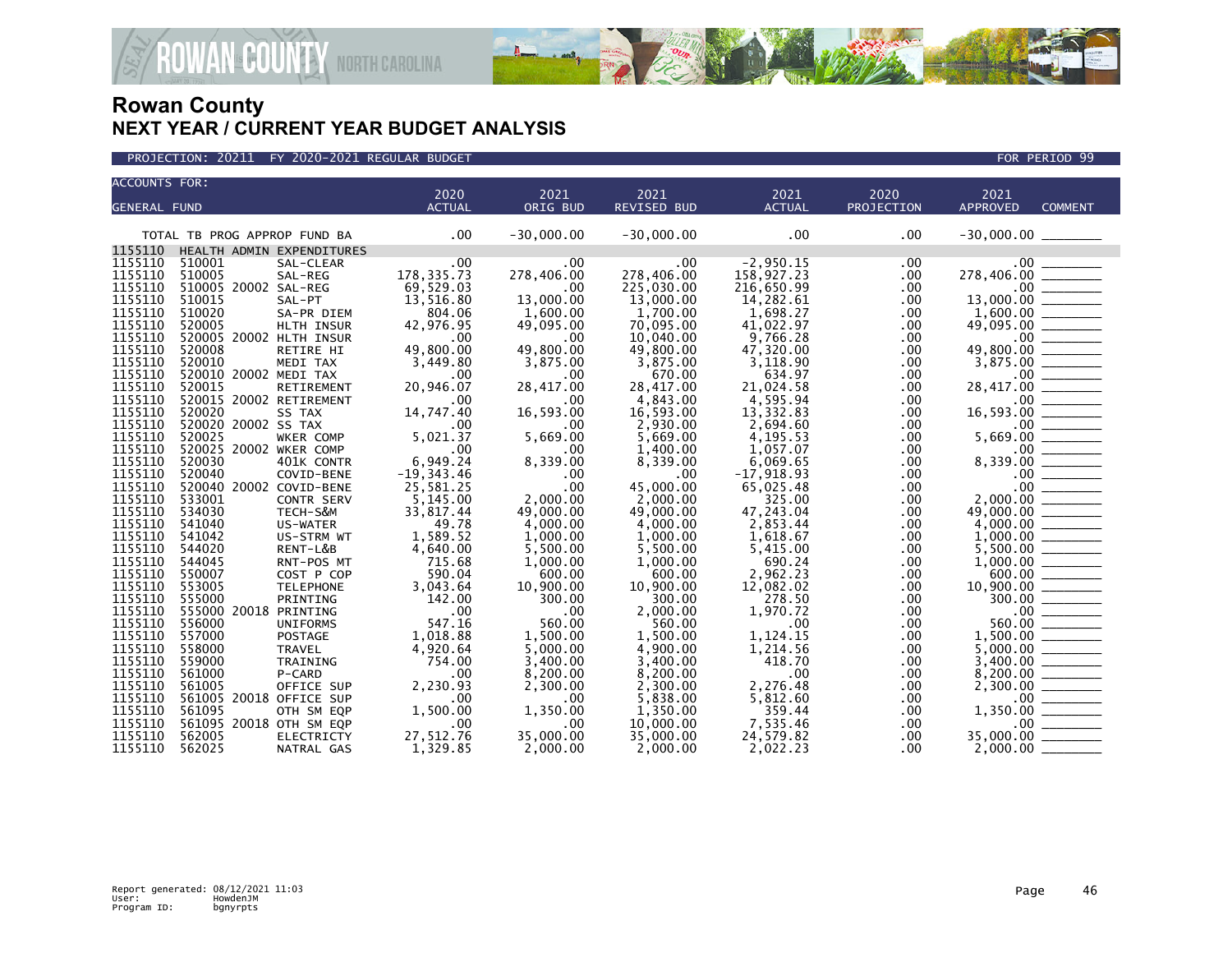



| <b>ACCOUNTS FOR:</b> |                              |                             |               |            |                    |               |            |                     |                                                                                                                                                  |
|----------------------|------------------------------|-----------------------------|---------------|------------|--------------------|---------------|------------|---------------------|--------------------------------------------------------------------------------------------------------------------------------------------------|
|                      |                              |                             | 2020          | 2021       | 2021               | 2021          | 2020       | 2021                |                                                                                                                                                  |
| <b>GENERAL FUND</b>  |                              |                             | <b>ACTUAL</b> | ORIG BUD   | <b>REVISED BUD</b> | <b>ACTUAL</b> | PROJECTION | APPROVED            | <b>COMMENT</b>                                                                                                                                   |
| 1155110              | 564050                       | DUES&SUBS                   | 6,100.00      | 7,500.00   | 7,500.00           | 6,583.62      | .00        | 7,500.00            |                                                                                                                                                  |
| 1155110              | 575090 20018 C/A-FU&EQP      |                             | .00           | .00        | 8,152.00           | $.00 \,$      | .00        | $.00 \,$            |                                                                                                                                                  |
| 1155110              | 576020 20018 F/A-DP EQU      |                             | .00           | .00        | 12,500.00          | 7,131.77      | .00        | .00                 |                                                                                                                                                  |
| 1155110              | 582008                       | EMPL RET                    | 125.00        | 125.00     | 125.00             | .00           | .00        | 125.00              |                                                                                                                                                  |
| 1155110              | 582009                       | MTG FOOD                    | 2,060.18      | 3,000.00   | 3,000.00           | $.00 \,$      | .00.       | 3,000.00            |                                                                                                                                                  |
|                      | TOTAL HEALTH ADMIN EXPENDITU |                             | 510, 146.74   | 599,029.00 | 948,432.00         | 725,046.51    | .00        | 599,029.00 ________ |                                                                                                                                                  |
| 1155185              |                              | ENVIRONMENTAL HLTH EXPENSES |               |            |                    |               |            |                     |                                                                                                                                                  |
| 1155185              | 510005                       | SAL-REG                     | 429,002.05    | 524,964.00 | 627,231.00         | 595, 332.85   | .00        | 524,964.00          |                                                                                                                                                  |
| 1155185              | 510010                       | SAL-OT                      | .00           | .00.       | 15,200,00          | 9.887.61      | .00.       |                     |                                                                                                                                                  |
| 1155185              | 510015                       | SAL-PT                      | 25,025.03     | .00        | 62,220.00          | 41,843.82     | .00        | $.00 \,$            | $\label{eq:2} \begin{split} \mathcal{L}_{\text{max}}(\mathcal{L}_{\text{max}}) = \mathcal{L}_{\text{max}}(\mathcal{L}_{\text{max}}) \end{split}$ |
| 1155185              | 520005                       | HLTH INSUR                  | 70,195.79     | 91,931.00  | 102,306.00         | 95,122.28     | .00.       | 91,931.00           | <u>and the state of the state</u>                                                                                                                |
| 1155185              | 520008                       | RETIRE HI                   | 21,580.00     | 19,920.00  | 21,840.00          | 21,840.00     | .00.       | 19,920.00           |                                                                                                                                                  |
| 1155185              | 520010                       | MEDI TAX                    | 6,415.48      | 7,434.00   | 10,039.00          | 9,112.20      | .00        |                     |                                                                                                                                                  |
| 1155185              | 520015                       | RETIREMENT                  | 36,471.75     | 53,605.00  | 71,951.00          | 52, 345.96    | .00.       | 53,605.00           |                                                                                                                                                  |
| 1155185              | 520020                       | SS TAX                      | 27,431.11     | 31,761.00  | 44,161.00          | 38,823.18     | .00.       | 31,761.00           |                                                                                                                                                  |
| 1155185              | 520025                       | WKER COMP                   | 4, 137.44     | 4,879.00   | 9,011.00           | 6,147.63      | .00.       | 4,879.00            |                                                                                                                                                  |
| 1155185              | 520030                       | 401K CONTR                  | 8,954.86      | 15,757.00  | 21, 147.00         | 10,497.66     | .00        | 15,757.00           |                                                                                                                                                  |
| 1155185              | 533001                       | <b>CONTR SERV</b>           | 137,638.88    | .00        | 80,000.00          | 78,481.34     | .00        | $.00 \,$            |                                                                                                                                                  |
| 1155185              | 534030                       | TECH-S&M                    | 17,829.40     | 20,000.00  | 55,000.00          | 47,981.67     | .00        | 20,000.00           |                                                                                                                                                  |
| 1155185              | 550007                       | COST P COP                  | 853.71        | 900.00     | 900.00             | 591.34        | .00.       | 900.00              |                                                                                                                                                  |
| 1155185              | 553005                       | <b>TELEPHONE</b>            | 6,629.49      | 7,650.00   | 7,650.00           | 6,409.96      | .00.       |                     |                                                                                                                                                  |
| 1155185              | 555000                       |                             | 374.00        | 500.00     | 500.00             | 168.00        |            |                     |                                                                                                                                                  |
| 1155185              |                              | PRINTING                    |               |            |                    |               | .00.       |                     |                                                                                                                                                  |
|                      | 556000                       | <b>UNIFORMS</b>             | 789.51        | 800.00     | 800.00             | 799.38        | .00        | 800.00              |                                                                                                                                                  |
| 1155185              | 557000                       | POSTAGE                     | 2,499.94      | 2,500.00   | 5.000.00           | 3,682.36      | .00        | 2.500.00            |                                                                                                                                                  |
| 1155185              | 558000                       | TRAVEL                      | 27,359.30     | 38,000.00  | 38,000.00          | 37,535.91     | .00        | 38,000.00           |                                                                                                                                                  |
| 1155185              | 559000                       | TRAINING                    | 375.00        | 3,000.00   | 1.000.00           | 145.00        | .00        | 3,000.00            |                                                                                                                                                  |
| 1155185              | 561000                       | P-CARD                      | .00           | 500.00     | 500.00             | .00           | .00        |                     |                                                                                                                                                  |
| 1155185              | 561005                       | OFFICE SUP                  | 3,932.13      | 7,000.00   | 7,000.00           | 5,759.78      | .00        | 7,000.00            |                                                                                                                                                  |
| 1155185              | 561005 52425 OFFICE SUP      |                             | 2,385.79      | .00        | .00 <sub>1</sub>   | .00           | .00        | $.00 \,$            |                                                                                                                                                  |
| 1155185              | 561034                       | LAB SUPP                    | 9,161.59      | 11,000.00  | 8.500.00           | 7.914.99      | .00.       | 11,000,00           |                                                                                                                                                  |
| 1155185              | 561095                       | OTH SM EQP                  | 8,367.21      | 4,000.00   | 8,500.00           | 6,540.05      | .00        |                     |                                                                                                                                                  |
| 1155185              | 564050                       | DUES&SUBS                   | 650.00        | 750.00     | 750.00             | 669.00        | .00.       | 750.00              |                                                                                                                                                  |
| 1155185              | 590002                       | BNK-CC FEE                  | 2,698.36      | 2,200.00   | 4,200.00           | 4,160.92      | .00.       | 2,200.00            |                                                                                                                                                  |
|                      | TOTAL ENVIRONMENTAL HLTH EXP |                             | 850,757.82    | 849,051.00 | 1,203,406.00       | 1,081,792.89  | $.00 \,$   |                     |                                                                                                                                                  |
| 1155205              | <b>BCCCP EXPENDITURES</b>    |                             |               |            |                    |               |            |                     |                                                                                                                                                  |
| 1155205              | 510005                       | SAL-REG                     | 9,677.47      | .00        | 15,462.00          | 9,429.47      | .00        | $.00 \ \,$          |                                                                                                                                                  |
| 1155205              | 520005                       | HLTH INSUR                  | 1,228.29      | $.00 \,$   | 2,750.00           | 1,428.33      | $.00 \,$   | .00                 |                                                                                                                                                  |
| 1155205              | 520010                       | MEDI TAX                    | 138.34        | $.00 \,$   | 225.00             | 130.22        | .00.       | .00 <sub>1</sub>    |                                                                                                                                                  |
| 1155205              | 520015                       | RETIREMENT                  | 871.93        | .00        | 1,579.00           | 962.72        | .00        | .00                 |                                                                                                                                                  |
| 1155205              | 520020                       | SS TAX                      | 591.44        | $.00 \,$   | 959.00             | 556.73        | .00        | .00 <sub>1</sub>    |                                                                                                                                                  |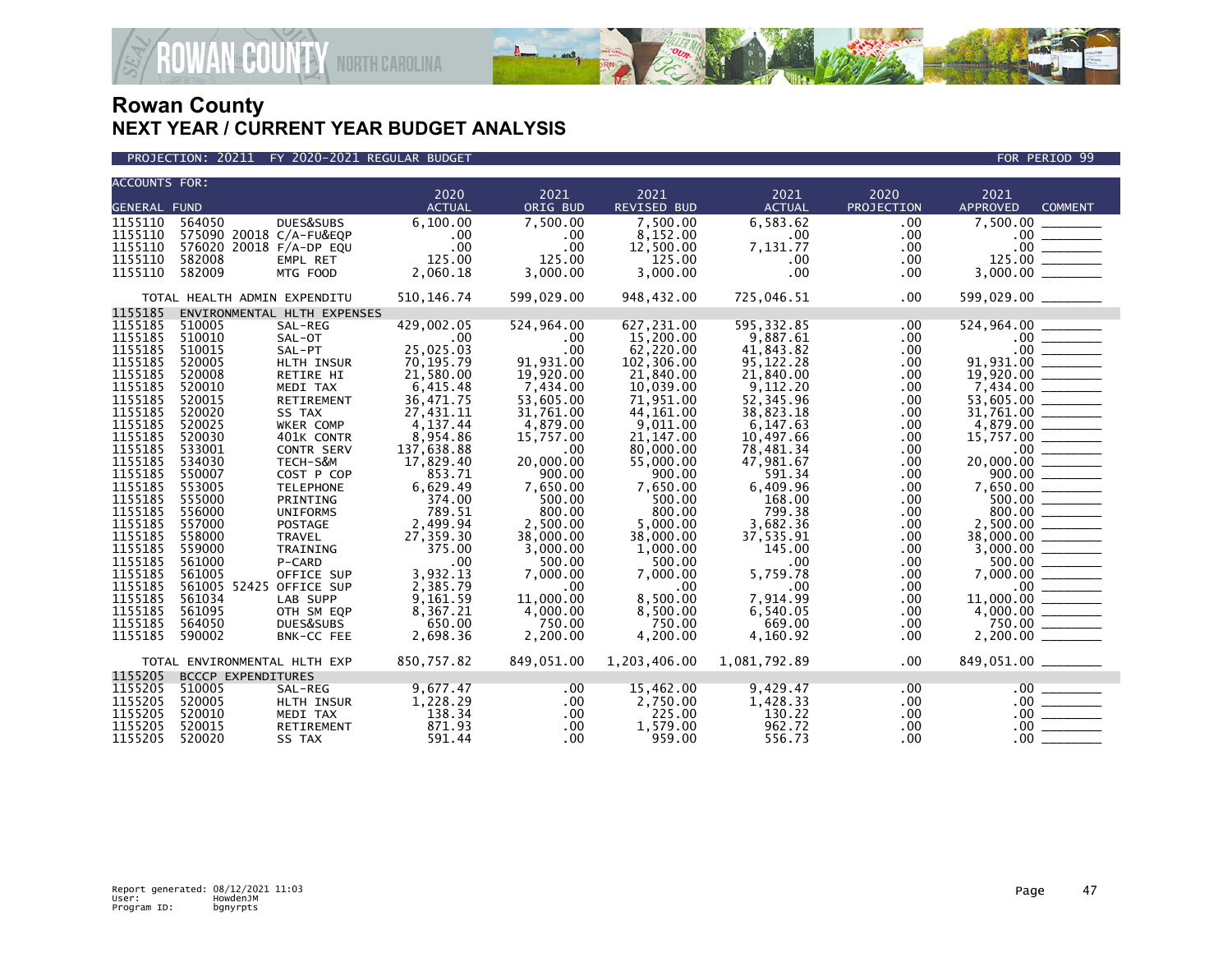

| <b>ACCOUNTS FOR:</b>                                                                                                                                                                                                                                      |                                                                                                                                                                                                                                    |                                                                                                                                                                                                                                                                                                                                | 2020                                                                                                                                                                                                                                                            | 2021                                                                                                                                                                                                                                                                 | 2021                                                                                                                                                                                                                                                           | 2021                                                                                                                                                                                                                                          | 2020                                                                                                                                                                | 2021                                                                                                                                                                                    |  |
|-----------------------------------------------------------------------------------------------------------------------------------------------------------------------------------------------------------------------------------------------------------|------------------------------------------------------------------------------------------------------------------------------------------------------------------------------------------------------------------------------------|--------------------------------------------------------------------------------------------------------------------------------------------------------------------------------------------------------------------------------------------------------------------------------------------------------------------------------|-----------------------------------------------------------------------------------------------------------------------------------------------------------------------------------------------------------------------------------------------------------------|----------------------------------------------------------------------------------------------------------------------------------------------------------------------------------------------------------------------------------------------------------------------|----------------------------------------------------------------------------------------------------------------------------------------------------------------------------------------------------------------------------------------------------------------|-----------------------------------------------------------------------------------------------------------------------------------------------------------------------------------------------------------------------------------------------|---------------------------------------------------------------------------------------------------------------------------------------------------------------------|-----------------------------------------------------------------------------------------------------------------------------------------------------------------------------------------|--|
| <b>GENERAL FUND</b>                                                                                                                                                                                                                                       |                                                                                                                                                                                                                                    |                                                                                                                                                                                                                                                                                                                                | <b>ACTUAL</b>                                                                                                                                                                                                                                                   | ORIG BUD                                                                                                                                                                                                                                                             | <b>REVISED BUD</b>                                                                                                                                                                                                                                             | <b>ACTUAL</b>                                                                                                                                                                                                                                 | PROJECTION                                                                                                                                                          | <b>APPROVED</b><br><b>COMMENT</b>                                                                                                                                                       |  |
| 1155205<br>1155205<br>1155205<br>1155205                                                                                                                                                                                                                  | 520025<br>520030<br>532040<br>534019                                                                                                                                                                                               | WKER COMP<br>401K CONTR<br>PHYS FEES<br>LAB FEES                                                                                                                                                                                                                                                                               | 241.38<br>290.33<br>15,862.59<br>.00                                                                                                                                                                                                                            | .00<br>$.00 \times$<br>10,890.00<br>5,360.00                                                                                                                                                                                                                         | 356.00<br>464.00<br>13,390.00<br>5,360.00                                                                                                                                                                                                                      | 235.48<br>254.35<br>9,398.01<br>1,919.69                                                                                                                                                                                                      | .00<br>.00<br>.00<br>.00                                                                                                                                            | $.00 \,$                                                                                                                                                                                |  |
|                                                                                                                                                                                                                                                           | TOTAL BCCCP EXPENDITURES                                                                                                                                                                                                           |                                                                                                                                                                                                                                                                                                                                | 28,901.77                                                                                                                                                                                                                                                       | 16,250.00                                                                                                                                                                                                                                                            | 40,545.00                                                                                                                                                                                                                                                      | 24,315.00                                                                                                                                                                                                                                     | .00                                                                                                                                                                 | 16,250.00 _______                                                                                                                                                                       |  |
| 1155210                                                                                                                                                                                                                                                   |                                                                                                                                                                                                                                    | CHILD HEALTH EXPENDITURES                                                                                                                                                                                                                                                                                                      |                                                                                                                                                                                                                                                                 |                                                                                                                                                                                                                                                                      |                                                                                                                                                                                                                                                                |                                                                                                                                                                                                                                               |                                                                                                                                                                     |                                                                                                                                                                                         |  |
| 1155210<br>1155210<br>1155210<br>1155210<br>1155210<br>1155210<br>1155210<br>1155210<br>1155210<br>1155210<br>1155210<br>1155210<br>1155210<br>1155210<br>1155210<br>1155210<br>1155210<br>1155210<br>1155210<br>1155210<br>1155210<br>1155210<br>1155210 | 510005<br>520005<br>520010<br>520015<br>520020<br>520025<br>520030<br>532022<br>532036<br>532040<br>533001<br>533065<br>534019<br>543015<br>550007<br>552010<br>553005<br>555000<br>557000<br>558000<br>559000<br>561005<br>561045 | SAL-REG<br>HLTH INSUR<br>MEDI TAX<br>RETIREMENT<br>SS TAX<br>WKER COMP<br>401K CONTR<br>INTERPRETR<br>PH NUR SVS<br>PHYS FEES<br><b>CONTR SERV</b><br>TELE AN SV<br>LAB FEES<br>R&M-EQUIP<br>COST P COP<br>INS-P&PL<br><b>TELEPHONE</b><br>PRINTING<br><b>POSTAGE</b><br><b>TRAVEL</b><br>TRAINING<br>OFFICE SUP<br>MEDICAL SU | 181,098.50<br>36, 303.55<br>2,432.35<br>16,355.89<br>10,400.94<br>4,330.37<br>5,152.31<br>43.20<br>.00<br>9,350.00<br>440.00<br>1,650.00<br>100.00<br>1,000.00<br>1,880.55<br>130.96<br>1,297.32<br>52.50<br>400.25<br>670.53<br>359.30<br>1,846.00<br>6,897.12 | 177,264.00<br>34,978.00<br>2,358.00<br>18,062.00<br>10,161.00<br>4,203.00<br>5,295.00<br>300.00<br>1,000.00<br>9,956.00<br>450.00<br>2,450.00<br>200.00<br>.00<br>2,000.00<br>200.00<br>6,750.00<br>500.00<br>800.00<br>2,750.00<br>2,000.00<br>1,846.00<br>7,422.00 | 90,405.00<br>17,899.00<br>1,207.00<br>9,243.00<br>5,200.00<br>2,144.00<br>2,700.00<br>300.00<br>1,000.00<br>13,056.00<br>450.00<br>2,450.00<br>200.00<br>.00<br>2,000.00<br>200.00<br>6,750.00<br>500.00<br>800.00<br>750.00<br>900.00<br>1,846.00<br>7,422.00 | 73,602.92<br>16,250.47<br>986.23<br>7,514.46<br>4, 165. 73<br>1,741.73<br>2,104.77<br>117.00<br>.00<br>13,056.00<br>450.00<br>2,450.00<br>199.15<br>.00<br>493.88<br>124.00<br>173.16<br>399.94<br>570.50<br>.00<br>.00<br>1,744.28<br>708.39 | .00<br>.00<br>.00<br>.00.<br>.00<br>.00<br>.00<br>.00<br>.00.<br>.00<br>.00<br>.00<br>.00<br>.00.<br>.00<br>.00.<br>.00<br>.00<br>.00<br>.00.<br>.00.<br>.00<br>.00 | 177,264.00<br>$2,358.00$ 18,062.00<br>450.00 ______<br>$2,450.00$ $\overline{\hspace{1.5cm}200.00}$<br>$\frac{00}{200.00}$<br>2,000.00<br>$6,750.00$ $\overline{\phantom{0}}$<br>500.00 |  |
| 1155210                                                                                                                                                                                                                                                   | 583021                                                                                                                                                                                                                             | CH FATL CM                                                                                                                                                                                                                                                                                                                     | 453.11                                                                                                                                                                                                                                                          | 768.00                                                                                                                                                                                                                                                               | 768.00                                                                                                                                                                                                                                                         | .00                                                                                                                                                                                                                                           | .00                                                                                                                                                                 |                                                                                                                                                                                         |  |
| 1155210                                                                                                                                                                                                                                                   | 590002                                                                                                                                                                                                                             | BNK-CC FEE                                                                                                                                                                                                                                                                                                                     | 376.96                                                                                                                                                                                                                                                          | 1,400.00                                                                                                                                                                                                                                                             | 1,400.00                                                                                                                                                                                                                                                       | 455.46                                                                                                                                                                                                                                        | .00                                                                                                                                                                 |                                                                                                                                                                                         |  |
| 1155215                                                                                                                                                                                                                                                   | TOTAL CHILD HEALTH EXPENDITU                                                                                                                                                                                                       | CHILD CARE 4 COORD EXPENSES                                                                                                                                                                                                                                                                                                    | 283,021.71                                                                                                                                                                                                                                                      | 293, 113.00                                                                                                                                                                                                                                                          | 169,590.00                                                                                                                                                                                                                                                     | 127,308.07                                                                                                                                                                                                                                    | .00                                                                                                                                                                 |                                                                                                                                                                                         |  |
| 1155215                                                                                                                                                                                                                                                   | 510005                                                                                                                                                                                                                             |                                                                                                                                                                                                                                                                                                                                | 265,603.84                                                                                                                                                                                                                                                      | 301,201.00                                                                                                                                                                                                                                                           | 301,201.00                                                                                                                                                                                                                                                     | 279,255.97                                                                                                                                                                                                                                    |                                                                                                                                                                     | 301,201.00                                                                                                                                                                              |  |
| 1155215<br>1155215<br>1155215<br>1155215<br>1155215                                                                                                                                                                                                       | 520005<br>520010<br>520015<br>520020<br>520025                                                                                                                                                                                     | SAL-REG<br>HLTH INSUR<br>MEDI TAX<br>RETIREMENT<br>SS TAX<br>WKER COMP                                                                                                                                                                                                                                                         | 55,537.02<br>3,495.15<br>23,930.63<br>14,945.71<br>2,912.88                                                                                                                                                                                                     | 59,760.00<br>3,984.00<br>30,754.00<br>17,028.00<br>3,686.00                                                                                                                                                                                                          | 67,260.00<br>3,984.00<br>30,754.00<br>17,028.00<br>3,686.00                                                                                                                                                                                                    | 62,882.88<br>3,635.02<br>28,511.44<br>15,536.18<br>3,267.34                                                                                                                                                                                   | .00<br>.00.<br>.00<br>.00.<br>.00<br>.00                                                                                                                            | $\frac{101,201.00}{59,760.00}$<br>$17,028.00$ _______<br>3,686.00                                                                                                                       |  |
| 1155215                                                                                                                                                                                                                                                   | 520030                                                                                                                                                                                                                             | 401K CONTR                                                                                                                                                                                                                                                                                                                     | 7.804.42                                                                                                                                                                                                                                                        | 9,039.00                                                                                                                                                                                                                                                             | 9,039.00                                                                                                                                                                                                                                                       | 8,137.28                                                                                                                                                                                                                                      | .00                                                                                                                                                                 | 9,039.00                                                                                                                                                                                |  |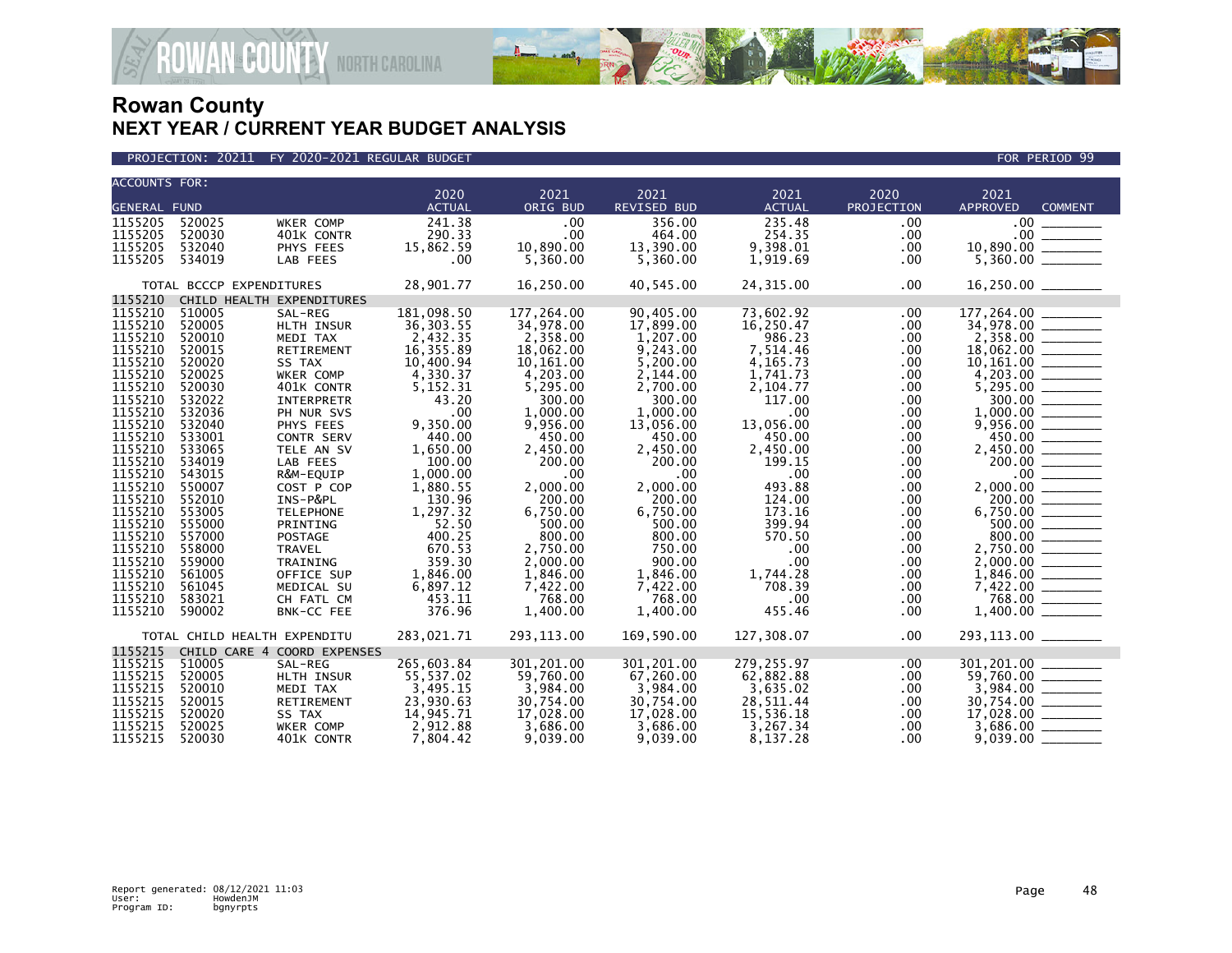

#### PROJECTION: 20211 FY 2020-2021 REGULAR BUDGET FOR PERIOD 99

| <b>ACCOUNTS FOR:</b> |                              |                           |               |                      |                    |                    |                 |                                                                                                                                                                                                                                                                                                                                                                                                                              |  |
|----------------------|------------------------------|---------------------------|---------------|----------------------|--------------------|--------------------|-----------------|------------------------------------------------------------------------------------------------------------------------------------------------------------------------------------------------------------------------------------------------------------------------------------------------------------------------------------------------------------------------------------------------------------------------------|--|
|                      |                              |                           | 2020          | 2021                 | 2021               | 2021               | 2020            | 2021                                                                                                                                                                                                                                                                                                                                                                                                                         |  |
| <b>GENERAL FUND</b>  |                              |                           | <b>ACTUAL</b> | ORIG BUD             | <b>REVISED BUD</b> | <b>ACTUAL</b>      | PROJECTION      | <b>APPROVED</b><br><b>COMMENT</b>                                                                                                                                                                                                                                                                                                                                                                                            |  |
| 1155215              | 532022                       | <b>INTERPRETR</b>         | 4,481.31      | 4.500.00             | 5.700.00           | 5,659.00           | .00             | 4.500.00                                                                                                                                                                                                                                                                                                                                                                                                                     |  |
| 1155215              | 550007                       | COST P COP                | 873.64        | 450.00               | 905.00             | 1,225.82           | .00             | 450.00                                                                                                                                                                                                                                                                                                                                                                                                                       |  |
| 1155215              | 552010                       | INS-P&PL                  | 1,178.67      | 1,400.00             | 1,400.00           | 1,114.00           | .00             |                                                                                                                                                                                                                                                                                                                                                                                                                              |  |
| 1155215              | 553005                       | <b>TELEPHONE</b>          | 4,709.27      | 7,400.00             | 7,400.00           | 2,610.62           | .00             |                                                                                                                                                                                                                                                                                                                                                                                                                              |  |
| 1155215              | 555000                       | PRINTING                  | 635.85        | 750.00               | 750.00             | 750.00             | .00             | 750.00                                                                                                                                                                                                                                                                                                                                                                                                                       |  |
| 1155215              | 557000                       | <b>POSTAGE</b>            | 176.55        | 350.00               | 350.00             | 316.74             | .00             | $350.00$ $\overline{\phantom{2566}}$                                                                                                                                                                                                                                                                                                                                                                                         |  |
| 1155215              | 558000<br>559000             | <b>TRAVEL</b>             | 7,555.37      | 13,000.00            | 13,000.00          | 3,577.47<br>480.00 | .00.            | 13,000.00 _______                                                                                                                                                                                                                                                                                                                                                                                                            |  |
| 1155215              | 561005                       | TRAINING                  | 360.00        | 2,500.00             | 1,300.00           |                    | .00             |                                                                                                                                                                                                                                                                                                                                                                                                                              |  |
| 1155215              |                              | OFFICE SUP                | 2,500.00      | 1,500.00<br>3,000.00 | 1,500.00           | 1,500.00<br>260.91 | .00             | 1,500.00                                                                                                                                                                                                                                                                                                                                                                                                                     |  |
| 1155215<br>1155215   | 561095<br>582009             | OTH SM EQP                | 977.41        |                      | 2,545.00           |                    | .00.            |                                                                                                                                                                                                                                                                                                                                                                                                                              |  |
| 1155215              | 582026                       | MTG FOOD                  | .00           | 250.00<br>.00        | 250.00<br>$.00 \,$ | 167.76<br>.00      | .00.            | .00                                                                                                                                                                                                                                                                                                                                                                                                                          |  |
|                      |                              | CC4CREIMB                 | 134,130.00    |                      |                    |                    | $.00 \,$        |                                                                                                                                                                                                                                                                                                                                                                                                                              |  |
|                      | TOTAL CHILD CARE 4 COORD EXP |                           | 531,807.72    | 460,552.00           | 468,052.00         | 418,888.43         | .00             | 460,552.00 _______                                                                                                                                                                                                                                                                                                                                                                                                           |  |
| 1155223              |                              | BIOTERRORISM EXPENDITURES |               |                      |                    |                    |                 |                                                                                                                                                                                                                                                                                                                                                                                                                              |  |
| 1155223              | 510005                       | SAL-REG                   | 3,320.20      | .00                  | 32,825.00          | 3,303.12           | .00             | .00                                                                                                                                                                                                                                                                                                                                                                                                                          |  |
| 1155223              | 520005                       | HLTH INSUR                | 476.32        | $.00 \,$             | 7,470.00           | 589.20             | .00.            |                                                                                                                                                                                                                                                                                                                                                                                                                              |  |
| 1155223              | 520010                       | MEDI TAX                  | 43.56         | $.00 \,$             | 476.00             | 44.97              | .00             |                                                                                                                                                                                                                                                                                                                                                                                                                              |  |
| 1155223              | 520015                       | RETIREMENT                | 299.13        | .00                  | 3,352.00           | 337.25             | .00             | $\begin{array}{c}\n 00 \end{array}$                                                                                                                                                                                                                                                                                                                                                                                          |  |
| 1155223              | 520020                       | SS TAX                    | 186.32        | $.00 \,$             | 2,036.00           | 192.34             | .00             | $\begin{array}{r} .00 \ \hline .00 \ \hline .00 \ \hline .00 \ \hline .00 \ \hline .00 \ \hline .00 \ \hline .00 \ \hline .00 \ \hline .00 \ \hline .00 \ \hline .00 \ \hline .00 \ \hline .00 \ \hline .00 \ \hline .00 \ \hline .00 \ \hline .00 \ \hline .00 \ \hline .00 \ \hline .00 \ \hline .00 \ \hline .00 \ \hline .00 \ \hline .00 \ \hline .00 \ \hline .00 \ \hline .00 \ \hline .00 \ \hline .00 \ \hline .00$ |  |
| 1155223              | 520025                       | WKER COMP                 | 82.99         | .00                  | 755.00             | 27.53              | .00             |                                                                                                                                                                                                                                                                                                                                                                                                                              |  |
| 1155223              | 520030                       | 401K CONTR                | 99.61         | $.00 \,$             | 985.00             | 1.93               | .00.            |                                                                                                                                                                                                                                                                                                                                                                                                                              |  |
| 1155223              | 533001                       | CONTR SERV                | 39,895.13     | 52,269.00            | 4,370.00           | 4,369.75           | .00.            |                                                                                                                                                                                                                                                                                                                                                                                                                              |  |
| 1155223              | 558000                       | <b>TRAVEL</b>             | 183.29        | .00                  | $.00 \,$           | .00                | .00             |                                                                                                                                                                                                                                                                                                                                                                                                                              |  |
| 1155223              | 561005                       | OFFICE SUP                | 284.80        | 250.00               | 250.00             | .00                | .00             |                                                                                                                                                                                                                                                                                                                                                                                                                              |  |
| 1155223              | 561045                       | MEDICAL SU                | 36.74         | 1,550.00             | 1,550.00           | $.00 \times$       | .00.            |                                                                                                                                                                                                                                                                                                                                                                                                                              |  |
| 1155223              | 561095                       | OTH SM EQP                | 239.88        | 527.00               | 527.00             | $.00 \times$       | .00             |                                                                                                                                                                                                                                                                                                                                                                                                                              |  |
|                      | TOTAL BIOTERRORISM EXPENDITU |                           | 45, 147. 97   | 54,596.00            | 54,596.00          | 8,866.09           | .00             | 54,596.00 ________                                                                                                                                                                                                                                                                                                                                                                                                           |  |
| 1155225              |                              | COMM DISEASE EXPENDITURES |               |                      |                    |                    |                 |                                                                                                                                                                                                                                                                                                                                                                                                                              |  |
| 1155225              | 510005                       | SAL-REG                   | 86,705.99     | 117,943.00           | 44,818.00          | 49, 377.97         | .00             | 117,943.00<br>117,943.00 ________<br>19,922.00 ________                                                                                                                                                                                                                                                                                                                                                                      |  |
| 1155225              | 520005                       | HLTH INSUR                | 13,076.97     | 19,922.00            | 10,635.00          | 9,338.61           | .00             |                                                                                                                                                                                                                                                                                                                                                                                                                              |  |
| 1155225              | 520010                       | MEDI TAX                  | 1,180.46      | 1,620.00             | 621.00             | 651.26             | .00             |                                                                                                                                                                                                                                                                                                                                                                                                                              |  |
| 1155225              | 520015                       | RETIREMENT                | 7,820.56      | 12,046.00            | 4,616.00           | 5,041.51           | .00             |                                                                                                                                                                                                                                                                                                                                                                                                                              |  |
| 1155225              | 520020                       | SS TAX                    | 5,048.13      | 6,920.00             | 2,652.00           | 2,769.69           | .00             | 6,920.00                                                                                                                                                                                                                                                                                                                                                                                                                     |  |
| 1155225              | 520025                       | <b>WKER COMP</b>          | 2,150.28      | 2,906.00             | 1,104.00           | 1,214.03           | .00             | 2.906.00                                                                                                                                                                                                                                                                                                                                                                                                                     |  |
| 1155225              | 520030                       | 401K CONTR                | 2,506.31      | 3,541.00             | 1,346.00           | 1,390.66           | .00             |                                                                                                                                                                                                                                                                                                                                                                                                                              |  |
| 1155225              | 532022                       | INTERPRETR                | .00           | 150.00               | 150.00             | $.00 \,$           | .00             |                                                                                                                                                                                                                                                                                                                                                                                                                              |  |
| 1155225              | 532040                       | PHYS FEES                 | 7,212.50      | 9,187.00             | 9,187.00           | 6,807.00           | .00             |                                                                                                                                                                                                                                                                                                                                                                                                                              |  |
| 1155225<br>1155225   | 534019<br>550007             | LAB FEES                  | .00<br>.00    | 325.00               | 325.00             | 325.00             | .00             | 325.00                                                                                                                                                                                                                                                                                                                                                                                                                       |  |
| 1155225              | 552010                       | COST P COP<br>INS-P&PL    | 261.93        | .00<br>400.00        | 400.00<br>400.00   | $.00 \,$<br>248.00 | .00<br>$.00 \,$ | 400.00                                                                                                                                                                                                                                                                                                                                                                                                                       |  |
|                      |                              |                           |               |                      |                    |                    |                 |                                                                                                                                                                                                                                                                                                                                                                                                                              |  |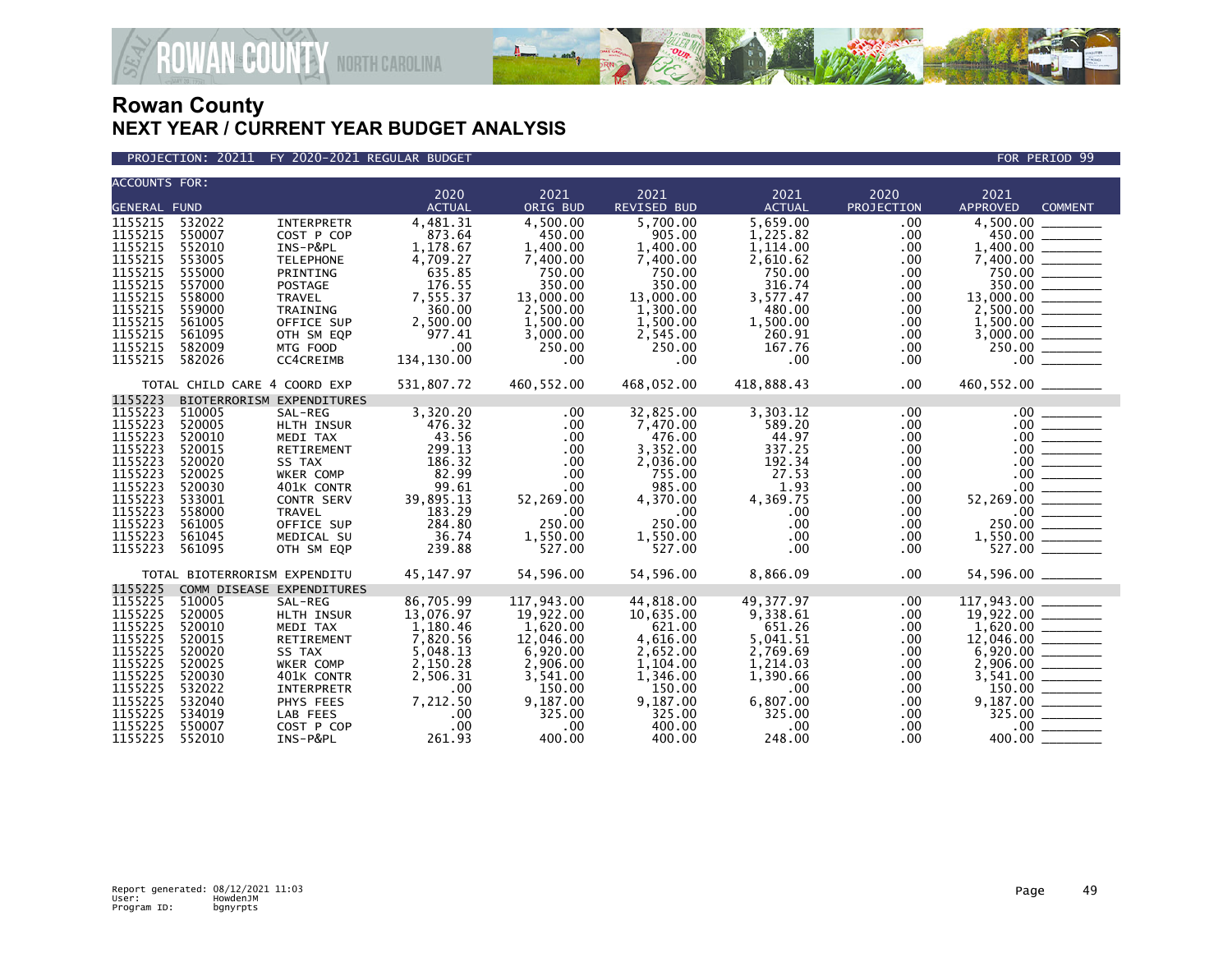



| <b>ACCOUNTS FOR:</b><br>2020<br>2020<br>2021<br>2021<br>2021<br>2021<br><b>GENERAL FUND</b><br>ORIG BUD<br>PROJECTION<br><b>APPROVED</b><br><b>ACTUAL</b><br>REVISED BUD<br><b>ACTUAL</b><br><b>COMMENT</b><br>553005<br>581.04<br>2,000,00<br>2,000.00<br>189.00<br>.00<br><b>TELEPHONE</b><br>555000<br>52.50<br>200.00<br>$.00 \,$<br>$\begin{array}{r} 2,000.00 \\ 200.00 \\ 600.00 \\ 2,000.00 \\ 500.00 \\ 800.00 \\ 2,500.00 \\ 200.00 \end{array}$<br>200.00<br>.00<br>PRINTING<br>1155225<br>557000<br>600.00<br>600.00<br>600.00<br>319.89<br>.00<br>POSTAGE<br>1155225<br>432.22<br>558000<br>2,000.00<br>2,000.00<br>.00<br>$.00 \,$<br><b>TRAVEL</b><br>1155225<br>$.00 \times$<br>559000<br>100.00<br>500.00<br>500.00<br>.00<br>TRAINING<br>561005<br>327.53<br>800.00<br>800.00<br>OFFICE SUP<br>440.63<br>.00<br>1155225<br>2,389.17<br>561045<br>2,500.00<br>606.80<br>MEDICAL SU<br>2,500.00<br>.00.<br>1155225<br>564050<br>DUES&SUBS<br>120.00<br>200.00<br>200.00<br>$.00 \,$<br>.00<br>130,565.59<br>85,054.00<br>78,720.05<br>183,760.00 _______<br>183,760.00<br>$.00 \,$<br>TOTAL COMM DISEASE EXPENDITU<br>1155227<br>NAPSACC EXPENDITURES<br>1155227<br>47,349.24<br>510005<br>48,951.00<br>48,951.00<br>46, 143. 72<br>SAL-REG<br>.00.<br>$\frac{9,960.00}{674.00}$<br>1155227<br>520005<br>9,662.34<br>9,960.00<br>10,960.00<br>10,238.03<br>HLTH INSUR<br>$.00 \,$<br>1155227<br>520010<br>674.00<br>655.24<br>674.00<br>637.83<br>.00<br>MEDI TAX<br>$\begin{array}{r} 6/4.00 \\ 4,998.00 \\ 2,878.00 \\ 1,224.00 \\ 1,469.00 \\ 0.00 \\ 1,200.00 \\ 0.00 \\ 0.00 \\ 0.00 \\ 0.00 \\ 0.00 \\ 0.00 \\ 0.00 \\ \end{array}$<br>1155227<br>4,998.00<br>520015<br>4,266.24<br>4,998.00<br>4,711.19<br>.00<br>RETIREMENT<br>520020<br>2,801.87<br>2,878.00<br>2,878.00<br>2,727.56<br>.00<br>SS TAX<br>520025<br>1,191.26<br>1,224.00<br>1,224.00<br>1,163.99<br>.00.<br>WKER COMP<br>1155227<br>520030<br>401K CONTR<br>1,420.48<br>1.469.00<br>1,469.00<br>1,384.29<br>.00<br>1155227<br>555000<br>425.00<br>.00<br>PRINTING<br>.00<br>.00<br>$.00 \,$<br>1155227<br>555000 52420 PRINTING<br>329.00<br>.00<br>$.00 \,$<br>.00.<br>$.00 \times$<br>1155227<br>558000<br>571.44<br>1,200.00<br>1,200.00<br>$.00 \,$<br>$.00 \,$<br>TRAVEL<br>1155227<br>559000<br>30.00<br>TRAINING<br>$.00 \,$<br>$.00 \,$<br>$.00 \,$<br>.00.<br>250.00<br>$.00 \,$<br>561015<br>EDU SUPPLY<br>$.00 \ \,$<br>$.00 \,$<br>$.00 \,$<br>583053 52420 NONCASH<br>.00<br>2,869.00<br>1,801.77<br>$.00 \,$<br>$.00 \,$<br>71,354.00 _______<br>70,753.88<br>71,354.00<br>75,223.00<br>67,006.61<br>$.00 \,$<br>TOTAL NAPSACC EXPENDITURES<br>1155228<br>DENTAL CLINIC EXPENDITURES<br>266,289.00<br>1155228<br>272,499.55<br>266,289.00<br>266,289.00<br>273,286.99<br>510005<br>SAL-REG<br>.00.<br>510005 20002 SAL-REG<br>$.00$ $\overline{\hspace{1.5cm}}$<br>49,800.00<br>506.82<br>$.00 \,$<br>$.00 \,$<br>$.00 \,$<br>$.00 \,$<br>49,885.38<br>520005<br>49,800.00<br>58,800.00<br>54,677.91<br>.00<br>HLTH INSUR<br>$\begin{array}{r} 49,800.00 \ \hline 3,724.00 \ \hline 15,914.00 \ \hline 15,914.00 \ \hline 5,454.00 \ \hline 7,991.00 \ \hline 0.00 \ \hline 425.00 \ \hline 7,000.00 \ \hline 3,000.00 \ \hline 3,350.00 \end{array}$<br>1155228<br>520010<br>3,770.61<br>3,724.00<br>MEDI TAX<br>3,724.00<br>3,748.39<br>.00<br>1155228<br>520015<br>27,191.00<br>27,191.00<br>27,902.67<br>RETIREMENT<br>24,604.76<br>.00<br>1155228<br>16,091.23<br>15,914.00<br>520020<br>SS TAX<br>15,914.00<br>16,026.94<br>.00.<br>1155228<br>520025<br>5,608.67<br>5,454.00<br>5,454.00<br>.00<br>5,584.73<br>WKER COMP<br>1155228<br>520030<br>8,192.44<br>7,991.00<br>.00<br>401K CONTR<br>7,991.00<br>8,184.13<br>1155228<br>520040<br>$-304.43$<br>.00<br>COVID-BENE<br>.00<br>.00<br>$.00 \,$<br>520040 20002 COVID-BENE<br>304.43<br>$.00 \times$<br>$.00 \,$<br>.00<br>$.00 \,$<br>425.00<br>533000<br>425.00<br>425.00<br>OT PROF SE<br>$.00 \,$<br>$.00 \,$<br>1155228<br>533001<br>43,979.75<br>54.791.20<br>70,000.00<br>70,000.00<br>$.00 \,$<br>CONTR SERV<br>533001 52428 CONTR SERV<br>9,640.00<br>1155228<br>.00<br>$.00 \,$<br>.00<br>$.00 \,$<br>1155228<br>534030<br>2,532.11<br>3,000.00<br>1,683.11<br>TECH-S&M<br>3,000.00<br>.00. |                    |        |           |          |          |          |          |     |          |  |
|------------------------------------------------------------------------------------------------------------------------------------------------------------------------------------------------------------------------------------------------------------------------------------------------------------------------------------------------------------------------------------------------------------------------------------------------------------------------------------------------------------------------------------------------------------------------------------------------------------------------------------------------------------------------------------------------------------------------------------------------------------------------------------------------------------------------------------------------------------------------------------------------------------------------------------------------------------------------------------------------------------------------------------------------------------------------------------------------------------------------------------------------------------------------------------------------------------------------------------------------------------------------------------------------------------------------------------------------------------------------------------------------------------------------------------------------------------------------------------------------------------------------------------------------------------------------------------------------------------------------------------------------------------------------------------------------------------------------------------------------------------------------------------------------------------------------------------------------------------------------------------------------------------------------------------------------------------------------------------------------------------------------------------------------------------------------------------------------------------------------------------------------------------------------------------------------------------------------------------------------------------------------------------------------------------------------------------------------------------------------------------------------------------------------------------------------------------------------------------------------------------------------------------------------------------------------------------------------------------------------------------------------------------------------------------------------------------------------------------------------------------------------------------------------------------------------------------------------------------------------------------------------------------------------------------------------------------------------------------------------------------------------------------------------------------------------------------------------------------------------------------------------------------------------------------------------------------------------------------------------------------------------------------------------------------------------------------------------------------------------------------------------------------------------------------------------------------------------------------------------------------------------------------------------------------------------------------------------------------------------------------------------------------------------------------------------------------------------------------------------------------------------------------------------------------------------------------------------------------------------------------------------------------------------------------------------------------------------------------------------------------------------------------------------------------------------------------------------------------------------------------------------------------------------------------------------------------------------------------------------------------------------|--------------------|--------|-----------|----------|----------|----------|----------|-----|----------|--|
|                                                                                                                                                                                                                                                                                                                                                                                                                                                                                                                                                                                                                                                                                                                                                                                                                                                                                                                                                                                                                                                                                                                                                                                                                                                                                                                                                                                                                                                                                                                                                                                                                                                                                                                                                                                                                                                                                                                                                                                                                                                                                                                                                                                                                                                                                                                                                                                                                                                                                                                                                                                                                                                                                                                                                                                                                                                                                                                                                                                                                                                                                                                                                                                                                                                                                                                                                                                                                                                                                                                                                                                                                                                                                                                                                                                                                                                                                                                                                                                                                                                                                                                                                                                                                                                                        |                    |        |           |          |          |          |          |     |          |  |
|                                                                                                                                                                                                                                                                                                                                                                                                                                                                                                                                                                                                                                                                                                                                                                                                                                                                                                                                                                                                                                                                                                                                                                                                                                                                                                                                                                                                                                                                                                                                                                                                                                                                                                                                                                                                                                                                                                                                                                                                                                                                                                                                                                                                                                                                                                                                                                                                                                                                                                                                                                                                                                                                                                                                                                                                                                                                                                                                                                                                                                                                                                                                                                                                                                                                                                                                                                                                                                                                                                                                                                                                                                                                                                                                                                                                                                                                                                                                                                                                                                                                                                                                                                                                                                                                        |                    |        |           |          |          |          |          |     |          |  |
|                                                                                                                                                                                                                                                                                                                                                                                                                                                                                                                                                                                                                                                                                                                                                                                                                                                                                                                                                                                                                                                                                                                                                                                                                                                                                                                                                                                                                                                                                                                                                                                                                                                                                                                                                                                                                                                                                                                                                                                                                                                                                                                                                                                                                                                                                                                                                                                                                                                                                                                                                                                                                                                                                                                                                                                                                                                                                                                                                                                                                                                                                                                                                                                                                                                                                                                                                                                                                                                                                                                                                                                                                                                                                                                                                                                                                                                                                                                                                                                                                                                                                                                                                                                                                                                                        |                    |        |           |          |          |          |          |     |          |  |
|                                                                                                                                                                                                                                                                                                                                                                                                                                                                                                                                                                                                                                                                                                                                                                                                                                                                                                                                                                                                                                                                                                                                                                                                                                                                                                                                                                                                                                                                                                                                                                                                                                                                                                                                                                                                                                                                                                                                                                                                                                                                                                                                                                                                                                                                                                                                                                                                                                                                                                                                                                                                                                                                                                                                                                                                                                                                                                                                                                                                                                                                                                                                                                                                                                                                                                                                                                                                                                                                                                                                                                                                                                                                                                                                                                                                                                                                                                                                                                                                                                                                                                                                                                                                                                                                        | 1155225<br>1155225 |        |           |          |          |          |          |     |          |  |
|                                                                                                                                                                                                                                                                                                                                                                                                                                                                                                                                                                                                                                                                                                                                                                                                                                                                                                                                                                                                                                                                                                                                                                                                                                                                                                                                                                                                                                                                                                                                                                                                                                                                                                                                                                                                                                                                                                                                                                                                                                                                                                                                                                                                                                                                                                                                                                                                                                                                                                                                                                                                                                                                                                                                                                                                                                                                                                                                                                                                                                                                                                                                                                                                                                                                                                                                                                                                                                                                                                                                                                                                                                                                                                                                                                                                                                                                                                                                                                                                                                                                                                                                                                                                                                                                        |                    |        |           |          |          |          |          |     |          |  |
|                                                                                                                                                                                                                                                                                                                                                                                                                                                                                                                                                                                                                                                                                                                                                                                                                                                                                                                                                                                                                                                                                                                                                                                                                                                                                                                                                                                                                                                                                                                                                                                                                                                                                                                                                                                                                                                                                                                                                                                                                                                                                                                                                                                                                                                                                                                                                                                                                                                                                                                                                                                                                                                                                                                                                                                                                                                                                                                                                                                                                                                                                                                                                                                                                                                                                                                                                                                                                                                                                                                                                                                                                                                                                                                                                                                                                                                                                                                                                                                                                                                                                                                                                                                                                                                                        |                    |        |           |          |          |          |          |     |          |  |
|                                                                                                                                                                                                                                                                                                                                                                                                                                                                                                                                                                                                                                                                                                                                                                                                                                                                                                                                                                                                                                                                                                                                                                                                                                                                                                                                                                                                                                                                                                                                                                                                                                                                                                                                                                                                                                                                                                                                                                                                                                                                                                                                                                                                                                                                                                                                                                                                                                                                                                                                                                                                                                                                                                                                                                                                                                                                                                                                                                                                                                                                                                                                                                                                                                                                                                                                                                                                                                                                                                                                                                                                                                                                                                                                                                                                                                                                                                                                                                                                                                                                                                                                                                                                                                                                        | 1155225            |        |           |          |          |          |          |     |          |  |
|                                                                                                                                                                                                                                                                                                                                                                                                                                                                                                                                                                                                                                                                                                                                                                                                                                                                                                                                                                                                                                                                                                                                                                                                                                                                                                                                                                                                                                                                                                                                                                                                                                                                                                                                                                                                                                                                                                                                                                                                                                                                                                                                                                                                                                                                                                                                                                                                                                                                                                                                                                                                                                                                                                                                                                                                                                                                                                                                                                                                                                                                                                                                                                                                                                                                                                                                                                                                                                                                                                                                                                                                                                                                                                                                                                                                                                                                                                                                                                                                                                                                                                                                                                                                                                                                        |                    |        |           |          |          |          |          |     |          |  |
|                                                                                                                                                                                                                                                                                                                                                                                                                                                                                                                                                                                                                                                                                                                                                                                                                                                                                                                                                                                                                                                                                                                                                                                                                                                                                                                                                                                                                                                                                                                                                                                                                                                                                                                                                                                                                                                                                                                                                                                                                                                                                                                                                                                                                                                                                                                                                                                                                                                                                                                                                                                                                                                                                                                                                                                                                                                                                                                                                                                                                                                                                                                                                                                                                                                                                                                                                                                                                                                                                                                                                                                                                                                                                                                                                                                                                                                                                                                                                                                                                                                                                                                                                                                                                                                                        |                    |        |           |          |          |          |          |     |          |  |
|                                                                                                                                                                                                                                                                                                                                                                                                                                                                                                                                                                                                                                                                                                                                                                                                                                                                                                                                                                                                                                                                                                                                                                                                                                                                                                                                                                                                                                                                                                                                                                                                                                                                                                                                                                                                                                                                                                                                                                                                                                                                                                                                                                                                                                                                                                                                                                                                                                                                                                                                                                                                                                                                                                                                                                                                                                                                                                                                                                                                                                                                                                                                                                                                                                                                                                                                                                                                                                                                                                                                                                                                                                                                                                                                                                                                                                                                                                                                                                                                                                                                                                                                                                                                                                                                        |                    |        |           |          |          |          |          |     |          |  |
|                                                                                                                                                                                                                                                                                                                                                                                                                                                                                                                                                                                                                                                                                                                                                                                                                                                                                                                                                                                                                                                                                                                                                                                                                                                                                                                                                                                                                                                                                                                                                                                                                                                                                                                                                                                                                                                                                                                                                                                                                                                                                                                                                                                                                                                                                                                                                                                                                                                                                                                                                                                                                                                                                                                                                                                                                                                                                                                                                                                                                                                                                                                                                                                                                                                                                                                                                                                                                                                                                                                                                                                                                                                                                                                                                                                                                                                                                                                                                                                                                                                                                                                                                                                                                                                                        |                    |        |           |          |          |          |          |     |          |  |
|                                                                                                                                                                                                                                                                                                                                                                                                                                                                                                                                                                                                                                                                                                                                                                                                                                                                                                                                                                                                                                                                                                                                                                                                                                                                                                                                                                                                                                                                                                                                                                                                                                                                                                                                                                                                                                                                                                                                                                                                                                                                                                                                                                                                                                                                                                                                                                                                                                                                                                                                                                                                                                                                                                                                                                                                                                                                                                                                                                                                                                                                                                                                                                                                                                                                                                                                                                                                                                                                                                                                                                                                                                                                                                                                                                                                                                                                                                                                                                                                                                                                                                                                                                                                                                                                        |                    |        |           |          |          |          |          |     |          |  |
|                                                                                                                                                                                                                                                                                                                                                                                                                                                                                                                                                                                                                                                                                                                                                                                                                                                                                                                                                                                                                                                                                                                                                                                                                                                                                                                                                                                                                                                                                                                                                                                                                                                                                                                                                                                                                                                                                                                                                                                                                                                                                                                                                                                                                                                                                                                                                                                                                                                                                                                                                                                                                                                                                                                                                                                                                                                                                                                                                                                                                                                                                                                                                                                                                                                                                                                                                                                                                                                                                                                                                                                                                                                                                                                                                                                                                                                                                                                                                                                                                                                                                                                                                                                                                                                                        |                    |        |           |          |          |          |          |     |          |  |
|                                                                                                                                                                                                                                                                                                                                                                                                                                                                                                                                                                                                                                                                                                                                                                                                                                                                                                                                                                                                                                                                                                                                                                                                                                                                                                                                                                                                                                                                                                                                                                                                                                                                                                                                                                                                                                                                                                                                                                                                                                                                                                                                                                                                                                                                                                                                                                                                                                                                                                                                                                                                                                                                                                                                                                                                                                                                                                                                                                                                                                                                                                                                                                                                                                                                                                                                                                                                                                                                                                                                                                                                                                                                                                                                                                                                                                                                                                                                                                                                                                                                                                                                                                                                                                                                        |                    |        |           |          |          |          |          |     |          |  |
|                                                                                                                                                                                                                                                                                                                                                                                                                                                                                                                                                                                                                                                                                                                                                                                                                                                                                                                                                                                                                                                                                                                                                                                                                                                                                                                                                                                                                                                                                                                                                                                                                                                                                                                                                                                                                                                                                                                                                                                                                                                                                                                                                                                                                                                                                                                                                                                                                                                                                                                                                                                                                                                                                                                                                                                                                                                                                                                                                                                                                                                                                                                                                                                                                                                                                                                                                                                                                                                                                                                                                                                                                                                                                                                                                                                                                                                                                                                                                                                                                                                                                                                                                                                                                                                                        | 1155227            |        |           |          |          |          |          |     |          |  |
|                                                                                                                                                                                                                                                                                                                                                                                                                                                                                                                                                                                                                                                                                                                                                                                                                                                                                                                                                                                                                                                                                                                                                                                                                                                                                                                                                                                                                                                                                                                                                                                                                                                                                                                                                                                                                                                                                                                                                                                                                                                                                                                                                                                                                                                                                                                                                                                                                                                                                                                                                                                                                                                                                                                                                                                                                                                                                                                                                                                                                                                                                                                                                                                                                                                                                                                                                                                                                                                                                                                                                                                                                                                                                                                                                                                                                                                                                                                                                                                                                                                                                                                                                                                                                                                                        | 1155227            |        |           |          |          |          |          |     |          |  |
|                                                                                                                                                                                                                                                                                                                                                                                                                                                                                                                                                                                                                                                                                                                                                                                                                                                                                                                                                                                                                                                                                                                                                                                                                                                                                                                                                                                                                                                                                                                                                                                                                                                                                                                                                                                                                                                                                                                                                                                                                                                                                                                                                                                                                                                                                                                                                                                                                                                                                                                                                                                                                                                                                                                                                                                                                                                                                                                                                                                                                                                                                                                                                                                                                                                                                                                                                                                                                                                                                                                                                                                                                                                                                                                                                                                                                                                                                                                                                                                                                                                                                                                                                                                                                                                                        |                    |        |           |          |          |          |          |     |          |  |
|                                                                                                                                                                                                                                                                                                                                                                                                                                                                                                                                                                                                                                                                                                                                                                                                                                                                                                                                                                                                                                                                                                                                                                                                                                                                                                                                                                                                                                                                                                                                                                                                                                                                                                                                                                                                                                                                                                                                                                                                                                                                                                                                                                                                                                                                                                                                                                                                                                                                                                                                                                                                                                                                                                                                                                                                                                                                                                                                                                                                                                                                                                                                                                                                                                                                                                                                                                                                                                                                                                                                                                                                                                                                                                                                                                                                                                                                                                                                                                                                                                                                                                                                                                                                                                                                        |                    |        |           |          |          |          |          |     |          |  |
|                                                                                                                                                                                                                                                                                                                                                                                                                                                                                                                                                                                                                                                                                                                                                                                                                                                                                                                                                                                                                                                                                                                                                                                                                                                                                                                                                                                                                                                                                                                                                                                                                                                                                                                                                                                                                                                                                                                                                                                                                                                                                                                                                                                                                                                                                                                                                                                                                                                                                                                                                                                                                                                                                                                                                                                                                                                                                                                                                                                                                                                                                                                                                                                                                                                                                                                                                                                                                                                                                                                                                                                                                                                                                                                                                                                                                                                                                                                                                                                                                                                                                                                                                                                                                                                                        |                    |        |           |          |          |          |          |     |          |  |
|                                                                                                                                                                                                                                                                                                                                                                                                                                                                                                                                                                                                                                                                                                                                                                                                                                                                                                                                                                                                                                                                                                                                                                                                                                                                                                                                                                                                                                                                                                                                                                                                                                                                                                                                                                                                                                                                                                                                                                                                                                                                                                                                                                                                                                                                                                                                                                                                                                                                                                                                                                                                                                                                                                                                                                                                                                                                                                                                                                                                                                                                                                                                                                                                                                                                                                                                                                                                                                                                                                                                                                                                                                                                                                                                                                                                                                                                                                                                                                                                                                                                                                                                                                                                                                                                        |                    |        |           |          |          |          |          |     |          |  |
|                                                                                                                                                                                                                                                                                                                                                                                                                                                                                                                                                                                                                                                                                                                                                                                                                                                                                                                                                                                                                                                                                                                                                                                                                                                                                                                                                                                                                                                                                                                                                                                                                                                                                                                                                                                                                                                                                                                                                                                                                                                                                                                                                                                                                                                                                                                                                                                                                                                                                                                                                                                                                                                                                                                                                                                                                                                                                                                                                                                                                                                                                                                                                                                                                                                                                                                                                                                                                                                                                                                                                                                                                                                                                                                                                                                                                                                                                                                                                                                                                                                                                                                                                                                                                                                                        | 1155227            |        |           |          |          |          |          |     |          |  |
|                                                                                                                                                                                                                                                                                                                                                                                                                                                                                                                                                                                                                                                                                                                                                                                                                                                                                                                                                                                                                                                                                                                                                                                                                                                                                                                                                                                                                                                                                                                                                                                                                                                                                                                                                                                                                                                                                                                                                                                                                                                                                                                                                                                                                                                                                                                                                                                                                                                                                                                                                                                                                                                                                                                                                                                                                                                                                                                                                                                                                                                                                                                                                                                                                                                                                                                                                                                                                                                                                                                                                                                                                                                                                                                                                                                                                                                                                                                                                                                                                                                                                                                                                                                                                                                                        | 1155227            |        |           |          |          |          |          |     |          |  |
|                                                                                                                                                                                                                                                                                                                                                                                                                                                                                                                                                                                                                                                                                                                                                                                                                                                                                                                                                                                                                                                                                                                                                                                                                                                                                                                                                                                                                                                                                                                                                                                                                                                                                                                                                                                                                                                                                                                                                                                                                                                                                                                                                                                                                                                                                                                                                                                                                                                                                                                                                                                                                                                                                                                                                                                                                                                                                                                                                                                                                                                                                                                                                                                                                                                                                                                                                                                                                                                                                                                                                                                                                                                                                                                                                                                                                                                                                                                                                                                                                                                                                                                                                                                                                                                                        |                    |        |           |          |          |          |          |     |          |  |
|                                                                                                                                                                                                                                                                                                                                                                                                                                                                                                                                                                                                                                                                                                                                                                                                                                                                                                                                                                                                                                                                                                                                                                                                                                                                                                                                                                                                                                                                                                                                                                                                                                                                                                                                                                                                                                                                                                                                                                                                                                                                                                                                                                                                                                                                                                                                                                                                                                                                                                                                                                                                                                                                                                                                                                                                                                                                                                                                                                                                                                                                                                                                                                                                                                                                                                                                                                                                                                                                                                                                                                                                                                                                                                                                                                                                                                                                                                                                                                                                                                                                                                                                                                                                                                                                        |                    |        |           |          |          |          |          |     |          |  |
|                                                                                                                                                                                                                                                                                                                                                                                                                                                                                                                                                                                                                                                                                                                                                                                                                                                                                                                                                                                                                                                                                                                                                                                                                                                                                                                                                                                                                                                                                                                                                                                                                                                                                                                                                                                                                                                                                                                                                                                                                                                                                                                                                                                                                                                                                                                                                                                                                                                                                                                                                                                                                                                                                                                                                                                                                                                                                                                                                                                                                                                                                                                                                                                                                                                                                                                                                                                                                                                                                                                                                                                                                                                                                                                                                                                                                                                                                                                                                                                                                                                                                                                                                                                                                                                                        | 1155228            |        |           |          |          |          |          |     |          |  |
|                                                                                                                                                                                                                                                                                                                                                                                                                                                                                                                                                                                                                                                                                                                                                                                                                                                                                                                                                                                                                                                                                                                                                                                                                                                                                                                                                                                                                                                                                                                                                                                                                                                                                                                                                                                                                                                                                                                                                                                                                                                                                                                                                                                                                                                                                                                                                                                                                                                                                                                                                                                                                                                                                                                                                                                                                                                                                                                                                                                                                                                                                                                                                                                                                                                                                                                                                                                                                                                                                                                                                                                                                                                                                                                                                                                                                                                                                                                                                                                                                                                                                                                                                                                                                                                                        | 1155228            |        |           |          |          |          |          |     |          |  |
|                                                                                                                                                                                                                                                                                                                                                                                                                                                                                                                                                                                                                                                                                                                                                                                                                                                                                                                                                                                                                                                                                                                                                                                                                                                                                                                                                                                                                                                                                                                                                                                                                                                                                                                                                                                                                                                                                                                                                                                                                                                                                                                                                                                                                                                                                                                                                                                                                                                                                                                                                                                                                                                                                                                                                                                                                                                                                                                                                                                                                                                                                                                                                                                                                                                                                                                                                                                                                                                                                                                                                                                                                                                                                                                                                                                                                                                                                                                                                                                                                                                                                                                                                                                                                                                                        |                    |        |           |          |          |          |          |     |          |  |
|                                                                                                                                                                                                                                                                                                                                                                                                                                                                                                                                                                                                                                                                                                                                                                                                                                                                                                                                                                                                                                                                                                                                                                                                                                                                                                                                                                                                                                                                                                                                                                                                                                                                                                                                                                                                                                                                                                                                                                                                                                                                                                                                                                                                                                                                                                                                                                                                                                                                                                                                                                                                                                                                                                                                                                                                                                                                                                                                                                                                                                                                                                                                                                                                                                                                                                                                                                                                                                                                                                                                                                                                                                                                                                                                                                                                                                                                                                                                                                                                                                                                                                                                                                                                                                                                        |                    |        |           |          |          |          |          |     |          |  |
|                                                                                                                                                                                                                                                                                                                                                                                                                                                                                                                                                                                                                                                                                                                                                                                                                                                                                                                                                                                                                                                                                                                                                                                                                                                                                                                                                                                                                                                                                                                                                                                                                                                                                                                                                                                                                                                                                                                                                                                                                                                                                                                                                                                                                                                                                                                                                                                                                                                                                                                                                                                                                                                                                                                                                                                                                                                                                                                                                                                                                                                                                                                                                                                                                                                                                                                                                                                                                                                                                                                                                                                                                                                                                                                                                                                                                                                                                                                                                                                                                                                                                                                                                                                                                                                                        |                    |        |           |          |          |          |          |     |          |  |
|                                                                                                                                                                                                                                                                                                                                                                                                                                                                                                                                                                                                                                                                                                                                                                                                                                                                                                                                                                                                                                                                                                                                                                                                                                                                                                                                                                                                                                                                                                                                                                                                                                                                                                                                                                                                                                                                                                                                                                                                                                                                                                                                                                                                                                                                                                                                                                                                                                                                                                                                                                                                                                                                                                                                                                                                                                                                                                                                                                                                                                                                                                                                                                                                                                                                                                                                                                                                                                                                                                                                                                                                                                                                                                                                                                                                                                                                                                                                                                                                                                                                                                                                                                                                                                                                        |                    |        |           |          |          |          |          |     |          |  |
|                                                                                                                                                                                                                                                                                                                                                                                                                                                                                                                                                                                                                                                                                                                                                                                                                                                                                                                                                                                                                                                                                                                                                                                                                                                                                                                                                                                                                                                                                                                                                                                                                                                                                                                                                                                                                                                                                                                                                                                                                                                                                                                                                                                                                                                                                                                                                                                                                                                                                                                                                                                                                                                                                                                                                                                                                                                                                                                                                                                                                                                                                                                                                                                                                                                                                                                                                                                                                                                                                                                                                                                                                                                                                                                                                                                                                                                                                                                                                                                                                                                                                                                                                                                                                                                                        |                    |        |           |          |          |          |          |     |          |  |
|                                                                                                                                                                                                                                                                                                                                                                                                                                                                                                                                                                                                                                                                                                                                                                                                                                                                                                                                                                                                                                                                                                                                                                                                                                                                                                                                                                                                                                                                                                                                                                                                                                                                                                                                                                                                                                                                                                                                                                                                                                                                                                                                                                                                                                                                                                                                                                                                                                                                                                                                                                                                                                                                                                                                                                                                                                                                                                                                                                                                                                                                                                                                                                                                                                                                                                                                                                                                                                                                                                                                                                                                                                                                                                                                                                                                                                                                                                                                                                                                                                                                                                                                                                                                                                                                        | 1155228            |        |           |          |          |          |          |     |          |  |
|                                                                                                                                                                                                                                                                                                                                                                                                                                                                                                                                                                                                                                                                                                                                                                                                                                                                                                                                                                                                                                                                                                                                                                                                                                                                                                                                                                                                                                                                                                                                                                                                                                                                                                                                                                                                                                                                                                                                                                                                                                                                                                                                                                                                                                                                                                                                                                                                                                                                                                                                                                                                                                                                                                                                                                                                                                                                                                                                                                                                                                                                                                                                                                                                                                                                                                                                                                                                                                                                                                                                                                                                                                                                                                                                                                                                                                                                                                                                                                                                                                                                                                                                                                                                                                                                        | 1155228            |        |           |          |          |          |          |     |          |  |
|                                                                                                                                                                                                                                                                                                                                                                                                                                                                                                                                                                                                                                                                                                                                                                                                                                                                                                                                                                                                                                                                                                                                                                                                                                                                                                                                                                                                                                                                                                                                                                                                                                                                                                                                                                                                                                                                                                                                                                                                                                                                                                                                                                                                                                                                                                                                                                                                                                                                                                                                                                                                                                                                                                                                                                                                                                                                                                                                                                                                                                                                                                                                                                                                                                                                                                                                                                                                                                                                                                                                                                                                                                                                                                                                                                                                                                                                                                                                                                                                                                                                                                                                                                                                                                                                        |                    |        |           |          |          |          |          |     |          |  |
|                                                                                                                                                                                                                                                                                                                                                                                                                                                                                                                                                                                                                                                                                                                                                                                                                                                                                                                                                                                                                                                                                                                                                                                                                                                                                                                                                                                                                                                                                                                                                                                                                                                                                                                                                                                                                                                                                                                                                                                                                                                                                                                                                                                                                                                                                                                                                                                                                                                                                                                                                                                                                                                                                                                                                                                                                                                                                                                                                                                                                                                                                                                                                                                                                                                                                                                                                                                                                                                                                                                                                                                                                                                                                                                                                                                                                                                                                                                                                                                                                                                                                                                                                                                                                                                                        |                    |        |           |          |          |          |          |     |          |  |
|                                                                                                                                                                                                                                                                                                                                                                                                                                                                                                                                                                                                                                                                                                                                                                                                                                                                                                                                                                                                                                                                                                                                                                                                                                                                                                                                                                                                                                                                                                                                                                                                                                                                                                                                                                                                                                                                                                                                                                                                                                                                                                                                                                                                                                                                                                                                                                                                                                                                                                                                                                                                                                                                                                                                                                                                                                                                                                                                                                                                                                                                                                                                                                                                                                                                                                                                                                                                                                                                                                                                                                                                                                                                                                                                                                                                                                                                                                                                                                                                                                                                                                                                                                                                                                                                        | 1155228            | 543015 | R&M-EQUIP | 1,335.46 | 2,350.00 | 3,850.00 | 3,037.66 | .00 | 2,350.00 |  |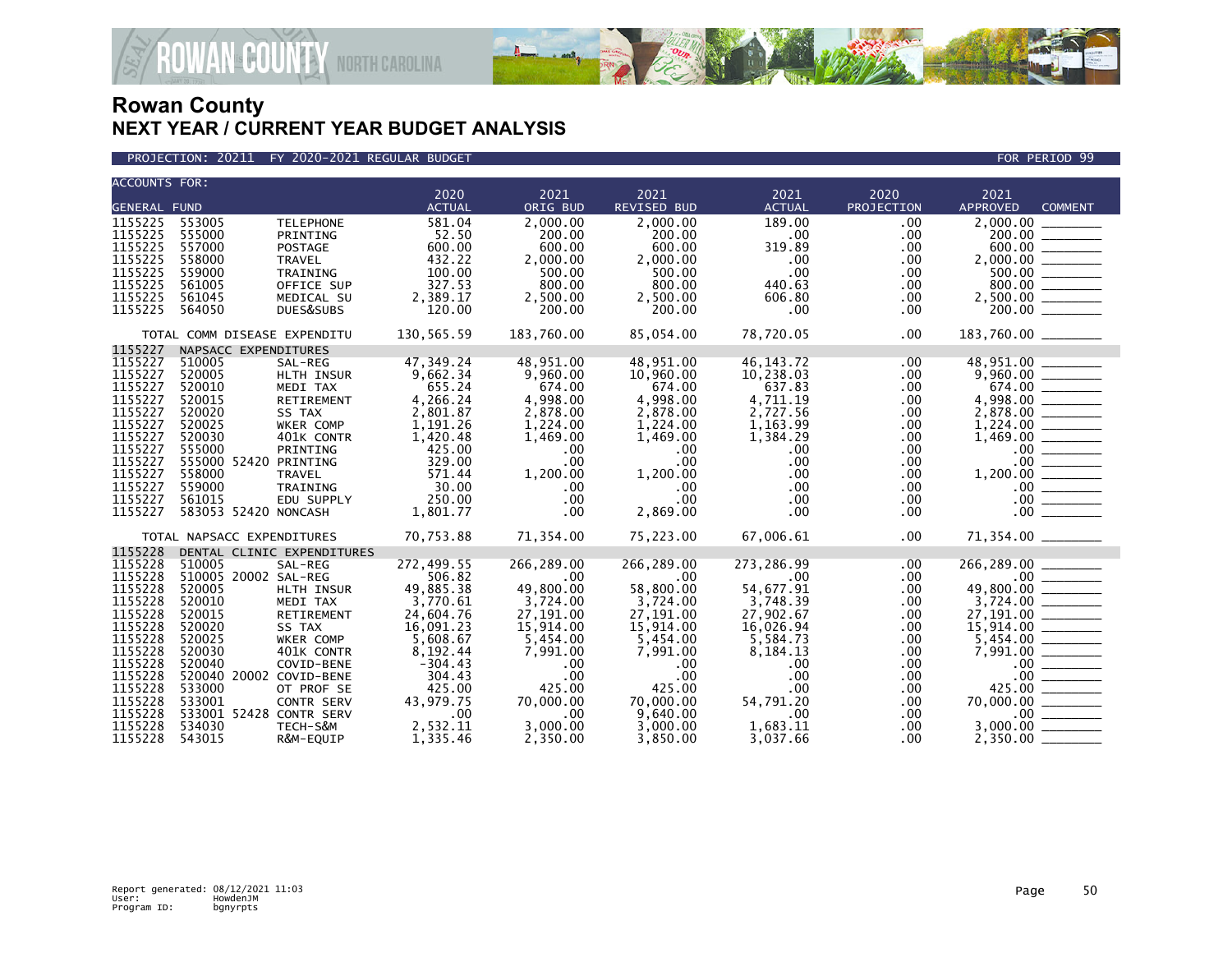



| <b>ACCOUNTS FOR:</b> |                              |                              |               |            |                    |               |                   |                                                                                       |  |
|----------------------|------------------------------|------------------------------|---------------|------------|--------------------|---------------|-------------------|---------------------------------------------------------------------------------------|--|
|                      |                              |                              | 2020          | 2021       | 2021               | 2021          | 2020              | 2021                                                                                  |  |
| <b>GENERAL FUND</b>  |                              |                              | <b>ACTUAL</b> | ORIG BUD   | <b>REVISED BUD</b> | <b>ACTUAL</b> | <b>PROJECTION</b> | <b>APPROVED</b><br><b>COMMENT</b>                                                     |  |
| 1155228              | 543015 52428 R&M-EQUIP       |                              | 1,616.27      | .00        | 2,000.00           | 2,000.00      | .00               | .00                                                                                   |  |
| 1155228              | 543020                       | R&M-VEHIC                    | .00           | 1,250.00   | 1,250.00           | .00.          | .00               |                                                                                       |  |
| 1155228              | 550007                       | COST P COP                   | 405.16        | 450.00     | 450.00             | 498.57        | .00               |                                                                                       |  |
| 1155228              | 552010                       | INS-P&PL                     | 1,309.64      | 1,600.00   | 1,600.00           | 1,238.00      | .00               | $450.00$ —<br>.600.00 —————<br>1.600.00                                               |  |
| 1155228              | 553005                       | <b>TELEPHONE</b>             | 1,355.04      | 1,500.00   | 1,500.00           | 192.00        | .00               |                                                                                       |  |
| 1155228              | 554000                       | ADVERTISNG                   | .00           | 1,000.00   | 1.000.00           | $.00 \times$  | .00               | $1,500.00$<br>$1,000.00$<br>$0.00$<br>$400.00$<br>$500.00$<br>$1,500.00$              |  |
| 1155228              | 554000 52428 ADVERTISNG      |                              | 7,652.37      | .00        | 6,600.00           | 6,595.22      | .00               |                                                                                       |  |
| 1155228              | 555000                       | PRINTING                     | 60.00         | 400.00     | 400.00             | 306.23        | .00               |                                                                                       |  |
| 1155228              | 557000                       | POSTAGE                      | 400.00        | 500.00     | 500.00             | 309.20        | .00               |                                                                                       |  |
| 1155228              | 558000                       | <b>TRAVEL</b>                | 260.26        | 1,000.00   | 1,000.00           | 111.74        | .00               | 1,000.00<br>$\overline{\phantom{a}}$                                                  |  |
| 1155228              | 558000 52428 TRAVEL          |                              | 363.90        | .00        | 1,200.00           | 51.09         | .00               |                                                                                       |  |
| 1155228              | 559000                       | TRAINING                     | 2,748.15      | 1,500.00   | 1,500.00           | 1,095.00      | .00               | 1,500.00                                                                              |  |
| 1155228              | 559000 52428 TRAINING        |                              | 224.99        | .00        | 1,000.00           | 289.00        | .00               | $\frac{1}{00}$ - 00<br>- 00<br>- 00 - 00 -                                            |  |
| 1155228              | 561005                       | OFFICE SUP                   | 515.88        | 1,000.00   | 1.000.00           | 867.67        | .00               | 1.000.00                                                                              |  |
| 1155228              | 561005 52428 OFFICE SUP      |                              | 3.000.00      | .00        | 3,000.00           | 3.000.00      | .00               |                                                                                       |  |
| 1155228              | 561015                       | EDU SUPPLY                   | $.00 \,$      | 400.00     | 400.00             | $.00 \,$      | .00               | 400.00                                                                                |  |
| 1155228              | 561015 52428 EDU SUPPLY      |                              | 419.00        | .00        | 1.000.00           | 993.17        | .00               |                                                                                       |  |
| 1155228              | 561044 52411 CLNT CARE       |                              | 1,613.00      | .00        | 5.000.00           | 5.000.00      | .00               |                                                                                       |  |
| 1155228              | 561045                       | MEDICAL SU                   | 1,391.02      | 35,000.00  | 33,500.00          | 16,462.59     | .00               | 35,000.00                                                                             |  |
| 1155228              | 561045 52428 MEDICAL SU      |                              | 48,000.00     | .00        | 41,560.00          | 41,560.00     | .00               |                                                                                       |  |
| 1155228              | 561085                       | VEHICLE SU                   | 120.00        | 1.000.00   | 1,000.00           | $.00 \times$  | .00               | 1.000.00                                                                              |  |
| 1155228              | 561095                       | OTH SM EQP                   | 114.00        | 1,400.00   | 1,400.00           | $.00 \,$      | .00               |                                                                                       |  |
| 1155228              | 562020                       | FUEL&LUBIC                   | 61.73         | 250.00     | 250.00             | 54.28         | .00               |                                                                                       |  |
| 1155228              | 564050                       | DUES&SUBS                    | 4,755.35      | 5,000.00   | 5,000.00           | 5,000.00      | .00               |                                                                                       |  |
| 1155228              | 576030                       | $F/A-F&EQUI$                 | 1,880.20      | .00        | .00                | $.00 \,$      | $.00 \,$          | $1,400.00$<br>$250.00$<br>$5,000.00$<br>$240.00$                                      |  |
| 1155228              | 590002                       | BNK-CC FEE                   | 243.90        | 240.00     | 240.00             | 449.61        | $.00 \,$          |                                                                                       |  |
|                      |                              |                              |               |            |                    |               |                   |                                                                                       |  |
|                      | TOTAL DENTAL CLINIC EXPENDIT |                              | 507,941.64    | 505,628.00 | 585,628.00         | 534,997.10    | $.00 \,$          |                                                                                       |  |
| 1155230              |                              | FAMILY PLANNING EXPENDITURES |               |            |                    |               |                   |                                                                                       |  |
| 1155230              | 510005                       | SAL-REG                      | 296,924.57    | 407,083.00 | 252,391.00         | 244,432.70    | .00               | 407,083.00                                                                            |  |
| 1155230              | 520005                       | HLTH INSUR                   | 60,502.28     | 79,985.00  | 59,399.00          | 54,811.85     | .00.              | $79,985.00$ $5,582.00$                                                                |  |
| 1155230              | 520010                       | MEDI TAX                     | 4,100.69      | 5,582.00   | 3,447.00           | 3,273.96      | .00               |                                                                                       |  |
| 1155230              | 520015                       | RETIREMENT                   | 27,110.10     | 41,575.00  | 25,677.00          | 24,969.03     | .00               | $41,575.00$<br>23,831.00                                                              |  |
| 1155230              | 520020                       | SS TAX                       | 17,535.66     | 23,831.00  | 14,718.00          | 13,894.24     | .00               |                                                                                       |  |
| 1155230              | 520025                       | WKER COMP                    | 7,204.75      | 9,802.00   | 6,077.00           | 5,820.54      | .00               |                                                                                       |  |
| 1155230              | 520030                       | 401K CONTR                   | 8,741.47      | 12,222.00  | 7,578.00           | 6,765.44      | .00               |                                                                                       |  |
| 1155230              | 532022                       | INTERPRETR                   | 147.60        | 1,000.00   | 1,000.00           | 999.00        | .00               | $\begin{array}{r} 9,802.00 \ \hline 12,222.00 \ \hline 1,000.00 \ \hline \end{array}$ |  |
| 1155230              | 532036                       | PH NUR SVS                   | 2,537.25      | 3,500.00   | 3,500.00           | $.00 \,$      | .00               | $\frac{3,500.00}{10,547.00}$                                                          |  |
| 1155230              | 532040                       | PHYS FEES                    | 10,131.25     | 10,547.00  | 10,547.00          | 9,726.75      | .00               |                                                                                       |  |
| 1155230              | 533001                       | CONTR SERV                   | 440.00        | 440.00     | 440.00             | $.00 \,$      | .00               | 440.00 _______                                                                        |  |
| 1155230              | 534019                       | LAB FEES                     | 10,400.88     | 11,000.00  | 11,000.00          | 10,990.74     | $.00 \,$          |                                                                                       |  |
| 1155230              | 543015                       | R&M-EQUIP                    | 100.00        | 300.00     | 300.00             | 250.00        | .00               | $11,000.00$ $\overline{\hspace{1cm}}$ $300.00$ $\overline{\hspace{1cm}}$              |  |
| 1155230              | 543055                       | R&M-PHONE                    | .00           | 300.00     | 300.00             | .00.          | .00.              | 300.00                                                                                |  |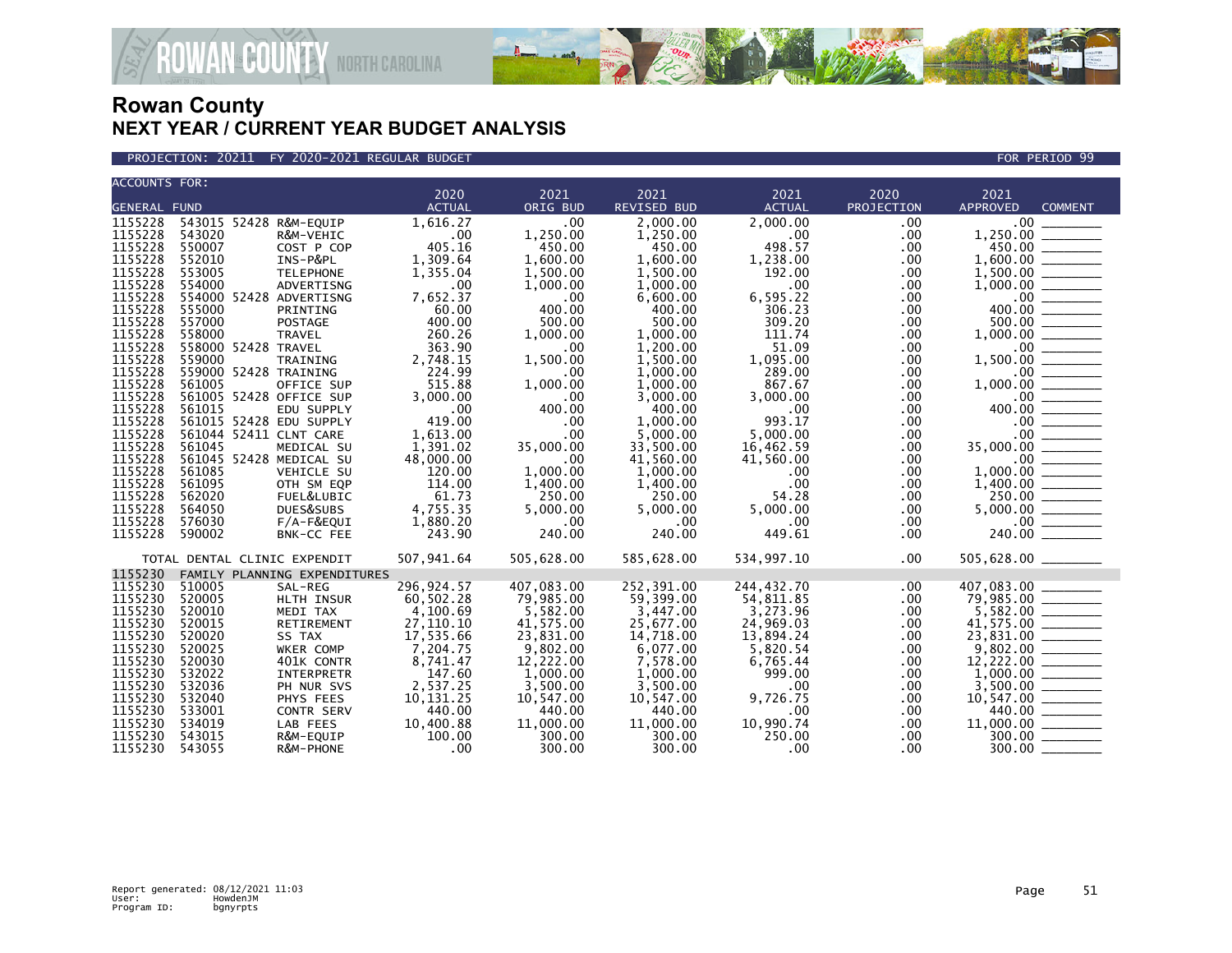

#### PROJECTION: 20211 FY 2020-2021 REGULAR BUDGET FOR PERIOD 99

| <b>ACCOUNTS FOR:</b> |                                             | 2020            | 2021                | 2021               | 2021              | 2020            | 2021                                                                                                                                                                                                                                                                      |
|----------------------|---------------------------------------------|-----------------|---------------------|--------------------|-------------------|-----------------|---------------------------------------------------------------------------------------------------------------------------------------------------------------------------------------------------------------------------------------------------------------------------|
| <b>GENERAL FUND</b>  |                                             | <b>ACTUAL</b>   | ORIG BUD            | <b>REVISED BUD</b> | <b>ACTUAL</b>     | PROJECTION      | <b>APPROVED</b><br><b>COMMENT</b>                                                                                                                                                                                                                                         |
| 1155230              | 550007<br>COST P COP                        | 2,864.03        | 3,000.00            | 2,800.00           | 4,355.94          | .00             | 3,000.00                                                                                                                                                                                                                                                                  |
| 1155230              | 552010<br>INS-P&PL                          | 2,619.28        | 3,150.00            | 3,150.00           | 2,475.00          | .00             |                                                                                                                                                                                                                                                                           |
| 1155230              | 553005<br><b>TELEPHONE</b>                  | 1,382.52        | 1,500.00            | 1,500.00           | 200.88            | .00             |                                                                                                                                                                                                                                                                           |
| 1155230              | 555000<br>PRINTING                          | 658.76          | 900.00              | 900.00             | 674.60            | .00             |                                                                                                                                                                                                                                                                           |
| 1155230              | 557000<br>POSTAGE                           | 3,746.48        | 3,900.00            | 3,900.00           | 2,461.83          | .00             |                                                                                                                                                                                                                                                                           |
| 1155230              | 558000<br><b>TRAVEL</b>                     | 840.01          | 2,000.00            | 2,000.00           | $.00 \,$          | .00             |                                                                                                                                                                                                                                                                           |
| 1155230              | 559000<br>TRAINING                          | 92.18           | 1,000.00            | 1,000.00           | 145.00            | .00             |                                                                                                                                                                                                                                                                           |
| 1155230              | 561005<br>OFFICE SUP                        | 7,528.15        | 3,450.00            | 3,450.00           | 3,322.34          | .00             |                                                                                                                                                                                                                                                                           |
| 1155230              | 561015<br>EDU SUPPLY                        | .00             | 500.00              | 500.00             | $.00 \,$          | .00             |                                                                                                                                                                                                                                                                           |
| 1155230              | 561045<br>MEDICAL SU                        | 19,521.05       | 20,000.00           | 20,000.00          | 7,525.68          | .00             |                                                                                                                                                                                                                                                                           |
| 1155230              | 561047<br>WHSF MEDS                         | 11,852.44       | 13,813.00           | 13,813.00          | 6,941.45          | $.00 \,$        |                                                                                                                                                                                                                                                                           |
| 1155230              | 561095<br>OTH SM EQP                        | 11,428.96       | 1,800.00            | 1,145.00           | 93.71             | .00             |                                                                                                                                                                                                                                                                           |
| 1155230              | 564050<br>DUES&SUBS                         | 398.87          | 1,000.00            | 1,000.00           | 275.00            | .00             | $\begin{array}{r} 3,000.00 \ \hline 3,150.00 \ \hline 1,500.00 \ \hline 1,500.00 \ \hline 3,900.00 \ \hline 2,000.00 \ \hline 2,000.00 \ \hline 1,000.00 \ \hline 5,500.00 \ \hline 2,000.00 \ \hline 13,813.00 \ \hline 1,800.00 \ \hline 1,000.00 \ \hline \end{array}$ |
|                      | TOTAL FAMILY PLANNING EXPEND                | 508,809.23      | 663,180.00          | 451,532.00         | 404,405.68        | $.00 \,$        | 663,180.00 _______                                                                                                                                                                                                                                                        |
| 1155240              | HEALTH PROMOTION EXPENSES                   |                 |                     |                    |                   |                 |                                                                                                                                                                                                                                                                           |
| 1155240              | 510005<br>SAL-REG                           | 98, 945.68      | 118,566.00          | 88,924.00          | 57,551.05         | .00.            | 118,566.00                                                                                                                                                                                                                                                                |
| 1155240              | 510005 52429 SAL-REG                        | .00             | 49,000.00           | 49,000.00          | 1,837.51          | .00             |                                                                                                                                                                                                                                                                           |
| 1155240              | 520005<br>HLTH INSUR                        | 15,397.91       | 19,920.00           | 14,940.00          | 10,156.39         | .00             |                                                                                                                                                                                                                                                                           |
| 1155240              | 520005 52429 HLTH INSUR                     | .00             | 9,960.00            | 9,960.00           | 455.00            | .00.            | $\begin{array}{r} 14,900.00 \ \hline 49,000.00 \ \hline 1,694.00 \ \hline 1,694.00 \ \hline 1,107.00 \ \hline 2,200.00 \ \hline 1,4,416.00 \ \hline 7,241.00 \ \hline 3,040.00 \ \hline 949.00 \ \hline \end{array}$                                                      |
| 1155240<br>1155240   | 520010<br>MEDI TAX<br>520010 52429 MEDI TAX | 1,419.42        | 1,694.00            | 1,270.00           | 819.67            | .00             |                                                                                                                                                                                                                                                                           |
| 1155240              | 520015<br>RETIREMENT                        | .00<br>8,915.12 | 716.00<br>12,107.00 | 716.00<br>9,080.00 | 24.83<br>5,875.98 | .00<br>$.00 \,$ |                                                                                                                                                                                                                                                                           |
| 1155240              | 520015 52429 RETIREMENT                     | .00             | 4,416.00            | 4,416.00           | 187.61            | $.00 \,$        |                                                                                                                                                                                                                                                                           |
| 1155240              | 520020<br>SS TAX                            | 6,069.28        | 7,241.00            | 5,431.00           | 3,504.83          | .00             |                                                                                                                                                                                                                                                                           |
| 1155240              | 520020 52429 SS TAX                         | .00             | 3,040.00            | 3,040.00           | 106.17            | $.00 \,$        |                                                                                                                                                                                                                                                                           |
| 1155240              | 520025<br>WKER COMP                         | 792.19          | 949.00              | 712.00             | 460.86            | $.00 \,$        |                                                                                                                                                                                                                                                                           |
| 1155240              | 520025 52429 WKER COMP                      | .00             | 396.00              | 396.00             | 14.71             | .00             | $\begin{array}{r} 949.00 \ \hline 396.00 \ \hline 1,472.00 \ \hline 37,479.00 \ \hline 1,750.00 \ \hline 1,750.00 \ \hline 1,581.00 \ \hline \end{array}$                                                                                                                 |
| 1155240              | 520030<br>401K CONTR                        | 2,028.92        | 3,558.00            | 2,668.00           | 1,726.58          | .00.            |                                                                                                                                                                                                                                                                           |
| 1155240              | 520030 52429 401K CONTR                     | .00             | 1,472.00            | 1,472.00           | $.00 \,$          | .00.            |                                                                                                                                                                                                                                                                           |
| 1155240              | 533001 52429 CONTR SERV                     | 15,042.00       | 37,479.00           | 66,279.00          | 40,490.00         | .00.            |                                                                                                                                                                                                                                                                           |
| 1155240              | 550007<br>COST P COP                        | 208.71          | 400.00              | 400.00             | 3,777.08          | .00             |                                                                                                                                                                                                                                                                           |
| 1155240              | 553005<br><b>TELEPHONE</b>                  | 1,490.90        | 1,750.00            | 1,750.00           | 189.00            | .00             |                                                                                                                                                                                                                                                                           |
| 1155240              | 554000<br>ADVERTISNG                        | $.00 \,$        | 150.00              | 150.00             | 70.92             | $.00 \,$        |                                                                                                                                                                                                                                                                           |
| 1155240              | 554000 52429 ADVERTISNG                     | .00             | 3,251.00            | 3,251.00           | 30.00             | .00             |                                                                                                                                                                                                                                                                           |
| 1155240              | 555000<br>PRINTING                          | .00             | 1,000.00            | 1,000.00           | $.00 \times$      | $.00 \,$        |                                                                                                                                                                                                                                                                           |
| 1155240              | 555000 52429 PRINTING                       | .00             | 900.00              | 900.00             | .00               | .00             |                                                                                                                                                                                                                                                                           |
| 1155240              | 557000<br>POSTAGE                           | 100.00          | 100.00              | 100.00             | 45.25             | .00             | $\begin{array}{r} 1,900.00 \ \hline 1,000.00 \ \hline 1,000.00 \ \hline 1,000.00 \ \hline 1,000.00 \ \hline 1,1,000.00 \ \hline 1,1,000.00 \ \hline 1,1,150.00 \ \hline \end{array}$                                                                                      |
| 1155240              | 558000<br><b>TRAVEL</b>                     | 714.39          | 1,500.00            | 1,500.00           | 197.66            | $.00 \,$        |                                                                                                                                                                                                                                                                           |
| 1155240              | 558000 52429 TRAVEL                         | 19.54           | 1,920.00            | 1,920.00           | 963.32            | $.00 \,$        |                                                                                                                                                                                                                                                                           |
| 1155240              | 559000<br>TRAINING                          | 139.80          | 1,150.00            | 1,150.00           | 285.00            | $.00 \,$        |                                                                                                                                                                                                                                                                           |
| 1155240              | 561005<br>OFFICE SUP                        | 377.27          | 600.00              | 600.00             | 459.92            | $.00 \,$        | $600.00$                                                                                                                                                                                                                                                                  |
| 1155240              | 561005 52429 OFFICE SUP                     | 71.57           | 600.00              | 3.600.00           | 967.45            | .00.            | 600.00                                                                                                                                                                                                                                                                    |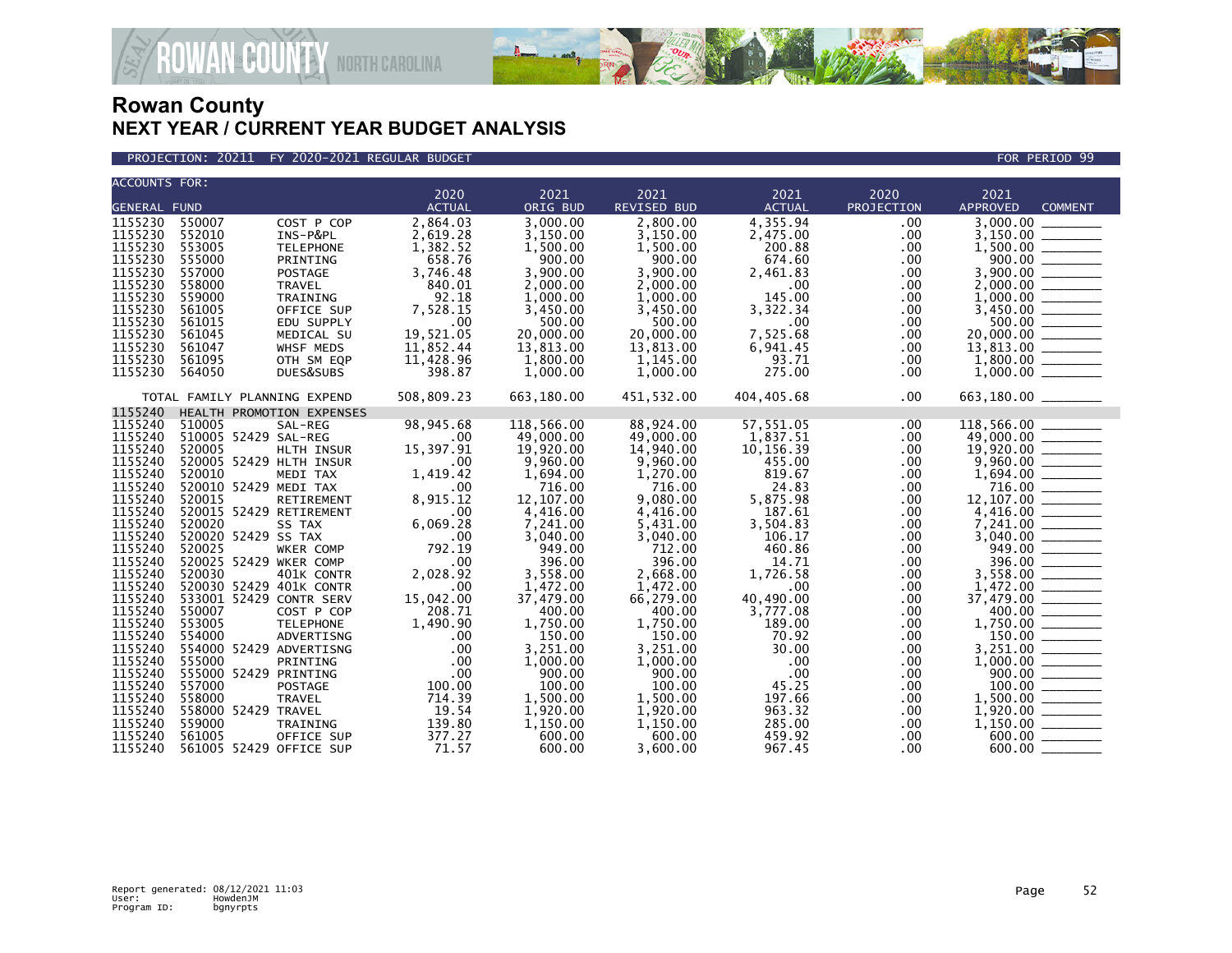



| <b>ACCOUNTS FOR:</b> |                              |                   |               |            |                    |                  |                   |                                                                                                                                                  |
|----------------------|------------------------------|-------------------|---------------|------------|--------------------|------------------|-------------------|--------------------------------------------------------------------------------------------------------------------------------------------------|
|                      |                              |                   | 2020          | 2021       | 2021               | 2021             | 2020              | 2021                                                                                                                                             |
| <b>GENERAL FUND</b>  |                              |                   | <b>ACTUAL</b> | ORIG BUD   | <b>REVISED BUD</b> | <b>ACTUAL</b>    | <b>PROJECTION</b> | <b>APPROVED</b><br><b>COMMENT</b>                                                                                                                |
| 1155240              | 561015                       | EDU SUPPLY        | 518.98        | 750.00     | 750.00             | 745.06           | $.00 \,$          |                                                                                                                                                  |
| 1155240              | 564050                       | DUES&SUBS         | 30.00         | 370.00     | 370.00             | .00              | .00               | 370.00 _______                                                                                                                                   |
| 1155240              | 576020 52429 F/A-DP EQU      |                   | .00           | .00        | 278.00             | $.00 \,$         | $.00 \,$          | $\frac{1,350.00}{12,700.00}$                                                                                                                     |
| 1155240              | 582009 52429 MTG FOOD        |                   | 273.42        | 1,350.00   | 1,350.00           | 700.37           | $.00 \,$          |                                                                                                                                                  |
| 1155240              | 583053 52429 NONCASH         |                   | 1,773.04      | 12,700.00  | 9,700.00           | 2,396.57         | .00               |                                                                                                                                                  |
| 1155240              | 585000 52422 GRANT EXP       |                   | 100,000.00    | 100,000.00 | 100,000.00         | 100,000.00       | .00               |                                                                                                                                                  |
| 1155240              | 585007                       | HLTHY COMM        | 34,127.70     | 34, 354.00 | 34,354.00          | 34,354.00        | $.00 \,$          |                                                                                                                                                  |
|                      | TOTAL HEALTH PROMOTION EXPEN |                   | 288,455.84    | 433,359.00 | 421,427.00         | 268,392.79       | $.00 \,$          | 433,359.00 _______                                                                                                                               |
| 1155245              | HIV-STD STATE EXPENDITURES   |                   |               |            |                    |                  |                   |                                                                                                                                                  |
| 1155245              | 510005                       | SAL-REG           | 198, 577.47   | 179,708.00 | 141,969.00         | 139, 186. 34     | $.00 \,$          | 179,708.00                                                                                                                                       |
| 1155245              | 520005                       | HLTH INSUR        | 36,850.39     | 34,218.00  | 32,039.00          | 29, 184. 53      | $.00 \,$          | $34,218.00$<br>2,440.00                                                                                                                          |
| 1155245              | 520010                       | MEDI TAX          | 2,649.68      | 2,440.00   | 1,928.00           | 1,836.54         | .00               |                                                                                                                                                  |
| 1155245              | 520015                       | RETIREMENT        | 17,689.13     | 18,356.00  | 14,505.00          | 14,210.60        | $.00 \,$          | $18,356.00$<br>10,418.00                                                                                                                         |
| 1155245              | 520020                       | SS TAX            | 11,329.67     | 10,418.00  | 8,232.00           | 7,797.87         | $.00 \,$          |                                                                                                                                                  |
| 1155245              | 520025                       | WKER COMP         | 4,715.40      | 4,309.00   | 3,404.00           | 3,319.68         | $.00 \,$          |                                                                                                                                                  |
| 1155245              | 520030                       | 401K CONTR        | 5,761.45      | 5,398.00   | 4,264.00           | 3.999.86         | $.00 \,$          |                                                                                                                                                  |
| 1155245              | 532022                       | INTERPRETR        | .00           | 100.00     | 100.00             | $.00 \,$         | .00               | $10,418.00$<br>$4,309.00$<br>$5,398.00$<br>$100.00$<br>$10,500.00$<br>$450.00$<br>$450.00$<br>$1,525.00$<br>$550.00$<br>$5,500.00$<br>$5,500.00$ |
| 1155245              | 532040                       | PHYS FEES         | 11,553.00     | 10,500.00  | 10,500.00          | 10, 102.50       | .00               |                                                                                                                                                  |
| 1155245              | 533001                       | <b>CONTR SERV</b> | 440.00        | 450.00     | 450.00             | 450.00           | $.00 \,$          |                                                                                                                                                  |
| 1155245              | 534019                       | LAB FEES          | 12,000.00     | 12,000.00  | 12,000.00          | 11,986.11        | $.00 \,$          |                                                                                                                                                  |
| 1155245              | 543015                       | R&M-EQUIP         | 400.00        | 400.00     | 400.00             | 300.00           | $.00 \,$          |                                                                                                                                                  |
| 1155245              | 552010                       | INS-P&PL          | 1,309.64      | 1,525.00   | 1,525.00           | 1,238.00         | $.00 \,$          |                                                                                                                                                  |
| 1155245              | 553005                       | <b>TELEPHONE</b>  | 526.20        | 550.00     | 550.00             | 171.12           | $.00 \,$          |                                                                                                                                                  |
| 1155245              | 555000                       | PRINTING          | 52.50         | 200.00     | 200.00             | 100.00           | $.00 \,$          |                                                                                                                                                  |
| 1155245              | 557000                       | POSTAGE           | 3,500.00      | 5,500.00   | 5,500.00           | 3,995.41         | $.00 \,$          |                                                                                                                                                  |
| 1155245              | 558000                       | TRAVEL            | 462.22        | 1,500.00   | 1,500.00           | $.00 \,$         | .00               |                                                                                                                                                  |
| 1155245              | 559000                       | TRAINING          | 125.00        | 500.00     | 500.00             | .00 <sub>1</sub> | $.00 \,$          | $\frac{1,000.00}{1,000.00}$                                                                                                                      |
| 1155245              | 561005                       | OFFICE SUP        | 828.48        | 1,000.00   | 1,000.00           | 369.04           | $.00 \,$          |                                                                                                                                                  |
| 1155245              | 561015                       | EDU SUPPLY        | 698.32        | 1,100.00   | 1.100.00           | $.00 \,$         | $.00 \,$          |                                                                                                                                                  |
| 1155245              | 561045                       | MEDICAL SU        | 4,000.00      | 4,000.00   | 4.000.00           | 3,511.15         | $.00 \,$          |                                                                                                                                                  |
| 1155245              | 561046                       | STD MEDS          | 864.78        | 4,081.00   | 4,081.00           | 696.08           | $.00 \,$          |                                                                                                                                                  |
| 1155245              | 561066                       | <b>STD PREV</b>   | 100.00        | 100.00     | 100.00             | 100.00           | $.00 \,$          |                                                                                                                                                  |
| 1155245              | 564050                       | DUES&SUBS         | 220.00        | 300.00     | 300.00             | 100.00           | $.00 \,$          |                                                                                                                                                  |
|                      | TOTAL HIV-STD STATE EXPENDIT |                   | 314,653.33    | 298,653.00 | 250,147.00         | 232,654.83       | $.00 \,$          | 298,653.00 _______                                                                                                                               |
| 1155250              | IMMUNIZATION EXPENDITURES    |                   |               |            |                    |                  |                   |                                                                                                                                                  |
| 1155250              | 510005                       | SAL-REG           | 90,778.35     | 70,463.00  | 49,324.00          | 62,901.20        | .00               | $70,463.00$<br>18,830.00<br>- 960.00                                                                                                             |
| 1155250              | 520005                       | HLTH INSUR        | 18,776.08     | 18,830.00  | 19,105.00          | 18,054.04        | $.00 \,$          |                                                                                                                                                  |
| 1155250              | 520010                       | MEDI TAX          | 1,266.59      | 960.00     | 668.00             | 842.45           | $.00 \,$          |                                                                                                                                                  |
| 1155250              | 520015                       | RETIREMENT        | 8,180.86      | 7,199.00   | 5,010.00           | 6,422.21         | $.00 \,$          |                                                                                                                                                  |
| 1155250              | 520020                       | SS TAX            | 5,415.57      | 4,084.00   | 2,842.00           | 3,566.29         | $.00 \,$          |                                                                                                                                                  |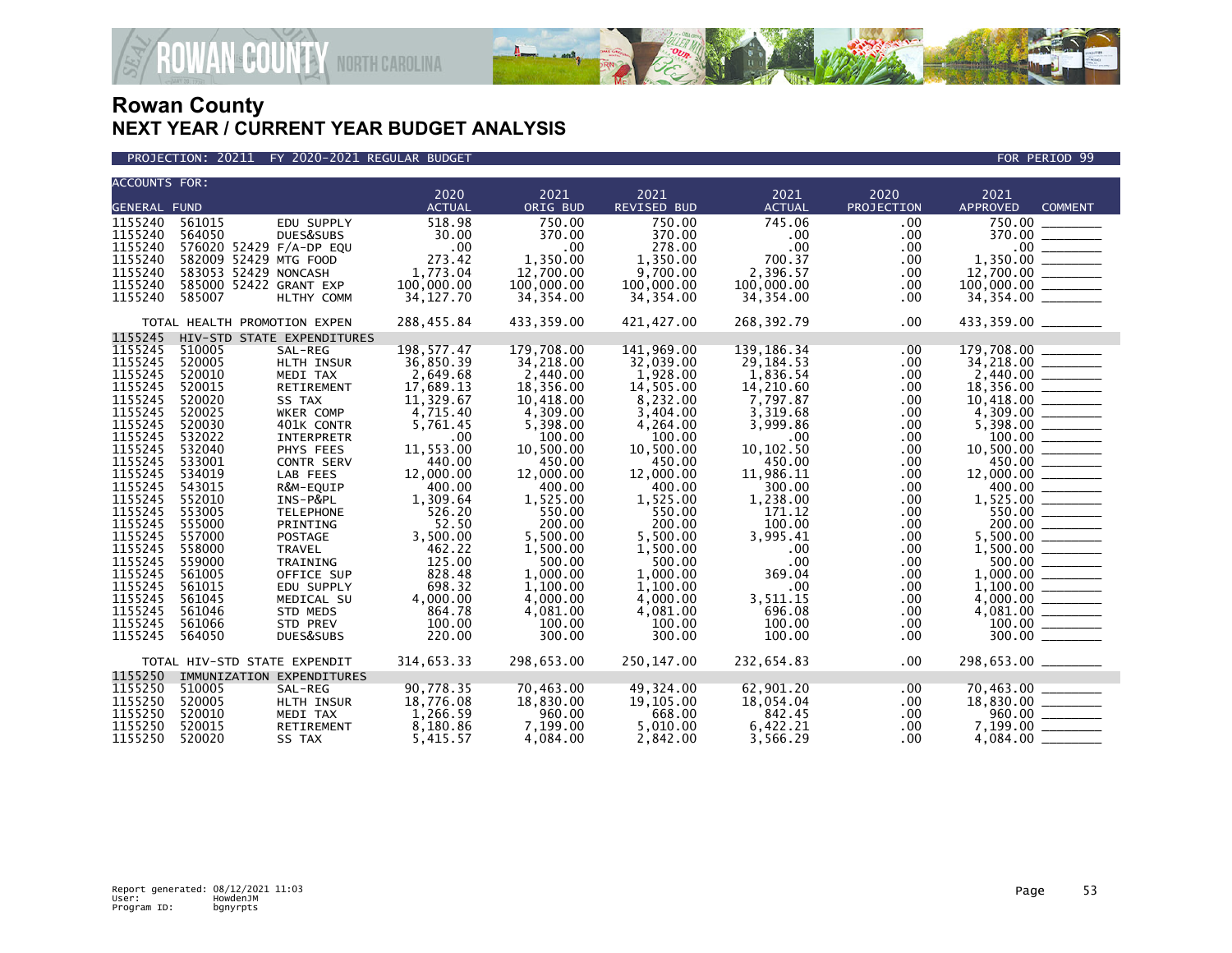

PROJECTION: 20211 FY 2020-2021 REGULAR BUDGET FOR PERIOD 99

| <b>ACCOUNTS FOR:</b> |                  |                              |                    |                    |                    |                    |            |                                                                                                                                                                                                                                                                   |
|----------------------|------------------|------------------------------|--------------------|--------------------|--------------------|--------------------|------------|-------------------------------------------------------------------------------------------------------------------------------------------------------------------------------------------------------------------------------------------------------------------|
|                      |                  |                              | 2020               | 2021               | 2021               | 2021               | 2020       | 2021                                                                                                                                                                                                                                                              |
| <b>GENERAL FUND</b>  |                  |                              | <b>ACTUAL</b>      | ORIG BUD           | <b>REVISED BUD</b> | <b>ACTUAL</b>      | PROJECTION | <b>APPROVED</b><br><b>COMMENT</b>                                                                                                                                                                                                                                 |
| 1155250              | 520025           | WKER COMP                    | 2,212.52           | 1,689.00           | 1,182.00           | 1,507.95           | .00        | $\frac{1,689.00}{2,120.00}$                                                                                                                                                                                                                                       |
| 1155250              | 520030           | 401K CONTR                   | 2,213.57           | 2,120.00           | 1,484.00           | 1,146.44           | .00        |                                                                                                                                                                                                                                                                   |
| 1155250              | 532022           | <b>INTERPRETR</b>            | .00                | 100.00             | 100.00             | $.00 \,$           | .00        |                                                                                                                                                                                                                                                                   |
| 1155250              | 532036           | PH NUR SVS                   | .00                | 1,400.00           | 1,400.00           | .00                | .00        |                                                                                                                                                                                                                                                                   |
| 1155250              | 532040           | PHYS FEES                    | 6,412.50<br>275.00 | 8,129.00           | 8,129.00           | 8,127.50           | $.00 \,$   |                                                                                                                                                                                                                                                                   |
| 1155250              | 533001           | <b>CONTR SERV</b>            |                    | 300.00             | 300.00             | 300.00             | .00        |                                                                                                                                                                                                                                                                   |
| 1155250              | 543015           | R&M-EQUIP                    | 145.00             | 1,500.00           | 1,500.00           | 750.00             | .00        |                                                                                                                                                                                                                                                                   |
| 1155250              | 543055           | R&M-PHONE                    | .00                | 200.00             | 200.00             | $.00 \,$           | .00        |                                                                                                                                                                                                                                                                   |
| 1155250              | 550007           | COST P COP                   | 825.70             | 1,000.00           | 1,000.00           | 742.38             | .00        |                                                                                                                                                                                                                                                                   |
| 1155250<br>1155250   | 552010           | INS-P&PL                     | 673.53             | 1,050.00           | 1,050.00           | 636.00             | $.00 \,$   |                                                                                                                                                                                                                                                                   |
| 1155250              | 553005<br>555000 | <b>TELEPHONE</b>             | 1,309.08<br>323.75 | 1,500.00           | 1,500.00           | 177.00             | .00        |                                                                                                                                                                                                                                                                   |
| 1155250              | 557000           | PRINTING<br>POSTAGE          | 322.35             | 1,500.00<br>400.00 | 1,500.00<br>400.00 | 1,305.17<br>400.00 | .00<br>.00 |                                                                                                                                                                                                                                                                   |
| 1155250              | 558000           | TRAVEL                       | 374.50             | 600.00             | 600.00             | $.00 \times$       | .00        |                                                                                                                                                                                                                                                                   |
| 1155250              | 559000           | TRAINING                     | 250.00             | 600.00             | 600.00             | $.00 \,$           | .00        |                                                                                                                                                                                                                                                                   |
| 1155250              | 561005           | OFFICE SUP                   | 336.70             | 500.00             | 500.00             | 269.81             | $.00 \,$   |                                                                                                                                                                                                                                                                   |
| 1155250              | 561045           | MEDICAL SU                   | 32,665.27          | 34,000.00          | 34,000.00          | 21,067.94          | $.00 \,$   |                                                                                                                                                                                                                                                                   |
| 1155250              | 561095           | OTH SM EQP                   | 446.68             | 750.00             | 750.00             | $.00 \,$           | $.00 \,$   |                                                                                                                                                                                                                                                                   |
|                      |                  |                              |                    |                    |                    |                    |            | $2,120.00$<br>$1,00.00$<br>$1,400.00$<br>$8,129.00$<br>$300.00$<br>$1,500.00$<br>$200.00$<br>$1,000.00$<br>$1,050.00$<br>$1,500.00$<br>$1,500.00$<br>$600.00$<br>$600.00$<br>$500.00$<br>$500.00$<br>$750.00$                                                     |
|                      |                  | TOTAL IMMUNIZATION EXPENDITU | 173,203.60         | 158,874.00         | 133,144.00         | 128, 216.38        | $.00 \,$   |                                                                                                                                                                                                                                                                   |
| 1155255              |                  | MATERNAL HEALTH EXPENDITURES |                    |                    |                    |                    |            |                                                                                                                                                                                                                                                                   |
| 1155255              | 510005           | SAL-REG                      | 233,473.96         | 293,434.00         | 231,813.00         | 214,842.33         | .00        | 293,434.00                                                                                                                                                                                                                                                        |
| 1155255              | 520005           | HLTH INSUR                   | 43,794.70          | 54,986.00          | 47,594.00          | 44,229.91          | .00.       |                                                                                                                                                                                                                                                                   |
| 1155255              | 520010           | MEDI TAX                     | 3,249.72           | 4,174.00           | 3,309.00           | 2,959.90           | .00        |                                                                                                                                                                                                                                                                   |
| 1155255              | 520015           | RETIREMENT                   | 20,862.58          | 29,969.00          | 23,760.00          | 21,934.09          | $.00 \,$   |                                                                                                                                                                                                                                                                   |
| 1155255              | 520020           | SS TAX                       | 13,894.84          | 17,814.00          | 14, 123.00         | 12,515.57          | $.00 \,$   |                                                                                                                                                                                                                                                                   |
| 1155255              | 520025           | WKER COMP                    | 5,012.19           | 6,402.00           | 5,058.00           | 4,507.43           | .00        |                                                                                                                                                                                                                                                                   |
| 1155255              | 520030           | 401K CONTR                   | 6,834.54           | 8,811.00           | 6,961.00           | 6,063.64           | .00        |                                                                                                                                                                                                                                                                   |
| 1155255              | 532022           | INTERPRETR                   | 786.70             | 1,000.00           | 1,000.00           | 999.60             | .00        |                                                                                                                                                                                                                                                                   |
| 1155255              | 532036           | PH NUR SVS                   | 150.00             | 1,000.00           | 1,000.00           | $.00 \,$           | .00        |                                                                                                                                                                                                                                                                   |
| 1155255              | 532040           | PHYS FEES                    | 95,723.25          | 109, 332.00        | 109, 332.00        | 109,332.00         | $.00 \,$   |                                                                                                                                                                                                                                                                   |
| 1155255              | 533001           | CONTR SERV                   | 385.00             | 400.00             | 400.00             | 400.00             | .00        |                                                                                                                                                                                                                                                                   |
| 1155255              | 534019           | LAB FEES                     | 2.780.06           | 4,000.00           | 4,000.00           | 3.995.46           | .00        |                                                                                                                                                                                                                                                                   |
| 1155255              | 534030           | TECH-S&M                     | .00                | 100.00             | 100.00             | $.00 \times$       | $.00 \,$   |                                                                                                                                                                                                                                                                   |
| 1155255              | 543015           | R&M-EQUIP                    | 400.00             | 1,000.00           | 1,000.00           | 650.00             | $.00 \,$   |                                                                                                                                                                                                                                                                   |
| 1155255              | 543055           | R&M-PHONE                    | .00                | 200.00             | 200.00             | .00.               | .00        |                                                                                                                                                                                                                                                                   |
| 1155255              | 550007           | COST P COP                   | 3,725.85           | 5,000.00           | 4,800.00           | 2,611.78           | $.00 \,$   |                                                                                                                                                                                                                                                                   |
| 1155255              | 552010           | INS-P&PL                     | 1,309.64           | 1,600.00           | 1,600.00           | 1,237.00           | $.00 \,$   |                                                                                                                                                                                                                                                                   |
| 1155255              | 553005           | <b>TELEPHONE</b>             | 834.03             | 950.00             | 950.00             | 947.70             | $.00 \,$   |                                                                                                                                                                                                                                                                   |
| 1155255              | 555000           | PRINTING                     | 200.00             | 200.00             | 200.00             | $.00 \,$           | $.00 \,$   |                                                                                                                                                                                                                                                                   |
| 1155255              | 557000           | <b>POSTAGE</b>               | 2,338.35           | 2,500.00           | 2,500.00           | 1,268.23           | .00        | $293,434.00$<br>$54,986.00$<br>$4,174.00$<br>$29,969.00$<br>$17,814.00$<br>$6,402.00$<br>$8,811.00$<br>$1,000.00$<br>$1,000.00$<br>$1,000.00$<br>$1,000.00$<br>$4,000.00$<br>$1,000.00$<br>$1,000.00$<br>$1,000.00$<br>$1,000.00$<br>$1,000.00$<br>$1,600.00$<br> |
| 1155255              | 558000           | <b>TRAVEL</b>                | 222.63             | 800.00             | 800.00             | $.00 \times$       | $.00 \,$   | $800.00$                                                                                                                                                                                                                                                          |
| 1155255              | 559000           | TRAINING                     | 401.30             | 1.000.00           | 1.000.00           | 505.00             | .00.       | 1.000.00                                                                                                                                                                                                                                                          |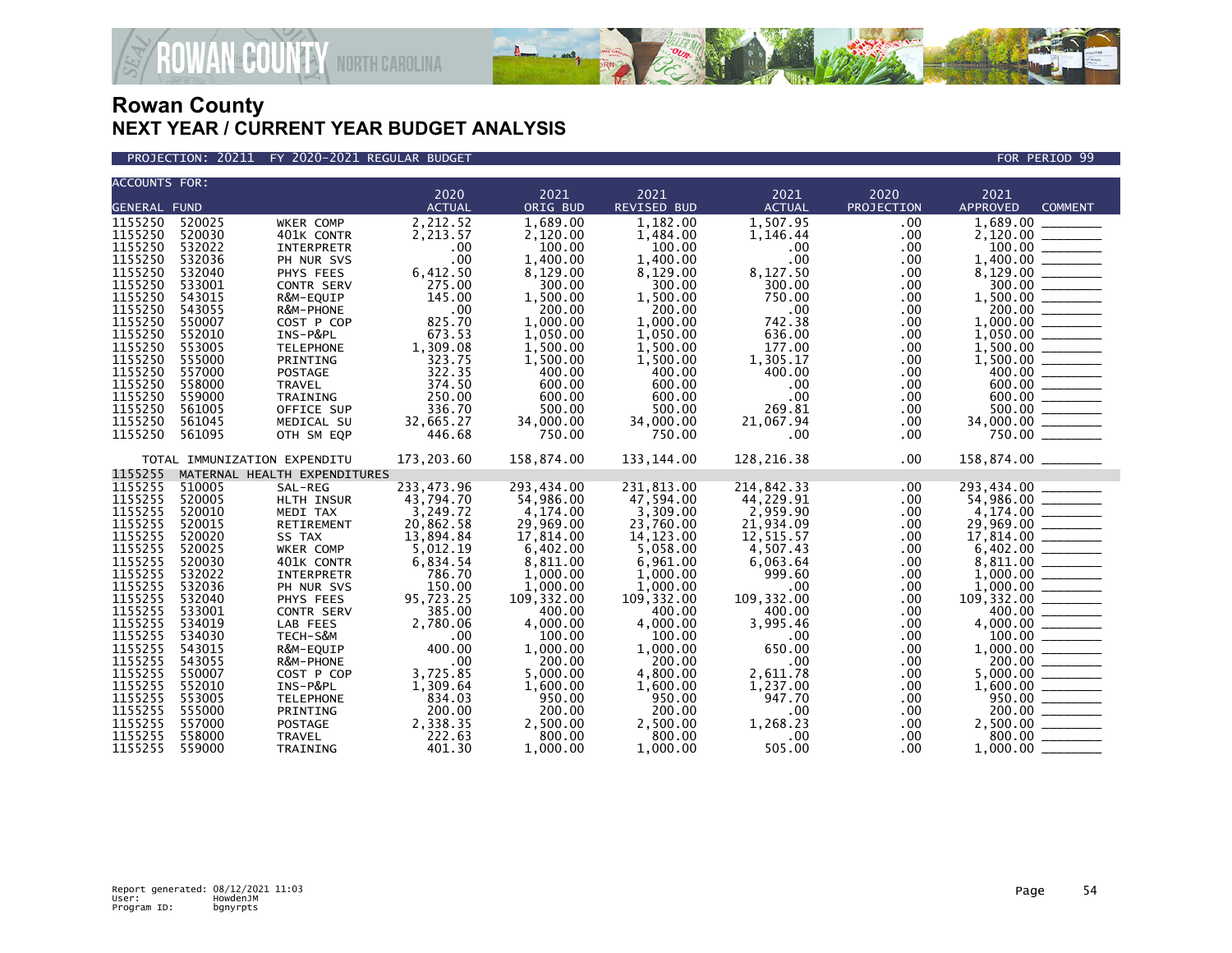

PROJECTION: 20211 FY 2020-2021 REGULAR BUDGET FOR PERIOD 99

| <b>ACCOUNTS FOR:</b> |                              |                             |                  |                  |                    |                 |              |                                      |                |
|----------------------|------------------------------|-----------------------------|------------------|------------------|--------------------|-----------------|--------------|--------------------------------------|----------------|
|                      |                              |                             | 2020             | 2021             | 2021               | 2021            | 2020         | 2021                                 |                |
| <b>GENERAL FUND</b>  |                              |                             | <b>ACTUAL</b>    | ORIG BUD         | <b>REVISED BUD</b> | <b>ACTUAL</b>   | PROJECTION   | <b>APPROVED</b>                      | <b>COMMENT</b> |
| 1155255              | 561005                       | OFFICE SUP                  | 708.55           | 850.00           | 850.00             | 850.00          | .00          | 850.00                               |                |
| 1155255              | 561015                       | EDU SUPPLY                  | .00              | 1,500.00         | 1,500.00           | .00             | .00          |                                      |                |
| 1155255              | 561045                       | MEDICAL SU                  | 4,194.65         | 5,700.00         | 5,700.00           | 4,843.61        | .00          |                                      |                |
| 1155255              | 561095                       | OTH SM EQP                  | 411.86           | 3,000.00         | 2,345.00           | 919.90          | .00          |                                      |                |
| 1155255              | 590002                       | BNK-CC FEE                  | 257.27           | 500.00           | 500.00             | 224.76          | .00          |                                      |                |
|                      | TOTAL MATERNAL HEALTH EXPEND |                             | 441,951.67       | 556,222.00       | 472,395.00         | 435,837.91      | .00          |                                      |                |
| 1155256              |                              | PREGNANCY CARE EXPENDITURES |                  |                  |                    |                 |              |                                      |                |
| 1155256              | 510005                       | SAL-REG                     | 237,418.18       | 240,770.00       | 240.770.00         | 227,892.17      | .00          | 240,770.00                           |                |
| 1155256              | 520005                       | HLTH INSUR                  | 49,918.49        | 49,800.00        | 54,800.00          | 50,348.84       | .00.         | $\frac{49,800.00}{3,418.00}$         |                |
| 1155256              | 520010                       | MEDI TAX                    | 3,356.05         | 3,418.00         | 3,418.00           | 3,155.66        | .00          |                                      |                |
| 1155256              | 520015                       | RETIREMENT                  | 21,390.78        | 24,586.00        | 24,586.00          | 23,267.38       | .00          | $24,586.00$<br>14,606.00<br>2,162.00 |                |
| 1155256              | 520020                       | SS TAX                      | 14,349.14        | 14,606.00        | 14,606.00          | 13,487.03       | .00.         |                                      |                |
| 1155256              | 520025                       | WKER COMP                   | 2,161.57         | 2,162.00         | 2,162.00           | 2,066.46        | .00          |                                      |                |
| 1155256              | 520030                       | 401K CONTR                  | 6,966.35         | 7,226.00         | 7,226.00           | 5,953.22        | .00          |                                      |                |
| 1155256              | 532022                       | INTERPRETR                  | 185.40           | 500.00           | 500.00             | 499.60          | .00          |                                      |                |
| 1155256              | 553005                       | <b>TELEPHONE</b>            | 3,110.76         | 5,000.00         | 5,000.00           | 2,541.70        | .00          |                                      |                |
| 1155256              | 555000                       | PRINTING                    | 602.28           | 700.00           | 700.00             | 700.00          | .00          |                                      |                |
| 1155256              | 557000                       | <b>POSTAGE</b>              | 289.50           | 350.00           | 350.00             | 350.00          | .00.         | 350.00                               |                |
| 1155256              | 558000                       | <b>TRAVEL</b>               | 9,276.77         | 14,500.00        | 14,500.00          | 5,277.64        | .00.         | 14,500.00 ________                   |                |
| 1155256              | 559000                       | TRAINING                    | 595.00           | 2,000.00         | 2,000.00           | 813.95          | .00.         |                                      |                |
| 1155256              | 561005                       | OFFICE SUP                  | 2,750.00         | 2,000.00         | 2,000.00           | 2,000.00        | .00          |                                      |                |
| 1155256              | 561095                       | OTH SM EQP                  | 549.99           | 2,400.00         | 2,400.00           | 288.04          | $.00 \,$     |                                      |                |
| 1155256              | 582009                       | MTG FOOD                    | .00              | 250.00           | 250.00             | 167.75          | .00          | 250.00 ________                      |                |
|                      | TOTAL PREGNANCY CARE EXPENDI |                             | 352,920.26       | 370,268.00       | 375,268.00         | 338,809.44      | $.00 \times$ | 370,268.00 _______                   |                |
| 1155260              | WIC EXPENDITURES             |                             |                  |                  |                    |                 |              |                                      |                |
| 1155260              | 510005                       | SAL-REG                     | $-355.97$        | $.00 \,$         | $.00 \,$           | .00             | .00.         |                                      |                |
| 1155260              | 510005 20002 SAL-REG         |                             | 355.97           | $.00 \,$         | $.00 \,$           | $.00 \,$        | $.00 \,$     |                                      |                |
| 1155260              | 510005 5260                  | SAL-REG                     | 9.111.16         | 10.001.00        | 10.001.00          | 6,941.03        | .00          |                                      |                |
| 1155260              | 510005 5261                  | SAL-REG                     | 240,054.65       | 260,497.00       | 260,497.00         | 220,598.41      | .00          |                                      |                |
| 1155260              | 510005 5262                  | SAL-REG                     | 69,679.76        | 49,804.00        | 49,804.00          | 58,498.21       | .00          |                                      |                |
| 1155260              | 510005 5263                  | SAL-REG                     | 16,666.13        | 32,132.00        | 32,132.00          | 13,321.21       | .00          |                                      |                |
| 1155260              | 510005 5264                  | SAL-REG                     | 1,662.09         | 2,410.00         | 2,410.00           | 1,753.38        | .00          |                                      |                |
| 1155260              | 520005                       | HLTH INSUR                  | $.00 \,$         | $.00 \,$         | 5,000.00           | .00             | .00          |                                      |                |
| 1155260              | 520005 5260                  | HLTH INSUR                  | 1,946.35         | 1,992.00         | 1,992.00           | 1,649.83        | .00          |                                      |                |
| 1155260              | 520005 5261                  | <b>HLTH INSUR</b>           | 65,416.52        | 69,222.00        | 69.222.00          | 64,060.95       | .00.         |                                      |                |
| 1155260              | 520005 5262                  | HLTH INSUR                  | 14,956.64        | 10,956.00        | 10,956.00          | 13,993.85       | .00          |                                      |                |
| 1155260<br>1155260   | 520005 5263<br>520005 5264   | HLTH INSUR                  | 3,787.87         | 6,972.00         | 6,972.00           | 3,078.81        | .00          |                                      |                |
| 1155260              | 520010 5260                  | HLTH INSUR<br>MEDI TAX      | 320.47<br>129.99 | 498.00<br>143.00 | 498.00<br>143.00   | 399.76<br>97.83 | .00<br>.00   | 143.00                               |                |
| 1155260              | 520010 5261                  | MEDI TAX                    | 3,323.96         |                  | 3,608.00           | 3,065.08        |              | 3,608.00                             |                |
|                      |                              |                             |                  | 3,608.00         |                    |                 | .00          |                                      |                |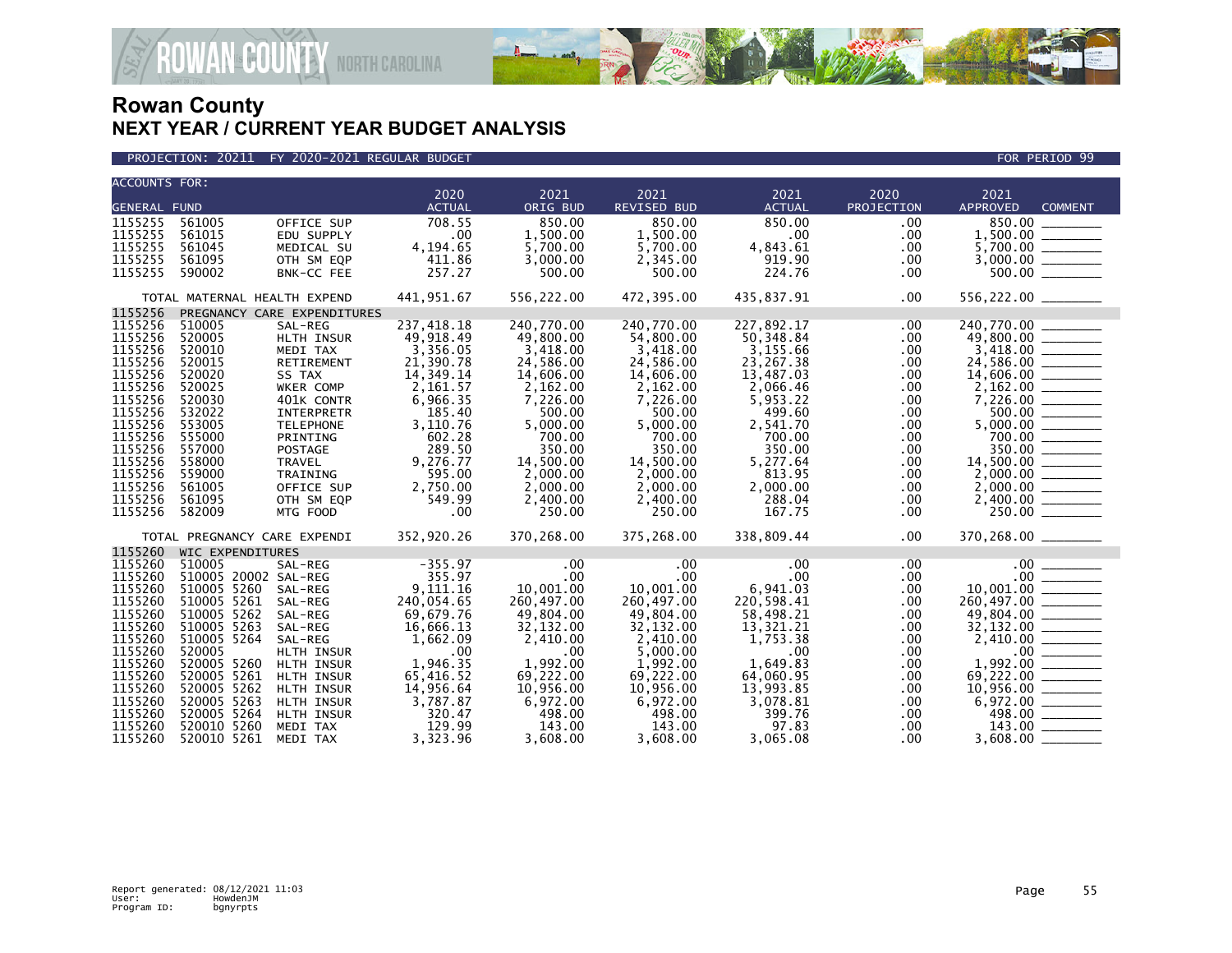

PROJECTION: 20211 FY 2020-2021 REGULAR BUDGET FOR PERIOD 99

| <b>ACCOUNTS FOR:</b> |                         |                   |                       |                  |                     |                       |                           |                                                                                                                                                                                                                                                                                                                                                                                                                                                                                                  |  |
|----------------------|-------------------------|-------------------|-----------------------|------------------|---------------------|-----------------------|---------------------------|--------------------------------------------------------------------------------------------------------------------------------------------------------------------------------------------------------------------------------------------------------------------------------------------------------------------------------------------------------------------------------------------------------------------------------------------------------------------------------------------------|--|
| <b>GENERAL FUND</b>  |                         |                   | 2020<br><b>ACTUAL</b> | 2021<br>ORIG BUD | 2021<br>REVISED BUD | 2021<br><b>ACTUAL</b> | 2020<br><b>PROJECTION</b> | 2021<br><b>APPROVED</b><br><b>COMMENT</b>                                                                                                                                                                                                                                                                                                                                                                                                                                                        |  |
|                      |                         |                   |                       |                  |                     |                       |                           |                                                                                                                                                                                                                                                                                                                                                                                                                                                                                                  |  |
| 1155260              | 520010 5262             | MEDI TAX          | 956.67                | 705.00           | 705.00              | 821.94                | .00                       | 705.00                                                                                                                                                                                                                                                                                                                                                                                                                                                                                           |  |
| 1155260              | 520010 5263             | MEDI TAX          | 240.32                | 456.00           | 456.00              | 188.50                | .00                       | 456.00                                                                                                                                                                                                                                                                                                                                                                                                                                                                                           |  |
| 1155260              | 520010 5264             | MEDI TAX          | 24.58                 | 35.00            | 35.00               | 25.14                 | .00                       | 35.00                                                                                                                                                                                                                                                                                                                                                                                                                                                                                            |  |
| 1155260              | 520015 5260             | RETIREMENT        | 820.89                | 1,021.00         | 1,021.00            | 708.69                | .00                       |                                                                                                                                                                                                                                                                                                                                                                                                                                                                                                  |  |
| 1155260              | 520015 5261             | RETIREMENT        | 21,742.75             | 26,597.00        | 26,597.00           | 22,521.39             | .00                       | 26,597.00                                                                                                                                                                                                                                                                                                                                                                                                                                                                                        |  |
| 1155260              | 520015 5262             | RETIREMENT        | 6,128.29              | 5,086.00         | 5,086.00            | 5,972.25              | .00                       |                                                                                                                                                                                                                                                                                                                                                                                                                                                                                                  |  |
| 1155260              | 520015 5263             | RETIREMENT        | 1,530.97              | 3,282.00         | 3,282.00            | 1,359.83              | .00                       |                                                                                                                                                                                                                                                                                                                                                                                                                                                                                                  |  |
| 1155260              | 520015 5264             | RETIREMENT        | 154.90                | 247.00           | 247.00              | 178.98                | .00                       | 247.00                                                                                                                                                                                                                                                                                                                                                                                                                                                                                           |  |
| 1155260              | 520020 5260             | SS TAX            | 555.99                | 611.00           | 611.00              | 418.43                | .00                       | 611.00                                                                                                                                                                                                                                                                                                                                                                                                                                                                                           |  |
| 1155260              | 520020 5261             | SS TAX            | 14, 190. 78           | 15,422.00        | 15,422.00           | 13,106.30             | .00                       |                                                                                                                                                                                                                                                                                                                                                                                                                                                                                                  |  |
| 1155260              | 520020 5262             | SS TAX            | 4,091.03              | 3,010.00         | 3,010.00            | 3,514.66              | .00                       |                                                                                                                                                                                                                                                                                                                                                                                                                                                                                                  |  |
| 1155260              | 520020 5263             | SS TAX            | 1,027.50              | 1,948.00         | 1,948.00            | 806.14                | .00                       |                                                                                                                                                                                                                                                                                                                                                                                                                                                                                                  |  |
| 1155260              | 520020 5264             | SS TAX            | 105.16                | 148.00           | 148.00              | 107.49                | .00                       | $148.00$ ________                                                                                                                                                                                                                                                                                                                                                                                                                                                                                |  |
| 1155260              | 520025 5260             | WKER COMP         | 209.55                | 230.00           | 230.00              | 159.63                | .00                       | 230.00                                                                                                                                                                                                                                                                                                                                                                                                                                                                                           |  |
| 1155260              | 520025 5261             | WKER COMP         | 5,555.27              | 5,991.00         | 5,991.00            | 5,078.79              | .00                       |                                                                                                                                                                                                                                                                                                                                                                                                                                                                                                  |  |
| 1155260              | 520025 5262             | WKER COMP         | 1,564.67              | 1,147.00         | 1,147.00            | 1,345.91              | .00                       | 1,147.00                                                                                                                                                                                                                                                                                                                                                                                                                                                                                         |  |
| 1155260              | 520025 5263             | WKER COMP         | 390.94                | 741.00           | 741.00              | 306.68                | .00                       | 741.00                                                                                                                                                                                                                                                                                                                                                                                                                                                                                           |  |
| 1155260              | 520025 5264             | WKER COMP         | 39.56                 | 56.00            | 56.00               | 40.37                 | .00                       |                                                                                                                                                                                                                                                                                                                                                                                                                                                                                                  |  |
| 1155260              | 520030 5260             | 401K CONTR        | 273.28                | 300.00           | 300.00              | 208.22                | .00                       | 300.00<br>$\begin{array}{cccccccccc} \multicolumn{2}{c}{} & \multicolumn{2}{c}{} & \multicolumn{2}{c}{} & \multicolumn{2}{c}{} & \multicolumn{2}{c}{} & \multicolumn{2}{c}{} & \multicolumn{2}{c}{} & \multicolumn{2}{c}{} & \multicolumn{2}{c}{} & \multicolumn{2}{c}{} & \multicolumn{2}{c}{} & \multicolumn{2}{c}{} & \multicolumn{2}{c}{} & \multicolumn{2}{c}{} & \multicolumn{2}{c}{} & \multicolumn{2}{c}{} & \multicolumn{2}{c}{} & \multicolumn{2}{c}{} & \multicolumn{2}{c}{} & \mult$ |  |
| 1155260              | 520030 5261             | 401K CONTR        | 7,218.61              | 7,816.00         | 7,816.00            | 6,617.53              | .00                       |                                                                                                                                                                                                                                                                                                                                                                                                                                                                                                  |  |
| 1155260              | 520030 5262             | 401K CONTR        | 1,843.55              | 1,495.00         | 1,495.00            | 1,754.94              | .00                       | 1,495.00                                                                                                                                                                                                                                                                                                                                                                                                                                                                                         |  |
| 1155260              | 520030 5263             | 401K CONTR        | 477.85                | 965.00           | 965.00              | 399.57                | .00                       | 965.00                                                                                                                                                                                                                                                                                                                                                                                                                                                                                           |  |
| 1155260              |                         |                   | 51.58                 |                  | 73.00               | 52.59                 |                           | 73.00                                                                                                                                                                                                                                                                                                                                                                                                                                                                                            |  |
|                      | 520030 5264<br>520040   | 401K CONTR        |                       | 73.00            |                     |                       | .00                       |                                                                                                                                                                                                                                                                                                                                                                                                                                                                                                  |  |
| 1155260              |                         | COVID-BENE        | $-191.42$             | .00              | $.00 \,$            | .00                   | .00                       | $.00 \,$                                                                                                                                                                                                                                                                                                                                                                                                                                                                                         |  |
| 1155260              | 520040 20002 COVID-BENE |                   | 191.42                | .00              | $.00 \cdot$         | .00                   | .00                       | $.00 \,$                                                                                                                                                                                                                                                                                                                                                                                                                                                                                         |  |
| 1155260              | 533001                  | <b>CONTR SERV</b> | .00                   | 22,000.00        | 22,000.00           | .00                   | .00                       | 22,000.00                                                                                                                                                                                                                                                                                                                                                                                                                                                                                        |  |
| 1155260              | 533001 5261             | <b>CONTR SERV</b> | 675.50                | .00              | .00                 | 160.00                | .00                       | $.00 \,$                                                                                                                                                                                                                                                                                                                                                                                                                                                                                         |  |
| 1155260              | 533001 5264             | <b>CONTR SERV</b> | 18,684.75             | .00              | 1,038.00            | 22,176.00             | .00                       | .00                                                                                                                                                                                                                                                                                                                                                                                                                                                                                              |  |
| 1155260              | 550007                  | COST P COP        | $\sim 00$             | 300.00           | 300.00              | 154.97                | .00                       | 300.00                                                                                                                                                                                                                                                                                                                                                                                                                                                                                           |  |
| 1155260              | 550007 5261             | COST P COP        | 213.69                | $.00 \ \,$       | $.00 \cdot$         | 381.02                | .00.                      | $.00 \,$                                                                                                                                                                                                                                                                                                                                                                                                                                                                                         |  |
| 1155260              | 553005                  | <b>TELEPHONE</b>  | .00.                  | 1,900.00         | 1,900.00            | .00                   | .00                       | 1.900.00                                                                                                                                                                                                                                                                                                                                                                                                                                                                                         |  |
| 1155260              | 553005 5261 TELEPHONE   |                   | 1,875.76              | .00              | $.00 \,$            | 1,180.65              | .00                       | $.00 \,$                                                                                                                                                                                                                                                                                                                                                                                                                                                                                         |  |
| 1155260              | 557000                  | <b>POSTAGE</b>    | .00                   | 400.00           | 400.00              | $.00 \,$              | .00.                      | 400.00                                                                                                                                                                                                                                                                                                                                                                                                                                                                                           |  |
| 1155260              | 557000 5261             | POSTAGE           | 274.53                | .00              | 4,500.00            | 2,814.71              | $.00 \,$                  | $.00 \,$                                                                                                                                                                                                                                                                                                                                                                                                                                                                                         |  |
| 1155260              | 558000                  | <b>TRAVEL</b>     | .00                   | 1,240.00         | 1,240.00            | .00                   | .00                       | 1,240.00                                                                                                                                                                                                                                                                                                                                                                                                                                                                                         |  |
| 1155260              | 558000 5260             | <b>TRAVEL</b>     | 38.86                 | .00              | $.00 \ \,$          | 112.71                | .00                       | $.00 \,$                                                                                                                                                                                                                                                                                                                                                                                                                                                                                         |  |
| 1155260              | 558000 5261             | TRAVEL            | 71.92                 | .00              | $.00 \cdot$         | 42.55                 | .00                       |                                                                                                                                                                                                                                                                                                                                                                                                                                                                                                  |  |
| 1155260              | 558000 5263             | <b>TRAVEL</b>     | 222.32                | .00              | .00                 | .00                   | .00                       |                                                                                                                                                                                                                                                                                                                                                                                                                                                                                                  |  |
| 1155260              | 561005                  | OFFICE SUP        | .00                   | 650.00           | 650.00              | .00                   | .00                       | 650.00                                                                                                                                                                                                                                                                                                                                                                                                                                                                                           |  |
| 1155260              | 561005 5261 OFFICE SUP  |                   | 500.00                | .00              | 2,800.00            | 994.43                | $.00 \,$                  |                                                                                                                                                                                                                                                                                                                                                                                                                                                                                                  |  |
| 1155260              | 561045                  | MEDICAL SU        | .00                   | 4,200.00         | 4,200.00            | .00                   | .00.                      | 4,200.00                                                                                                                                                                                                                                                                                                                                                                                                                                                                                         |  |
| 1155260              | 561045 5261             | MEDICAL SU        | 3,953.41              | .00              | 4,712.00            | 4,656.06              | .00                       | $\begin{tabular}{c c} \hline \multicolumn{1}{c}{\textbf{00}} & \multicolumn{1}{c}{\textbf{00}}\\ \hline \multicolumn{1}{c}{\textbf{00}} & \multicolumn{1}{c}{\textbf{00}}\\ \hline \multicolumn{1}{c}{\textbf{00}} & \multicolumn{1}{c}{\textbf{00}}\\ \hline \multicolumn{1}{c}{\textbf{00}} & \multicolumn{1}{c}{\textbf{00}}\\ \hline \multicolumn{1}{c}{\textbf{00}} & \multicolumn{1}{c}{\textbf{00}}\\ \hline \multicolumn{1}{c}{\textbf{00}} & \multicolumn{$                             |  |
|                      |                         |                   |                       |                  |                     |                       |                           |                                                                                                                                                                                                                                                                                                                                                                                                                                                                                                  |  |
|                      | TOTAL WIC EXPENDITURES  |                   | 522,761.02            | 556,307.00       | 574,357.00          | 485,825.42            | .00                       | 556,307.00 ________                                                                                                                                                                                                                                                                                                                                                                                                                                                                              |  |
| 1155265              | ADULT HLTH EXPENDITURES |                   |                       |                  |                     |                       |                           |                                                                                                                                                                                                                                                                                                                                                                                                                                                                                                  |  |
| 1155265              | 510005                  | SAL-REG           | 182,807.69            | 198,581.00       | 126,352.00          | 130,619.87            | .00                       | 198,581.00                                                                                                                                                                                                                                                                                                                                                                                                                                                                                       |  |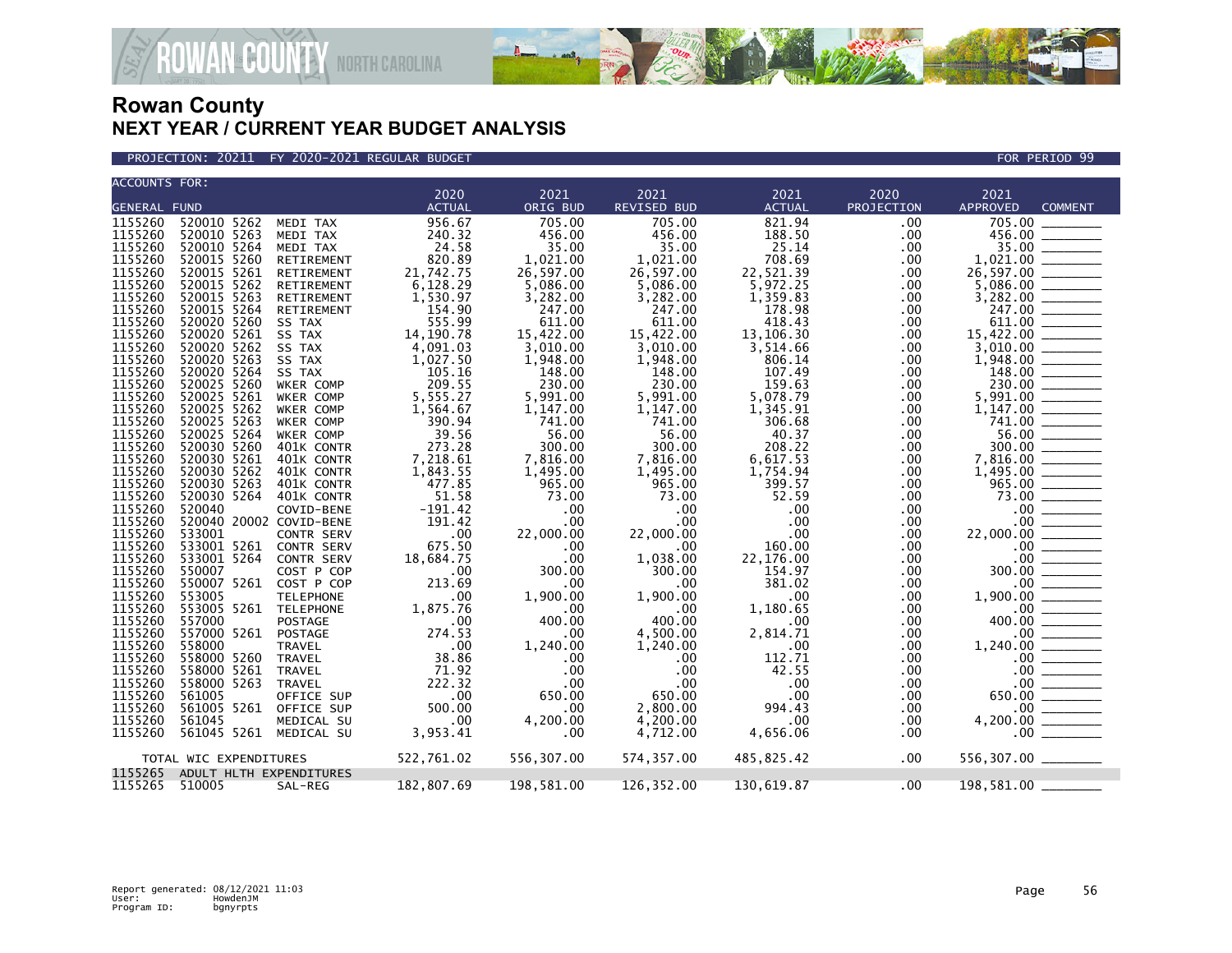

PROJECTION: 20211 FY 2020-2021 REGULAR BUDGET FOR PERIOD 99

| <b>ACCOUNTS FOR:</b>                                                                                            |                  |                              |                        |                        |                            |                       |                    |                                                                                                                                                                                                                                                                                                                                                                                                                                                                                                 |  |  |
|-----------------------------------------------------------------------------------------------------------------|------------------|------------------------------|------------------------|------------------------|----------------------------|-----------------------|--------------------|-------------------------------------------------------------------------------------------------------------------------------------------------------------------------------------------------------------------------------------------------------------------------------------------------------------------------------------------------------------------------------------------------------------------------------------------------------------------------------------------------|--|--|
|                                                                                                                 |                  |                              | 2020<br><b>ACTUAL</b>  | 2021<br>ORIG BUD       | 2021<br><b>REVISED BUD</b> | 2021<br><b>ACTUAL</b> | 2020<br>PROJECTION | 2021<br><b>APPROVED</b><br><b>COMMENT</b>                                                                                                                                                                                                                                                                                                                                                                                                                                                       |  |  |
| <b>GENERAL FUND</b>                                                                                             |                  |                              |                        |                        |                            |                       |                    |                                                                                                                                                                                                                                                                                                                                                                                                                                                                                                 |  |  |
| 1155265                                                                                                         | 520005           | HLTH INSUR                   | 36,552.08              | 39,004.00              | 32,102.00                  | 29,965.02             | .00                | 39,004.00                                                                                                                                                                                                                                                                                                                                                                                                                                                                                       |  |  |
| 1155265                                                                                                         | 520010<br>520015 | MEDI TAX                     | 2,447.25               | 2.690.00               | 1.707.00                   | 1,684.24              | .00                | 2,690.00                                                                                                                                                                                                                                                                                                                                                                                                                                                                                        |  |  |
| 1155265<br>1155265                                                                                              | 520020           | RETIREMENT<br>SS TAX         | 16,444.07<br>10,464.55 | 20,287.00<br>11,465.00 | 12,953.00<br>7,274.00      | 13,070.44<br>7,139.84 | .00<br>.00         | 20,287.00<br>11,465.00                                                                                                                                                                                                                                                                                                                                                                                                                                                                          |  |  |
| 1155265                                                                                                         | 520025           |                              | 4,362.88               |                        | 3,045.00                   | 3,015.01              |                    | 4,769.00                                                                                                                                                                                                                                                                                                                                                                                                                                                                                        |  |  |
| 1155265                                                                                                         | 520030           | WKER COMP<br>401K CONTR      | 5,184.01               | 4,769.00<br>5,969.00   | 3,798.00                   | 3,395.69              | .00<br>.00         |                                                                                                                                                                                                                                                                                                                                                                                                                                                                                                 |  |  |
| 1155265                                                                                                         | 532022           | INTERPRETR                   | 463.50                 | 600.00                 | 600.00                     | 36.00                 | .00.               |                                                                                                                                                                                                                                                                                                                                                                                                                                                                                                 |  |  |
| 1155265                                                                                                         | 532036           | PH NUR SVS                   | 1,899.00               | 2,000.00               | 2,000.00                   | .00                   | .00                | 2.000.00                                                                                                                                                                                                                                                                                                                                                                                                                                                                                        |  |  |
| 1155265                                                                                                         | 532040           | PHYS FEES                    | 9,076.00               | 10,500.00              | 8,000.00                   | 7,826.75              | .00.               |                                                                                                                                                                                                                                                                                                                                                                                                                                                                                                 |  |  |
| 1155265                                                                                                         | 533001           | CONTR SERV                   | 440.00                 | 450.00                 | 450.00                     | 450.00                | .00                | 450.00                                                                                                                                                                                                                                                                                                                                                                                                                                                                                          |  |  |
| 1155265                                                                                                         | 533065           | TELE AN SV                   | 1,515.00               | 2,600.00               | 2,600.00                   | 2,330.00              | .00.               |                                                                                                                                                                                                                                                                                                                                                                                                                                                                                                 |  |  |
| 1155265                                                                                                         | 534019           | LAB FEES                     | 567.61                 | 1,500.00               | 1,500.00                   | 1,496.53              | .00.               |                                                                                                                                                                                                                                                                                                                                                                                                                                                                                                 |  |  |
| 1155265                                                                                                         | 543015           | R&M-EQUIP                    | 250.00                 | 280.00                 | 280.00                     | 250.00                | .00                |                                                                                                                                                                                                                                                                                                                                                                                                                                                                                                 |  |  |
| 1155265                                                                                                         | 553005           | <b>TELEPHONE</b>             | 1,920.54               | 2,100.00               | 2,100.00                   | 1,207.86              | .00.               | 2,100.00                                                                                                                                                                                                                                                                                                                                                                                                                                                                                        |  |  |
| 1155265                                                                                                         | 555000           | PRINTING                     | 328.95                 | 700.00                 | 700.00                     | 320.00                | .00                | $700.00$ ________                                                                                                                                                                                                                                                                                                                                                                                                                                                                               |  |  |
| 1155265                                                                                                         | 557000           | <b>POSTAGE</b>               | 300.00                 | 1,000.00               | 1,000.00                   | 817.00                | .00.               | 1,000.00                                                                                                                                                                                                                                                                                                                                                                                                                                                                                        |  |  |
| 1155265                                                                                                         | 558000           | TRAVEL                       | 815.11                 | 1,442.00               | 1,442.00                   | .00                   | .00.               |                                                                                                                                                                                                                                                                                                                                                                                                                                                                                                 |  |  |
| 1155265                                                                                                         | 559000           | TRAINING                     | 522.25                 | 1,300.00               | 1,300.00                   | 105.00                | .00                |                                                                                                                                                                                                                                                                                                                                                                                                                                                                                                 |  |  |
| 1155265                                                                                                         | 561005           | OFFICE SUP                   | 1,937.42               | 2,080.00               | 2,080.00                   | 1,941.41              | .00.               |                                                                                                                                                                                                                                                                                                                                                                                                                                                                                                 |  |  |
| 1155265                                                                                                         | 561045           | MEDICAL SU                   | 4,186.08               | 4,700.00               | 4,700.00                   | 4,699.49              | .00.               | 4,700.00                                                                                                                                                                                                                                                                                                                                                                                                                                                                                        |  |  |
|                                                                                                                 |                  | TOTAL ADULT HLTH EXPENDITURE | 282,483.99             | 314,017.00             | 215,983.00                 | 210,370.15            | .00                |                                                                                                                                                                                                                                                                                                                                                                                                                                                                                                 |  |  |
| 1155270                                                                                                         |                  | PORT PROGRAM EXPENDITURES    |                        |                        |                            |                       |                    |                                                                                                                                                                                                                                                                                                                                                                                                                                                                                                 |  |  |
| 1155270                                                                                                         | 510005           | SAL-REG                      | 43, 313.87             | 23,553.00              | 45,496.00                  | 58,032.71             | .00                | 23,553.00                                                                                                                                                                                                                                                                                                                                                                                                                                                                                       |  |  |
| 1155270                                                                                                         | 510010           | SAL-OT                       | 166.63                 | .00                    | 195.00                     | 194.24                | .00                | $.00$ $\qquad \qquad$                                                                                                                                                                                                                                                                                                                                                                                                                                                                           |  |  |
| 1155270                                                                                                         | 520005           | HLTH INSUR                   | 10,091.00              | 4,980.00               | 17,284.00                  | 16,016.19             | .00                | 4,980.00                                                                                                                                                                                                                                                                                                                                                                                                                                                                                        |  |  |
| 1155270                                                                                                         | 520010           | MEDI TAX                     | 619.08                 | 949.00                 | 665.00                     | 829.37                | .00.               | 949.00<br>$\begin{array}{ccccccccccccc} \multicolumn{2}{c}{} & \multicolumn{2}{c}{} & \multicolumn{2}{c}{} & \multicolumn{2}{c}{} & \multicolumn{2}{c}{} & \multicolumn{2}{c}{} & \multicolumn{2}{c}{} & \multicolumn{2}{c}{} & \multicolumn{2}{c}{} & \multicolumn{2}{c}{} & \multicolumn{2}{c}{} & \multicolumn{2}{c}{} & \multicolumn{2}{c}{} & \multicolumn{2}{c}{} & \multicolumn{2}{c}{} & \multicolumn{2}{c}{} & \multicolumn{2}{c}{} & \multicolumn{2}{c}{} & \multicolumn{2}{c}{} & \$ |  |  |
| 1155270                                                                                                         | 520015           | RETIREMENT                   | 3,929.56               | 2,751.00               | 4,606.00                   | 6,005.21              | .00                |                                                                                                                                                                                                                                                                                                                                                                                                                                                                                                 |  |  |
| 1155270                                                                                                         | 520020           | SS TAX                       | 2,647.48               | 973.00                 | 2,808.00                   | 3,546.22              | .00                |                                                                                                                                                                                                                                                                                                                                                                                                                                                                                                 |  |  |
| 1155270                                                                                                         | 520025           | WKER COMP                    | 1,092.26               | 639.00                 | 923.00                     | 1,170.25              | .00                | 639.00                                                                                                                                                                                                                                                                                                                                                                                                                                                                                          |  |  |
| 1155270                                                                                                         | 520030           | 401K CONTR                   | 1,304.34               | 767.00                 | 1.356.00                   | 1,358.07              | .00.               | 767.00                                                                                                                                                                                                                                                                                                                                                                                                                                                                                          |  |  |
| 1155270                                                                                                         | 533001           | CONTR SERV                   | 89,456.72              | 43,060.00              | 84,665.00                  | 70,694.15             | .00.               | 43,060.00                                                                                                                                                                                                                                                                                                                                                                                                                                                                                       |  |  |
| 1155270                                                                                                         | 555000           | PRINTING                     | 1,032.01               | 889.00                 | 484.00                     | 483.30                | .00                | 889.00                                                                                                                                                                                                                                                                                                                                                                                                                                                                                          |  |  |
| 1155270                                                                                                         | 558000           | <b>TRAVEL</b>                | 1,748.61               | 654.00                 | 1,954.00                   | 1,804.80              | .00                | 654.00                                                                                                                                                                                                                                                                                                                                                                                                                                                                                          |  |  |
| 1155270                                                                                                         | 561045           | MEDICAL SU                   | 13,715.41              | 5,298.00               | 22,350.00                  | 22,350.00             | .00.               |                                                                                                                                                                                                                                                                                                                                                                                                                                                                                                 |  |  |
| 1155270                                                                                                         | 582009           | MTG FOOD                     | 261.27                 | 300.00                 | 300.00                     | 297.24                | .00.               | 300.00                                                                                                                                                                                                                                                                                                                                                                                                                                                                                          |  |  |
| 1155270                                                                                                         | 583058           | <b>TRSPBUSSPS</b>            | 20.00                  | 240.00                 | .00                        | .00                   | .00.               |                                                                                                                                                                                                                                                                                                                                                                                                                                                                                                 |  |  |
| 85,053.00 _______<br>169,398.24<br>85,053.00<br>183,086.00<br>182,781.75<br>.00<br>TOTAL PORT PROGRAM EXPENDITU |                  |                              |                        |                        |                            |                       |                    |                                                                                                                                                                                                                                                                                                                                                                                                                                                                                                 |  |  |
| 1155275                                                                                                         |                  | TB PROGRAM EXPENDITURES      |                        |                        |                            |                       |                    |                                                                                                                                                                                                                                                                                                                                                                                                                                                                                                 |  |  |
| 1155275                                                                                                         | 510005           | SAL-REG                      | 23,031.31              | 29,541.00              | 10,635.00                  | 12,634.89             | .00                | 29,541.00                                                                                                                                                                                                                                                                                                                                                                                                                                                                                       |  |  |
| 1155275                                                                                                         | 520005           | HLTH INSUR                   | 3,719.15               | 5,331.00               | 2,909.00                   | 2,421.13              | .00                | $5,331.00$ $-$                                                                                                                                                                                                                                                                                                                                                                                                                                                                                  |  |  |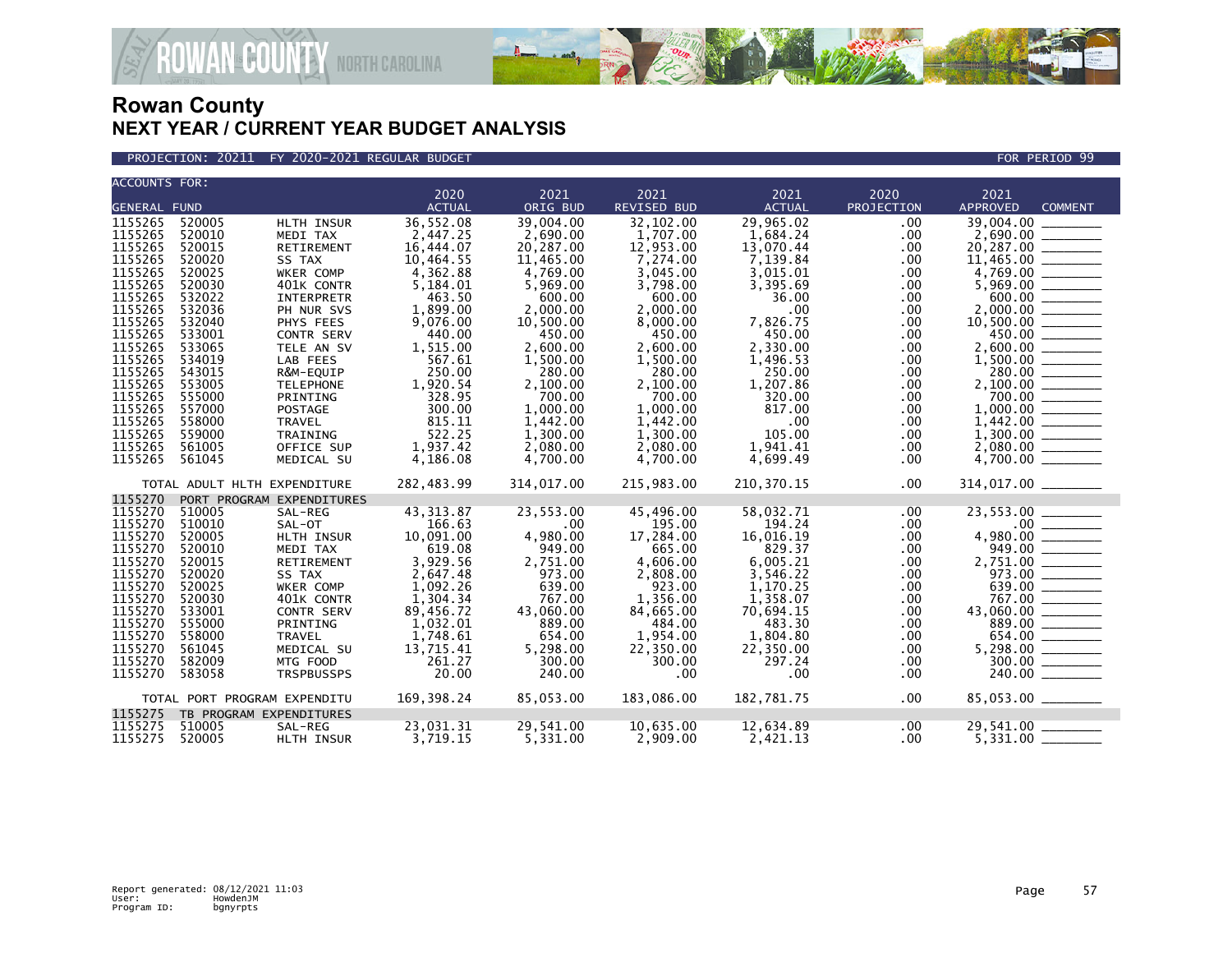

#### PROJECTION: 20211 FY 2020-2021 REGULAR BUDGET FOR PERIOD 99

| <b>ACCOUNTS FOR:</b> |                              |                             | 2020          | 2021         | 2021               | 2021                         | 2020       | 2021               |                       |  |
|----------------------|------------------------------|-----------------------------|---------------|--------------|--------------------|------------------------------|------------|--------------------|-----------------------|--|
| <b>GENERAL FUND</b>  |                              |                             | <b>ACTUAL</b> | ORIG BUD     | <b>REVISED BUD</b> | <b>ACTUAL</b>                | PROJECTION | <b>APPROVED</b>    | <b>COMMENT</b>        |  |
| 1155275              | 520010                       | MEDI TAX                    | 305.31        | 411.00       | 147.00             | 170.64                       | .00        | 411.00             |                       |  |
| 1155275              | 520015                       | RETIREMENT                  | 1,971.26      | 3,019.00     | 1,081.00           | 1,289.96                     | .00        | 3,019.00           |                       |  |
| 1155275              | 520020                       | SS TAX                      | 1.305.57      | 1,745.00     | 625.00             | 724.97                       | .00.       | 1,745.00           |                       |  |
| 1155275              | 520025                       | WKER COMP                   | 535.94        | 725.00       | 261.00             | 309.44                       | .00        | 725.00             |                       |  |
| 1155275              | 520030                       | 401K CONTR                  | 653.27        | 889.00       | 320.00             | 377.26                       | .00        | 889.00             |                       |  |
| 1155275              | 532022                       | <b>INTERPRETR</b>           | .00           | 300.00       | 300.00             | .00                          | .00.       | 300.00             |                       |  |
| 1155275              | 532040                       | PHYS FEES                   | 5,564.18      | 9,889.00     | 9,889.00           | 5,393.74                     | .00.       |                    |                       |  |
| 1155275              | 533001                       | <b>CONTR SERV</b>           | 165.00        | 200.00       | 200.00             | 200.00                       | .00        | 200.00             |                       |  |
| 1155275              | 534019                       | LAB FEES                    | 100.00        | 1,500.00     | 1,500.00           | 956.00                       | .00        |                    |                       |  |
| 1155275              | 552010                       | INS-P&PL                    | 1,047.71      | 1,225.00     | 1,225.00           | 990.00                       | .00        |                    |                       |  |
| 1155275              | 557000                       | <b>POSTAGE</b>              | 50.00         | 300.00       | 300.00             | 257.00                       | .00.       |                    | 300.00                |  |
| 1155275              | 558000                       | <b>TRAVEL</b>               | 371.48        | 1,975.00     | 1.975.00           | 69.00                        | .00.       |                    |                       |  |
| 1155275              | 559000                       | TRAINING                    | 175.00        | 1,000.00     | 1,000.00           | $\overline{\phantom{0}}$ .00 | .00        |                    |                       |  |
| 1155275              | 561005                       | OFFICE SUP                  | 350.00        | 350.00       | 350.00             | 14.53                        | .00.       | 350.00             |                       |  |
| 1155275              | 561045                       | MEDICAL SU                  | 910.37        | 1,500.00     | 1,500.00           | 367.60                       | .00        | 1,500.00           |                       |  |
| 1155275              | 564050                       | DUES&SUBS                   | .00           | 150.00       | 150.00             | $.00 \,$                     | .00        |                    |                       |  |
|                      | TOTAL TB PROGRAM EXPENDITURE |                             | 40,255.55     | 60,050.00    | 34,367.00          | 26,176.16                    | $.00 \,$   | 60,050.00 ______   |                       |  |
|                      | TOTAL HEALTH DEPARTMENT      |                             | 1,843,198.00  | 2,561,429.00 | 1,866,089.00       | 2,264,021.69                 | $.00 \,$   |                    |                       |  |
|                      |                              |                             |               |              |                    |                              |            |                    |                       |  |
| 5300                 | <b>DSS ADMINISTRATION</b>    |                             |               |              |                    |                              |            |                    |                       |  |
| 1145310              | <b>DSS ADMIN REVENUES</b>    |                             |               |              |                    |                              |            |                    |                       |  |
| 1145310              | 446001                       | DSS IP CLR                  |               | 547,241.00   | 547,241.00         | $\overline{\phantom{0}}$ .00 | .00        | 547,241.00         |                       |  |
| 1145310              | 453036                       | COPY M FEE                  | $-47.15$      | $-60.00$     | $-60.00$           | $-33.70$                     | $.00 \,$   |                    |                       |  |
| 1145310              | 489050                       | MIS DSS CL                  | $-54.98$      | $.00 \,$     | .00                | $-555.33$                    | $.00 \,$   |                    | .00                   |  |
|                      |                              |                             |               |              |                    |                              |            |                    |                       |  |
|                      | TOTAL DSS ADMIN REVENUES     |                             | $-102.13$     | 547,181.00   | 547,181.00         | $-589.03$                    | $.00 \,$   | 547,181.00 _______ |                       |  |
| 1145311              |                              | ADULT SERV CO PROG REVENUES |               |              |                    |                              |            |                    |                       |  |
| 1145311              | 495010                       | APP FB-RES                  | .00           | .00          | $-100.00$          | .00                          | .00        |                    |                       |  |
|                      | TOTAL ADULT SERV CO PROG REV |                             | $.00 \,$      | $.00 \times$ | $-100.00$          | $.00 \times$                 | .00        |                    | $.00$ $\qquad$        |  |
| 1145312              |                              | CHLD SERV CO PROG REVENUES  |               |              |                    |                              |            |                    |                       |  |
| 1145312              | 464012                       | 1CHU 1CHLD                  | $-87,589.31$  | $-10,000.00$ | $-14, 507.00$      | $-15, 518.17$                | .00        | $-10,000.00$       |                       |  |
|                      |                              |                             |               |              |                    |                              |            |                    |                       |  |
|                      | TOTAL CHLD SERV CO PROG REVE |                             | $-87,589.31$  | $-10,000.00$ | $-14,507.00$       | $-15,518.17$                 | .00        |                    |                       |  |
| 1145314              |                              | ECON SERV CO PROG REVENUES  |               |              |                    |                              |            |                    |                       |  |
| 1145314              | 464017                       | INC MAIN D                  | $-500.00$     | .00          | $-340.00$          | $-340.00$                    | .00        |                    | $.00$ $\qquad \qquad$ |  |
|                      |                              |                             |               |              |                    |                              |            |                    |                       |  |
|                      | TOTAL ECON SERV CO PROG REVE |                             | $-500.00$     | $.00 \times$ | $-340.00$          | $-340.00$                    | .00        |                    | $.00$ $\qquad$        |  |
| 1145315              |                              | SENIOR SERV HCCBG REVENUES  |               |              |                    |                              |            |                    |                       |  |
| 1145315 431074       |                              | HCCBGADC                    | $-1,755.00$   | $-15,708.00$ | $-15,708.00$       | $-1,488.00$                  | .00        | $-15,708.00$       |                       |  |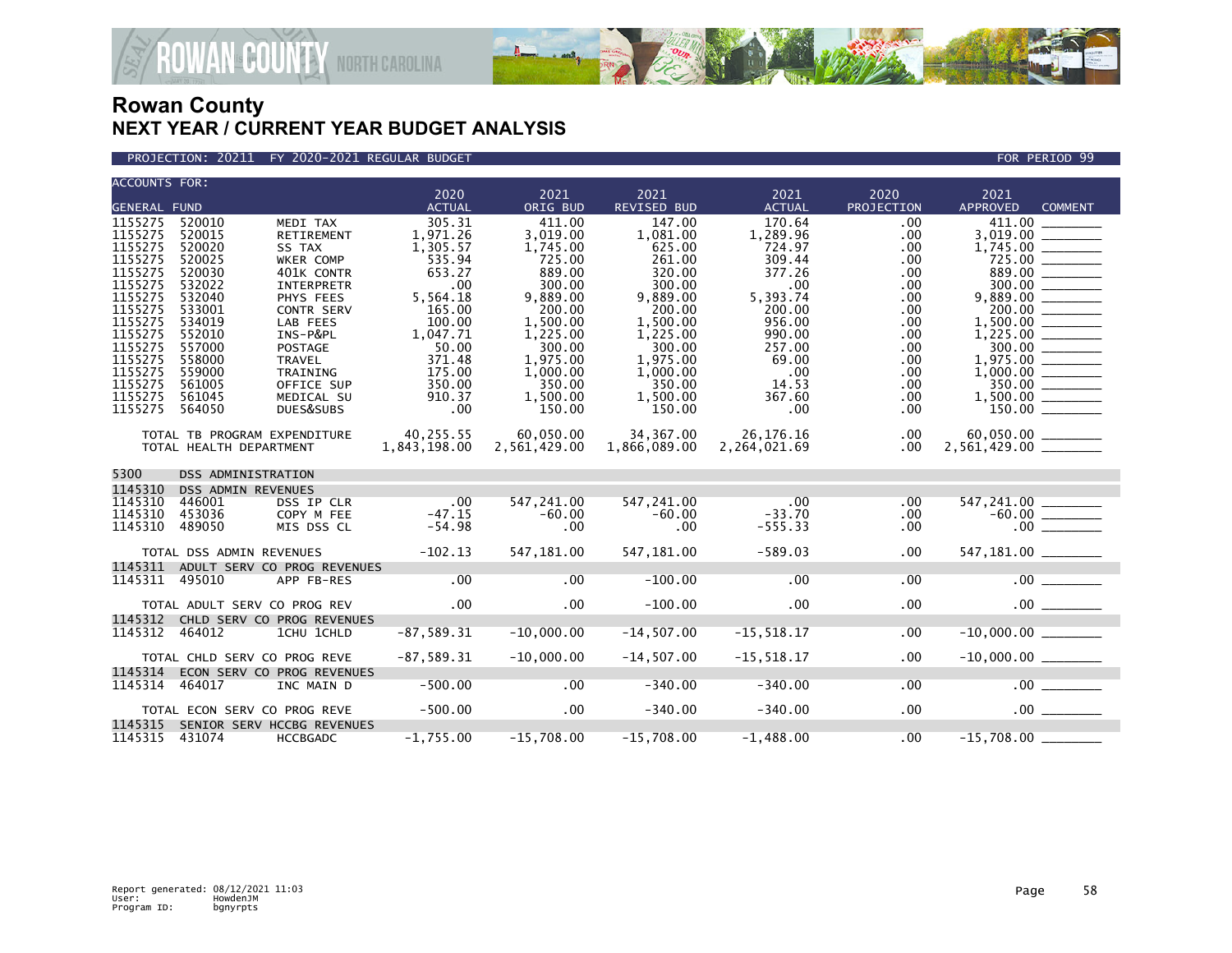

| <b>ACCOUNTS FOR:</b>                 |                        | 2020                           | 2021                           | 2021                           | 2021                           | 2020            | 2021                              |
|--------------------------------------|------------------------|--------------------------------|--------------------------------|--------------------------------|--------------------------------|-----------------|-----------------------------------|
| <b>GENERAL FUND</b>                  |                        | <b>ACTUAL</b>                  | ORIG BUD                       | <b>REVISED BUD</b>             | <b>ACTUAL</b>                  | PROJECTION      | <b>APPROVED</b><br><b>COMMENT</b> |
| 1145315<br>431075                    | <b>HCCBGADH</b>        | $-35.387.00$                   | $-22.319.00$                   | $-22.319.00$                   | $-23.724.00$                   | .00             |                                   |
| 1145315<br>431078                    | HCCBG-IN-H             | $-212,880.00$                  | $-209,972.00$                  | $-202, 288.00$                 | $-184, 122.00$                 | $.00 \,$        |                                   |
| TOTAL SENIOR SERV HCCBG REVE         |                        | $-250,022.00$                  | $-247,999.00$                  | $-240, 315.00$                 | $-209, 334.00$                 | $.00 \,$        |                                   |
| 11453201 SSBG FEDERAL REVENUES       |                        |                                |                                |                                |                                |                 |                                   |
| 11453201 431000                      | <b>FED GRANTS</b>      | $-219,420.19$                  | $-248.789.00$                  | $-248.789.00$                  | $-238,622.81$                  | $.00 \,$        |                                   |
| 11453201 431038<br>11453201 431065   | ADLT DAYC<br>TANF-SSBG | $-27,767.20$<br>$-193, 355.15$ | $-29,682.00$<br>$-163, 181.00$ | $-29,682.00$<br>$-163, 181.00$ | $-23,467.16$<br>$-164, 381.68$ | .00<br>$.00 \,$ | $-163, 181.00$ ________           |
|                                      |                        |                                |                                |                                |                                |                 |                                   |
| TOTAL SSBG FEDERAL REVENUES          |                        | $-440, 542.54$                 | $-441,652.00$                  | $-441,652.00$                  | $-426, 471.65$                 | $.00 \,$        |                                   |
| 11453203 SSBG STATE REVENUES         |                        |                                |                                |                                |                                |                 |                                   |
| 11453203 434049                      | AD DAYC FD             | $-23,835.36$                   | $-27,053.00$                   | $-27,053.00$                   | $-26, 963.42$                  | .00             |                                   |
| TOTAL SSBG STATE REVENUES            |                        | $-23,835.36$                   | $-27,053.00$                   | $-27,053.00$                   | $-26, 963.42$                  | $.00 \,$        | $-27,053.00$ _______              |
| 11453205 SSBG LOCAL REVENUES         |                        |                                |                                |                                |                                |                 |                                   |
| 11453205 453008                      | ADPT INTER             | $.00 \,$                       | $-1,500.00$                    | $-1,500.00$                    | .00                            | .00             | $-1,500.00$<br>$-4,000.00$        |
| 11453205 453054                      | HOME STUDY             | $-3, 200.00$                   | $-4,000.00$                    | $-4,000.00$                    | $-5,800.00$                    | $.00 \,$        |                                   |
| TOTAL SSBG LOCAL REVENUES            |                        | $-3, 200.00$                   | $-5,500.00$                    | $-5,500.00$                    | $-5,800.00$                    | .00             | $-5,500.00$ ________              |
| 11453251 ADLT CARE CASE FEDRL REV    |                        |                                |                                |                                |                                |                 |                                   |
| 11453251 431040                      | ADT HME SP             | $-33,432.32$                   | $-45, 171.00$                  | $-45, 171.00$                  | $-16,956.97$                   | .00             |                                   |
| TOTAL ADLT CARE CASE FEDRL R         |                        | $-33,432.32$                   | $-45, 171.00$                  | $-45, 171.00$                  | $-16,956.97$                   | $.00 \,$        |                                   |
| 11453253 ADLT CARE CASE STATE REV    |                        |                                |                                |                                |                                |                 |                                   |
| 11453253 434051                      | ADT HME SP             | $-11, 291.71$                  | $-11,938.00$                   | $-11,938.00$                   | $-8,478.40$                    | .00             |                                   |
| TOTAL ADLT CARE CASE STATE R         |                        | $-11, 291.71$                  | $-11,938.00$                   | $-11,938.00$                   | $-8,478.40$                    | $.00 \,$        |                                   |
| 11453261 ADLT PROT SERV FDRL REVENUE |                        |                                |                                |                                |                                |                 |                                   |
| 11453261 431091                      | ADLT PROT              | $-72,832.61$                   | $-52,703.00$                   | $-52,703.00$                   | $-53,695.49$                   | .00             |                                   |
| TOTAL ADLT PROT SERV FDRL RE         |                        | $-72,832.61$                   | $-52,703.00$                   | $-52,703.00$                   | $-53,695.49$                   | $.00 \,$        | $-52,703.00$ _________            |
| 11453301 IN-HOME AIDE FDRL REVENUE   |                        |                                |                                |                                |                                |                 |                                   |
| 11453301 431041                      | <b>INHOME SER</b>      | $-30, 340.57$                  | $-23,542.00$                   | $-23,542.00$                   | $-25,781.54$                   | .00             | $-23,542.00$ ________             |
| TOTAL IN-HOME AIDE FDRL REVE         |                        | $-30, 340.57$                  | $-23,542.00$                   | $-23,542.00$                   | $-25,781.54$                   | $.00 \,$        | $-23,542.00$ ________             |
| 11453401 PERMNCY PLNG FDRL REV       |                        |                                |                                |                                |                                |                 |                                   |
| 11453401 431042                      | F-PERM PL              | $-31,848.79$                   | $-34, 915.00$                  | $-34,915.00$                   | $-35, 164.94$                  | .00             |                                   |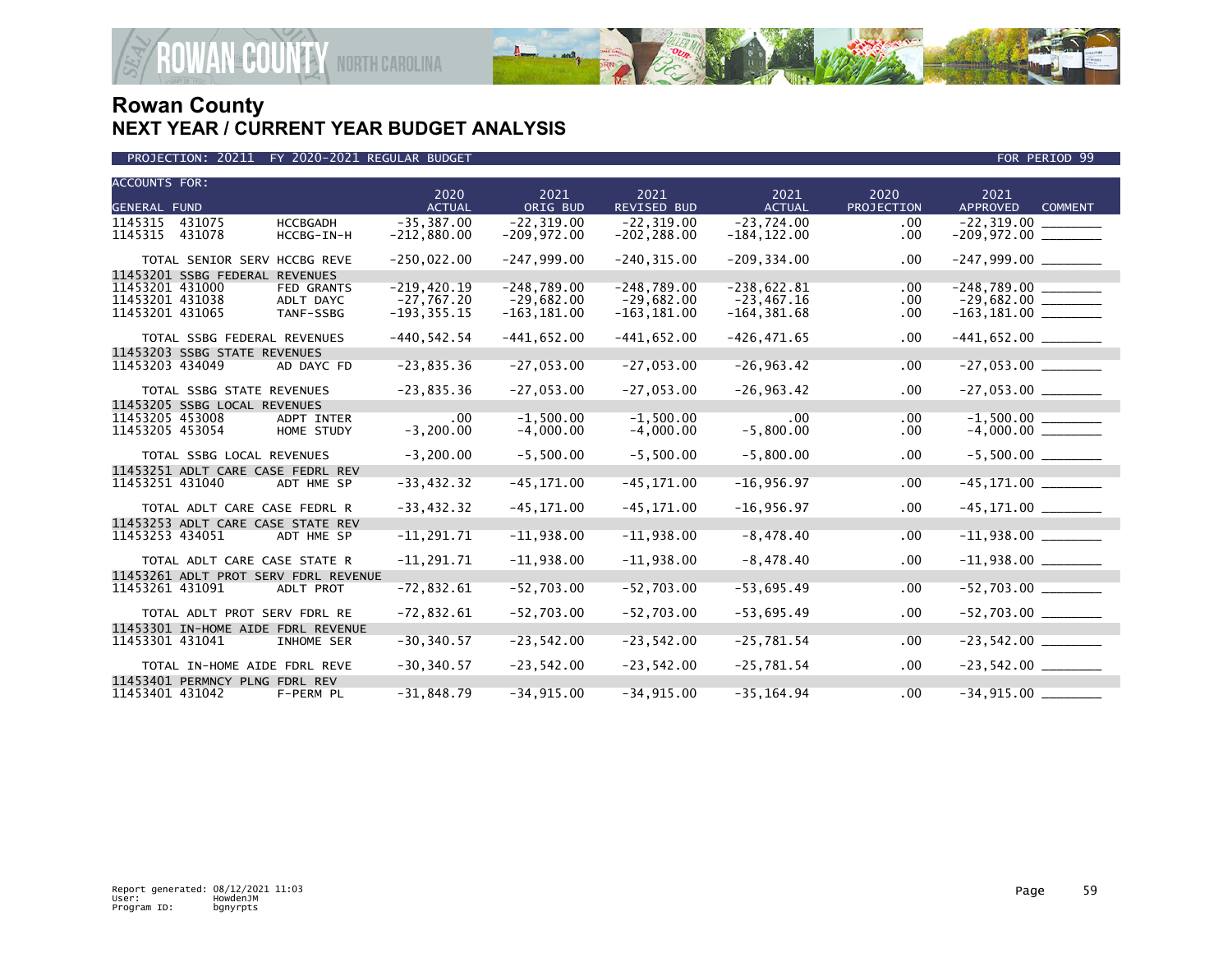

| <b>ACCOUNTS FOR:</b><br><b>GENERAL FUND</b>                    | 2020<br><b>ACTUAL</b>        | 2021<br>ORIG BUD             | 2021<br><b>REVISED BUD</b>   | 2021<br><b>ACTUAL</b>       | 2020<br>PROJECTION | 2021<br><b>APPROVED</b><br><b>COMMENT</b> |
|----------------------------------------------------------------|------------------------------|------------------------------|------------------------------|-----------------------------|--------------------|-------------------------------------------|
|                                                                |                              |                              |                              |                             |                    |                                           |
| TOTAL PERMNCY PLNG FDRL REV                                    | $-31,848.79$                 | $-34.915.00$                 | $-34.915.00$                 | $-35, 164.94$               | .00                |                                           |
| 11453451 INDEP LVNG/LINK FDRL REVENUE                          |                              |                              |                              |                             |                    |                                           |
| 11453451 431043<br>F-INDEP LI<br>11453451 431044<br>LINKS SPEC | $-19, 251.73$<br>$-2,883.09$ | $-19,873.00$<br>$-10,000.00$ | $-19,873.00$<br>$-10,000.00$ | $-19,984.47$<br>$-2,945.64$ | .00<br>.00         | $-19,873.00$<br>$-10,000.00$              |
| TOTAL INDEP LVNG/LINK FDRL R                                   | $-22, 134.82$                | $-29,873.00$                 | $-29,873.00$                 | $-22,930.11$                | .00                |                                           |
| 11453453 INDEP LVNG/LINK STATE REVENUE                         |                              |                              |                              |                             |                    |                                           |
| 11453453 434053<br>S-INDEP LI                                  | $-4,812.90$                  | $-4,968.00$                  | $-4,968.00$                  | $-4,996.10$                 | .00                | $-4,968.00$                               |
| TOTAL INDEP LVNG/LINK STATE                                    | $-4,812.90$                  | $-4,968.00$                  | $-4,968.00$                  | $-4,996.10$                 | .00                |                                           |
| 11453461 FAMILY REUNIF FDRL REVENUES                           |                              |                              |                              |                             |                    |                                           |
| 11453461 431045<br>FAM REUNIF                                  | $-43,724.90$                 | $-43,735.00$                 | $-43,735.00$                 | $-43,735.00$                | .00                | $-43,735.00$                              |
| TOTAL FAMILY REUNIF FDRL REV                                   | $-43,724.90$                 | $-43,735.00$                 | $-43,735.00$                 | $-43,735.00$                | .00                |                                           |
| 11453501 TITLE IV-E SERV FEDRL REVENUE                         |                              |                              |                              |                             |                    |                                           |
| 11453501 431046<br>T IV-E ADM                                  | $-647, 965.96$               | $-684,971.00$                | $-684,971.00$                | $-606, 907.65$              | .00.               |                                           |
| TOTAL TITLE IV-E SERV FEDRL                                    | $-647, 965.96$               | $-684, 971.00$               | $-684,971.00$                | $-606, 907.65$              | .00                |                                           |
| 11453503 TITLE IV-E SERV STATE REVENUE                         |                              |                              |                              |                             |                    |                                           |
| 11453503 434054<br>CH WELF IH                                  | $-82, 446.63$                | $-77.919.00$                 | $-77,919.00$                 | $-96, 265.43$               | .00                | $-77,919.00$ ________                     |
| 11453503 434075<br>TIV-E ADM                                   | $-202,020.00$                | $-202,020.00$                | $-202,020.00$                | $-202, 493.67$              | .00.               | $-202,020.00$ ________                    |
| 11453503 434079<br><b>CSELD REDC</b><br>11453503 434165        | $-61,796.21$<br>$-13,494.17$ | $-52,419.00$<br>$-15,000.00$ | $-52,419.00$<br>$-15,000.00$ | $-57,785.22$<br>$-3,794.21$ | .00<br>.00         |                                           |
| IV-E TRANS                                                     |                              |                              |                              |                             |                    |                                           |
| TOTAL TITLE IV-E SERV STATE                                    | $-359.757.01$                | $-347, 358.00$               | $-347.358.00$                | $-360.338.53$               | $.00 \,$           |                                           |
| 11453521 FOSTER CARE VISIT FDRL REVENUE                        |                              |                              |                              |                             |                    |                                           |
| 11453521 434055<br>F CARE VIS                                  | $-8,520.14$                  | .00                          | $-9,776.00$                  | $-9,786.00$                 | .00                | .00                                       |
| TOTAL FOSTER CARE VISIT FDRL                                   | $-8,520.14$                  | $.00 \,$                     | $-9,776.00$                  | $-9,786.00$                 | .00                |                                           |
| 1145353<br>SPECIAL CHILD ADOPTION REVENUE                      |                              |                              |                              |                             |                    |                                           |
| 1145353<br>495010<br>APP FB-RES                                | .00                          | .00                          | $-164, 338.00$               | .00                         | .00                | $.00$ $\qquad$                            |
| TOTAL SPECIAL CHILD ADOPTION                                   | .00                          | $.00 \,$                     | $-164, 338.00$               | .00                         | .00                |                                           |
| 11453533 SPEC CHLD ADOPT STATE REV                             |                              |                              |                              |                             |                    |                                           |
| 11453533 434056<br>SP CH ADPT                                  | $-8,995.00$                  | .00                          | $-8,994.00$                  | $-33,947.00$                | .00                | .00                                       |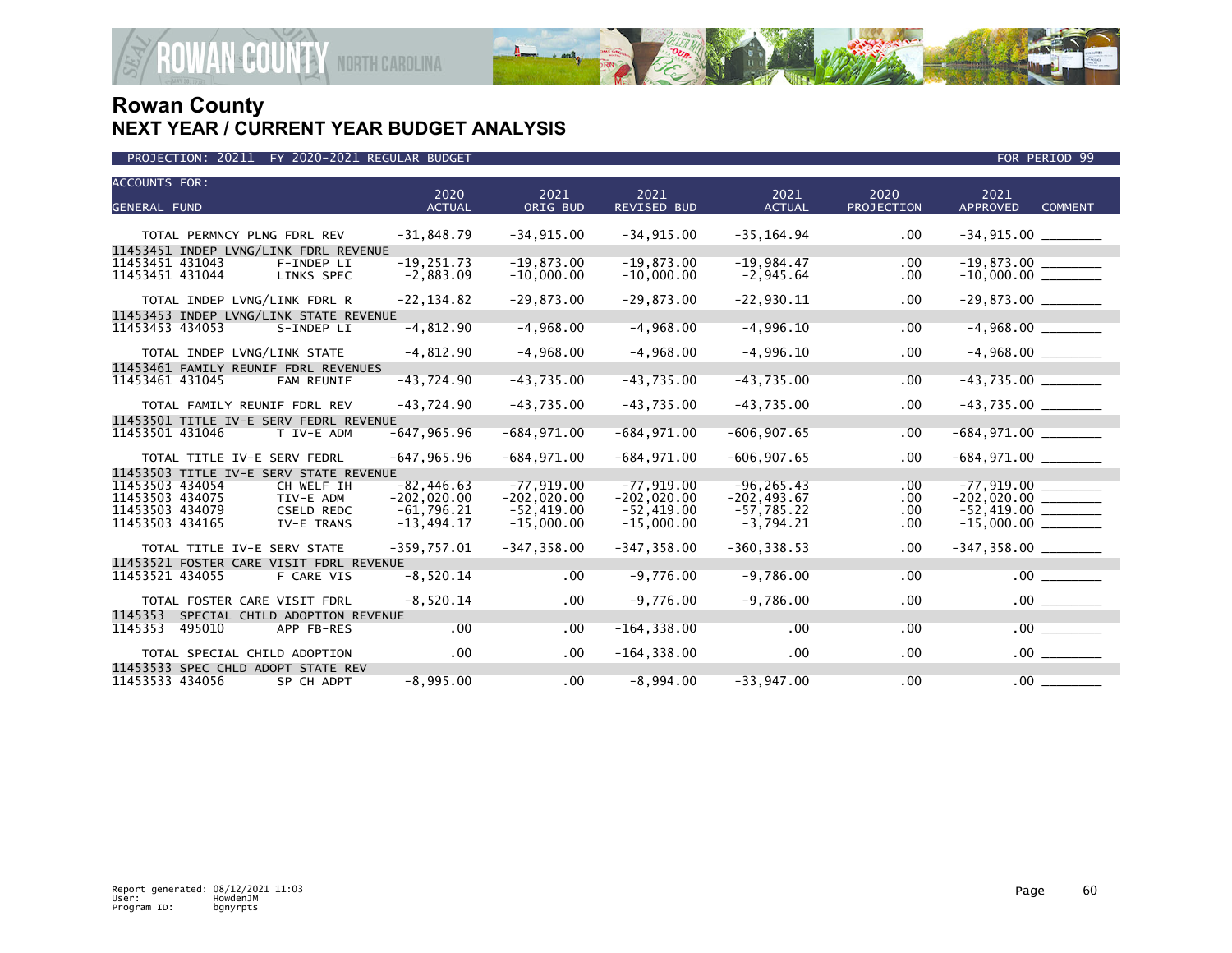

| <b>ACCOUNTS FOR:</b><br><b>GENERAL FUND</b>                                                                                   | 2020<br><b>ACTUAL</b>                                                | 2021<br>ORIG BUD                                                     | 2021<br><b>REVISED BUD</b>                                         | 2021<br><b>ACTUAL</b>                                             | 2020<br><b>PROJECTION</b> | 2021<br><b>APPROVED</b><br><b>COMMENT</b>                          |
|-------------------------------------------------------------------------------------------------------------------------------|----------------------------------------------------------------------|----------------------------------------------------------------------|--------------------------------------------------------------------|-------------------------------------------------------------------|---------------------------|--------------------------------------------------------------------|
| TOTAL SPEC CHLD ADOPT STATE                                                                                                   | $-8,995.00$                                                          | $.00 \,$                                                             | $-8,994.00$                                                        | $-33,947.00$                                                      | .00                       | $.00$ $\qquad \qquad$                                              |
| 11453539 SPEC CHLD ADOPT FUND BAL REV<br>11453539 495010<br>APP FB-RES                                                        | $.00 \,$                                                             | $-20,000.00$                                                         | $-82,624.00$                                                       | .00                                                               | .00                       | $-20,000.00$ ________                                              |
| TOTAL SPEC CHLD ADOPT FUND B<br>11453721 CHLD SUPP INCENT FEDERAL REV                                                         | $.00 \,$                                                             | $-20,000.00$                                                         | $-82,624.00$                                                       | $.00 \,$                                                          | .00                       | $-20,000.00$ ________                                              |
| 11453721 431048<br>T IV-D INC                                                                                                 | $-175,633.00$                                                        | $-104,094.00$                                                        | $-104,094.00$                                                      | $-259, 334.00$                                                    | .00                       |                                                                    |
| TOTAL CHLD SUPP INCENT FEDER<br>11453731 CHLD SUPP/ENFOR FEDREL REV                                                           | $-175,633.00$                                                        | $-104,094.00$                                                        | $-104,094.00$                                                      | $-259, 334.00$                                                    | .00                       |                                                                    |
| 11453731 431049<br>T IV-D CHS<br>11453731 431050<br>T IV-D OFS                                                                | $-1, 100, 083.96$<br>$-16, 155.50$                                   | $-1, 143, 296.00$<br>$-20,000.00$                                    | $-1, 143, 296.00$<br>$-20,000.00$                                  | $-1,069,549.02$<br>$-22,718.87$                                   | .00<br>.00                |                                                                    |
| TOTAL CHLD SUPP/ENFOR FEDREL                                                                                                  |                                                                      | $-1, 116, 239.46$ $-1, 163, 296.00$                                  | $-1, 163, 296.00$                                                  | $-1,092,267.89$                                                   | $.00 \,$                  | $-1,163,296.00$ ________                                           |
| 11453735 CHLD SUPP/ENFOR LOCAL REV<br>11453735 434166<br>PRNT LOCAT<br>11453735 453096<br>PAT TEST F                          | $-930.00$<br>$-292.50$                                               | $-2,000.00$<br>$-1,000.00$                                           | $-2,000.00$<br>$-1,000.00$                                         | $-1.080.00$<br>$-604.50$                                          | $.00 \,$<br>$.00 \,$      | $-2,000.00$<br>$-1,000.00$                                         |
| TOTAL CHLD SUPP/ENFOR LOCAL                                                                                                   | $-1,222.50$                                                          | $-3,000.00$                                                          | $-3,000.00$                                                        | $-1,684.50$                                                       | .00                       |                                                                    |
| 11453741 CHILD DAY CARE FEDERAL REV<br>11453741 431051<br>CC DEV<br>11453741 434091<br>SMARTADMIN                             | $-222.672.05$<br>$-24,000.00$                                        | $-216,625.00$<br>.00                                                 | $-210.087.00$<br>$-24,000.00$                                      | $-208.522.73$<br>$-24,000.00$                                     | .00<br>.00                | $-216,625.00$ _______<br>00                                        |
| TOTAL CHILD DAY CARE FEDERAL<br>11453801 PUBLIC ASST ADMIN FEDERAL REV                                                        | $-246,672.05$                                                        | $-216,625.00$                                                        | $-234,087.00$                                                      | $-232, 522.73$                                                    | .00                       |                                                                    |
| 11453801 431053<br>FD ASST<br>11453801 431054<br>FS CR INCE<br>11453801 431055<br>LOWINC ENG<br>11453801 431057<br>MCAID ASST | $-1, 198, 139.42$<br>$-14,783.03$<br>$-95,863.53$<br>$-2,883,698.37$ | $-1, 100, 000.00$<br>$-16,500.00$<br>$-97,430.00$<br>$-2,500,000.00$ | $-1,100,000.00$<br>$-16,500.00$<br>$-97,430.00$<br>$-2,500,000.00$ | $-1, 295, 681.95$<br>$-634.04$<br>$-91,471.00$<br>$-2,791,262.46$ | .00.<br>.00<br>.00<br>.00 | $-1,100,000.00$<br>$-16,500.00$ ________<br>$-97,430.00$ _________ |
| TOTAL PUBLIC ASST ADMIN FEDE                                                                                                  | $-4, 192, 484.35$                                                    | -3,713,930.00                                                        | $-3,713,930.00$                                                    | $-4, 179, 049.45$                                                 | $.00 \ \,$                | $-3,713,930.00$ ________                                           |
| 11453803 PUBLIC ASST ADMIN STATE REV<br>11453803 431059<br>TXIX MC TP<br>11453803 434076<br><b>MCAID TRAN</b>                 | $-111,789.81$<br>$-4,461.18$                                         | $-111.317.00$<br>$-5,560.00$                                         | $-111.317.00$<br>$-5,560.00$                                       | $-108, 396.09$<br>$-3,250.12$                                     | .00<br>.00                | $-111, 317.00$ ________<br>-5,560.00 ________                      |
| TOTAL PUBLIC ASST ADMIN STAT                                                                                                  | $-116, 250.99$                                                       | $-116,877.00$                                                        | $-116,877.00$                                                      | $-111.646.21$                                                     | .00                       |                                                                    |
| 11453809 PUBLIC ASST ADMIN FUND BAL REV<br>11453809 495010<br>APP FB-RES                                                      | .00                                                                  | .00                                                                  | $-995.00$                                                          | .00                                                               | .00                       | .00                                                                |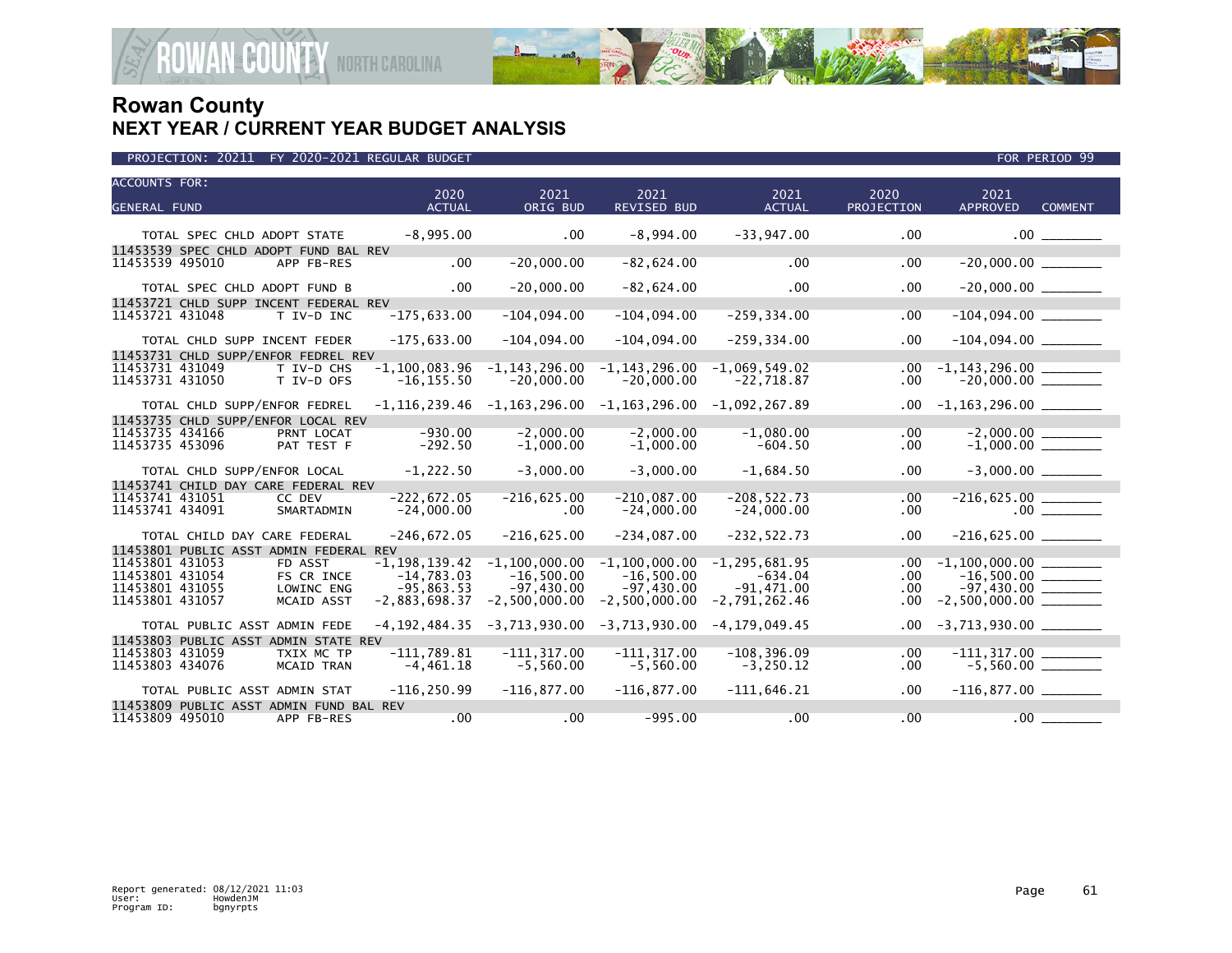

| <b>ACCOUNTS FOR:</b><br><b>GENERAL FUND</b>                                                     | 2020<br><b>ACTUAL</b>                        | 2021<br>ORIG BUD                               | 2021<br><b>REVISED BUD</b>                     | 2021<br><b>ACTUAL</b>                       | 2020<br>PROJECTION     | 2021<br><b>APPROVED</b><br><b>COMMENT</b> |  |
|-------------------------------------------------------------------------------------------------|----------------------------------------------|------------------------------------------------|------------------------------------------------|---------------------------------------------|------------------------|-------------------------------------------|--|
|                                                                                                 |                                              |                                                |                                                |                                             |                        |                                           |  |
| TOTAL PUBLIC ASST ADMIN FUND<br>1145381<br>MEDICAID CASE MNGT REVENUE                           | $.00 \,$                                     | $.00 \times$                                   | $-995.00$                                      | .00                                         | .00                    | $.00$ $\qquad$                            |  |
| 1145381<br>431092<br>MCAID CASE                                                                 | $-37,793.81$                                 | $-41,714.00$                                   | $-41,714.00$                                   | $-61, 341.04$                               | .00                    | $-41,714.00$ ________                     |  |
| TOTAL MEDICAID CASE MNGT REV<br>11453831 WORK FIRST BLK GRT REVENUE                             | $-37,793.81$                                 | $-41,714.00$                                   | $-41,714.00$                                   | $-61, 341.04$                               | .00                    | $-41,714.00$ _______                      |  |
| 11453831 431062<br>TANF CPS/F<br>11453831 431063<br>WRK 1ST IN<br>11453831 431064<br>WRK 1ST SE | $-234, 214.92$<br>$-293.30$<br>$-593,991.99$ | $-227,759.00$<br>$-2,000.00$<br>$-629, 234.00$ | $-227,759.00$<br>$-2,000.00$<br>$-629, 234.00$ | $-260, 612.29$<br>$.00 \,$<br>$-629,691.88$ | .00<br>$.00 \,$<br>.00 | $-227,759.00$                             |  |
| TOTAL WORK FIRST BLK GRT REV                                                                    | $-828,500.21$                                | $-858,993.00$                                  | $-858,993.00$                                  | $-890, 304.17$                              | .00                    |                                           |  |
| 11453841 CHLD WELFR FEDERAL REVENUE<br>11453841 431066<br>CPS EXPAN                             | $-84,012.86$                                 | $-83,713.00$                                   | $-83,713.00$                                   | $-83, 442.83$                               | .00                    |                                           |  |
| TOTAL CHLD WELFR FEDERAL REV                                                                    | $-84,012.86$                                 | $-83,713.00$                                   | $-83,713.00$                                   | $-83, 442.83$                               | .00                    | $-83,713.00$ ________                     |  |
| 11453843 CHLD WELFR STATE<br><b>REVENUE</b><br>11453843 434077<br>CPS EXPAN                     | $-117, 945.74$                               | $-121,709.00$                                  | $-121,709.00$                                  | $-94,644.39$                                | .00                    |                                           |  |
| TOTAL CHLD WELFR STATE REVE                                                                     | $-117, 945.74$                               | $-121,709.00$                                  | $-121,709.00$                                  | $-94,644.39$                                | .00                    | $-121,709.00$ ________                    |  |
| 11453853 CHLD PROT SERV STATE REVENUE<br>11453853 434060<br>ST-CH PROT                          | $-131,022.60$                                | $-131,633.00$                                  | $-131,633.00$                                  | $-128, 252.72$                              | .00                    |                                           |  |
| TOTAL CHLD PROT SERV STATE R                                                                    | $-131,022.60$                                | $-131,633.00$                                  | $-131,633.00$                                  | $-128, 252, 72$                             | .00                    |                                           |  |
| 11454103 IV-B ADOPT ASST STATE REVENUES<br>11454103 434061<br>T IV-B ADP                        | .00                                          | $-2,000.00$                                    | $-2,000.00$                                    | .00                                         | .00                    | $-2,000.00$                               |  |
| TOTAL IV-B ADOPT ASST STATE                                                                     | $.00 \,$                                     | $-2,000.00$                                    | $-2,000.00$                                    | $.00 \,$                                    | .00                    | $-2,000.00$ _________                     |  |
| 11454151 IV-E ADOPT ASST FEDERAL REV<br>11454151 431067<br>IV-E ADPT                            | $-10,997.00$                                 | $-13,000.00$                                   | $-13,000.00$                                   | $-14, 425.00$                               | .00                    | $-13,000.00$                              |  |
| TOTAL IV-E ADOPT ASST FEDERA                                                                    | $-10,997.00$                                 | $-13,000.00$                                   | $-13,000.00$                                   | $-14, 425.00$                               | $.00 \,$               |                                           |  |
| 11454153 IV-E ADOPT ASST STATE REV<br>11454153 434062<br>IV-E AD ST                             | $-5,498.50$                                  | $-6,500.00$                                    | $-6,500.00$                                    | $-7, 212.50$                                | .00                    |                                           |  |
| TOTAL IV-E ADOPT ASST STATE                                                                     | $-5,498.50$                                  | $-6,500.00$                                    | $-6,500.00$                                    | $-7, 212.50$                                | .00                    | $-6,500.00$ _________                     |  |
| 11454203 IV-B FOST CARE STATE REVENUE<br>11454203 434063<br>IV-B FCBP                           | $-440,651.20$                                | $-468,700.00$                                  | $-468,700.00$                                  | $-296.001.26$                               | $.00 \,$               | $-468,700.00$                             |  |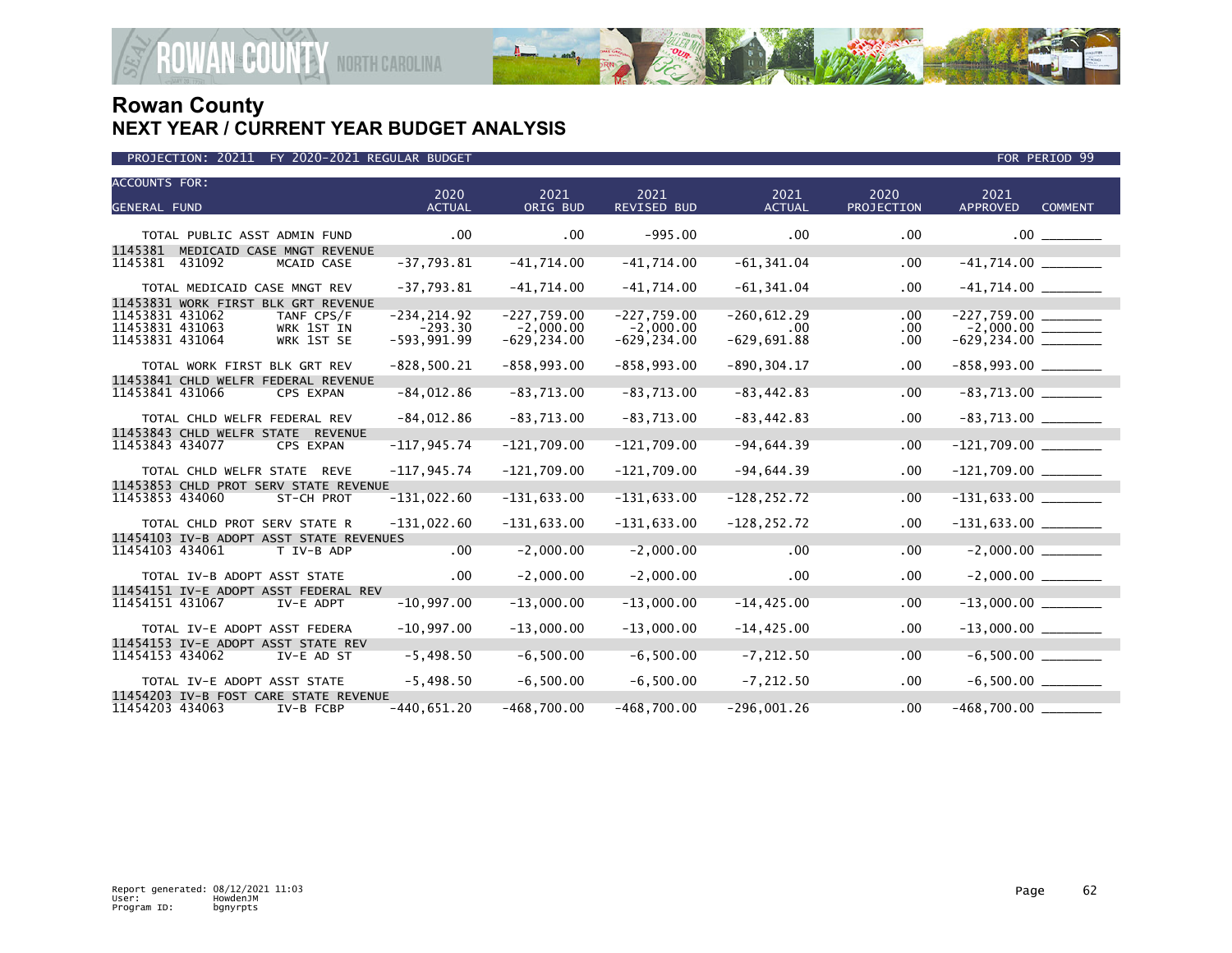

| <b>ACCOUNTS FOR:</b> |                       |                                         | 2020              | 2021              | 2021              | 2021             | 2020       | 2021                      |                |
|----------------------|-----------------------|-----------------------------------------|-------------------|-------------------|-------------------|------------------|------------|---------------------------|----------------|
| <b>GENERAL FUND</b>  |                       |                                         | <b>ACTUAL</b>     | ORIG BUD          | REVISED BUD       | <b>ACTUAL</b>    | PROJECTION | <b>APPROVED</b>           | <b>COMMENT</b> |
|                      |                       |                                         |                   |                   |                   |                  |            |                           |                |
|                      |                       | TOTAL IV-B FOST CARE STATE R            | $-440,651.20$     | $-468,700.00$     | $-468,700.00$     | $-296,001.26$    | .00        | $-468,700.00$ _________   |                |
|                      |                       | 11454251 IV-E FOST CARE FEDERAL REVENUE |                   |                   |                   |                  |            |                           |                |
| 11454251 431068      |                       | IV-E FC PY                              | $-1, 173, 506.39$ | $-1, 235, 000.00$ | $-1, 235, 000.00$ | $-1,074,388.13$  | .00        | $-1,235,000.00$ ________  |                |
|                      |                       | TOTAL IV-E FOST CARE FEDERAL            | $-1, 173, 506.39$ | $-1, 235, 000.00$ | $-1, 235, 000.00$ | $-1,074,388.13$  | .00        | $-1,235,000.00$ ________  |                |
|                      |                       | 11454253 IV-E FOST CARE STATE REVENUE   |                   |                   |                   |                  |            |                           |                |
| 11454253 434064      |                       | HR RESD FD                              | $-2, 258.36$      | $-6,000.00$       | $-6,000.00$       | $-11,762.38$     | .00        |                           |                |
| 11454253 434065      |                       | IV-E FC ST                              | $-302, 867.47$    | $-342,000.00$     | $-342,000.00$     | $-241,838.55$    | .00.       |                           |                |
|                      |                       | TOTAL IV-E FOST CARE STATE R            | $-305, 125.83$    | $-348,000.00$     | $-348,000.00$     | $-253,600.93$    | .00        |                           |                |
|                      |                       | 11454351 CRISIS INTER FEDERAL REVENUE   |                   |                   |                   |                  |            |                           |                |
| 11454351 431069      |                       | CRISIS INT                              | $-393.098.65$     | $-613.769.00$     | $-417.916.00$     | $-267.223.74$    | $.00 \,$   |                           |                |
| 11454351 431070      |                       | LOW INC EN                              | $-630, 234.71$    | $-613,769.00$     | $-567,051.00$     | $-566, 997.58$   | $.00 \,$   |                           |                |
|                      |                       | TOTAL CRISIS INTER FEDERAL R            | $-1,023,333.36$   | $-1, 227, 538.00$ | $-984, 967.00$    | $-834, 221.32$   | .00.       | $-1,227,538.00$ _________ |                |
|                      |                       | 11454353 CRISIS INTER STATE REVENUE     |                   |                   |                   |                  |            |                           |                |
| 11454353 434067      |                       | SHARETHEWA                              | $-1, 511.12$      | $-5,000.00$       | $-5,000.00$       | $-181.15$        | .00        | $-5,000.00$               |                |
|                      |                       | TOTAL CRISIS INTER STATE REV            | $-1, 511.12$      | $-5,000.00$       | $-5,000.00$       | $-181.15$        | .00        |                           |                |
|                      |                       | 11454451 MEDICAID FEDERAL REVENUE       |                   |                   |                   |                  |            |                           |                |
| 11454451 431072      |                       | NCHLTH-FED                              | $-120,041.38$     | $-51,003.00$      | $-51,003.00$      | $-96, 366.89$    | .00        |                           |                |
|                      |                       | TOTAL MEDICAID FEDERAL REVEN            | $-120,041.38$     | $-51,003.00$      | $-51,003.00$      | $-96, 366.89$    | .00        |                           |                |
|                      |                       | 11454453 MEDICAID STATE REVENUE         |                   |                   |                   |                  |            |                           |                |
| 11454453 434068      |                       | NCHLTH-STA                              | 1,316.03          | $-5, 245.00$      | $-5, 245.00$      | $-1, 502.55$     | .00        | $-5, 245.00$              |                |
|                      |                       | TOTAL MEDICAID STATE REVENUE            | 1,316.03          | $-5, 245.00$      | $-5, 245.00$      | $-1, 502.55$     | .00        | $-5, 245.00$              |                |
|                      |                       | 11454455 MEDICAID LOCAL REVENUE         |                   |                   |                   |                  |            |                           |                |
| 11454455 453097      |                       | HLTH CH IN                              | $-22.550.00$      | $-37,500.00$      | $-37,500.00$      | .00              | .00.       |                           |                |
| 11454455 453098      |                       | HLTH CH WD                              | $-400.00$         | $-200.00$         | $-200.00$         | .00 <sub>1</sub> | .00        |                           |                |
|                      |                       | TOTAL MEDICAID LOCAL REVENUE            | $-22,950.00$      | $-37,700.00$      | $-37,700.00$      | .00              | .00        |                           |                |
| 1145465              | WFFA-INITIAL REVENUES |                                         |                   |                   |                   |                  |            |                           |                |
| 1145465              | 431093                | WFFA-IN PY                              | $-114.32$         | $-500.00$         | $-500.00$         | .00              | .00        |                           | $-500.00$      |
|                      |                       | TOTAL WFFA-INITIAL REVENUES             | $-114.32$         | $-500.00$         | $-500.00$         | .00              | .00        |                           |                |
| 1155310              | DSS ADMIN EXPENSES    |                                         |                   |                   |                   |                  |            |                           |                |
| 1155310              | 510005                | SAL-REG                                 | 498.353.97        | 534,483.00        | 534.483.00        | 503.496.83       | .00        | 534,483.00                |                |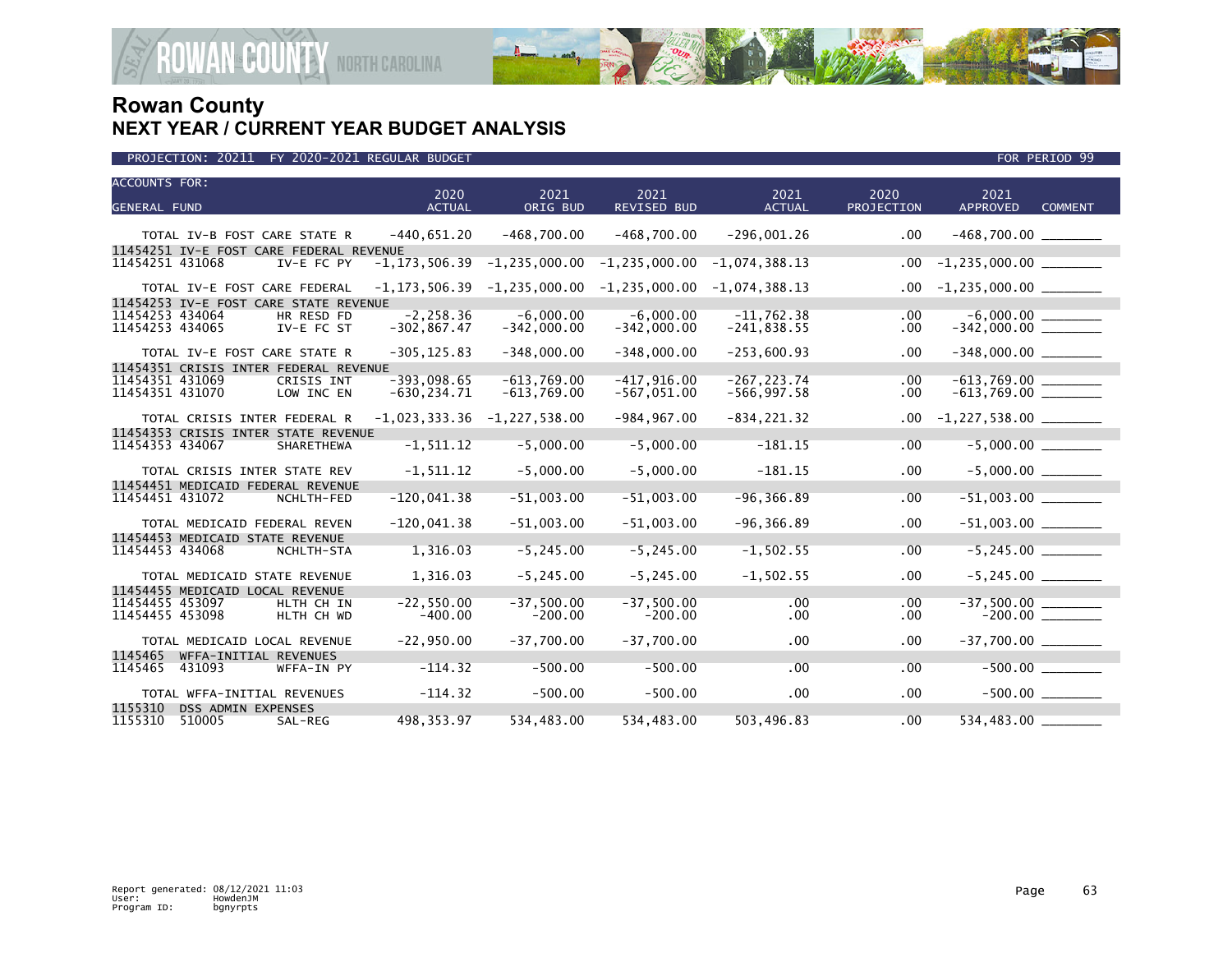

**AN<sup>&</sup>COUNTY** NORTH CAROLINA

| <b>ACCOUNTS FOR:</b> |        |                   |               |                  |                    |               |                  |                 |                                                                                                                                                                                                                                                                                                                                                                                                                                                                                        |
|----------------------|--------|-------------------|---------------|------------------|--------------------|---------------|------------------|-----------------|----------------------------------------------------------------------------------------------------------------------------------------------------------------------------------------------------------------------------------------------------------------------------------------------------------------------------------------------------------------------------------------------------------------------------------------------------------------------------------------|
|                      |        |                   | 2020          | 2021             | 2021               | 2021          | 2020             | 2021            |                                                                                                                                                                                                                                                                                                                                                                                                                                                                                        |
| <b>GENERAL FUND</b>  |        |                   | <b>ACTUAL</b> | ORIG BUD         | <b>REVISED BUD</b> | <b>ACTUAL</b> | PROJECTION       | <b>APPROVED</b> | <b>COMMENT</b>                                                                                                                                                                                                                                                                                                                                                                                                                                                                         |
| 1155310              | 510020 | SA-PR DIEM        | 2,222.98      | 3,000.00         | 4.700.00           | 4,305.94      | .00 <sub>1</sub> | 3.000.00        |                                                                                                                                                                                                                                                                                                                                                                                                                                                                                        |
| 1155310              | 520005 | HLTH INSUR        | 95,609.68     | 105,571.00       | 114,571.00         | 107,456.12    | .00              | 105,571.00      |                                                                                                                                                                                                                                                                                                                                                                                                                                                                                        |
| 1155310              | 520008 | RETIRE HI         | 116,200.00    | 119,520.00       | 119,520.00         | 129,220,00    | .00              | 119,520.00      |                                                                                                                                                                                                                                                                                                                                                                                                                                                                                        |
| 1155310              | 520010 | MEDI TAX          | 6,756.09      | 7,322.00         | 7,322.00           | 6,761.33      | .00              | 7,322.00        |                                                                                                                                                                                                                                                                                                                                                                                                                                                                                        |
|                      |        |                   |               |                  |                    |               |                  |                 |                                                                                                                                                                                                                                                                                                                                                                                                                                                                                        |
| 1155310              | 520015 | RETIREMENT        | 44,901.56     | 54,570.00        | 54,570.00          | 51,409.31     | .00              | 54,570.00       |                                                                                                                                                                                                                                                                                                                                                                                                                                                                                        |
| 1155310              | 520020 | SS TAX            | 28,851.43     | 31,293.00        | 31,293.00          | 28,820.64     | .00              | 31,293.00       | $\begin{tabular}{ccccc} \multicolumn{2}{c }{\textbf{1} & \multicolumn{2}{c }{\textbf{2} & \multicolumn{2}{c }{\textbf{3} & \multicolumn{2}{c }{\textbf{4} & \multicolumn{2}{c }{\textbf{5} & \multicolumn{2}{c }{\textbf{6} & \multicolumn{2}{c }{\textbf{6} & \multicolumn{2}{c }{\textbf{6} & \multicolumn{2}{c }{\textbf{6} & \multicolumn{2}{c }{\textbf{6} & \multicolumn{2}{c }{\textbf{6} & \multicolumn{2}{c }{\textbf{6} & \multicolumn{2}{$                                  |
| 1155310              | 520025 | WKER COMP         | 1,254.30      | 1,343.00         | 1,343.00           | 1,265.19      | .00              |                 |                                                                                                                                                                                                                                                                                                                                                                                                                                                                                        |
| 1155310              | 520026 | WC DSS CON        | .00           | .00              | 5,866.00           | .00           | .00              |                 |                                                                                                                                                                                                                                                                                                                                                                                                                                                                                        |
| 1155310              | 520030 | 401K CONTR        | 14,087.61     | 16,035.00        | 16,035.00          | 14,977.42     | .00              | 16,035.00       |                                                                                                                                                                                                                                                                                                                                                                                                                                                                                        |
| 1155310              | 520040 | COVID-BENE        | .00           | .00              | $.00 \,$           | $-244.38$     | .00              |                 |                                                                                                                                                                                                                                                                                                                                                                                                                                                                                        |
| 1155310              | 532022 | INTERPRETR        | 13,233.39     | 16,000.00        | 16,000.00          | 3,989.36      | .00              | 16,000.00       |                                                                                                                                                                                                                                                                                                                                                                                                                                                                                        |
| 1155310              | 533001 | CONTR SERV        | 5.367.85      | 4.300.00         | 4,600.00           | 4.419.91      | .00              | 4,300.00        |                                                                                                                                                                                                                                                                                                                                                                                                                                                                                        |
| 1155310              | 533002 | <b>BOARD EXP</b>  | 1,596.26      | 2,280.00         | 580.00             | 361.68        | .00              | 2,280.00        |                                                                                                                                                                                                                                                                                                                                                                                                                                                                                        |
| 1155310              | 534030 | TECH-S&M          | 49,482.24     | 45,919.00        | 45,919.00          | 42,717.16     | .00              | 45,919.00       | ___________                                                                                                                                                                                                                                                                                                                                                                                                                                                                            |
| 1155310              | 534031 | SERV&MT NR        | 55,613.00     | 63,000.00        | 63,000.00          | 62,979.00     | $.00 \,$         | 63,000,00       | $\begin{array}{ccccccccc} \multicolumn{3}{c}{} & \multicolumn{3}{c}{} & \multicolumn{3}{c}{} & \multicolumn{3}{c}{} & \multicolumn{3}{c}{} & \multicolumn{3}{c}{} & \multicolumn{3}{c}{} & \multicolumn{3}{c}{} & \multicolumn{3}{c}{} & \multicolumn{3}{c}{} & \multicolumn{3}{c}{} & \multicolumn{3}{c}{} & \multicolumn{3}{c}{} & \multicolumn{3}{c}{} & \multicolumn{3}{c}{} & \multicolumn{3}{c}{} & \multicolumn{3}{c}{} & \multicolumn{3}{c}{} & \multicolumn{3}{c}{} & \mult$  |
| 1155310              | 541040 | US-WATER          | 8,438.30      | 10,000.00        | 10,000.00          | 4,555.80      | .00              | 10,000.00       |                                                                                                                                                                                                                                                                                                                                                                                                                                                                                        |
| 1155310              | 541042 | US-STRM WT        | 2,538.48      | 2,800.00         | 2,800.00           | 2,585.01      | .00              | 2,800.00        |                                                                                                                                                                                                                                                                                                                                                                                                                                                                                        |
| 1155310              | 543015 | R&M-EQUIP         | 4,525.00      | 1,000.00         | 1,000.00           | .00           | .00              | 1,000.00        |                                                                                                                                                                                                                                                                                                                                                                                                                                                                                        |
| 1155310              | 543020 | R&M-VEHIC         | 1,164.01      | 1,100.00         | 1,100.00           | 364.17        | .00 <sub>1</sub> | 1,100.00        | $\frac{1}{1}$                                                                                                                                                                                                                                                                                                                                                                                                                                                                          |
| 1155310              | 543055 | R&M-PHONE         | .00           | 2,375.00         | 2,185.00           | .00           | .00              | 2,375.00        |                                                                                                                                                                                                                                                                                                                                                                                                                                                                                        |
| 1155310              | 544045 | RNT-POS MT        | 4,342.68      | 4,500.00         | 4,500.00           | 4,443.55      | $.00 \,$         | 4,500.00        |                                                                                                                                                                                                                                                                                                                                                                                                                                                                                        |
| 1155310              | 550007 | COST P COP        | 40,256.74     | 42,000.00        | 42,000.00          | 26,140.97     | .00              |                 |                                                                                                                                                                                                                                                                                                                                                                                                                                                                                        |
| 1155310              | 550050 | <b>ROD</b>        | .00           | 500.00           | 500.00             | .00           | .00              | 500.00          |                                                                                                                                                                                                                                                                                                                                                                                                                                                                                        |
| 1155310              | 553005 | <b>TELEPHONE</b>  | 53, 125.88    | 75,000,00        | 75,000.00          | 61.667.85     | .00              | 75,000,00       |                                                                                                                                                                                                                                                                                                                                                                                                                                                                                        |
| 1155310              | 555000 | PRINTING          | 9,999.96      | 10,000.00        | 10,000.00          | 10,000.00     | .00              | 10,000.00       |                                                                                                                                                                                                                                                                                                                                                                                                                                                                                        |
| 1155310              | 556000 | <b>UNIFORMS</b>   | 566.93        | 300.00           | 300.00             | 300.00        | .00              | 300.00          |                                                                                                                                                                                                                                                                                                                                                                                                                                                                                        |
|                      |        |                   |               |                  |                    |               |                  |                 |                                                                                                                                                                                                                                                                                                                                                                                                                                                                                        |
| 1155310              | 557000 | POSTAGE           | 2,039.82      | 2,200.00         | 2,200.00           | 1,617.92      | .00              | 2.200.00        | $\begin{array}{ccccccccc} \multicolumn{3}{c}{} & \multicolumn{3}{c}{} & \multicolumn{3}{c}{} & \multicolumn{3}{c}{} & \multicolumn{3}{c}{} & \multicolumn{3}{c}{} & \multicolumn{3}{c}{} & \multicolumn{3}{c}{} & \multicolumn{3}{c}{} & \multicolumn{3}{c}{} & \multicolumn{3}{c}{} & \multicolumn{3}{c}{} & \multicolumn{3}{c}{} & \multicolumn{3}{c}{} & \multicolumn{3}{c}{} & \multicolumn{3}{c}{} & \multicolumn{3}{c}{} & \multicolumn{3}{c}{} & \multicolumn{3}{c}{} & \mult$  |
| 1155310              | 557001 | MAIL MACHN        | 60,000.00     | 70,000.00        | 70,000.00          | 70,000.00     | $.00 \,$         | 70,000.00       |                                                                                                                                                                                                                                                                                                                                                                                                                                                                                        |
| 1155310              | 558000 | <b>TRAVEL</b>     | 4,549.16      | 4.000.00         | 4.000.00           | 733.31        | .00              |                 |                                                                                                                                                                                                                                                                                                                                                                                                                                                                                        |
| 1155310              | 559000 | TRAINING          | 1,197.00      | 1,600.00         | 1,600.00           | 555.00        | .00              | 1,600.00        |                                                                                                                                                                                                                                                                                                                                                                                                                                                                                        |
| 1155310              | 561000 | P-CARD            | .00           | 10,900.00        | 10,900.00          | .00           | .00              | 10,900.00       |                                                                                                                                                                                                                                                                                                                                                                                                                                                                                        |
| 1155310              | 561005 | OFFICE SUP        | 40,003.41     | 30,000.00        | 30,000.00          | 28,684.56     | .00              | 30,000.00       |                                                                                                                                                                                                                                                                                                                                                                                                                                                                                        |
| 1155310              | 561089 | SOFTWARE L        | 80,014.84     | 100,000.00       | 111,705.00         | 107,783.20    | .00              | 100,000.00      | $\begin{array}{cccccccccc} \multicolumn{2}{c}{} & \multicolumn{2}{c}{} & \multicolumn{2}{c}{} & \multicolumn{2}{c}{} & \multicolumn{2}{c}{} & \multicolumn{2}{c}{} & \multicolumn{2}{c}{} & \multicolumn{2}{c}{} & \multicolumn{2}{c}{} & \multicolumn{2}{c}{} & \multicolumn{2}{c}{} & \multicolumn{2}{c}{} & \multicolumn{2}{c}{} & \multicolumn{2}{c}{} & \multicolumn{2}{c}{} & \multicolumn{2}{c}{} & \multicolumn{2}{c}{} & \multicolumn{2}{c}{} & \multicolumn{2}{c}{} & \mult$ |
| 1155310              | 561095 | OTH SM EQP        | 28,863.35     | 1,000.00         | 21,038.00          | 7,894.29      | .00              | 1,000.00        |                                                                                                                                                                                                                                                                                                                                                                                                                                                                                        |
| 1155310              | 562005 | <b>ELECTRICTY</b> | 43.923.83     | 60,000.00        | 60,000,00          | 39.241.48     | .00              | 60,000.00       |                                                                                                                                                                                                                                                                                                                                                                                                                                                                                        |
| 1155310              | 562020 | FUEL&LUBIC        | 4,704.37      | 6,000.00         | 6,000.00           | 4,225.66      | .00              | 6,000.00        |                                                                                                                                                                                                                                                                                                                                                                                                                                                                                        |
| 1155310              | 562025 | NATRAL GAS        | 3,526.25      | 7,000.00         | 7,000.00           | 6,242.97      | $.00 \,$         | 7,000.00        |                                                                                                                                                                                                                                                                                                                                                                                                                                                                                        |
| 1155310              | 564050 | DUES&SUBS         | 3.497.02      | 4,000.00         | 4,000.00           | 3,456.71      | .00              | 4,000.00        |                                                                                                                                                                                                                                                                                                                                                                                                                                                                                        |
| 1155310              | 576020 | $F/A-DP$ EQU      | 5,880.00      | .00              | .00.               | .00           | .00 <sub>1</sub> | $.00 \,$        |                                                                                                                                                                                                                                                                                                                                                                                                                                                                                        |
| 1155310              | 576021 | FA-DP NR          | 6,750.00      | .00              | .00                | .00           | $.00 \,$         | .00             |                                                                                                                                                                                                                                                                                                                                                                                                                                                                                        |
| 1155310              | 576900 | $F/A$ -OTHER      | 1,474.00      | .00              | .00                | .00           | .00              | $.00 \,$        | $\begin{array}{c} \begin{array}{c} \begin{array}{c} \begin{array}{c} \end{array} \\ \end{array} \end{array} \end{array}$                                                                                                                                                                                                                                                                                                                                                               |
| 1155310              | 576920 | NONFA-TECH        | 81, 351.36    | .00 <sub>1</sub> | 6.409.00           | 4.600.00      | .00 <sub>1</sub> | $.00 \,$        |                                                                                                                                                                                                                                                                                                                                                                                                                                                                                        |
| 1155310              | 582008 | EMPL RET          | 193.39        | 1,500.00         | 1,200.00           | .00           | .00              | 1,500.00        |                                                                                                                                                                                                                                                                                                                                                                                                                                                                                        |
| 1155310              | 582009 | MTG FOOD          | 523.63        | 2,200.00         | 700.00             | .00           | .00              | 2,200.00        |                                                                                                                                                                                                                                                                                                                                                                                                                                                                                        |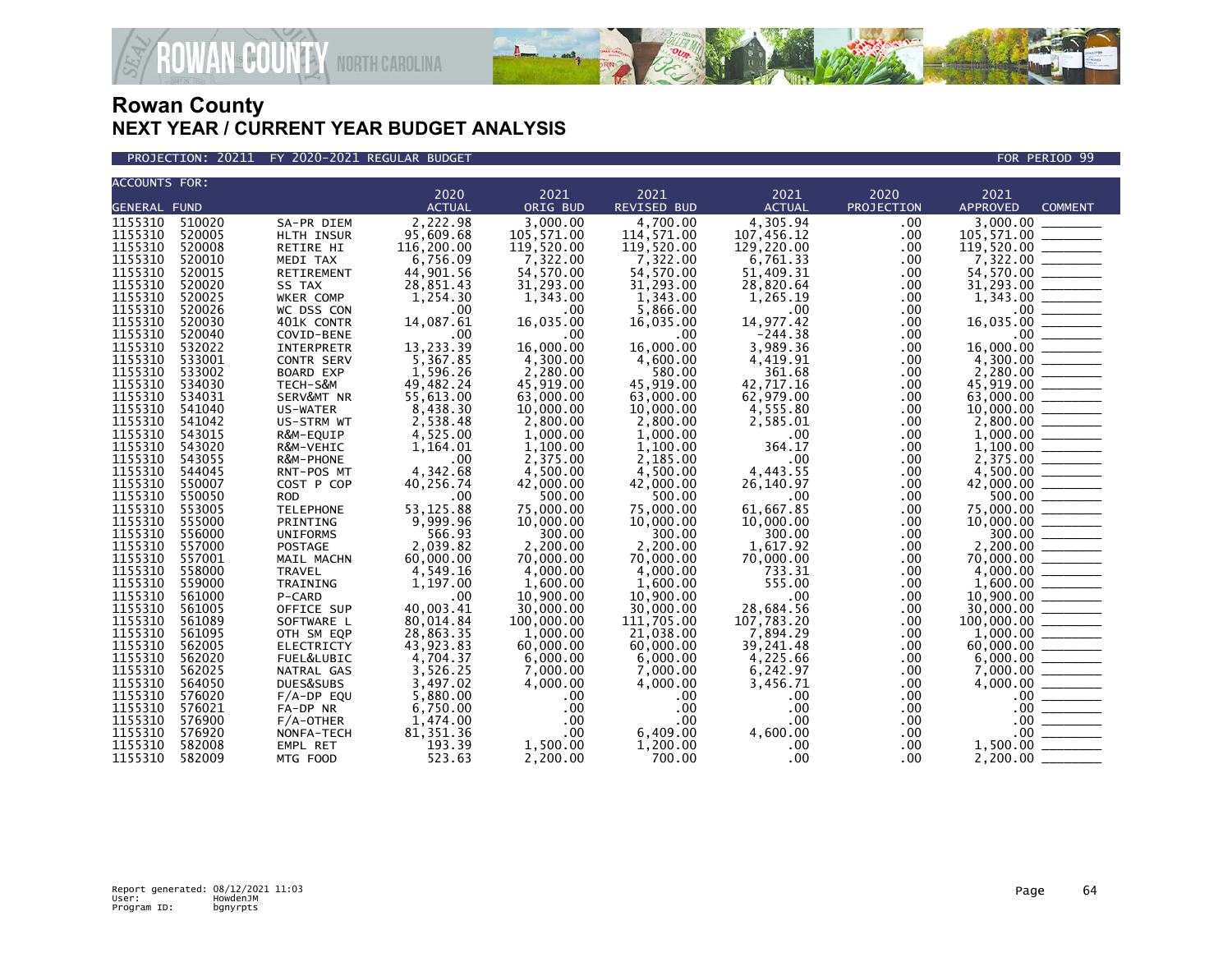

| <b>ACCOUNTS FOR:</b> |                          |                                    |                       |                  |                            |                       |                    |                       |                |
|----------------------|--------------------------|------------------------------------|-----------------------|------------------|----------------------------|-----------------------|--------------------|-----------------------|----------------|
| <b>GENERAL FUND</b>  |                          |                                    | 2020<br><b>ACTUAL</b> | 2021<br>ORIG BUD | 2021<br><b>REVISED BUD</b> | 2021<br><b>ACTUAL</b> | 2020<br>PROJECTION | 2021<br>APPROVED      | <b>COMMENT</b> |
|                      |                          |                                    |                       |                  |                            |                       |                    |                       |                |
|                      | TOTAL DSS ADMIN EXPENSES |                                    | 1,426,979.77          | 1,454,611.00     | 1,505,939.00               | 1,347,027.96          | $.00 \,$           |                       |                |
|                      |                          | 11553102 DSS ADMINISTRATION PART 2 |                       |                  |                            |                       |                    |                       |                |
| 11553102 510005      |                          | SAL-REG                            | 58,996.98             | 61,724.00        | 61,724.00                  | 61,978.31             | .00.               |                       |                |
| 11553102 520005      |                          | HLTH INSUR                         | 19,920.00             | 19,920.00        | 23,920.00                  | 21,840.00             | $.00 \,$           |                       |                |
| 11553102 520010      |                          | MEDI TAX                           | 818.13                | 865.00           | 865.00                     | 861.83                | .00                |                       | 865.00         |
| 11553102 520015      |                          | RETIREMENT                         | 5, 315.72             | 6,303.00         | 6,303.00                   | 6,326.61              | $.00 \,$           |                       |                |
| 11553102 520020      |                          | SS TAX                             | 3,498.26              | 3,696.00         | 3,696.00                   | 3,656.96              | $.00 \,$           |                       |                |
| 11553102 520025      |                          | WKER COMP                          | 1,361.18              | 1,420.00         | 1,420.00                   | 1,431.13              | $.00 \,$           |                       |                |
| 11553102 520030      |                          | 401K CONTR                         | 1,770.05              | 1,852.00         | 1,852.00                   | 1,858.85              | .00                |                       |                |
|                      |                          | TOTAL DSS ADMINISTRATION PAR       | 91,680.32             | 95,780.00        | 99.780.00                  | 97,953.69             | $.00 \,$           | $95,780.00$ _________ |                |
| 1155311              |                          | ADULT SERV CO PROG EXPENSES        |                       |                  |                            |                       |                    |                       |                |
| 1155311              | 583007                   | ADLT SVC D                         | .00                   | .00              | 100.00                     | .00                   | .00                |                       |                |
| 1155311              | 583098                   | GA-ADLT SV                         | 15,757.17             | 20,000.00        | 20,000.00                  | 5,710.25              | $.00 \cdot$        | 20,000.00             |                |
|                      |                          | TOTAL ADULT SERV CO PROG EXP       | 15,757.17             | 20,000.00        | 20,100.00                  | 5,710.25              | $.00 \,$           |                       |                |
| 1155312              |                          | CHLD SERV CO PROG EXPENSES         |                       |                  |                            |                       |                    |                       |                |
| 1155312              | 583002                   | 1CHU 1CHLD                         | 65,399.08             | 10,000.00        | 77,131.00                  | 13,022.47             | $.00 \,$           |                       |                |
| 1155312              | 583006                   | XMAS FR FC                         | 631.61                | 700.00           | 700.00                     | 387.87                | $.00 \,$           |                       |                |
| 1155312              | 583022                   | DRUG SCRN                          | 39,400.00             | 38,400.00        | 38,400.00                  | 36,426.00             | .00.               | 38,400.00 _______     |                |
| 1155312              | 583093                   | GA-CHLD SV                         | 3,575.15              | 7,000.00         | 7,000.00                   | 2,093.07              | .00                |                       |                |
|                      |                          | TOTAL CHLD SERV CO PROG EXPE       | 109,005.84            | 56,100.00        | 123,231.00                 | 51,929.41             | $.00 \,$           | $56,100.00$ _________ |                |
| 1155314              |                          | ECON SERV CO PROG EXPENSES         |                       |                  |                            |                       |                    |                       |                |
| 1155314              | 583088                   | INC MAIN D                         | 414.12                | $.00 \cdot$      | 1,335.00                   | .00                   | $.00 \,$           |                       |                |
| 1155314              | 583094                   | GA-INC MAN                         | 2,770.43              | 3,000.00         | 3,000.00                   | 735.00                | $.00 \,$           |                       |                |
|                      |                          | TOTAL ECON SERV CO PROG EXPE       | 3,184.55              | 3,000.00         | 4,335.00                   | 735.00                | .00                |                       |                |
| 1155315              |                          | SENIOR SERV HCCBG EXPENSES         |                       |                  |                            |                       |                    |                       |                |
| 1155315              | 510005                   | SAL-REG                            | 25,754.33             | 26,172.00        | 26,172.00                  | 26,369.20             | .00                | 26, 172.00            |                |
| 1155315              | 520005                   | HLTH INSUR                         | 5,072.73              | 5,078.00         | 6,078.00                   | 5,569.21              | .00.               |                       |                |
| 1155315              | 520010                   | MEDI TAX                           | 360.72                | 366.00           | 366.00                     | 369.54                | $.00 \,$           |                       | 366.00         |
| 1155315              | 520015                   | RETIREMENT                         | 2,320.49              | 2,673.00         | 2,673.00                   | 2,691.95              | .00.               |                       |                |
| 1155315              | 520020                   | SS TAX                             | 1,542.45              | 1,565.00         | 1,565.00                   | 1,580.15              | .00                |                       |                |
| 1155315              | 520025                   | <b>WKER COMP</b>                   | 206.26                | 208.00           | 208.00                     | 211.38                | $.00 \,$           |                       | 208.00 ______  |
| 1155315              | 520030                   | 401K CONTR                         | 725.83                | 785.00           | 785.00                     | 791.26                | $.00 \,$           |                       | 785.00         |
| 1155315              | 584008                   | ADLT DAYC                          | 41,271.13             | 42,252.00        | 42,252.00                  | 30,773.50             | $.00 \,$           | 42,252.00             |                |
| 1155315              | 584014                   | AID CNTRT                          | 171,498.28            | 233,302.00       | 224,764.00                 | 181,322.00            | $.00 \,$           | 233,302.00            |                |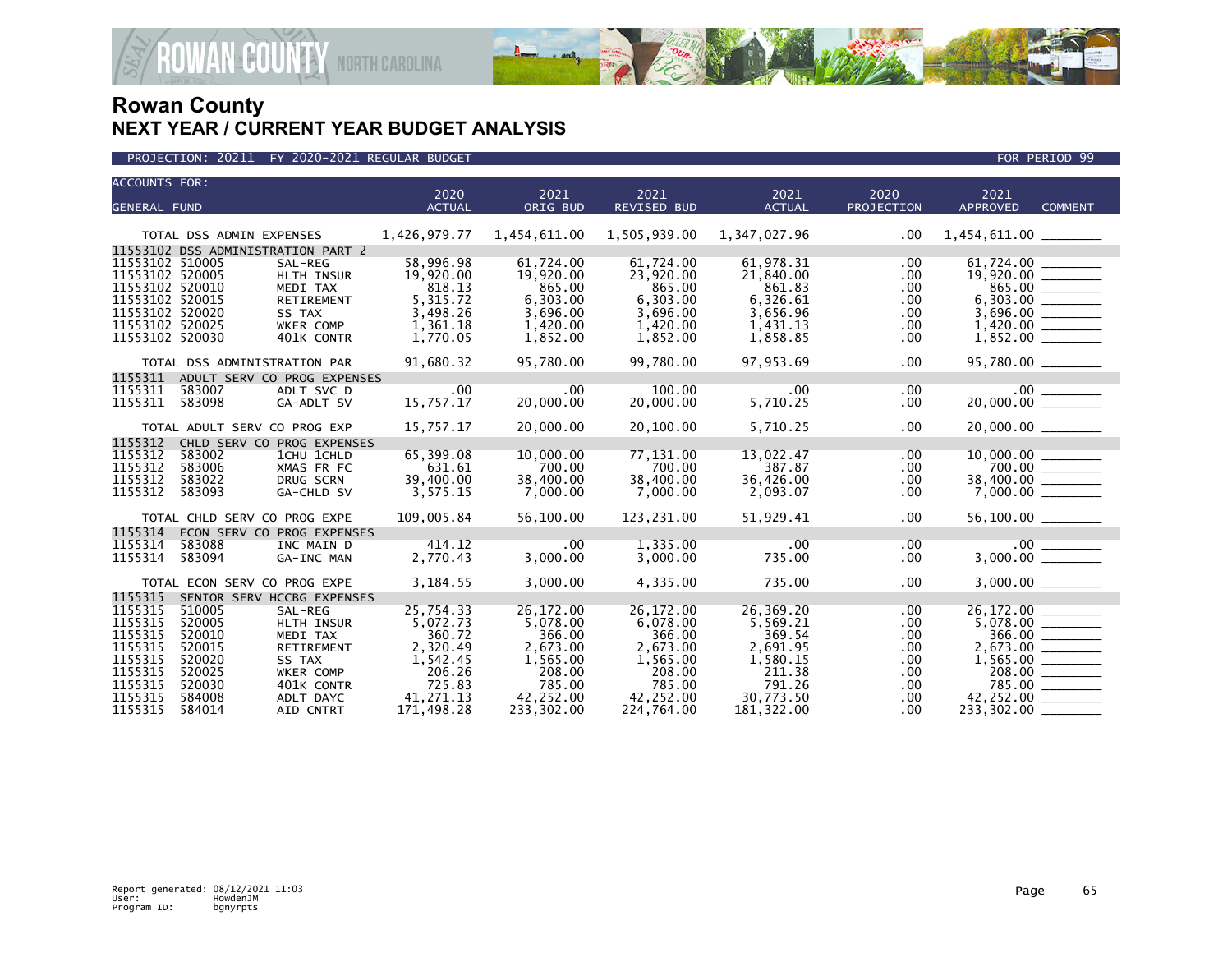

| <b>ACCOUNTS FOR:</b> |                               |                             | 2020                   | 2021                   | 2021                    | 2021                    | 2020              | 2021                                  |  |
|----------------------|-------------------------------|-----------------------------|------------------------|------------------------|-------------------------|-------------------------|-------------------|---------------------------------------|--|
| <b>GENERAL FUND</b>  |                               |                             | <b>ACTUAL</b>          | ORIG BUD               | <b>REVISED BUD</b>      | <b>ACTUAL</b>           | <b>PROJECTION</b> | <b>APPROVED</b><br><b>COMMENT</b>     |  |
|                      |                               |                             |                        |                        |                         |                         |                   |                                       |  |
|                      | TOTAL SENIOR SERV HCCBG EXPE  |                             | 248,752.22             | 312,401.00             | 304,863.00              | 249,678.19              | .00               | 312,401.00 _______                    |  |
| 1155320              | <b>SSBG EXPENSES</b>          |                             |                        |                        |                         |                         |                   |                                       |  |
| 1155320              | 510005                        | SAL-REG                     | 751,748.64             | 774,270.00             | 793,617.00              | 737,257.00              | .00               | 774,270.00<br>161,648.00              |  |
| 1155320              | 520005                        | HLTH INSUR                  | 158,706.35             | 161,648.00             | 178,905.00              | 168,702.94              | .00.              |                                       |  |
| 1155320              | 520010                        | MEDI TAX                    | 10,121.13              | 10.631.00              | 10.912.00               | 9.943.46                | .00               |                                       |  |
| 1155320<br>1155320   | 520015<br>520020              | RETIREMENT<br>SS TAX        | 67,729.78<br>43,277.65 | 79,056.00<br>45,418.00 | 80,711.00<br>46,619.00  | 75,344.20<br>42,346.08  | .00<br>.00.       | 79,056.00 _______<br>45,418.00 ______ |  |
| 1155320              | 520025                        | WKER COMP                   | 5,851.15               | 6,026.00               | 6,026.00                | 5,801.53                | .00               |                                       |  |
| 1155320              | 520030                        | 401K CONTR                  | 21,046.35              | 23,234.00              | 23,815.00               | 22,129.59               | .00               |                                       |  |
| 1155320              | 533011                        | CHILD SERV                  | 34,000.00              | 25,000.00              | 45,000.00               | 34,842.18               | $.00 \,$          |                                       |  |
| 1155320              | 533014                        | SERV SUPPT                  | 778.00                 | 5,000.00               | 5,000.00                | 66.56                   | .00               |                                       |  |
| 1155320              | 558030                        | TRAV-SERV                   | 17.073.11              | 20,000.00              | 20,000.00               | 6,587.95                | .00.              | $20,000.00$ ________                  |  |
| 1155320              | 558032                        | TRAV-CH SV                  | 160,000.00             | 160,000.00             | 160,000.00              | 130,464.49              | .00               | $160,000.00$ ________                 |  |
| 1155320              | 583010                        | ADLT DAYC                   | 58,974.35              | 64,840.00              | 64,840.00               | 57,634.93               | .00               | 64,840.00 ________                    |  |
|                      | TOTAL SSBG EXPENSES           |                             | 1,329,306.51           | 1,375,123.00           | 1,435,445.00            | 1,291,120.91            | $.00 \,$          |                                       |  |
| 1155330              |                               | IN-HOME AIDE SERV EXPENSES  |                        |                        |                         |                         |                   |                                       |  |
| 1155330              | 583015                        | INHOME AID                  | 77,770.54              | 80,000.00              | 80,000.00               | 76,946.25               | $.00 \,$          | $80,000.00$ _______                   |  |
|                      | TOTAL IN-HOME AIDE SERV EXPE  |                             | 77,770.54              | 80,000.00              | 80,000.00               | 76,946.25               | .00               | 80,000.00 ______                      |  |
| 1155345              |                               | INDEP LIVING/LINKS EXPENSES |                        |                        |                         |                         |                   |                                       |  |
| 1155345              | 533000                        | OT PROF SE                  | .00                    | 1,500.00               | 1,500.00                | .00                     | .00               | $1,500.00$<br>10,000.00               |  |
| 1155345              | 583038                        | LINKS SPEC                  | 2,941.48               | 10,000.00              | 5,000.00                | 2,945.64                | .00               |                                       |  |
|                      | TOTAL INDEP LIVING/LINKS EXP  |                             | 2,941.48               | 11,500.00              | 6,500.00                | 2,945.64                | .00               | $11,500.00$ _______                   |  |
| 1155346              | FAMILY REUNIF EXPENSES        |                             |                        |                        |                         |                         |                   |                                       |  |
| 1155346              | 533000                        | OT PROF SE                  | 43,724.90              | 43,735.00              | 43,735.00               | 43,735.00               | .00               | 43,735.00 ______                      |  |
|                      | TOTAL FAMILY REUNIF EXPENSES  |                             | 43,724.90              | 43,735.00              | 43,735.00               | 43,735.00               | .00               | 43,735.00                             |  |
| 1155349              |                               | CHILDREN'S SERVICES EXPENSE |                        |                        |                         |                         |                   |                                       |  |
| 1155349              | 510005                        | SAL-REG                     | 3, 356, 412.65         | 3,462,115.00           | 3,461,254.00            | 3, 354, 959. 33         | .00.              | 3,462,115.00                          |  |
| 1155349              | 510005 20002 SAL-REG          |                             | 2,337.28               | $.00 \,$               | 3,882.00                | 6,033.95                | .00               |                                       |  |
| 1155349              | 510010                        | SAL-OT                      | 11,057.54              | .00                    | 1,310.00                | 1,309.92                | .00               |                                       |  |
| 1155349<br>1155349   | 510015 20009 SAL-PT<br>520005 | HLTH INSUR                  | .00<br>621.823.86      | $.00 \,$<br>633,260.00 | 10,487.00<br>722,752.00 | 12,015.37<br>682,008.04 | .00<br>$.00 \,$   |                                       |  |
| 1155349              | 520010                        | MEDI TAX                    | 46,111.48              | 47,525.00              | 47,623.00               | 45,799.85               | .00               |                                       |  |
| 1155349              | 520015                        | RETIREMENT                  | 303,638.95             | 353, 513.00            | 354,124.00              | 343, 329. 38            | .00               | $353,513.00$ _______                  |  |
| 1155349              | 520020                        | SS TAX                      | 197,023.27             | 203,103.00             | 203,523.00              | 194.894.16              | $.00 \,$          | 203,103.00                            |  |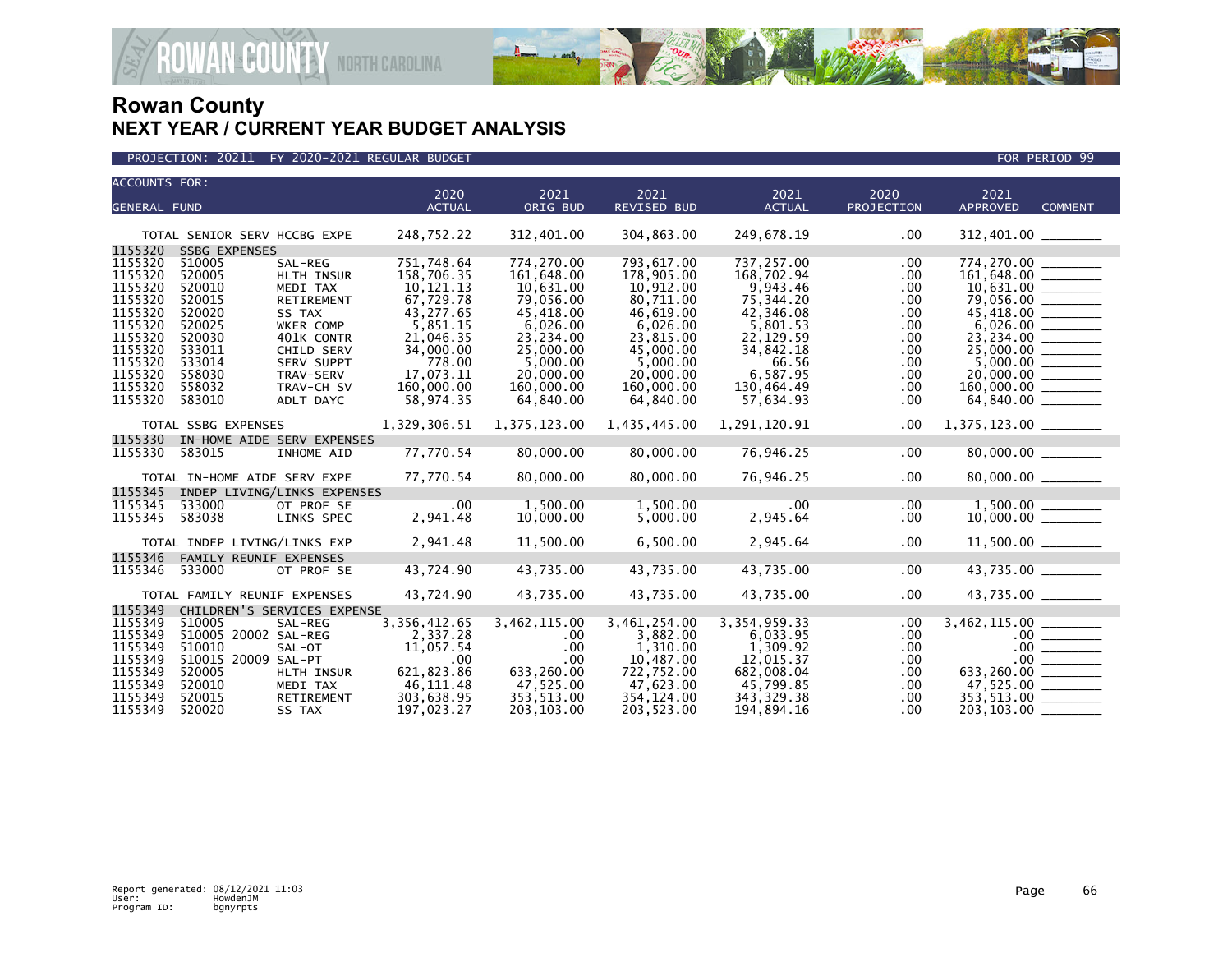

| <b>ACCOUNTS FOR:</b> |                              |                            |                        |                         |                         |                           |                      |                                 |                |
|----------------------|------------------------------|----------------------------|------------------------|-------------------------|-------------------------|---------------------------|----------------------|---------------------------------|----------------|
|                      |                              |                            | 2020                   | 2021                    | 2021                    | 2021                      | 2020                 | 2021                            |                |
| <b>GENERAL FUND</b>  |                              |                            | <b>ACTUAL</b>          | ORIG BUD                | <b>REVISED BUD</b>      | <b>ACTUAL</b>             | PROJECTION           | <b>APPROVED</b>                 | <b>COMMENT</b> |
| 1155349              | 520025                       | WKER COMP                  | 25,066.26              | 25,732.00               | 25,702.00               | 25,307.83                 | .00                  | 25,732.00                       |                |
| 1155349<br>1155349   | 520030<br>520040             | 401K CONTR<br>COVID-BENE   | 89,634.67<br>$-896.89$ | 103,893.00<br>.00       | 104,097.00<br>.00       | 97,736.83<br>$-2, 294.32$ | .00<br>$.00 \,$      | $103,893.00$ ________           |                |
| 1155349              | 520040 20002 COVID-BENE      |                            | 896.89                 | .00 <sub>1</sub>        | 1,395.00                | 2,294.32                  | $.00 \,$             | .00 <sub>1</sub>                |                |
|                      |                              |                            |                        |                         |                         |                           |                      |                                 |                |
|                      | TOTAL CHILDREN'S SERVICES EX |                            | 4,653,105.96           | 4,829,141.00            | 4,936,149.00            | 4,763,394.66              | $.00 \,$             |                                 |                |
| 1155350              | TITLE IV-E SERVICES          |                            |                        |                         |                         |                           |                      |                                 |                |
| 1155350              | 559001                       | TR-FOST PT                 | 151.37                 | 300.00                  | 300.00                  | 65.83                     | .00                  | $300.00$<br>30,000.00           |                |
| 1155350              | 593108                       | IV-E TRAN                  | 26,988.31              | 30,000.00               | 30,000.00               | 7,588.40                  | $.00 \,$             |                                 |                |
|                      | TOTAL TITLE IV-E SERVICES    |                            | 27,139.68              | 30,300.00               | 30,300.00               | 7,654.23                  | $.00 \,$             | 30,300.00 _______               |                |
| 1155353              | SPEC CHLD ADOPT EXPENSES     |                            |                        |                         |                         |                           |                      |                                 |                |
| 1155353              | 582000                       | SPEC PROJ                  | 23, 189. 78            | 20,000.00               | 193, 332.00             | 26,289.05                 | .00                  |                                 |                |
|                      |                              |                            |                        |                         |                         |                           |                      |                                 |                |
|                      | TOTAL SPEC CHLD ADOPT EXPENS |                            | 23,189.78              | 20,000.00               | 193,332.00              | 26,289.05                 | $.00 \,$             | $20,000.00$ ________            |                |
| 1155372              |                              | CHLD SUPP INCENT EXPENSES  |                        |                         |                         |                           |                      |                                 |                |
| 1155372              | 510005                       | SAL-REG                    | 1,008,895.73           | 1,027,390.00            | 1,027,390.00            | 1,018,489.26              | $.00 \,$             |                                 |                |
| 1155372              | 520005                       | HLTH INSUR                 | 226,620.18             | 228,483.00              | 266,483.00              | 249,594.80                | $.00 \,$             | $228,483.00$ _______            |                |
| 1155372<br>1155372   | 520010<br>520015             | MEDI TAX<br>RETIREMENT     | 13,588.29<br>90,898.96 | 13,956.00<br>104,908.00 | 13,956.00<br>104,908.00 | 13,717.47<br>103,983.37   | .00<br>$.00 \,$      | $13,956.00$ ________            |                |
| 1155372              | 520020                       | SS TAX                     | 58, 103. 11            | 59,638.00               | 59,638.00               | 58,549.85                 | $.00 \,$             | $104,908.00$<br>59,638.00       |                |
| 1155372              | 520025                       | <b>WKER COMP</b>           | 3,131.14               | 3,193.00                | 3,193.00                | 3,168.35                  | $.00 \,$             |                                 |                |
| 1155372              | 520030                       | 401K CONTR                 | 29,920.48              | 30,832.00               | 30,832.00               | 30,553.83                 | $.00 \,$             | 30,832.00                       |                |
|                      |                              |                            |                        |                         |                         |                           |                      |                                 |                |
|                      | TOTAL CHLD SUPP INCENT EXPEN |                            | 1,431,157.89           | 1,468,400.00            | 1,506,400.00            | 1,478,056.93              | $.00 \,$             | $1,468,400.00$ _________        |                |
| 1155373              |                              | CHLD SUPP & ENFOR EXPENSES |                        |                         |                         |                           |                      |                                 |                |
| 1155373              | 532041                       | EMP BCKGRD                 | 230.61                 | 2,000.00                | 2,000.00                | .00                       | $.00 \,$             |                                 |                |
| 1155373<br>1155373   | 534020<br>534080             | PAT TEST<br>IV-D COOP      | 2,969.00<br>43,403.01  | 5,500.00                | 5,500.00<br>54,000.00   | 3,832.50                  | $.00 \,$<br>$.00 \,$ |                                 |                |
| 1155373              | 558000                       | <b>TRAVEL</b>              | 5,282.78               | 54,000.00<br>7,000.00   | 7,000.00                | 50,222.21<br>968.80       | $.00 \,$             |                                 |                |
|                      |                              |                            |                        |                         |                         |                           |                      |                                 |                |
|                      | TOTAL CHLD SUPP & ENFOR EXPE |                            | 51,885.40              | 68,500.00               | 68,500.00               | 55,023.51                 | $.00 \,$             | 68,500.00 ________              |                |
| 1155380              |                              | PUBLIC ASST ADMIN EXPENSES |                        |                         |                         |                           |                      |                                 |                |
| 1155380              | 510005                       | SAL-REG                    | 3,682,190.86           | 3,957,687.00            | 3,972,295.00            | 3,723,599.23              | .00.                 | 3,957,687.00 ________           |                |
| 1155380              | 510005 20002 SAL-REG         |                            | 3,080.45               | $.00 \ \,$              | 2,770.00                | 5,234.17                  | $.00 \,$             |                                 |                |
| 1155380              | 510015                       | SAL-PT                     | 59,941.63              | 113,428.00              | 86,766.00               | 6,505.87                  | $.00 \,$             | $\frac{113,428.00}{997,400.00}$ |                |
| 1155380              | 520005                       | HLTH INSUR                 | 928,704.14             | 997,400.00              | 1,096,615.00            | 1,030,273.89              | $.00 \,$             |                                 |                |
| 1155380              | 520010                       | MEDI TAX                   | 50,667.50              | 55,659.00               | 55,871.00               | 49,975.00                 | .00                  | $55,659.00$ ________            |                |
| 1155380              | 520015                       | <b>RETIREMENT</b>          | 332,038.56             | 404,131.00              | 405,271.00              | 380.709.44                | $.00 \,$             | 404,131.00                      |                |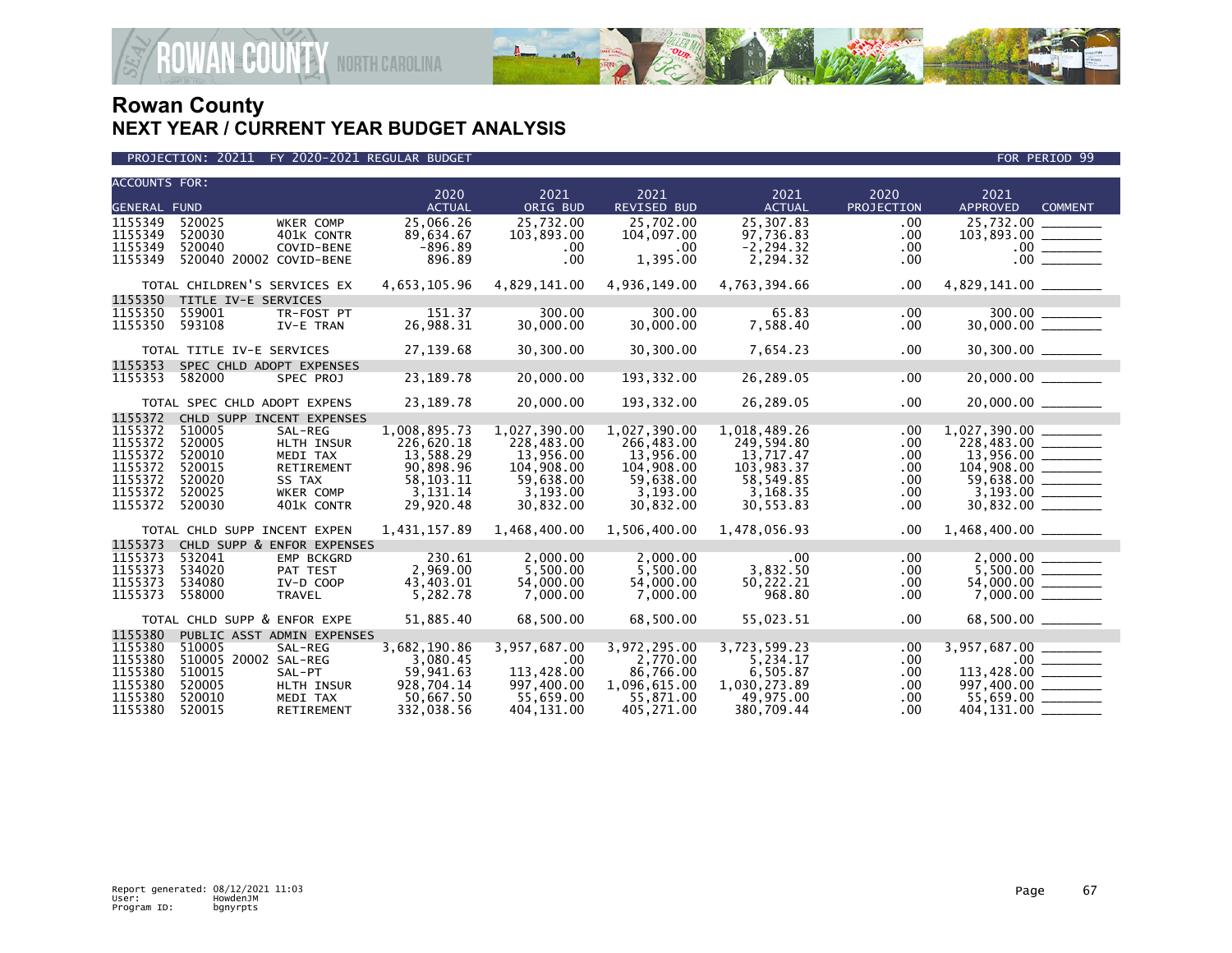

PROJECTION: 20211 FY 2020-2021 REGULAR BUDGET FOR PERIOD 99

| <b>ACCOUNTS FOR:</b>                                |                                                       |                                                                           | 2020                                          | 2021                                          | 2021                                               | 2021                                                  | 2020                                      | 2021                                                                      |
|-----------------------------------------------------|-------------------------------------------------------|---------------------------------------------------------------------------|-----------------------------------------------|-----------------------------------------------|----------------------------------------------------|-------------------------------------------------------|-------------------------------------------|---------------------------------------------------------------------------|
| <b>GENERAL FUND</b>                                 |                                                       |                                                                           | <b>ACTUAL</b>                                 | ORIG BUD                                      | REVISED BUD                                        | <b>ACTUAL</b>                                         | PROJECTION                                | <b>APPROVED</b><br><b>COMMENT</b>                                         |
| 1155380<br>1155380<br>1155380                       | 520020<br>520025<br>520030                            | SS TAX<br>WKER COMP<br>$401(K)$ CON                                       | 216,491.39<br>10,252.34<br>94,505.95          | 237,836.00<br>11,180.00<br>118,783.00         | 238.742.00<br>11,180.00<br>119,221.00              | 212,926.99<br>10,010.71<br>106,354.81                 | .00<br>.00<br>.00                         | 237.836.00                                                                |
| 1155380<br>1155380<br>1155380<br>1155380            | 520040<br>520040 20002 COVID-BENE<br>533020           | COVID-BENE<br>FD STMP IS                                                  | $-1,556.08$<br>1,556.08<br>44,958.26          | $.00 \,$<br>.00<br>40,000,00                  | .00<br>1,305.00<br>45,000.00                       | $-2,427.96$<br>2,427.96<br>38,840.09                  | .00<br>.00<br>.00.                        | 40.000.00                                                                 |
| 1155380<br>1155380<br>1155380                       | 558010<br>558045<br>558050<br>590059                  | TR-INC MTN<br>TR-VOLNRL<br>TRV NREIM<br>BK FEE-MAI                        | 1,786.38<br>9,281.03<br>2,366.47<br>330.00    | 3,000.00<br>10,000.00<br>4,000.00<br>500.00   | 3,000.00<br>10,000.00<br>4,000.00<br>500.00        | 855.00<br>5,095.60<br>2,009.53<br>295.00              | .00<br>.00.<br>.00<br>.00.                |                                                                           |
|                                                     | TOTAL PUBLIC ASST ADMIN EXPE                          |                                                                           | 5,436,594.96                                  | 5,953,604.00                                  | 6,052,536.00                                       | 5,572,685.33                                          | .00                                       |                                                                           |
| 1155383                                             |                                                       | WORK FIRST BLK GRt EXPENSE                                                |                                               |                                               |                                                    |                                                       |                                           |                                                                           |
| 1155383<br>1155383<br>1155383<br>1155383<br>1155383 | 533001<br>558091<br>559001<br>559004<br>583040        | <b>CONTR SERV</b><br>TR WRK FST<br>TR-FOST PT<br>TRAIN-WK 1<br>JOB SEARCH | 36,252.57<br>1,901.46<br>163.24<br>.00<br>.00 | .00<br>6,000.00<br>300.00<br>500.00<br>500.00 | 2,139.00<br>6,000.00<br>300.00<br>500.00<br>500.00 | 2,139.00<br>1,800.17<br>72.90<br>$.00 \,$<br>$.00 \,$ | .00<br>.00<br>.00<br>$.00 \,$<br>$.00 \,$ | .00 <sub>1</sub><br>$\frac{300.00}{500.00} \ \frac{\ \ }{2000}$<br>500.00 |
| 1155383                                             | 583045                                                | PART ASST                                                                 | 1,095.35                                      | 3,000.00                                      | 3,000.00                                           | 405.73                                                | .00.                                      |                                                                           |
|                                                     | TOTAL WORK FIRST BLK GRt EXP                          |                                                                           | 39,412.62                                     | 10,300.00                                     | 12,439.00                                          | 4,417.80                                              | .00                                       |                                                                           |
| 1155410<br>1155410                                  | IV-B ADOPT ASST EXPENSES<br>593001                    | IV-B APT A                                                                | 68,501.25                                     | 100,600.00                                    | 100,600.00                                         | 62, 191.75                                            | .00                                       |                                                                           |
|                                                     | TOTAL IV-B ADOPT ASST EXPENS                          |                                                                           | 68,501.25                                     | 100,600.00                                    | 100,600.00                                         | 62, 191.75                                            | .00                                       | 100,600.00 _______                                                        |
| 1155415<br>1155415                                  | IV-E ADOPT ASST EXPENSES<br>593002                    | IV-E AD AT                                                                | 167,278.97                                    | 200,000.00                                    | 200,000.00                                         | 154,657.26                                            | .00                                       |                                                                           |
|                                                     | TOTAL IV-E ADOPT ASST EXPENS                          |                                                                           | 167,278.97                                    | 200,000.00                                    | 200,000.00                                         | 154,657.26                                            | .00                                       | 200,000.00 ______                                                         |
| 1155420                                             | IV-B FOST CARE EXPENSES                               |                                                                           |                                               |                                               |                                                    |                                                       |                                           |                                                                           |
| 1155420<br>1155420<br>1155420                       | 593003<br>593004<br>593005                            | IV-B FC CL<br>IV-B FC MI<br>IV-B PYMT                                     | 52,936.26<br>1,513.95<br>889, 268.48          | 62,000.00<br>4,000.00<br>1,090,000.00         | 62,000.00<br>4,000.00<br>1,065,200.00              | 44,305.73<br>2,346.20<br>610,922.50                   | .00<br>.00<br>.00                         | $4,000.00$ ________<br>1,090,000.00 ________                              |
|                                                     | TOTAL IV-B FOST CARE EXPENSE                          |                                                                           | 943,718.69                                    | 1,156,000.00                                  | 1,131,200.00                                       | 657,574.43                                            | .00                                       | $1,156,000.00$ _________                                                  |
| 1155425<br>1155425<br>1155425<br>1155425            | IV-E FOST CARE EXPENSES<br>593006<br>593007<br>593008 | IV-E FC CL<br>IV-B FC MI<br>IV-E PYMT                                     | 98,046.51<br>7,951.14<br>1,776,653.37         | 110,700.00<br>8,000.00<br>1,900,000.00        | 110,700.00<br>8,000.00<br>1,900,000.00             | 91,990.99<br>3,726.48<br>1,518,725.91                 | .00<br>.00.<br>$.00 \,$                   | 110,700.00<br>$1,900,000.00$ __                                           |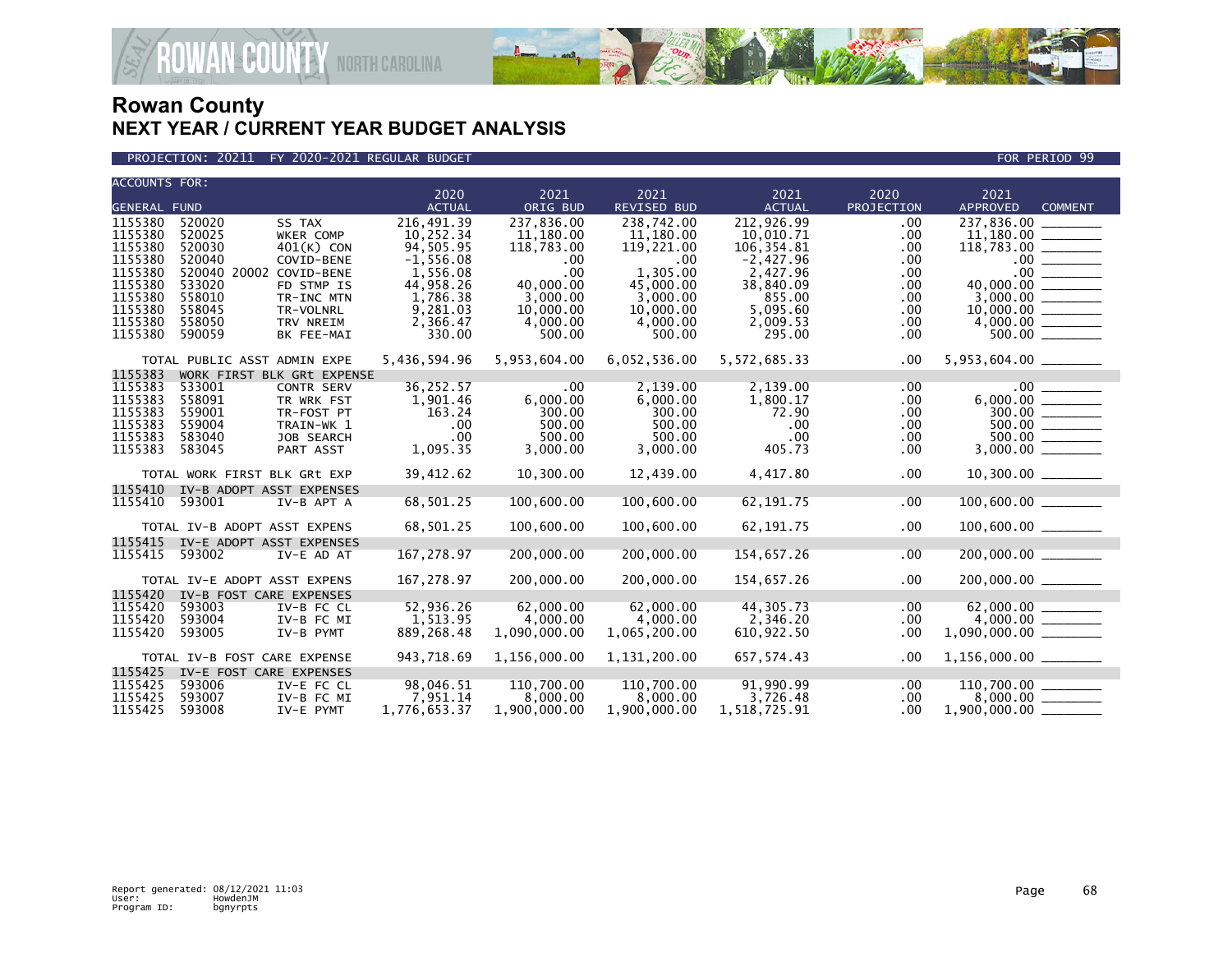

| <b>ACCOUNTS FOR:</b><br><b>GENERAL FUND</b> |                                                         |                                        | 2020<br><b>ACTUAL</b>                 | 2021<br>ORIG BUD                     | 2021<br><b>REVISED BUD</b>           | 2021<br><b>ACTUAL</b>               | 2020<br>PROJECTION      | 2021<br><b>APPROVED</b> | <b>COMMENT</b> |
|---------------------------------------------|---------------------------------------------------------|----------------------------------------|---------------------------------------|--------------------------------------|--------------------------------------|-------------------------------------|-------------------------|-------------------------|----------------|
|                                             | TOTAL IV-E FOST CARE EXPENSE                            |                                        | 1,882,651.02                          | 2,018,700.00                         | 2,018,700.00                         | 1,614,443.38                        | $.00 \,$                |                         |                |
| 1155430<br>1155430                          | BLIND ASSISTANCE EXPENSES<br>593009                     | ASST-BLND                              | 5,952.01                              | 5,884.00                             | 5,884.00                             | 5,883.59                            | .00                     | 5,884.00                |                |
|                                             | TOTAL BLIND ASSISTANCE EXPEN                            |                                        | 5,952.01                              | 5,884.00                             | 5,884.00                             | 5,883.59                            | .00                     |                         |                |
| 1155435<br>1155435<br>1155435<br>1155435    | CRISIS INTER EXPENSES<br>582044<br>593010<br>593011     | STW EXPEND<br>CRISIS INT<br>LOW INC EN | 1,511.12<br>393.098.65<br>630, 199.84 | 5,000.00<br>613.769.00<br>613,769.00 | 5,000.00<br>417.916.00<br>567,051.00 | 181.15<br>267, 223.74<br>566,997.58 | .00<br>.00.<br>$.00 \,$ | 613,769.00 _______      |                |
|                                             | TOTAL CRISIS INTER EXPENSES                             |                                        | 1,024,809.61                          | 1,232,538.00                         | 989,967.00                           | 834.402.47                          | $.00 \,$                |                         |                |
| 1155445<br>1155445                          | MEDICAID EXPENDITURES<br>593013                         | MCAID PYMT                             | .00                                   | .00                                  | 208.00                               | 207.77                              | .00                     |                         | .00            |
|                                             | TOTAL MEDICAID EXPENDITURES                             |                                        | .00                                   | $.00 \,$                             | 208.00                               | 207.77                              | .00                     |                         | $.00$ $\qquad$ |
| 1155450<br>1155450                          | SPCL ASSIST-AGED EXPENSES<br>593014                     | SP ASST AG                             | 243,578.62                            | 275,000.00                           | 274,792.00                           | 189, 367.50                         | .00                     | 275,000.00 _______      |                |
|                                             | TOTAL SPCL ASSIST-AGED EXPEN                            |                                        | 243,578.62                            | 275,000.00                           | 274,792.00                           | 189, 367.50                         | .00                     |                         |                |
| 1155455<br>1155455                          | SPCL ASSIST-DSBLD EXPENSES<br>593015                    | SP ASST DI                             | 330,857.91                            | 430,500.00                           | 430,500.00                           | 255,430.47                          | .00                     | 430,500.00              |                |
|                                             | TOTAL SPCL ASSIST-DSBLD EXPE                            |                                        | 330,857.91                            | 430,500.00                           | 430,500.00                           | 255,430.47                          | .00.                    |                         |                |
| 1155460<br>1155460                          | WFFA-EA EXPENSES<br>593016                              | WFFA-EA                                | 6,563.30                              | 10,000.00                            | 10,000.00                            | 5,187.81                            | .00                     |                         |                |
|                                             | TOTAL WFFA-EA EXPENSES                                  |                                        | 6,563.30                              | 10,000.00                            | 10,000.00                            | 5,187.81                            | .00                     |                         |                |
| 1155465<br>1155465                          | WFFA-INITIAL EXPENSES<br>593017                         | WFFA-IN PY                             | .00                                   | 500.00                               | 500.00                               | .00                                 | .00                     |                         |                |
|                                             | TOTAL WFFA-INITIAL EXPENSES<br>TOTAL DSS ADMINISTRATION |                                        | .00<br>7,453,862.26                   | 500.00<br>9,822,250.00               | 500.00<br>10,127,087.00              | $.00 \,$<br>7,234,526.58            | $.00 \,$<br>$.00 \,$    | $500.00$ _______        |                |
| 5510                                        | MENTAL HEALTH                                           |                                        |                                       |                                      |                                      |                                     |                         |                         |                |
| 1155510<br>1155510                          | MENTAL HEALTH<br>591001                                 | ABC BOT TX                             | 48.671.00                             | 50.000.00                            | 50.000.00                            | 52.646.02                           | .00                     | 50,000,00               |                |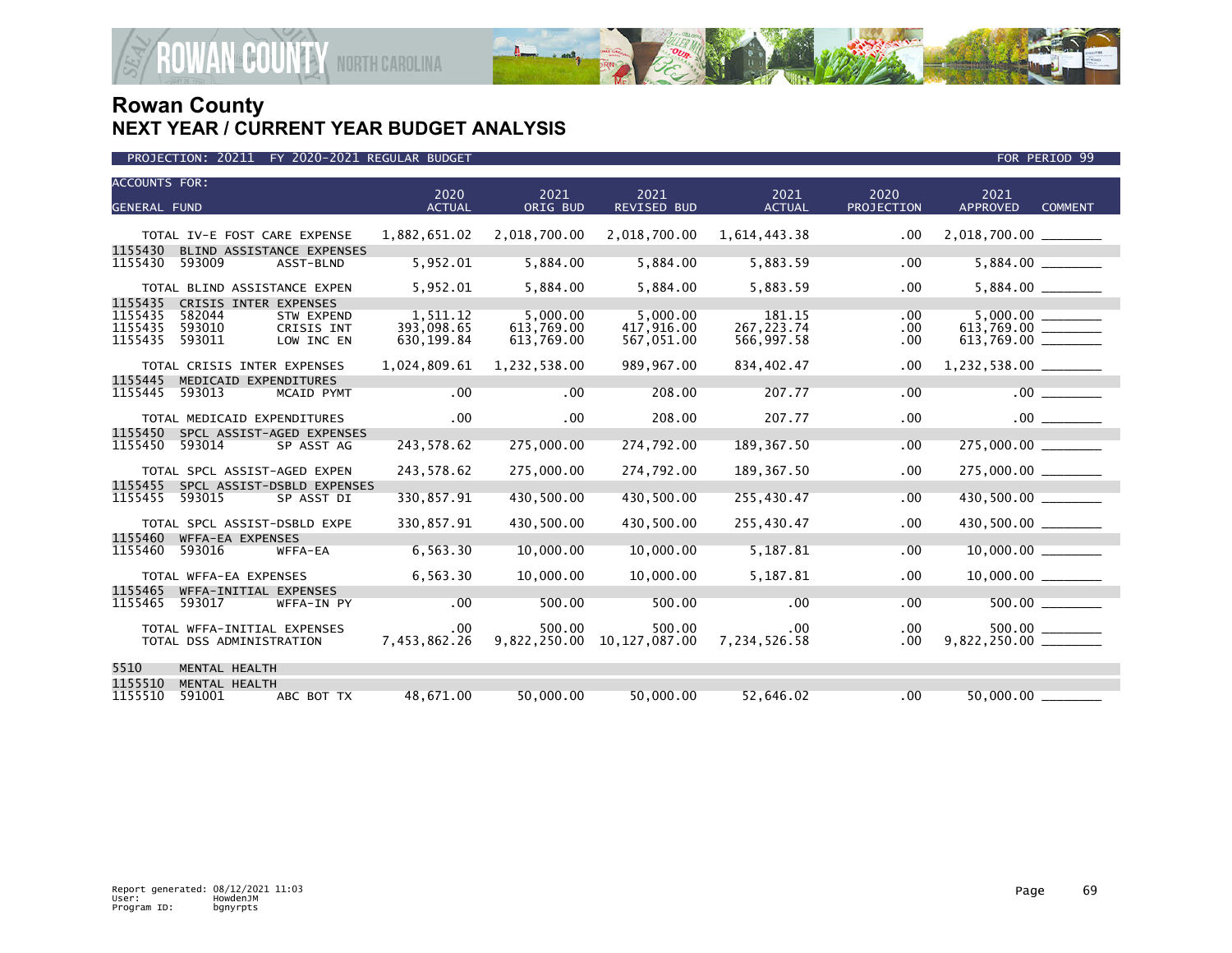

|                     |                     | PROJECTION: 20211 FY 2020-2021 REGULAR BUDGET        |                            |                            |                            |                            |                    | FOR PERIOD 99                                                                                                                                                                                                                                                                                                                                                                                                                                                                                        |
|---------------------|---------------------|------------------------------------------------------|----------------------------|----------------------------|----------------------------|----------------------------|--------------------|------------------------------------------------------------------------------------------------------------------------------------------------------------------------------------------------------------------------------------------------------------------------------------------------------------------------------------------------------------------------------------------------------------------------------------------------------------------------------------------------------|
| ACCOUNTS FOR:       |                     |                                                      |                            |                            |                            |                            |                    |                                                                                                                                                                                                                                                                                                                                                                                                                                                                                                      |
| <b>GENERAL FUND</b> |                     |                                                      | 2020<br><b>ACTUAL</b>      | 2021<br>ORIG BUD           | 2021<br><b>REVISED BUD</b> | 2021<br><b>ACTUAL</b>      | 2020<br>PROJECTION | 2021<br><b>APPROVED</b><br><b>COMMENT</b>                                                                                                                                                                                                                                                                                                                                                                                                                                                            |
| 1155510 591002      |                     | MENT HLTH                                            | 492,000.00                 | 492,000.00                 | 492,000,00                 | 492,000.00                 | .00.               | 492,000,00                                                                                                                                                                                                                                                                                                                                                                                                                                                                                           |
|                     | TOTAL MENTAL HEALTH |                                                      | 540,671.00                 | 542,000.00                 | 542,000.00                 | 544,646.02                 | .00                | 542,000.00                                                                                                                                                                                                                                                                                                                                                                                                                                                                                           |
|                     | TOTAL MENTAL HEALTH |                                                      | 540,671.00                 | 542,000.00                 | 542,000.00                 | 544,646.02                 | .00                |                                                                                                                                                                                                                                                                                                                                                                                                                                                                                                      |
| 5550                |                     | SENIOR SERVICES                                      |                            |                            |                            |                            |                    |                                                                                                                                                                                                                                                                                                                                                                                                                                                                                                      |
| 1145550             |                     | SENIOR SERVICES-HCCBG REV                            |                            |                            |                            |                            |                    |                                                                                                                                                                                                                                                                                                                                                                                                                                                                                                      |
| 1145550             | 431073              | <b>HCCBG SERV</b>                                    | .00                        | .00                        | .00                        | $-109, 169.00$             | .00                | .00 <sub>1</sub>                                                                                                                                                                                                                                                                                                                                                                                                                                                                                     |
| 1145550             | 431076              | <b>HCCBG-CONG</b>                                    | $-287,711.00$              | $-283,689.00$              | $-279, 302.00$             | $-270, 419.00$             | .00                | $-283,689.00$                                                                                                                                                                                                                                                                                                                                                                                                                                                                                        |
| 1145550             | 431079              | <b>HCCBG-SSOP</b>                                    | $-98,426.00$               | $-98,425.00$               | $-98,425.00$               | $-98,425.00$               | .00                | $-98,425.00$<br>$\frac{1}{2} \left( \frac{1}{2} \left( \frac{1}{2} \right) + \frac{1}{2} \left( \frac{1}{2} \right) + \frac{1}{2} \left( \frac{1}{2} \right) + \frac{1}{2} \left( \frac{1}{2} \right) + \frac{1}{2} \left( \frac{1}{2} \right) + \frac{1}{2} \left( \frac{1}{2} \right) + \frac{1}{2} \left( \frac{1}{2} \right) + \frac{1}{2} \left( \frac{1}{2} \right) + \frac{1}{2} \left( \frac{1}{2} \right) + \frac{1}{2} \left( \frac{1}{2} \right) +$                                       |
| 1145550             | 431080              | <b>HCCBG-TRAN</b>                                    | $-153,838.00$              | $-193,897.00$              | $-189,510.00$              | $-78,087.00$               | .00                | $-193,897.00$ ________                                                                                                                                                                                                                                                                                                                                                                                                                                                                               |
| 1145550             | 431081              | USDA GRANT                                           | $-23,792.00$               | $-25,000.00$               | $-22, 563.00$              | $-23,023.00$               | .00                |                                                                                                                                                                                                                                                                                                                                                                                                                                                                                                      |
| 1145550             |                     | 431300 20020 DIS REIMB                               | $.00 \times$               | .00                        | $-64, 200.00$              | $-9,998.00$                | .00                | $.00 \,$<br>$\begin{array}{cccccccccc} \multicolumn{2}{c}{} & \multicolumn{2}{c}{} & \multicolumn{2}{c}{} & \multicolumn{2}{c}{} & \multicolumn{2}{c}{} & \multicolumn{2}{c}{} & \multicolumn{2}{c}{} & \multicolumn{2}{c}{} & \multicolumn{2}{c}{} & \multicolumn{2}{c}{} & \multicolumn{2}{c}{} & \multicolumn{2}{c}{} & \multicolumn{2}{c}{} & \multicolumn{2}{c}{} & \multicolumn{2}{c}{} & \multicolumn{2}{c}{} & \multicolumn{2}{c}{} & \multicolumn{2}{c}{} & \multicolumn{2}{c}{} & \mult$   |
| 1145550             | 464018              | HCCBG-T DO                                           | $-1, 166.59$               | .00                        | .00                        | $-1, 248.25$               | .00                | .00.                                                                                                                                                                                                                                                                                                                                                                                                                                                                                                 |
|                     |                     | TOTAL SENIOR SERVICES-HCCBG                          | $-564, 933.59$             | $-601,011.00$              | $-654.000.00$              | $-590.369.25$              | .00                |                                                                                                                                                                                                                                                                                                                                                                                                                                                                                                      |
| 1155550             |                     | SENIOR SERVICES-HCCBG EXP                            |                            |                            |                            |                            |                    |                                                                                                                                                                                                                                                                                                                                                                                                                                                                                                      |
| 1155550             | 510005              | SAL-REG                                              | 40,723.27                  | 41,420.00                  | 48,920.00                  | 48,035.66                  | .00                | 41,420.00                                                                                                                                                                                                                                                                                                                                                                                                                                                                                            |
| 1155550             | 520005              | HLTH INSUR                                           | 10,091.00                  | 9,960.00                   | 12,710.00                  | 10,965.50                  | .00                |                                                                                                                                                                                                                                                                                                                                                                                                                                                                                                      |
| 1155550             | 520010              | MEDI TAX                                             | 567.01                     | 577.00                     | 687.00                     | 674.01                     | .00                | 577.00                                                                                                                                                                                                                                                                                                                                                                                                                                                                                               |
| 1155550             | 520015              | RETIREMENT                                           | 3,691.52                   | 4,229.00                   | 4,229.00                   | 4,933.71                   | .00                | 4,229.00                                                                                                                                                                                                                                                                                                                                                                                                                                                                                             |
| 1155550             | 520020              | SS TAX                                               | 2,424.40                   | 2,464.00                   | 2,964.00                   | 2,881.66                   | .00                | 2,464.00                                                                                                                                                                                                                                                                                                                                                                                                                                                                                             |
| 1155550             | 520025              | WKER COMP                                            | 102.07                     | 104.00                     | 154.00                     | 120.51                     | .00                |                                                                                                                                                                                                                                                                                                                                                                                                                                                                                                      |
| 1155550             | 520030              | 401K CONTR                                           | 1,221.78                   | 1,243.00                   | 1,493.00                   | 1,440.87                   | .00                |                                                                                                                                                                                                                                                                                                                                                                                                                                                                                                      |
| 1155550             | 550007              | COST P COP                                           | .00                        | 500.00                     | 500.00                     | .00                        | .00                |                                                                                                                                                                                                                                                                                                                                                                                                                                                                                                      |
| 1155550             | 558000              | <b>TRAVEL</b>                                        | 181.87                     | 800.00                     | 800.00                     | 210.70                     | .00                | 800.00                                                                                                                                                                                                                                                                                                                                                                                                                                                                                               |
| 1155550             | 559000              | TRAINING                                             | $.00 \times$               | 600.00                     | 600.00                     | 68.94                      | .00.               | 600.00                                                                                                                                                                                                                                                                                                                                                                                                                                                                                               |
| 1155550             | 561005              | OFFICE SUP                                           | 228.38                     | 1,100.00                   | 1.100.00                   | 313.51                     | .00                | 1,100.00<br>$\frac{1}{1}$                                                                                                                                                                                                                                                                                                                                                                                                                                                                            |
| 1155550<br>1155550  | 584009              | 582025 20020 DISASTRELI<br><b>TRANSPORT</b>          | .00<br>264,706.78          | .00<br>242,371.00          | 64,200.00<br>227,728.00    | 64, 199. 15<br>33, 352. 29 | .00                | 242,371.00                                                                                                                                                                                                                                                                                                                                                                                                                                                                                           |
| 1155550             | 584016              | <b>MEALSWHELS</b>                                    | 62,962.00                  | 62,962.00                  | 62,962.00                  | 62,962.00                  | .00<br>.00         | 62,962.00                                                                                                                                                                                                                                                                                                                                                                                                                                                                                            |
| 1155550             | 585008              | HCCBG-AG                                             | 409,929.00                 | 407, 114.00                | 402,727.00                 | 390,558.00                 | .00                | 407,114.00<br>$\begin{array}{cccccccccc} \multicolumn{2}{c}{} & \multicolumn{2}{c}{} & \multicolumn{2}{c}{} & \multicolumn{2}{c}{} & \multicolumn{2}{c}{} & \multicolumn{2}{c}{} & \multicolumn{2}{c}{} & \multicolumn{2}{c}{} & \multicolumn{2}{c}{} & \multicolumn{2}{c}{} & \multicolumn{2}{c}{} & \multicolumn{2}{c}{} & \multicolumn{2}{c}{} & \multicolumn{2}{c}{} & \multicolumn{2}{c}{} & \multicolumn{2}{c}{} & \multicolumn{2}{c}{} & \multicolumn{2}{c}{} & \multicolumn{2}{c}{} & \mult$ |
| 1155550             | 585010              | <b>GRT MATCH</b>                                     | 199,053.00                 | 199,053.00                 | 198,566.00                 | 198,566.00                 | .00                |                                                                                                                                                                                                                                                                                                                                                                                                                                                                                                      |
| 1155550             | 590061              | MGMT IS MA                                           | 818.72                     | 1,200.00                   | 1.200.00                   | 565.42                     | .00                | 1,200.00                                                                                                                                                                                                                                                                                                                                                                                                                                                                                             |
| 1155550             | 591044              | APP HOLMES                                           | 83,530.00                  | 123,530.00                 | 123,530.00                 | 83,530.00                  | .00                |                                                                                                                                                                                                                                                                                                                                                                                                                                                                                                      |
|                     |                     |                                                      |                            |                            |                            |                            |                    |                                                                                                                                                                                                                                                                                                                                                                                                                                                                                                      |
|                     |                     | TOTAL SENIOR SERVICES-HCCBG<br>TOTAL SENIOR SERVICES | 1,080,230.80<br>515,297.21 | 1,099,227.00<br>498,216.00 | 1,155,070.00<br>501,070.00 | 903, 377.93<br>313,008.68  | .00<br>.00         | $498, 216.00$ _______                                                                                                                                                                                                                                                                                                                                                                                                                                                                                |
|                     |                     |                                                      |                            |                            |                            |                            |                    |                                                                                                                                                                                                                                                                                                                                                                                                                                                                                                      |
| 5580                |                     | VETERAN SERVICES                                     |                            |                            |                            |                            |                    |                                                                                                                                                                                                                                                                                                                                                                                                                                                                                                      |
| 1145580             |                     | VETERAN SERV REVENUIE                                |                            |                            |                            |                            |                    |                                                                                                                                                                                                                                                                                                                                                                                                                                                                                                      |
| 1145580             | 434072              | VET SER GT                                           | $-2,181.78$                | $-3,000.00$                | $-3,000.00$                | $-2,083.87$                | .00                | $-3,000.00$                                                                                                                                                                                                                                                                                                                                                                                                                                                                                          |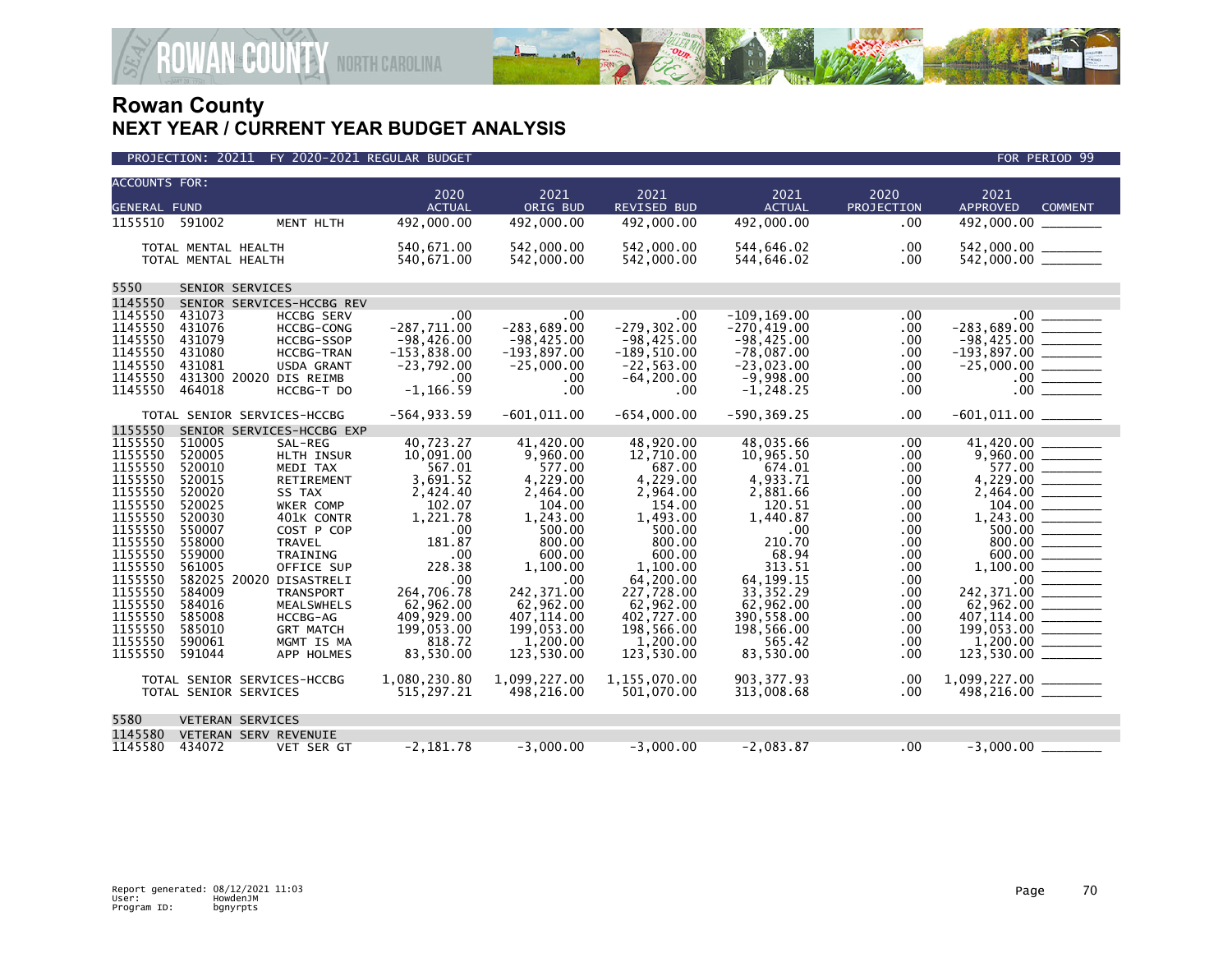



| <b>ACCOUNTS FOR:</b> |                                                        |                                | 2020                          | 2021                          | 2021                     | 2021                     | 2020         | 2021                                       |                |
|----------------------|--------------------------------------------------------|--------------------------------|-------------------------------|-------------------------------|--------------------------|--------------------------|--------------|--------------------------------------------|----------------|
| <b>GENERAL FUND</b>  |                                                        |                                | <b>ACTUAL</b>                 | ORIG BUD                      | <b>REVISED BUD</b>       | <b>ACTUAL</b>            | PROJECTION   | <b>APPROVED</b>                            | <b>COMMENT</b> |
|                      |                                                        |                                |                               |                               |                          |                          |              |                                            |                |
|                      | TOTAL VETERAN SERV REVENUIE                            |                                | $-2,181.78$                   | $-3,000.00$                   | $-3,000.00$              | $-2,083.87$              | .00          |                                            |                |
| 1155580              |                                                        | VETERAN SERV EXPENDITURES      |                               |                               |                          |                          |              |                                            |                |
| 1155580<br>1155580   | 510005<br>520005                                       | SAL-REG<br>HLTH INSUR          | 127,866.42<br>30,273.00       | 133,778.00<br>29,880.00       | 133.778.00<br>33,880.00  | 127, 128.80<br>32,896.50 | .00<br>.00   | 133,778.00<br>29,880.00 ______             |                |
| 1155580              | 520010                                                 | MEDI TAX                       | 1,795.12                      | 1,944.00                      | 1.944.00                 | 1,831.12                 | .00          |                                            |                |
| 1155580              | 520015                                                 | RETIREMENT                     | 11,593.31                     | 16,982.00                     | 16,982.00                | 13,231.34                | .00.         |                                            |                |
| 1155580              | 520020                                                 | SS TAX                         | 7,675.31                      | 8,128.00                      | 8,128.00                 | 7,829.57                 | .00          |                                            |                |
| 1155580              | 520025                                                 | WKER COMP                      | 635.59                        | 696.00                        | 696.00                   | 640.49                   | .00.         | 696.00                                     |                |
| 1155580              | 520030                                                 | 401K CONTR                     | 3,836.63                      | 4,029.00                      | 4,029.00                 | 3,864.81                 | .00.         |                                            |                |
| 1155580<br>1155580   | 550007<br>553005                                       | COST P COP<br><b>TELEPHONE</b> | 768.62<br>1,273.32            | 800.00<br>2,175.00            | 800.00<br>2,175.00       | 551.65<br>451.49         | .00<br>.00   |                                            |                |
| 1155580              | 557000                                                 | <b>POSTAGE</b>                 | .00                           | 50.00                         | 50.00                    | $.00 \,$                 | .00.         |                                            |                |
| 1155580              | 558000                                                 | <b>TRAVEL</b>                  | 2,434.32                      | 6,400.00                      | 5,400.00                 | 45.08                    | .00.         |                                            |                |
| 1155580              | 559000                                                 | <b>TRAINING</b>                | 225.00                        | 450.00                        | 1,450.00                 | 1,100.00                 | .00          | 450.00                                     |                |
| 1155580              | 561000                                                 | P-CARD                         | .00                           | 100.00                        | 100.00                   | .00                      | .00          |                                            |                |
| 1155580<br>1155580   | 561005<br>561089                                       | OFFICE SUP<br>SOFTWARE L       | 335.84<br>2,446.00            | 1,600.00<br>3,600.00          | 1,600.00<br>3,600.00     | 551.78<br>1,347.00       | .00.<br>.00. |                                            |                |
| 1155580              | 561095                                                 | OTH SM EQP                     | .00                           | 1,702.00                      | 1,702.00                 | 84.99                    | .00          |                                            |                |
| 1155580              | 564050                                                 | DUES&SUBS                      | .00                           | 400.00                        | 400.00                   | .00                      | .00          |                                            |                |
|                      |                                                        |                                |                               |                               |                          |                          |              |                                            |                |
|                      | TOTAL VETERAN SERV EXPENDITU<br>TOTAL VETERAN SERVICES |                                | 191, 158.48<br>188,976.70     | 212,714.00<br>209,714.00      | 216.714.00<br>213,714.00 | 191,554.62<br>189,470.75 | .00<br>.00   | 212,714.00<br>209,714.00 _______           |                |
|                      |                                                        |                                |                               |                               |                          |                          |              |                                            |                |
| 6100                 | LIBRARY DEPARTMENT                                     |                                |                               |                               |                          |                          |              |                                            |                |
| 1146110              | <b>LIBRARY REVENUES</b>                                |                                |                               |                               |                          |                          |              |                                            |                |
| 1146110<br>1146110   | 431083<br>434069                                       | LIB FED AD<br>LIB STATE        | $-16,054.38$<br>$-173,964.00$ | .00<br>$-173,964.00$          | .00<br>$-173,569.00$     | .00<br>$-173,569.00$     | .00<br>.00.  | $.00$ $-$                                  |                |
| 1146110              | 451002                                                 | LIB FINES                      | $-31.234.11$                  | $-40.000.00$                  | $-40.000.00$             | $-14,849.82$             | .00          | $-40.000.00$                               |                |
| 1146110              | 453060                                                 | LIB FEES                       | $-34, 199.43$                 | $-40,000.00$                  | $-40,000.00$             | $-17, 138.56$            | .00          |                                            |                |
| 1146110              | 489010                                                 | LIB MISC                       | $-3,709.45$                   | $-5,000.00$                   | $-5,000.00$              | $-4,507.51$              | .00          | $-40,000.00$ _______<br>-5,000.00 ________ |                |
|                      | TOTAL LIBRARY REVENUES                                 |                                | $-259, 161.37$                | $-258, 964.00$                | $-258,569.00$            | $-210,064.89$            | .00          | $-258,964.00$ _________                    |                |
| 1146115              |                                                        | LIBRARY DONATIONS REVENUE      |                               |                               |                          |                          |              |                                            |                |
| 1146115              | 464100                                                 | REST DONAT                     | $-5, 267.67$                  | $.00 \,$                      | $-59, 343.00$            | $-68,641.72$             | .00          |                                            |                |
| 1146115              | 495010                                                 | APP FB-RES                     | .00                           | .00                           | $-19,877.00$             | $.00 \,$                 | .00.         |                                            |                |
|                      | TOTAL LIBRARY DONATIONS REVE                           |                                | $-5, 267.67$                  | $.00 \,$                      | $-79, 220.00$            | $-68,641.72$             | .00          |                                            | $.00$ $\qquad$ |
| 1156110              | LIBRARY EXPENDITURES                                   |                                |                               |                               |                          |                          |              |                                            |                |
| 1156110              | 510005                                                 | SAL-REG                        |                               | 1, 363, 255.65 1, 590, 492.00 | 1,590,492.00             | 1,298,980.73             | $.00\,$      | $1,590,492.00$ _______                     |                |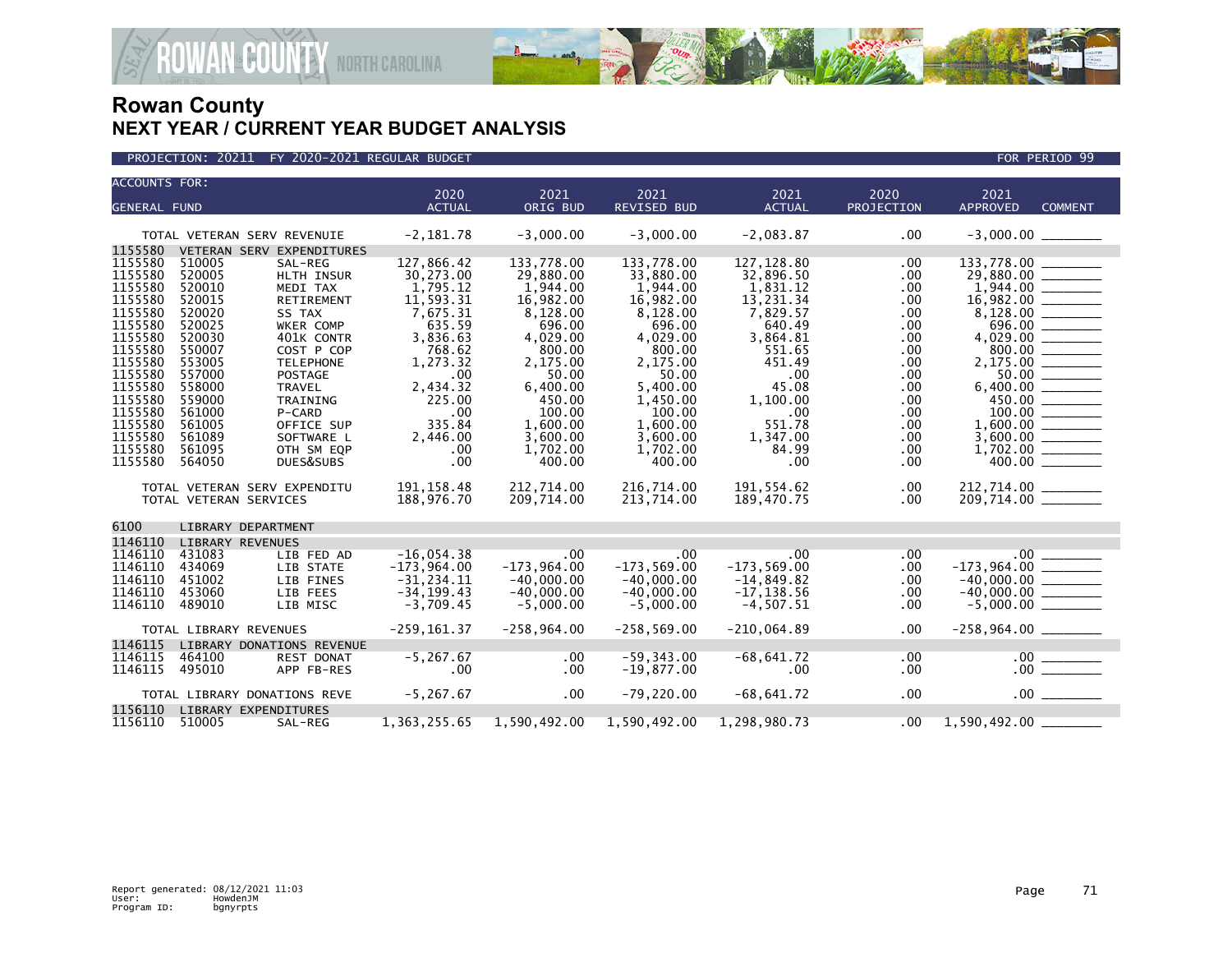

**GOUNTY** NORTH CAROLINA

| <b>ACCOUNTS FOR:</b> |                         |                   |               |                        |             |               |            |                 |                                                                                                                                                                                                                                                                                                                                                                                                                                                                                                |
|----------------------|-------------------------|-------------------|---------------|------------------------|-------------|---------------|------------|-----------------|------------------------------------------------------------------------------------------------------------------------------------------------------------------------------------------------------------------------------------------------------------------------------------------------------------------------------------------------------------------------------------------------------------------------------------------------------------------------------------------------|
|                      |                         |                   | 2020          | 2021                   | 2021        | 2021          | 2020       | 2021            |                                                                                                                                                                                                                                                                                                                                                                                                                                                                                                |
| <b>GENERAL FUND</b>  |                         |                   | <b>ACTUAL</b> | ORIG BUD               | REVISED BUD | <b>ACTUAL</b> | PROJECTION | <b>APPROVED</b> | <b>COMMENT</b>                                                                                                                                                                                                                                                                                                                                                                                                                                                                                 |
| 1156110              | 510005 20002 SAL-REG    |                   | 9,493.42      | .00                    | 11,200.00   | 54,207.43     | .00        | $.00 \,$        |                                                                                                                                                                                                                                                                                                                                                                                                                                                                                                |
| 1156110              | 510015                  | SAL-PT            | 148,059.23    | 180,000.00             | 180,000.00  | 110,649.34    | .00        | 180,000.00      | $\frac{1}{1}$                                                                                                                                                                                                                                                                                                                                                                                                                                                                                  |
| 1156110              | 520005                  | HLTH INSUR        | 388,154.00    | 383,440.00             | 424,440.00  | 420,238.00    | .00        | 383,440.00      |                                                                                                                                                                                                                                                                                                                                                                                                                                                                                                |
| 1156110              | 520008                  | RETIRE HI         | 29,050.00     | 29,880.00              | 32,760.00   | 32,760.00     | .00.       | 29,880.00       | $\frac{1}{1-\frac{1}{1-\frac{1}{1-\frac{1}{1-\frac{1}{1-\frac{1}{1-\frac{1}{1-\frac{1}{1-\frac{1}{1-\frac{1}{1-\frac{1}{1-\frac{1}{1-\frac{1}{1-\frac{1}{1-\frac{1}{1-\frac{1}{1-\frac{1}{1-\frac{1}{1-\frac{1}{1-\frac{1}{1-\frac{1}{1-\frac{1}{1-\frac{1}{1-\frac{1}{1-\frac{1}{1-\frac{1}{1-\frac{1}{1-\frac{1}{1-\frac{1}{1-\frac{1}{1-\frac{1}{1-\frac{1}{1-\frac{1}{1-\frac{1}{1-\frac{1}{1-\frac{1}{1-\frac{1$                                                                          |
| 1156110              | 520010                  | MEDI TAX          | 20,757.80     | 25,618.00              | 25,618.00   | 19,882.92     | .00        | 25,618.00       |                                                                                                                                                                                                                                                                                                                                                                                                                                                                                                |
| 1156110              | 520015                  | RETIREMENT        | 124, 324.41   | 156,783.00             | 156,783.00  | 138,946.48    | .00        | 156,783.00      |                                                                                                                                                                                                                                                                                                                                                                                                                                                                                                |
| 1156110              | 520020                  | SS TAX            | 88,669.89     | 109,245.00             | 109,245.00  | 84,617.26     | .00        | 109,245.00      |                                                                                                                                                                                                                                                                                                                                                                                                                                                                                                |
| 1156110              | 520025                  | WKER COMP         | 8,605.58      | 11,436.00              | 11,436.00   | 8,463.54      | .00        | 11,436.00       |                                                                                                                                                                                                                                                                                                                                                                                                                                                                                                |
| 1156110              | 520030                  | 401K CONTR        | 38,046.08     | 47,735.00              | 47,735.00   | 39,922.13     | .00.       | 47,735.00       | $\begin{tabular}{ccccc} \multicolumn{2}{c }{\textbf{1} & \textbf{2} & \textbf{3} & \textbf{4} & \textbf{5} & \textbf{5} & \textbf{6} & \textbf{6} & \textbf{7} & \textbf{8} & \textbf{8} & \textbf{9} & \textbf{10} & \textbf{10} & \textbf{10} & \textbf{10} & \textbf{10} & \textbf{10} & \textbf{10} & \textbf{10} & \textbf{10} & \textbf{10} & \textbf{10} & \textbf{10} & \textbf{10} & \textbf{10} & \textbf{1$                                                                         |
| 1156110              | 520040                  | COVID-BENE        | $-4,601.28$   | .00                    | $.00 \,$    | $-29,801.69$  | .00        | $.00 \,$        |                                                                                                                                                                                                                                                                                                                                                                                                                                                                                                |
| 1156110              | 520040 20002 COVID-BENE |                   | 4,601.28      | .00                    | 3,430.00    | 29,801.69     | .00        | .00             |                                                                                                                                                                                                                                                                                                                                                                                                                                                                                                |
| 1156110              | 532046                  | <b>SECURITY</b>   | 392.50        | 730.00                 | 730.00      | 412.90        | .00        | 730.00          |                                                                                                                                                                                                                                                                                                                                                                                                                                                                                                |
| 1156110              | 533001                  | CONTR SERV        | 31, 167. 17   | 36,500.00              | 36,500.00   | 31,037.22     | .00.       | 36,500.00       | $\begin{tabular}{ c c c c } \hline \quad \quad & \quad \quad & \quad \quad \\ \hline \quad \quad & \quad \quad & \quad \quad \\ \hline \quad \quad & \quad \quad & \quad \quad \\ \hline \quad \quad & \quad \quad & \quad \quad \\ \hline \quad \quad & \quad \quad & \quad \quad \\ \hline \quad \quad & \quad \quad & \quad \quad \\ \hline \quad \quad & \quad \quad & \quad \quad \\ \hline \end{tabular}$                                                                                |
| 1156110              | 533006                  | CATAL&PROC        | 47,082.48     | 58,000.00              | 58,000.00   | 46, 377.46    | .00        | 58,000.00       | $\frac{1}{2}$                                                                                                                                                                                                                                                                                                                                                                                                                                                                                  |
| 1156110              | 533013                  | CLEANING          | 7,750.00      | .00                    | .00         | .00           | .00        | $.00 \,$        |                                                                                                                                                                                                                                                                                                                                                                                                                                                                                                |
| 1156110              | 534009                  | <b>BINDING</b>    | 1,039.79      | 1,500.00               | 1,500.00    | 1,336.17      | .00        | 1,500.00        | =======                                                                                                                                                                                                                                                                                                                                                                                                                                                                                        |
| 1156110              | 534030                  | TECH-S&M          | 33,478.25     | 52,565.00              | 49.419.00   | 41,985.35     | .00.       | 52,565.00       |                                                                                                                                                                                                                                                                                                                                                                                                                                                                                                |
| 1156110              | 541040                  | US-WATER          | 7,840.09      | 14,000.00              | 14,000.00   | 6,963.62      | .00.       | 14,000.00       |                                                                                                                                                                                                                                                                                                                                                                                                                                                                                                |
| 1156110              | 541042                  | US-STRM WT        | 1,176.00      | 1,500.00               | 1,500.00    | 1,107.36      | .00        |                 |                                                                                                                                                                                                                                                                                                                                                                                                                                                                                                |
| 1156110              | 543005                  | R&M-BLDG          | 121,238.56    | 57,000.00              | 59,680.00   | 58,237.10     | .00.       | 57,000.00       | $\begin{array}{cccccccccc} \multicolumn{2}{c}{} & \multicolumn{2}{c}{} & \multicolumn{2}{c}{} & \multicolumn{2}{c}{} & \multicolumn{2}{c}{} & \multicolumn{2}{c}{} & \multicolumn{2}{c}{} & \multicolumn{2}{c}{} & \multicolumn{2}{c}{} & \multicolumn{2}{c}{} & \multicolumn{2}{c}{} & \multicolumn{2}{c}{} & \multicolumn{2}{c}{} & \multicolumn{2}{c}{} & \multicolumn{2}{c}{} & \multicolumn{2}{c}{} & \multicolumn{2}{c}{} & \multicolumn{2}{c}{} & \multicolumn{2}{c}{} & \mult$         |
| 1156110              | 543015                  | R&M-EQUIP         | 441.28        | 1,000.00               | 2,766.00    | 2,744.26      | $.00 \,$   | 1,000.00        |                                                                                                                                                                                                                                                                                                                                                                                                                                                                                                |
| 1156110              | 543020                  | R&M-VEHIC         | 1,273.40      | 3,000.00               | 1,700.00    | 1,615.13      | .00.       | 3,000.00        | $\overline{\phantom{a}}$                                                                                                                                                                                                                                                                                                                                                                                                                                                                       |
| 1156110              | 543055                  | R&M-PHONE         | 15.49         | .00                    | .00.        | .00           | .00        | .00             |                                                                                                                                                                                                                                                                                                                                                                                                                                                                                                |
| 1156110              | 544020                  | RENT-L&B          | 7,800.00      | 9.360.00               | 9.360.00    | .00           | .00        | 9,360.00        |                                                                                                                                                                                                                                                                                                                                                                                                                                                                                                |
| 1156110              | 550007                  | COST P COP        | 8,094.18      | 15,000.00              | 15,000.00   | 6,084.20      | .00.       | 15,000.00       |                                                                                                                                                                                                                                                                                                                                                                                                                                                                                                |
| 1156110              | 553005                  | <b>TELEPHONE</b>  | 7,539.85      | 13,000.00              | 13,000.00   | 8.029.93      | .00        | 13,000.00       |                                                                                                                                                                                                                                                                                                                                                                                                                                                                                                |
| 1156110              | 554000                  | ADVERTISNG        | 962.62        | 1,000.00               | 1,000.00    | 645.00        | .00        | 1,000.00        | $\begin{tabular}{ccccc} \multicolumn{2}{c }{\textbf{1} & \multicolumn{2}{c }{\textbf{2} & \multicolumn{2}{c }{\textbf{3} & \multicolumn{2}{c }{\textbf{4} & \multicolumn{2}{c }{\textbf{5} & \multicolumn{2}{c }{\textbf{6} & \multicolumn{2}{c }{\textbf{6} & \multicolumn{2}{c }{\textbf{6} & \multicolumn{2}{c }{\textbf{6} & \multicolumn{2}{c }{\textbf{6} & \multicolumn{2}{c }{\textbf{6} & \multicolumn{2}{c }{\textbf{6} & \multicolumn{2}{$                                          |
| 1156110              | 555000                  | PRINTING          | 3,644.83      | 3,500.00               | 3,500.00    | 3,456.47      | .00        | 3,500.00        |                                                                                                                                                                                                                                                                                                                                                                                                                                                                                                |
| 1156110              | 557000                  | POSTAGE           | 7,346.21      | 10,000.00              | 10,000.00   | 4,749.32      | .00        | 10,000.00       | $\frac{1}{2}$                                                                                                                                                                                                                                                                                                                                                                                                                                                                                  |
| 1156110              | 558000                  | <b>TRAVEL</b>     | 6,749.43      | 4,500.00               | 4,500.00    | 1,685.46      | $.00 \,$   | 4,500.00        |                                                                                                                                                                                                                                                                                                                                                                                                                                                                                                |
| 1156110              | 559000                  | TRAINING          | 2,442.97      | 1,100.00               | 1,100.00    | 1,056.53      | .00.       | 1,100.00        |                                                                                                                                                                                                                                                                                                                                                                                                                                                                                                |
| 1156110              | 561000                  | P-CARD            | .00           | 8,600.00               | 8,600.00    | .00           | .00        | 8,600.00        |                                                                                                                                                                                                                                                                                                                                                                                                                                                                                                |
| 1156110              | 561003                  | PROG MISC         | 368.75        | 400.00                 | 400.00      | 397.72        | .00        | 400.00          | $\begin{tabular}{ccccc} \multicolumn{2}{c }{\textbf{1} & \textbf{2} & \textbf{3} & \textbf{4} & \textbf{5} & \textbf{5} & \textbf{6} & \textbf{6} & \textbf{7} & \textbf{8} & \textbf{8} & \textbf{9} & \textbf{10} & \textbf{10} & \textbf{10} & \textbf{10} & \textbf{10} & \textbf{10} & \textbf{10} & \textbf{10} & \textbf{10} & \textbf{10} & \textbf{10} & \textbf{10} & \textbf{10} & \textbf{10} & \textbf{1$                                                                         |
| 1156110              | 561005                  | OFFICE SUP        | 14,560.09     | 12,000.00              | 12,000.00   | 11,411.98     | .00.       | 12,000.00       |                                                                                                                                                                                                                                                                                                                                                                                                                                                                                                |
| 1156110              | 561030                  | JANT'L-SUP        | 14,328.18     | 10,000.00              | 10,000.00   | 9,910.26      | .00.       | 10,000.00       |                                                                                                                                                                                                                                                                                                                                                                                                                                                                                                |
| 1156110              | 561037                  | LIBRA SUPP        | 16,747.74     | 10,000.00              | 10,000.00   | 9,992.60      | .00        | 10,000.00       |                                                                                                                                                                                                                                                                                                                                                                                                                                                                                                |
| 1156110              | 561085                  | VEHICLE SU        | 830.70        | 750.00                 | 750.00      | 740.31        | .00        |                 | $\begin{tabular}{ll} \multicolumn{3}{c} {\textbf{1}} & \multicolumn{3}{c} {\textbf{2}} & \multicolumn{3}{c} {\textbf{3}} & \multicolumn{3}{c} {\textbf{4}} \\ \multicolumn{3}{c} {\textbf{1}} & \multicolumn{3}{c} {\textbf{2}} & \multicolumn{3}{c} {\textbf{3}} & \multicolumn{3}{c} {\textbf{4}} & \multicolumn{3}{c} {\textbf{5}} \\ \multicolumn{3}{c} {\textbf{1}} & \multicolumn{3}{c} {\textbf{1}} & \multicolumn{3}{c} {\textbf{1}} & \multicolumn{3}{c} {\textbf{1}} & \multicolumn$ |
| 1156110              | 561095                  | OTH SM EQP        | 10,452.19     | .00                    | .00         | .00           | .00        |                 |                                                                                                                                                                                                                                                                                                                                                                                                                                                                                                |
| 1156110              | 562005                  | <b>ELECTRICTY</b> | 108,558.89    | 135,000.00             | 135,000.00  | 93,084.60     | .00.       | 135,000.00      | $\overline{\phantom{a}}$                                                                                                                                                                                                                                                                                                                                                                                                                                                                       |
| 1156110              | 562020                  | FUEL&LUBIC        | 2,233.34      | 5,500.00               | 5,500.00    | 1,800.67      | .00.       | 5,500.00        |                                                                                                                                                                                                                                                                                                                                                                                                                                                                                                |
|                      |                         |                   |               |                        |             |               |            |                 |                                                                                                                                                                                                                                                                                                                                                                                                                                                                                                |
| 1156110              | 562025<br>564005        | NATRAL GAS        | 22,706.29     | 32,810.00<br>25,000.00 | 32,810.00   | 27,494.97     | .00        | 32,810.00       |                                                                                                                                                                                                                                                                                                                                                                                                                                                                                                |
| 1156110              |                         | AUD-VISUAL        | 34,942.29     |                        | 24,605.00   | 24,548.52     | .00.       | 25,000.00       |                                                                                                                                                                                                                                                                                                                                                                                                                                                                                                |
| 1156110              | 564010                  | <b>BOOKS</b>      | 197,656.59    | 162,500.00             | 162,500.00  | 162, 225.92   | .00        | 162,500.00      |                                                                                                                                                                                                                                                                                                                                                                                                                                                                                                |
| 1156110              | 564040                  | E-RESOURCE        | 34,898.28     | 47,000.00              | 47.000.00   | 40,678.19     | $.00 \,$   | 47,000.00       |                                                                                                                                                                                                                                                                                                                                                                                                                                                                                                |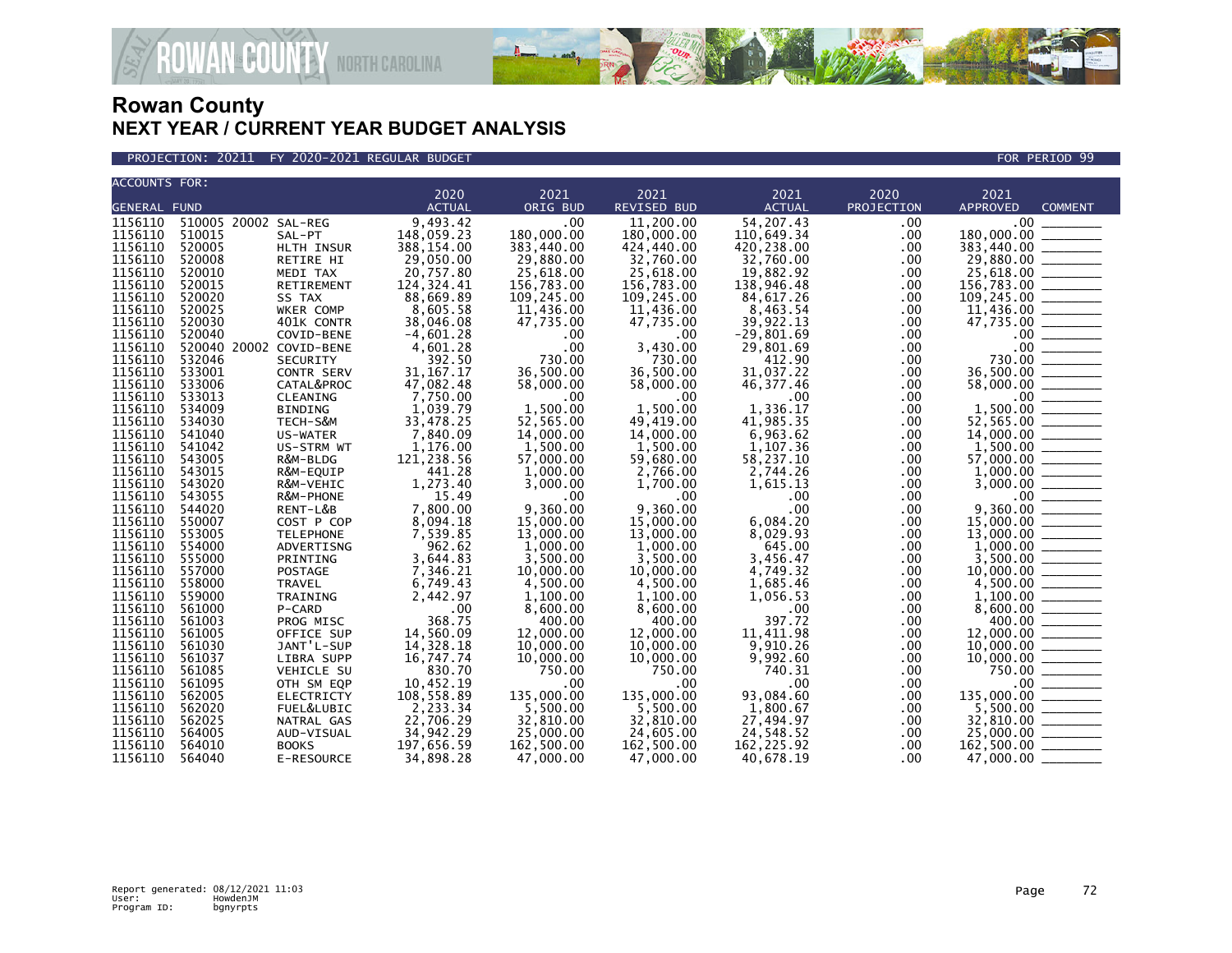

### PROJECTION: 20211 FY 2020-2021 REGULAR BUDGET FOR PERIOD 99

| <b>ACCOUNTS FOR:</b> |                              |                                 |                            |                     |                          |                         |                      |                   |                                                                                         |
|----------------------|------------------------------|---------------------------------|----------------------------|---------------------|--------------------------|-------------------------|----------------------|-------------------|-----------------------------------------------------------------------------------------|
|                      |                              |                                 | 2020                       | 2021                | 2021                     | 2021                    | 2020                 | 2021              |                                                                                         |
| GENERAL FUND         |                              |                                 | <b>ACTUAL</b>              | ORIG BUD            | REVISED BUD              | <b>ACTUAL</b>           | PROJECTION           | <b>APPROVED</b>   | <b>COMMENT</b>                                                                          |
| 1156110              | 564050                       | DUES&SUBS                       | 1,284.99                   | 1.700.00            | 1.700.00                 | 1.488.99                | $.00 \,$             | 1.700.00          |                                                                                         |
| 1156110              | 564060                       | MICROFILM                       | 4,892.75                   | 5,000.00            | 5,000.00                 | 1,905.00                | .00                  | 5,000,00          |                                                                                         |
| 1156110              | 564070                       | PERIODICAL                      | 15,235.35                  | 15,850.00           | 15,850.00                | 12,664.38               | .00                  | 15,850.00         |                                                                                         |
| 1156110              | 564092                       | OTHR A/YA                       | 149.60                     | 150.00              | 150.00                   | 149.76                  | .00                  | 150.00            |                                                                                         |
| 1156110              | 575035                       | $C/A$ -VECHL                    | 23,878.61                  | .00                 | .00.                     | $.00 \,$                | .00                  | $.00 \,$          |                                                                                         |
| 1156110              | 575090                       | $C/A$ -FU&EQP                   | .00                        | 14,811.00           | 14,811.00                | 14,668.05               | .00                  | 14,811.00         |                                                                                         |
| 1156110              | 576030                       | $F/A-F\&EQUI$                   | 15,556.74                  | 2,710.00            | 2,710.00                 | 2,710.00                | .00                  |                   |                                                                                         |
| 1156110              | 582008                       | EMPL RET                        | 118.71                     | 125.00              | 125.00                   | .00                     | $.00 \,$             | 125.00 ________   |                                                                                         |
| 1156110              | 583000                       | PROG ACTIV                      | 19,409.59                  | 15,000.00           | 15,000.00                | 14,603.52               | .00                  |                   |                                                                                         |
| 1156110              | 585073                       | LSTA GRANT                      | 20,869.53                  | .00                 | $.00 \times$             | .00                     | .00                  |                   |                                                                                         |
| 1156110              | 590002                       | BNK-CC FEE                      | 1,665.81                   | 5,000.00            | 5,000.00                 | 1,134.69                | .00                  | 5,000.00          |                                                                                         |
| 1156110              | 590008                       | SALES&USE                       | 2,242.86                   | 3,500.00            | 3,500.00                 | 1,118.80                | .00                  |                   |                                                                                         |
|                      | TOTAL LIBRARY EXPENDITURES   |                                 | 3,079,479.03               | 3,331,290.00        | 3,389,405.00             | 2,858,920.24            | .00.                 |                   |                                                                                         |
| 1156115              |                              | LIBRARY DONATIONS EXPENSE       |                            |                     |                          |                         |                      |                   |                                                                                         |
| 1156115              | 564060                       | MICROFILM                       |                            | .00                 | 48,375.00                | 48,375.00               | .00                  |                   |                                                                                         |
| 1156115              | 575090                       | C/A-FU&EQP                      | 6,424.93                   | .00                 | $.00 \,$                 | $.00 \cdot$             | $.00 \,$             |                   |                                                                                         |
| 1156115              | 582035                       | MEM/GIFT                        | 3,617.16                   | .00                 | 30,845.00                | 10,230.00               | $.00 \,$             |                   | $\begin{array}{c}\n 00 \quad \text{---} \\  \hline\n 00 \quad \text{---}\n \end{array}$ |
|                      |                              |                                 |                            |                     |                          |                         |                      |                   |                                                                                         |
|                      | TOTAL LIBRARY DONATIONS EXPE |                                 | 10,042.09                  | $.00 \,$            | 79,220.00                | 58,605.00               | $.00 \,$             |                   |                                                                                         |
|                      | TOTAL LIBRARY DEPARTMENT     |                                 | 2,825,092.08               | 3,072,326.00        | 3,130,836.00             | 2,638,818.63            | $.00 \,$             |                   |                                                                                         |
| 6200                 |                              | PARKS AND RECREATION DEPT       |                            |                     |                          |                         |                      |                   |                                                                                         |
| 1146230              | PARKS ADMIN REVENUES         |                                 |                            |                     |                          |                         |                      |                   |                                                                                         |
| 1146230              | 425015                       | PARK CONCE                      | $-107,665.27$              | $-172,500.00$       | $-172,500.00$            | $-82,035.96$            | .00                  | $-172,500.00$ $-$ |                                                                                         |
| 1146230              | 447001                       | AUT JUBILE                      | $-52,940.50$               | $-53,000.00$        | $-53,000.00$             | 140.00                  | .00                  |                   |                                                                                         |
| 1146230              | 453070                       | FISHING FE                      | $-1,637.40$                | $-3,000.00$         | $-3,000.00$              | $-37.00$                | .00                  |                   |                                                                                         |
| 1146230              | 453072                       | <b>GOLF FEE</b>                 | $-35, 463.00$              | $-55,000.00$        | $-55.000.00$             | $-31.165.58$            | $.00 \,$             |                   |                                                                                         |
| 1146230              | 453074                       | SHELTER FE                      | $-28, 362.00$              | $-50,000.00$        | $-50,000.00$             | $-39,559.50$            | .00                  |                   |                                                                                         |
| 1146230              | 462015                       | PK BOAT RT                      | $-23,691.77$               | $-30,000.00$        | $-30,000.00$             | $-11,494.55$            | .00                  |                   |                                                                                         |
| 1146230              | 462020                       | CEL TOW RT                      | $-15, 180.00$              | $-13, 200.00$       | $-13, 200.00$            | $-15,180.00$            | .00                  |                   |                                                                                         |
| 1146230              | 464058                       | NICHLS DO                       | $-70.99$                   | .00                 | $.00 \cdot$              | .00                     | .00                  | $.00 \,$          |                                                                                         |
| 1146230              | 489020                       | PARKS-MISC                      | $-588.85$                  | $-300.00$           | $-300.00$                | $-127.50$               | .00                  | $-300.00$         |                                                                                         |
|                      | TOTAL PARKS ADMIN REVENUES   |                                 | $-265, 599.78$             | $-377,000.00$       | $-377,000.00$            | $-179,460.09$           | .00                  |                   |                                                                                         |
| 1146231              | THERAPEUTIC REC REVENUES     |                                 |                            |                     |                          |                         |                      |                   |                                                                                         |
| 1146231              |                              |                                 |                            |                     |                          |                         |                      |                   |                                                                                         |
| 1146231              | 464020<br>464100             | SEN GAM DO<br><b>REST DONAT</b> | $-9,780.00$<br>$-2,085.00$ | $-10,000.00$<br>.00 | $-10,000.00$<br>$.00 \,$ | $-2,610.00$<br>$.00 \,$ | $.00 \,$<br>$.00 \,$ |                   |                                                                                         |
| 1146231 495010       |                              |                                 |                            |                     |                          | .00                     |                      |                   |                                                                                         |
|                      |                              | APP FB-RES                      | .00                        | .00                 | $-22,091.00$             |                         | $.00 \,$             |                   |                                                                                         |
|                      | TOTAL THERAPEUTIC REC REVENU |                                 | $-11,865.00$               | $-10,000.00$        | -32,091.00               | $-2,610.00$             | $.00 \,$             |                   |                                                                                         |
| 1146232              | <b>GEM MINING REVENUES</b>   |                                 |                            |                     |                          |                         |                      |                   |                                                                                         |
| 1146232 425015       |                              | PARK CONCE                      | $-12,783.92$               | $-15,000.00$        | $-15,000.00$             | $-23,074.12$            | .00                  | $-15,000.00$      |                                                                                         |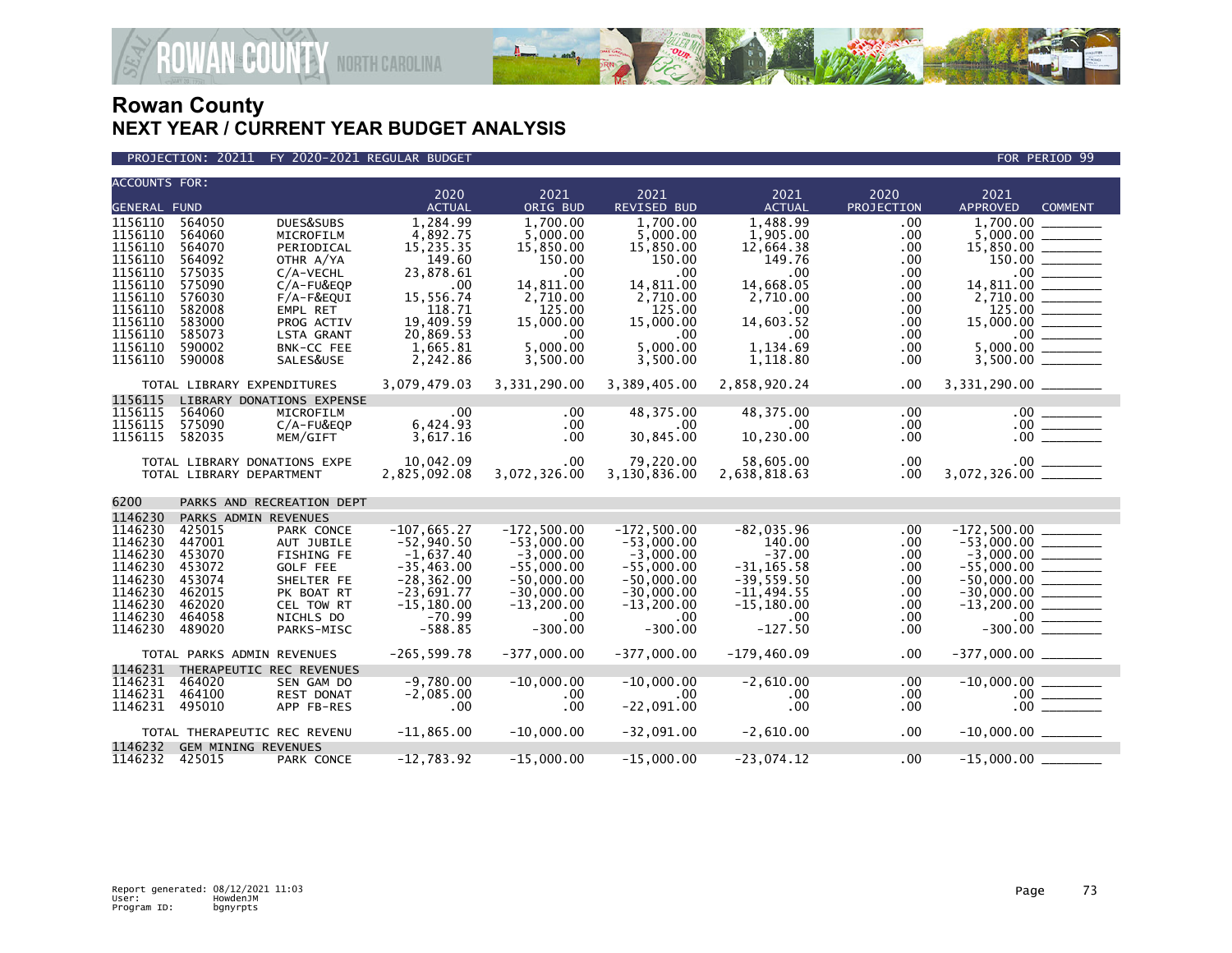

| <b>ACCOUNTS FOR:</b> |                           |                              |                       |                  |                            |                       |                    |                                                |
|----------------------|---------------------------|------------------------------|-----------------------|------------------|----------------------------|-----------------------|--------------------|------------------------------------------------|
| <b>GENERAL FUND</b>  |                           |                              | 2020<br><b>ACTUAL</b> | 2021<br>ORIG BUD | 2021<br><b>REVISED BUD</b> | 2021<br><b>ACTUAL</b> | 2020<br>PROJECTION | 2021<br><b>APPROVED</b><br><b>COMMENT</b>      |
| 1146232              | 425017                    | PK GM JEWE                   | $-8.262.15$           | $-12.000.00$     | $-12.000.00$               | $-15,951.55$          | $.00 \,$           |                                                |
| 1146232              | 425018                    | PK GM RAW                    | $-151, 312.06$        | $-217,500.00$    | $-217,500.00$              | $-155,881.24$         | .00                | $-12,000.00$                                   |
|                      |                           |                              |                       |                  |                            |                       |                    |                                                |
|                      | TOTAL GEM MINING REVENUES |                              | $-172, 358.13$        | $-244,500.00$    | $-244,500.00$              | $-194,906.91$         | $.00 \,$           |                                                |
| 1146233              |                           | TRAIN/CAROUSEL REVENUES      |                       |                  |                            |                       |                    |                                                |
| 1146233              | 425031                    | <b>HS-CONCESS</b>            | $-25,986.89$          | $-33,750.00$     | $-33,750.00$               | $-23,751.98$          | .00                |                                                |
| 1146233              | 453028                    | CAROUSEL F                   | $-47, 215.80$         | $-65,000.00$     | $-65,000.00$               | $-27, 285.75$         | .00                | $-65,000.00$ ________                          |
| 1146233              | 453092                    | <b>TRAIN FEES</b>            | $-54, 324.29$         | $-75,000.00$     | $-75,000.00$               | $-28,489.65$          | .00                |                                                |
|                      |                           |                              |                       |                  |                            |                       |                    |                                                |
|                      |                           | TOTAL TRAIN/CAROUSEL REVENUE | $-127,526.98$         | $-173,750.00$    | $-173,750.00$              | $-79,527.38$          | $.00 \,$           |                                                |
| 1146234              | CAMPGROUND REVENUES       |                              |                       |                  |                            |                       |                    |                                                |
| 1146234              | 425019                    | CAMP ST-CO                   | $-12, 149.67$         | $-15,000.00$     | $-15.000.00$               | $-14,667.75$          | .00                |                                                |
| 1146234              | 453068                    | PK CAMP FE                   | $-133, 232.68$        | $-150,000.00$    | $-150,000.00$              | $-173,092.90$         | .00                | $-150,000.00$ ________                         |
| 1146234              | 462025                    | PK CABIN R                   | $-14,408.40$          | $-22,500.00$     | $-22,500.00$               | $-22,841.90$          | .00                | $-22,500.00$ _________                         |
|                      |                           |                              |                       |                  |                            |                       |                    |                                                |
|                      | TOTAL CAMPGROUND REVENUES |                              | $-159,790.75$         | $-187,500.00$    | $-187,500.00$              | $-210,602.55$         | $.00 \,$           | $-187,500.00$ _________                        |
| 1146237              | ELLIS PARK REVENUES       |                              |                       |                  |                            |                       |                    |                                                |
| 1146237              | 425015                    | <b>PARK CONCE</b>            | $-868.45$             | $-2, 100.00$     | $-2, 100.00$               | $-971.20$             | $.00 \,$           |                                                |
| 1146237              | 447000                    | PROG ACTIV                   | $-145.00$             | $-250.00$        | $-250.00$                  | $-95.00$              | $.00 \,$           | $-250.00$ $\overline{\hspace{1.5cm}11,250.00}$ |
| 1146237              | 453074                    | SHELTER FE                   | $-9,326.42$           | $-11, 250.00$    | $-11, 250.00$              | $-9,130.00$           | .00                |                                                |
|                      | TOTAL ELLIS PARK REVENUES |                              | $-10, 339.87$         | $-13,600.00$     | $-13,600.00$               | $-10, 196.20$         | $.00 \,$           | $-13,600.00$ _______                           |
| 1146238              | SLOAN PARK REVENUES       |                              |                       |                  |                            |                       |                    |                                                |
| 1146238              | 425015                    | PARK CONCE                   | $-1,069.00$           | $-500.00$        | $-500.00$                  | $-1, 335.00$          | .00                |                                                |
| 1146238              | 453074                    | SHELTER FE                   | $-3,691.55$           | $-6,000.00$      | $-6,000.00$                | $-3,902.00$           | $.00 \,$           |                                                |
| 1146238              | 464100                    | <b>REST DONAT</b>            | $-225.00$             | .00              | .00                        | .00                   | .00                |                                                |
|                      |                           |                              |                       |                  |                            |                       |                    |                                                |
|                      | TOTAL SLOAN PARK REVENUES |                              | $-4,985.55$           | $-6,500.00$      | $-6,500.00$                | $-5, 237.00$          | $.00 \,$           |                                                |
| 1146239              |                           | DUNN'S MT PARK REVENUES      |                       |                  |                            |                       |                    |                                                |
| 1146239              | 425015                    | PARK CONCE                   | $-250.00$             | $-300.00$        | $-300.00$                  | $-130.00$             | .00                | $-300.00$                                      |
|                      |                           |                              |                       |                  |                            |                       |                    |                                                |
|                      |                           | TOTAL DUNN'S MT PARK REVENUE | $-250.00$             | $-300.00$        | $-300.00$                  | $-130.00$             | $.00 \,$           |                                                |
| 1156230              |                           | PARKS ADMIN EXPENDITURES     |                       |                  |                            |                       |                    |                                                |
| 1156230              | 510005                    | SAL-REG                      | 351.017.36            | 370,411.00       | 370,411.00                 | 362,080.23            | .00                | 370,411.00                                     |
| 1156230              | 510010                    | SAL-OT                       | 101.48                | 50.00            | 50.00                      | 55.93                 | .00                | $50.00$ _______                                |
| 1156230              | 510015                    | SAL-PT                       | 160.171.01            | 182,000.00       | 178.500.00                 | 102,485.00            | .00                | 182,000.00 ______                              |
| 1156230              | 520005                    | HLTH INSUR                   | 78,974.59             | 79,680.00        | 87,180.00                  | 86,758.34             | .00                | $79,680.00$ ________                           |
| 1156230              | 520010                    | MEDI TAX                     | 7,250.83              | 8,225.00         | 8,225.00                   | 6,562.88              | .00                |                                                |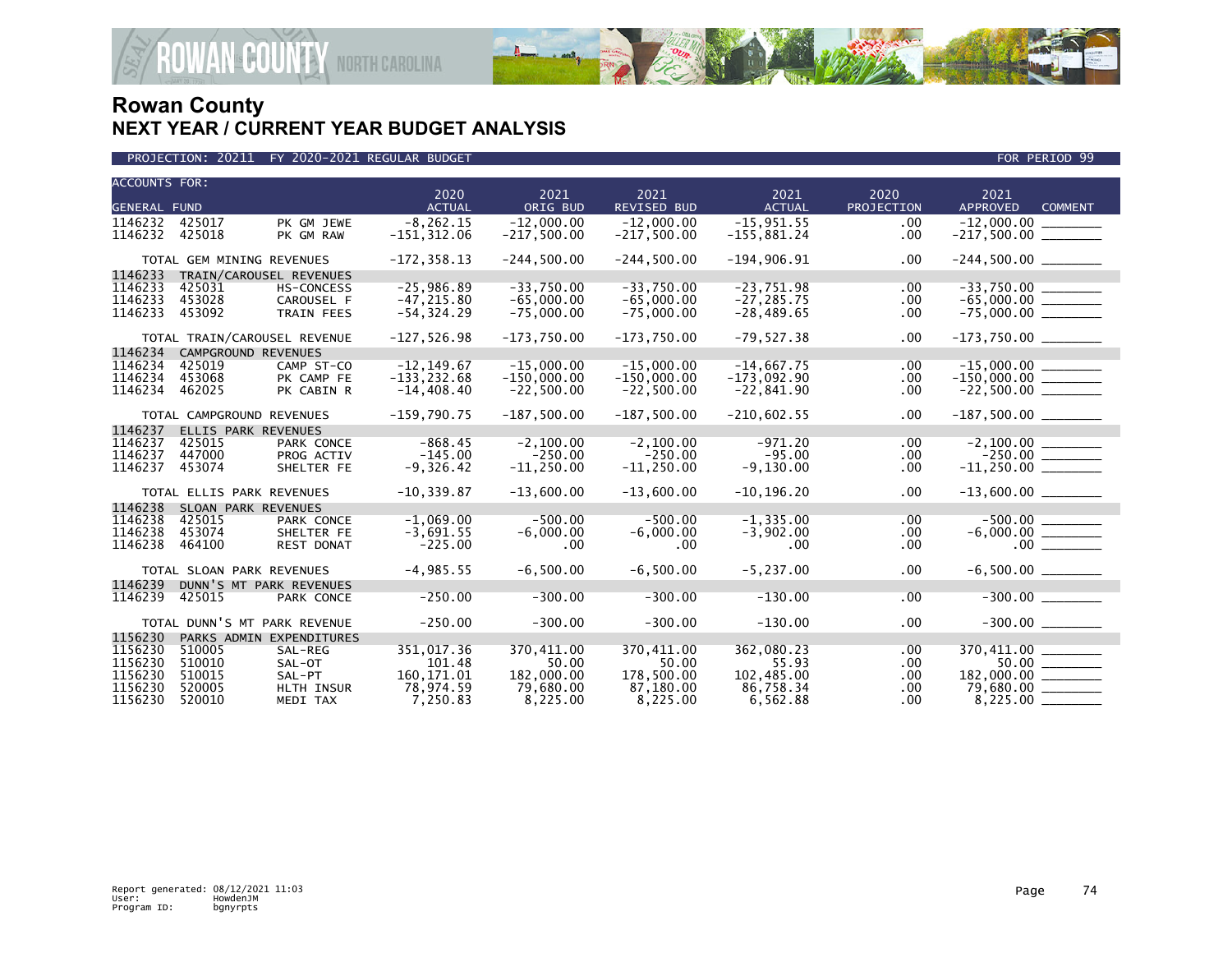

**COUNTY NORTH CAROLINA** 

| ACCOUNTS FOR:       |                  |                   |               |            |             |               |            |                                                                                                                    |
|---------------------|------------------|-------------------|---------------|------------|-------------|---------------|------------|--------------------------------------------------------------------------------------------------------------------|
|                     |                  |                   | 2020          | 2021       | 2021        | 2021          | 2020       | 2021                                                                                                               |
| <b>GENERAL FUND</b> |                  |                   | <b>ACTUAL</b> | ORIG BUD   | REVISED BUD | <b>ACTUAL</b> | PROJECTION | <b>APPROVED</b><br><b>COMMENT</b>                                                                                  |
| 1156230             | 520015           | RETIREMENT        | 31,836.03     | 37,833.00  | 37,833.00   | 37,588.51     | .00        | 37,833.00                                                                                                          |
| 1156230             | 520020           | SS TAX            | 31,002.89     | 34,300.00  | 34,300.00   | 28,008.19     | .00        | 34,300.00 _______                                                                                                  |
| 1156230             | 520025           | WKER COMP         | 8,512.82      | 10,947.00  | 10,947.00   | 7,730.21      | .00        | 10,947.00 _______                                                                                                  |
| 1156230             | 520030           | 401K CONTR        | 10,248.78     | 11, 125.00 | 11, 125.00  | 10,948.28     | .00.       | 11, 125.00                                                                                                         |
| 1156230             | 532046           | SECURITY          | 17,940.00     | 17,000.00  | 17,000.00   | 11, 143.50    | .00        |                                                                                                                    |
| 1156230             | 534030           | TECH-S&M          | 6,506.96      | 12,000.00  | 12,000.00   | 10,593.01     | .00        |                                                                                                                    |
| 1156230             | 534050           | W&S TEST          | 1,681.00      | 2,000.00   | 2,000.00    | 1,681.00      | .00        |                                                                                                                    |
| 1156230             | 542020           | <b>GRND MAINT</b> | 19,248.08     | 12,000.00  | 12,000.00   | 8.527.23      | .00        |                                                                                                                    |
| 1156230             | 543005           | R&M-BLDG          | 15,545.06     | 6,000.00   | 7,100.00    | 6,865.05      | .00        | $6,000.00$ $\frac{1}{1000}$                                                                                        |
| 1156230             | 543015           | R&M-EQUIP         | 10,988.68     | 5,000.00   | 5,000.00    | 4,974.30      | .00        |                                                                                                                    |
| 1156230             | 543020           | R&M-VEHIC         | 2,404.69      | 2,500.00   | 2,500.00    | 1,466.87      | .00        |                                                                                                                    |
| 1156230             | 543025           | R&M-SIGNS         | 257.94        | 900.00     | 900.00      | 644.45        | .00        |                                                                                                                    |
| 1156230             | 543040           | R&M-FH/DNP        | 6,745.36      | 1,000.00   | 1,000.00    | 612.34        | .00        |                                                                                                                    |
| 1156230             | 543046           | R&M-GOLF          | 332.99        | 1,000.00   | 1,000.00    | 140.54        | .00        |                                                                                                                    |
| 1156230             | 543047           | R&M-PAD BT        | 349.84        | 500.00     | 500.00      | 140.90        | .00        |                                                                                                                    |
| 1156230             | 544010           | <b>EQUIP RNTL</b> | 576.00        | 650.00     | 650.00      | 594.73        | .00.       |                                                                                                                    |
| 1156230             | 544042           | RNT-TOILET        | 1,500.00      | 1.900.00   | 1.900.00    | 1,900.00      | $.00 \,$   |                                                                                                                    |
| 1156230             | 550007           | COST P COP        | 1,315.02      | 1.500.00   | 1,500.00    | 861.25        | $.00 \,$   |                                                                                                                    |
| 1156230             | 553005           | <b>TELEPHONE</b>  | 7,528.29      | 10,000.00  | 10,000.00   | 6,291.17      | .00.       |                                                                                                                    |
| 1156230             | 554000           | ADVERTISNG        | 10,394.76     | 18,000.00  | 6,000,00    | 1,769.15      | .00        |                                                                                                                    |
| 1156230             | 555000           | PRINTING          | 5,045.79      | 7,000.00   | 2,500.00    | .00           | .00        | $1,000.00$<br>$500.00$<br>$650.00$<br>$1,900.00$<br>$1,500.00$<br>$1,500.00$<br>$10,000.00$<br>$18,000.00$         |
| 1156230             | 556000           | <b>UNIFORMS</b>   | 1,926.21      | 1,500.00   | 1,500.00    | 1,438.20      | $.00 \,$   |                                                                                                                    |
| 1156230             | 557000           |                   |               | 2.000.00   | 2.000.00    | 925.35        | .00        |                                                                                                                    |
|                     |                  | POSTAGE           | 1,669.25      |            | .00         |               |            | $2,000.00$ _______                                                                                                 |
| 1156230<br>1156230  | 558000<br>559000 | TRAVEL            | 5,500.00      | 4,500.00   | 1.001.00    | .00<br>945.00 | .00.       |                                                                                                                    |
|                     |                  | TRAINING          | 2,493.40      | 2,000.00   |             |               | $.00 \,$   | $\begin{array}{r} 2,000.00 \\ 4,500.00 \\ 2,000.00 \\ 9,400.00 \\ 800.00 \\ 2,500.00 \\ 100,000.00 \\ \end{array}$ |
| 1156230             | 561000           | P-CARD            | .00           | 9,400.00   | 9,400.00    | .00           | .00.       |                                                                                                                    |
| 1156230             | 561004           | CHEMICALS         | 150.72        | 800.00     | .00         | .00           | .00.       |                                                                                                                    |
| 1156230             | 561005           | OFFICE SUP        | 2,011.51      | 2,500.00   | 2,500.00    | 1,625.41      | .00        |                                                                                                                    |
| 1156230             | 561012           | CONCES-SUP        | 50,980.07     | 100,000.00 | 98,767.00   | 45,547.91     | .00        |                                                                                                                    |
| 1156230             | 561021           | FISH SUPPL        | 518.25        | 1,000.00   | 370.00      | 282.00        | .00        | $\frac{1,000.00}{13,000.00}$                                                                                       |
| 1156230             | 561030           | JANT'L-SUP        | 16,000.00     | 13,000.00  | 13,000.00   | 10,671.10     | $.00 \,$   | 13,000.00                                                                                                          |
| 1156230             | 561040           | MAINT SUPP        | 2,791.59      | 3,500.00   | 3,500.00    | 3,494.50      | .00        | $3,500.00$<br>$2,000.00$<br>$1,000.00$                                                                             |
| 1156230             | 561070           | REC SUPPLI        | 1,777.74      | 2,000.00   | 1,400.00    | 1,148.49      | .00        |                                                                                                                    |
| 1156230             | 561085           | VEHICLE SU        | 669.28        | 1,000.00   | 1,000.00    | 953.72        | .00        |                                                                                                                    |
| 1156230             | 561090           | OTH SUPPL         | 500.00        | 500.00     | 500.00      | .00           | .00        |                                                                                                                    |
| 1156230             | 561095           | OTH SM EQP        | 8,356.72      | 8,000.00   | 20,000.00   | 20,000.00     | .00.       |                                                                                                                    |
| 1156230             | 562005           | <b>ELECTRICTY</b> | 47,933.14     | 65,000.00  | 65,000.00   | 36,747.47     | .00        |                                                                                                                    |
| 1156230             | 562010           | HEAT OIL          | 285.04        | 2,000.00   | 2,000.00    | .00           | .00        | $\begin{array}{c} 7,600.00 \ \hline 8,000.00 \ \hline 65,000.00 \ \hline 2,000.00 \ \hline \end{array}$            |
| 1156230             | 562020           | FUEL&LUBIC        | 20,434.05     | 21,000.00  | 21,000.00   | 18,734.94     | .00        | 21,000.00                                                                                                          |
| 1156230             | 562030           | PROPANE GA        | 1,053.49      | 2,000.00   | 2,000.00    | 323.14        | $.00 \,$   | 2,000.00                                                                                                           |
| 1156230             | 564050           | DUES&SUBS         | 2,177.43      | 2,000.00   | 2,000.00    | 1,986.76      | .00        | 2,000.00                                                                                                           |
| 1156230             | 575090           | C/A-FU&EQP        | 16,673.48     | .00        | 7.100.00    | 7.068.41      | .00        | .00 <sub>1</sub>                                                                                                   |
| 1156230             | 576030           | $F/A-F\&EQUI$     | 3,264.83      | 3,400.00   | 8,399.00    | 7,949.98      | .00.       | 3,400.00                                                                                                           |
| 1156230             | 583000           | PROG ACTIV        | 3.484.95      | 3,750.00   | 3.750.00    | 290.20        | $.00 \,$   | 3,750.00                                                                                                           |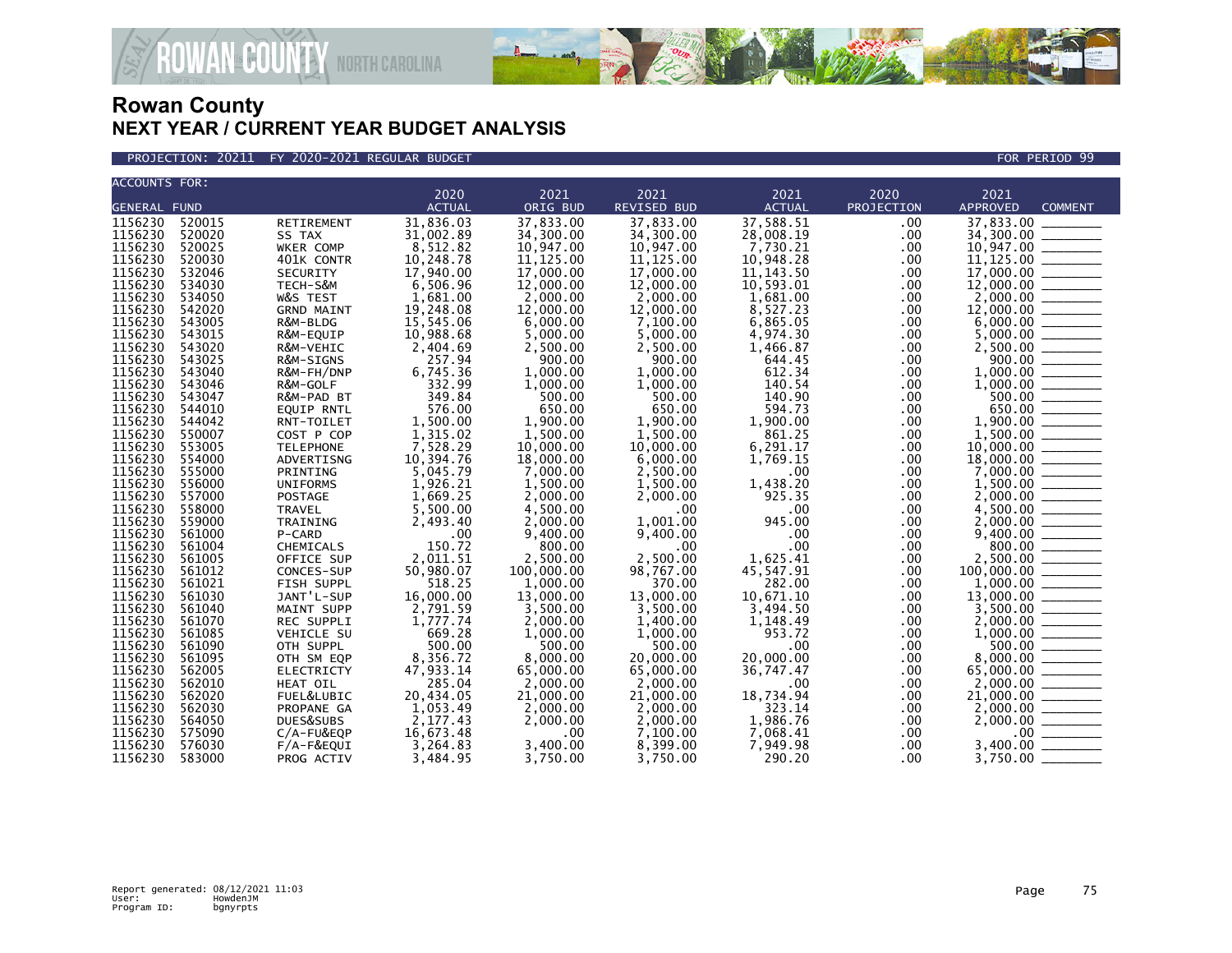

| <b>ACCOUNTS FOR:</b> |                                |                  |                       |                  |                            |                       |                    |                                           |  |
|----------------------|--------------------------------|------------------|-----------------------|------------------|----------------------------|-----------------------|--------------------|-------------------------------------------|--|
| <b>GENERAL FUND</b>  |                                |                  | 2020<br><b>ACTUAL</b> | 2021<br>ORIG BUD | 2021<br><b>REVISED BUD</b> | 2021<br><b>ACTUAL</b> | 2020<br>PROJECTION | 2021<br><b>APPROVED</b><br><b>COMMENT</b> |  |
|                      |                                |                  |                       |                  |                            |                       |                    |                                           |  |
| 1156230              | 583012                         | AUT JUBILE       | 49,805.94             | 45,000.00        | 37,900.00                  | .00                   | .00                | 45,000.00                                 |  |
| 1156230              | 590002                         | BNK-CC FEE       | 2,648.31              | 4,500.00         | 4,500.00                   | 2,661.35              | .00                |                                           |  |
| 1156230              | 590008                         | SALES&USE        | 24,869.32             | 50,000.00        | 50,000.00                  | 23,092.44             | .00                |                                           |  |
|                      | TOTAL PARKS ADMIN EXPENDITUR   |                  | 1,055,450.97          | 1,183,871.00     | 1,180,708.00               | 886, 309.43           | .00                |                                           |  |
| 1156231              | THERAPEUTIC REC EXPENSES       |                  |                       |                  |                            |                       |                    |                                           |  |
| 1156231              | 510005                         | SAL-REG          | 152,808.45            | 155,099.00       | 155,099.00                 | 136,919.69            | .00                | 155,099.00                                |  |
| 1156231              | 510005 20002 SAL-REG           |                  | 385.98                | $.00 \,$         | 377.00                     | 376.51                | .00                |                                           |  |
| 1156231              | 510015                         | SAL-PT           | 7,506.92              | 8,700.00         | 8,700.00                   | .00                   | .00                | 8,700.00 _______                          |  |
| 1156231              | 520005                         | HLTH INSUR       | 40,273.00             | 39,840.00        | 39,840.00                  | 38,038.00             | .00.               |                                           |  |
| 1156231              | 520010                         | MEDI TAX         | 2,126.10              | 2,227.00         | 2,227.00                   | 1,768.44              | .00.               |                                           |  |
| 1156231              | 520015                         | RETIREMENT       | 13,886.48             | 15,836.00        | 15,836.00                  | 14, 110.32            | .00                |                                           |  |
| 1156231              | 520020                         | SS TAX           | 9,059.28              | 9.260.00         | 9.260.00                   | 7,415.58              | .00                |                                           |  |
| 1156231              | 520025                         | WKER COMP        | 2,777.48              | 3,093.00         | 3,093.00                   | 2,472.40              | .00                |                                           |  |
| 1156231              | 520030                         | 401K CONTR       | 3,984.17              | 4,656.00         | 4,656.00                   | 3,643.25              | .00                |                                           |  |
| 1156231              | 520040                         | COVID-BENE       | $-165.99$             | $.00 \,$         | $.00 \times$               | $-193.55$             | .00.               |                                           |  |
| 1156231              | 520040 20002 COVID-BENE        |                  | 165.99                | .00              | 194.00                     | 193.55                | .00                | $.00 \,$                                  |  |
| 1156231              | 550007                         | COST P COP       | 733.78                | 1,850.00         | 1,850.00                   | 455.26                | $.00 \,$           |                                           |  |
| 1156231              | 553005                         | <b>TELEPHONE</b> | 986.94                | 2,800.00         | 2,800.00                   | 636.98                | .00                |                                           |  |
| 1156231              | 555000                         | PRINTING         | 167.35                | 200.00           | 200.00                     | 42.00                 | .00                |                                           |  |
| 1156231              | 556000                         | <b>UNIFORMS</b>  | 1,045.83              | 500.00           | 1,000.00                   | 945.64                | .00.               | 500.00                                    |  |
| 1156231              | 557000                         | POSTAGE          | 1,107.10              | 1,400.00         | 1,400.00                   | 667.09                | .00.               | $1,400.00$ _________                      |  |
| 1156231              | 558000                         | TRAVEL           | 6,422.53              | 8,500.00         | 7,500.00                   | 2,067.03              | .00.               |                                           |  |
| 1156231              | 559000                         | TRAINING         | 495.20                | 700.00           | 200.00                     | 190.00                | .00                | 700.00                                    |  |
| 1156231              | 561000                         | P-CARD           | .00                   | 800.00           | 800.00                     | .00                   | .00                | 800.00                                    |  |
| 1156231              | 561005                         | OFFICE SUP       | 1,146.32              | 1,320.00         | 1,820.00                   | 1,806.55              | .00                |                                           |  |
| 1156231              | 561015                         | EDU SUPPLY       | 149.94                | 150.00           | 150.00                     | .00                   | .00.               |                                           |  |
| 1156231              | 561095                         | OTH SM EQP       | 673.05                | 700.00           | 1,200.00                   | 1,019.72              | .00.               | $\frac{150.00}{700.00}$                   |  |
| 1156231              | 564050                         | DUES&SUBS        | 544.00                | 700.00           | 700.00                     | 420.00                | .00                |                                           |  |
| 1156231              | 583000                         | PROG ACTIV       | 5,241.11              | 6,000.00         | 6,000.00                   | 3,548.69              | .00                |                                           |  |
| 1156231              | 583041                         | <b>DONATIONS</b> | 3,592.03              | 5,000.00         | 6,900.00                   | 25.00                 | .00                | $5,000.00$ _________                      |  |
| 1156231              | 583054                         | SG ACTIVIT       | 4,582.76              | 10,000.00        | 30,191.00                  | .00                   | .00.               |                                           |  |
| 1156231              | 583056                         | SG COORDIN       | 4,813.11              | 6,000.00         | 6,000.00                   | 5,738.21              | .00                |                                           |  |
| 1156231              | 584009                         | TRANSPORT        | 21,879.60             | 30,000.00        | 30,000.00                  | 4,622.62              | .00                |                                           |  |
|                      | TOTAL THERAPEUTIC REC EXPENS   |                  | 286,388.51            | 315, 331.00      | 337,993.00                 | 226,928.98            | $.00 \,$           | 315, 331.00 _______                       |  |
| 1156232              | <b>GEM MINING EXPENDITURES</b> |                  |                       |                  |                            |                       |                    |                                           |  |
| 1156232              | 510005                         | SAL-REG          | 45,136.16             | 46,257.00        | 46,257.00                  | 44, 414.07            | .00                | 46,257.00                                 |  |
| 1156232              | 510005 20002 SAL-REG           |                  | .00                   | $.00 \,$         | 1,558.00                   | 1,557.34              | .00.               |                                           |  |
| 1156232              | 510015                         | SAL-PT           | 38,540.09             | 56,000.00        | 56,000.00                  | 32,344.68             | .00                | $56,000.00$ _________                     |  |
| 1156232              | 520005                         | HLTH INSUR       | 10,091.00             | 9,960.00         | 11,960.00                  | 10,965.50             | .00                |                                           |  |
| 1156232              | 520010                         | MEDI TAX         | 1,207.73              | 1.561.00         | 1,561.00                   | 1,126.84              | .00.               | $1,561.00$ $\_$                           |  |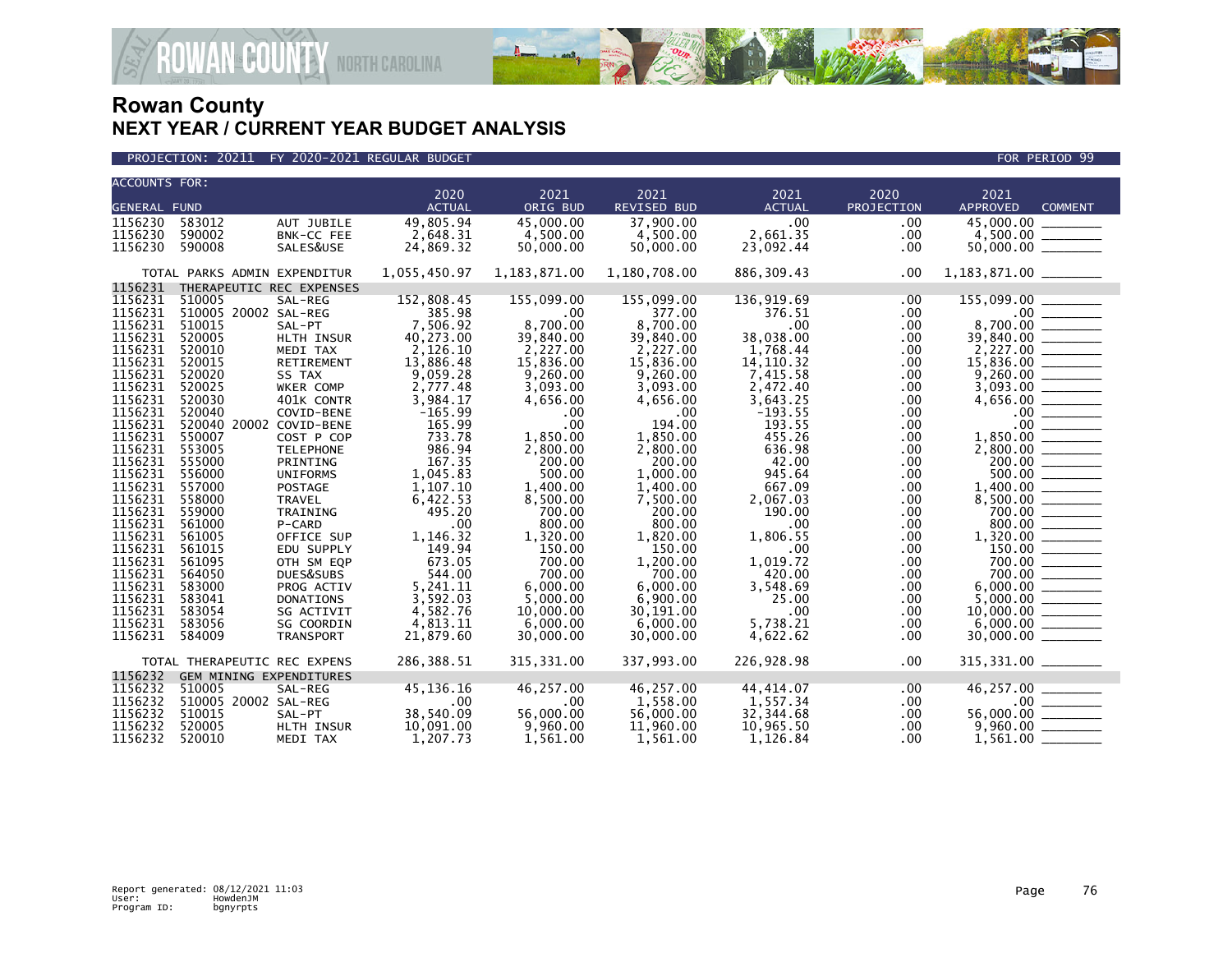

### PROJECTION: 20211 FY 2020-2021 REGULAR BUDGET FOR PERIOD 99

| <b>ACCOUNTS FOR:</b> |                              |                             |               |            |                    |               |             |                                         |
|----------------------|------------------------------|-----------------------------|---------------|------------|--------------------|---------------|-------------|-----------------------------------------|
|                      |                              |                             | 2020          | 2021       | 2021               | 2021          | 2020        | 2021                                    |
| <b>GENERAL FUND</b>  |                              |                             | <b>ACTUAL</b> | ORIG BUD   | <b>REVISED BUD</b> | <b>ACTUAL</b> | PROJECTION  | <b>APPROVED</b><br><b>COMMENT</b>       |
| 1156232              | 520015                       | <b>RETIREMENT</b>           | 4,089.98      | 4.723.00   | 4.723.00           | 4,721.46      | .00         | 4.723.00                                |
| 1156232              | 520020                       | SS TAX                      | 5,110.62      | 6,324.00   | 6,324.00           | 4,774.83      | .00         | 6,324.00                                |
| 1156232              | 520025                       | WKER COMP                   | 1,527.83      | 2,233.00   | 2,233.00           | 1,433.17      | .00         |                                         |
| 1156232              | 520030                       | 401K CONTR                  | 1,353.65      | 1,388.00   | 1,388.00           | 1,379.16      | .00         | 1,388.00                                |
| 1156232              | 520040                       | COVID-BENE                  | .00           | .00        | $.00 \,$           | $-716.23$     | .00         | .00                                     |
| 1156232              | 520040 20002 COVID-BENE      |                             | .00           | .00        | 717.00             | 716.23        | .00.        | .00 <sub>1</sub>                        |
| 1156232              | 542020                       | <b>GRND MAINT</b>           | 1,400.00      | 5,400.00   | 5,400.00           | 2,134.86      | $.00 \,$    | 5,400.00                                |
| 1156232              | 543005                       | R&M-BLDG                    | 2,252.89      | 3,600.00   | 3,600.00           | 885.56        | .00         | 3,600.00                                |
| 1156232              | 555000                       | PRINTING                    | 1,000.00      | 1,000.00   | 1,000.00           | $.00 \,$      | .00         |                                         |
| 1156232              | 556000                       | <b>UNIFORMS</b>             | 391.61        | 400.00     | 400.00             | .00           | .00         | 400.00                                  |
| 1156232              | 558000                       | <b>TRAVEL</b>               | 2,194.42      | 3,200.00   | 3.200.00           | $.00 \,$      | .00         | 3,200.00 ________                       |
| 1156232              | 559000                       | TRAINING                    | .00           | 200.00     | 200.00             | .00           | .00.        |                                         |
| 1156232              | 561005                       | OFFICE SUP                  | 180.38        | 200.00     | 200.00             | 144.15        | .00         |                                         |
| 1156232              | 561015                       | EDU SUPPLY                  | .00           | 100.00     | 100.00             | .00           | .00         | 100.00                                  |
| 1156232              | 561018                       | DISP/EXHIB                  | 188.48        | 200.00     | 200.00             | .00           | .00.        |                                         |
| 1156232              | 561026                       | <b>GEM SUPP</b>             | 1,859.88      | 2,200.00   | 2,200.00           | 811.41        | .00.        |                                         |
| 1156232              | 561030                       | JANT'L-SUP                  | 150.00        | 150.00     | 150.00             | 44.23         | .00         |                                         |
| 1156232              | 561076                       | RESALE-NOV                  | 8,285.63      | 9,000.00   | 9.000.00           | 2,157.64      | .00         | 9,000.00                                |
| 1156232              | 561077                       | RESALE-JEW                  | 14,965.70     | 15,000.00  | 15,000.00          | 3,972.26      | .00         | 15,000.00                               |
| 1156232              | 561078                       | RESAL-RAWG                  | 48,219.58     | 65,000.00  | 65,000.00          | .00           | .00         | 65,000.00                               |
| 1156232              | 561095                       | OTH SM EQP                  | 590.25        | 600.00     | 600.00             | 332.94        | .00.        | 600.00 _______                          |
| 1156232              | 562005                       | <b>ELECTRICTY</b>           | 3,201.62      | 6,000.00   | 6,000.00           | 2,307.71      | .00.        |                                         |
| 1156232              | 575090                       | C/A-FU&EQP                  | 9,787.00      | $.00 \,$   | $.00 \times$       | .00           | .00         |                                         |
| 1156232              | 590002                       | BNK-CC FEE                  | 1,321.97      | 3,000.00   | 3,000.00           | 3,834.22      | .00         | 3,000.00                                |
|                      | TOTAL GEM MINING EXPENDITURE |                             | 203,046.47    | 243,696.00 | 247,971.00         | 119,342.03    | $.00 \,$    | 243,696.00 _______                      |
| 1156233              |                              | TRAIN/CAROUSEL EXPENDITURES |               |            |                    |               |             |                                         |
| 1156233              | 510010                       | SAL-OT                      | .00           | .00        | 10.00              | 8.46          | .00         |                                         |
| 1156233              | 510015                       | SAL-PT                      | 26, 281.63    | 40,000.00  | 40,000.00          | 10,642.15     | .00         |                                         |
| 1156233              | 520010                       | MEDI TAX                    | 381.10        | 600.00     | 600.00             | 154.44        | .00         |                                         |
| 1156233              | 520020                       | SS TAX                      | 1,629.43      | 2,500.00   | 2,500.00           | 660.36        | .00.        |                                         |
| 1156233              | 520025                       | WKER COMP                   | 604.48        | 1,000.00   | 1,000.00           | 244.95        | .00.        |                                         |
| 1156233              | 543035                       | R&M-CAROUS                  | 2,149.64      | 1,800.00   | 1,800.00           | .00           | .00         |                                         |
| 1156233              | 543050                       | R&M-TRAIN                   | 20,843.70     | $.00 \,$   | 1.430.00           | 1,430.00      | .00         | $.00$ $\frac{1}{\sqrt{1-\frac{1}{2}}}\$ |
| 1156233              | 556000                       | <b>UNIFORMS</b>             | .00           | 500.00     | 500.00             | 132.47        | .00         | 500.00                                  |
| 1156233              | 561028                       | RESALE-HS                   | 29, 213. 33   | 32,000.00  | 32,000.00          | 983.99        | $.00 \,$    | 32,000.00                               |
| 1156233              | 562005                       | <b>ELECTRICTY</b>           | 3,548.01      | 6,500.00   | 6,500.00           | 1,446.86      | .00.        | 6,500.00                                |
| 1156233              | 590002                       | BNK-CC FEE                  | 3,723.79      | 7,500.00   | 7,500.00           | 1,717.18      | .00         | 7,500.00                                |
|                      | TOTAL TRAIN/CAROUSEL EXPENDI |                             | 88, 375. 11   | 92,400.00  | 93,840.00          | 17,420.86     | $.00 \,$    | $92,400.00$ _________                   |
| 1156234              | CAMPGROUND EXPENDITURES      |                             |               |            |                    |               |             |                                         |
| 1156234              | 510005                       | SAL-REG                     | 34,668.65     | 35,075.00  | 35,075.00          | 34,697.28     | $.00 \cdot$ | 35,075.00                               |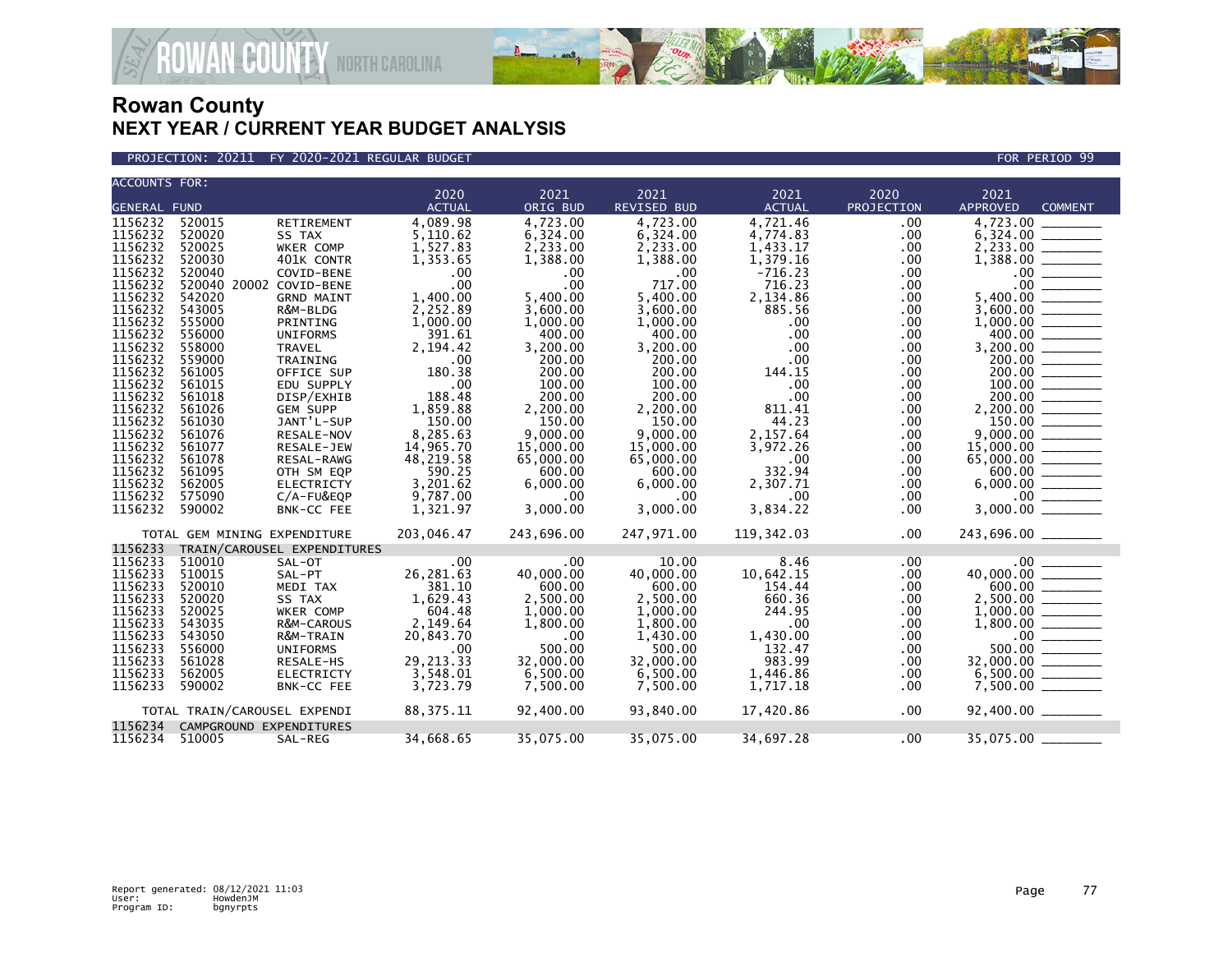

PROJECTION: 20211 FY 2020-2021 REGULAR BUDGET FOR PERIOD 99

| <b>ACCOUNTS FOR:</b> |                  |                               | 2020                 | 2021                 |                            |                       | 2020                 |                                                                                                                                                                                |
|----------------------|------------------|-------------------------------|----------------------|----------------------|----------------------------|-----------------------|----------------------|--------------------------------------------------------------------------------------------------------------------------------------------------------------------------------|
| <b>GENERAL FUND</b>  |                  |                               | <b>ACTUAL</b>        | ORIG BUD             | 2021<br><b>REVISED BUD</b> | 2021<br><b>ACTUAL</b> | PROJECTION           | 2021<br><b>APPROVED</b><br><b>COMMENT</b>                                                                                                                                      |
| 1156234              | 510010           | SAL-OT                        | .00                  | 200.00               | 200.00                     | .00.                  | $.00 \,$             | 200.00                                                                                                                                                                         |
| 1156234              | 510015           | SAL-PT                        | 21, 165.70           | 24,000.00            | 24,000.00                  | 23, 227. 10           | .00                  | 24,000.00 _______                                                                                                                                                              |
| 1156234              | 520005           | HLTH INSUR                    | 10,091.00            | 9,960.00             | 11,460.00                  | 10,965.50             | $.00 \,$             |                                                                                                                                                                                |
| 1156234              | 520008           | RETIRE HI                     | 9,960.00             | 9,960.00             | 10,920.00                  | 10,920.00             | .00                  |                                                                                                                                                                                |
| 1156234              | 520010           | MEDI TAX                      | 798.54               | 1,005.00             | 1,005.00                   | 827.59                | $.00 \,$             |                                                                                                                                                                                |
| 1156234              | 520015           | RETIREMENT                    | 3,142.63             | 3,601.00             | 3,601.00                   | 3,563.46              | .00                  |                                                                                                                                                                                |
| 1156234              | 520020           | SS TAX                        | 3,414.73             | 4,333.00             | 4,333.00                   | 3,539.02              | $.00 \,$             | $\begin{array}{r} 9,960.00 \\ 9,960.00 \\ 1,005.00 \\ 3,601.00 \\ 4,333.00 \end{array}$                                                                                        |
| 1156234              | 520025           | WKER COMP                     | 1, 115.39            | 1,542.00             | 1,542.00                   | 1,163.36              | .00                  |                                                                                                                                                                                |
| 1156234              | 520030           | 401K CONTR                    | 1,040.14             | 1,063.00             | 1,063.00                   | 1,041.01              | .00                  | $1,542.00$<br>1,063.00                                                                                                                                                         |
| 1156234              | 543036           | R&M-CAMPGD                    | 5,077.95             | 4,500.00             | 4,500.00                   | 3,045.40              | $.00 \,$             |                                                                                                                                                                                |
| 1156234              | 561012           | CONCES-SUP                    |                      | 11,000.00            | 11,000,00                  | 9.285.18              | .00                  |                                                                                                                                                                                |
| 1156234              | 561030           | JANT'L-SUP                    | 8,727.34<br>1,575.45 | 1,900.00             | 1,400.00                   | 604.35                | $.00 \,$             |                                                                                                                                                                                |
| 1156234              | 561095           | OTH SM EQP                    | 991.03               | 1,000.00             | 1,000.00                   | 964.92                | $.00 \,$             |                                                                                                                                                                                |
| 1156234              | 562005           | <b>ELECTRICTY</b>             | 12,524.66            | 22,000.00            | 22,000.00                  | 12.490.90             | $.00 \,$             |                                                                                                                                                                                |
| 1156234              | 576030           | F/A-F&EQUI                    | 5,640.00             | .00                  | 1,000.00                   | 999.99                | $.00 \,$             |                                                                                                                                                                                |
| 1156234              | 583000           | PROG ACTIV                    | 498.97               | 500.00               | $.00 \,$                   | $.00 \,$              | $.00 \,$             |                                                                                                                                                                                |
| 1156234              | 590002           | BNK-CC FEE                    | 7,214.54             | 15,000.00            | 15,000.00                  | 7,601.31              | $.00 \,$             | $\frac{4,500.00}{1,900.00}$<br>$\frac{1,900.00}{1,900.00}$<br>$\frac{1,900.00}{0.00}$<br>$\frac{500.00}{15,000.00}$                                                            |
|                      |                  | TOTAL CAMPGROUND EXPENDITURE  | 127,646.72           | 146,639.00           | 149,099.00                 | 124,936.37            | $.00 \,$             | 146,639.00 _______                                                                                                                                                             |
| 1156237              |                  | ELLIS PARK EXPENDITURES       |                      |                      |                            |                       |                      |                                                                                                                                                                                |
| 1156237              | 510005           | SAL-REG                       | 80,487.30            | 82,659.00            | 82,659.00                  | 81,839.77             | $.00 \,$             | 82,659.00<br>12,300.00                                                                                                                                                         |
| 1156237              | 510015           | SAL-PT                        | 9,249.65             | 12,300.00            | 12,300.00                  | 10,778.01             | $.00 \,$             |                                                                                                                                                                                |
| 1156237              | 520005           | HLTH INSUR                    | 20,182.00            | 19,920.00            | 22,420.00                  | 21,931.00             | $.00 \,$             |                                                                                                                                                                                |
| 1156237              | 520010           | MEDI TAX                      | 1.296.03             | 1.392.00             | 1.392.00                   | 1.341.20              | $.00 \,$             |                                                                                                                                                                                |
| 1156237              | 520015           | <b>RETIREMENT</b>             | 7,296.11             | 8,441.00             | 8,441.00                   | 8,403.29              | $.00 \,$             | $\begin{array}{r} 12,300.00 \ \hline 19,920.00 \ \hline 1,392.00 \ \hline 8,441.00 \ \hline 5,895.00 \ \hline 1,789.00 \ \hline 2,481.00 \ \hline 120.00 \ \hline \end{array}$ |
| 1156237              | 520020           | SS TAX                        | 5,541.01             | 5,895.00             | 5,895.00                   | 5,735.43              | .00                  |                                                                                                                                                                                |
| 1156237              | 520025           | WKER COMP                     | 1,617.77             | 1,789.00             | 1.789.00                   | 1,669.79              | $.00 \,$             |                                                                                                                                                                                |
| 1156237              | 520030           | 401K CONTR                    | 2,414.63             | 2,481.00             | 2,481.00                   | 2.454.74              | $.00 \,$<br>.00      |                                                                                                                                                                                |
| 1156237<br>1156237   | 541040<br>542020 | US-WATER                      | 73.80                | 120.00               | 120.00                     | 67.65                 |                      |                                                                                                                                                                                |
| 1156237              | 543005           | <b>GRND MAINT</b><br>R&M-BLDG | 5,660.00<br>6,711.28 | 2,200.00<br>4,250.00 | 2,200.00<br>4,250.00       | 1,914.47<br>2,347.10  | $.00 \,$<br>$.00 \,$ | $\begin{array}{r} 2,200.00 \\ 4,250.00 \\ 2,000.00 \\ 750.00 \\ 750.00 \\ 720.00 \\ \hline \end{array}$                                                                        |
| 1156237              | 543015           | R&M-EQUIP                     | 842.42               | 2,000.00             | 2,000.00                   | 898.97                | $.00 \,$             |                                                                                                                                                                                |
| 1156237              | 543048           | R&M-PKGRND                    | 629.24               | 750.00               | 750.00                     | 150.00                | .00                  |                                                                                                                                                                                |
| 1156237              | 544010           | <b>EQUIP RNTL</b>             | .00                  | 250.00               | 250.00                     | 80.00                 | $.00 \,$             |                                                                                                                                                                                |
| 1156237              | 544042           | RNT-TOILET                    | 720.00               | 720.00               | 720.00                     | 720.00                | $.00 \,$             |                                                                                                                                                                                |
| 1156237              | 550007           | COST P COP                    | .00                  | .00                  | $.00 \times$               | 134.41                | $.00 \,$             |                                                                                                                                                                                |
| 1156237              | 553005           | <b>TELEPHONE</b>              | 2,159.04             | 2,500.00             | 2,500.00                   | 171.12                | $.00 \,$             |                                                                                                                                                                                |
| 1156237              | 556000           | <b>UNIFORMS</b>               | 391.00               | 400.00               | 400.00                     | 397.25                | $.00 \,$             | $2,500.00$<br>$400.00$<br>$300.00$<br>$2,200.00$<br>$1,000.00$<br>$1,000.00$                                                                                                   |
| 1156237              | 561005           | OFFICE SUP                    | 294.45               | 300.00               | 300.00                     | 154.49                | $.00 \,$             |                                                                                                                                                                                |
| 1156237              | 561012           | CONCES-SUP                    | 717.15               | 2,200.00             | 2,200.00                   | 591.52                | $.00 \,$             |                                                                                                                                                                                |
| 1156237              | 561030           | JANT'L-SUP                    | 1,000.00             | 1,000.00             | 1,000.00                   | 552.00                | $.00 \,$             |                                                                                                                                                                                |
| 1156237              | 561040           | MAINT SUPP                    | 549.75               | 700.00               | 700.00                     | 332.47                | $.00 \,$             | $\frac{700.00}{20000}$                                                                                                                                                         |
| 1156237              | 561070           | REC SUPPLI                    | 324.95               | 400.00               | 400.00                     | 202.39                | .00.                 | 400.00                                                                                                                                                                         |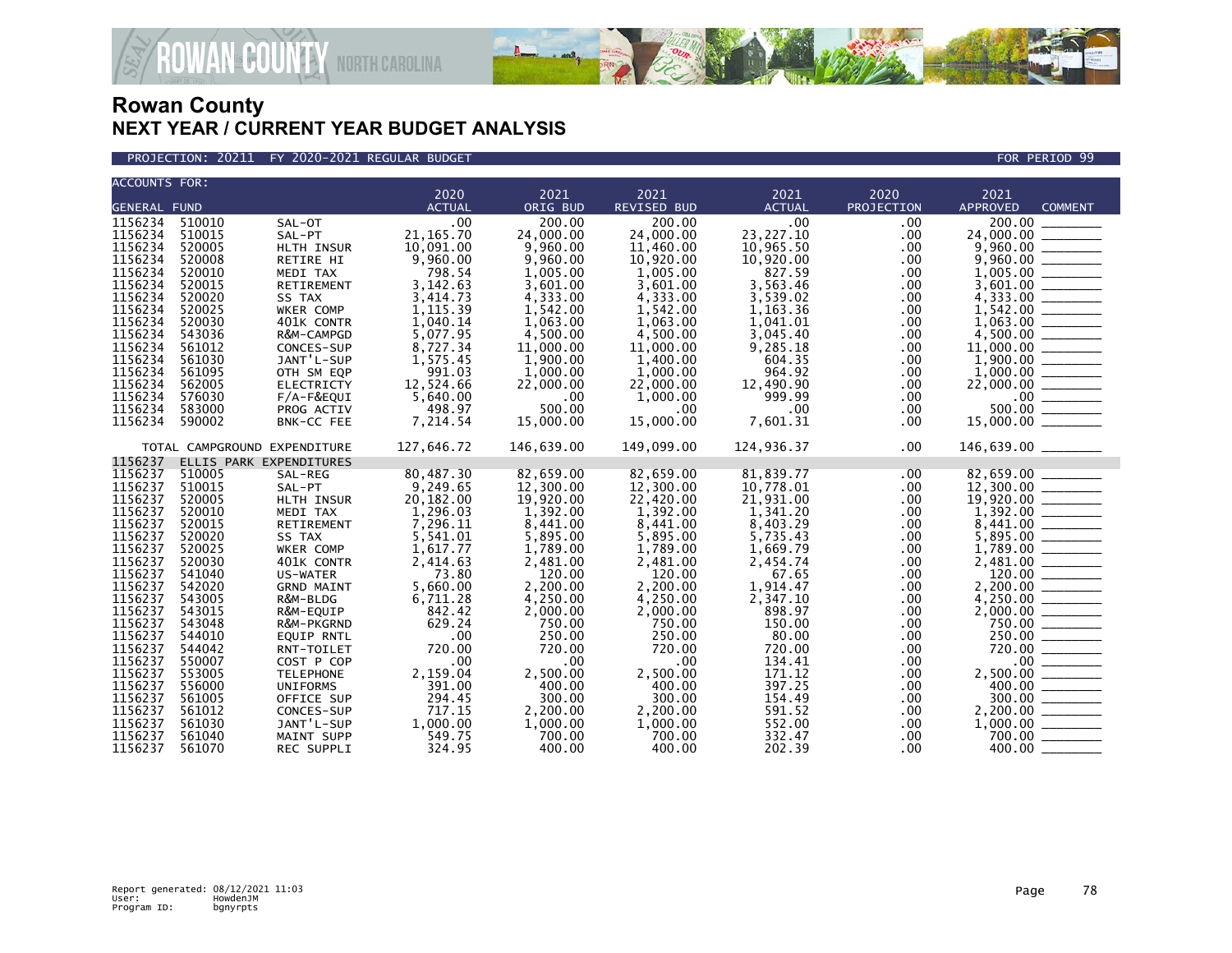

PROJECTION: 20211 FY 2020-2021 REGULAR BUDGET FOR PERIOD 99

| <b>ACCOUNTS FOR:</b> |        |                              | 2020          | 2021       | 2021               | 2021          | 2020       | 2021                              |                          |
|----------------------|--------|------------------------------|---------------|------------|--------------------|---------------|------------|-----------------------------------|--------------------------|
| <b>GENERAL FUND</b>  |        |                              | <b>ACTUAL</b> | ORIG BUD   | <b>REVISED BUD</b> | <b>ACTUAL</b> | PROJECTION | <b>APPROVED</b><br><b>COMMENT</b> |                          |
|                      |        |                              |               |            |                    |               |            |                                   |                          |
| 1156237              | 561095 | OTH SM EQP                   | 668.98        | 700.00     | 700.00             | 663.92        | .00        | 700.00                            |                          |
| 1156237              | 562005 | <b>ELECTRICTY</b>            | 10,381.71     | 14,000,00  | 14,000.00          | 7,744.25      | .00        | 14,000.00                         |                          |
| 1156237              | 562020 | FUEL&LUBIC                   | 982.83        | 1,750.00   | 1,750.00           | 681.47        | .00        | 1,750.00                          |                          |
| 1156237              | 576900 | $F/A$ -OTHER                 | 2,000.00      | $.00 \,$   | .00                | .00           | .00        | $.00 \cdot$                       |                          |
| 1156237              | 583000 | PROG ACTIV                   | .00           | 600.00     | 600.00             | 526.99        | .00        | 600.00                            |                          |
| 1156237              | 590002 | BNK-CC FEE                   | 168.22        | 1,800.00   | 1,800.00           | 215.69        | .00        | 1,800.00                          |                          |
|                      |        | TOTAL ELLIS PARK EXPENDITURE | 162,359.32    | 171,517.00 | 174,017.00         | 152,699.39    | .00        |                                   |                          |
| 1156238              |        | SLOAN PARK EXPENDITURES      |               |            |                    |               |            |                                   |                          |
| 1156238              | 510005 | SAL-REG                      | 73,533.92     | 75,078.00  | 75,078.00          | 74,372.06     | .00        | 75,078.00                         |                          |
| 1156238              | 510015 | SAL-PT                       | 9,786.81      | 15,000.00  | 15,000.00          | 8,148.18      | .00        | 15,000.00                         |                          |
| 1156238              | 520005 | HLTH INSUR                   | 20,182.00     | 19,920.00  | 22,420.00          | 21,931.00     | .00        | 19,920.00                         |                          |
| 1156238              | 520010 | MEDI TAX                     | 1,207.65      | 1,384.00   | 1,384.00           | 1,195.26      | .00.       | 1,384.00                          |                          |
| 1156238              | 520015 | RETIREMENT                   | 6,665.80      | 7,666.00   | 7,666.00           | 7,638.04      | .00        | 7,666.00                          |                          |
| 1156238              | 520020 | SS TAX                       | 5,164.49      | 5,631.00   | 5,631.00           | 5,109.96      | .00        | 5,631.00                          |                          |
| 1156238              | 520025 | WKER COMP                    | 1,506.59      | 1,752.00   | 1,752.00           | 1,492.48      | .00        | 1,752.00                          |                          |
| 1156238              | 520030 | 401K CONTR                   | 2,205.98      | 2,253.00   | 2,253.00           | 2,231.30      | .00        | 2,253.00                          |                          |
| 1156238              | 542020 | <b>GRND MAINT</b>            | 2,500.00      | 2,500.00   | 2,500.00           | 2,500.00      | .00        | 2,500.00                          |                          |
| 1156238              | 543005 | R&M-BLDG                     | 1,227.98      | 2,800.00   | 2,800.00           | 1,322.15      | .00        | 2.800.00                          |                          |
| 1156238              | 543015 | R&M-EQUIP                    | 1,155.05      | 2,300.00   | 2,300.00           | 1,619.67      | .00        | 2,300.00                          |                          |
| 1156238              | 543045 | R&M-FH/SLN                   | 1,992.51      | 500.00     | 500.00             | .00           | .00        | 500.00                            |                          |
| 1156238              | 550007 | COST P COP                   | 11.35         | 100.00     | 100.00             | 13.14         | .00.       | 100.00                            |                          |
| 1156238              | 553005 | <b>TELEPHONE</b>             | 8,439.22      | 6,800.00   | 6,800.00           | 2,306.13      | .00        | 6,800.00                          |                          |
| 1156238              | 556000 | <b>UNIFORMS</b>              | 201.25        | 450.00     | 450.00             | 325.83        | .00        | 450.00                            |                          |
| 1156238              | 561005 | OFFICE SUP                   | 135.13        | 200.00     | 200.00             | 43.96         | .00.       | 200.00                            |                          |
| 1156238              | 561012 | CONCES-SUP                   | 496.92        | 500.00     | 500.00             | 468.84        | .00        | 500.00                            |                          |
| 1156238              | 561030 | JANT'L-SUP                   | 1,200.00      | 1,200.00   | 1,200.00           | 885.92        | .00.       | 1,200.00                          |                          |
| 1156238              | 561040 | MAINT SUPP                   | .00           | 600.00     | 600.00             | 139.50        | .00        | 600.00                            |                          |
| 1156238              | 561070 | REC SUPPLI                   | .00           | 600.00     | 600.00             | .00           | .00        | 600.00                            |                          |
| 1156238              | 561095 | OTH SM EQP                   | 872.91        | .00        | .00                | .00           | .00.       | .00 <sub>1</sub>                  |                          |
| 1156238              | 562005 | <b>ELECTRICTY</b>            | 8,902.19      | 13,000,00  | 13,000.00          | 8,389.28      | .00        | 13,000.00                         |                          |
| 1156238              | 562010 | HEAT OIL                     | .00           | 1,000.00   | 1,000.00           | .00           | .00        | 1,000.00                          |                          |
| 1156238              | 562020 | FUEL&LUBIC                   | 3,313.64      | 4,000.00   | 4,000.00           | 1,487.51      | .00        | 4,000.00                          |                          |
| 1156238              | 574000 | $C/A$ -OTH IM                | .00           | .00        | 4,500.00           | .00           | .00        |                                   |                          |
| 1156238              | 575090 | $C/A-FU&EQP$                 | 20,215.01     | .00        | .00                | .00           | .00.       | $.00 \,$                          | $\overline{\phantom{a}}$ |
| 1156238              | 583000 | PROG ACTIV                   | 212.55        | 600.00     | 600.00             | .00           | .00        | 600.00                            |                          |
| 1156238              | 590002 | BNK-CC FEE                   | 90.34         | 1,700.00   | 1,700.00           | 64.21         | .00.       | 1,700.00                          |                          |
|                      |        | TOTAL SLOAN PARK EXPENDITURE | 171,219.29    | 167,534.00 | 174,534.00         | 141,684.42    | .00        | 167,534.00 _______                |                          |
| 1156239              |        | DUNN'S MT PARK EXPENDITURES  |               |            |                    |               |            |                                   |                          |
| 1156239              | 510015 | SAL-PT                       | 22,446.35     | 18,000.00  | 21,500.00          | 21,021.64     | .00        | 18,000.00                         |                          |
| 1156239              | 520010 | MEDI TAX                     | 325.50        | 300.00     | 300.00             | 304.82        | $.00 \,$   | $300.00$ __                       |                          |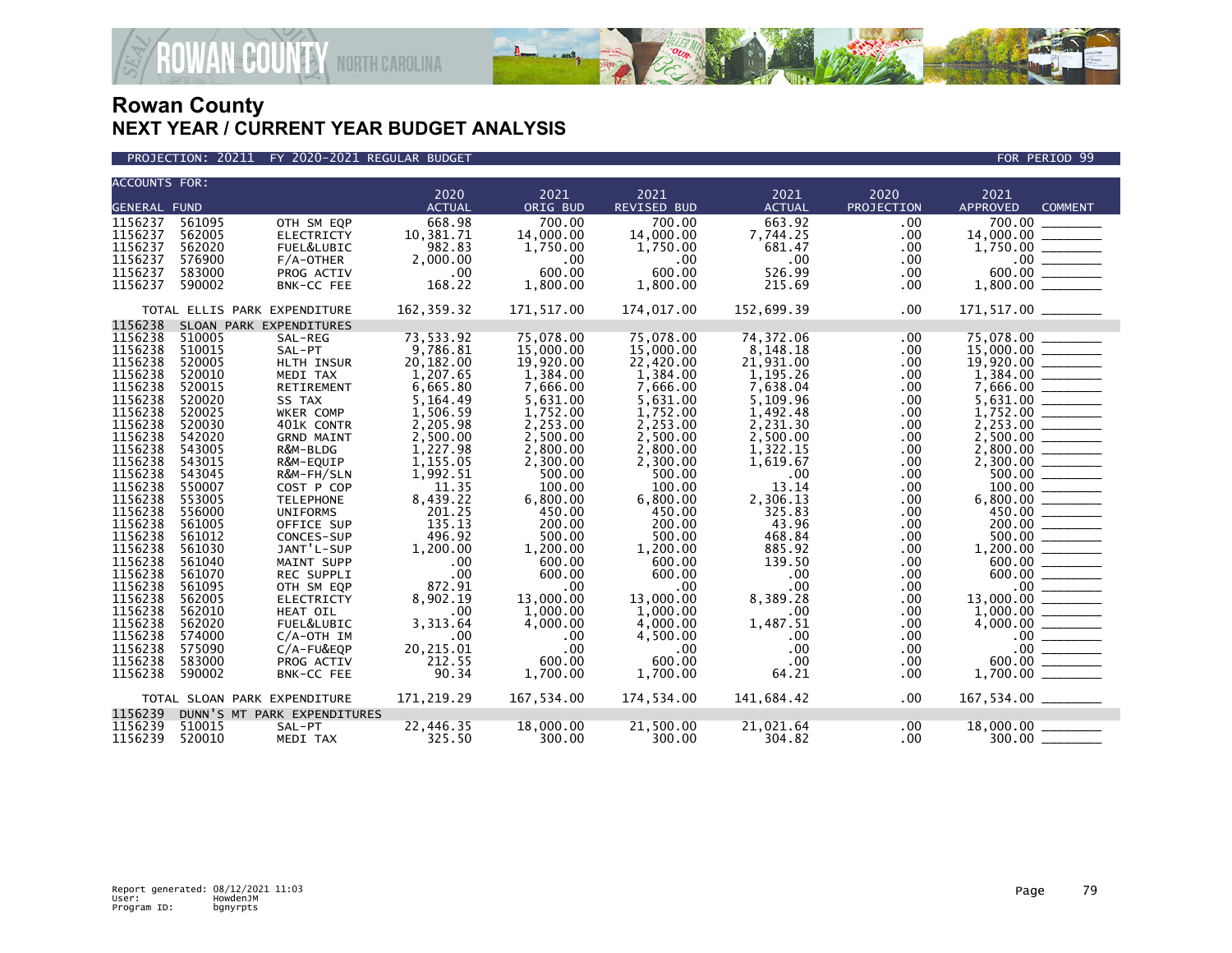

### PROJECTION: 20211 FY 2020-2021 REGULAR BUDGET FOR PERIOD 99

| <b>ACCOUNTS FOR:</b> |        |                              |                 |               |                |                |            |                         |                |
|----------------------|--------|------------------------------|-----------------|---------------|----------------|----------------|------------|-------------------------|----------------|
|                      |        |                              | 2020            | 2021          | 2021           | 2021           | 2020       | 2021                    |                |
| <b>GENERAL FUND</b>  |        |                              | <b>ACTUAL</b>   | ORIG BUD      | REVISED BUD    | <b>ACTUAL</b>  | PROJECTION | APPROVED                | <b>COMMENT</b> |
| 1156239              | 520020 | SS TAX                       | 1,391.70        | 1.200.00      | 1,275.00       | 1,303.37       | .00        | 1.200.00                |                |
| 1156239              | 520025 | <b>WKER COMP</b>             | 404.04          | 500.00        | 500.00         | 378.37         | .00        | 500.00                  |                |
| 1156239              | 542020 | <b>GRND MAINT</b>            | 44.99           | 400.00        | 400.00         | .00            | .00        | 400.00                  |                |
| 1156239              | 543005 | R&M-BLDG                     | 579.84          | 1,000.00      | 1,000.00       | 126.88         | .00        | 1,000.00                |                |
| 1156239              | 543020 | R&M-VEHIC                    | 135.79          | 250.00        | 250.00         | 117.93         | .00        | 250.00                  |                |
| 1156239              | 553005 | <b>TELEPHONE</b>             | 463.93          | 750.00        | 750.00         | 560.91         | .00        | 750.00                  |                |
| 1156239              | 556010 | CLOTHING                     | 266.69          | 300.00        | 300.00         | 278.26         | .00        |                         |                |
| 1156239              | 561012 | CONCES-SUP                   | 90.00           | 250.00        | 250.00         | .00            | .00        | 250.00 ________         |                |
| 1156239              | 561030 | JANT'L-SUP                   | 60.00           | 210.00        | 210.00         | 18.56          | .00        | $\frac{210.00}{200.00}$ |                |
| 1156239              | 561040 | MAINT SUPP                   | .00             | 200.00        | 200.00         | 47.99          | .00        |                         |                |
| 1156239              | 561095 | OTH SM EQP                   | 74.97           | 200.00        | 200.00         | .00            | .00        | 200.00                  |                |
| 1156239              | 562005 | <b>ELECTRICTY</b>            | 2,039.35        | 3,500.00      | 3,500.00       | 1,567.50       | .00        | $3,500.00$ _________    |                |
| 1156239              | 574045 | CA-PAVING                    | 4,340.70        | $.00 \,$      | .00            | .00            | .00        | .00 <sub>1</sub>        |                |
|                      |        |                              |                 |               |                |                |            |                         |                |
|                      |        | TOTAL DUNN'S MT PARK EXPENDI | 32,663.85       | 27,060.00     | 30,635.00      | 25,726.23      | .00        | 27,060.00 _______       |                |
|                      |        | TOTAL PARKS AND RECREATION D | 1, 374, 434. 18 | 1,334,898.00  | 1,353,556.00   | 1,012,377.58   | $.00 \,$   |                         |                |
|                      |        |                              |                 |               |                |                |            |                         |                |
| 6400                 |        | ANIMAL SERVCIES              |                 |               |                |                |            |                         |                |
| 1146420              |        | ANIMAL ENFORCEMENT REVENUE   |                 |               |                |                |            |                         |                |
| 1146420              | 495000 | APP FB-UNR                   | .00             | .00           | $-60,000.00$   | .00            | .00        | .00                     |                |
|                      |        |                              |                 |               |                |                |            |                         |                |
|                      |        | TOTAL ANIMAL ENFORCEMENT REV | .00             | .00           | $-60,000.00$   | .00            | .00        |                         |                |
| 1146430              |        | ANIMAL SHELTER REVENUES      |                 |               |                |                |            |                         |                |
| 1146430              | 425049 | <b>GNRL SALES</b>            | $-27,091.00$    | $-25,000.00$  | $-25,000.00$   | $-25, 227.00$  | .00        | $-25,000.00$            |                |
| 1146430              | 425050 | PA VAC FEE                   | $-60, 341.00$   | $-65,000.00$  | $-65,000.00$   | $-38,672.00$   | .00        |                         |                |
| 1146430              | 453194 | SPAY/NEUTR                   | $-100, 407.00$  | $-100,000.00$ | $-100,000.00$  | $-47,009.00$   | .00        |                         |                |
| 1146430              | 453195 | SPAY/NEUTE                   | $-16,749.00$    | $-20,000.00$  | $-20,000.00$   | $-22,865.56$   | .00        | $-20,000.00$ ________   |                |
| 1146430              | 464023 | ANML CTL D                   | $-1,998.00$     | .00           | $-11,800.00$   | $-12,016.00$   | .00        |                         | .00            |
|                      |        |                              |                 |               |                |                |            |                         |                |
|                      |        | TOTAL ANIMAL SHELTER REVENUE | $-206, 586.00$  | $-210,000.00$ | $-221,800.00$  | $-145,789.56$  | .00        |                         |                |
| 1146440              |        | NATURE CENTER REVENUES       |                 |               |                |                |            |                         |                |
| 1146440              | 425015 | PARK CONCE                   | $-244.00$       | $-600.00$     | $-600.00$      | $-71.00$       | .00        |                         |                |
| 1146440              | 434080 | NC SC MU G                   | $-60,000.00$    | .00           | $-60,000.00$   | $-60,000.00$   | .00        |                         |                |
| 1146440              | 453021 | AN HAB FE                    | $-42,767.89$    | $-65,000.00$  | $-65,000.00$   | $-36,673.00$   | .00        |                         |                |
| 1146440              | 453069 | DAYCMP FEE                   | $-450.00$       | $-2,500.00$   | $-2,500.00$    | $-3,000.00$    | .00        | $-2,500.00$ ________    |                |
| 1146440              | 453071 | ZOO FEE                      | $-13,073.75$    | $-20,000.00$  | $-20,000.00$   | $-10, 345.90$  | .00        | $-20,000.00$            |                |
| 1146440              | 464100 | RES DON                      | $-2,819.00$     | $.00 \,$      | .00.           | $-1,096.50$    | .00        |                         |                |
| 1146440              | 464900 | MISC DONAT                   | .00             | $.00 \,$      | .00            | $-200.00$      | .00        | $.00 \,$                |                |
| 1146440              | 495010 | FB APP RES                   | .00             | $.00 \,$      | $-47,098.00$   | .00            | .00.       | .00                     |                |
|                      |        |                              |                 |               |                |                |            |                         |                |
|                      |        | TOTAL NATURE CENTER REVENUES | $-119, 354.64$  | $-88, 100.00$ | $-195, 198.00$ | $-111, 386.40$ | .00.       |                         |                |
| 1146450              |        | VETERINARIAN SERV REVENUES   |                 |               |                |                |            |                         |                |
| 1146450 489060       |        | MED FEES                     | $-155.00$       | $.00 \ \,$    | .00            | $-120.00$      | .00        | .00                     |                |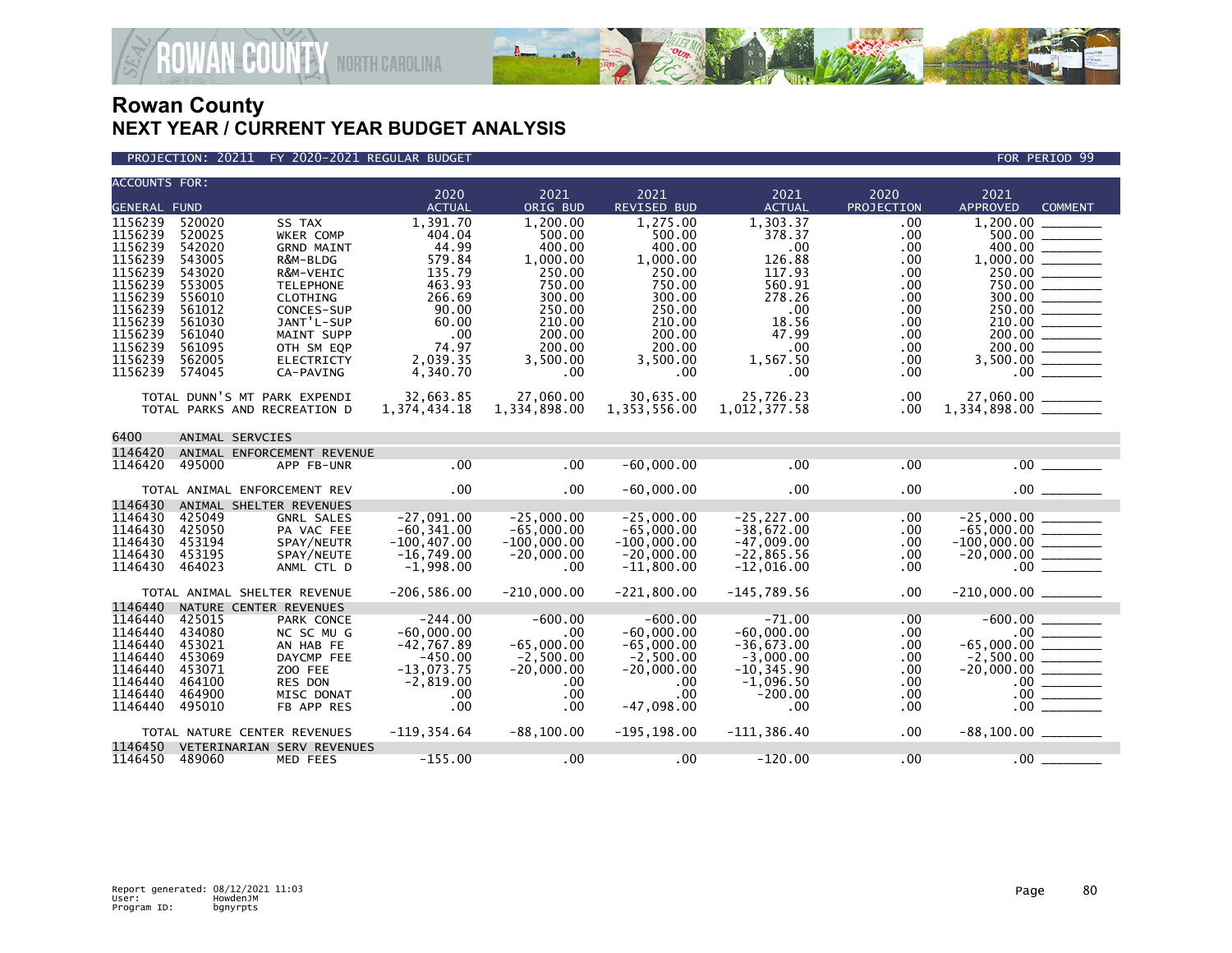

| <b>ACCOUNTS FOR:</b> |                              |                        |                       |                       |                            |                        |                    |                         |                                                                                                                                                                                                                                                                                                                                                                                                                                    |
|----------------------|------------------------------|------------------------|-----------------------|-----------------------|----------------------------|------------------------|--------------------|-------------------------|------------------------------------------------------------------------------------------------------------------------------------------------------------------------------------------------------------------------------------------------------------------------------------------------------------------------------------------------------------------------------------------------------------------------------------|
|                      |                              |                        | 2020<br><b>ACTUAL</b> | 2021<br>ORIG BUD      | 2021<br><b>REVISED BUD</b> | 2021<br><b>ACTUAL</b>  | 2020<br>PROJECTION | 2021<br><b>APPROVED</b> | <b>COMMENT</b>                                                                                                                                                                                                                                                                                                                                                                                                                     |
| <b>GENERAL FUND</b>  |                              |                        |                       |                       |                            |                        |                    |                         |                                                                                                                                                                                                                                                                                                                                                                                                                                    |
|                      | TOTAL VETERINARIAN SERV REVE |                        | $-155.00$             | $.00 \times$          | .00                        | $-120.00$              | .00                | .00 <sub>1</sub>        |                                                                                                                                                                                                                                                                                                                                                                                                                                    |
| 1156410              | ANIMAL SERVICES EXPENDITURES |                        |                       |                       |                            |                        |                    |                         |                                                                                                                                                                                                                                                                                                                                                                                                                                    |
| 1156410              | 510005                       | SAL-REG                | 77,466.41             | 79,582.00             | 79,582.00                  | 78,745.22              | .00.               | 79,582.00               |                                                                                                                                                                                                                                                                                                                                                                                                                                    |
| 1156410<br>1156410   | 520005<br>520010             | HLTH INSUR             | 10,091.00<br>1,047.65 | 9,960.00<br>1.097.00  | 11,260.00<br>1,097.00      | 10,965.50              | .00                | 9,960.00<br>1.097.00    |                                                                                                                                                                                                                                                                                                                                                                                                                                    |
| 1156410              | 520015                       | MEDI TAX<br>RETIREMENT | 7,027.05              | 8,126.00              | 8,126.00                   | 1,073.46<br>8,087.27   | .00<br>.00         | 8,126.00                |                                                                                                                                                                                                                                                                                                                                                                                                                                    |
| 1156410              | 520020                       | SS TAX                 | 4,479.86              | 4,691.00              | 4,691.00                   | 4,589.78               | .00                | 4,691.00                |                                                                                                                                                                                                                                                                                                                                                                                                                                    |
| 1156410              | 520025                       | WKER COMP              | 1,787.79              | 1,831.00              | 1,831.00                   | 1,828.43               | .00                | 1,831.00                |                                                                                                                                                                                                                                                                                                                                                                                                                                    |
| 1156410              | 520030                       | 401K CONTR             | 2,325.58              | 2,388.00              | 2,388.00                   | 2,362.27               | .00                | 2,388.00                |                                                                                                                                                                                                                                                                                                                                                                                                                                    |
| 1156410              | 553005                       | <b>TELEPHONE</b>       | 643.74                | 2,100.00              | 2,100.00                   | 1,923.40               | .00                | 2,100.00                |                                                                                                                                                                                                                                                                                                                                                                                                                                    |
| 1156410              | 556000                       | <b>UNIFORMS</b>        | 398.96                | 600.00                | 600.00                     | 136.08                 | .00                | 600.00                  |                                                                                                                                                                                                                                                                                                                                                                                                                                    |
| 1156410              | 558000                       | <b>TRAVEL</b>          | .00                   | 500.00                | 500.00                     | .00                    | .00                |                         |                                                                                                                                                                                                                                                                                                                                                                                                                                    |
| 1156410              | 559000                       | TRAINING               | 97.00                 | 500.00                | 500.00                     | 199.00                 | .00                |                         |                                                                                                                                                                                                                                                                                                                                                                                                                                    |
| 1156410              | 561000                       | P-CARD                 | .00                   | 14,100.00             | 14,100.00                  | .00                    | .00                | 14,100.00               | $\frac{1}{1}$                                                                                                                                                                                                                                                                                                                                                                                                                      |
| 1156410              | 561005                       | OFFICE SUP             | 188.78                | 250.00                | 250.00                     | 187.82                 | .00                |                         | 250.00                                                                                                                                                                                                                                                                                                                                                                                                                             |
| 1156410              | 561095                       | OTH SM EQP             | 16.49                 | 500.00                | 500.00                     | 434.92                 | .00                |                         | 500.00                                                                                                                                                                                                                                                                                                                                                                                                                             |
| 1156410              | 562020                       | FUEL&LUBIC             | .00                   | .00                   | $.00 \,$                   | 216.04                 | .00                | $.00 \,$                |                                                                                                                                                                                                                                                                                                                                                                                                                                    |
| 1156410              | 564050                       | DUES&SUBS              | 500.00                | 500.00                | 500.00                     | .00                    | .00                | 500.00                  |                                                                                                                                                                                                                                                                                                                                                                                                                                    |
| 1156410              | 590002                       | BNK-CC FEE             | .00                   | 400.00                | 400.00                     | .00 <sub>1</sub>       | .00                | 400.00                  |                                                                                                                                                                                                                                                                                                                                                                                                                                    |
|                      | TOTAL ANIMAL SERVICES EXPEND |                        | 106,070.31            | 127, 125.00           | 128,425.00                 | 110,749.19             | .00                | $127, 125.00$ ________  |                                                                                                                                                                                                                                                                                                                                                                                                                                    |
| 1156420              | ANIMAL ENFORCEMENT EXPENSES  |                        |                       |                       |                            |                        |                    |                         |                                                                                                                                                                                                                                                                                                                                                                                                                                    |
| 1156420              | 510005                       | SAL-REG                | 271,701.37            | 276,594.00            | 276,594.00                 | 272,961.37             | .00.               | 276,594.00              |                                                                                                                                                                                                                                                                                                                                                                                                                                    |
| 1156420              | 510005 20002 SAL-REG         |                        | 47.46                 | .00                   | 1,047.00                   | 1,296.07               | .00                |                         | $.00$ $\qquad \qquad$                                                                                                                                                                                                                                                                                                                                                                                                              |
| 1156420              | 510010                       | SAL-OT                 | .00                   | 100.00                | 100.00                     | .00                    | .00                | 100.00                  |                                                                                                                                                                                                                                                                                                                                                                                                                                    |
| 1156420              | 510015                       | SAL-PT                 | 13,807.77             | 13,000.00             | 13.500.00                  | 13,979.36              | .00                |                         |                                                                                                                                                                                                                                                                                                                                                                                                                                    |
| 1156420<br>1156420   | 520005<br>520010             | HLTH INSUR             | 70,637.00<br>3,865.70 | 69,720.00             | 77,720.00                  | 76,758.50              | .00<br>.00.        |                         |                                                                                                                                                                                                                                                                                                                                                                                                                                    |
| 1156420              | 520015                       | MEDI TAX<br>RETIREMENT | 24,611.49             | 3,925.00<br>28,253.00 | 3,925.00<br>28,253.00      | 3,886.61<br>28, 131.69 | .00                | 28, 253.00              | <u>and the state</u>                                                                                                                                                                                                                                                                                                                                                                                                               |
| 1156420              | 520020                       | SS TAX                 | 16,513.76             | 16,779.00             | 16,779.00                  | 16,456.93              | .00                | 16,779.00               |                                                                                                                                                                                                                                                                                                                                                                                                                                    |
| 1156420              | 520025                       | WKER COMP              | 6,576.44              | 6,776.00              | 6,776.00                   | 6,641.74               | .00                | 6,776.00                |                                                                                                                                                                                                                                                                                                                                                                                                                                    |
| 1156420              | 520030                       | 401K CONTR             | 8,145.24              | 8,311.00              | 8,311.00                   | 8,217.50               | .00                | 8,311.00                |                                                                                                                                                                                                                                                                                                                                                                                                                                    |
| 1156420              | 520040                       | COVID-BENE             | $-17.86$              | $.00 \,$              | .00.                       | $-283.43$              | .00                | .00 <sub>1</sub>        | $\frac{1}{1-\frac{1}{1-\frac{1}{1-\frac{1}{1-\frac{1}{1-\frac{1}{1-\frac{1}{1-\frac{1}{1-\frac{1}{1-\frac{1}{1-\frac{1}{1-\frac{1}{1-\frac{1}{1-\frac{1}{1-\frac{1}{1-\frac{1}{1-\frac{1}{1-\frac{1}{1-\frac{1}{1-\frac{1}{1-\frac{1}{1-\frac{1}{1-\frac{1}{1-\frac{1}{1-\frac{1}{1-\frac{1}{1-\frac{1}{1-\frac{1}{1-\frac{1}{1-\frac{1}{1-\frac{1}{1-\frac{1}{1-\frac{1}{1-\frac{1}{1-\frac{1}{1-\frac{1}{1-\frac{1$              |
| 1156420              | 520040 20002 COVID-BENE      |                        | 17.86                 | $.00 \times$          | 142.00                     | 283.43                 | .00                | .00 <sub>1</sub>        |                                                                                                                                                                                                                                                                                                                                                                                                                                    |
| 1156420              | 543015                       | R&M EQUIP              | .00                   | 1.000.00              | 1.000.00                   | .00                    | .00                | 1.000.00                |                                                                                                                                                                                                                                                                                                                                                                                                                                    |
| 1156420              | 543020                       | R&M VEH                | 3,357.01              | 7,000.00              | 7,000.00                   | 2,912.12               | .00                | 7,000.00                |                                                                                                                                                                                                                                                                                                                                                                                                                                    |
| 1156420              | 553005                       | <b>TELEPHONE</b>       | 7,151.49              | 9,600.00              | 9,600.00                   | 8,355.10               | .00                |                         |                                                                                                                                                                                                                                                                                                                                                                                                                                    |
| 1156420              | 555000                       | PRINTING               | 682.64                | 800.00                | 800.00                     | 636.28                 | .00                | 800.00                  | $\begin{array}{ccccccccc} \textbf{1} & \textbf{1} & \textbf{1} & \textbf{1} & \textbf{1} & \textbf{1} & \textbf{1} & \textbf{1} & \textbf{1} & \textbf{1} & \textbf{1} & \textbf{1} & \textbf{1} & \textbf{1} & \textbf{1} & \textbf{1} & \textbf{1} & \textbf{1} & \textbf{1} & \textbf{1} & \textbf{1} & \textbf{1} & \textbf{1} & \textbf{1} & \textbf{1} & \textbf{1} & \textbf{1} & \textbf{1} & \textbf{1} & \textbf{1} & \$ |
| 1156420              | 556000                       | <b>UNIFORMS</b>        | 4,926.48              | 3,000.00              | 3,000.00                   | 2,668.26               | .00                | 3,000.00                |                                                                                                                                                                                                                                                                                                                                                                                                                                    |
| 1156420              | 558000                       | <b>TRAVEL</b>          | 1,530.85              | 1,500.00              | .00.                       | .00                    | .00                | 1,500.00                |                                                                                                                                                                                                                                                                                                                                                                                                                                    |
| 1156420              | 559000                       | TRAINING               | 965.00                | 1,150.00              | 1,150.00                   | 1,003.00               | $.00 \,$           | 1,150.00                |                                                                                                                                                                                                                                                                                                                                                                                                                                    |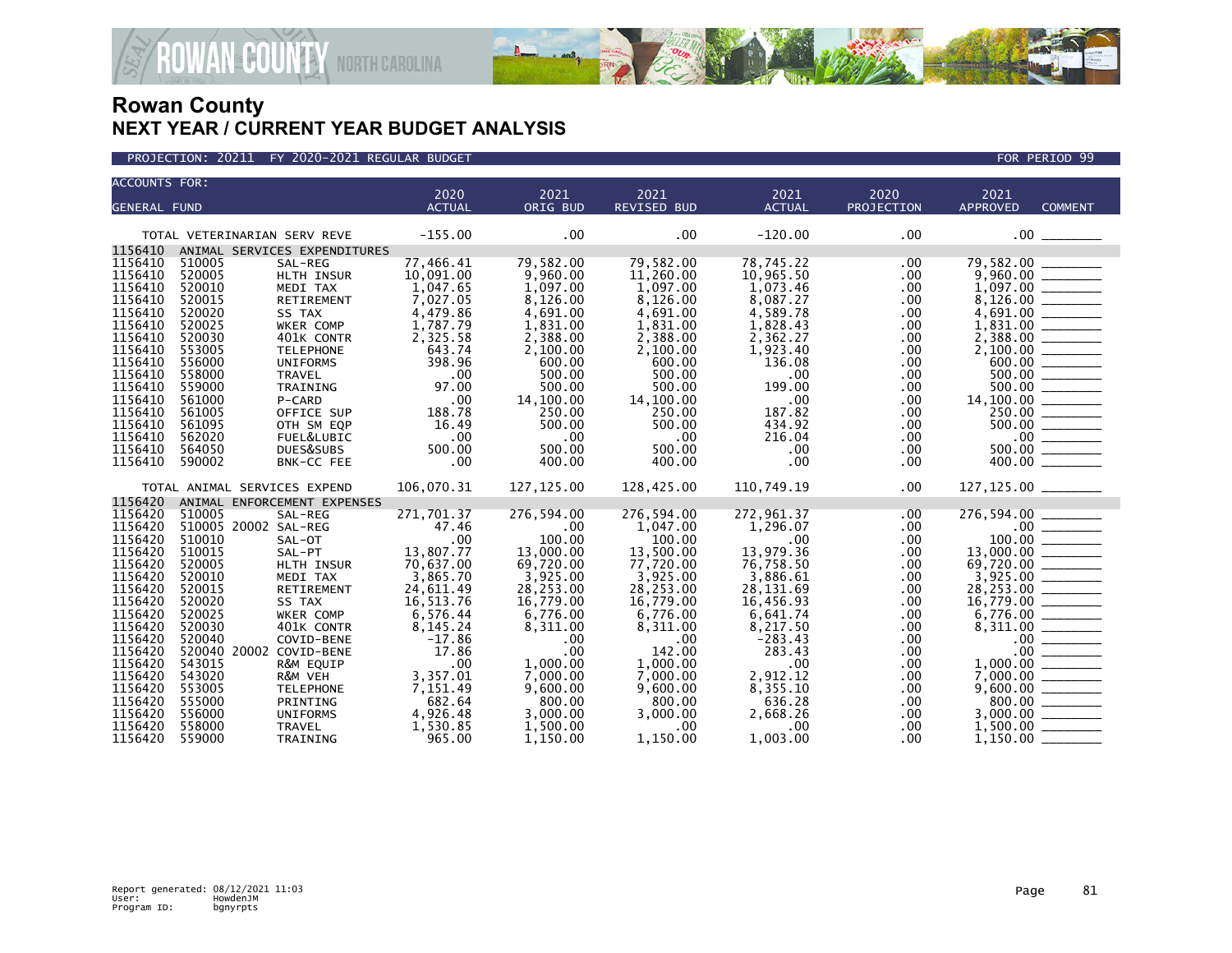



| <b>ACCOUNTS FOR:</b> |        |                              |               |            |                    |                  |                  |                                                                                                    |
|----------------------|--------|------------------------------|---------------|------------|--------------------|------------------|------------------|----------------------------------------------------------------------------------------------------|
|                      |        |                              | 2020          | 2021       | 2021               | 2021             | 2020             | 2021                                                                                               |
| <b>GENERAL FUND</b>  |        |                              | <b>ACTUAL</b> | ORIG BUD   | <b>REVISED BUD</b> | <b>ACTUAL</b>    | PROJECTION       | <b>APPROVED</b><br><b>COMMENT</b>                                                                  |
| 1156420              | 561005 | SUPP OFF                     | 627.94        | 750.00     | 750.00             | 722.86           | $.00 \,$         | 750.00                                                                                             |
| 1156420              | 561013 | SUPP ANLCT                   | 1,960.40      | 1,500.00   | 1,500.00           | 1,515.99         | .00              |                                                                                                    |
| 1156420              | 561085 | SUPP VEH                     | 5,473.81      | 4,000.00   | 5,805.00           | 5,399.79         | .00.             |                                                                                                    |
| 1156420              | 561095 | SUPP OTHR                    | 2,527.06      | 2,000.00   | 3,000.00           | 2,829.38         | .00              |                                                                                                    |
| 1156420              | 562020 | MTR FUL/LU                   | 19,723.93     | 23,000.00  | 23,000.00          | 19,276.44        | .00.             |                                                                                                    |
| 1156420              | 564050 | DUES&SUBS                    | 338.00        | 500.00     | 500.00             | $.00 \,$         | .00.             |                                                                                                    |
| 1156420              | 575035 | C/A-VECHL                    | 33,058.71     | .00        | 32,935.00          | 31,481.98        | .00.             |                                                                                                    |
| 1156420              | 576030 | F/A-EQUIP                    | 3,345.00      | 2,637.00   | 2,637.00           | 2,367.00         | .00.             |                                                                                                    |
|                      |        | TOTAL ANIMAL ENFORCEMENT EXP | 501, 574.55   | 481,895.00 | 525,824.00         | 507,497.97       | $.00 \,$         | 481,895.00 ________                                                                                |
| 1156430              |        | ANIMAL SHELTER EXPENDITURES  |               |            |                    |                  |                  |                                                                                                    |
| 1156430              | 510005 | SAL-REG                      | 173,799.41    | 182,486.00 | 182,486.00         | 178,592.42       | $.00 \,$         | 182,486.00                                                                                         |
| 1156430              | 510015 | SAL-PT                       | 77,217.54     | 70,000.00  | 100,000.00         | 99,238.28        | .00              | 70,000.00                                                                                          |
| 1156430              | 520005 | HLTH INSUR                   | 58,471.00     | 59,760.00  | 64,760.00          | 63,973.00        | .00.             |                                                                                                    |
| 1156430              | 520010 | MEDI TAX                     | 3,465.98      | 4,479.00   | 4,479.00           | 3,851.21         | $.00 \,$         |                                                                                                    |
| 1156430              | 520015 | RETIREMENT                   | 15,758.23     | 18,635.00  | 18,635.00          | 18,285.07        | .00.             |                                                                                                    |
| 1156430              | 520020 | SS TAX                       | 14,819.67     | 18,090.00  | 18,090.00          | 16,225.77        | .00              | $18,635.00$ $\overline{\hspace{1cm}}$<br>18,090.00 $\overline{\hspace{1cm}}$                       |
| 1156430              | 520025 | WKER COMP                    | 4,649.10      | 6,659.00   | 6,659.00           | 4,852.84         | .00.             |                                                                                                    |
| 1156430              | 520030 | 401K CONTR                   | 5,084.85      | 5,478.00   | 5,478.00           | 5,301.63         | .00.             |                                                                                                    |
| 1156430              | 520040 | COVID-BENE                   | .00           | .00        | $.00 \,$           | $-404.09$        | .00              |                                                                                                    |
| 1156430              | 532060 | PA VOUCHR                    | 93,275.35     | 110,000.00 | 101,500.00         | 47,272.83        | .00              | $\begin{array}{r} 6,659.00 \ \hline 6,659.00 \ \hline 5,478.00 \ \hline \end{array}$<br>110,000.00 |
| 1156430              | 532061 | SURGY SUPP                   | 18,811.54     | 30,000.00  | 30,000.00          | 16,944.83        | .00              |                                                                                                    |
| 1156430              | 532062 | NCSPY/NEUT                   | .00           | 1,000.00   | 1,000.00           | $.00 \,$         | .00.             |                                                                                                    |
| 1156430              | 533013 | CONTR CLNG                   | 443.00        | 720.00     | 720.00             | .00 <sub>1</sub> | .00              | $1,000.00$<br>$720.00$<br>$12,500.00$<br>$4,500.00$<br>$$<br>$0,00$<br>$1,000.00$<br>$2,400.00$    |
| 1156430              | 534030 | TECH-S&M                     | 8,640.00      | 12,500.00  | 12.500.00          | 8,640.00         | .00.             |                                                                                                    |
| 1156430              | 541040 | <b>WATER</b>                 | 2,834.95      | 4,500.00   | 4,500.00           | 2,057.94         | .00.             |                                                                                                    |
| 1156430              | 543005 | R&M-BLDG                     | .00           | .00        | 7.500.00           | 7,497.76         | .00              |                                                                                                    |
| 1156430              | 543015 | R&M EQUIP                    | 1,000.00      | 1.000.00   | 2,350.00           | 1,824.57         | .00 <sub>1</sub> |                                                                                                    |
| 1156430              | 550007 | COST P COP                   | 2,446.52      | 2,400.00   | 2,400.00           | 1,551.36         | .00              |                                                                                                    |
| 1156430              | 553005 | <b>TELEPHONE</b>             | 1,243.50      | 2,400.00   | 2,400.00           | 693.17           | .00              |                                                                                                    |
| 1156430              | 554000 | <b>ADVERTNG</b>              | 1,401.94      | 800.00     | 1,400.00           | 1,341.63         | $.00 \,$         | $2,400.00$<br>800.00<br>3,000.00                                                                   |
| 1156430              | 555000 | PRINTING                     | 2,599.93      | 3,000.00   | 3,000.00           | 2,177.85         | .00              |                                                                                                    |
| 1156430              | 556000 | <b>UNIFORMS</b>              | 2,677.99      | 2,215.00   | 2.215.00           | 2,215.00         | .00              |                                                                                                    |
| 1156430              | 557000 | <b>POSTAGE</b>               | 1.900.00      | 1.500.00   | 3,050.00           | 2,485.64         | $.00 \,$         |                                                                                                    |
| 1156430              | 558000 | <b>TRAVEL</b>                | 1,382.58      | 1,500.00   | .00                | $.00 \,$         | .00.             |                                                                                                    |
| 1156430              | 559000 | TRAINING                     | 1,070.00      | 1.200.00   | 1.200.00           | 333.00           | .00              |                                                                                                    |
| 1156430              | 561005 | SUPP OFF                     | 2,200.00      | 2,200.00   | 2,200.00           | 2,220.78         | .00.             | $1,200.00$<br>$2,200.00$<br>$20,500.00$                                                            |
| 1156430              | 561013 | SUPP ANLCT                   | 21,349.84     | 20,500.00  | 20,500.00          | 19,857.33        | .00.             |                                                                                                    |
| 1156430              | 561030 | SUPP JANTR                   | 3,763.35      | 5.000.00   | 4.400.00           | 4,181.93         | $.00 \,$         |                                                                                                    |
| 1156430              | 561045 | SUPPL:MED                    | 5,135.25      | 4,000.00   | 1,145.00           | .00              | $.00 \,$         |                                                                                                    |
| 1156430              | 561048 | PA VACCIN                    | 39,672.29     | 65,000.00  | 65,000.00          | 35,524.24        | .00.             |                                                                                                    |
| 1156430              | 561095 | SUPP OTHER                   | 4,060.40      | 3,500.00   | 7,800.00           | 6,049.76         | .00              |                                                                                                    |
| 1156430              | 562005 | <b>ELECTRICTY</b>            | 13,650.60     | 16,000.00  | 16,000.00          | 10.516.81        | .00.             | 16,000.00                                                                                          |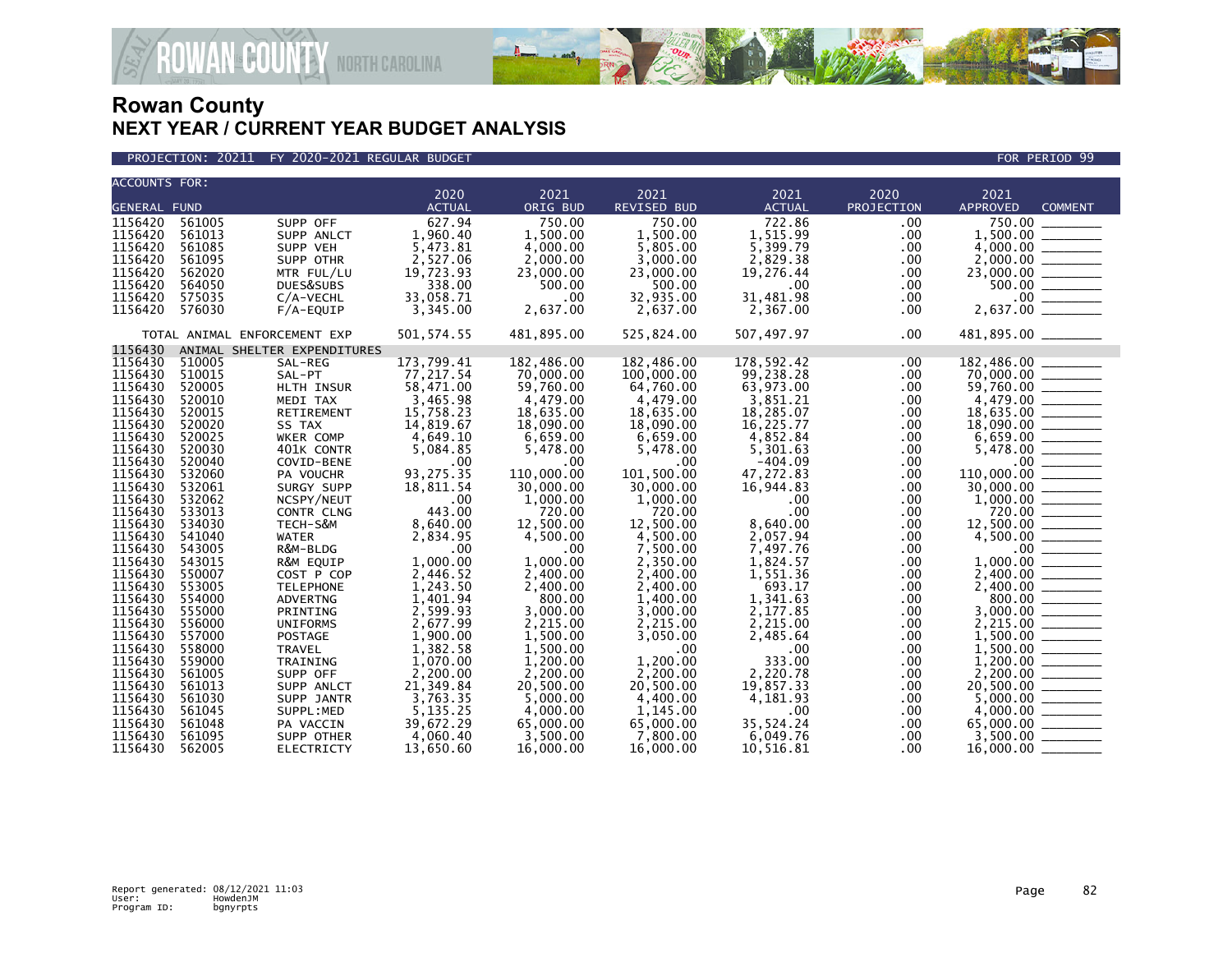



| <b>ACCOUNTS FOR:</b> |        |                              |               |            |                    |                  |            |                                                                                                                                                                                                                                                                                                                                                                                                                                                                                                 |
|----------------------|--------|------------------------------|---------------|------------|--------------------|------------------|------------|-------------------------------------------------------------------------------------------------------------------------------------------------------------------------------------------------------------------------------------------------------------------------------------------------------------------------------------------------------------------------------------------------------------------------------------------------------------------------------------------------|
|                      |        |                              | 2020          | 2021       | 2021               | 2021             | 2020       | 2021                                                                                                                                                                                                                                                                                                                                                                                                                                                                                            |
| <b>GENERAL FUND</b>  |        |                              | <b>ACTUAL</b> | ORIG BUD   | <b>REVISED BUD</b> | <b>ACTUAL</b>    | PROJECTION | <b>APPROVED</b><br><b>COMMENT</b>                                                                                                                                                                                                                                                                                                                                                                                                                                                               |
| 1156430              | 562025 | NATRL GAS                    | 4,603.85      | 11,000.00  | 11,000.00          | 6,311.34         | .00        | 11,000.00                                                                                                                                                                                                                                                                                                                                                                                                                                                                                       |
| 1156430              | 563001 | ANML FOOD                    | 4,145.32      | 4,500.00   | 4,500.00           | 4,446.99         | .00        | 4,500.00                                                                                                                                                                                                                                                                                                                                                                                                                                                                                        |
| 1156430              | 564050 | DUES&SUBS                    | 564.99        | 800.00     | 800.00             | 449.90           | .00        | 800.00                                                                                                                                                                                                                                                                                                                                                                                                                                                                                          |
| 1156430              | 582009 | MTG FOOD                     | 582.30        | 900.00     | 1,050.00           | 985.67           | .00        |                                                                                                                                                                                                                                                                                                                                                                                                                                                                                                 |
| 1156430              | 590002 | BNK CC FEE                   | 3,688.06      | 7,000.00   | 7,000.00           | 2,382.64         | .00        |                                                                                                                                                                                                                                                                                                                                                                                                                                                                                                 |
|                      |        | TOTAL ANIMAL SHELTER EXPENDI | 596,409.33    | 680,722.00 | 717,717.00         | 577,879.10       | .00        | 680,722.00 _______                                                                                                                                                                                                                                                                                                                                                                                                                                                                              |
| 1156440              |        | NATURE CENTER EXPENDITURES   |               |            |                    |                  |            |                                                                                                                                                                                                                                                                                                                                                                                                                                                                                                 |
| 1156440              | 510005 | SAL-REG                      | 151,836.91    | 153,486.00 | 153,486.00         | 156,943.13       | .00        | 153,486.00                                                                                                                                                                                                                                                                                                                                                                                                                                                                                      |
| 1156440              | 510015 | SAL-PT                       | 132,016.19    | 121,577.00 | 115,397.00         | 123,469.79       | .00        | 121,577.00                                                                                                                                                                                                                                                                                                                                                                                                                                                                                      |
| 1156440              | 520005 | HLTH INSUR                   | 40,364.00     | 39,840.00  | 44,840.00          | 42,815.50        | .00        | 39,840.00<br>$\frac{1}{2}$                                                                                                                                                                                                                                                                                                                                                                                                                                                                      |
| 1156440              | 520010 | MEDI TAX                     | 3,906.74      | 4,025.00   | 4,370.00           | 3,859.22         | .00        |                                                                                                                                                                                                                                                                                                                                                                                                                                                                                                 |
| 1156440              | 520015 | RETIREMENT                   | 13,763.70     | 15,673.00  | 15,673.00          | 16, 107.65       | .00        |                                                                                                                                                                                                                                                                                                                                                                                                                                                                                                 |
| 1156440              | 520020 | SS TAX                       | 16,704.82     | 16,657.00  | 18,134.00          | 16,354.58        | .00        |                                                                                                                                                                                                                                                                                                                                                                                                                                                                                                 |
| 1156440              | 520025 | WKER COMP                    | 5, 114. 14    | 5,764.00   | 6,622.00           | 5,054.19         | .00        |                                                                                                                                                                                                                                                                                                                                                                                                                                                                                                 |
| 1156440              | 520030 | 401K CONTR                   | 4,330.30      | 4,606.00   | 4,606.00           | 4,691.13         | .00        | 4,606.00<br>$\frac{1}{1-\frac{1}{1-\frac{1}{1-\frac{1}{1-\frac{1}{1-\frac{1}{1-\frac{1}{1-\frac{1}{1-\frac{1}{1-\frac{1}{1-\frac{1}{1-\frac{1}{1-\frac{1}{1-\frac{1}{1-\frac{1}{1-\frac{1}{1-\frac{1}{1-\frac{1}{1-\frac{1}{1-\frac{1}{1-\frac{1}{1-\frac{1}{1-\frac{1}{1-\frac{1}{1-\frac{1}{1-\frac{1}{1-\frac{1}{1-\frac{1}{1-\frac{1}{1-\frac{1}{1-\frac{1}{1-\frac{1}{1-\frac{1}{1-\frac{1}{1-\frac{1}{1-\frac{1}{1-\frac{1$                                                               |
| 1156440              | 533001 | CONTR SERV                   | .00           | 2,400.00   | 2,470.00           | 2,464.55         | .00        | 2,400.00                                                                                                                                                                                                                                                                                                                                                                                                                                                                                        |
| 1156440              | 534030 | TECH-S&M                     | 1,000.00      | 1,000.00   | 1,000.00           | 1,000.00         | .00        | 1,000.00                                                                                                                                                                                                                                                                                                                                                                                                                                                                                        |
| 1156440              | 542020 | <b>GRND MAINT</b>            | 2,170.02      | 2,200.00   | 2,200.00           | 2,123.77         | .00        |                                                                                                                                                                                                                                                                                                                                                                                                                                                                                                 |
| 1156440              | 543005 | R&M-BLDG                     | 15,545.53     | 20,600.00  | 12,570.00          | 10,569.56        | .00        |                                                                                                                                                                                                                                                                                                                                                                                                                                                                                                 |
| 1156440              | 543020 | R&M VEH                      | 364.75        | 1,000.00   | 1.000.00           | 662.19           | .00        | 1,000.00                                                                                                                                                                                                                                                                                                                                                                                                                                                                                        |
| 1156440              | 543033 | R&M-AN CGS                   | 973.49        | 800.00     | 3,408.00           | 3,288.19         | .00        | 800.00                                                                                                                                                                                                                                                                                                                                                                                                                                                                                          |
| 1156440              | 553005 | <b>TELEPHONE</b>             | 756.48        | 1,100.00   | 1,100.00           | 1,053.46         | .00        | 1,100.00                                                                                                                                                                                                                                                                                                                                                                                                                                                                                        |
| 1156440              | 554000 | ADVERTISNG                   | 400.00        | 500.00     | .00.               | .00              | .00        | 500.00                                                                                                                                                                                                                                                                                                                                                                                                                                                                                          |
| 1156440              | 555000 | PRINTING                     | 280.99        | .00        | .00                | .00              | .00        | .00 <sub>1</sub>                                                                                                                                                                                                                                                                                                                                                                                                                                                                                |
| 1156440              | 556000 | <b>UNIFORMS</b>              | 850.91        | 1,000.00   | 1,000.00           | 617.57           | .00.       | 1,000.00                                                                                                                                                                                                                                                                                                                                                                                                                                                                                        |
| 1156440              | 558000 | <b>TRAVEL</b>                | 379.44        | 1.500.00   | .00                | .00              | .00        | 1.500.00                                                                                                                                                                                                                                                                                                                                                                                                                                                                                        |
| 1156440              | 559000 | TRAINING                     | 1,027.49      | 1.500.00   | 490.00             | 490.00           | .00        | 1.500.00                                                                                                                                                                                                                                                                                                                                                                                                                                                                                        |
| 1156440              | 561005 | OFFICE SUP                   | 1,198.93      | 1,000.00   | 1,000.00           | 1,000.00         | .00        | 1,000.00                                                                                                                                                                                                                                                                                                                                                                                                                                                                                        |
| 1156440              | 561010 | ANIMAL&VET                   | 15,647.25     | 15,000.00  | 14,930.00          | 14,930.00        | .00        | 15,000,00                                                                                                                                                                                                                                                                                                                                                                                                                                                                                       |
| 1156440              | 561012 | CONCES-SUP                   | .00           | 600.00     | 600.00             | 1.50             | .00        |                                                                                                                                                                                                                                                                                                                                                                                                                                                                                                 |
| 1156440              | 561015 | EDU SUPPLY                   | 2,532.80      | 500.00     | 500.00             | 388.71           | .00        | 500.00                                                                                                                                                                                                                                                                                                                                                                                                                                                                                          |
| 1156440              | 561018 | DISP/EXHIB                   | 8.69          | 500.00     | 500.00             | 484.26           | .00        | 500.00                                                                                                                                                                                                                                                                                                                                                                                                                                                                                          |
| 1156440              | 561030 | JANT'L-SUP                   | 1,155.86      | 1,400.00   | 1,400.00           | 1,256.71         | .00        | 1.400.00                                                                                                                                                                                                                                                                                                                                                                                                                                                                                        |
| 1156440              | 561037 | LIBRA SUPP                   | 282.41        | 300.00     | 300.00             | 289.30           | .00        | 300.00                                                                                                                                                                                                                                                                                                                                                                                                                                                                                          |
| 1156440              | 561045 | SUPPL:MED                    | 119.41        | 700.00     | 700.00             | 556.83           | .00        | 700.00                                                                                                                                                                                                                                                                                                                                                                                                                                                                                          |
| 1156440              | 561071 | DYCMP SUPP                   | .00           | 965.00     | 965.00             | 929.12           | .00        | 965.00                                                                                                                                                                                                                                                                                                                                                                                                                                                                                          |
| 1156440              | 561084 | AQUAR SUPP                   | 358.23        | 1,000.00   | 1,000.00           | 582.79           | .00.       | 1,000.00                                                                                                                                                                                                                                                                                                                                                                                                                                                                                        |
| 1156440              | 561085 | SUPP VEHL                    | 692.40        | 700.00     | 700.00             | .00              | .00        | 700.00                                                                                                                                                                                                                                                                                                                                                                                                                                                                                          |
| 1156440              | 561090 | OTH SUPPL                    | 299.31        | 300.00     | 300.00             | 299.60           | .00        | 300.00<br>$\begin{array}{ccccccccc} \multicolumn{3}{c}{} & \multicolumn{3}{c}{} & \multicolumn{3}{c}{} & \multicolumn{3}{c}{} & \multicolumn{3}{c}{} & \multicolumn{3}{c}{} & \multicolumn{3}{c}{} & \multicolumn{3}{c}{} & \multicolumn{3}{c}{} & \multicolumn{3}{c}{} & \multicolumn{3}{c}{} & \multicolumn{3}{c}{} & \multicolumn{3}{c}{} & \multicolumn{3}{c}{} & \multicolumn{3}{c}{} & \multicolumn{3}{c}{} & \multicolumn{3}{c}{} & \multicolumn{3}{c}{} & \multicolumn{3}{c}{} & \mult$ |
| 1156440              | 561095 | OTH SM EQP                   | 500.00        | 500.00     | 2,550.00           | 2,550.00         | .00        | 500.00                                                                                                                                                                                                                                                                                                                                                                                                                                                                                          |
| 1156440              | 562020 | MTR FUL/LU                   | .00           | 1,100.00   | 1,100.00           | 205.25           | .00        | 1.100.00                                                                                                                                                                                                                                                                                                                                                                                                                                                                                        |
| 1156440              | 562030 | PROPANE GA                   | .00           | 400.00     | .00.               | .00 <sub>1</sub> | .00        | 400.00                                                                                                                                                                                                                                                                                                                                                                                                                                                                                          |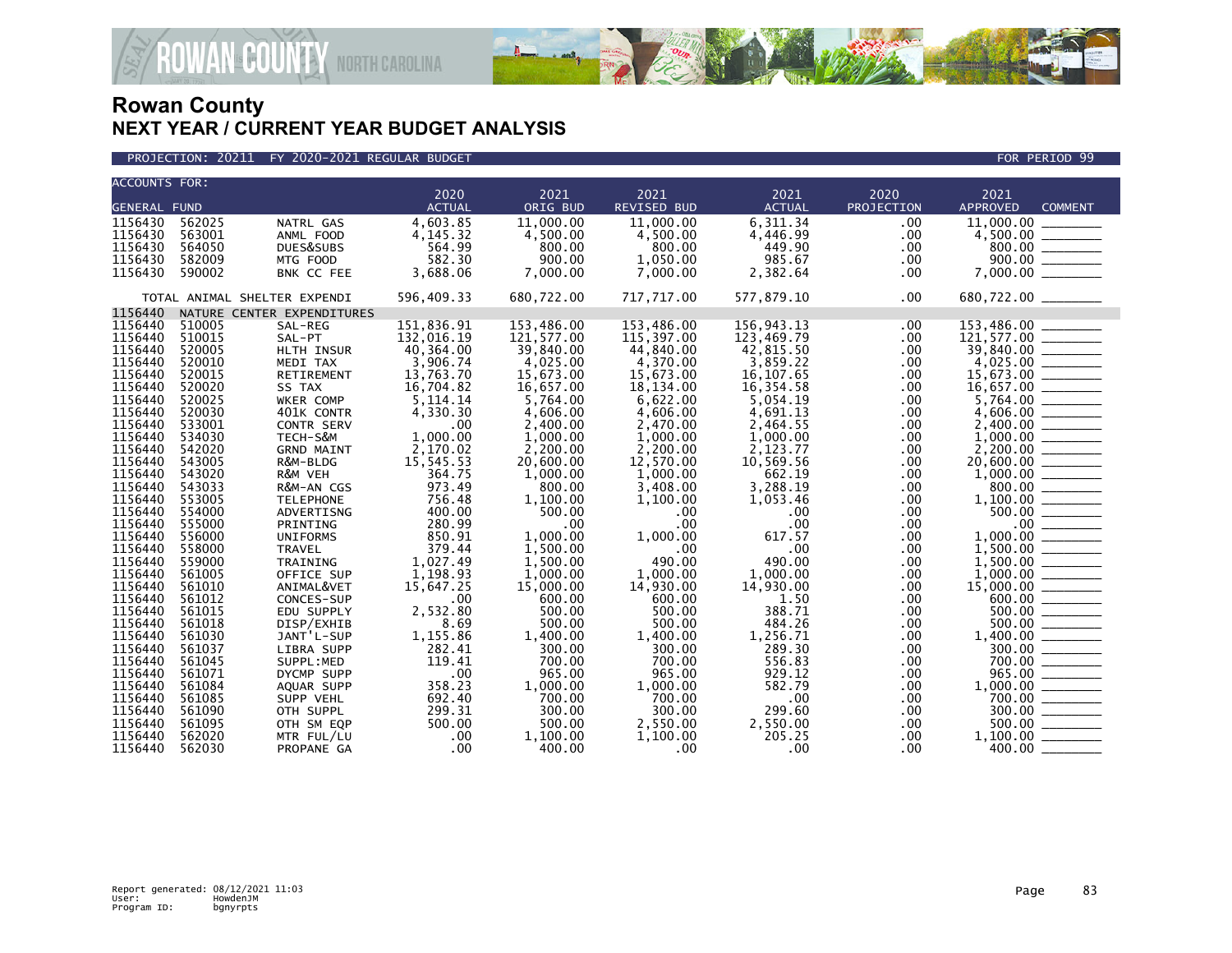

### PROJECTION: 20211 FY 2020-2021 REGULAR BUDGET FOR PERIOD 99

| <b>ACCOUNTS FOR:</b> |                                                       |                            |                 |                  |                    |                  |                  |                                                                                                                                                                  |
|----------------------|-------------------------------------------------------|----------------------------|-----------------|------------------|--------------------|------------------|------------------|------------------------------------------------------------------------------------------------------------------------------------------------------------------|
|                      |                                                       |                            | 2020            | 2021             | 2021               | 2021             | 2020             | 2021                                                                                                                                                             |
| <b>GENERAL FUND</b>  |                                                       |                            | <b>ACTUAL</b>   | ORIG BUD         | <b>REVISED BUD</b> | <b>ACTUAL</b>    | PROJECTION       | <b>APPROVED</b><br><b>COMMENT</b>                                                                                                                                |
| 1156440              | 563001                                                | ANIML FOOD                 | 13,300.00       | 16,400.00        | 20.310.00          | 18,936.09        | .00              | 16,400,00                                                                                                                                                        |
| 1156440              | 564050                                                | DUES&SUBS                  | 1,764.15        | 2.000.00         | 2,000.00           | 1,984.36         | .00              |                                                                                                                                                                  |
| 1156440              | 575090                                                | C/A-FU&EQP                 | 9,442.73        | .00              | 5,980.00           | 5,980.00         | .00              |                                                                                                                                                                  |
| 1156440              | 576900                                                | $F/A$ -OTHER               | .00             | .00              | 16,256.00          | 6,450.75         | .00.             |                                                                                                                                                                  |
| 1156440              | 583000<br>583041                                      | PROG ACTIV                 | .00             | 1,000.00         | 1,000.00           | 572.29           | .00              |                                                                                                                                                                  |
| 1156440<br>1156440   | 583061                                                | DONAT EXP                  | .00<br>.00      | .00<br>500.00    | 44,490.00          | $.00 \,$<br>.00  | $.00 \,$<br>.00  | $\begin{array}{r} 2,000.00 \ \hline 2,000.00 \ \hline 0.00 \ \hline 0.00 \ \hline 1,000.00 \ \hline 500.00 \ \hline 200.00 \ \hline 200.00 \ \hline \end{array}$ |
|                      |                                                       | SIMP LIV F                 |                 |                  | .00                |                  |                  |                                                                                                                                                                  |
| 1156440<br>1156440   | 585019                                                | <b>GRANT: DNP</b>          | 33,500.55       | .00<br>200.00    | 17,244.00          | 12,343.19        | $.00 \,$         |                                                                                                                                                                  |
| 1156440              | 590002<br>590008                                      | BNK-CC FEE                 | 228.21<br>15.97 | 100.00           | 200.00             | 192.81<br>7.27   | .00.<br>.00      |                                                                                                                                                                  |
|                      |                                                       | SALES&USE                  |                 |                  | 100.00             |                  |                  |                                                                                                                                                                  |
|                      | TOTAL NATURE CENTER EXPENDIT                          |                            | 472,832.80      | 440,393.00       | 522,491.00         | 461,505.31       | .00.             | 440,393.00                                                                                                                                                       |
| 1156450              |                                                       | VETERINARIAN SERV EXPENSES |                 |                  |                    |                  |                  |                                                                                                                                                                  |
| 1156450              | 510005                                                | SAL-REG                    | 99,658.88       | 90,150.00        | 95,150.00          | 95,099.96        | .00.             | 90,150.00                                                                                                                                                        |
| 1156450              | 510015                                                | SAL-PT                     | 9,212.37        | 8,692.00         | 12, 192.00         | 11,698.24        | .00              |                                                                                                                                                                  |
| 1156450              | 520005                                                | <b>HLTH INSUR</b>          | 12,166.00       | 9,960.00         | 11,260.00          | 10,965.50        | .00.             |                                                                                                                                                                  |
| 1156450              | 520010                                                | MEDI TAX                   | 1,536.08        | 1,280.00         | 1,580.00           | 1,511.29         | .00              |                                                                                                                                                                  |
| 1156450              | 520015                                                | RETIREMENT                 | 9,031.16        | 9,205.00         | 9,205.00           | 9,770.60         | .00              |                                                                                                                                                                  |
| 1156450              | 520020                                                | SS TAX                     | 6,568.39        | 5,473.00         | 6,673.00           | 6,461.97         | .00.             |                                                                                                                                                                  |
| 1156450              | 520025                                                | <b>WKER COMP</b>           | 2,523.56        | 2,074.00         | 2,574.00           | 2,462.20         | .00              |                                                                                                                                                                  |
| 1156450              | 520030                                                | 401K CONTR                 | 2,925.71        | 2,705.00         | 2,705.00           | 2,852.99         | .00              |                                                                                                                                                                  |
| 1156450              | 532065                                                | <b>VET FEES</b>            | 933.66          | 7,500.00         | 7,500.00           | 3,438.55         | .00              | $7,500.00$ $\frac{1}{\sqrt{25}}$                                                                                                                                 |
| 1156450              | 550007                                                | COST P COP                 | 58.61           | 200.00           | 200.00             | $.00 \,$         | .00              | $200.00$ ______                                                                                                                                                  |
| 1156450              | 553005                                                | <b>TELEPHONE</b>           | 743.09          | 1,200.00         | 1.200.00           | 506.68           | .00              |                                                                                                                                                                  |
| 1156450              | 555000                                                | PRINTING                   | .00             | 500.00           | 500.00             | $.00 \times$     | $.00 \,$         | $\frac{500.00}{600.00}$                                                                                                                                          |
| 1156450              | 556000                                                | <b>UNIFORMS</b>            | 116.29          | 600.00           | 600.00             | 337.33           | $.00 \,$         |                                                                                                                                                                  |
| 1156450<br>1156450   | 557000<br>558000                                      | POSTAGE                    | 12.11<br>458.13 | 100.00           | 100.00<br>500.00   | .00<br>.00.      | .00              |                                                                                                                                                                  |
| 1156450              | 559000                                                | <b>TRAVEL</b><br>TRAINING  | 445.00          | 500.00<br>500.00 | 500.00             | 200.00           | $.00 \,$<br>.00. |                                                                                                                                                                  |
| 1156450              | 561005                                                | SUPP OFF                   | 301.62          | 500.00           | 500.00             | 500.00           | .00              |                                                                                                                                                                  |
| 1156450              | 561013                                                | SUPP AC                    | 476.66          | 1.000.00         | 1.000.00           | 808.90           | $.00 \times$     |                                                                                                                                                                  |
| 1156450              | 561045                                                | SUPPL:MED                  | 10,656.26       | 11,500.00        | 11,500.00          | 11,421.01        | .00.             |                                                                                                                                                                  |
| 1156450              | 561095                                                | SUPP EQMT                  | 216.78          | 500.00           | 500.00             | 222.75           | .00              | 500.00                                                                                                                                                           |
| 1156450              | 564050                                                | DUES&SUBS                  | 500.00          | 500.00           | 500.00             | 485.00           | .00.             | 500.00                                                                                                                                                           |
|                      |                                                       |                            | 158,540.36      | 154,639.00       | 166.439.00         | 158,742.97       | $.00 \times$     |                                                                                                                                                                  |
|                      | TOTAL VETERINARIAN SERV EXPE<br>TOTAL ANIMAL SERVCIES |                            | 1,509,331.71    | 1,586,674.00     | 1,583,898.00       | 1,559,078.58     | .00.             |                                                                                                                                                                  |
|                      |                                                       |                            |                 |                  |                    |                  |                  |                                                                                                                                                                  |
| 7110                 | ROWAN-CABARRUS CC                                     |                            |                 |                  |                    |                  |                  |                                                                                                                                                                  |
| 1157110              | ROWAN-CABARRUS CC                                     |                            |                 |                  |                    |                  |                  |                                                                                                                                                                  |
| 1157110              | 591021                                                | JOBS IN RC                 | 100,000,00      | .00              | .00                | .00 <sub>1</sub> | .00              | .00 <sub>1</sub>                                                                                                                                                 |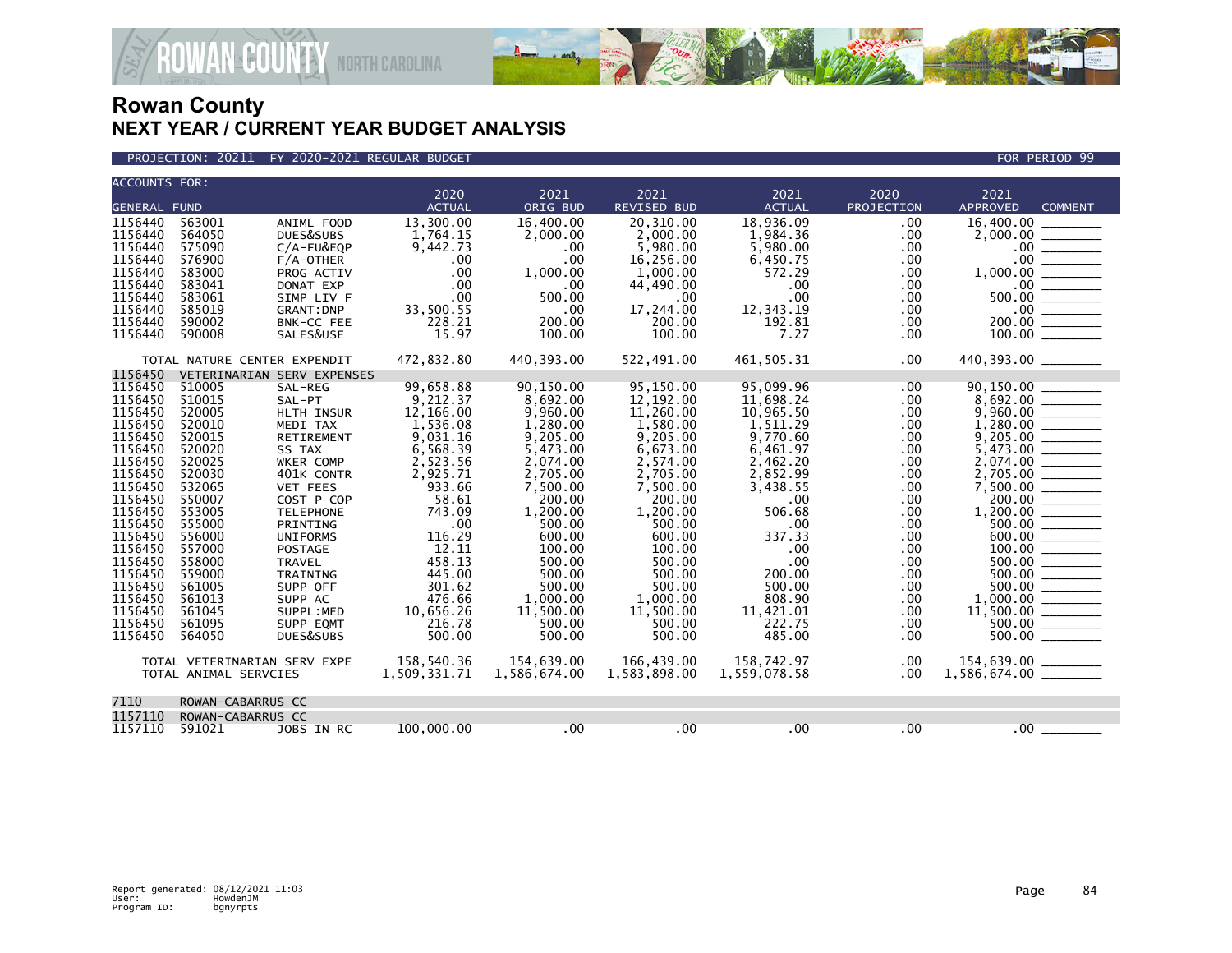

| <b>ACCOUNTS FOR:</b> |                                                              |                                 | 2020                         | 2021                         | 2021                                                            | 2021                         | 2020        | 2021                                                            |  |
|----------------------|--------------------------------------------------------------|---------------------------------|------------------------------|------------------------------|-----------------------------------------------------------------|------------------------------|-------------|-----------------------------------------------------------------|--|
| <b>GENERAL FUND</b>  |                                                              |                                 | <b>ACTUAL</b>                | ORIG BUD                     | <b>REVISED BUD</b>                                              | <b>ACTUAL</b>                | PROJECTION  | <b>APPROVED</b><br><b>COMMENT</b>                               |  |
| 1157110              | 594010                                                       | <b>CURRENT EX</b>               | 2,842,498.00                 | 2,814,073.00                 | 2,814,073.00                                                    | 2,814,073.00                 | .00         | 2,814,073.00                                                    |  |
| 1157110              | 594020                                                       | CAP OUTLAY                      | 479,310.00                   | 300,000.00                   | 300,000.00                                                      | 300,000.00                   | .00         | $300,000.00$ _________                                          |  |
|                      | TOTAL ROWAN-CABARRUS CC                                      |                                 | 3,421,808.00                 | 3,114,073.00                 | 3,114,073.00                                                    | 3, 114, 073.00               | $.00 \,$    |                                                                 |  |
|                      | TOTAL ROWAN-CABARRUS CC                                      |                                 | 3,421,808.00                 | 3, 114, 073.00               | 3, 114, 073.00                                                  | 3, 114, 073.00               | .00         | $3,114,073.00$ _________                                        |  |
|                      |                                                              |                                 |                              |                              |                                                                 |                              |             |                                                                 |  |
| 7120                 | ROWAN-SALISBURY SCHOOLS                                      |                                 |                              |                              |                                                                 |                              |             |                                                                 |  |
| 1157120              | ROWAN-SAL SCHLS EXPENSE                                      |                                 |                              |                              |                                                                 |                              |             |                                                                 |  |
| 1157120<br>1157120   | 594000<br>594010                                             | EDU APPROP<br><b>CURRENT EX</b> | 12,000.00<br>36, 391, 832.00 | 12,000.00<br>36,027,914.00   | 12,000,00<br>36,027,914.00                                      | 12,000.00<br>36,027,914.00   | .00<br>.00  |                                                                 |  |
| 1157120              | 594030                                                       | CE-CLRM SU                      | 373,473.63                   | 375,000.00                   | 375,000,00                                                      | 375,000.00                   | .00         | $\frac{36,027,914.00}{375,000.00} \overline{\hspace{2cm} 2000}$ |  |
| 1157120              | 594035                                                       | $1/2C$ SL TX                    | 2,659,100.52                 | 2,291,844.00                 | 3,691,844.00                                                    | 1,734,185.46                 | .00         |                                                                 |  |
|                      | TOTAL ROWAN-SAL SCHLS EXPENS                                 |                                 | 39,436,406.15                | 38,706,758.00                | 40,106,758.00                                                   | 38, 149, 099. 46             | .00.        | 38,706,758.00 _______                                           |  |
|                      | TOTAL ROWAN-SALISBURY SCHOOL                                 |                                 | 39,436,406.15                | 38,706,758.00                | 40,106,758.00                                                   | 38, 149, 099. 46             | .00         | 38,706,758.00 _________                                         |  |
|                      |                                                              |                                 |                              |                              |                                                                 |                              |             |                                                                 |  |
| 7130                 | KANNAPOLIS CITY SCHOOLS                                      |                                 |                              |                              |                                                                 |                              |             |                                                                 |  |
| 1157130              | KANNAPOLIS CTY SCHL EXP                                      |                                 |                              |                              |                                                                 |                              |             |                                                                 |  |
| 1157130<br>1157130   | 594000<br>594010                                             | EDU APPROP                      | 828.00<br>2,510,318.00       | 828.00<br>2,486,213.00       | 828.00<br>2,486,213.00                                          | 828.00<br>2,486,213.00       | .00         |                                                                 |  |
| 1157130              | 594030                                                       | <b>CURRENT EX</b><br>CE-CLRM SU | 25,868.00                    | 25,878.00                    | 25,878.00                                                       | 25,878.00                    | .00<br>.00  | 25,878.00 ________                                              |  |
| 1157130              | 594035                                                       | $1/2C$ SL TX                    | 199,011.17                   | 158,156.00                   | 258,156.00                                                      | $.00 \,$                     | .00         |                                                                 |  |
|                      |                                                              |                                 |                              |                              |                                                                 |                              |             |                                                                 |  |
|                      | TOTAL KANNAPOLIS CTY SCHL EX<br>TOTAL KANNAPOLIS CITY SCHOOL |                                 | 2,736,025.17<br>2,736,025.17 | 2,671,075.00<br>2,671,075.00 | 2,771,075.00<br>2,771,075.00                                    | 2,512,919.00<br>2,512,919.00 | .00.<br>.00 | 2,671,075.00 _______                                            |  |
|                      |                                                              |                                 |                              |                              |                                                                 |                              |             |                                                                 |  |
| 7140                 | ROWAN CHARTER SCHOOLS                                        |                                 |                              |                              |                                                                 |                              |             |                                                                 |  |
| 1157140              |                                                              | ROWAN CHRTR SCHL EXPENSE        |                              |                              |                                                                 |                              |             |                                                                 |  |
| 1157140              | 594010                                                       | <b>CURRENT EX</b>               | 731,690.00                   | 1,479,384.00                 | 1,479,384.00                                                    | 1,479,384.00                 | .00         | 1,479,384.00                                                    |  |
|                      | TOTAL ROWAN CHRTR SCHL EXPEN                                 |                                 | 731.690.00                   | 1,479,384.00                 | 1,479,384.00                                                    | 1,479,384.00                 | $.00 \,$    |                                                                 |  |
|                      | TOTAL ROWAN CHARTER SCHOOLS                                  |                                 | 731,690.00                   | 1,479,384.00                 | 1,479,384.00                                                    | 1,479,384.00                 | .00         | $1,479,384.00$ _________<br>1,479,384.00 ________               |  |
|                      |                                                              |                                 |                              |                              |                                                                 |                              |             |                                                                 |  |
| 9100                 | <b>DEBT SERVICE</b>                                          |                                 |                              |                              |                                                                 |                              |             |                                                                 |  |
| 1149100              | DEBT SERVICE REVENUES                                        |                                 |                              |                              |                                                                 |                              |             |                                                                 |  |
| 1149100              | 435005                                                       | LOTTERY PR                      |                              |                              | $-1,300,000.00$ $-1,300,000.00$ $-1,300,000.00$ $-1,794,821.39$ |                              |             | $.00 - 1,300,000.00$                                            |  |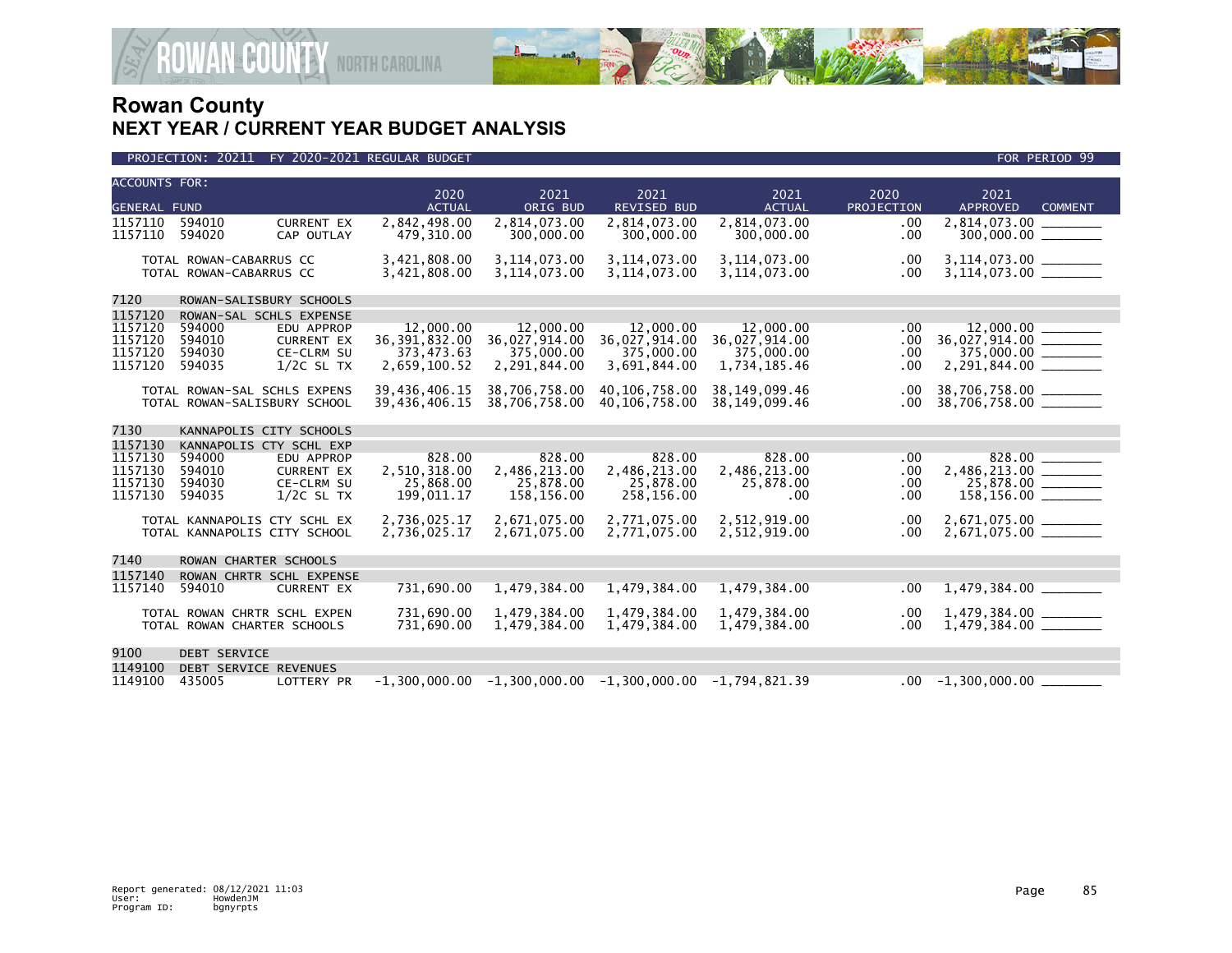



| ACCOUNTS FOR:       |                              |                           |                 |               |                               |                             |                   |                          |                |
|---------------------|------------------------------|---------------------------|-----------------|---------------|-------------------------------|-----------------------------|-------------------|--------------------------|----------------|
|                     |                              |                           | 2020            | 2021          | 2021                          | 2021                        | 2020              | 2021                     |                |
| <b>GENERAL FUND</b> |                              |                           | <b>ACTUAL</b>   | ORIG BUD      | <b>REVISED BUD</b>            | <b>ACTUAL</b>               | <b>PROJECTION</b> | <b>APPROVED</b>          | <b>COMMENT</b> |
|                     |                              |                           |                 |               |                               |                             |                   |                          |                |
|                     | TOTAL DEBT SERVICE REVENUES  |                           | $-1,300,000.00$ |               | $-1,300,000.00 -1,300,000.00$ | -1,794,821.39               | $.00\,$           | $-1,300,000.00$ ________ |                |
| 1159100             |                              | DEBT SERVICE EXPENDITURES |                 |               |                               |                             |                   |                          |                |
| 1159100             | 590063                       | DBT ISS CT                | 57.525.85       | 120,000.00    | 120,000.00                    | .00 <sub>1</sub>            | $.00 \,$          |                          |                |
| 1159100             | 592003                       | TWNCRK-PRI                | 137,500.00      | $.00 \,$      | $.00 \,$                      | $.00 \,$                    | .00               |                          |                |
| 1159100             | 592004                       | TWNCRK-INT                | 2,839.38        | .00           | $.00 \,$                      | $.00 \,$                    | $.00 \,$          |                          |                |
| 1159100             | 592005                       | JUD FAC-PR                | 627,000.00      | 314,000.00    | 314,000.00                    | 313,500.00                  | .00.              |                          |                |
| 1159100             | 592006                       | JUD FAC-IN                | 17, 145.00      | 5,200.00      | 5,200.00                      | 5,141.40                    | .00               |                          |                |
| 1159100             | 592009                       | RCCC-CR-PR                | 1,140,000.00    | 1,140,000.00  | 1,140,000.00                  | 1,140,000.00                | .00               |                          |                |
| 1159100             | 592010                       | RCCC-CR-IN                | 229,886.99      | 204,500.00    | 204,500.00                    | 204, 326. 33                | .00               |                          |                |
| 1159100             | 592011                       | SCH LN-PRI                | 5,056,953.70    | 4,846,000.00  | 5,234,575.00                  | 4,840,629.54                | .00               |                          |                |
| 1159100             | 592012                       | SCH LN-INT                | 1,009,417.25    | 939,000.00    | 939,000.00                    | 925,464.11                  | .00               |                          |                |
| 1159100             | 592015                       | 02SCHBD-PR                | 3,779,000.00    | $.00 \,$      | .00                           | $.00 \,$                    | .00               |                          |                |
| 1159100             | 592016                       | 02SCHBD-IN                | 47,237.52       | .00           | .00                           | .00                         | $.00 \,$          |                          |                |
| 1159100             | 592017                       | TELCOM-PRI                | 970,000,00      | 970,000,00    | 970,000,00                    | 970,000.00                  | $.00 \,$          |                          |                |
| 1159100             | 592018                       | TELECOM-IN                | 51,943.00       | 29,000.00     | 29,000.00                     | 28,857.50                   | .00               |                          |                |
| 1159100             | 592021                       | <b>EMS VEH-PR</b>         | 468,741.34      | 582,000.00    | 521,286.00                    | 497,971.16                  | $.00 \,$          |                          |                |
| 1159100             | 592022                       | EMS VEH-IN                | 19,246.77       | 25,000.00     | 25,000.00                     | 15,372.59                   | .00               |                          |                |
| 1159100             | 592023                       | SHER VEH-P                | 457,510.78      | 668,000.00    | 611,800.00                    | 594, 310.50                 | .00               |                          |                |
| 1159100             | 592024                       | SHER VEH-I                | 21,627.17       | 36,000.00     | 36,000.00                     | 18,367.73                   | .00               |                          |                |
| 1159100             | 592025                       | COMP EOU-P                | 132,810.89      | .00           | .00                           | $.00 \,$                    | .00               |                          |                |
| 1159100             | 592026                       | COMP EQU-I                | 1,831.61        | .00           | $.00 \,$                      | .00 <sub>1</sub>            | .00               |                          |                |
| 1159100             | 592027                       | OTH VEH-PR                | 104,851.58      | 101,000.00    | 101,000.00                    | 100,533.54                  | .00               |                          |                |
| 1159100             | 592028                       | OTH VEH-IN                | 4,575.13        | 4,000.00      | 4,000.00                      | 3,084.40                    | .00               |                          |                |
| 1159100             | 592096                       | WEP PRIN                  | 395,000.00      | 395,000.00    | 395,000.00                    | 395,000.00                  | .00               |                          |                |
| 1159100             | 592097                       | WEP INTST                 | 50,099.15       | 42,000.00     | 42,000.00                     | 41,408.35                   | .00               |                          |                |
| 1159100             | 592098                       | <b>PARKS</b>              | .00             | 120,400.00    | 120,400.00                    | 118,377.72                  | .00               | 120,400.00 ______        |                |
| 1159100             | 592099                       | PARKS INT                 | .00             | 12,400.00     | 12,400.00                     | 6,537.99                    | .00               | $12,400.00$ ________     |                |
|                     | TOTAL DEBT SERVICE EXPENDITU |                           | 14,782,743.11   | 10,553,500.00 |                               | 10,825,161.00 10,218,882.86 | $.00 \,$          |                          |                |
|                     | TOTAL DEBT SERVICE           |                           | 13,482,743.11   | 9,253,500.00  |                               | 9,525,161.00 8,424,061.47   | $.00\,$           |                          |                |
|                     | TOTAL GENERAL FUND           |                           | $-3,328,229.85$ | $.00 \,$      | -1,232,775.00 -11,274,973.18  |                             | $.00 \,$          |                          |                |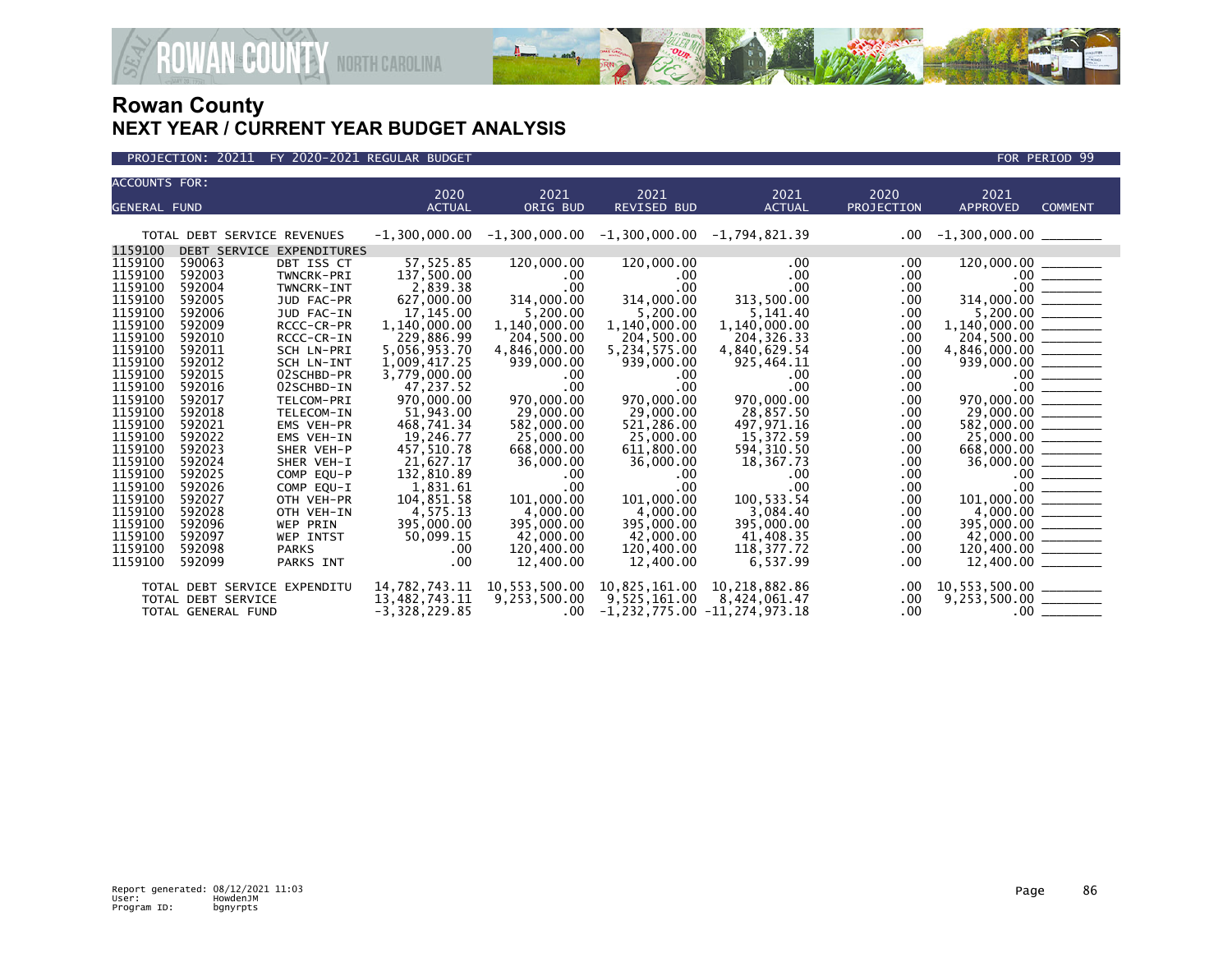

| <b>ACCOUNTS FOR:</b> |                              |                         | 2020                      | 2021                    | 2021                    | 2021                    | 2020       | 2021                      |                                                                                                                                                                                                                                                                                                                                                                                                               |
|----------------------|------------------------------|-------------------------|---------------------------|-------------------------|-------------------------|-------------------------|------------|---------------------------|---------------------------------------------------------------------------------------------------------------------------------------------------------------------------------------------------------------------------------------------------------------------------------------------------------------------------------------------------------------------------------------------------------------|
|                      | FIRE DISTRICT FUND           |                         | <b>ACTUAL</b>             | ORIG BUD                | <b>REVISED BUD</b>      | <b>ACTUAL</b>           | PROJECTION | <b>APPROVED</b>           | <b>COMMENT</b>                                                                                                                                                                                                                                                                                                                                                                                                |
|                      |                              |                         |                           |                         |                         |                         |            |                           |                                                                                                                                                                                                                                                                                                                                                                                                               |
| 4330                 | <b>EMERGENCY SERVICES</b>    |                         |                           |                         |                         |                         |            |                           |                                                                                                                                                                                                                                                                                                                                                                                                               |
| 2144340              | FIRE DISTRICTS REVENUE       |                         |                           |                         |                         |                         |            |                           |                                                                                                                                                                                                                                                                                                                                                                                                               |
| 2144340              | 411001                       | AV TAX CY               | $-5,894,533.45$           | $-6,007,897.00$         | $-6, 182, 897.00$       | $-6, 110, 735.99$       | .00        | $-6,007,897.00$           |                                                                                                                                                                                                                                                                                                                                                                                                               |
| 2144340              | 411003                       | AV-NCVTS                | $-611, 411.87$            | $-625,000.00$           | $-783,000.00$           | $-699, 219.57$          | .00        | $-625,000.00$             | $\frac{1}{2}$                                                                                                                                                                                                                                                                                                                                                                                                 |
| 2144340              | 411010                       | ABATE-CY                | 14,814.73                 | 45,000,00               | 45,000,00               | 2.923.08                | .00        | 45,000.00 _______         |                                                                                                                                                                                                                                                                                                                                                                                                               |
| 2144340              | 411015                       | TX DISCONT              | 50,894.92                 | 55,000.00               | 55,000.00               | 53,659.87               | .00        |                           |                                                                                                                                                                                                                                                                                                                                                                                                               |
| 2144340              | 419010                       | INT ON TAX              | $-27,618.28$              | $-35,000.00$            | $-99,000.00$            | $-100, 176.00$          | .00        |                           |                                                                                                                                                                                                                                                                                                                                                                                                               |
|                      | TOTAL FIRE DISTRICTS REVENUE |                         | $-6, 467, 853.95$         | -6,567,897.00           | $-6,964,897.00$         | $-6,853,548.61$         | .00.       |                           |                                                                                                                                                                                                                                                                                                                                                                                                               |
| 2154340              | FIRE DISTRICTS EXPENSES      |                         |                           |                         |                         |                         |            |                           |                                                                                                                                                                                                                                                                                                                                                                                                               |
| 2154340              | 586001                       | FDT-ATWELL              | 534,728.82                | 541, 122.00             | 580, 122.00             | 568,654.91              | .00        | 541,122.00                |                                                                                                                                                                                                                                                                                                                                                                                                               |
| 2154340              | 586002                       | FDT-BOSTIA              | 778,607.37                | 781, 331.00             | 816, 331.00             | 802,367.96              | .00        | 781,331.00 _______        |                                                                                                                                                                                                                                                                                                                                                                                                               |
| 2154340              | 586003                       | FDT-CLEVEL              | 499.735.04                | 490,149.00              | 497,149.00              | 487.291.70              | .00        |                           |                                                                                                                                                                                                                                                                                                                                                                                                               |
| 2154340              | 586004                       | FDT-E GLD               | 106,948.11                | 111,538.00              | 121,538.00              | 118,740.48              | .00        |                           |                                                                                                                                                                                                                                                                                                                                                                                                               |
| 2154340<br>2154340   | 586005                       | FDT-E LAND              | 27,856.97                 | 28,356.00               | 31,356.00               | 30,652.20               | .00        | 28,356.00 ______          |                                                                                                                                                                                                                                                                                                                                                                                                               |
| 2154340              | 586006<br>586007             | FDT-E ROWA<br>FDT-ELLIS | 18,802.07<br>146, 146. 97 | 18,932.00<br>148,618.00 | 23,932.00<br>158,618.00 | 21,929.62<br>155,492.21 | .00<br>.00 |                           |                                                                                                                                                                                                                                                                                                                                                                                                               |
| 2154340              | 586008                       | FDT-ENOCHV              | 252,341.58                | 255,955.00              | 271,955.00              | 265,433.90              | .00        | 255,955.00 ________       |                                                                                                                                                                                                                                                                                                                                                                                                               |
| 2154340              | 586009                       | FDT-FRANKL              | 277,641.36                | 278,393.00              | 296,393.00              | 293,756.65              | .00        |                           |                                                                                                                                                                                                                                                                                                                                                                                                               |
| 2154340              | 586010                       | FDT-LIBERT              | 234,550.44                | 237,593.00              | 264,593.00              | 258,272.91              | .00        | 237,593.00 _______        |                                                                                                                                                                                                                                                                                                                                                                                                               |
| 2154340              | 586011                       | FDT-LOCKE               | 952,796.82                | 951,038.00              | 995,038.00              | 985,724.57              | .00        | 951,038.00 ________       |                                                                                                                                                                                                                                                                                                                                                                                                               |
| 2154340              | 586012                       | FDT-MILLER              | 518.786.07                | 529,539.00              | 563,539.00              | 560.984.47              | .00        |                           |                                                                                                                                                                                                                                                                                                                                                                                                               |
| 2154340              | 586013                       | FDT-MT MIT              | 81,726.85                 | 84,462.00               | 93,462.00               | 89,819.23               | .00        |                           |                                                                                                                                                                                                                                                                                                                                                                                                               |
| 2154340              | 586014                       | FDT-POOLE               | 108, 334.88               | 111.508.00              | 124.508.00              | 118.661.46              | .00        | $84,462.00$<br>111,508.00 |                                                                                                                                                                                                                                                                                                                                                                                                               |
| 2154340              | 586015                       | FDT-RIC/MI              | 7,771.78                  | 7,635.00                | 10,135.00               | 7.740.49                | .00        |                           |                                                                                                                                                                                                                                                                                                                                                                                                               |
| 2154340              | 586016                       | FDT-ROCKWE              | 585,850.18                | 597,635.00              | 637,635.00              | 624.614.72              | .00        | 597,635.00                |                                                                                                                                                                                                                                                                                                                                                                                                               |
| 2154340              | 586017                       | FDT-ROW/IR              | 35,018.96                 | 35,179.00               | 37,179.00               | 36,557.06               | .00        |                           |                                                                                                                                                                                                                                                                                                                                                                                                               |
| 2154340              | 586018                       | FDT-SCO IR              | 74.295.53                 | 113,032,00              | 115.032.00              | 115.192.18              | .00        | 113,032.00                |                                                                                                                                                                                                                                                                                                                                                                                                               |
| 2154340              | 586019                       | FDT-S ROW               | 4,788.44                  | 4,866.00                | 5,866.00                | 5,274.62                | .00        |                           |                                                                                                                                                                                                                                                                                                                                                                                                               |
| 2154340              | 586020                       | FDT-S SALI              | 490.495.28                | 491,126.00              | 514.626.00              | 510.861.68              | .00        | 491,126.00                | $\begin{tabular}{lcccccc} \multicolumn{2}{c }{\textbf{1.5} & \textbf{1.5} & \textbf{1.5} \\ \multicolumn{2}{c }{\textbf{2.5} & \textbf{1.5} & \textbf{1.5} & \textbf{1.5} \\ \multicolumn{2}{c }{\textbf{3.5} & \textbf{1.5} & \textbf{1.5} & \textbf{1.5} \\ \multicolumn{2}{c }{\textbf{4.5} & \textbf{1.5} & \textbf{1.5} & \textbf{1.5} \\ \multicolumn{2}{c }{\textbf{5.5} & \textbf{1.5} & \textbf{1.5$ |
| 2154340              | 586021                       | FDT-UNION               | 137,201.54                | 138,450.00              | 150,450.00              | 148,807.94              | .00        |                           |                                                                                                                                                                                                                                                                                                                                                                                                               |
| 2154340              | 586022                       | FDT-W ROW               | 280, 243.42               | 286,891.00              | 301,891.00              | 296,490.71              | .00        | 286,891.00                |                                                                                                                                                                                                                                                                                                                                                                                                               |
| 2154340              | 586023                       | FDT-WOODLE              | 313, 185.47               | 324,549.00              | 353,549.00              | 350,226.94              | .00        | 324,549.00                |                                                                                                                                                                                                                                                                                                                                                                                                               |
|                      | TOTAL FIRE DISTRICTS EXPENSE |                         | 6,467,853.95              | 6,567,897.00            | 6,964,897.00            | 6,853,548.61            | .00        |                           |                                                                                                                                                                                                                                                                                                                                                                                                               |
|                      | TOTAL EMERGENCY SERVICES     |                         | .00                       | .00                     | .00                     | .00.                    | .00        |                           |                                                                                                                                                                                                                                                                                                                                                                                                               |
|                      | TOTAL FIRE DISTRICT FUND     |                         | .00                       | .00                     | .00                     | .00                     | .00        | .00 <sub>1</sub>          |                                                                                                                                                                                                                                                                                                                                                                                                               |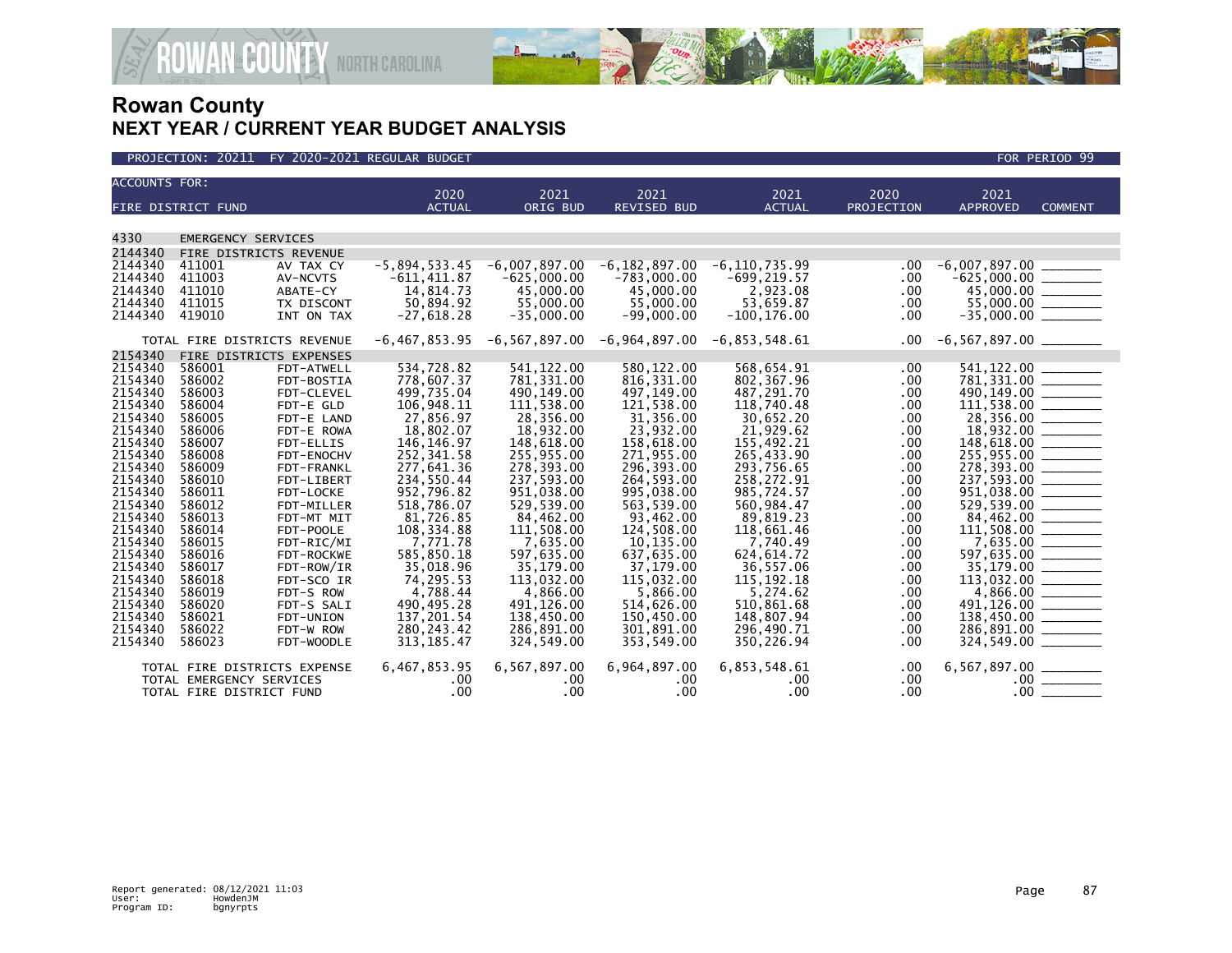

| <b>ACCOUNTS FOR:</b> |                               |                              | 2020           | 2021          | 2021               | 2021           | 2020              | 2021                                                                                                 |                |
|----------------------|-------------------------------|------------------------------|----------------|---------------|--------------------|----------------|-------------------|------------------------------------------------------------------------------------------------------|----------------|
|                      | EMERGENCY TELEPHONE SYSTEM FD |                              | <b>ACTUAL</b>  | ORIG BUD      | <b>REVISED BUD</b> | <b>ACTUAL</b>  | <b>PROJECTION</b> | <b>APPROVED</b>                                                                                      | <b>COMMENT</b> |
|                      |                               |                              |                |               |                    |                |                   |                                                                                                      |                |
| 4330                 | <b>EMERGENCY SERVICES</b>     |                              |                |               |                    |                |                   |                                                                                                      |                |
| 2244215              | <b>E911 SURCHARGE REVENUE</b> |                              |                |               |                    |                |                   |                                                                                                      |                |
| 2244215              | 455005                        | FINES-FORT                   | $-653, 197.99$ | $.00 \,$      | $-443,628.00$      | $-443,628.24$  | .00               |                                                                                                      |                |
| 2244215              | 455010                        | E911 ADMIN                   | .00.           | $-443,628.00$ | .00.               | $.00 \,$       | .00               |                                                                                                      |                |
| 2244215              | 461000                        | INT REV                      | $-33,792.62$   | $-20,000.00$  | $-20,000.00$       | $-2,017.24$    | .00.              | $-20,000.00$<br>$-84,154.00$                                                                         |                |
| 2244215              | 495010                        | APP FB-RES                   | $.00 \,$       | $-84, 154.00$ | $-97, 154.00$      | $.00 \,$       | .00               |                                                                                                      |                |
|                      |                               |                              |                |               |                    |                |                   |                                                                                                      |                |
|                      |                               | TOTAL E911 SURCHARGE REVENUE | $-686,990.61$  | $-547,782.00$ | $-560,782.00$      | $-445, 645.48$ | .00               | $-547,782.00$ ________                                                                               |                |
| 2254215              |                               | E911 SURCHARGE EXPENSE       |                |               |                    |                |                   |                                                                                                      |                |
| 2254215              | 533001                        | <b>CONTR SERV</b>            | 54,803.25      | $.00 \,$      | .00                | $.00 \,$       | .00               | $212,382.00$<br>$3,000.00$<br>$2,000.00$<br>$273,400.00$<br>$5,000.00$<br>$20,000.00$<br>$17,000.00$ |                |
| 2254215              | 534030                        | TECH-S&M                     | 198,032.30     | 212,382.00    | 212,382.00         | 209,502.71     | $.00 \,$          |                                                                                                      |                |
| 2254215              | 543015                        | R&M-EQUIP                    | $.00 \,$       | 3,000.00      | 3,126.00           | 3,125.14       | .00               |                                                                                                      |                |
| 2254215              | 553005                        | <b>TELEPHONE</b>             | 1,373.40       | 2,000.00      | 2,000.00           | 198.00         | $.00 \,$          |                                                                                                      |                |
| 2254215              | 553008                        | NG911 TELE                   | 255,769.52     | 273,400.00    | 273,400.00         | 83,740.70      | .00               |                                                                                                      |                |
| 2254215              | 558000                        | TRAVEL                       | 1,177.56       | 5,000.00      | 4,874.00           | 1,023.44       | .00               |                                                                                                      |                |
| 2254215              | 559000                        | TRAINING                     | 17,658.00      | 20,000.00     | 20,000.00          | 11,496.00      | $.00 \,$          |                                                                                                      |                |
| 2254215              | 561095                        | OTH SM EQP                   | 11,064.12      | 17,000.00     | 30,000.00          | 19,362.90      | .00.              |                                                                                                      |                |
| 2254215              | 576030                        | $F/A-F\&EQUI$                | 9,299.45       | 15,000.00     | 15,000.00          | 7,103.56       | .00               |                                                                                                      |                |
|                      |                               | TOTAL E911 SURCHARGE EXPENSE | 549,177.60     | 547,782.00    | 560,782.00         | 335,552.45     | .00               | 547,782.00 _______                                                                                   |                |
|                      | TOTAL EMERGENCY SERVICES      |                              | $-137,813.01$  | $.00 \,$      | $.00 \,$           | $-110,093.03$  | $.00 \,$          |                                                                                                      |                |
|                      |                               | TOTAL EMERGENCY TELEPHONE SY | $-137,813.01$  | $.00 \,$      | .00.               | $-110,093.03$  | .00               |                                                                                                      |                |
|                      |                               |                              |                |               |                    |                |                   |                                                                                                      |                |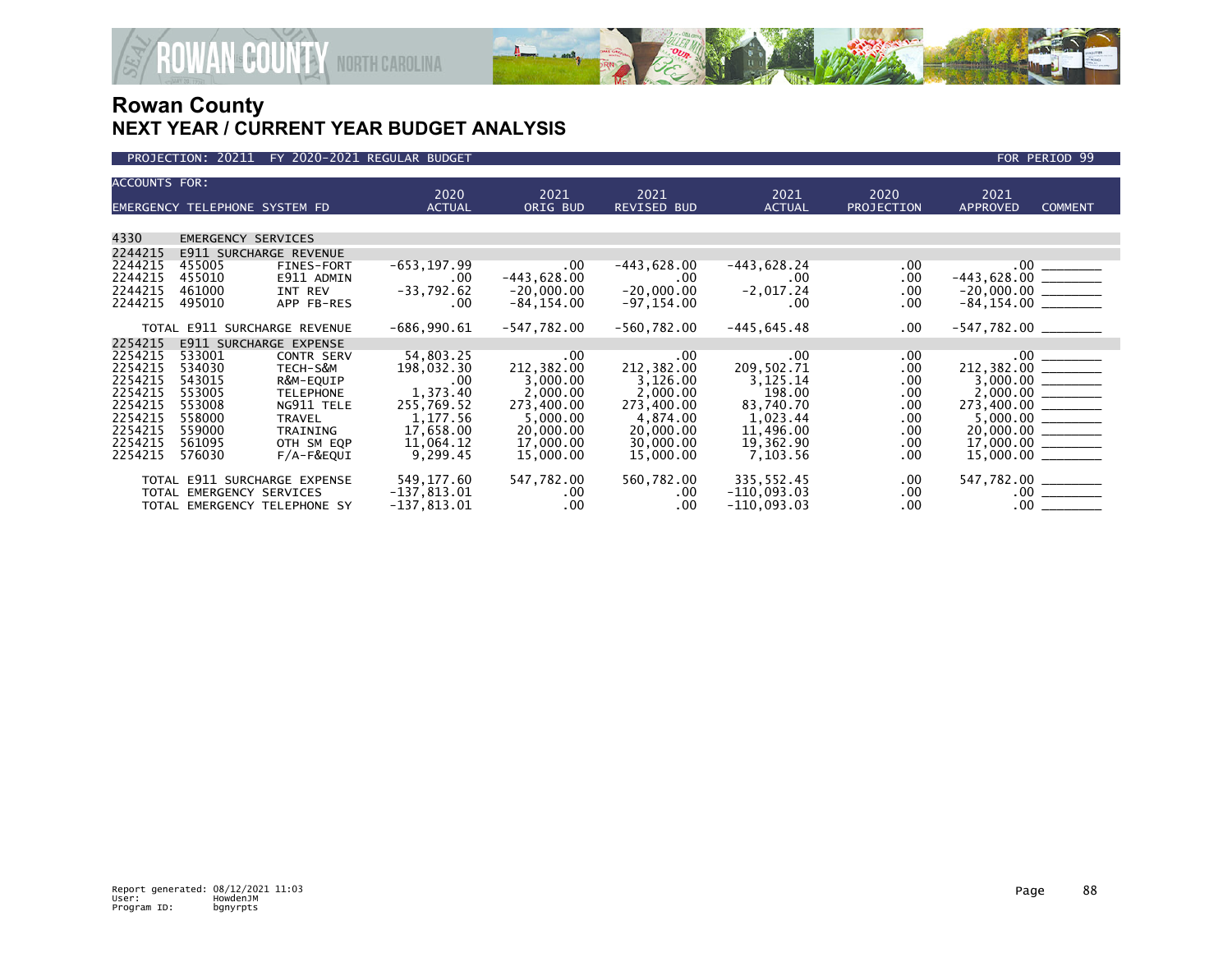

| <b>ACCOUNTS FOR:</b> |                              |                           |                       |                  |                            |                       |                    |                                      |                |
|----------------------|------------------------------|---------------------------|-----------------------|------------------|----------------------------|-----------------------|--------------------|--------------------------------------|----------------|
|                      | RISK MANAGEMENT FUND         |                           | 2020<br><b>ACTUAL</b> | 2021<br>ORIG BUD | 2021<br><b>REVISED BUD</b> | 2021<br><b>ACTUAL</b> | 2020<br>PROJECTION | 2021<br><b>APPROVED</b>              | <b>COMMENT</b> |
|                      |                              |                           |                       |                  |                            |                       |                    |                                      |                |
| 6000                 | RISK MANAGEMENT              |                           |                       |                  |                            |                       |                    |                                      |                |
| 5146000              |                              | RISK MGMT ADMIN REVENUES  |                       |                  |                            |                       |                    |                                      |                |
| 5146000              | 461000                       | INT REV                   | $-157, 250.63$        | $-60,000.00$     | $-60,000.00$               | $-18,408.92$          | .00                |                                      |                |
|                      | TOTAL RISK MGMT ADMIN REVENU |                           | $-157, 250.63$        | $-60,000.00$     | $-60,000.00$               | $-18,408.92$          | $.00 \,$           | $-60,000.00$ ________                |                |
| 5146010              |                              | RISK MNGMT P&PL REVENUES  |                       |                  |                            |                       |                    |                                      |                |
| 5146010              | 489030                       | INS SETMNT                | $-93,742.63$          | .00              | $.00 \,$                   | $-97, 148.94$         | .00                |                                      |                |
| 5146010              | 491101                       | <b>TRS FR 101</b>         | $-480,000.00$         | $-480,000.00$    | $-480,000.00$              | $-480,000.00$         | $.00 \,$           |                                      |                |
| 5146010              | 495000                       | APP FB-UNR                | .00.                  | $-292, 800.00$   | $-292, 800.00$             | $.00 \,$              | $.00 \,$           |                                      |                |
|                      | TOTAL RISK MNGMT P&PL REVENU |                           | $-573,742.63$         | $-772,800.00$    | $-772,800.00$              | $-577, 148.94$        | $.00 \,$           |                                      |                |
| 5146020              |                              | RISK MNGMT WRKRS COMP REV |                       |                  |                            |                       |                    |                                      |                |
| 5146020              | 441080                       | <b>WC CHARGES</b>         | $-581, 362.41$        | $-560,000.00$    | $-560,000.00$              | $-579, 129.62$        | .00                | $-560,000.00$ _________              |                |
|                      | TOTAL RISK MNGMT WRKRS COMP  |                           | $-581, 362.41$        | $-560.000.00$    | $-560,000.00$              | $-579, 129.62$        | $.00 \,$           | $-560,000.00$ ________               |                |
| 5156000              |                              | RISK MHGMT ADMIN EXPENSES |                       |                  |                            |                       |                    |                                      |                |
| 5156000              | 510005                       | SAL-REG                   | 56,642.84             | 57,511.00        | 57,511.00                  | 35,243.25             | $.00 \,$           | $57,511.00$<br>9,960.00              |                |
| 5156000              | 520005                       | HLTH INSUR                | 10,091.00             | 9,960.00         | 9,960.00                   | 4,459.00              | $.00 \,$           |                                      |                |
| 5156000              | 520010                       | MEDI TAX                  | 783.54                | 811.00           | 811.00                     | 500.09                | $.00 \,$           |                                      |                |
| 5156000              | 520015                       | <b>RETIREMENT</b>         | 5,150.62              | 5,872.00         | 5,872.00                   | 3,598.34              | .00                | $5,872.00$<br>$3,468.00$<br>$547.00$ |                |
| 5156000              | 520020                       | SS TAX                    | 3,350.60              | 3,468.00         | 3,468.00                   | 2,138.33              | $.00 \,$           |                                      |                |
| 5156000              | 520025                       | WKER COMP                 | 454.85                | 547.00           | 547.00                     | 282.20                | $.00 \,$           |                                      |                |
| 5156000              | 520030                       | 401K CONTR                | 1,704.62              | 1,726.00         | 1,726.00                   | 559.94                | $.00 \,$           |                                      |                |
| 5156000              | 552030                       | INS-WC                    | 139, 345.00           | 150,000.00       | 150,000.00<br>900.00       | 125,233.00            | $.00 \,$           | $150,000.00$<br>900.00               |                |
| 5156000<br>5156000   | 553005<br>558000             | <b>TELEPHONE</b>          | 643.74                | 900.00           | 200.00                     | 590.61                | .00                |                                      |                |
| 5156000              | 559000                       | <b>TRAVEL</b><br>TRAINING | .00<br>.00            | 600.00<br>600.00 | 200.00                     | $.00 \,$<br>.00       | .00.<br>$.00 \,$   |                                      |                |
| 5156000              | 561000                       | P-CARD                    | .00                   | 500.00           | 500.00                     | .00                   | $.00 \,$           |                                      |                |
| 5156000              | 561005                       | OFFICE SUP                | .00                   | 300.00           | 100.00                     | $.00 \,$              | $.00 \,$           | $\frac{500.00}{300.00}$              |                |
| 5156000              | 561015                       | EDU SUPPLY                | .00                   | 200.00           | .00                        | .00                   | $.00 \,$           | 200.00                               |                |
| 5156000              | 561095                       | SMALL EQ                  | .00                   | 500.00           | 1,700.00                   | 911.73                | $.00 \,$           |                                      |                |
|                      |                              |                           |                       |                  |                            |                       |                    |                                      |                |
|                      | TOTAL RISK MHGMT ADMIN EXPEN |                           | 218,166.81            | 233,495.00       | 233,495.00                 | 173,516.49            | $.00 \,$           | 233,495.00 _______                   |                |
| 5156010              |                              | RISK MNGMT P&PL EXPENSES  |                       |                  |                            |                       |                    |                                      |                |
| 5156010              | 552010                       | INS-P&PL                  | 309,290.00            | 330,000,00       | 330,000,00                 | 273,054.00            | $.00 \,$           | 330,000.00 _______                   |                |
| 5156010              | 590003                       | <b>CLAIMS EXP</b>         | 358,737.29            | 350,000.00       | 350,000.00                 | 286,914.01            | .00.               | 350,000.00 ______                    |                |
| 5156010              | 590007                       | PROC COSTS                | 62,871.00             | 70,000.00        | 70,000.00                  | 70,000.00             | $.00 \,$           | 70,000.00 __                         |                |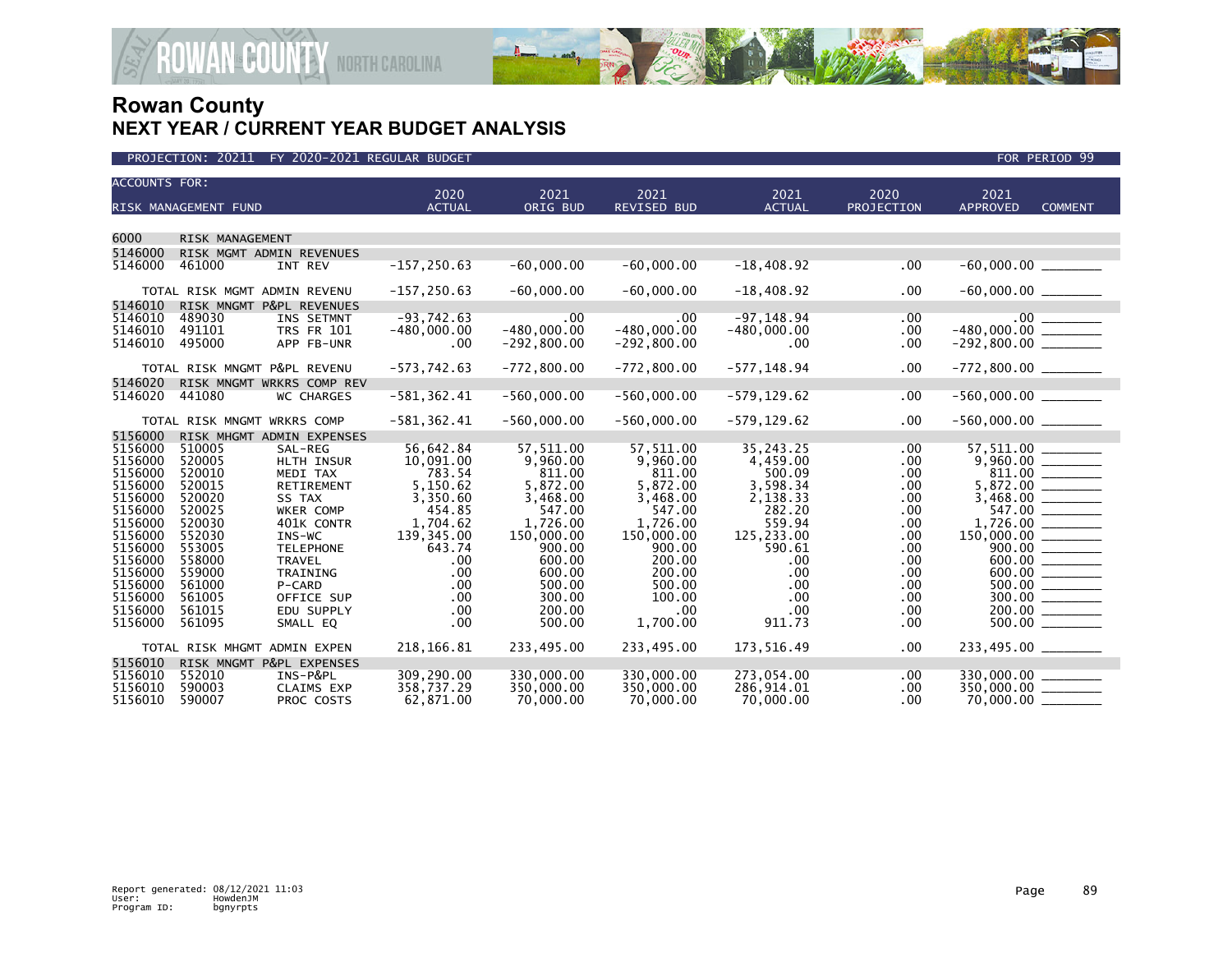

| ACCOUNTS FOR:<br>RISK MANAGEMENT FUND                                                                                                            | 2020<br><b>ACTUAL</b>                  | 2021<br>ORIG BUD                    | 2021<br><b>REVISED BUD</b>          | 2021<br><b>ACTUAL</b>                      | 2020<br><b>PROJECTION</b> | 2021<br>APPROVED<br><b>COMMENT</b>                                    |
|--------------------------------------------------------------------------------------------------------------------------------------------------|----------------------------------------|-------------------------------------|-------------------------------------|--------------------------------------------|---------------------------|-----------------------------------------------------------------------|
| TOTAL RISK MNGMT P&PL EXPENS                                                                                                                     | 730,898.29                             | 750,000.00                          | 750,000.00                          | 629,968.01                                 | $.00 \,$                  | 750,000.00 _______                                                    |
| 5156020<br>WRKRS COMP EXP<br>RISK MNGMT<br>5156020<br>590003<br>CLAIMS EXP<br>5156020<br>590006<br>INDIRCT CO<br>5156020<br>590007<br>PROC COSTS | 474,507.83<br>11,546.00<br>44,908.00   | 350,000.00<br>9,305.00<br>50,000.00 | 350,000.00<br>9,305.00<br>50.000.00 | 239,321.02<br>9,305.00<br>50,000.00        | .00<br>.00<br>.00         | $350,000.00$ ________<br>$9,305.00$ ________<br>$50,000.00$ _________ |
| TOTAL RISK MNGMT WRKRS COMP<br>TOTAL RISK MANAGEMENT<br>TOTAL RISK MANAGEMENT FUND                                                               | 530,961.83<br>167,671.26<br>167,671.26 | 409,305.00<br>.00<br>.00            | 409,305.00<br>$.00 \,$<br>.00       | 298,626.02<br>$-72,576.96$<br>$-72.576.96$ | .00<br>.00<br>.00         | 409,305.00 ________<br>$.00$ $\qquad \qquad$<br>$.00 \,$              |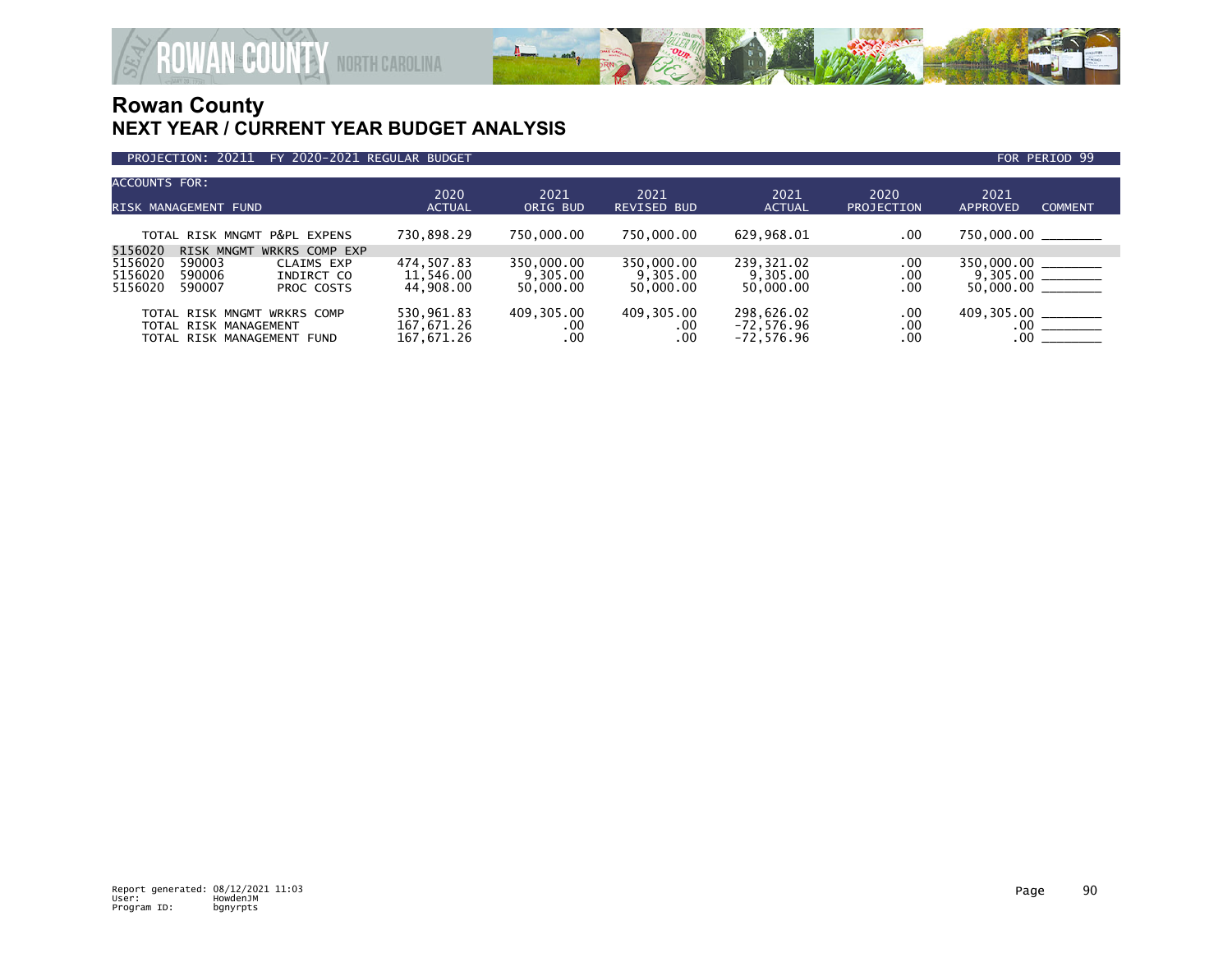

| <b>ACCOUNTS FOR:</b> |                              |                           |                       |                    |                            |                       |                    |                             |                |
|----------------------|------------------------------|---------------------------|-----------------------|--------------------|----------------------------|-----------------------|--------------------|-----------------------------|----------------|
| <b>LANDFILL FUND</b> |                              |                           | 2020<br><b>ACTUAL</b> | 2021<br>ORIG BUD   | 2021<br><b>REVISED BUD</b> | 2021<br><b>ACTUAL</b> | 2020<br>PROJECTION | 2021<br><b>APPROVED</b>     | <b>COMMENT</b> |
|                      |                              |                           |                       |                    |                            |                       |                    |                             |                |
| 4700                 | LANDFILL                     |                           |                       |                    |                            |                       |                    |                             |                |
| 6144705              |                              | ENVIRONMENT MNGT REVENUES |                       |                    |                            |                       |                    |                             |                |
| 6144705              | 453046                       | ERO CTL FE                | $-6, 300.00$          | .00                | .00                        | $-1,600.00$           | .00                |                             | .00            |
|                      |                              |                           |                       |                    |                            |                       |                    |                             |                |
|                      | TOTAL ENVIRONMENT MNGT REVEN |                           | $-6,300.00$           | .00                | .00                        | $-1,600.00$           | .00                |                             | $.00$ $\qquad$ |
| 6144710              | SANITATION REVENUES          |                           |                       |                    |                            |                       |                    |                             |                |
| 6144710              | 444034                       | SITE FEES                 | $-232, 330.15$        | $-170,000.00$      | $-170,000.00$              | -339,031.02           | .00                | $-170,000.00$ ________      |                |
|                      |                              |                           |                       |                    |                            |                       |                    |                             |                |
|                      | TOTAL SANITATION REVENUES    |                           | $-232, 330.15$        | $-170,000.00$      | $-170,000.00$              | $-339,031.02$         | .00                |                             |                |
| 6144720              | LANDFILL OPER REVENUES       |                           |                       |                    |                            |                       |                    |                             |                |
| 6144720              | 416060                       | SW DISP TX                | $-296,802.44$         | $-310,000.00$      | $-310,000.00$              | $-351,908.34$         | $.00 \,$           |                             |                |
| 6144720              | 434006                       | SG-SW TX                  | $-74, 137.91$         | $-70,000.00$       | $-70,000.00$               | $-56, 152.62$         | .00                |                             |                |
| 6144720              | 444031                       | LF CASH RE                | $-721,856.92$         | $-600,000.00$      | $-600,000.00$              | $-836,682.05$         | $.00 \,$           |                             |                |
| 6144720              | 444032                       | LF CHARGES                | $-4,460,208.80$       | $-4, 300, 000, 00$ | $-4, 300, 000, 00$         | $-4,992,363.97$       | .00                | $-4,300,000.00$ _________   |                |
| 6144720              | 444033                       | LF LATE FE                | $-2,735.85$           | .00                | .00                        | $-2,753.83$           | .00                |                             |                |
| 6144720              | 461000                       | INT REV                   | $-577, 498.59$        | $-325.000.00$      | $-325,000.00$              | $-90.978.29$          | .00                |                             |                |
| 6144720              | 495000                       | APP FB-UNR                | $.00 \,$              | $-3, 554, 166.00$  | $-4, 352, 166.00$          | $.00 \times$          | .00                |                             |                |
|                      | TOTAL LANDFILL OPER REVENUES |                           | -6,133,240.51         | $-9,159,166.00$    | $-9,957,166.00$            | $-6, 330, 839, 10$    | .00                | $-9,159,166.00$ ________    |                |
| 6144730              | RECYCLING OPER REVENUES      |                           |                       |                    |                            |                       |                    |                             |                |
| 6144730              | 435031                       | TIRE DIS-R                | $-192,831.76$         | $-200,000.00$      | $-200,000.00$              | $-149, 274.22$        | .00                | $-200,000.00$               |                |
| 6144730              | 435032                       | WH GOODS                  | $-47.240.36$          | $-55.000.00$       | $-55.000.00$               | $-55.934.78$          | .00                |                             |                |
| 6144730              | 435034                       | E-WASTE MG                | $-8.264.88$           | $-8,000.00$        | $-8.000.00$                | $-3.595.27$           | .00                | $-55,000.00$<br>$-8,000.00$ |                |
| 6144730              | 444041                       | RECYCLING                 | $-38,786.69$          | $-20,000.00$       | $-20,000.00$               | $-72,745.39$          | .00                |                             |                |
| 6144730              | 495010                       | APP FB-RES                | .00                   | .00.               | $-56,054.00$               | $.00 \times$          | .00                |                             | .00            |
|                      |                              |                           |                       |                    |                            |                       |                    |                             |                |
|                      | TOTAL RECYCLING OPER REVENUE |                           | $-287, 123.69$        | $-283,000.00$      | $-339,054.00$              | $-281,549.66$         | .00                |                             |                |
| 6154705              |                              | ENVIRONMENT MNGT EXPENSES |                       |                    |                            |                       |                    |                             |                |
| 6154705              | 510005                       | SAL-REG                   | 188,939.27            | 193,737.00         | 193,737.00                 | 115,398.46            | .00                | 193,737.00                  |                |
| 6154705              | 520005                       | <b>HLTH INSUR</b>         | 30.273.00             | 29,880,00          | 23,880.00                  | 22,295.00             | .00                | 29,880.00 ________          |                |
| 6154705              | 520008                       | RETIRE HI                 | 22,411.00             | 9,960.00           | .00                        | $.00 \,$              | .00                |                             |                |
| 6154705              | 520010                       | MEDI TAX                  | 2,607.73              | 2,709.00           | 2,709.00                   | 1,587.33              | .00                |                             |                |
| 6154705              | 520015                       | RETIREMENT                | 36,703.88             | 19,782.00          | 19,782.00                  | 11,909.12             | .00                |                             |                |
| 6154705              | 520020                       | SS TAX                    | 11, 149.83            | 11,579.00          | 11,579.00                  | 6,786.34              | .00                |                             |                |
| 6154705              | 520025                       | WKER COMP                 | 1,315.87              | 1,347.00           | 1,347.00                   | 726.10                | .00                |                             |                |
| 6154705              | 520030                       | 401K CONTR                | 5,671.13              | 5,814.00           | 5,814.00                   | 3,479.14              | .00                | 5,814.00                    |                |
| 6154705              | 543020                       | R&M-VEHIC                 | 409.63                | 1,800.00           | 1,800.00                   | 1,398.66              | .00                | 1,800.00                    |                |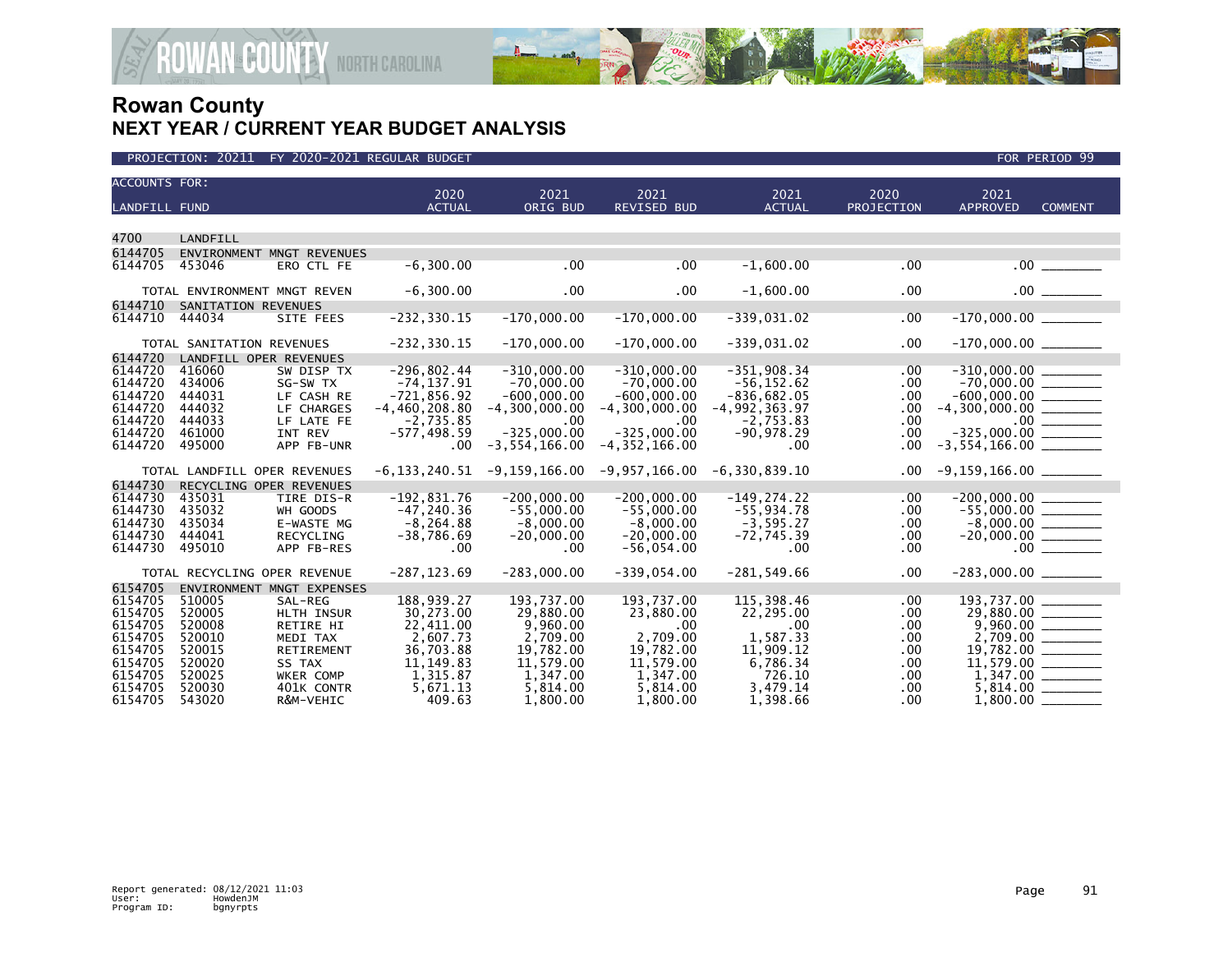

### PROJECTION: 20211 FY 2020-2021 REGULAR BUDGET FOR PERIOD 99

| <b>ACCOUNTS FOR:</b> |                              |                   |               |              |                    |               |            |                                                                                                                                                                               |
|----------------------|------------------------------|-------------------|---------------|--------------|--------------------|---------------|------------|-------------------------------------------------------------------------------------------------------------------------------------------------------------------------------|
|                      |                              |                   | 2020          | 2021         | 2021               | 2021          | 2020       | 2021                                                                                                                                                                          |
| <b>LANDFILL FUND</b> |                              |                   | <b>ACTUAL</b> | ORIG BUD     | <b>REVISED BUD</b> | <b>ACTUAL</b> | PROJECTION | <b>APPROVED</b><br><b>COMMENT</b>                                                                                                                                             |
| 6154705              | 550007                       | COST P COP        | 464.05        | 800.00       | 800.00             | 220.30        | .00        |                                                                                                                                                                               |
| 6154705              | 553005                       | <b>TELEPHONE</b>  | 7,478.36      | 9.200.00     | 9.200.00           | 4,707.13      | .00        | $9,200.00$<br>$200.00$<br>$500.00$<br>$1,500.00$<br>$1,500.00$                                                                                                                |
| 6154705              | 555000                       | PRINTING          | 182.00        | 200.00       | 200.00             | 42.00         | .00.       |                                                                                                                                                                               |
| 6154705              | 557000                       | POSTAGE           | 371.51        | 500.00       | 500.00             | 220.69        | .00        |                                                                                                                                                                               |
| 6154705              | 558000                       | TRAVEL            | 1,336.14      | 1.500.00     | 1,500.00           | 618.67        | .00        |                                                                                                                                                                               |
| 6154705              | 559000                       | TRAINING          | .00           | 1,000.00     | 1,000.00           | $.00 \times$  | .00.       |                                                                                                                                                                               |
| 6154705              | 561000                       | P-CARD            | .00           | 4,000.00     | 4,000.00           | $.00 \times$  | .00        |                                                                                                                                                                               |
| 6154705              | 561005                       | OFFICE SUP        | 969.50        | 1,300.00     | 1,300.00           | 755.13        | .00.       |                                                                                                                                                                               |
| 6154705              | 561095                       | SMALL EQ          | 22.99         | 500.00       | 500.00             | 269.95        | .00        |                                                                                                                                                                               |
| 6154705              | 562020                       | FUEL&LUBIC        | 1,337.74      | 3,000.00     | 3.000.00           | 1,184.08      | .00        |                                                                                                                                                                               |
| 6154705              | 564050                       | DUES&SUBS         | .00           | 500.00       | 500.00             | 128.75        | $.00 \,$   |                                                                                                                                                                               |
| 6154705              | 575035                       | C/A-VEHICL        | .00           | .00          | 175,950.00         | 171,104.00    | $.00 \,$   |                                                                                                                                                                               |
| 6154705              | 582008                       | EMPL RET          | .00           | 125.00       | 125.00             | .00.          | $.00 \,$   | $1,000.00$<br>$4,000.00$<br>$1,300.00$<br>$500.00$<br>$3,000.00$<br>$500.00$<br>$500.00$<br>$125.00$                                                                          |
|                      |                              |                   |               |              |                    |               |            |                                                                                                                                                                               |
|                      | TOTAL ENVIRONMENT MNGT EXPEN |                   | 311,643.63    | 299,233.00   | 459,223.00         | 342,830.85    | $.00 \,$   |                                                                                                                                                                               |
| 6154710              | SANITATION EXPENSES          |                   |               |              |                    |               |            |                                                                                                                                                                               |
| 6154710              | 510005                       | SAL-REG           | 260,208.64    | 313,995.00   | 312,995.00         | 264,904.74    | .00        | 313,995.00                                                                                                                                                                    |
| 6154710              | 510010                       | SAL-OT            | 181.53        | .00          | $.00 \,$           | $.00 \,$      | .00        |                                                                                                                                                                               |
| 6154710              | 510015                       | SAL-PT            | 14,815.52     | 20,000,00    | 20,000.00          | 4,275.72      | .00        |                                                                                                                                                                               |
| 6154710              | 520005                       | HLTH INSUR        | 97,175.00     | 109,560.00   | 109,560.00         | 106,788.50    | .00        | 20,000.00                                                                                                                                                                     |
| 6154710              | 520010                       | MEDI TAX          | 3,707.63      | 4,691.00     | 4,691.00           | 3,611.39      | .00        | $\begin{array}{r} 4,691.00 \ \hline 4,691.00 \ \hline 32,064.00 \ \hline 19,831.00 \ \hline 37,756.00 \ \hline 9,426.00 \ \hline 180,000.00 \ \hline \end{array}$             |
| 6154710              | 520015                       | RETIREMENT        | 51,019.67     | 32.064.00    | 32.064.00          | 27, 197. 22   | .00.       |                                                                                                                                                                               |
| 6154710              | 520020                       | SS TAX            | 15,853.13     | 19,831.00    | 19,831.00          | 15,441.72     | .00.       |                                                                                                                                                                               |
| 6154710              | 520025                       | WKER COMP         | 2,927.24      | 3,756.00     | 3,756.00           | 2,836.64      | .00.       |                                                                                                                                                                               |
| 6154710              | 520030                       | 401K CONTR        | 7,148.33      | 9,426.00     | 9,426.00           | 7,897.62      | .00.       |                                                                                                                                                                               |
| 6154710              | 533010                       | CONTR COLL        | 149,697.31    | 180,000.00   | 180,000.00         | 168,238.53    | .00        |                                                                                                                                                                               |
| 6154710              | 542020                       | <b>GRND MAINT</b> | 2,058.27      | 6,000.00     | 6,000.00           | 910.27        | .00        |                                                                                                                                                                               |
| 6154710              | 543005                       | R&M-BLDG          | 675.57        | 5,000.00     | 5,000.00           | 294.15        | .00.       |                                                                                                                                                                               |
| 6154710              | 543015                       | R&M-EQUIP         | 1,810.69      | 3,000.00     | 3,000.00           | 2,602.59      | .00        |                                                                                                                                                                               |
| 6154710              | 543020                       | R&M-VEHIC         | 1,286.52      | 1.500.00     | 1.500.00           | 772.20        | .00.       | $\begin{array}{r} 5,000.00 \ \hline 3,000.00 \ \hline 1,500.00 \ \hline 4,000.00 \ \hline 7,000.00 \ \hline \end{array}$                                                      |
| 6154710              | 544020                       | RENT-L&B          | 2,100.00      | 4,000.00     | 4,000.00           | 2,100.00      | .00        |                                                                                                                                                                               |
| 6154710              | 544042                       | RNT-TOILET        | 5,720.01      | 7,000.00     | 7,000.00           | 5,585.00      | .00        |                                                                                                                                                                               |
| 6154710              | 553005                       | <b>TELEPHONE</b>  | 19.243.09     | 17,000.00    | 17,000.00          | 10.444.16     | .00        | $17,000.00$<br>2,500.00                                                                                                                                                       |
| 6154710              | 556000                       | <b>UNIFORMS</b>   | 1,830.79      | 2.500.00     | 2.500.00           | 1.831.10      | .00.       |                                                                                                                                                                               |
| 6154710              | 558000                       | TRAVEL            | 7,988.06      | 9,000.00     | 9,000.00           | 8,994.89      | .00.       |                                                                                                                                                                               |
| 6154710              | 561005                       | OFFICE SUP        | 431.89        | 800.00       | 800.00             | 148.94        | .00        |                                                                                                                                                                               |
| 6154710              | 561054                       | OSHA COMPL        | 3, 113, 46    | 4,000.00     | 4,000.00           | 3,004.43      | .00        |                                                                                                                                                                               |
| 6154710              | 561095                       | SMALL EQ          | 961.59        | 2,000.00     | 2,000.00           | 783.85        | .00.       |                                                                                                                                                                               |
| 6154710              | 562005                       | <b>ELECTRICTY</b> | 6,651.88      | 9,000.00     | 9,000.00           | 4,956.44      | .00        | $\begin{array}{r} 2,3000.00 \ \hline 9,000.00 \ \hline 800.00 \ \hline 4,000.00 \ \hline 2,000.00 \ \hline 9,000.00 \ \hline 200.00 \ \hline 100,000.00 \ \hline \end{array}$ |
| 6154710              | 562020                       | FUEL&LUBIC        | .00           | 200.00       | 200.00             | 159.88        | .00.       |                                                                                                                                                                               |
| 6154710              | 571005                       | PROP PURCH        | .00           | 100,000.00   | 100,000.00         | $.00 \,$      | .00.       |                                                                                                                                                                               |
| 6154710              | 574015                       | $C/A$ -CONVSI     | 35, 178. 12   | 1,600,000.00 | 1,525,000.00       | 22,000.00     | .00        | $1,600,000.00$ ________                                                                                                                                                       |
| 6154710              | 574046                       | $C/A-ROAD$        | 14,362.00     | 400,000.00   | 400,000.00         | 1,694.00      | .00.       | 400,000.00 _                                                                                                                                                                  |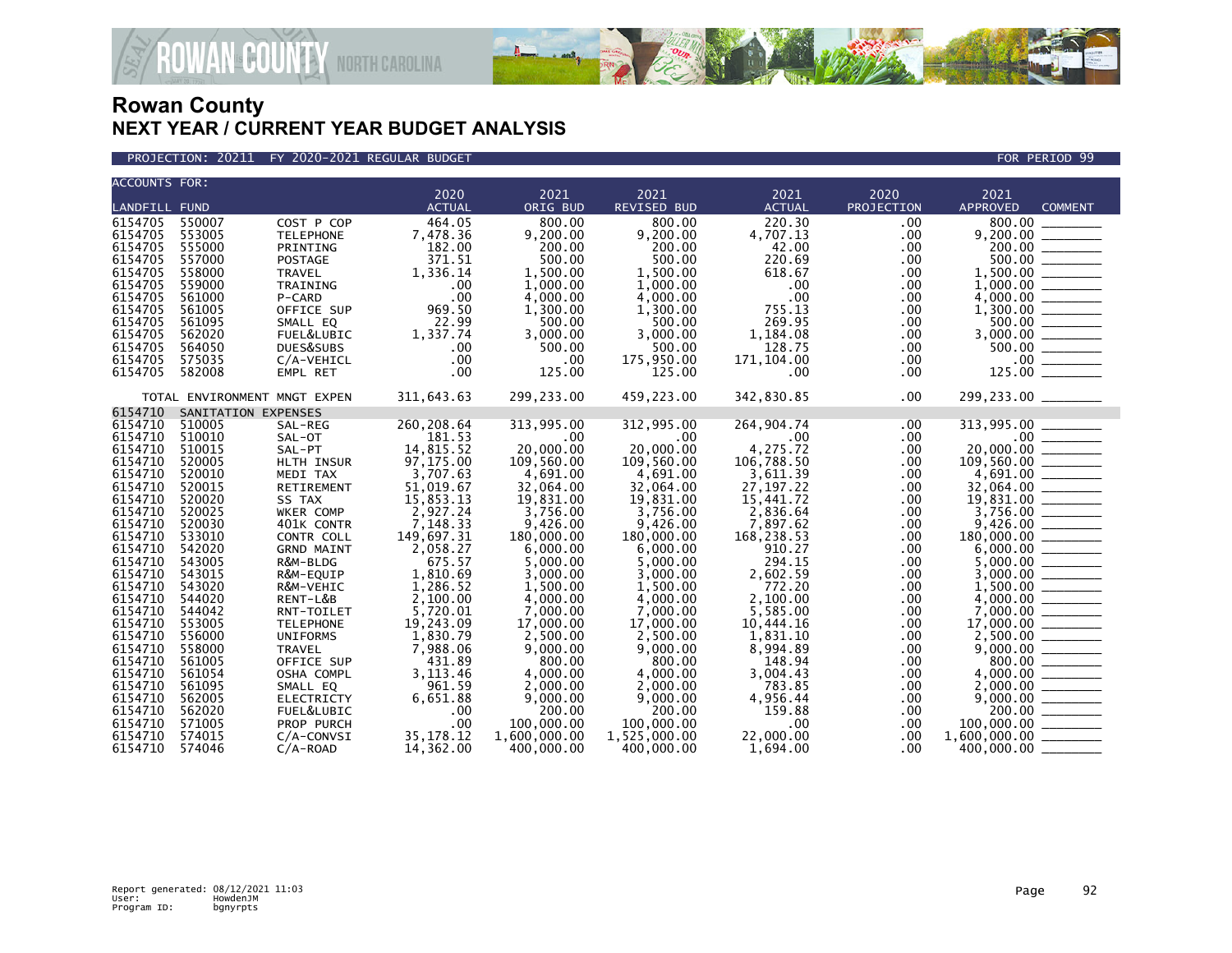

| <b>ACCOUNTS FOR:</b> |                           |                        |                  |                       |                       |                       |              |                                                                              |
|----------------------|---------------------------|------------------------|------------------|-----------------------|-----------------------|-----------------------|--------------|------------------------------------------------------------------------------|
|                      |                           |                        | 2020             | 2021                  | 2021                  | 2021                  | 2020         | 2021                                                                         |
| <b>LANDFILL FUND</b> |                           |                        | <b>ACTUAL</b>    | ORIG BUD              | <b>REVISED BUD</b>    | <b>ACTUAL</b>         | PROJECTION   | <b>APPROVED</b><br><b>COMMENT</b>                                            |
| 6154710 590030       |                           | DISP FEES              | 93,512.04        | 98,000.00             | 173,000.00            | 168,547.00            | .00          | 98,000.00                                                                    |
|                      | TOTAL SANITATION EXPENSES |                        | 799,657.98       | 2,962,323.00          | 2,961,323.00          | 836,020.98            | .00.         | 2,962,323.00 _______                                                         |
| 6154720              |                           | LANDFILL OPER EXPENSES |                  |                       |                       |                       |              |                                                                              |
| 6154720              | 510005                    | SAL-REG                | 506,802.03       | 583,958.00            | 583,958.00            | 577, 576.14           | .00          |                                                                              |
| 6154720              | 510010                    | SAL-OT                 | .00              | .00                   | 1,000.00              | 618.23                | .00.         |                                                                              |
| 6154720              | 510015                    | SAL-PT                 | 5,845.84         | 8,000.00              | 8,000.00              | 5,580.10              | .00.         |                                                                              |
| 6154720              | 520005                    | HLTH INSUR             | 137, 124.00      | 149,400.00            | 163,400.00            | 161,707.00            | .00.         | $8,000.00$<br>149,400.00                                                     |
| 6154720              | 520010                    | MEDI TAX               | 7,081.77         | 8,163.00              | 8,163.00              | 7,934.92              | .00          |                                                                              |
| 6154720              | 520015                    | RETIREMENT             | 101,388.48       | 59,386.00             | 59,386.00             | 59,656.84             | .00          |                                                                              |
| 6154720              | 520020                    | SS TAX                 | 30,280.51        | 34,721.00             | 34,721.00             | 33,837.51             | .00.         | 34,721.00                                                                    |
| 6154720              | 520025                    | WKER COMP              | 16,991.58        | 19,056.00             | 19,056.00             | 18,572.83             | .00          | $19,056.00$ 18,474.00                                                        |
| 6154720              | 520030                    | 401K CONTR             | 14,975.49        | 18,474.00             | 18,474.00             | 18,285.10             | .00          |                                                                              |
| 6154720              | 533000                    | OT PROF SE             | 28, 312.55       | 75,000.00             | 64,750.00             | 52,671.39             | .00.         |                                                                              |
| 6154720              | 533001                    | <b>CONTR SERV</b>      | .00              | 75,000.00             | 70,960.00             | .00                   | .00          |                                                                              |
| 6154720              | 534005                    | AIR PHOTO              | .00<br>17,217.00 | 6,500.00              | 6,750.00              | 6,750.00<br>16,999.00 | .00          |                                                                              |
| 6154720<br>6154720   | 534027<br>534030          | PERMIT FEE             | 2,000.00         | 20,000.00<br>3,720.00 | 20,000.00             |                       | .00.         |                                                                              |
| 6154720              | 534050                    | TECH-S&M<br>W&S TEST   | 31,493.50        | 75,000.00             | 3,720.00<br>75,000,00 | 2,000.00<br>56.269.54 | .00.<br>.00. | $3,720.00$<br>75,000.00                                                      |
| 6154720              | 534051                    | W&S T-CLOS             | 5,150.00         | 30,000.00             | 30,000.00             | 5,150.00              | .00          |                                                                              |
| 6154720              | 541030                    | LEACHATE D             | 19,787.85        | 50,000.00             | 50,000.00             | 32,759.55             | .00          |                                                                              |
| 6154720              | 542020                    | <b>GRND MAINT</b>      | 26,807.56        | 60,000.00             | 55,154.00             | 42,420.56             | .00          |                                                                              |
| 6154720              | 542030                    | LFPOPERATA             | 94,729.58        | 115,000.00            | 115,000.00            | 71,520.85             | .00          | 115,000.00 ______                                                            |
| 6154720              | 543005                    | R&M-BLDG               | 2,292.69         | 5.000.00              | 5,000.00              | 906.13                | .00          |                                                                              |
| 6154720              | 543015                    | R&M-EQUIP              | 101,832.33       | 103,000.00            | 103,000,00            | 79,241.42             | .00          |                                                                              |
| 6154720              | 543020                    | R&M-VEHIC              | 40,628.87        | 71,000.00             | 71,000.00             | 28,705.51             | .00.         |                                                                              |
| 6154720              | 550007                    | COST P COP             | 209.07           | 300.00                | 300.00                | 44.36                 | .00          | $\frac{300.00}{200}$                                                         |
| 6154720              | 553005                    | <b>TELEPHONE</b>       | 15,324.91        | 18,000.00             | 18,000.00             | 14,539.01             | .00          |                                                                              |
| 6154720              | 555000                    | PRINTING               | .00              | 300.00                | 300.00                | $.00 \,$              | .00          | $18,000.00$ $\overline{\hspace{1.5cm}}$ $300.00$ $\overline{\hspace{1.5cm}}$ |
| 6154720              | 556000                    | <b>UNIFORMS</b>        | 5,784.87         | 7,200.00              | 7,200.00              | 6,985.69              | .00.         |                                                                              |
| 6154720              | 558000                    | <b>TRAVEL</b>          | 1,890.13         | 2,900.00              | 2,900.00              | .00                   | .00          |                                                                              |
| 6154720              | 559000                    | TRAINING               | 1,867.94         | 4,400.00              | 4,400.00              | 1,867.50              | .00          |                                                                              |
| 6154720              | 561000                    | P-CARD                 | .00              | 1,000.00              | 1,000.00              | .00                   | .00          |                                                                              |
| 6154720              | 561005                    | OFFICE SUP             | 3,475.23         | 5,091.00              | 5.091.00              | 2.494.28              | .00          |                                                                              |
| 6154720              | 561017                    | <b>FABRIC CVR</b>      | 1,856.00         | 3,500.00              | 3,500.00              | 2,565.00              | .00.         |                                                                              |
| 6154720              | 561025                    | GARAGE SUP             | 5,979.05         | 6.000.00              | 6,000.00              | 5,951.06              | .00          |                                                                              |
| 6154720              | 561054                    | OSHA COMPL             | 3,065.38         | 4,500.00              | 4.500.00              | 2,408.86              | .00.         |                                                                              |
| 6154720              | 561085                    | VEHICLE SU             | 6,626.40         | 8,000.00              | 10,500.00             | 9,523.72              | .00.         |                                                                              |
| 6154720              | 561095                    | SMALL EQ               | 911.31           | 8.375.00              | 44.875.00             | 38.138.28             | .00          |                                                                              |
| 6154720              | 562005                    | <b>ELECTRICTY</b>      | 22,966.68        | 28,000.00             | 28,000.00             | 17,793.76             | .00.         |                                                                              |
| 6154720              | 562020                    | FUEL&LUBIC             | 119,892.93       | 165,000.00            | 125,000.00            | 123,026.09            | .00.         |                                                                              |
| 6154720              | 564050                    | DUES&SUBS              | 243.00<br>.00    | 744.00                | 744.00                | 709.00<br>.00.        | .00<br>.00.  | 744.00 _______                                                               |
| 6154720              | 574000                    | $C/A$ -OTH IM          |                  | 7,500.00              | 17.500.00             |                       |              | 7,500.00                                                                     |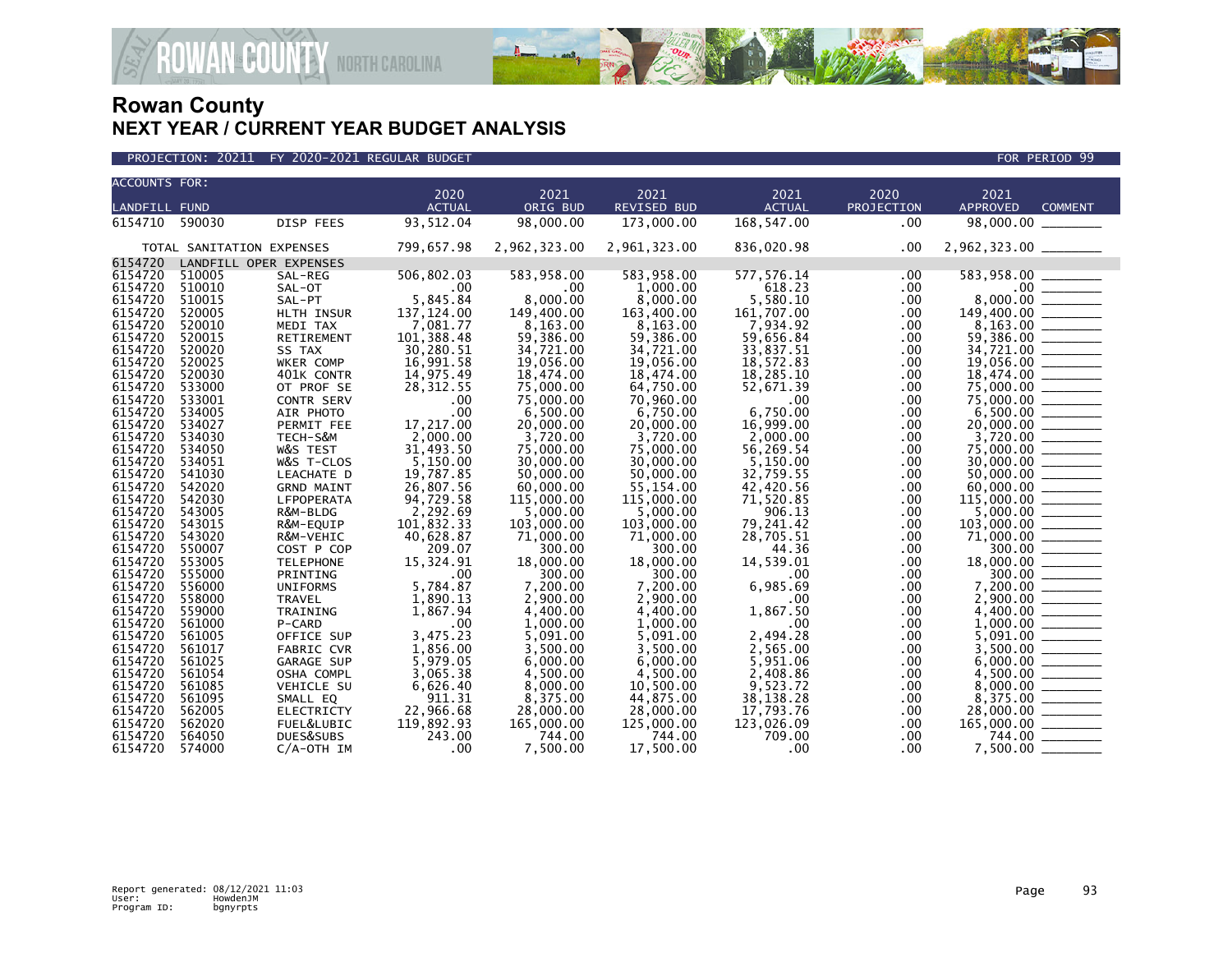

**AN<sup>&</sup>COUNTY** NORTH CAROLINA

| ACCOUNTS FOR:      |                  |                              |                       |                      |                            |                       |                    |                                                                                                                                                                                                                                                                                                                                                          |
|--------------------|------------------|------------------------------|-----------------------|----------------------|----------------------------|-----------------------|--------------------|----------------------------------------------------------------------------------------------------------------------------------------------------------------------------------------------------------------------------------------------------------------------------------------------------------------------------------------------------------|
| LANDFILL FUND      |                  |                              | 2020<br><b>ACTUAL</b> | 2021<br>ORIG BUD     | 2021<br><b>REVISED BUD</b> | 2021<br><b>ACTUAL</b> | 2020<br>PROJECTION | 2021<br><b>APPROVED</b><br><b>COMMENT</b>                                                                                                                                                                                                                                                                                                                |
| 6154720            | 574011           | $C/A$ -LF CEL                | .00                   | 215,654.00           | 215,654.00                 | .00 <sub>1</sub>      |                    | 215,654.00 ______                                                                                                                                                                                                                                                                                                                                        |
| 6154720            | 574012           | $C/A$ -CTRMIG                | .00                   | 2,000,000.00         | 2,000,000.00               | .00 <sub>1</sub>      | .00<br>.00         | 2,000,000.00 _______                                                                                                                                                                                                                                                                                                                                     |
| 6154720            | 574014           | C/S GASCTL                   | .00                   | $.00 \ \,$           | 585,000.00                 | 316,658.52            | .00                |                                                                                                                                                                                                                                                                                                                                                          |
| 6154720            | 575035           | C/A-VECHL                    | .00                   | 54,776.00            | 54,776.00                  | 36,903.65             | .00                |                                                                                                                                                                                                                                                                                                                                                          |
| 6154720            | 575090           | C/A-FU&EQP                   | 637, 567. 58          | 585,000.00           | 589,050.00                 | 571,906.00            | .00.               |                                                                                                                                                                                                                                                                                                                                                          |
| 6154720            | 576030           | $F/A-F\&EQUI$                | 5,221.00              | .00.                 | 38,846.00                  | 36,872.00             | .00                |                                                                                                                                                                                                                                                                                                                                                          |
| 6154720            | 578000           | $C/A-GAAP$                   | $-687, 107.70$        | $.00 \,$             | .00.                       | $-945, 537.41$        | $.00 \,$           |                                                                                                                                                                                                                                                                                                                                                          |
| 6154720            | 579000           | DEP EXP                      | 1,044,965.45          | .00                  | $.00 \times$               | $.00 \,$              | .00                |                                                                                                                                                                                                                                                                                                                                                          |
| 6154720            | 580000           | BAD DEBT                     | 4,503.76              | .00                  | $.00 \times$               | .00 <sub>1</sub>      | $.00 \,$           |                                                                                                                                                                                                                                                                                                                                                          |
| 6154720            | 590002           | BNK-CC FEE                   | 11,188.67             | 15,000.00            | 15,000.00                  | 16,005.41             | .00.               |                                                                                                                                                                                                                                                                                                                                                          |
| 6154720            | 590034           | INDIRCT CO                   | 189,004.00            | 180.952.00           | 180,952.00                 | 180,952.00            | .00                |                                                                                                                                                                                                                                                                                                                                                          |
| 6154720            | 590056           | SW DISP TX                   | 296,802.44            | 310,000.00           | 310,000.00                 | 441,278.68            | .00                |                                                                                                                                                                                                                                                                                                                                                          |
| 6154720            | 598020           | RES-LF MON                   | 402,142.86            | 500,000.00           | 500,000.00                 | .00.                  | .00                | $\begin{array}{r} 15,000,000.000\ \hline 585,000.000\ \hline 585,000.000\ \hline 0.00\ \hline 0.00\ \hline 0.00\ \hline 15,000.000\ \hline 180,952.00\ \hline 310,000.00\ \hline 500,000.00\ \hline \end{array}$                                                                                                                                         |
|                    |                  | TOTAL LANDFILL OPER EXPENSES | 3, 285, 122.59        | 5,702,570.00         | 6,335,580.00               | 2,160,248.08          | .00                | 5,702,570.00 ________                                                                                                                                                                                                                                                                                                                                    |
| 6154730            |                  | RECYCLING OPER EXPENSES      |                       |                      |                            |                       |                    |                                                                                                                                                                                                                                                                                                                                                          |
| 6154730            | 510005           | SAL-REG                      | 177,710.15            | 181,062.00           | 181,062.00                 | 177,456.51            | .00                |                                                                                                                                                                                                                                                                                                                                                          |
| 6154730            | 520005           | HLTH INSUR                   | 50,455.00             | 49,800.00            | 55,800.00                  | 54,827.50             | .00.               |                                                                                                                                                                                                                                                                                                                                                          |
| 6154730            | 520010           | MEDI TAX                     | 2,420.73              | 2,547.00             | 2,547.00                   | 2,466.63              | .00                |                                                                                                                                                                                                                                                                                                                                                          |
| 6154730            | 520015           | RETIREMENT                   | 34,022.51             | 18,489.00            | 18,489.00                  | 18,327.90             | .00.               |                                                                                                                                                                                                                                                                                                                                                          |
| 6154730            | 520020<br>520025 | SS TAX                       | 10,350.71             | 10,879.00            | 10,879.00                  | 10,418.54             | .00                |                                                                                                                                                                                                                                                                                                                                                          |
| 6154730<br>6154730 | 520030           | WKER COMP<br>401K CONTR      | 4,448.18<br>5,331.29  | 4,530.00<br>5,433.00 | 4,530.00                   | 4,466.79              | .00<br>.00         |                                                                                                                                                                                                                                                                                                                                                          |
| 6154730            | 533010           | CONTR COLL                   | 68,514.70             | 70,000.00            | 5,433.00<br>70,000.00      | 5,353.83<br>65,252.36 | .00                |                                                                                                                                                                                                                                                                                                                                                          |
| 6154730            | 533013           | CLEANING                     | 650.00                | .00                  | $.00 \times$               | $.00 \,$              | .00.               |                                                                                                                                                                                                                                                                                                                                                          |
| 6154730            | 533062           | SP WTE DIS                   | 3,830.77              | 10,000.00            | 10,000.00                  | 9,764.95              | .00.               |                                                                                                                                                                                                                                                                                                                                                          |
| 6154730            | 541040           | US-WATER                     | 469.20                | 800.00               | 800.00                     | 441.23                | .00                |                                                                                                                                                                                                                                                                                                                                                          |
| 6154730            | 542040           | TIRE DIS-E                   | 200,588.32            | 210,000.00           | 210,000.00                 | 208,880.21            | .00                |                                                                                                                                                                                                                                                                                                                                                          |
| 6154730            | 543005           | R&M-BLDG                     | 6,321.84              | 10,000.00            | 10,000.00                  | $-1,384.39$           | .00                |                                                                                                                                                                                                                                                                                                                                                          |
| 6154730            | 543015           | R&M-EOUIP                    | 3,756.75              | 4,000.00             | 4,000.00                   | 2,476.43              | .00                |                                                                                                                                                                                                                                                                                                                                                          |
| 6154730            | 543020           | R&M-VEHIC                    | 7,938.25              | 5,000.00             | 5,000.00                   | 4,533.96              | .00.               |                                                                                                                                                                                                                                                                                                                                                          |
| 6154730            | 550007           | COST P COP                   | 229.10                | 400.00               | 400.00                     | 173.95                | .00                |                                                                                                                                                                                                                                                                                                                                                          |
| 6154730            | 553005           | <b>TELEPHONE</b>             | 1,263.60              | 3,000.00             | 3,000.00                   | 162.24                | .00                |                                                                                                                                                                                                                                                                                                                                                          |
| 6154730            | 554000           | ADVERTISNG                   | 82.53                 | 300.00               | 300.00                     | $.00 \times$          | .00                |                                                                                                                                                                                                                                                                                                                                                          |
| 6154730            | 555000           | PRINTING                     | 1,218.00              | 1,300.00             | 1,300.00                   | 266.00                | .00                |                                                                                                                                                                                                                                                                                                                                                          |
| 6154730            | 556000           | <b>UNIFORMS</b>              | 734.83                | 1,300.00             | 1.300.00                   | 708.84                | .00                |                                                                                                                                                                                                                                                                                                                                                          |
| 6154730            | 558000           | <b>TRAVEL</b>                | 1,689.03              | 2,000.00             | 2,000.00                   | 1,953.52              | .00                |                                                                                                                                                                                                                                                                                                                                                          |
| 6154730            | 559000           | TRAINING                     | 564.00                | 2,000.00             | 2,000.00                   | 413.00                | .00.               | $\begin{tabular}{r c c} 181,062.00 & \hline\hline 49,800.00 & \hline\hline 2,547.00 & \hline\hline 18,489.00 & \hline\hline 10,879.00 & \hline\hline\hline 11,987.00 & \hline\hline\hline 2,547.00 & \hline\hline\hline 11,987.00 & \hline\hline\hline 4,530.00 & \hline\hline\hline 5,433.00 & \hline\hline\hline\hline 5,433.00 & \hline\hline\hline $ |
| 6154730            | 561000           | P-CARD                       | .00                   | 1,900.00             | 1,900.00                   | $.00 \,$              | .00                |                                                                                                                                                                                                                                                                                                                                                          |
| 6154730            | 561005           | OFFICE SUP                   | 206.58                | 600.00               | 600.00                     | 117.45                | .00                |                                                                                                                                                                                                                                                                                                                                                          |
| 6154730            | 561015           | EDU SUPPLY                   | 1,053.80              | 1,500.00             | 1,500.00                   | $.00 \,$              | .00                |                                                                                                                                                                                                                                                                                                                                                          |
| 6154730<br>6154730 | 561054<br>561075 | OSHA COMPL                   | 1.070.97<br>3,688.10  | 1,800.00<br>4,000.00 | 1,800.00                   | 136.41<br>1,649.73    | .00<br>.00         |                                                                                                                                                                                                                                                                                                                                                          |
|                    |                  | RECYC SUPP                   |                       |                      | 4,000.00                   |                       |                    |                                                                                                                                                                                                                                                                                                                                                          |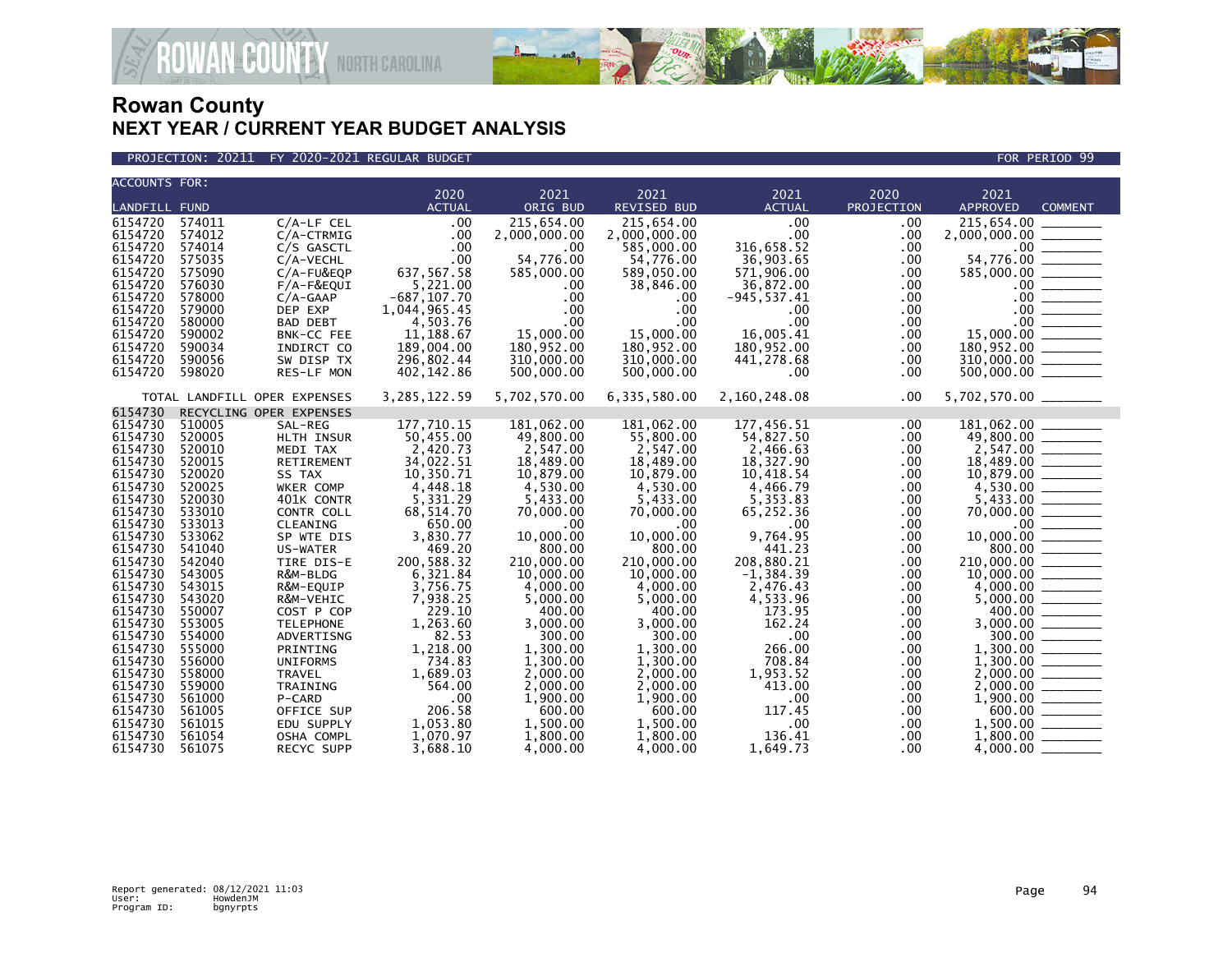

### PROJECTION: 20211 FY 2020-2021 REGULAR BUDGET FOR PERIOD 99

| <b>ACCOUNTS FOR:</b> |                     |                              |                 |            |                    |                 |                   |                     |                                                                                                                                                                                                                                                                                                                                                                                                                                                                                                  |
|----------------------|---------------------|------------------------------|-----------------|------------|--------------------|-----------------|-------------------|---------------------|--------------------------------------------------------------------------------------------------------------------------------------------------------------------------------------------------------------------------------------------------------------------------------------------------------------------------------------------------------------------------------------------------------------------------------------------------------------------------------------------------|
|                      |                     |                              | 2020            | 2021       | 2021               | 2021            | 2020              | 2021                |                                                                                                                                                                                                                                                                                                                                                                                                                                                                                                  |
| <b>LANDFILL FUND</b> |                     |                              | <b>ACTUAL</b>   | ORIG BUD   | <b>REVISED BUD</b> | <b>ACTUAL</b>   | <b>PROJECTION</b> | <b>APPROVED</b>     | <b>COMMENT</b>                                                                                                                                                                                                                                                                                                                                                                                                                                                                                   |
| 6154730              | 561080              | SIGNAGE                      | 832.75          | 1,000.00   | 1,000.00           | 370.00          | .00               | 1,000.00            |                                                                                                                                                                                                                                                                                                                                                                                                                                                                                                  |
| 6154730              | 561090              | OTH SUPPL                    | 3.176.82        | 5.000.00   | 5.000.00           | 1.464.23        | .00               | 5,000.00            | $\begin{tabular}{ccccc} \multicolumn{2}{c }{\textbf{1} & \textbf{2} & \textbf{3} & \textbf{4} & \textbf{5} & \textbf{5} & \textbf{6} & \textbf{7} & \textbf{8} & \textbf{8} & \textbf{9} & \textbf{10} & \textbf{10} & \textbf{10} & \textbf{10} & \textbf{10} & \textbf{10} & \textbf{10} & \textbf{10} & \textbf{10} & \textbf{10} & \textbf{10} & \textbf{10} & \textbf{10} & \textbf{10} & \textbf{10} & \textbf{$                                                                           |
| 6154730              | 561095              | SMALL EO                     | 1,950.70        | 4,000.00   | 4.000.00           | 1.276.65        | .00               | 4,000.00            | $\begin{tabular}{ll} \multicolumn{3}{c} {\textbf{1}} & \multicolumn{3}{c} {\textbf{1}} & \multicolumn{3}{c} {\textbf{1}} \\ \multicolumn{3}{c} {\textbf{2}} & \multicolumn{3}{c} {\textbf{3}} & \multicolumn{3}{c} {\textbf{4}} \\ \multicolumn{3}{c} {\textbf{4}} & \multicolumn{3}{c} {\textbf{5}} & \multicolumn{3}{c} {\textbf{6}} \\ \multicolumn{3}{c} {\textbf{5}} & \multicolumn{3}{c} {\textbf{6}} & \multicolumn{3}{c} {\textbf{6}} \\ \multicolumn{3}{c} {\textbf{5}} & \multicolumn$ |
| 6154730              | 562005              | <b>ELECTRICTY</b>            | 6,605.04        | 9,000.00   | 9,000.00           | 5,907.42        | .00               |                     |                                                                                                                                                                                                                                                                                                                                                                                                                                                                                                  |
| 6154730              | 562020              | FUEL&LUBIC                   | 5,000.00        | 7.500.00   | 7.500.00           | 4,359.97        | .00               |                     |                                                                                                                                                                                                                                                                                                                                                                                                                                                                                                  |
| 6154730              | 562025              | NATRAL GAS                   | 586.11          | 2,500.00   | 2,500.00           | 689.04          | .00               | $2,500.00$ ________ |                                                                                                                                                                                                                                                                                                                                                                                                                                                                                                  |
| 6154730              | 564050              | DUES&SUBS                    | 408.00          | 500.00     | 500.00             | 435.00          | .00               |                     |                                                                                                                                                                                                                                                                                                                                                                                                                                                                                                  |
| 6154730              | 575090              | $C/A-FU&EOP$                 | .00             | 7.400.00   | 7.400.00           | 7,100.00        | .00               |                     |                                                                                                                                                                                                                                                                                                                                                                                                                                                                                                  |
| 6154730              | 582009              | MTG FOOD                     | 346.94          | 500.00     | 500.00             | 375.67          | .00               |                     |                                                                                                                                                                                                                                                                                                                                                                                                                                                                                                  |
| 6154730              | 585013              | E-WASTE                      | .00             | 8.000.00   | 64,054.00          | .00             | .00               | 8,000.00            | $\begin{tabular}{lcccccc} \multicolumn{2}{c }{\textbf{1} & \textbf{2} & \textbf{3} & \textbf{4} & \textbf{5} & \textbf{5} & \textbf{6} & \textbf{7} & \textbf{8} & \textbf{8} & \textbf{9} & \textbf{10} & \textbf{10} & \textbf{10} & \textbf{10} & \textbf{10} & \textbf{10} & \textbf{10} & \textbf{10} & \textbf{10} & \textbf{10} & \textbf{10} & \textbf{10} & \textbf{10} & \textbf{10} & \textbf{10} & \textbf$                                                                          |
|                      |                     | TOTAL RECYCLING OPER EXPENSE | 607,515.30      | 648,040.00 | 710,094.00         | 590.841.57      | .00.              | 648,040.00          |                                                                                                                                                                                                                                                                                                                                                                                                                                                                                                  |
|                      | TOTAL LANDFILL      |                              | $-1,655,054.85$ | .00        | .00                | $-3,023,078.30$ | .00               | .00                 |                                                                                                                                                                                                                                                                                                                                                                                                                                                                                                  |
|                      | TOTAL LANDFILL FUND |                              | $-1,655,054.85$ | $.00 \,$   | $.00 \,$           | $-3,023,078.30$ | .00.              | .00                 |                                                                                                                                                                                                                                                                                                                                                                                                                                                                                                  |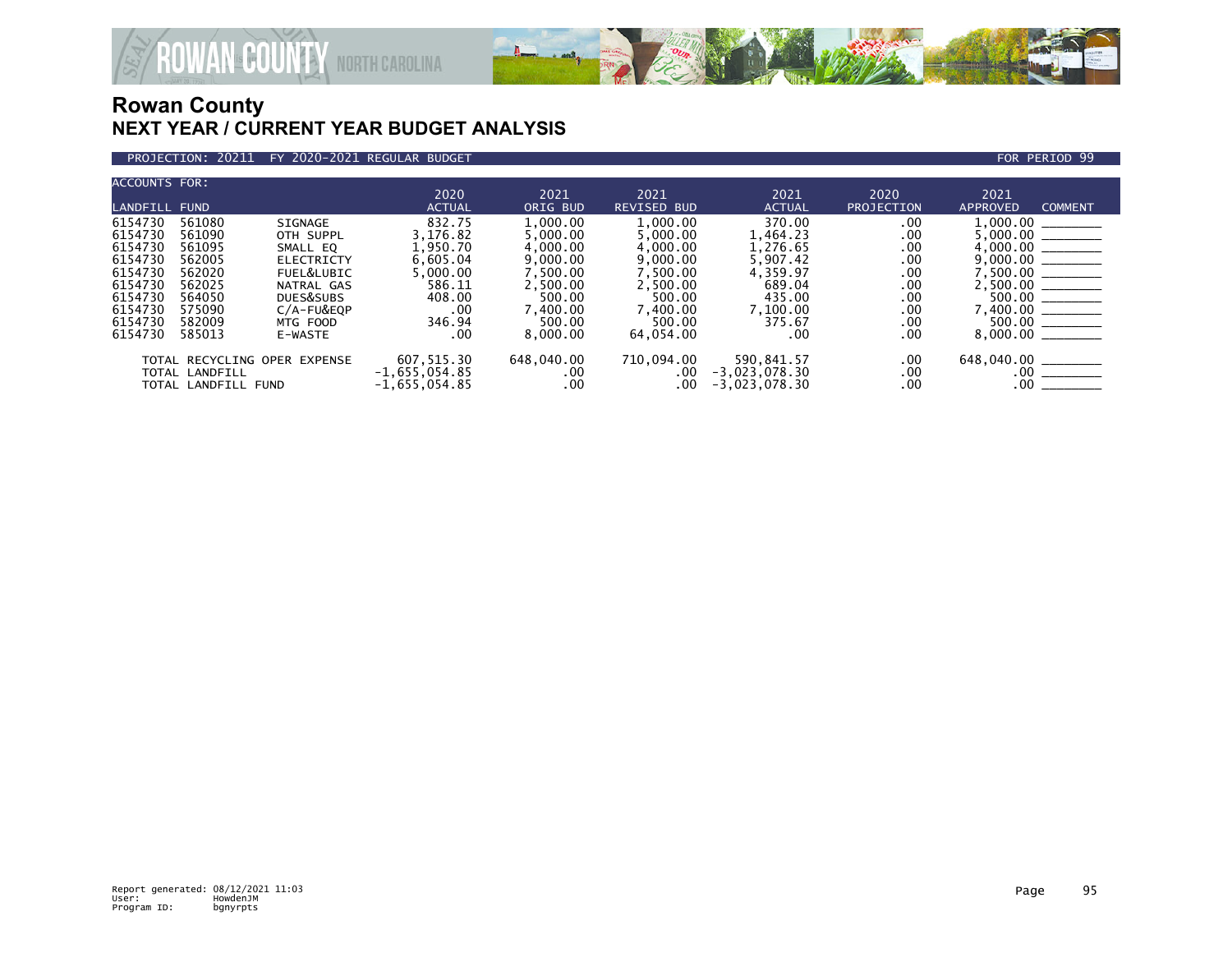

| <b>ACCOUNTS FOR:</b> |                                      |                   |                 |                                                    |                    |                |            |                          |                                   |
|----------------------|--------------------------------------|-------------------|-----------------|----------------------------------------------------|--------------------|----------------|------------|--------------------------|-----------------------------------|
|                      |                                      |                   | 2020            | 2021                                               | 2021               | 2021           | 2020       | 2021                     |                                   |
| <b>AIRPORT FUND</b>  |                                      |                   | <b>ACTUAL</b>   | ORIG BUD                                           | <b>REVISED BUD</b> | <b>ACTUAL</b>  | PROJECTION | <b>APPROVED</b>          | <b>COMMENT</b>                    |
|                      |                                      |                   |                 |                                                    |                    |                |            |                          |                                   |
| 4540                 | <b>AIRPORT</b>                       |                   |                 |                                                    |                    |                |            |                          |                                   |
| 6344550              | AIRPORT GRANT GNRL REVENUE           |                   |                 |                                                    |                    |                |            |                          |                                   |
| 6344550              | 431603                               | <b>ILSREPGRT</b>  | $-9.574.75$     | $-536,687.00$                                      | $-536,687.00$      | $-26, 320.85$  | $.00 \,$   |                          |                                   |
| 6344550              | 434600                               | TREEREMOVA        | $-3,481.19$     | $.00 \,$                                           | $.00 \times$       | $.00 \,$       | $.00 \,$   |                          |                                   |
| 6344550              | 434601                               | 9.2RNWYOVL        | $-91,372.50$    | $-1, 511, 414.00$                                  | $-1, 511, 414.00$  | $-1,830.60$    | $.00 \,$   |                          |                                   |
| 6344550              | 491101                               | <b>TRS FR 101</b> | $-128,781.00$   | .00                                                | .00.               | $.00 \,$       | .00.       |                          |                                   |
| 6344550              | 495000                               | APP FB-UNR        | .00             | $-277, 567.00$                                     | $-277, 567.00$     | .00            | $.00 \,$   |                          |                                   |
|                      |                                      |                   |                 |                                                    |                    |                |            |                          |                                   |
|                      | TOTAL AIRPORT GRANT GNRL REV         |                   |                 | $-233, 209.44$ $-2, 325, 668.00$ $-2, 325, 668.00$ |                    | $-28, 151.45$  | $.00 \,$   |                          |                                   |
|                      | 63445503 AIRPORT STATE GRANT REVENUE |                   |                 |                                                    |                    |                |            |                          |                                   |
| 63445503 434000      |                                      | <b>SG REVENUE</b> | $.00 \,$        | $-450,000.00$                                      | $-450,000.00$      | $.00 \,$       | .00.       | $-450,000.00$ ________   |                                   |
|                      |                                      |                   |                 |                                                    |                    |                |            |                          |                                   |
|                      | TOTAL AIRPORT STATE GRANT RE         |                   | $.00 \,$        | $-450.000.00$                                      | $-450,000.00$      | $.00 \,$       | $.00 \,$   | $-450,000.00$ _________  |                                   |
| 6344560              | AIRPORT OPER REVENUES                |                   |                 |                                                    |                    |                |            |                          |                                   |
| 6344560              | 453010                               | FUEL FLOW         | $-9,520.80$     | $-13,000.00$                                       | $-13,000.00$       | $-6,058.70$    | $.00 \,$   |                          |                                   |
| 6344560              | 453031                               | CAR RENTAL        | $-433.89$       | $-800.00$                                          | $-800.00$          | $-3,940.62$    | $.00 \,$   |                          |                                   |
| 6344560              | 453045                               | FUEL REV          | $-778,509.07$   | $-930,000.00$                                      | $-930,000.00$      | $-689, 563.30$ | $.00 \,$   | $-930,000.00$ _________  |                                   |
| 6344560              | 453063                               | MAIN-SUPP         | $-2,018.90$     | $-2,500.00$                                        | $-2,500.00$        | $-2,575.42$    | .00        |                          |                                   |
| 6344560              | 461000                               | INT REV           | $-28,578.41$    | $-25,000.00$                                       | $-25,000.00$       | $-1,499.40$    | .00.       | $-25,000.00$ ________    |                                   |
| 6344560              | 462201                               | HANGAR RNT        | $-326, 852.28$  | $-360,000.00$                                      | $-360,000.00$      | $-410, 285.28$ | .00.       | $-360,000.00$ _________  |                                   |
| 6344560              | 462203                               | HG LND LSE        | $-12, 378.36$   | $-12,000.00$                                       | $-12,000.00$       | $-16,065.36$   | .00        |                          |                                   |
| 6344560              | 462204                               | OFFICE RNT        | $-31,681.46$    | $-25,000.00$                                       | $-25,000.00$       | $-29,933.02$   | .00.       |                          |                                   |
| 6344560              | 462205                               | TIE DN RNT        | $-3,040.00$     | $-3,000.00$                                        | $-3,000.00$        | $-4, 181.20$   | $.00 \,$   |                          |                                   |
| 6344560              | 462206                               | RAMP/LND          | $-4,540.18$     | $-3,500.00$                                        | $-3,500.00$        | $-4, 292.31$   | .00.       |                          |                                   |
| 6344560              | 462995                               | OTHER RNT         | $-19,825.00$    | $-16,500.00$                                       | $-16,500.00$       | $-18, 200.00$  | .00.       | $-16,500.00$ ________    |                                   |
| 6344560              | 489995                               | MISC RECPT        | $-4,597.07$     | $-3,600.00$                                        | $-3,600.00$        | $-7,603.95$    | .00        |                          |                                   |
| 6344560              | 491101                               | <b>TRS FR 101</b> | $-200,000.00$   | $-200,000.00$                                      | $-200,000.00$      | $-200,000.00$  | .00.       |                          |                                   |
| 6344560              | 495000                               | APP FB-UNR        | .00             | $-211, 397.00$                                     | $-211, 397.00$     | $.00 \times$   | .00.       |                          |                                   |
|                      |                                      |                   |                 |                                                    |                    |                |            |                          |                                   |
|                      | TOTAL AIRPORT OPER REVENUES          |                   | $-1,421,975.42$ | $-1,806,297.00$ $-1,806,297.00$ $-1,394,198.56$    |                    |                | $.00 \,$   | $-1,806,297.00$ ________ |                                   |
| 6354550              | AIRPORT GRANTS EXPENDITURES          |                   |                 |                                                    |                    |                |            |                          |                                   |
| 6354550              | 533000                               | OT PROF SE        | .00             | 500,000,00                                         | 492,596.00         | .00            | .00        | 500,000.00               |                                   |
| 6354550              | 533064                               | TREEREMOVE        | 3,868.92        | $.00 \,$                                           | 74,045.00          | 74,044.92      | .00        |                          |                                   |
| 6354550              | 574068                               | CA-RUNWAY         | 101,524.87      | 1,679,349.00                                       | 1,679,349.00       | 2,033.75       | .00.       |                          |                                   |
| 6354550              | 574069                               | $CA/-ILS$         | 10,638.61       | 596,319.00                                         | 596, 319.00        | 520, 245.30    | .00.       |                          |                                   |
| 6354550              | 578000                               | $C/A-GAAP$        | $-112, 163.48$  | $.00 \,$                                           | $.00 \cdot$        | $-31, 277.77$  | $.00 \,$   |                          | $.00$ $\overline{\qquad \qquad }$ |
| 6354550              | 579000                               | DEP EXP           | 269,071.07      | .00                                                | .00                | $.00 \,$       | .00.       |                          | $.00$ $\qquad$                    |
|                      |                                      |                   |                 |                                                    |                    |                |            |                          |                                   |
|                      | TOTAL AIRPORT GRANTS EXPENDI         |                   | 272,939.99      | 2,775,668.00                                       | 2,842,309.00       | 565,046.20     | $.00 \,$   | $2,775,668.00$ _________ |                                   |
| 6354560              | AIRPORT OPER EXPENDITURES            |                   |                 |                                                    |                    |                |            |                          |                                   |
| 6354560              | 510005                               | SAL-REG           | 178, 177. 79    | 176,683.00                                         | 185,683.00         | 183,955.03     | $.00 \,$   | 176,683.00               |                                   |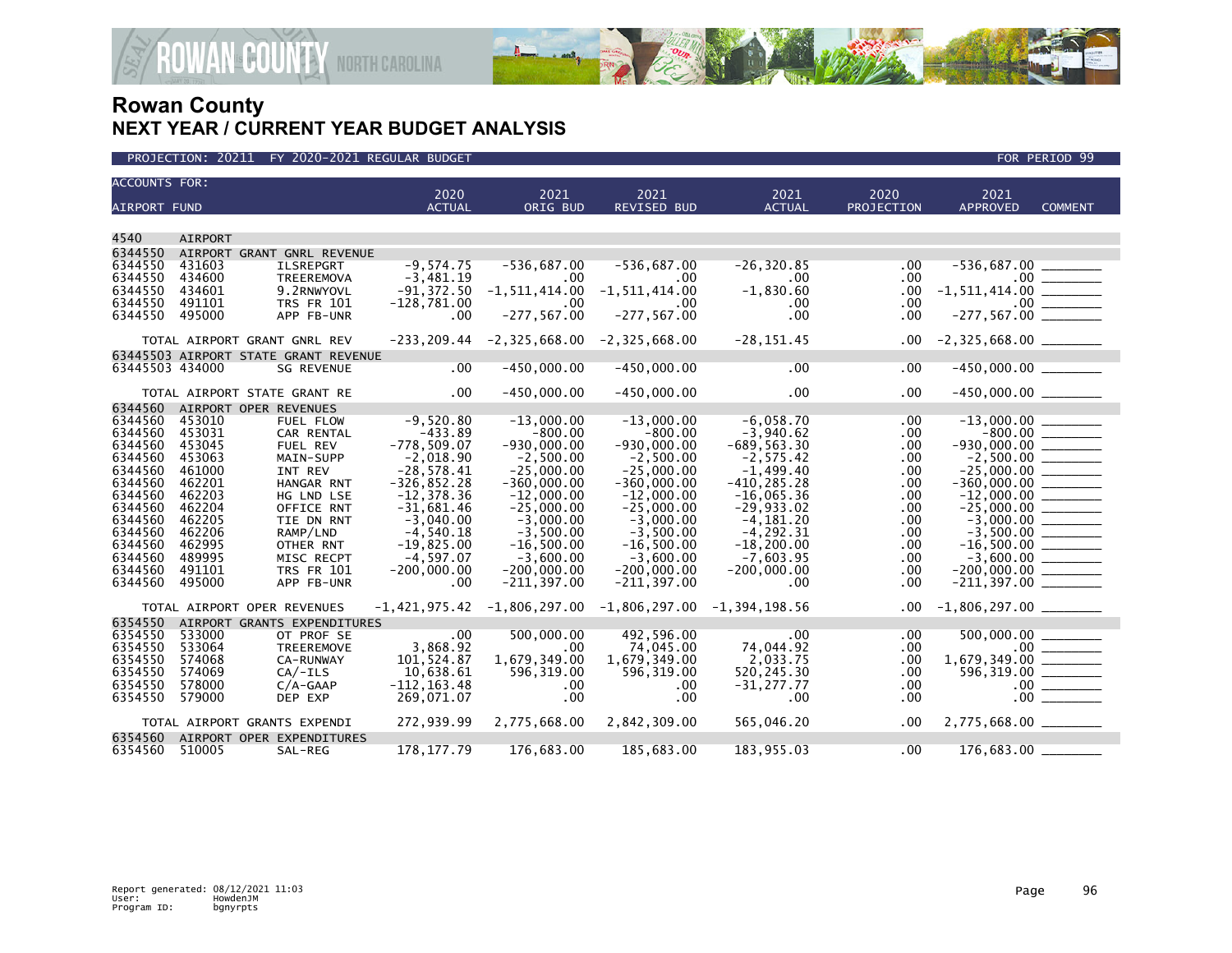

PROJECTION: 20211 FY 2020-2021 REGULAR BUDGET FOR PERIOD 99

| <b>ACCOUNTS FOR:</b>                                                                                                                          |                                                                              |  |  |  |  |  |  |  |
|-----------------------------------------------------------------------------------------------------------------------------------------------|------------------------------------------------------------------------------|--|--|--|--|--|--|--|
| 2020<br>2021<br>2021<br>2021<br>2020<br>ORIG BUD<br><b>REVISED BUD</b><br><b>AIRPORT FUND</b><br><b>ACTUAL</b><br><b>ACTUAL</b><br>PROJECTION | 2021<br><b>APPROVED</b><br><b>COMMENT</b>                                    |  |  |  |  |  |  |  |
| 6354560<br>510010<br>.00<br>500.00<br>500.00<br>.00                                                                                           | 500.00                                                                       |  |  |  |  |  |  |  |
| SAL-OT<br>.00.<br>53,988.21<br>6354560<br>510015<br>65,000.00<br>.00<br>SAL-PT                                                                |                                                                              |  |  |  |  |  |  |  |
| 48,799.19<br>62,000.00<br>6354560<br>520005<br>36,410.60<br>35,856.00<br>.00                                                                  | 65,000.00 _______                                                            |  |  |  |  |  |  |  |
| HLTH INSUR<br>39,206.00<br>38,110.80<br>6354560                                                                                               | 35,856.00 _______                                                            |  |  |  |  |  |  |  |
| 520008<br>1,628.00<br>.00<br>.00<br>.00<br>RETIRE HI<br>.00<br>3,275.67<br>3.485.00<br>3.323.01<br>520010<br>3.485.00<br>.00                  |                                                                              |  |  |  |  |  |  |  |
| 6354560<br>MEDI TAX<br>6354560<br>520015<br>31,463.34<br>18,091.00<br>18,841.00<br>18,900.80<br><b>RETIREMENT</b>                             |                                                                              |  |  |  |  |  |  |  |
| .00<br>6354560<br>14,208.83<br>520020<br>14,006.27<br>15,212.00<br>15,212.00<br>.00.<br>SS TAX                                                | $3,485.00$ $18,091.00$ $15,212.00$ $15,212.00$                               |  |  |  |  |  |  |  |
| 6354560<br>520025<br>4,368.84<br>5,127.00<br>5,127.00<br>5,589.91                                                                             |                                                                              |  |  |  |  |  |  |  |
| WKER COMP<br>.00<br>6354560<br>520030<br>4,273.13<br>5,322.00<br>5,322.00<br>4,932.84<br>.00                                                  |                                                                              |  |  |  |  |  |  |  |
| 401K CONTR<br>6354560<br>533001<br>8,958.70<br>10,000.00<br>10,000.00<br>CONTR SERV<br>1,365.19<br>.00                                        |                                                                              |  |  |  |  |  |  |  |
| 6354560<br>533063<br>400.00<br>.00<br>.00                                                                                                     |                                                                              |  |  |  |  |  |  |  |
| 10,500.00<br>SNOW REMOV<br>.00<br>17,322.15<br>6354560<br>17,500.00<br>17,500.00<br>15,456.14                                                 | $10,500.00$ $\overline{\hspace{1cm}}$<br>17,500.00 $\overline{\hspace{1cm}}$ |  |  |  |  |  |  |  |
| 534030<br>TECH-S&M<br>.00<br>6354560<br>534032<br>22, 124. 16<br>21,540.00<br>25,000.00<br>25,000.00                                          |                                                                              |  |  |  |  |  |  |  |
| RNWY LIGHT<br>.00<br>6354560<br>541040<br>11,546.34<br>10,618.86<br>.00<br>12,000,00<br>12,000,00                                             |                                                                              |  |  |  |  |  |  |  |
| US-WATER<br>6354560<br>541042<br>48.00<br>100.00<br>100.00<br>44.88<br>.00<br>US-STRM WT                                                      |                                                                              |  |  |  |  |  |  |  |
| 6354560<br>542020<br>28,836.18<br>35,000.00<br>29,000.00<br>24, 134. 91<br>.00<br><b>GRND MAINT</b>                                           |                                                                              |  |  |  |  |  |  |  |
| 6354560<br>543005<br>25,555.28<br>30,000,00<br>24,000,00<br>21,271.74<br>.00                                                                  | $30,000.00$ ________                                                         |  |  |  |  |  |  |  |
| R&M-BLDG<br>6354560<br>543015<br>14,536.23<br>11,887.90<br>R&M-EQUIP<br>10,000,00<br>15,000.00<br>.00                                         |                                                                              |  |  |  |  |  |  |  |
| 6354560<br>543016<br>4,652.15<br>3,000.00<br>7,000.00<br>5,298.51<br>.00<br>RM FUEL TK                                                        |                                                                              |  |  |  |  |  |  |  |
| 6354560<br>543020<br>1,442.85<br>4,000.00<br>4,000.00<br>800.40<br>R&M-VEHIC<br>.00                                                           |                                                                              |  |  |  |  |  |  |  |
| 286.00<br>6354560<br>543901<br>3,271.00<br>5.000.00<br>5.000.00<br>.00<br>R&MFENCING                                                          |                                                                              |  |  |  |  |  |  |  |
| 6354560<br>544010<br>770.45<br>2,000.00<br>2,000.00<br>459.46<br>.00<br><b>EQUIP RNTL</b>                                                     | $4,000.00$<br>5,000.00<br>2,000.00                                           |  |  |  |  |  |  |  |
| 6354560<br>410.43<br>400.00<br>400.00<br>320.24<br>550007<br>.00<br>COST P COP                                                                |                                                                              |  |  |  |  |  |  |  |
| 6354560<br>553005<br>16,526.69<br>26,000.00<br>26,000.00<br>7,296.31<br>.00<br><b>TELEPHONE</b>                                               |                                                                              |  |  |  |  |  |  |  |
| 6354560<br>554000<br>783.85<br>2,000.00<br>548.10<br>2,000.00<br>.00<br>ADVERTISNG                                                            |                                                                              |  |  |  |  |  |  |  |
| 6354560<br>555000<br>.00<br>100.00<br>100.00<br>100.00<br>.00<br>PRINTING                                                                     |                                                                              |  |  |  |  |  |  |  |
| 6354560<br>556000<br><b>UNIFORMS</b><br>1,540.53<br>1,750.00<br>1,750.00<br>1,308.16<br>.00                                                   |                                                                              |  |  |  |  |  |  |  |
| 36.41<br>6354560<br>557000<br>125.00<br>125.00<br>.00<br>.00<br><b>POSTAGE</b>                                                                |                                                                              |  |  |  |  |  |  |  |
| 6354560<br>212.68<br>558000<br>2,500.00<br>2.000.00<br>294.17<br><b>TRAVEL</b><br>.00                                                         | $1,750.00$<br>125.00<br>2,500.00                                             |  |  |  |  |  |  |  |
| 392.00<br>140.00<br>6354560<br>559000<br>2,000,00<br>2.000.00<br>.00<br>TRAINING                                                              |                                                                              |  |  |  |  |  |  |  |
| 6354560<br>.00<br>1,900.00<br>1,900.00<br>.00<br>561000<br>P-CARD<br>.00                                                                      |                                                                              |  |  |  |  |  |  |  |
| 592.67<br>6354560<br>1,824.28<br>1,600.00<br>.00<br>561005<br>OFFICE SUP<br>1,600.00                                                          |                                                                              |  |  |  |  |  |  |  |
| 132.92<br>6354560<br>195.34<br>400.00<br>400.00<br>561012<br>CONCES-SUP<br>.00                                                                |                                                                              |  |  |  |  |  |  |  |
| 488.14<br>1,208.83<br>6354560<br>561030<br>JANT'L-SUP<br>800.00<br>1,300.00<br>.00                                                            |                                                                              |  |  |  |  |  |  |  |
| 6354560<br>561056<br>467,250.07<br>700,000.00<br>700,000,00<br>383,746.90<br>FUEL 4 RES<br>.00.                                               | $700,000.00$<br>$3,000.00$<br>$11,000.00$<br>$55,000.00$<br>$55,000.00$      |  |  |  |  |  |  |  |
| 6354560<br>1,726.01<br>561057<br>PARTS 4 RE<br>3.000.00<br>3.000.00<br>2,567.96<br>.00                                                        |                                                                              |  |  |  |  |  |  |  |
| 6354560<br>561095<br>7,072.04<br>OTH SM EQP<br>11,000.00<br>6,000.00<br>5,981.96<br>$.00 \,$                                                  |                                                                              |  |  |  |  |  |  |  |
| 47.979.33<br>6354560<br>55,000,00<br>55,000,00<br>37.426.05<br>562005<br><b>ELECTRICTY</b><br>.00                                             |                                                                              |  |  |  |  |  |  |  |
| 6354560<br>562020<br>4,831.57<br>7,000.00<br>7,000.00<br>5.028.74<br>.00<br>FUEL&LUBIC                                                        |                                                                              |  |  |  |  |  |  |  |
| 6354560<br>7,146.80<br>8,500.00<br>8,500.00<br>562025<br>6,305.24<br>.00<br>NATRAL GAS                                                        |                                                                              |  |  |  |  |  |  |  |
| 6354560<br>564010<br><b>BOOKS</b><br>150.00<br>150.00<br>.00<br>.00<br>.00                                                                    | 150.00                                                                       |  |  |  |  |  |  |  |
| 6354560<br>2,749.85<br>2,500.00<br>2,500.00<br>564050<br>DUES&SUBS<br>1,941.00<br>.00.                                                        | 2,500.00                                                                     |  |  |  |  |  |  |  |
| 6354560<br>573011<br>20,000.00<br>20,000.00<br>$.00 \,$<br>$C/A$ -HANGAR<br>.00<br>.00                                                        | 20,000.00                                                                    |  |  |  |  |  |  |  |
| 5,135.60<br>6354560<br>575090<br>29,690.00<br>.00.<br>$C/A$ -FU&EQP<br>$.00 \,$<br>6.000.00                                                   | $.00 \,$                                                                     |  |  |  |  |  |  |  |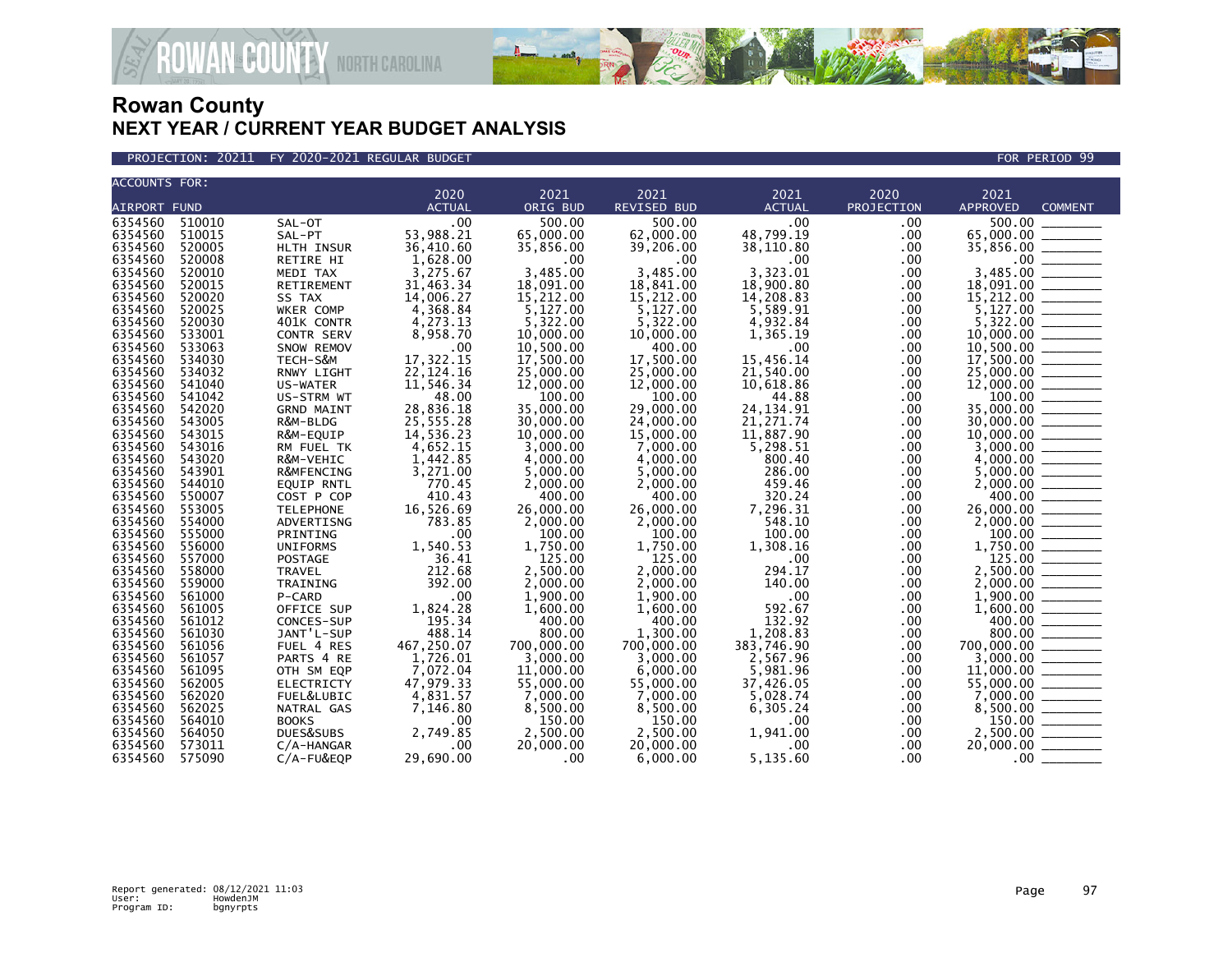

### PROJECTION: 20211 FY 2020-2021 REGULAR BUDGET FOR PERIOD 99

| <b>ACCOUNTS FOR:</b> |                    |                                 |               |              |              |               |            |                                   |
|----------------------|--------------------|---------------------------------|---------------|--------------|--------------|---------------|------------|-----------------------------------|
|                      |                    |                                 | 2020          | 2021         | 2021         | 2021          | 2020       | 2021                              |
| <b>AIRPORT FUND</b>  |                    |                                 | <b>ACTUAL</b> | ORIG BUD     | REVISED BUD  | <b>ACTUAL</b> | PROJECTION | <b>APPROVED</b><br><b>COMMENT</b> |
| 6354560              | 576030             | $F/A-F\&EQUI$                   | 1,731.10      | 2,000.00     | 4,000.00     | .00.          | $.00 \,$   |                                   |
| 6354560              | 578000             | $C/A-GAAP$                      | $-29,690.00$  | $.00 \times$ | .00          | .00           | .00        |                                   |
| 6354560              | 579000             | DEP EXP                         | 458,839.14    | .00          | .00          | .00           | .00        |                                   |
| 6354560              | 590000             | OTH SERV'S                      | 322.43        | 5,000.00     | 5,000.00     | 102.65        | $.00 \,$   |                                   |
| 6354560              | 590002             | <b>BNK-CC FEE</b>               | 30,259.96     | 36,000,00    | 36,000.00    | 28,299.03     | .00        | $36,000.00$ _______               |
| 6354560              | 590006             | INDIRCT CO                      | 68,468.00     | 79,896.00    | 79,896.00    | 79,896.00     | $.00 \,$   | 79,896.00 ______                  |
| 6354560              | 590008             | SALES&USE                       | 52,512.96     | 65,000.00    | 65,000.00    | 45,236.65     | .00        |                                   |
|                      |                    |                                 |               |              |              |               |            |                                   |
|                      |                    | TOTAL AIRPORT OPER EXPENDITU    | 1,639,954.95  | 1,523,997.00 | 1,523,997.00 | 1,044,593.58  | .00        |                                   |
| 6354570              | <b>AIRPORT</b>     | SVC EXPENDITURES<br><b>DEBT</b> |               |              |              |               |            |                                   |
| 6354570              | 592031             | ARPT DS P                       | 224,087.81    | 231,800.00   | 231,800.00   | 175,490.96    | .00        | 231,800.00                        |
| 6354570              | 592032             | ARPT DS IN                      | 58,110.01     | 50,500.00    | 50,500.00    | 37,706.86     | $.00 \,$   | 50,500.00 _______                 |
| 6354570              | 592999             | LTD GAAP                        | $-224,087.80$ | $.00 \times$ | .00          | $-231,733.34$ | .00        | .00                               |
|                      |                    |                                 |               |              |              |               |            |                                   |
|                      |                    | TOTAL AIRPORT DEBT SVC EXPEN    | 58,110.02     | 282,300.00   | 282,300.00   | $-18, 535.52$ | .00        | 282,300.00 _______                |
|                      | TOTAL AIRPORT      |                                 | 315,820.10    | $.00 \,$     | 66,641.00    | 168,754.25    | $.00 \,$   |                                   |
|                      | TOTAL AIRPORT FUND |                                 | 315,820.10    | $.00 \,$     | 66,641.00    | 168,754.25    | .00        | $.00$ $\qquad \qquad$             |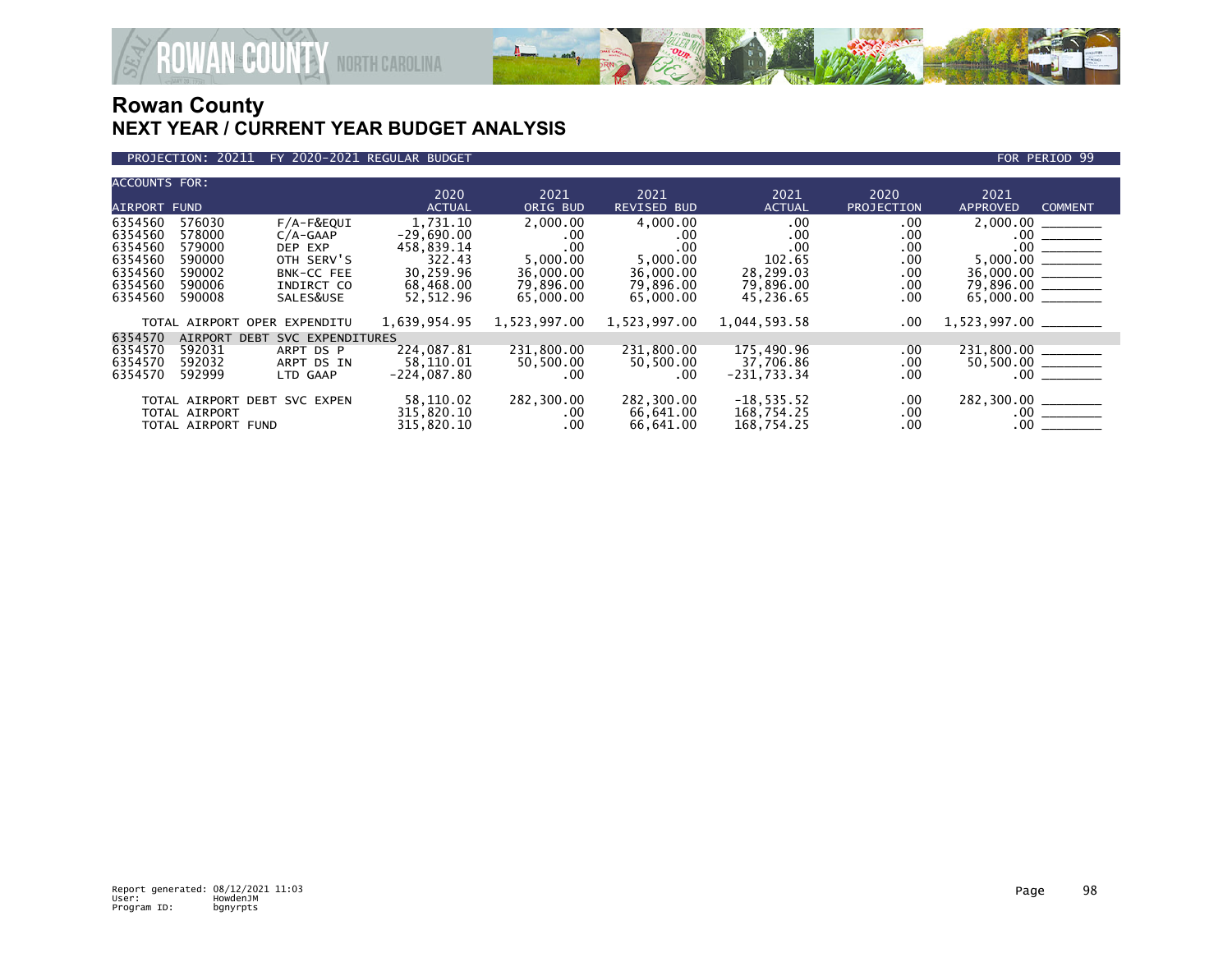

### PROJECTION: 20211 FY 2020-2021 REGULAR BUDGET FOR PERIOD 99

| <b>ACCOUNTS FOR:</b><br>WATER SUPPLY FUND                      |                                                                         |                                                                                          |                                                                                            | 2020<br><b>ACTUAL</b> |                                                                                                           | 2021<br>ORIG BUD | 2021<br><b>REVISED BUD</b>                                                                     | 2021<br><b>ACTUAL</b>                                                                                                                                                                        | 2020<br>PROJECTION                                                                                                  | 2021<br><b>APPROVED</b>                                     | <b>COMMENT</b>                                      |  |
|----------------------------------------------------------------|-------------------------------------------------------------------------|------------------------------------------------------------------------------------------|--------------------------------------------------------------------------------------------|-----------------------|-----------------------------------------------------------------------------------------------------------|------------------|------------------------------------------------------------------------------------------------|----------------------------------------------------------------------------------------------------------------------------------------------------------------------------------------------|---------------------------------------------------------------------------------------------------------------------|-------------------------------------------------------------|-----------------------------------------------------|--|
|                                                                |                                                                         |                                                                                          |                                                                                            |                       |                                                                                                           |                  |                                                                                                |                                                                                                                                                                                              |                                                                                                                     |                                                             |                                                     |  |
| 7500                                                           |                                                                         | WATER DEPARTMENT                                                                         |                                                                                            |                       |                                                                                                           |                  |                                                                                                |                                                                                                                                                                                              |                                                                                                                     |                                                             |                                                     |  |
| 6547510                                                        |                                                                         | WATER OPERATIONS REVENUE                                                                 |                                                                                            |                       |                                                                                                           |                  |                                                                                                |                                                                                                                                                                                              |                                                                                                                     |                                                             |                                                     |  |
| 6547510<br>6547510                                             | 444500<br>461000                                                        | INT REV                                                                                  | SALE WTR                                                                                   |                       | $-139, 402.75$<br>$-3, 156.68$                                                                            | $-134,000.00$    | $-2,000.00$                                                                                    | $-134,000.00$<br>$-2,000.00$                                                                                                                                                                 | $-116,791.01$<br>$-159.37$                                                                                          | $.00 \,$<br>.00                                             |                                                     |  |
|                                                                |                                                                         | TOTAL WATER OPERATIONS REVEN                                                             |                                                                                            |                       | $-142, 559.43$                                                                                            | $-136,000.00$    |                                                                                                | $-136,000.00$                                                                                                                                                                                | $-116,950.38$                                                                                                       | .00                                                         | $-136,000.00$ ________                              |  |
| 6557510                                                        |                                                                         | WATER OPERATIONS EXPENDITURES                                                            |                                                                                            |                       |                                                                                                           |                  |                                                                                                |                                                                                                                                                                                              |                                                                                                                     |                                                             |                                                     |  |
| 6557510<br>6557510<br>6557510<br>6557510<br>6557510<br>6557510 | 541020<br>541025<br>543060<br>561105<br>584020<br>590020<br>TOTAL WATER | <b>LICENSES</b><br>OPERATIONS EXPEN<br>TOTAL WATER DEPARTMENT<br>TOTAL WATER SUPPLY FUND | <b>WTR PURCH</b><br><b>WTR FLUSH</b><br>R&M WATER<br><b>WTR REBATE</b><br><b>OPER FEES</b> |                       | 29,189.91<br>.00<br>.00<br>420.00<br>20,400.00<br>54,000,00<br>104,009.91<br>$-38,549.52$<br>$-38,549.52$ | 136,000.00       | 50,000.00<br>20,000.00<br>5,000.00<br>4,000.00<br>$.00 \times$<br>57,000,00<br>$.00 \,$<br>.00 | 42,500.00<br>17,500.00<br>5,000.00<br>4,000.00<br>.00.<br>57,000,00<br>126,000.00<br>$-10,000.00$<br>$-10,000.00$                                                                            | 36,636.05<br>9,396.88<br>$.00 \,$<br>420.00<br>$.00 \,$<br>54,000.00<br>100,452.93<br>$-16, 497.45$<br>$-16,497.45$ | .00<br>.00<br>.00<br>.00<br>.00<br>.00<br>.00<br>.00<br>.00 | 57,000.00<br>136,000.00<br>$.00\,$<br>.00.          |  |
|                                                                |                                                                         |                                                                                          | <b>GRAND TOTAL</b>                                                                         | $-4,676,155.87$       |                                                                                                           |                  | $.00\,$                                                                                        | TOTAL REVENUE-173,701,879.01-176,359,824.00-185,060,226.00-170,605,090.80<br>TOTAL EXPENSE 169,025,723.14 176,359,824.00 183,884,092.00 156,276,626.13<br>$-1, 176, 134.00 -14, 328, 464.67$ |                                                                                                                     | .00                                                         | $.00-176,359,824.00$<br>$.00 176,359,824.00$<br>.00 |  |

\*\* END OF REPORT - Generated by James M. Howden \*\*